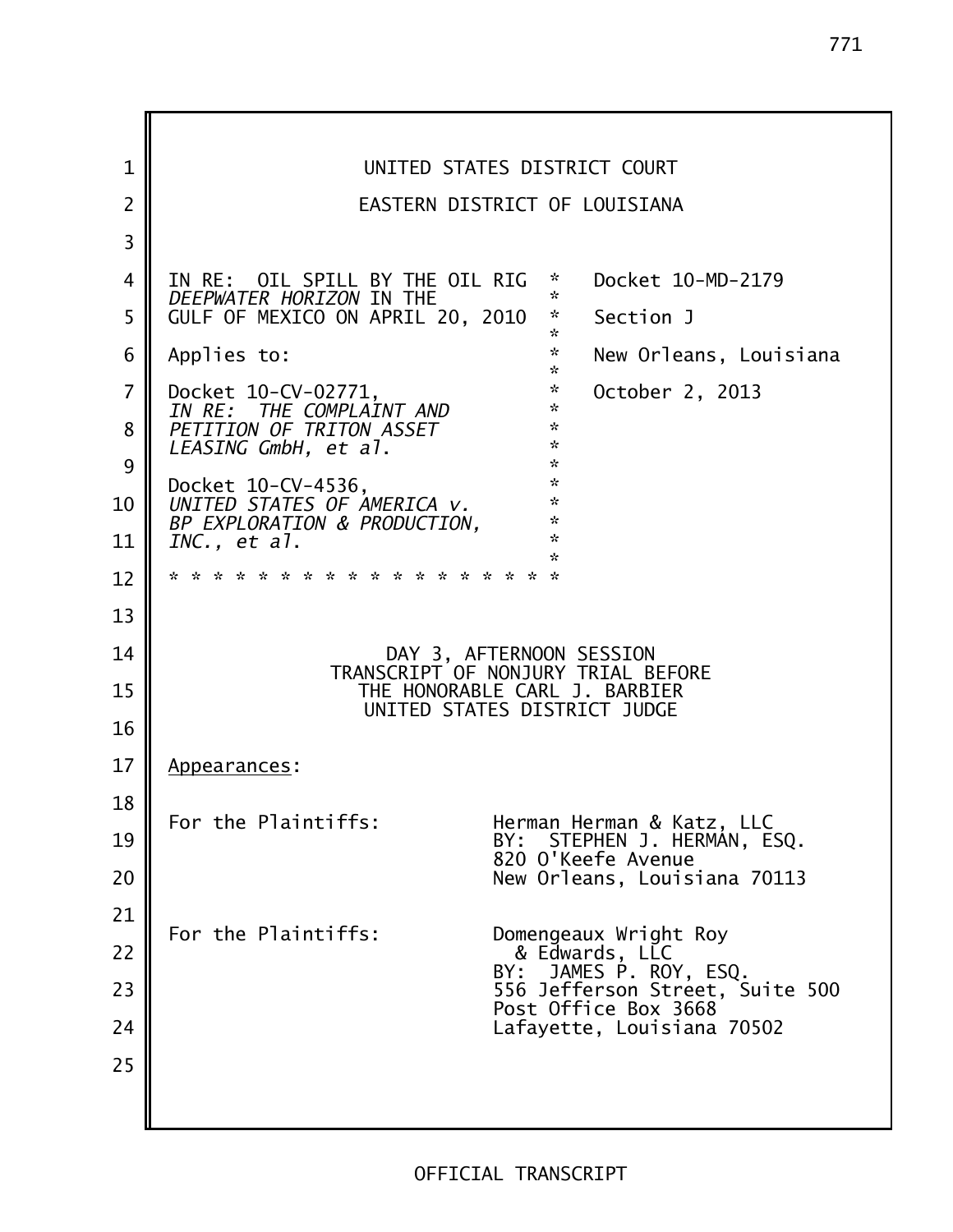1 | Appearances:  $2$  For the Plaintiffs: Levin Papantonio Thomas Mitchell 3 Rafferty & Proctor, PA BY: BRIAN H. BARR, ESQ. 4 316 South Baylen Street, Suite 600 Post Office Box 12308 5 Pensacola, Florida 32591 6 For the Plaintiffs: Irpino Law Firm 7 **BY:** ANTHONY IRPINO, ESQ. 2216 Magazine Street 8 **New Orleans, Louisiana 70130**  $9$  For the Plaintiffs: Weitz & Luxenberg, PC 10 BY: ROBIN L. GREENWALD, ESQ. 700 Broadway 11 New York, New York 10003  $12$  For the Plaintiffs: Lundy Lundy Soileau & South, LLP 13 BY: MATTHEW E. LUNDY, ESQ. 501 Broad Street 14 Lake Charles, Louisiana 70601 15 For the Plaintiffs: Morgan & Morgan 16 **II** BY: FRANK M. PETOSA, ESQ. 188 East Capital Street, Suite 777 17 Jackson, Mississippi 39201  $\frac{18}{\pi}$  For the States' For the States' Attorney General's Office 19 || Interests: BY: COREY L. MAZE, ESO. WINFIELD J. SINCLAIR, ESQ. 20 | **1980 | 1991 | 1992 | 1993 | 1994 | 1993 | 1994 | 1994 | 1994 | 1994 | 1994 | 1994 | 1995 | 1996 | 1996 | 1996 | 1996 | 1996 | 1996 | 1996 | 1996 | 1997 | 1998 | 1999 | 1999 | 1999 | 1999 | 1999 | 1999 | 1999 | 1999 |** Montgomery, Alabama 36130 21 22 | For the State of The Attorney General's Office Louisiana: BY: JAMES D. CALDWELL, ESQ. 23 1885 North Third Street Post Office Box 94005 24 || **Baton Rouge, Louisiana 70804** 25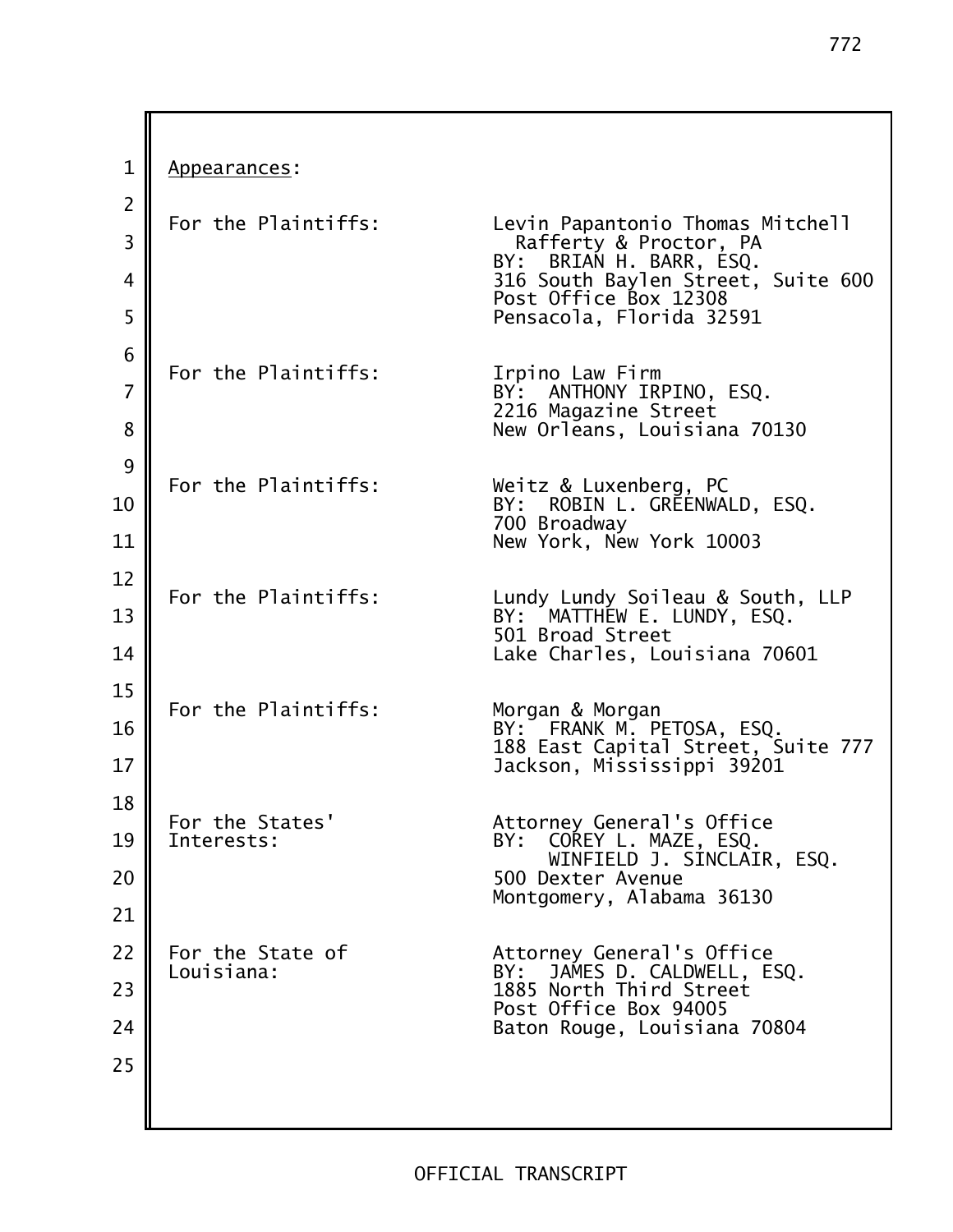773

1 | Appearances: 2 For the State of Kanner & Whiteley, LLC 3 || Louisiana: BY: ALLAN KANNER, ESQ. DOUGLAS R. KRAUS, ESQ. 4 701 Camp Street New Orleans, Louisiana 70130  $5 \parallel$  6 For the United States U.S. Department of Justice of America: Torts Branch, Civil Division 7 **BY:** STEPHEN G. FLYNN, ESQ. Post Office Box 14271 8 **Washington, D.C. 20044**  $9 \parallel$  For the United States For the United States U.S. Department of Justice<br>of America: Environment & Natural Reso 10 of America: Environment & Natural Resources Environmental Enforcement Section<br>BY: THOMAS BENSON. ESO. 11 **||** BY: THOMAS BENSON, ESQ. STEVEN O'ROURKE, ESQ. 12 || SCOTT CERNICH, ESQ. A. NATHANIEL CHAKERES, ESQ. 13 **||** ANNA CROSS, ESQ. BETHANY ENGEL, ESQ. 14 || RICHARD GLADSTEIN, ESQ. JUDY HARVEY, ESQ. 15 || SARAH HIMMELHOCH, ESQ. Post Office Box 7611 16 Washington, D.C. 20044 17 For BP Exploration & Liskow & Lewis, APLC 18 Production Inc., BY: DON K. HAYCRAFT, ESQ. 701 Poydras Street, Suite 5000 19 Company, BP PLC: New Orleans, Louisiana 70139  $20$  For BP Exploration & For BP Exploration & Kirkland & Ellis, LLP 21 Production Inc., BY: J. ANDREW LANGAN, ESQ. BP America Production HARIKLIA "CARRIE" KARIS, ESQ. 22 Company, BP PLC: MATTHEW T. REGAN, ESQ. PAUL D. COLLIER, ESQ. 23 **H** BARRY E. FIELDS, ESQ. 300 N. Lasalle 24 || **Chicago, Illinois 60654** 25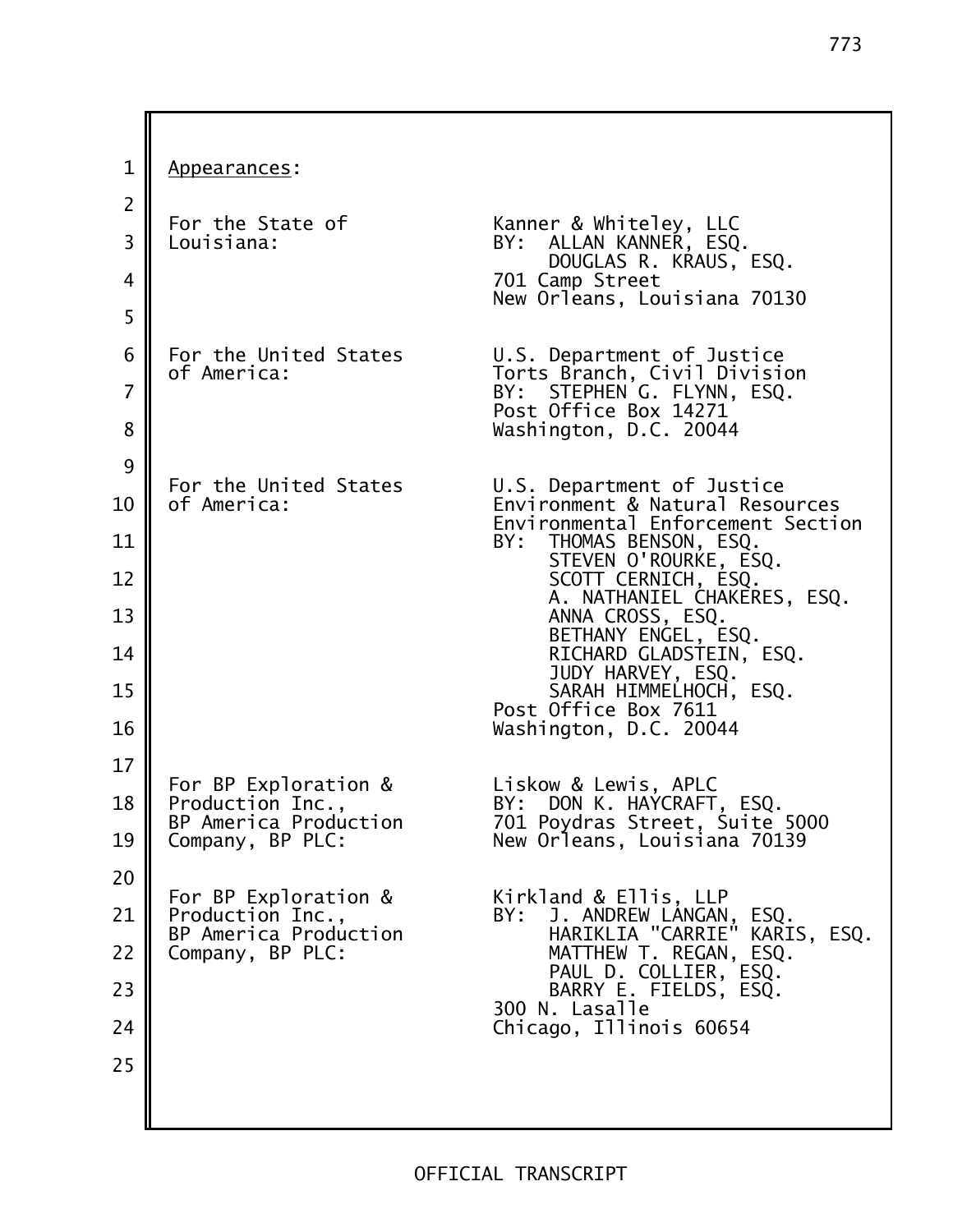1 | Appearances: 2 For BP Exploration & Kirkland & Ellis, LLP 3 Production Inc., BY: MARTIN BOLES, ESQ. 333 South Hope Street 4 Company, BP PLC: Los Angeles, California 90071  $\begin{array}{c|c} 5 \end{array}$  For BP Exploration & Kirkland & Ellis, LLP<br>BY: ROBERT R. GASAWA` 6 Production Inc., BY: ROBERT R. GASAWAY, ESQ. BP America Production JOSEPH A. EISERT, ESQ. 7 Company, BP PLC: 655 Fifteenth Street, N.W. Washington, D.C. 20005 8 9 For BP Exploration & Covington & Burling, LLP Production Inc., BY: ROBERT C. "MIKE" BROCK, ESQ. 10 BP America Production BRIDGET K. O'CONNOR, ESQ.<br>Company, BP PLC: 1201 Pennsylvania Avenue, N.W. 1201 Pennsylvania Avenue, N.W. 11 | Washington, D.C. 20004 12 For Transocean Holdings Frilot, LLC 13  $\parallel$  LLC, Transocean Offshore Deepwater Drilling Inc., 1100 Poydras Street, Suite 3700 14 Transocean Deepwater Inc.: New Orleans, Louisiana 70163 15 For Transocean Holdings Sutherland Asbill & Brennan, LLP<br>LLC, Transocean Offshore BY: STEVEN L. ROBERTS, ESQ. 16 LLC, Transocean Offshore BY: STEVEN L. ROBERTS, ESQ. Deepwater Drilling Inc., 1001 Fannin Street, Suite 3700<br>Transocean Deepwater Inc.: Houston, Texas 77002 17  $\parallel$  Transocean Deepwater Inc.: 18 For Transocean Holdings Munger Tolles & Olson, LLP<br>LLC. Transocean Offshore BY: MICHAEL R. DOYEN. ESO 19 LLC, Transocean Offshore BY: MICHAEL R. DOYEN, ESQ.<br>Deepwater Drilling Inc., BRAD D. BRIAN, ESQ. Deepwater Drilling Inc., BRAD D. BRIAN<br>Transocean Deepwater Inc.: LUIS LI, ESQ.  $20$  Transocean Deepwater Inc.: GRANT A. DAVIS-DENNY, ESQ. 21 ALLEN M. KATZ, ESQ. 355 S. Grand Avenue, 35th Floor 22 Los Angeles, California 90071 23 24 25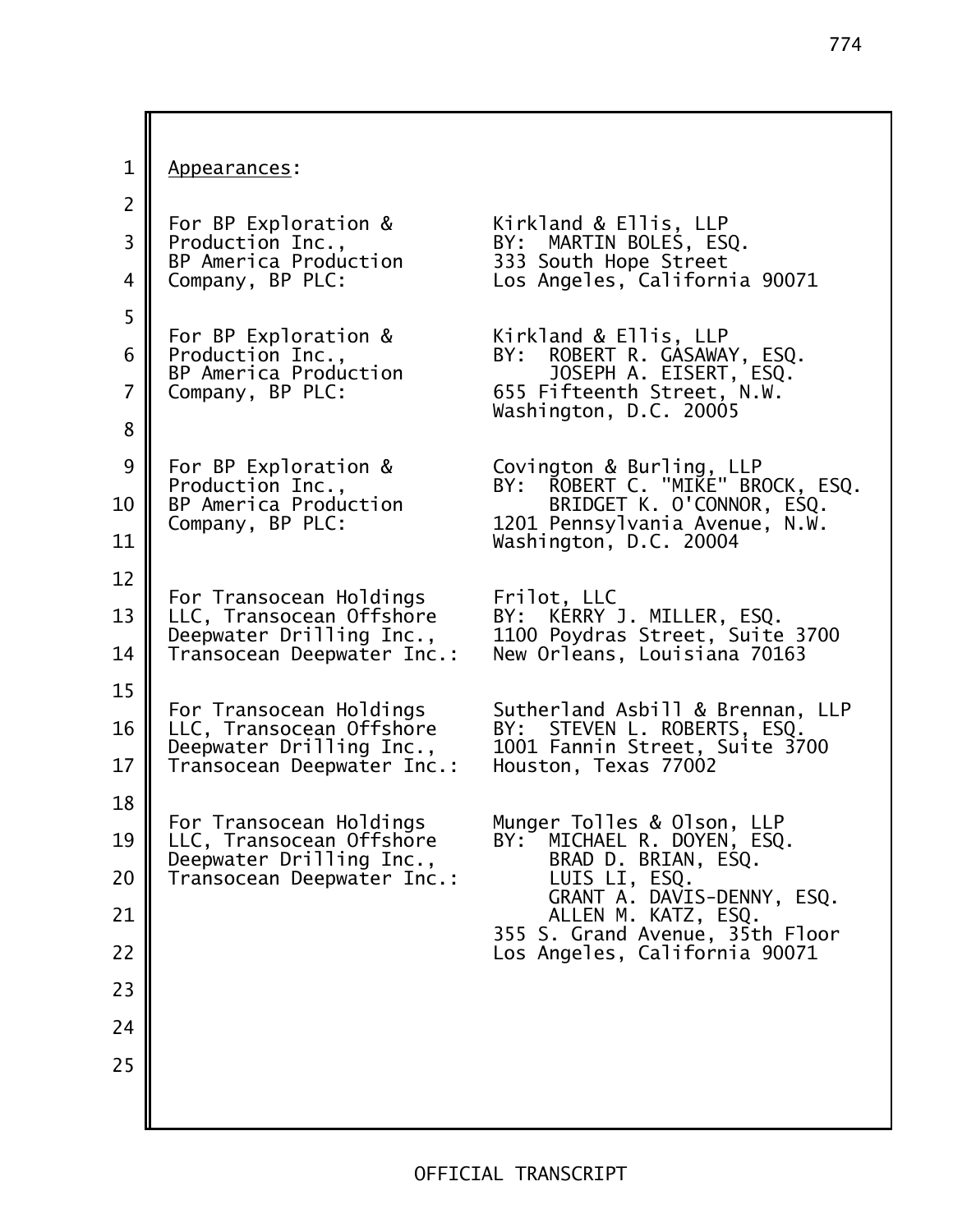1 | Appearances: 2 For Halliburton Energy Godwin Lewis, PC 3 Services, Inc.: BY: DONALD E. GODWIN, ESQ. JENNY L. MARTINEZ, ESQ. 4 **BRUCE W. BOWMAN JR., ESQ.** PRESCOTT W. SMITH, ESQ. 5 **I** SEAN W. FLEMING, ESQ. 1201 Elm Street, Suite 1700 6 Dallas, Texas 75270 7 For Halliburton Energy: Godwin Lewis, PC 8 Services, Inc.: 5, BY: R. ALAN YORK, ESQ. GWENDOLYN E. RICHARD, ESQ. 9 1331 Lamar, Suite 1665 Houston, Texas 77010 10 11 | For Anadarko Petroleum Kuchler Polk Schell Weiner Corporation, Anadarko & Richeson, LLC 12 || E&P Company LP: BY: DEBORAH D. KUCHLER, ESQ. 1615 Poydras Street, Suite 1300 13 || New Orleans, Louisiana 70112  $\frac{14}{\pi}$  For Anadarko Petroleum Bingham McCutchen, LLP<br>BY: WARREN A. FITCH, ESQ. 15 Corporation, Anadarko E&P Company LP: KY E. KIRBY, ESQ. 16 | 2020 K Street, N.W. Washington, D.C. 20006 17 18 | Official Court Reporter: Toni Doyle Tusa, CCR, FCRR 500 Poydras Street, Room HB-406 19 New Orleans, Louisiana 70130  $(504)$  589-7778 20 Toni\_Tusa@laed.uscourts.gov 21 22 23 24 Proceedings recorded by mechanical stenography using  $25$  | computer-aided transcription software.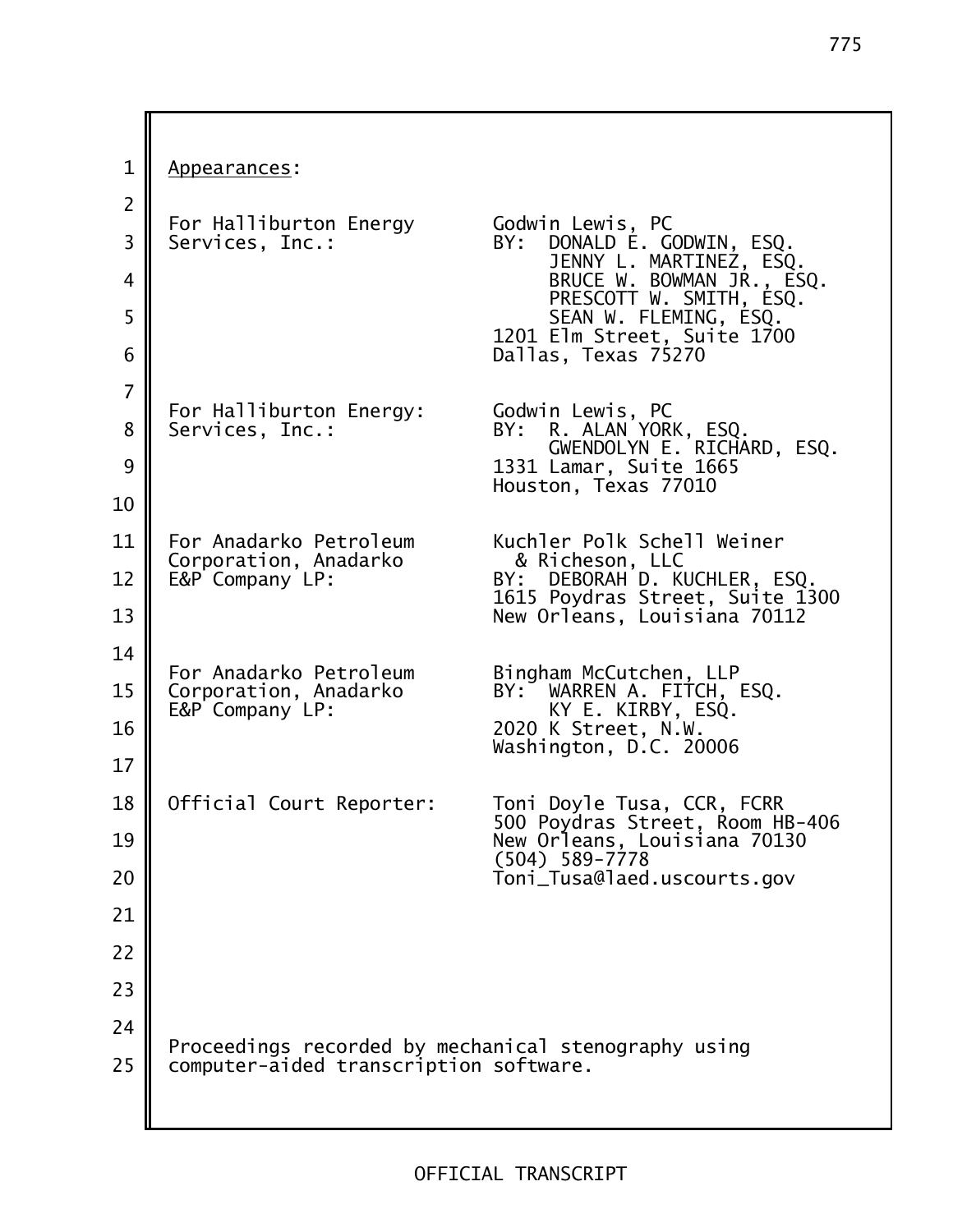**I N D E X PAGE**  3 MARK MAZZELLA Cross!Examination By Mr. Petosa 777 **A** Redirect Examination By Mr. Brock 5 Trevor Smith Direct Examination By Mr. Collier 835 6 Cross-Examination By Mr. Miller 871 Redirect Examination By Mr. Collier 903 Adam Ballard **N** Voir Dire By Ms. Karis 1909 Direct Examination By Ms. Karis 913 9 Cross-Examination By Mr. Brian 952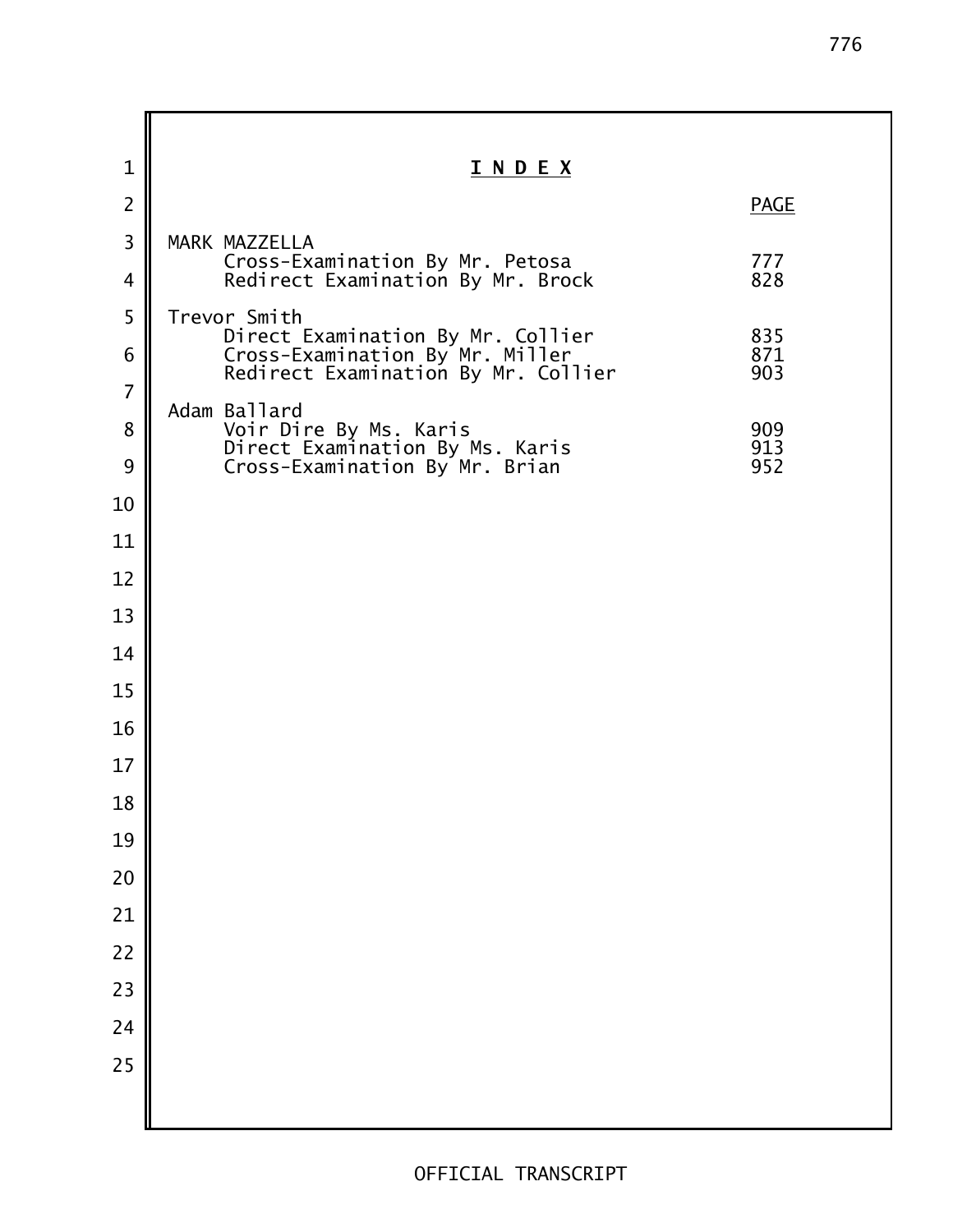|       | $\mathbf 1$    | <b>AFTERNOON SESSION</b>                                       |
|-------|----------------|----------------------------------------------------------------|
| 13:00 | $\overline{2}$ | (October 2, 2013)                                              |
| 13:02 | $\overline{3}$ | <b>THE COURT:</b> Please be seated, everyone.                  |
| 13:02 | 4              | Any preliminary matters?                                       |
| 13:02 | 5              | MR. IRPINO: Yes, one for the aligned parties. We               |
| 13:03 | 6              | have our list of demonstrative exhibits used and offered in    |
| 13:03 | $\overline{7}$ | connection with Robert Bea yesterday, October 1. We have sent  |
| 13:03 | 8              | that around to all the parties. There are no objections, so we |
| 13:03 | 9              | would like to offer, file, and introduce that into evidence.   |
| 13:03 | 10             | <b>THE COURT:</b> Without objection, those are admitted.       |
| 13:03 | 11             | MARK MAZZELLA,                                                 |
| 13:03 | 12             | having been duly sworn, testified as follows:                  |
| 13:03 | 13             | <b>CROSS-EXAMINATION</b>                                       |
| 13:03 | 14             | BY MR. PETOSA:                                                 |
| 13:03 | 15             | Mr. Mazzella, I would like to call your attention to a<br>Q.   |
| 13:03 | 16             | document you spoke with --                                     |
| 13:03 | 17             | <b>THE COURT:</b> Since we have a new reporter, we need to     |
| 13:03 | 18             | tell her this is cross-examination.                            |
| 13:03 | 19             | MR. PETOSA: This is cross-examination. I apologize.            |
| 13:03 | 20             | BY MR. PETOSA:                                                 |
| 13:03 | 21             | Mr. Mazzella, I would like to call your attention to an<br>Q.  |
| 13:03 | 22             | exhibit that you discussed with Mr. Brock on direct.<br>It's   |
| 13:03 | 23             | TREX-2386.                                                     |
| 13:03 | 24             | MR. PETOSA: If you could please call it up, Carl.              |
|       | 25             |                                                                |
|       |                |                                                                |

# OFFICIAL TRANSCRIPT

II

777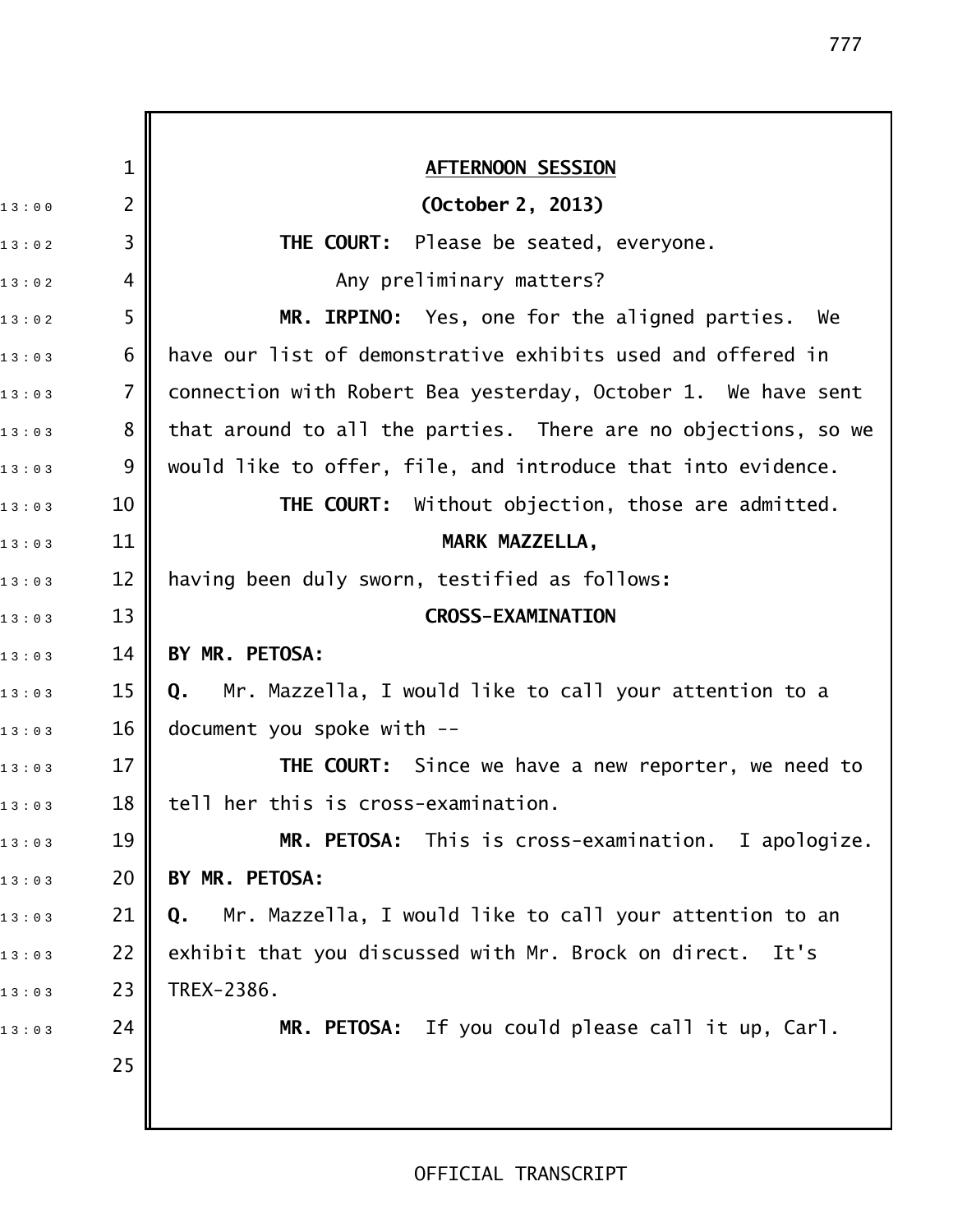| 13:03 | $\mathbf 1$    | BY MR. PETOSA:                                                  |
|-------|----------------|-----------------------------------------------------------------|
| 13:03 | $\overline{2}$ | This is the January of 2010 BP Gulf of Mexico deepwater<br>Q.   |
| 13:03 | 3              | SPU that you spoke about with Mr. Brock.                        |
| 13:04 | 4              | You joined BP in 2005, sir?                                     |
| 13:04 | 5              | Yes, sir.<br>Α.                                                 |
| 13:04 | 6              | Did you join it as the well control SETA?<br>Q.                 |
| 13:04 | 7              | No, sir.<br>Α.                                                  |
| 13:04 | 8              | How long did it take you to progress until you became the<br>Q. |
| 13:04 | 9              | well control SETA?                                              |
| 13:04 | 10             | I became well control SETA about three years after I<br>Α.      |
| 13:04 | 11             | joined the team.                                                |
| 13:04 | 12             | Q. So it took you two years to work on this Well Control        |
| 13:04 | 13             | Response Guide?                                                 |
| 13:04 | 14             | No, sir. This Well Control Response Guide, in part, is<br>A.    |
| 13:04 | 15             | what I have written and developed and provided for operators    |
| 13:04 | 16             | over the previous 28 years.                                     |
| 13:04 | 17             | That's the first time that BP published its own internal<br>Q.  |
| 13:04 | 18             | Well Control Response Guide was in January of 2010, sir?        |
| 13:04 | 19             | A. No, sir. They had a document standing prior to me getting    |
| 13:04 | 20             | there.                                                          |
| 13:04 | 21             | Then you took the document and revised it into the<br>Q.        |
| 13:04 | 22             | document that we discussed this morning as TREX-2386?           |
| 13:04 | 23             | No, sir. That document still exists. This one took its<br>А.    |
| 13:05 | 24             | place. It's two completely different formats.                   |
| 13:05 | 25             | Let's talk about the document that's been marked as<br>Q.       |
|       |                |                                                                 |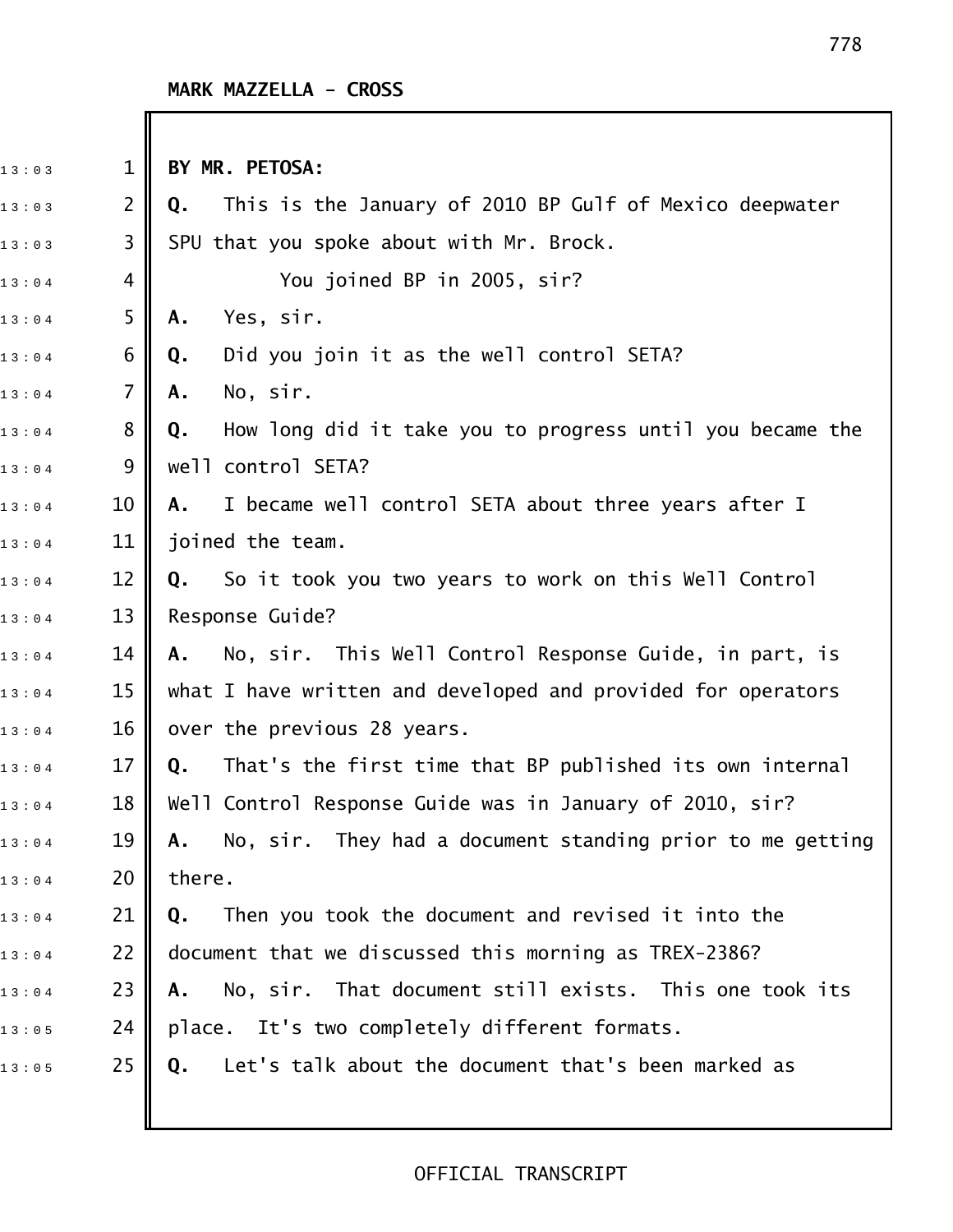13:05 1 TREX-2386 --

1 3 : 0 5 2 **THE COURT:** Mr. Petosa, do you have a lapel mic on? 1 3 : 0 5 3 **MR. PETOSA:** Let me put it on. Sorry about that.  $_{1\,3\ :\ 0\,5}$  4  $\parallel$  . The carl, if you could go to page 9 of Exhibit 2386.  $_{1\,3\,:\,0\,5}$  5  $\parallel$  Carl, I would like to have you blow up, if you could, please,  $13:05$  6 || the first two paragraphs under Section 5.1. 1 3 : 0 5 7 **BY MR. PETOSA:** 1 3 : 0 5 8 **Q.** Mr. Mazzella, I know with Mr. Brock you talked about the  $_{1\,3\,:\,0\,5}$   $\qquad \quad$  9  $\parallel$  first sentence: "This manual is applicable for the BP Gulf of  $_{1\,3\,:\,0\,5}$   $\qquad$  10  $\parallel$  Mexico deepwater business unit. It's a guide to ensure that an  $_{1\,3\,:\,0\,5}$   $\qquad$  11  $\parallel$  organized source control response to a well control event is  $_{1\,3\ :\ 0\, 5}$   $\qquad \qquad 12$   $\parallel$  brought swiftly and efficiently into action."  $_{1\,3\,:\,0\,:\,5}$   $\quad$  13  $\parallel$   $\qquad$  You did not talk about the second part. Would you  $_{1\,3\ :\ 0\, 5}$   $\qquad \qquad$  14  $\qquad$  agree, sir, that the manual you talked about earlier this 13:06 15 **||** morning, the January 2010 Deepwater SPU Well Control Response  $_{1\,3\,:\,0\,6}$  6  $\,$  16  $\,$  Guide, is a manual that provides a working methodology to  $_{1\,3\,:\,0\,6}$   $\qquad \qquad$  17  $\parallel$  safely and effectively manage initial response to a well  $_{1\,3\,:\,0\,6}$   $\qquad$  18  $\parallel$  control incident which would normally cover the first 48 hours?  $13:0.6$  19 **A.** That's what it says. 1 3 : 0 6 20 **Q.** Would you agree, sir, that this document is not a  $13:0.6$  21 | how-to-fix-it manual? 1 3 : 0 6 22 **A.** I would agree it's not a how!to. 1 3 : 0 6 23 **Q.** You would agree, sir, it's not going to tell you what the  $_{1\,3\,:\,0\,6}$  24 || remediation tools are for source control? 1 3 : 0 6 25 **A.** It provides the organizational infrastructure to begin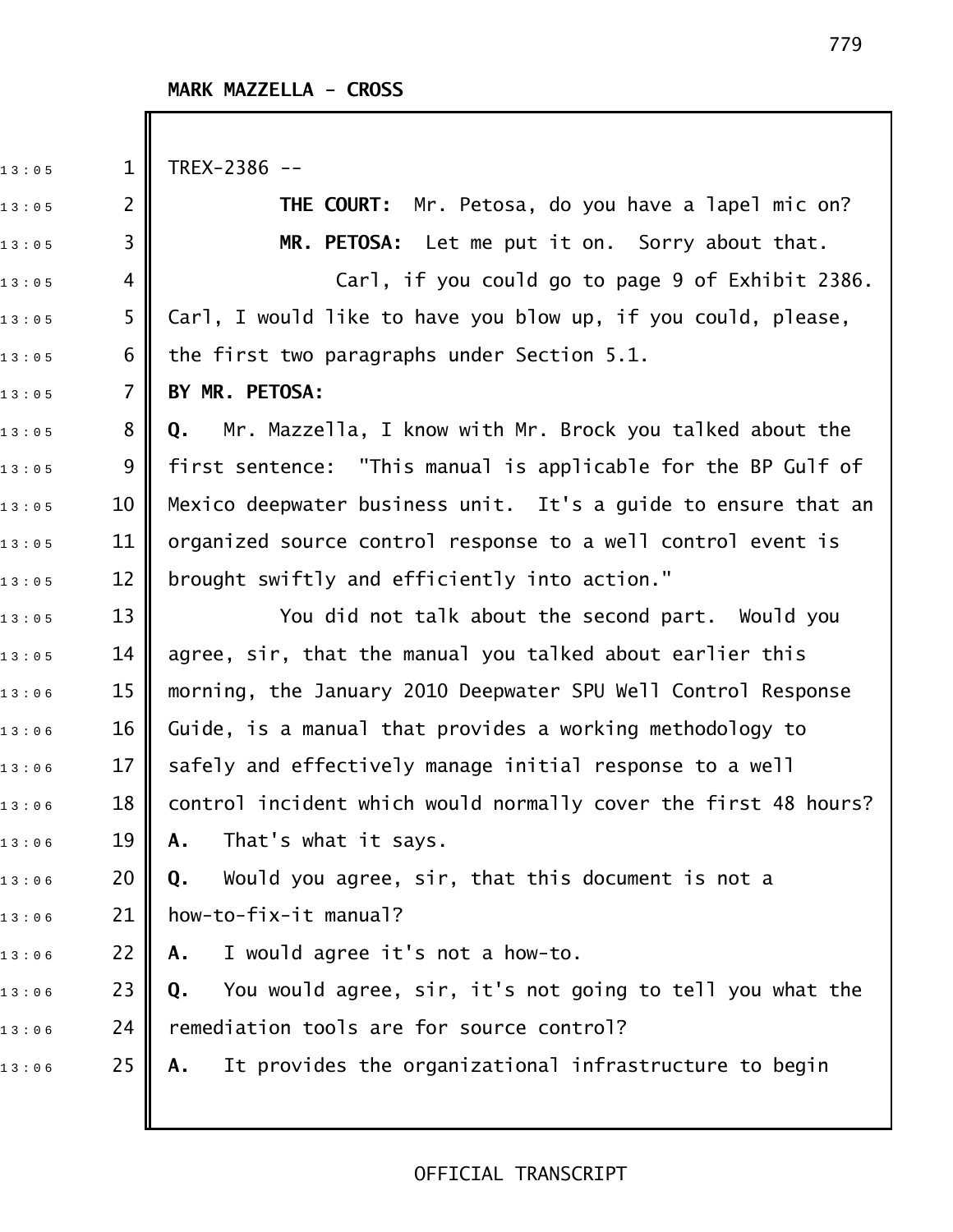| 13:06 | $\mathbf{1}$   | development of those tools.                                        |
|-------|----------------|--------------------------------------------------------------------|
| 13:06 | $\overline{2}$ | Would you agree, sir, that the only actual source control<br>Q.    |
| 13:06 | 3              | measure identified in this document, this 127-page document,       |
| 13:06 | 4              | are relief wells?                                                  |
| 13:06 | 5              | No, sir, that's not accurate.<br>Α.                                |
| 13:06 | 6              | Sir, I would like to refer you to the deposition that you<br>Q.    |
| 13:07 | 7              | attended on May of 2011, May 24.                                   |
| 13:07 | 8              | MR. PETOSA: Carl, if you could please pull up                      |
| 13:07 | 9              | TREX-100231.                                                       |
| 13:07 | 10             | BY MR. PETOSA:                                                     |
| 13:07 | 11             | <b>Q.</b> And I would like to refer you, sir, to page 163 starting |
| 13:07 | 12             | at line 23.                                                        |
| 13:07 | 13             | MR. PETOSA: If you could pull that up for me,                      |
| 13:07 | 14             | please, Carl.                                                      |
| 13:07 | 15             | BY MR. PETOSA:                                                     |
| 13:07 | 16             | And pull out the question, sir, at line 23 to 25.<br>Q.            |
| 13:07 | 17             | MR. PETOSA: Pull that up, please, Carl. And then to                |
| 13:07 | 18             | the top, we are going to page 164 through line 7.                  |
| 13:07 | 19             | BY MR. PETOSA:                                                     |
| 13:07 | 20             | The question, sir:<br>Q.                                           |
| 13:07 | 21             | "QUESTION: All right, I've read through this                       |
| 13:07 | 22             | document, Exhibit 2386, and the only well source control           |
| 13:07 | 23             | option that I see in it is relief wells; is that right?            |
| 13:07 | 24             | Again, this is not how to fix it. This is<br>"ANSWER:              |
| 13:07 | 25             | the organizational infrastructure. It's not going to tell          |
|       |                |                                                                    |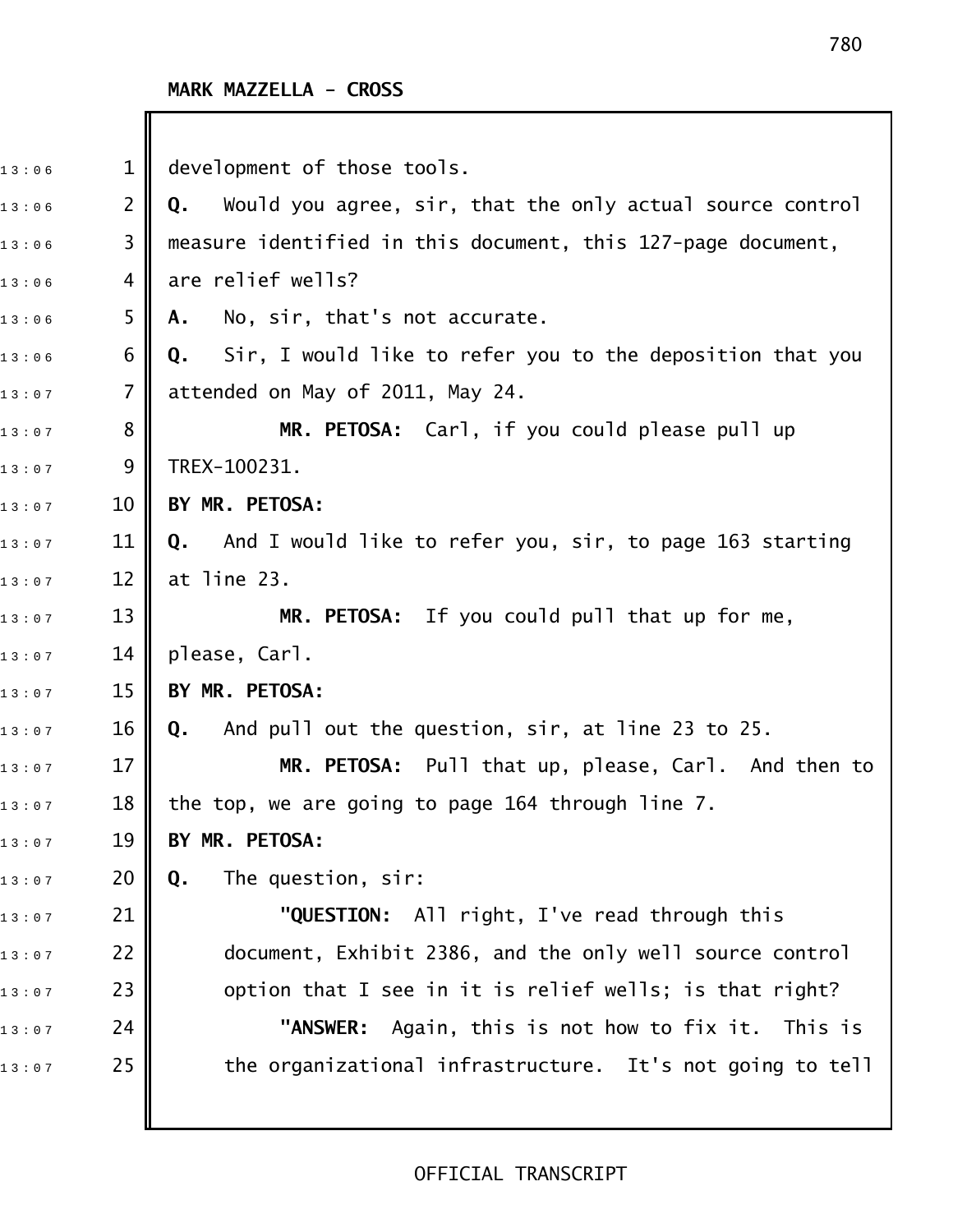| 13:07 | $\mathbf{1}$   | you what the remediation tools are."                            |
|-------|----------------|-----------------------------------------------------------------|
| 13:07 | $\overline{2}$ | That's what it says, yes, sir.<br>Α.                            |
| 13:07 | 3              | So the bottom line is: This is a document that gives<br>Q.      |
| 13:07 | 4              | organizational guidance to BP, as you have talked about with    |
| 13:08 | 5              | Mr. Brock?                                                      |
| 13:08 | 6              | Yes, sir.<br>Α.                                                 |
| 13:08 | $\overline{7}$ | It's not a source control manual that identifies the<br>Q.      |
| 13:08 | 8              | different options of source control to move forward with in the |
| 13:08 | 9              | event of a deepwater blowout in the Gulf of Mexico, correct?    |
| 13:08 | 10             | No, sir. This is, in part, a source control document. It<br>Α.  |
| 13:08 | 11             | establishes setting up the teams and providing the              |
| 13:08 | 12             | infrastructure to begin work on the details of a remediation    |
| 13:08 | 13             | It's the blueprint for every source control-type<br>program.    |
| 13:08 | 14             | operation there is in well control that I have ever been        |
| 13:08 | 15             | associated with.                                                |
| 13:08 | 16             | That blueprint is to attempt to activate the BOP through<br>Q.  |
| 13:08 | 17             | ROV intervention or through other means, correct, sir?          |
| 13:08 | 18             | This document doesn't speak to that.<br>Α.                      |
| 13:08 | 19             | The other blueprint, as set forth by BP, sir, is to begin<br>Q. |
| 13:08 | 20             | or commence drilling relief wells, correct?                     |
| 13:08 | 21             | This document prepares us for assembly of the teams to<br>Α.    |
| 13:09 | 22             | start designing relief wells and implementing them. Yes, sir.   |
| 13:09 | 23             | But this document doesn't set up the plans on how to<br>Q.      |
| 13:09 | 24             | actually go forward and shut in a blown-out deepwater well.     |
| 13:09 | 25             | Correct, sir?                                                   |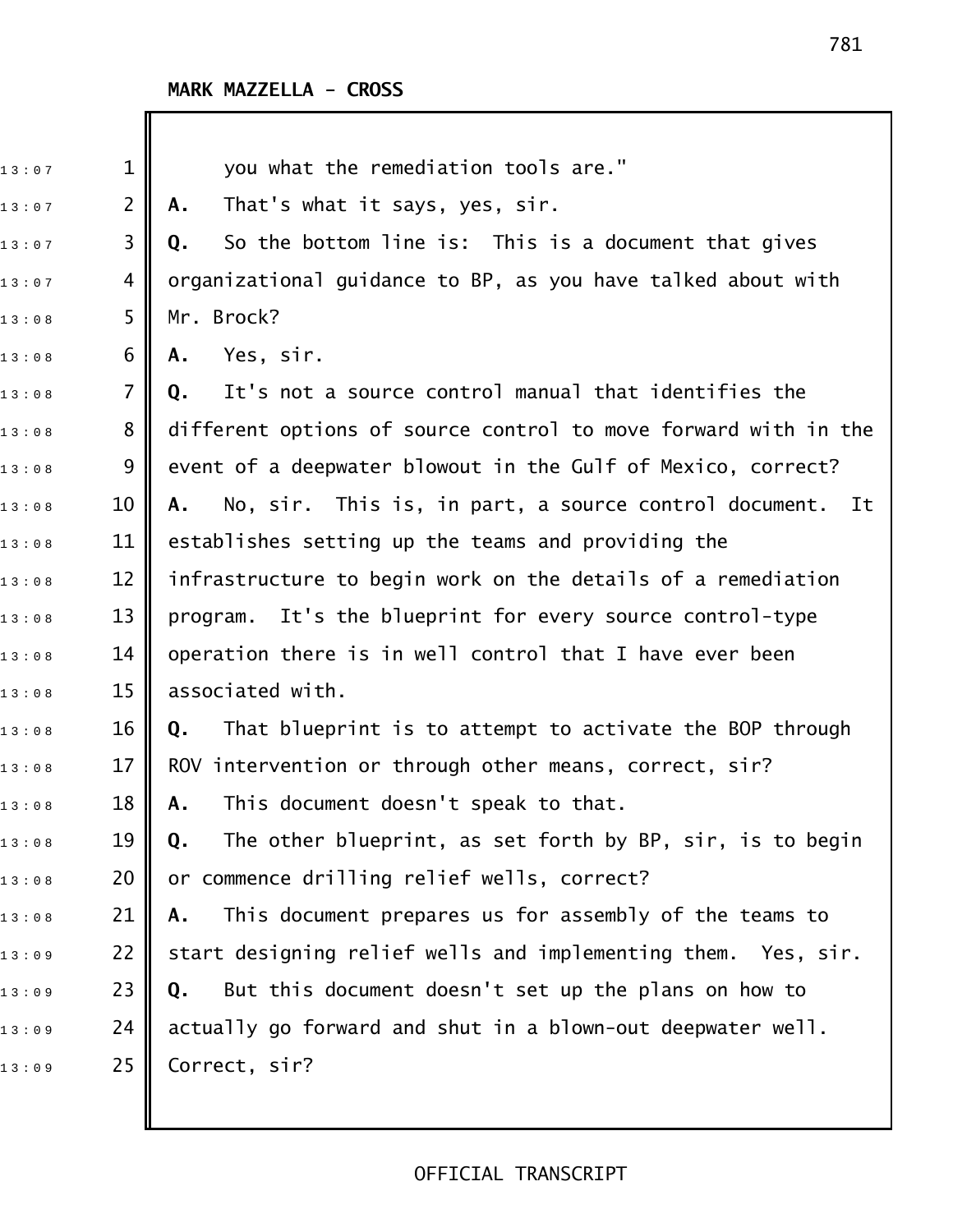| 13:09 | $\mathbf 1$    | No, sir. As I mentioned previously, this is not a<br>А.         |
|-------|----------------|-----------------------------------------------------------------|
| 13:09 | $\overline{2}$ | how-to-fix-it. This is to get the structure together and the    |
| 13:09 | 3              | blueprint that gives the teams the tools to develop those       |
| 13:09 | 4              | procedures. Now, those procedures are going to be very          |
| 13:09 | 5              | specific to the unique conditions of that well. So it's         |
| 13:09 | 6              | impossible to put all those pieces and tools into a complete    |
| 13:09 | $\overline{7}$ | document because there's just so many variables.                |
| 13:09 | 8              | And then you call in your well control experts. You<br>Q.       |
| 13:09 | 9              | mentioned some of them, Wild Well Control, Boots & Coots, Cudd, |
| 13:09 | 10             | correct, sir?                                                   |
| 13:09 | 11             | Yes, sir. They are part of the team.<br>Α.                      |
| 13:09 | 12             | You have, in fact, said that Wild Well Control is one of<br>Q.  |
| 13:09 | 13             | the best offshore marine well divisions?                        |
| 13:09 | 14             | Yes, sir, they have one of the most comprehensive marine<br>Α.  |
| 13:09 | 15             | divisions.                                                      |
| 13:09 | 16             | And that's why, on April 21, 2010, when you were alerted<br>Q.  |
| 13:10 | 17             | about the Deepwater Horizon blowout, you called Wild Well       |
| 13:10 | 18             | Control, Pat Campbell, David Barnett, to assist you and BP in   |
| 13:10 | 19             | responding to this event, correct?                              |
| 13:10 | 20             | Yes, sir. I called Wild Well Control, Cudd, and Boots &<br>Α.   |
| 13:10 | 21             | Coots.                                                          |
| 13:10 | 22             | Sir, I would like to switch gears a little bit. I would<br>Q.   |
| 13:10 | 23             | like to talk about the Junk Shot and the Momentum Kill that you |
| 13:10 | 24             | spent some time talking about with Mr. Brock today, okay, sir?  |
| 13:10 | 25             | Yes, sir.<br>Α.                                                 |
|       |                |                                                                 |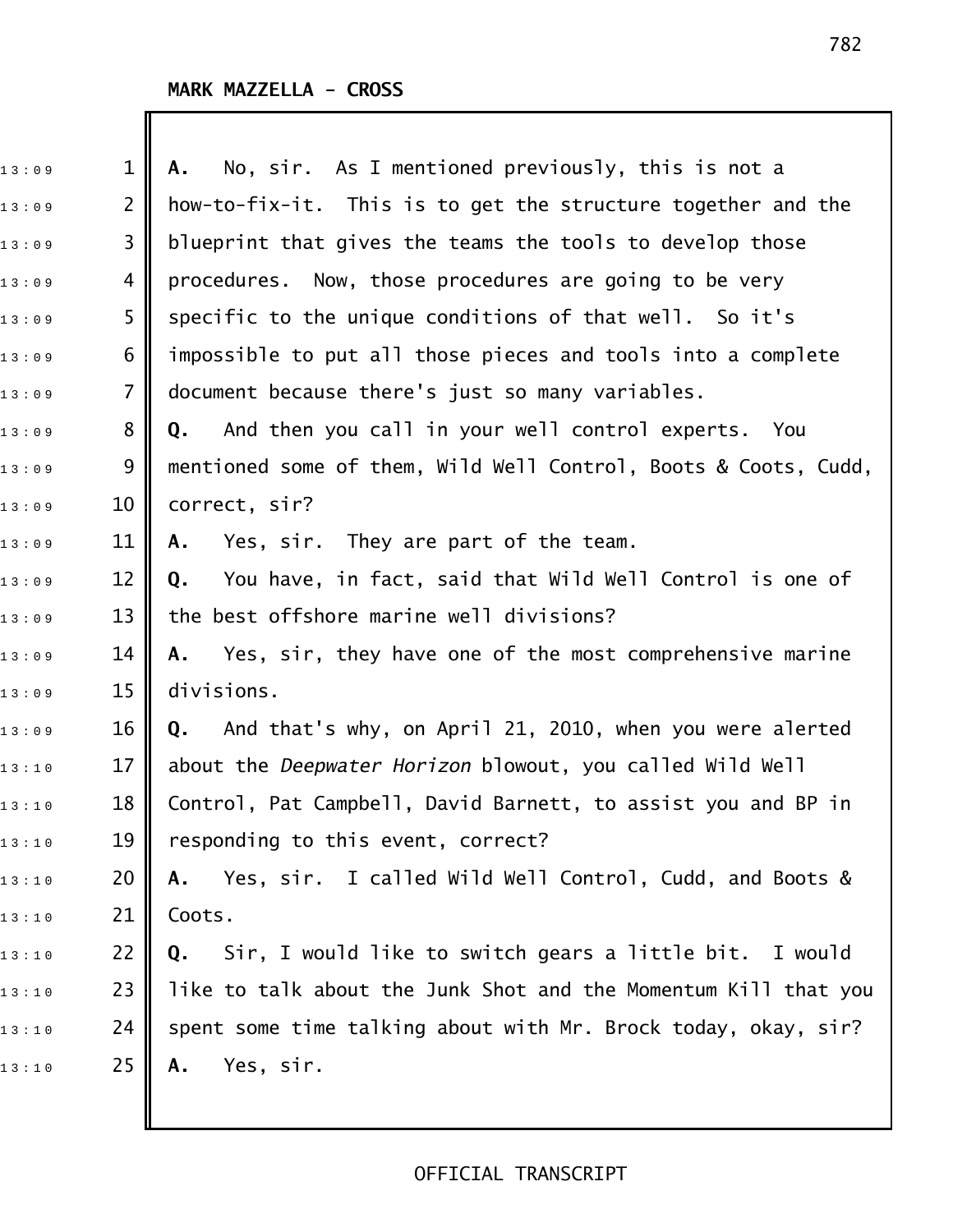Ι

| 13:10 | $\mathbf 1$     | Q. You mentioned, sir, that the Junk Shot peer assist, that     |
|-------|-----------------|-----------------------------------------------------------------|
| 13:10 | $\overline{2}$  | occurred on May 6. But prior to that, you had to create the     |
| 13:10 | 3               | terms of reference for the actual peer assist, and I believe    |
| 13:10 | 4               | you talked about that a little bit with Mr. Brock earlier at    |
| 13:10 | 5               | TREX-142916.                                                    |
| 13:10 | 6               | You put those terms of reference together, didn't               |
| 13:10 | 7               | you?                                                            |
| 13:10 | 8               | I don't recall if I did 100 percent myself or whether it<br>А.  |
| 13:10 | 9               | was a collaborative with some of the other team members, but I  |
| 13:10 | 10              | would have been a part of it, yes, sir.                         |
| 13:10 | 11              | You sent this document, sir, 142346, to Mr. James Dupree,<br>Q. |
| 13:10 | 12              | right? That's on May 5, 2010.                                   |
| 13:11 | 13              | That's what this e-mail says, yes, sir.<br>А.                   |
| 13:11 | 14              | He was the head of source control with respect to the<br>Q.     |
| 13:11 | 15              | Deepwater Horizon blowout, correct, for BP?                     |
| 13:11 | 16              | Yes, sir.<br>Α.                                                 |
| 13:11 | 17              | You also copied Mark Patteson. Mark Patteson headed up<br>Q.    |
| 13:11 | 18 <sup>1</sup> | the Top Kill Team that was formed following Exhibit 2386, the   |
| 13:11 | 19              | deepwater well control guide; one of the teams you have         |
| 13:11 | 20              | discussed, correct?                                             |
| 13:11 | 21              | A. Yes, sir. Mark Patteson led our efforts in pulling           |
| 13:11 | 22              | together the planning and procedures and all the diligence that |
| 13:11 | 23              | we did for the Top Kill procedure.                              |
| 13:11 | 24              | Okay. And, sir, you asked Mr. Dupree: "As requested,<br>Q.      |
| 13:11 | 25              | please find the attached subject TOR" -- terms of reference.    |
|       |                 |                                                                 |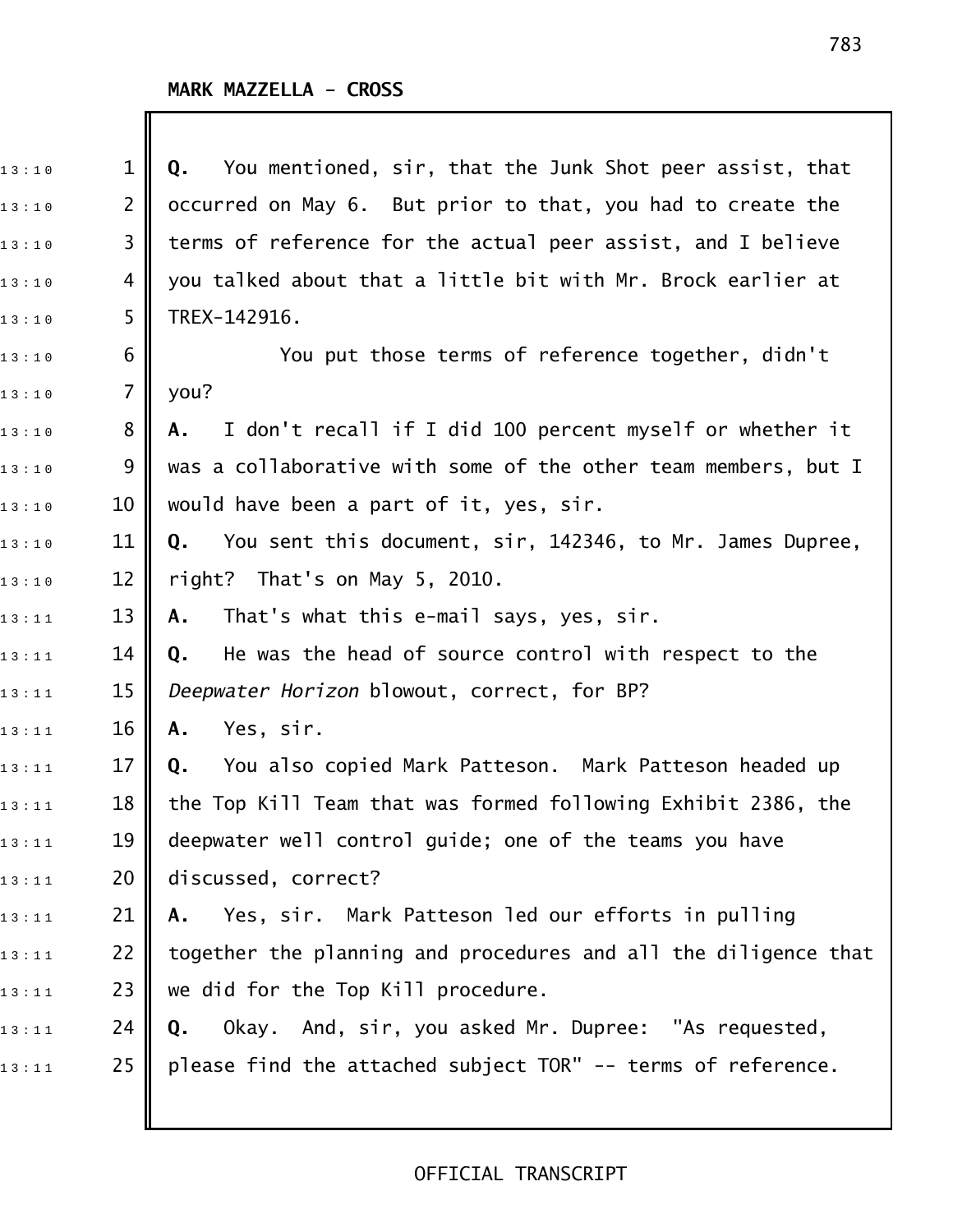I

| 13:11 | $\mathbf 1$    | "Once agreed upon, please forward your approval for the          |
|-------|----------------|------------------------------------------------------------------|
| 13:11 | $\overline{2}$ | communication to the relevant team participants."                |
| 13:11 | 3              | That's correct.<br>Α.                                            |
| 13:11 | 4              | Mr. Dupree reviewed the terms of reference that you<br>Q.        |
| 13:12 | 5              | provided to him on May 5, 2010, and gave you his approval?       |
| 13:12 | 6              | This isn't representative of his approval, but we would<br>Α.    |
| 13:12 | $\overline{7}$ | have received it before we proceeded.                            |
| 13:12 | 8              | You would not have held a peer assist if Mr. Dupree didn't<br>Q. |
| 13:12 | 9              | approve the terms of reference that you provided to him as set   |
| 13:12 | 10             | forth in the two pages following, Exhibit 142916, which is       |
| 13:12 | 11             | page 2 and page 3.                                               |
| 13:12 | 12             | MR. PETOSA: Carl, if you can pull up page 2, please.             |
| 13:12 | 13             | BY MR. PETOSA:                                                   |
| 13:12 | 14             | Q. I know you talked a little bit about this with Mr. Brock,     |
| 13:12 | 15             | $but --$                                                         |
| 13:12 | 16             | MR. PETOSA: Let's highlight, if we can, the                      |
| 13:12 | 17             | "Purpose" up top, please, Carl, under the terms of reference.    |
| 13:12 | 18             | BY MR. PETOSA:                                                   |
| 13:12 | 19             | You would agree, sir, that the purpose of the document was<br>Q. |
| 13:12 | 20             | to "briefly describe the proposed Assistance Team to peer        |
| 13:12 | 21             | review program(s) in support of the above titled objectives" --  |
| 13:12 | 22             | that would be the Junk Shot, the Bullhead, and the Momentum      |
| 13:12 | 23             | Kill correct, sir?                                               |
| 13:12 | 24             | That's correct.<br>Α.                                            |
| 13:12 | 25             | And it goes on to say: "Which will provide synergy<br>Q.         |
|       |                |                                                                  |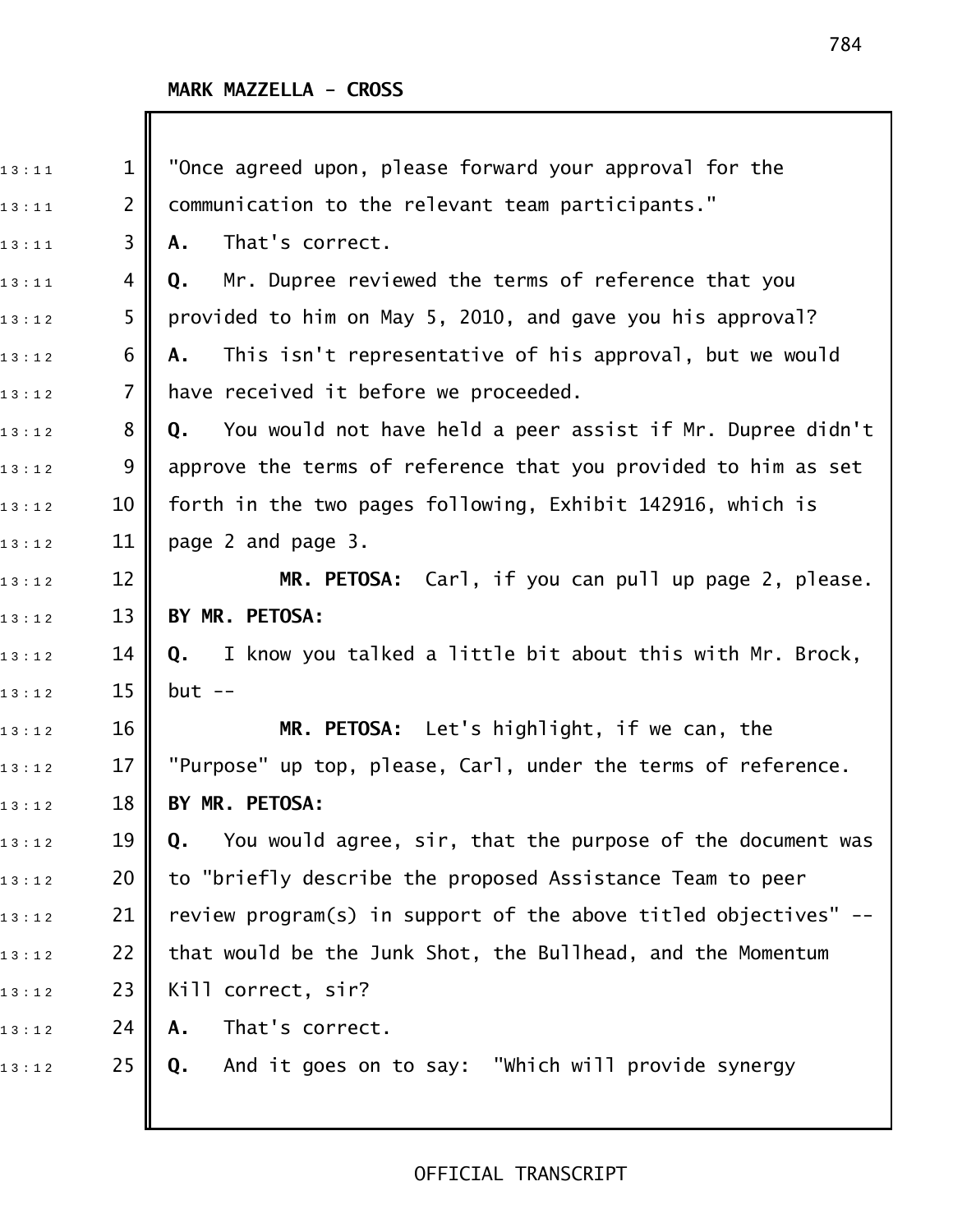| 13:12 | $\mathbf 1$     | between energy expertise and operational teams and reduce        |
|-------|-----------------|------------------------------------------------------------------|
| 13:13 | $\overline{2}$  | reactive risks."                                                 |
| 13:13 | 3               | Correct?                                                         |
| 13:13 | 4               | Yes, sir.<br>Α.                                                  |
| 13:13 | 5               | Now, sir, the "industry expertise" you have talked about a<br>Q. |
| 13:13 | 6               | little bit with Mr. Brock, correct?                              |
| 13:13 | $\overline{7}$  | Yes, sir.<br>Α.                                                  |
| 13:13 | 8               | I would like to highlight who those people are.<br>Q.            |
| 13:13 | 9               | MR. PETOSA: Carl, if you could bring up Exhibit 3917             |
| 13:13 | 10              | at page 1. If you could highlight Section C, please, here        |
| 13:13 | 11              | under "Peer Assist Team."                                        |
| 13:13 | 12              | BY MR. PETOSA:                                                   |
| 13:13 | 13              | These are all the outside experts that you invited to join<br>Q. |
| 13:13 | 14              | BP in the peer assist of the Junk Shot, sir, correct?            |
| 13:13 | 15              | I don't know where this list came from. Is this off of<br>А.     |
| 13:13 | 16              | the TOR?                                                         |
| 13:13 | 17              | Q. No, sir. This is actually the Junk Shot peer assist           |
| 13:13 | 18 <sup>1</sup> | agenda, which is Exhibit 3917.                                   |
| 13:13 | 19              | Again, I would like to look at the agenda so I make sure<br>Α.   |
| 13:13 | 20              | I'm speaking correctly to it.                                    |
| 13:13 | 21              | This is the agenda, sir, Exhibit 3917.<br>Q.                     |
| 13:14 | 22              | MR. PETOSA: Carl, do you want to flare that down.                |
| 13:14 | 23              | Let's go up to the top and highlight it.                         |
| 13:14 | 24              | BY MR. PETOSA:                                                   |
| 13:14 | 25              | See that, sir, "MC 252 Junk Shot peer assist:<br>May 6,<br>Q.    |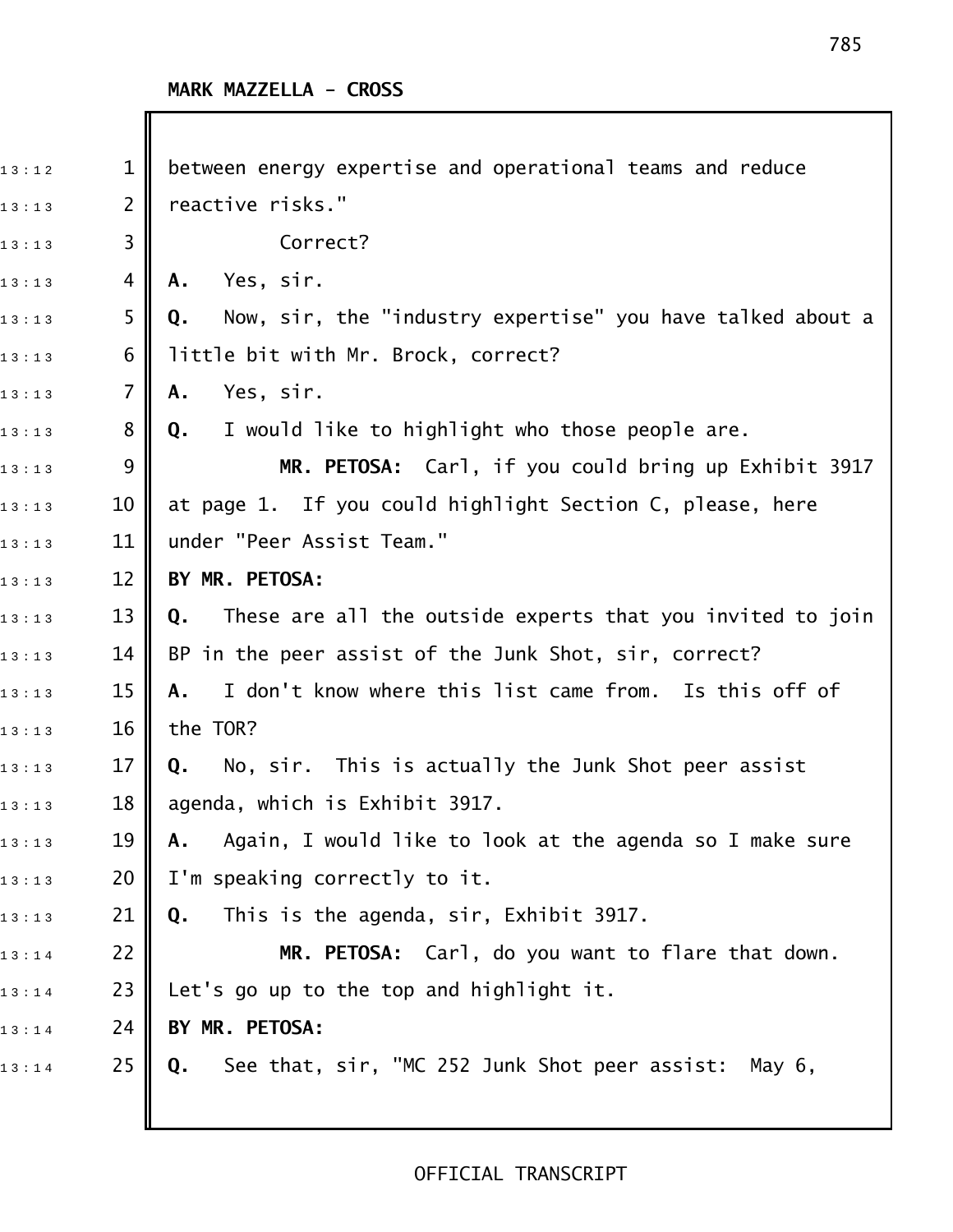| 13:14 | $\mathbf{1}$   | 2010"?                                                          |
|-------|----------------|-----------------------------------------------------------------|
| 13:14 | $\overline{2}$ | (No audible response.)<br>Α.                                    |
| 13:14 | 3              | You don't dispute that that's the Peer Assist agenda, do<br>Q.  |
| 13:14 | 4              | you, sir?                                                       |
| 13:14 | 5              | I don't know that I have seen this. I may have, but it's<br>Α.  |
| 13:14 | 6              | not recognizable to me right now.                               |
| 13:14 | $\overline{7}$ | MR. PETOSA: Carl, if we could, could we go to page 2            |
| 13:14 | 8              | of Exhibit 3917. If you could highlight the "Agenda" box down   |
| 13:14 | 9              | to Number 4, Carl, under D, please.                             |
| 13:14 | 10             | BY MR. PETOSA:                                                  |
| 13:14 | 11             | You see that the "Welcome Remarks and Introductions" were<br>Q. |
| 13:14 | 12             | led by Mr. Dupree, the head of BP source control, correct?      |
| 13:14 | 13             | Yes, I do. Thank you.<br>Α.                                     |
| 13:14 | 14             | You attended this Junk Shot peer assist, correct?<br>Q.         |
| 13:14 | 15             | Yes, sir, I did.<br>Α.                                          |
| 13:14 | 16             | You, in fact, set forth for all of those industry experts<br>Q. |
| 13:15 | 17             | that you called in BP's plan and procedure for the Junk Shot,   |
| 13:15 | 18             | correct?                                                        |
| 13:15 | 19             | Yes, sir. I presented the methodology behind our program.<br>Α. |
| 13:15 | 20             | And at that time, you would have been the one that<br>Q.        |
| 13:15 | 21             | developed the methodology for BP that was presented to the peer |
| 13:15 | 22             | assist, correct?                                                |
| 13:15 | 23             | No, sir. It would have been a collaborative between the<br>Α.   |
| 13:15 | 24             | teams that had been stood up.                                   |
| 13:15 | 25             | But those were all BP teams at that time, correct?<br>Q.        |
|       |                |                                                                 |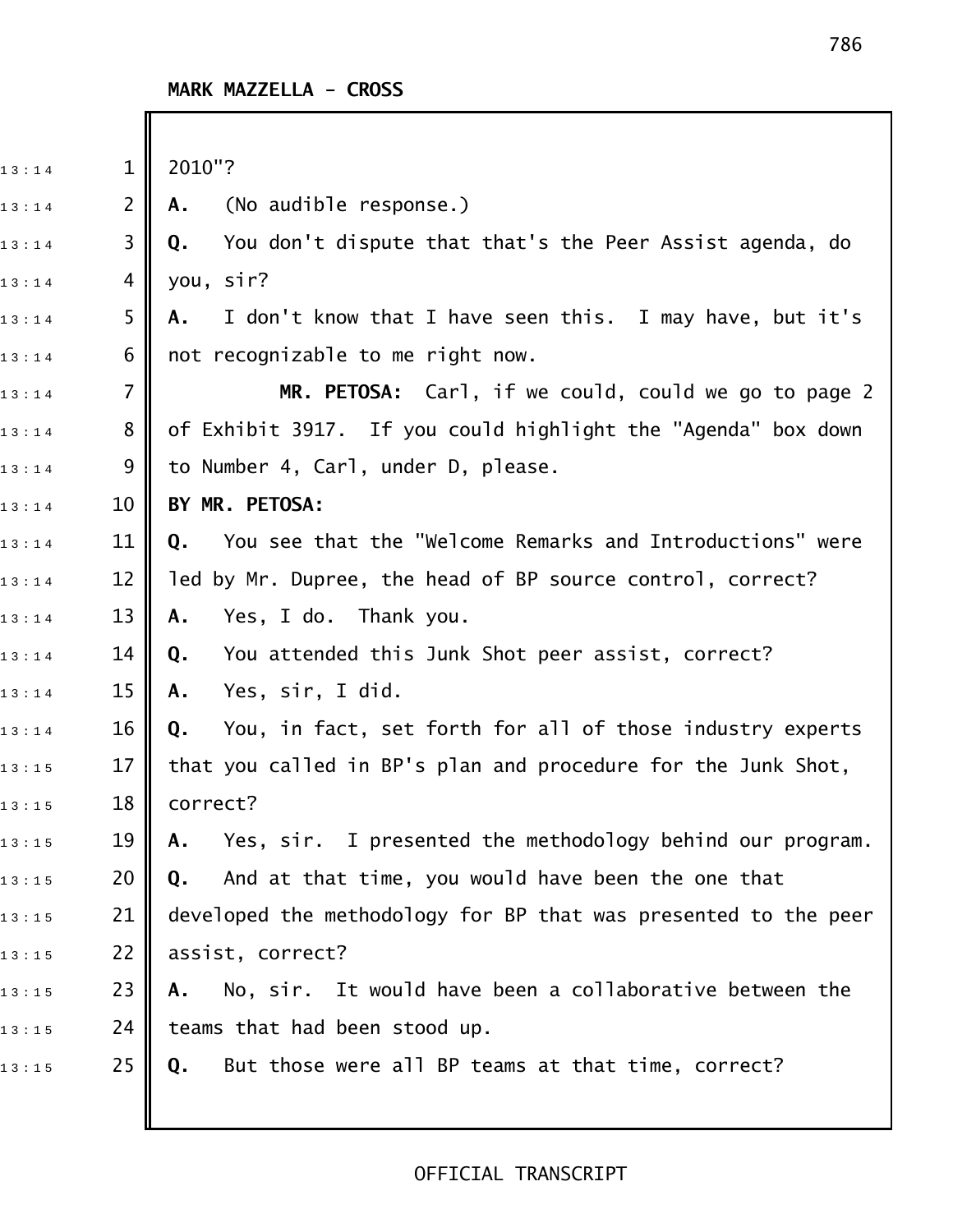| 13:15 | $\mathbf 1$    | No, sir. They were industry experts and contractors, well<br>Α.  |
|-------|----------------|------------------------------------------------------------------|
| 13:15 | $\overline{2}$ | control specialists. It was a group of people.                   |
| 13:15 | 3              | But you're the one who presented that over 45 minutes,<br>Q.     |
| 13:15 | 4              | correct?                                                         |
| 13:15 | 5              | Yes, sir.<br>А.                                                  |
| 13:15 | 6              | MR. PETOSA: Carl, if we can go back to page 1 of                 |
| 13:15 | $\overline{7}$ | Exhibit 3917, please, and again highlight the bottom C,          |
| 13:15 | 8              | "Participants."                                                  |
| 13:15 | 9              | BY MR. PETOSA:                                                   |
| 13:15 | 10             | Sir, you would agree that you brought in some of the<br>Q.       |
| 13:15 | 11             | preeminent petroleum engineer professors in the country to       |
| 13:15 | 12             | assist BP in this May 6, 2010 peer assist, correct?              |
| 13:15 | 13             | Again, this looks like a list of people that were invited.<br>Α. |
| 13:16 | 14             | You had members of Boots & Coots present, correct?<br>Q.         |
| 13:16 | 15             | Yes, sir. As best as I can recall.<br>Α.                         |
| 13:16 | 16             | Cudd, Wild Well, the teams -- or well control specialists<br>Q.  |
| 13:16 | 17             | you have indicated on direct, sir, that you would normally call  |
| 13:16 | 18             | in with BP and that you have, in fact, reviewed the contracts    |
| 13:16 | 19             | for for BP?                                                      |
| 13:16 | 20             | Yes, sir.<br>Α.                                                  |
| 13:16 | 21             | It even has industry experts, Shell, ConocoPhillips,<br>Q.       |
| 13:16 | 22             | Chevron, ExxonMobil, correct?                                    |
| 13:16 | 23             | That's correct, sir.<br>Α.                                       |
| 13:16 | 24             | And that was --<br>Q.                                            |
| 13:16 | 25             | MR. PETOSA: If we go back, Carl, to page 2 of                    |
|       |                |                                                                  |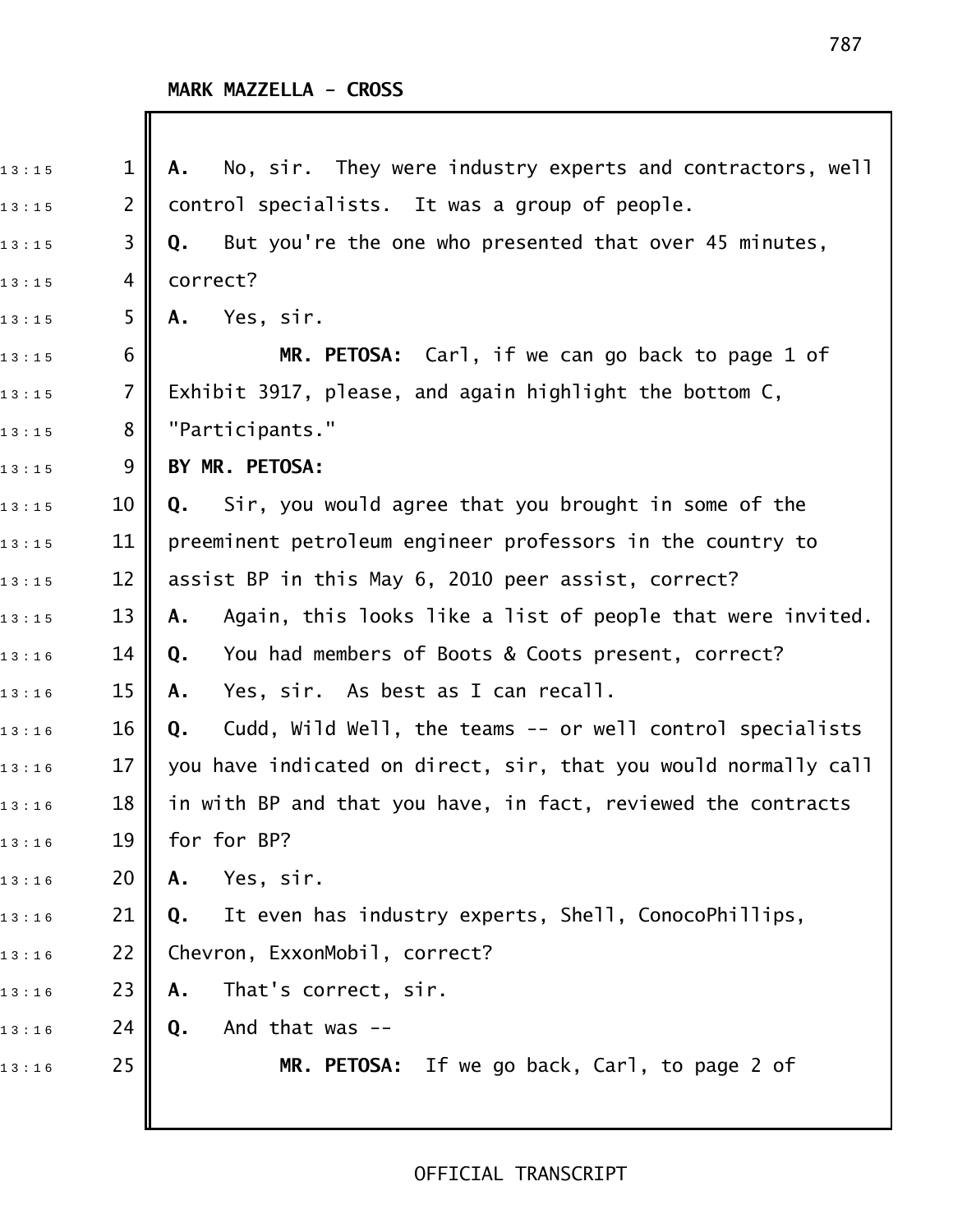I

| 13:16 | $\mathbf{1}$   | Exhibit 3917.                                                    |
|-------|----------------|------------------------------------------------------------------|
| 13:16 | $\overline{2}$ | BY MR. PETOSA:                                                   |
| 13:16 | 3              | Q. Sir, go down to the agenda, how long did this event last?     |
| 13:16 | 4              | It looks like --                                                 |
| 13:16 | 5              | MR. PETOSA: If you look at the top, Carl, at Box 1               |
| 13:16 | 6              | flare.                                                           |
| 13:16 | $\overline{7}$ | BY MR. PETOSA:                                                   |
| 13:16 | 8              | It looks like it started at 11:00 a.m. and, sir, it looks<br>Q.  |
| 13:16 | 9              | like it finished at 5:00 p.m. So did you spend about six hours   |
| 13:16 | 10             | that day going through the peer assist?                          |
| 13:16 | 11             | I'm not sure what the duration of this peer assist was.<br>А.    |
| 13:17 | 12             | If this is an agenda, it wouldn't be representative of the       |
| 13:17 | 13             | actual time we spent discussing it.                              |
| 13:17 | 14             | Let's go to page 3 of the document $-$ - page 2 of the<br>Q.     |
| 13:17 | 15             | document, sir.                                                   |
| 13:17 | 16             | MR. PETOSA: Carl, at the top, at A under "BP."                   |
| 13:17 | 17             | BY MR. PETOSA:                                                   |
| 13:17 | 18             | Now, Mr. Mazzella, were all these individuals from BP<br>Q.      |
| 13:17 | 19             | present during the Junk Shot peer assist?                        |
| 13:17 | 20             | I can't be a hundred percent sure if they were all there.<br>A., |
| 13:17 | 21             | That was several years ago, but I think the majority of them     |
| 13:17 | 22             | were there.                                                      |
| 13:17 | 23             | Let's start off here. James Dupree, who was the head of<br>Q.    |
| 13:17 | 24             | the BP source control effort, he was present, correct?           |
| 13:17 | 25             | I don't remember if James was there or not.<br>Α.                |
|       |                |                                                                  |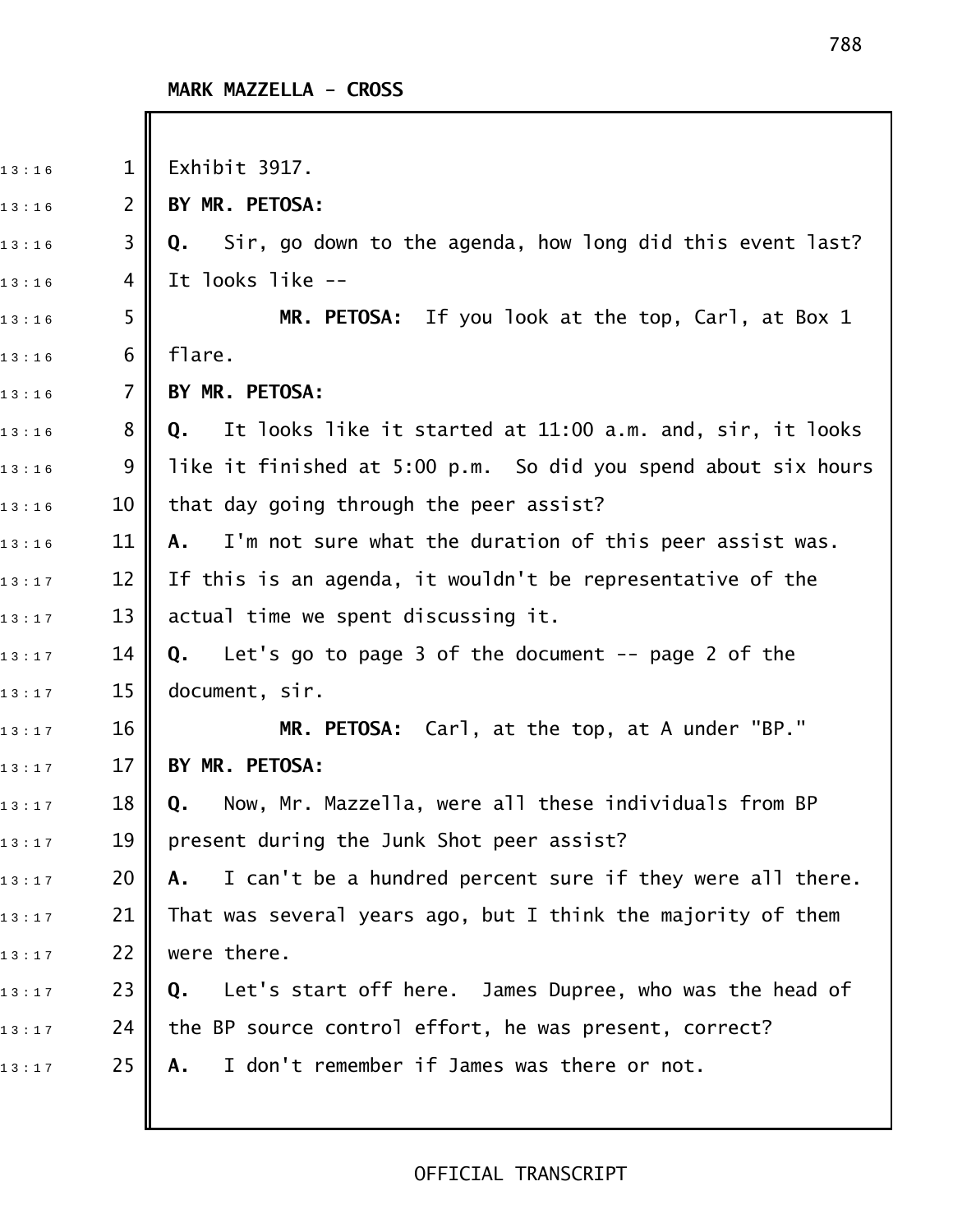| 13:17 | $\mathbf 1$    | He at least gave the welcome and introductory remarks,<br>Q.     |
|-------|----------------|------------------------------------------------------------------|
| 13:17 | $\overline{2}$ | correct?                                                         |
| 13:17 | 3              | Like I said, I'm not sure if he was there. So he may not<br>Α.   |
| 13:17 | 4              | have.                                                            |
| 13:17 | 5              | I'm just relying on the document, sir.<br>Q.                     |
| 13:18 | 6              | Mark Patteson, the Top Kill lead, he was present in              |
| 13:18 | $\overline{7}$ | the peer assist, wasn't he?                                      |
| 13:18 | 8              | I believe Mark was.<br>Α.                                        |
| 13:18 | 9              | You were clearly present during the peer assist?<br>Q.           |
| 13:18 | 10             | Yes, sir.<br>Α.                                                  |
| 13:18 | 11             | And Kurt Mix, who is Kurt Mix?<br>Q.                             |
| 13:18 | 12             | Kurt was one of the team members that were working with<br>Α.    |
| 13:18 | 13             | the engineering team.                                            |
| 13:18 | 14             | Was he present?<br>Q.                                            |
| 13:18 | 15             | I don't recall if all these people were present. Like I<br>Α.    |
| 13:18 | 16             | said, this has been some time ago. Whether or not those guys     |
| 13:18 | 17             | were there, you know, the best of recollection, a lot of them    |
| 13:18 | 18             | were, but I can't definitively say yes, they were all there.     |
| 13:18 | 19             | Sir, would you agree that $-$<br>Q.                              |
| 13:18 | 20             | MR. PETOSA: Carl, if we can go back to                           |
| 13:18 | 21             | Exhibit 142916 at page 2. If we can go to the top under          |
| 13:18 | 22             | "Project Description," Carl, please. If we can highlight the     |
| 13:18 | 23             | "Project Description" box, please, Carl.                         |
| 13:18 | 24             | BY MR. PETOSA:                                                   |
| 13:19 | 25             | I think you talked a little bit about this with Mr. Brock,<br>Q. |
|       |                |                                                                  |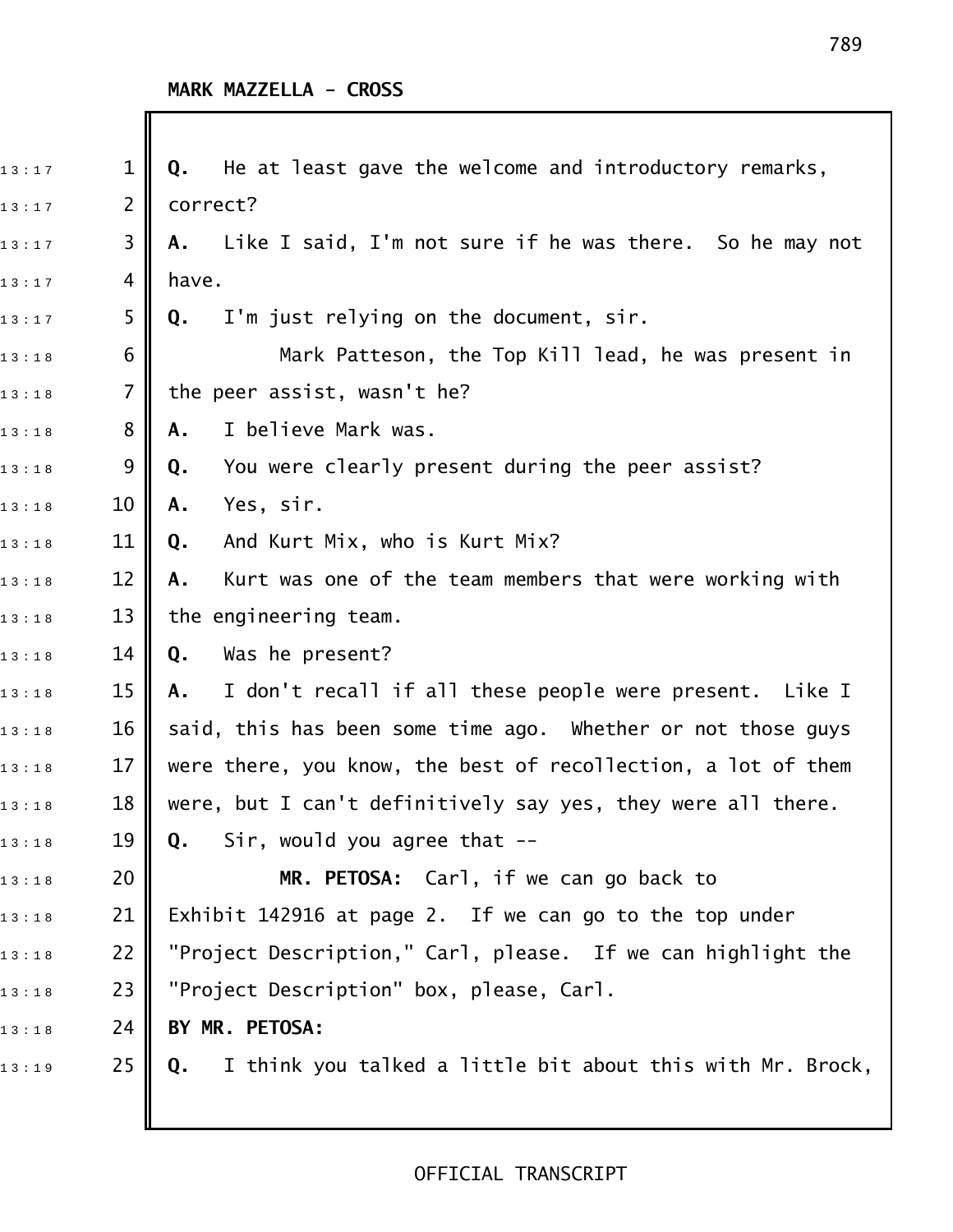| 13:19 | $\mathbf 1$    | but I want to make sure we are clear. The purpose of this       |
|-------|----------------|-----------------------------------------------------------------|
| 13:19 | $\overline{2}$ | project says it was to: "Participate in an overview of          |
| 13:19 | 3              | presented information and resources required for successful     |
| 13:19 | 4              | implementation of titled objectives and to assist with          |
| 13:19 | 5              | identification of risks associated with prescribed program."    |
| 13:19 | 6              | Sir, the prescribed program was the Junk Shot,                  |
| 13:19 | $\overline{7}$ | Bullhead, and Momentum Kill, correct?                           |
| 13:19 | 8              | Yes, sir. That's what the peer review was to take part<br>Α.    |
| 13:19 | 9              | of.                                                             |
| 13:19 | 10             | It goes on to say: "Additionally, identify any support or<br>Q. |
| 13:19 | 11             | considerations which may be required."                          |
| 13:19 | 12             | That's one of the things that you did with the                  |
| 13:19 | 13             | industry individuals you invited to the peer assist, correct,   |
| 13:19 | 14             | sir?                                                            |
| 13:19 | 15             | Yes, sir, in part.<br>Α.                                        |
| 13:19 | 16             | And then the last part, sir, it says: "Provide<br>Q.            |
| 13:19 | 17             | constructive feedback to BP through an engaged participation    |
| 13:19 | 18             | with industry experts assembled from various well control       |
| 13:19 | 19             | points of view."                                                |
| 13:19 | 20             | Those are all those individuals we saw on the agenda            |
| 13:19 | 21             | that were at least invited to attend the peer assist, correct?  |
| 13:20 | 22             | There were others as well.<br>Α.                                |
| 13:20 | 23             | Who else was there from the industry, sir?<br>Q.                |
| 13:20 | 24             | There were various professors from some of the<br>Α.            |
| 13:20 | 25             | universities that had petroleum engineering curriculums.        |
|       |                |                                                                 |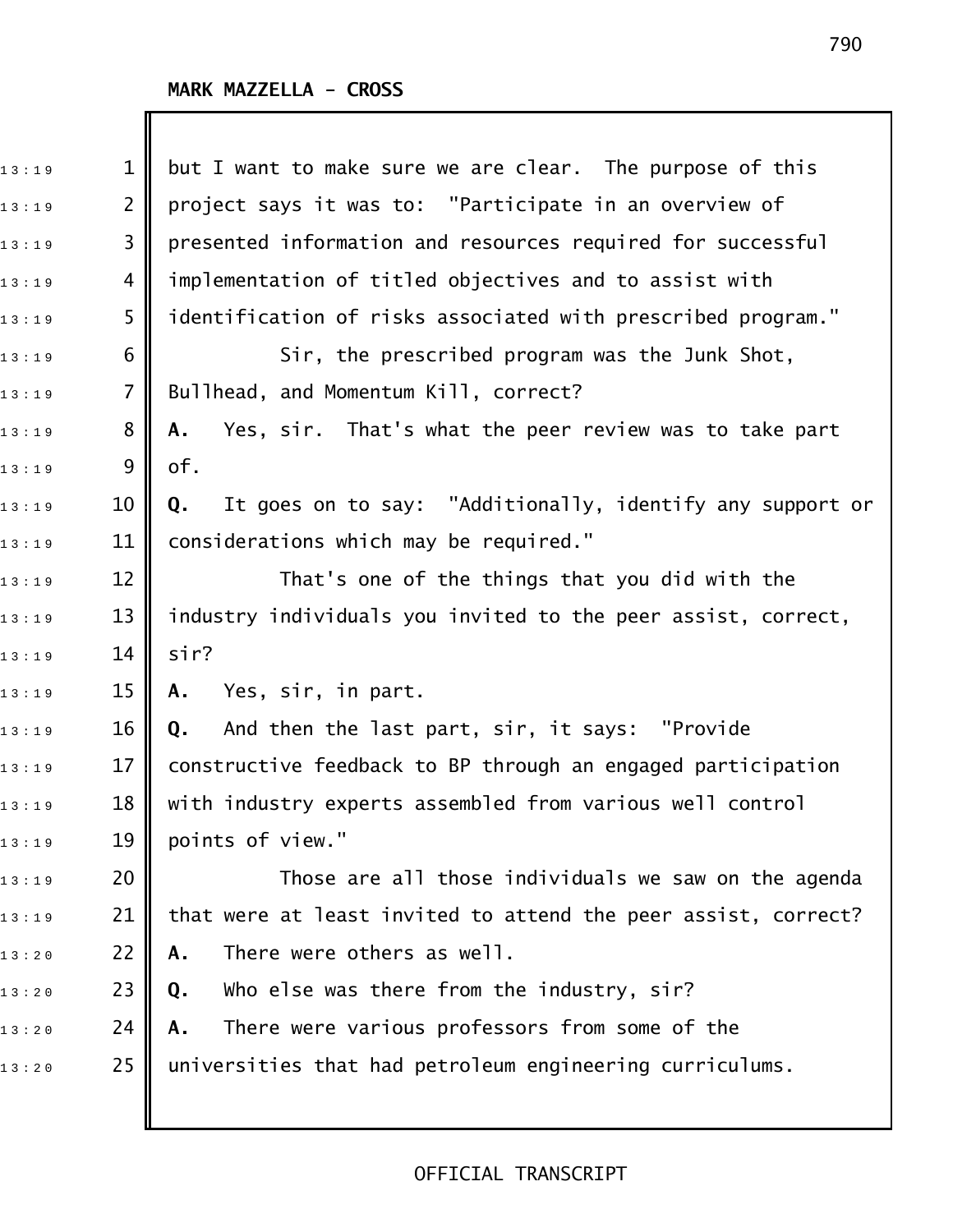| 13:20 | $\mathbf 1$    | Dr. Tad Patzek? He was invited, correct?<br>Q.                 |
|-------|----------------|----------------------------------------------------------------|
| 13:20 | 2              | Yes.<br>Α.                                                     |
| 13:20 | 3              | Did he attend?<br>Q.                                           |
| 13:20 | 4              | I believe he was.<br>Α.                                        |
| 13:20 | 5              | Dr. John Smith?<br>Q.                                          |
| 13:20 | 6              | Yes, sir. I remember John Smith.<br>Α.                         |
| 13:20 | $\overline{7}$ | Ted Bourgoyne?<br>Q.                                           |
| 13:20 | 8              | He was there.<br>Α.                                            |
| 13:20 | 9              | Okay, sir.<br>Q.                                               |
| 13:20 | 10             | Now, let's talk a little bit about the actual                  |
| 13:20 | 11             | Junk Shot peer assist report of findings you talked about with |
| 13:20 | 12             | Mr. Brock.                                                     |
| 13:20 | 13             | MR. PETOSA: Carl, if we could pull up TREX-140342 at           |
| 13:20 | 14             | page 1, please. Now, if you can highlight this box right here, |
| 13:20 | 15             | please, Carl.                                                  |
| 13:20 | 16             | BY MR. PETOSA:                                                 |
| 13:20 | 17             | You see, sir, this is an e-mail from a Gary Wulf to Bill<br>Q. |
| 13:20 | 18             | Kirton, May 7, 2010. The attachment says: "May 6, 2010 Peer    |
| 13:20 | 19             | Assist Executive Summary." We are going to go to page 2 now of |
| 13:21 | 20             | this document, sir.                                            |
| 13:21 | 21             | MR. PETOSA: Carl, if we can please move to page 2 of           |
| 13:21 | 22             | Exhibit 140342. Highlight the box right here, Carl, please.    |
| 13:21 | 23             | BY MR. PETOSA:                                                 |
| 13:21 | 24             | You see, sir, this is the MC 252 Junk Shot peer assist<br>Q.   |
| 13:21 | 25             | May 6, 2010 Report of Findings that you discussed with         |
|       |                |                                                                |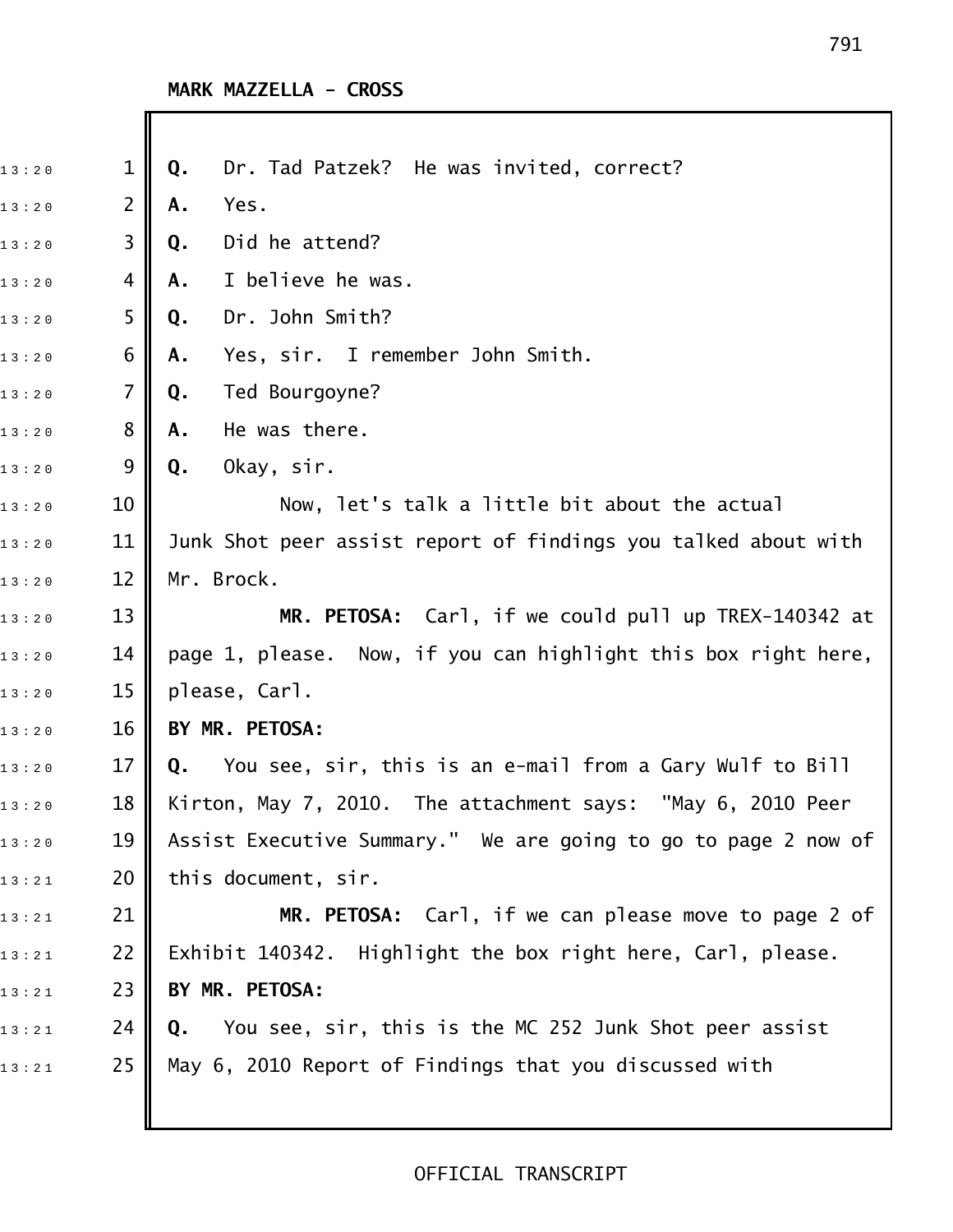| 13:21 | $\mathbf 1$    | Mr. Brock. You remember talking about that with him?            |
|-------|----------------|-----------------------------------------------------------------|
| 13:21 | $\overline{2}$ | Well, I haven't seen this e-mail.<br>Α.                         |
| 13:21 | 3              | You haven't seen the May 7 report of the May 6, 2010<br>Q.      |
| 13:21 | 4              | Junk Shot peer assist Report of Findings? That's the same       |
| 13:21 | 5              | document you talked about with Mr. Brock on direct.             |
| 13:21 | 6              | Well, I don't know this. This is a cover sheet to a<br>A.,      |
| 13:21 | 7              | report. Frankly, I haven't seen that e-mail or -- if this was   |
| 13:21 | 8              | an attachment to it. I'm not saying I haven't seen a report.    |
| 13:21 | 9              | I'm not sure if this one is.                                    |
| 13:21 | 10             | Why don't we actually go to the exact exhibit Mr. Brock<br>Q.   |
| 13:21 | 11             | used with you and maybe that will make it easier since you seem |
| 13:22 | 12             | to recall reviewing that document.                              |
| 13:22 | 13             | MR. PETOSA: Carl, can you pull up TREX-10506,                   |
| 13:22 | 14             | please. We can highlight the same box, Carl.                    |
| 13:22 | 15             | BY MR. PETOSA:                                                  |
| 13:22 | 16             | You recall seeing this document, don't you, sir?<br>Q.          |
| 13:22 | 17             | Yes, sir, this one is familiar.<br>Α.                           |
| 13:22 | 18             | MR. PETOSA: If we can go to page 4, Carl, of                    |
| 13:22 | 19             | Exhibit 10506 -- actually if we can go back to page $3.$ I'm    |
| 13:22 | 20             | sorry, Carl. If we can highlight right there.                   |
| 13:22 | 21             | BY MR. PETOSA:                                                  |
| 13:22 | 22             | Sir, you see it says "Top 10 Findings." Now, you would<br>Q.    |
| 13:22 | 23             | agree that, out of the peer assist -- you talked with Mr. Brock |
| 13:22 | 24             | a little bit about this document -- that there were 10 key      |
| 13:22 | 25             | findings of the Junk Shot Peer Assist Group when you brought    |
|       |                |                                                                 |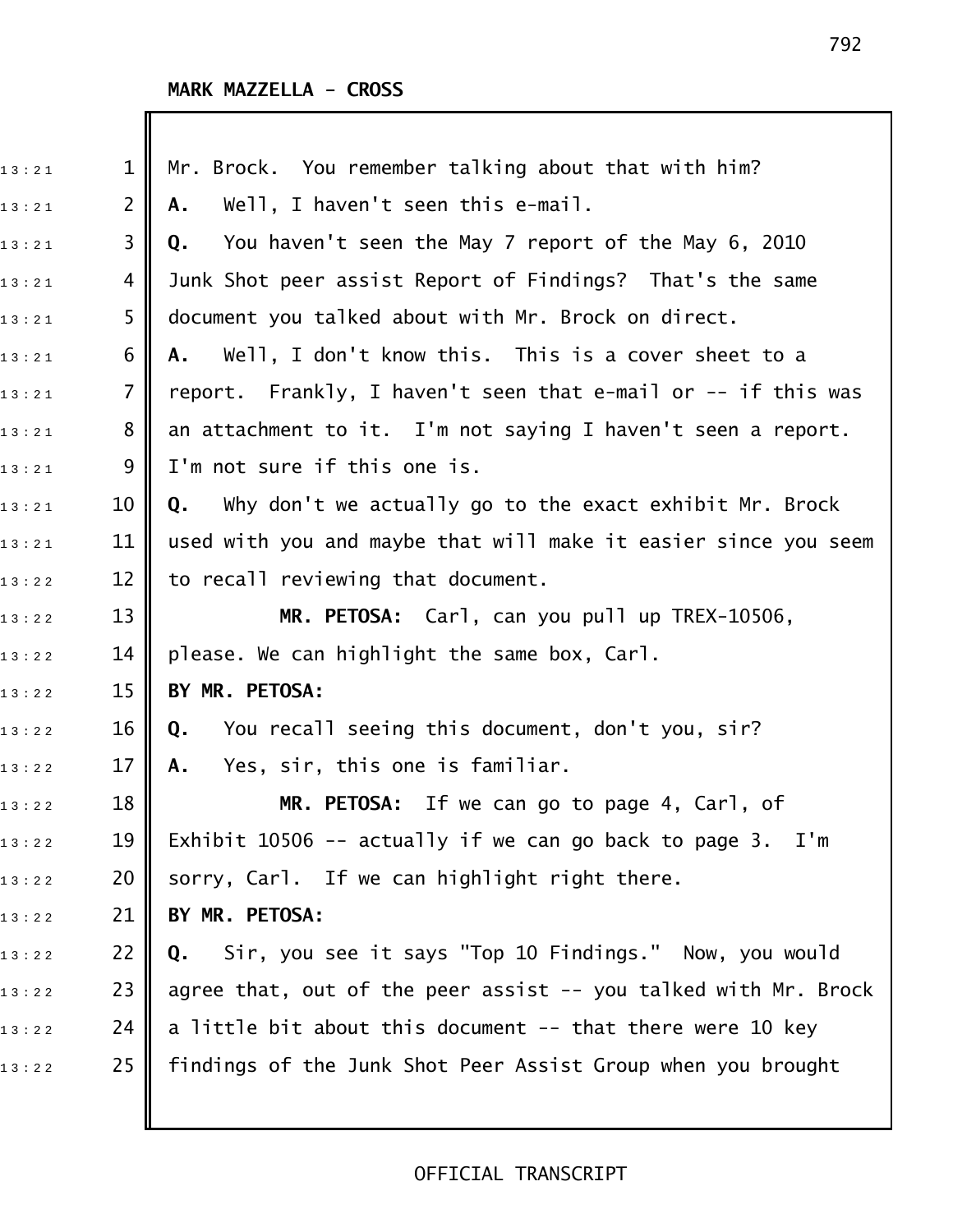| 13:22 | $\mathbf{1}$   | together industry experts for BP along with BP employees to     |
|-------|----------------|-----------------------------------------------------------------|
| 13:22 | $\overline{2}$ | discuss the plan procedure for the Junk Shot and, in turn,      |
| 13:23 | 3              | Momentum Kill and the Bullhead?                                 |
| 13:23 | 4              | Yes, sir.<br>Α.                                                 |
| 13:23 | 5              | Now, you see, sir, Bullet 1: "These key findings are<br>Q.      |
| 13:23 | 6              | nearly unanimous messages delivered from the three groups of    |
| 13:23 | 7              | the Peer Assist Team."                                          |
| 13:23 | 8              | That was the purpose of this document, to deliver the           |
| 13:23 | 9              | key findings that were nearly unanimous messages delivered from |
| 13:23 | 10             | the three groups of the Peer Assist Team, correct?              |
| 13:23 | 11             | Well, the purpose of this peer review is to help us<br>А.       |
| 13:23 | 12             | understand the risks and help us prepare for the mitigations.   |
| 13:23 | 13             | They were nearly unanimous messages, correct, sir?<br>Q.        |
| 13:23 | 14             | According to this report, the consensus of the group was<br>A.  |
| 13:23 | 15             | that -- of the three groups were that these findings were       |
| 13:23 | 16             | unanimous.                                                      |
| 13:23 | 17             | This is BP's report, correct, sir?<br>Q.                        |
| 13:23 | 18             | Yes, sir.<br>Α.                                                 |
| 13:23 | 19             | MR. PETOSA: Carl, if we can go to page 5 of                     |
| 13:23 | 20             | Exhibit 10506 and highlight -- actually, go back to 4. I        |
| 13:23 | 21             | apologize, Carl. That's my bad. Sorry about that.               |
| 13:24 | 22             | If we can highlight Number 2, please, Carl. I'm                 |
| 13:24 | 23             | sorry, Number 3. Right here. Just the first entry.              |
| 13:24 | 24             | BY MR. PETOSA:                                                  |
| 13:24 | 25             | You see, sir, that one of the nearly unanimous top 10<br>Q.     |
|       |                |                                                                 |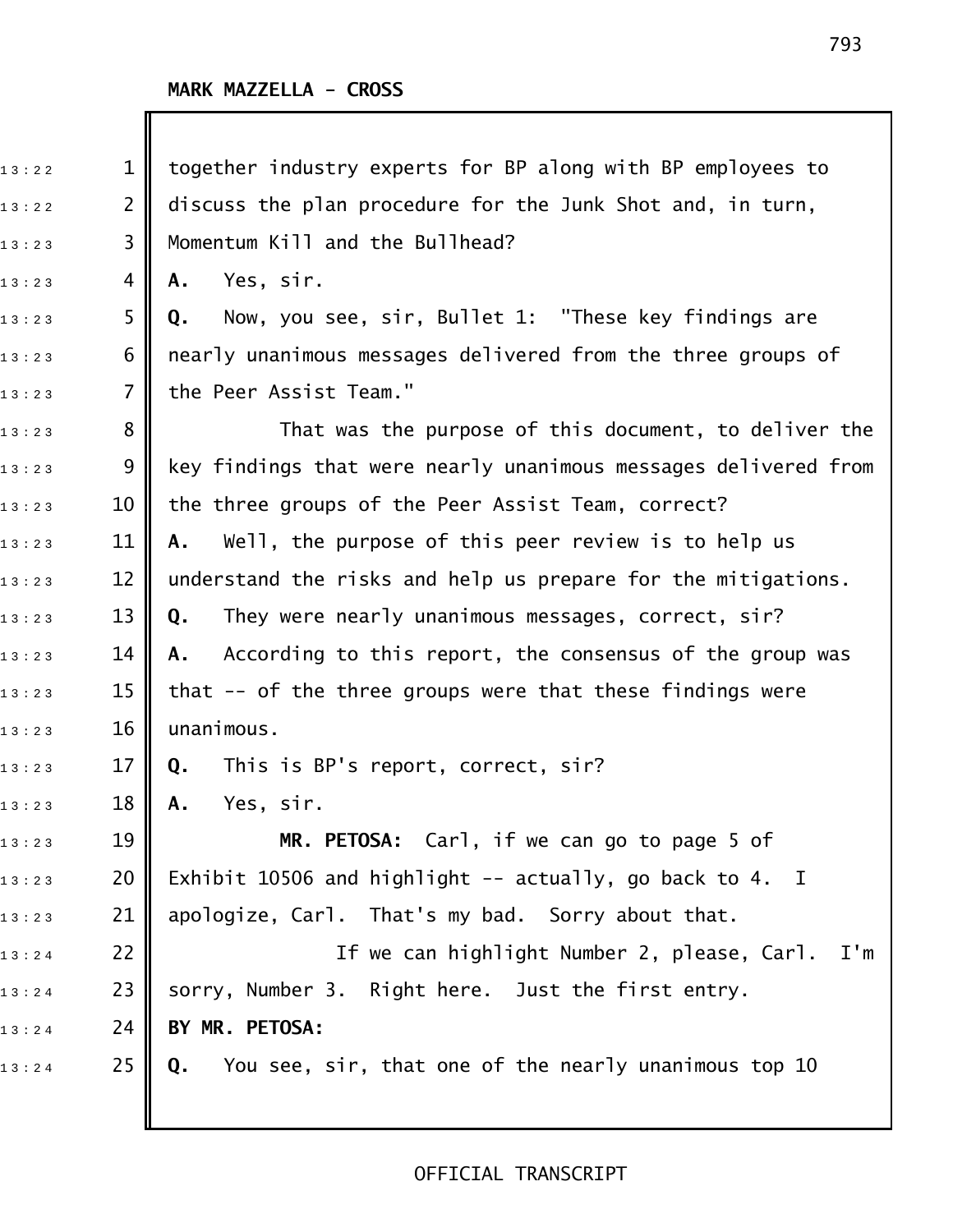| 13:24 | $\mathbf{1}$   | findings of the Junk Shot peer assist was that Junk Shots are    |
|-------|----------------|------------------------------------------------------------------|
| 13:24 | $\overline{2}$ | often not successful? That was something that the group of       |
| 13:24 | 3              | industry experts that you brought in for BP and your own BP      |
| 13:24 | 4              | employees with you agreed on, that Junk Shots are often not      |
| 13:24 | 5              | successful, correct?                                             |
| 13:24 | 6              | That's what this says, yes, sir.<br>Α.                           |
| 13:24 | 7              | Those are individuals that had experience $-$ in your case<br>Q. |
| 13:24 | 8              | hundreds of wells that you participated in -- where Junk Shots   |
| 13:24 | 9              | were attempted, correct?                                         |
| 13:24 | 10             | Yes, sir.<br>Α.                                                  |
| 13:24 | 11             | You brought in other individuals that you invited that<br>Q.     |
| 13:24 | 12             | attended this peer assist that had that same experience,         |
| 13:24 | 13             | correct?                                                         |
| 13:24 | 14             | Yes, sir.<br>A.                                                  |
| 13:24 | 15             | In your words, you said, in your experience in surface<br>Q.     |
| 13:24 | 16             | wells and offshore that was not deepwater, you had a 60 or       |
| 13:25 | 17             | 70 percent success rate, correct?                                |
| 13:25 | 18             | Yes, sir.<br>А.                                                  |
| 13:25 | 19             | Yet in this peer assist the conclusion was Junk Shots are<br>Q.  |
| 13:25 | 20             | often not successful?                                            |
| 13:25 | 21             | It also lays out some mitigations for that, as listed<br>Α.      |
| 13:25 | 22             | underneath it, for devices for reloading, to add more barrels    |
| 13:25 | 23             | to shoot with and consider more testing and optional Junk Shot   |
| 13:25 | 24             | These were all pieces of the mitigations to help us<br>material. |
| 13:25 | 25             | be more successful.                                              |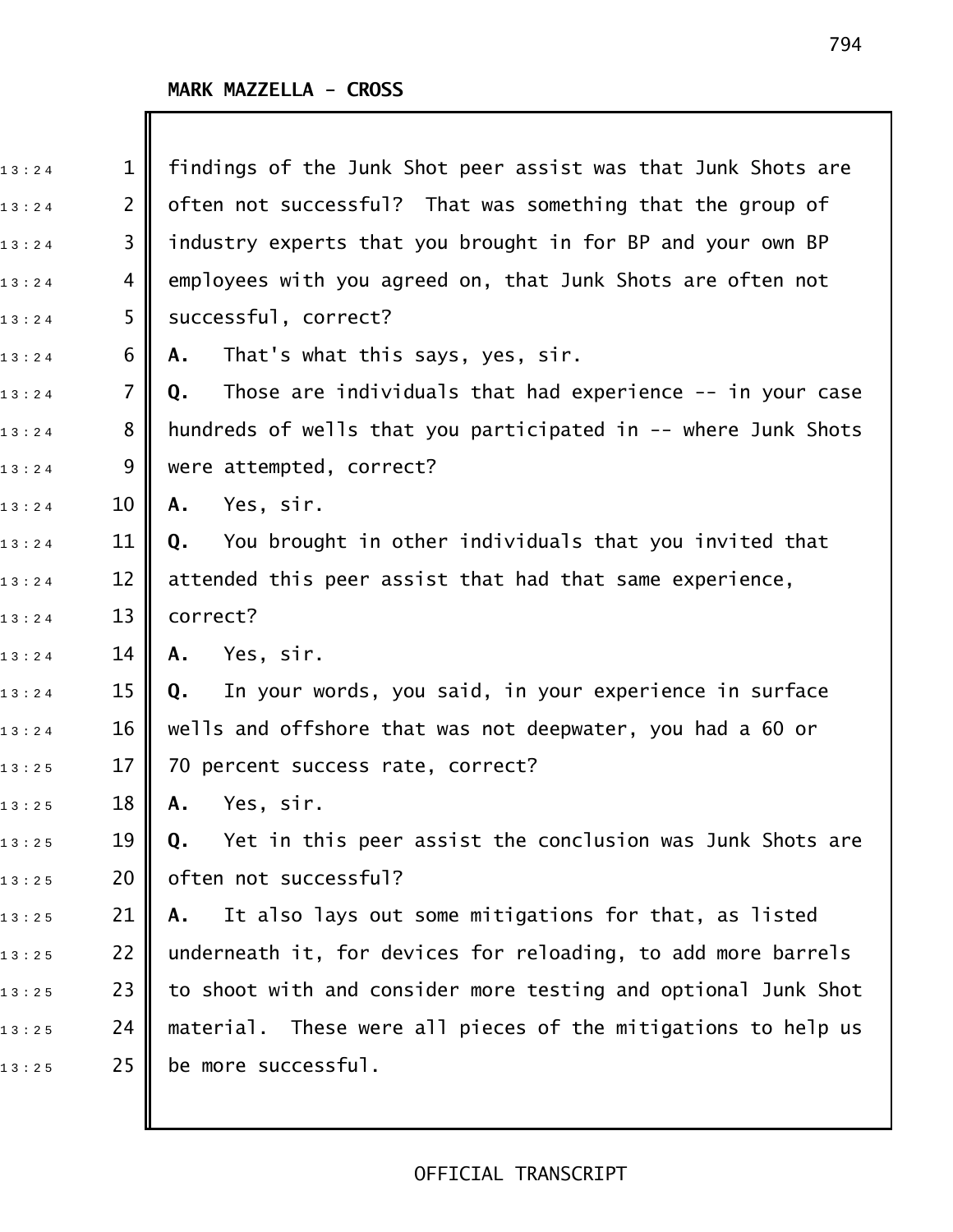| 13:25 | $\mathbf 1$    | But the industry experts you brought in for BP that<br>Q.       |
|-------|----------------|-----------------------------------------------------------------|
| 13:25 | $\overline{2}$ | attended the May 6, 2010 peer assist didn't just tell you, BP,  |
| 13:25 | 3              | that Junk Shots are often not successful, did they, sir?        |
| 13:25 | 4              | No, sir. They also said that there was no technical<br>Α.       |
| 13:25 | 5              | showstoppers. There was no reason not to do it.                 |
| 13:25 | 6              | That wasn't my question, sir. My question is a little<br>Q.     |
| 13:25 | $\overline{7}$ | more specific, and I guess I'll try to direct it to you.        |
| 13:26 | 8              | They didn't just tell you that Junk Shots are often             |
| 13:26 | 9              | not successful. Industry experts also told you, in that May 6,  |
| 13:26 | 10             | 2010 peer assist, that Junk Shot in this case, in this          |
| 13:26 | 11             | deepwater well at 5,000 feet down, had a very low likelihood of |
| 13:26 | 12             | success.                                                        |
| 13:26 | 13             | Didn't they tell you that, sir?                                 |
| 13:26 | 14             | No, sir, that's not what they said.<br>Α.                       |
| 13:26 | 15             | You called in Wild Well Control, right, within hours of<br>Q.   |
| 13:26 | 16             | learning of the event, correct?                                 |
| 13:26 | 17             | That's correct.<br>Α.                                           |
| 13:26 | 18             | Pat Campbell and Dave Barnett were the individuals you<br>0.    |
| 13:26 | 19             | spoke with, correct?                                            |
| 13:26 | 20             | Yes, sir, that's correct.<br>Α.                                 |
| 13:26 | 21             | And representatives of Wild Well were at BP's Westlake<br>Q.    |
| 13:26 | 22             | offices at 6:00 a.m. on April 21, 2010?                         |
| 13:26 | 23             | That's correct.<br>Α.                                           |
| 13:26 | 24             | You recognize Pat Campbell as a well control expert?<br>Q.      |
| 13:26 | 25             | Yes, sir.<br>Α.                                                 |
|       |                |                                                                 |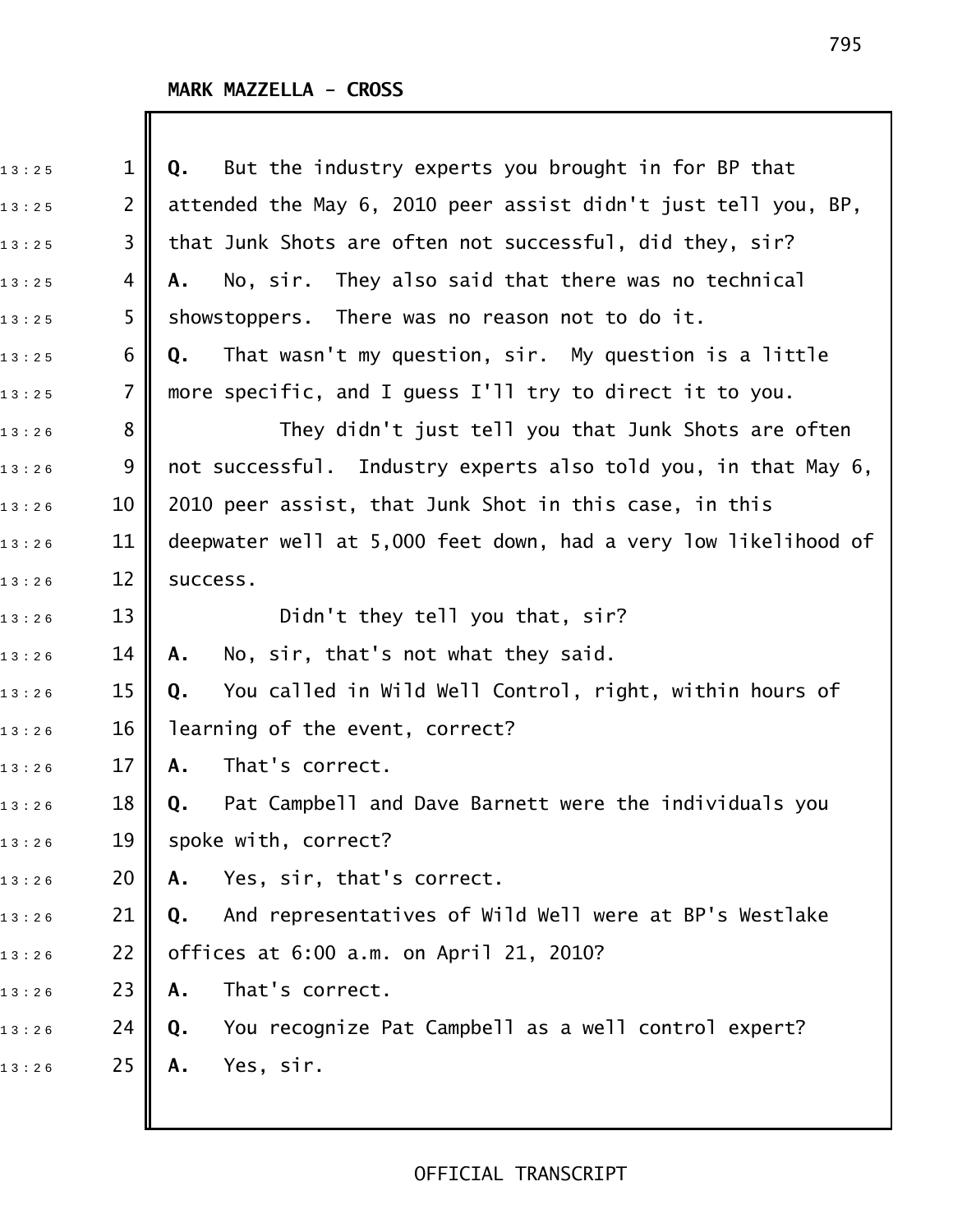| 13:26 | $\mathbf{1}$   | And, in fact, probably, as was said earlier, for Wild Well<br>Q. |
|-------|----------------|------------------------------------------------------------------|
| 13:26 | $\overline{2}$ | Control, I would imagine, sir, that you would agree that Pat     |
| 13:26 | 3              | Campbell, in your experience, is one of the foremost offshore    |
| 13:26 | 4              | marine well control experts?                                     |
| 13:26 | 5.             | Yes, sir. Pat Campbell was quite accomplished in his<br>А.       |
| 13:27 | 6              | discipline.                                                      |
| 13:27 | 7              | Would you say the same about David Barnett, sir?<br>Q.           |
| 13:27 | 8              | Yes, sir, I would.<br>Α.                                         |
| 13:27 | 9              | And, sir, I just want to make sure I'm clear. It's your<br>Q.    |
| 13:27 | 10             | testimony that Pat Campbell, David Barnett, and other outside    |
| 13:27 | 11             | experts that were brought in by BP did not tell you that the     |
| 13:27 | 12             | Junk Shot in this case, in this operation, had a very low        |
| 13:27 | 13             | likelihood of success?                                           |
| 13:27 | 14             | No, sir, they did not tell me that.<br>Α.                        |
| 13:27 | 15             | Okay, sir. I would like to refer to the deposition of Pat<br>Q.  |
| 13:27 | 16             | Campbell, TREX-100203, page 11, line 18, to page 12 at line 12.  |
| 13:27 | 17             | MR. BROCK: Your Honor, I'm going to object on                    |
| 13:27 | 18             | foundation. This is not something -- well, he can ask if         |
| 13:27 | 19             | Mr. Mazzella has seen this, but I think the foundation needs to  |
| 13:27 | 20             | be laid to ask questions about this.                             |
| 13:27 | 21             | MR. PETOSA: Your Honor, Mr. Mazzella put together                |
| 13:27 | 22             | the terms of reference for the Junk Shot peer assist. He         |
| 13:27 | 23             | invited the attendees -- after receiving approval by             |
| 13:27 | 24             | Mr. Dupree, he presented the Top Kill plan on behalf of BP to    |
| 13:28 | 25             | receive feedback from industry experts. One of the top 10        |
|       |                |                                                                  |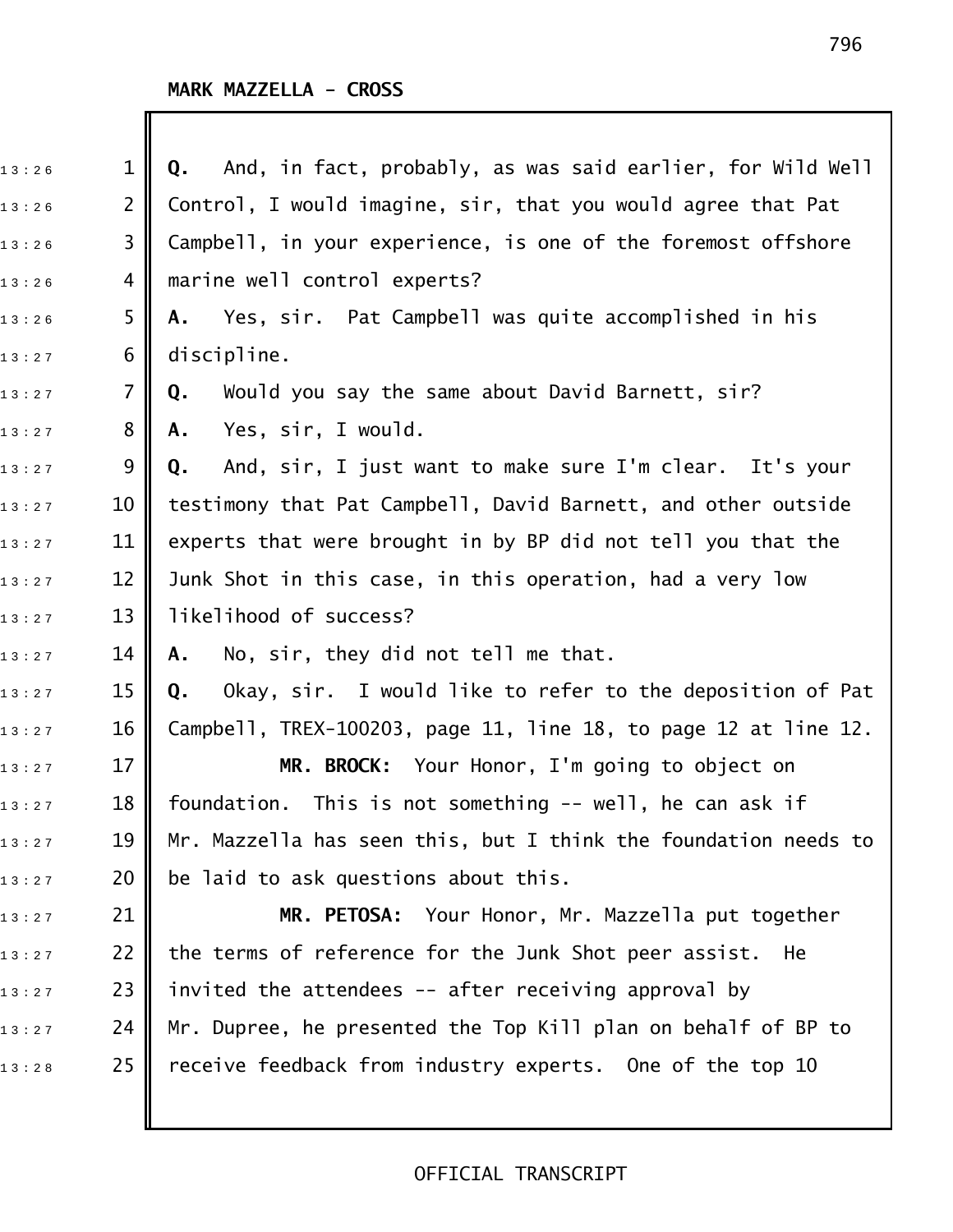| 13:28 | $\mathbf 1$    | findings of the Junk Shot was that they are often not           |
|-------|----------------|-----------------------------------------------------------------|
| 13:28 | $\overline{2}$ | successful.                                                     |
| 13:28 | 3              | And in this scenario there's been testimony by                  |
| 13:28 | 4              | both Mr. Campbell and Mr. Barnett, on behalf of Wild Well,      |
| 13:28 | 5              | about what was communicated to BP and Mr. Mazzella during this  |
| 13:28 | 6              | peer assist, about the chances of success.                      |
| 13:28 | 7              | MR. BROCK: My objection is a foundation objection.              |
| 13:28 | 8              | If this is an argument they want to advance or present in a     |
| 13:28 | 9              | post-trial brief, we will respond to it. But to ask a witness   |
| 13:28 | 10             | who hasn't seen the testimony is a problem.                     |
| 13:28 | 11             | <b>THE COURT:</b> I guess he can ask him if he is familiar      |
| 13:28 | 12             | with it.                                                        |
| 13:28 | 13             | MR. PETOSA: More importantly, sir, Mr. Campbell's               |
| 13:28 | 14             | deposition is already in evidence.                              |
| 13:28 | 15             | <b>THE COURT:</b> Then what's your question for this            |
| 13:28 | 16             | witness?                                                        |
| 13:28 | 17             | MR. PETOSA: My question for Mr. Mazzella is, was he             |
| 13:28 | 18             | told by Pat Campbell, Dave Barnett, or other industry experts   |
| 13:28 | 19             | in attendance that the Junk Shot in this case for this well had |
| 13:28 | 20             | a very low likelihood of success.                               |
| 13:29 | 21             | THE WITNESS: I don't recall that.                               |
| 13:29 | 22             | BY MR. PETOSA:                                                  |
| 13:29 | 23             | You were not told, sir, that this procedure that you have<br>Q. |
| 13:29 | 24             | set forth, that was approved by Mr. Dupree, that you presented  |
| 13:29 | 25             | in a peer assist on May 6, 2010, was not a good idea?           |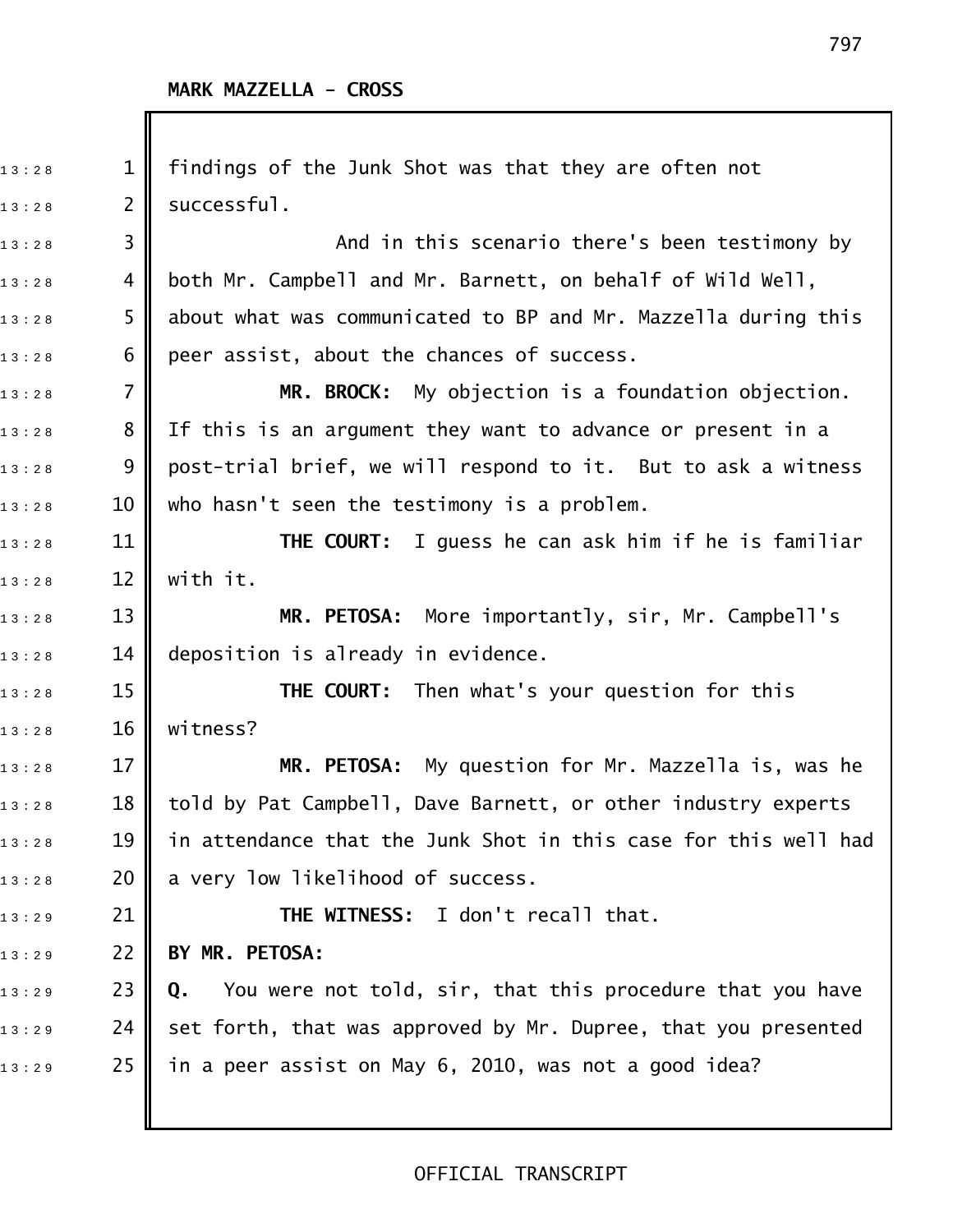| 13:29 | $\mathbf{1}$   | No, sir. To the contrary, I thought it was a good idea.<br>Α.   |
|-------|----------------|-----------------------------------------------------------------|
| 13:29 | $\overline{2}$ | Wild Well Control was operating under contract for BP to<br>Q.  |
| 13:29 | 3              | assist you in this response, correct?                           |
| 13:29 | 4              | That's correct.<br>Α.                                           |
| 13:29 | 5              | You're telling me, sir, that Wild Well never expressed to<br>Q. |
| 13:29 | 6              | you any concern about proceeding with the Top Kill Junk Shot    |
| 13:29 | $\overline{7}$ | procedure that you discussed during this peer assist and        |
| 13:29 | 8              | ultimately commenced beginning on May 26, 2010?                 |
| 13:29 | 9              | There was conversations going on back and forth trying to<br>А. |
| 13:29 | 10             | understand the risks. You know, the reality is the forward      |
| 13:29 | 11             | team had Wild Well people on it. The majority of the people     |
| 13:29 | 12             | were Wild Well specialists, including Mr. Barnett.              |
| 13:29 | 13             | Were you ever told by Wild Well that they had a lack of<br>Q.   |
| 13:30 | 14             | confidence in the ability of the Junk Shot procedure that was   |
| 13:30 | 15             | planned, that you were involved in shaping -- that they had a   |
| 13:30 | 16             | lack of confidence in it?                                       |
| 13:30 | 17             | I don't remember any conversations "lacking confidence."<br>Α.  |
| 13:30 | 18             | Did Mr. Barnett, Mr. Campbell, or any other outside<br>Q.       |
| 13:30 | 19             | industry experts ever tell you, sir, that the reason that the   |
| 13:30 | 20             | Junk Shot had a very low likelihood of success was due to the   |
| 13:30 | 21             | size of the flow path and due to the technical limitations on   |
| 13:30 | 22             | the operation?                                                  |
| 13:30 | 23             | Well, at that time we didn't know what the flow path<br>Α.      |
| 13:30 | 24             | looked like. You know, there had never been a deepwater         |
| 13:30 | 25             | Junk Shot-type operation completed before. There was a lot of   |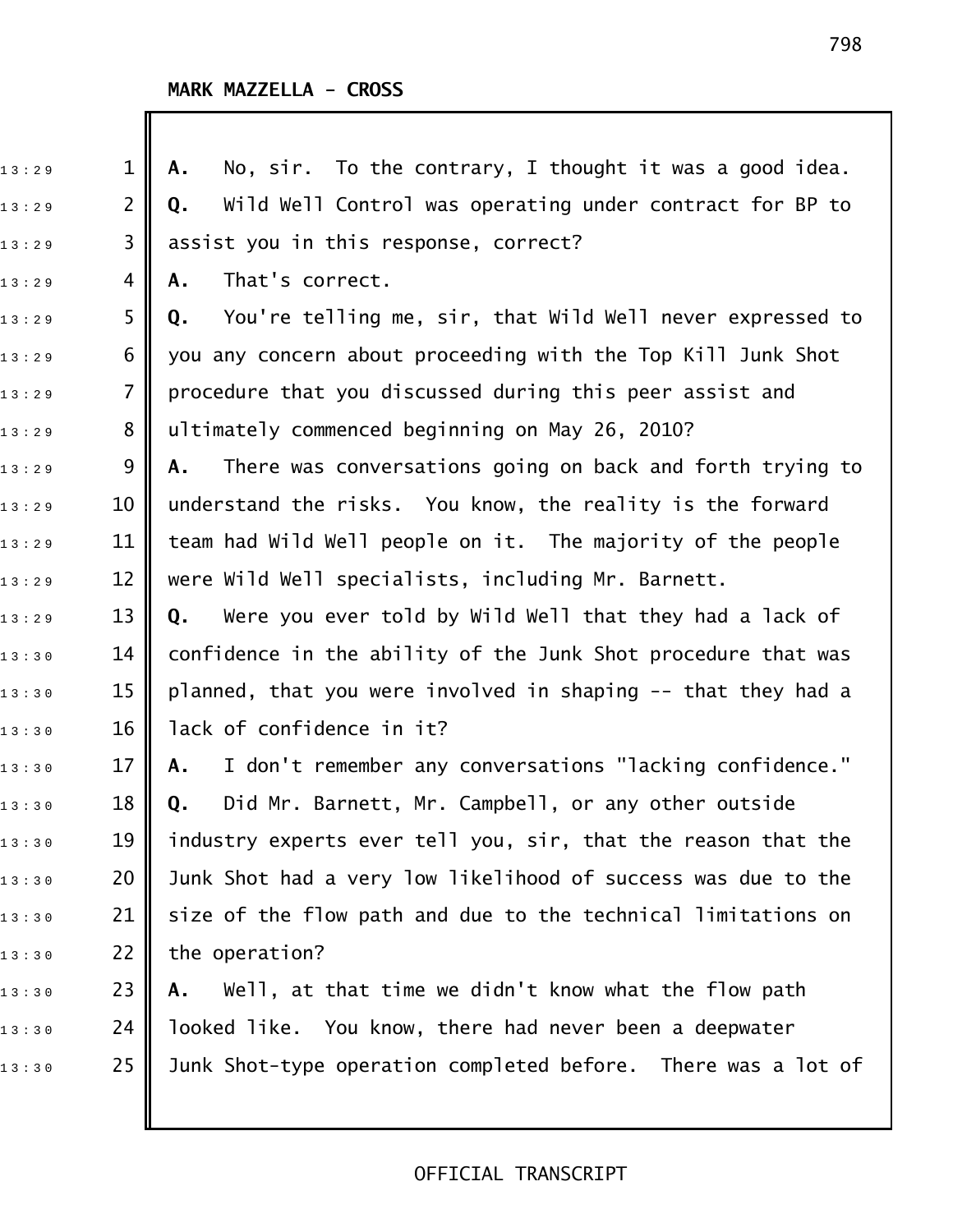Ш

| 13:30 | $\mathbf 1$    | concern whether or not we could be successful.                   |
|-------|----------------|------------------------------------------------------------------|
| 13:30 | $\overline{2}$ | The only thing we could measure it against was the               |
| 13:30 | 3              | success we had with surface operations. We looked at all the     |
| 13:30 | 4              | risks. We tried to understand the risks, plan the mitigation,    |
| 13:30 | 5              | and make sure that we had a very clear, concise plan going       |
| 13:31 | 6              | forward with boundary conditions where we wouldn't make matters  |
| 13:31 | $\overline{7}$ | worse.                                                           |
| 13:31 | 8              | Did Mr. Campbell tell you during the Junk Shot peer assist<br>Q. |
| 13:31 | 9              | or at any time prior to BP commencing the Junk Shot that you     |
| 13:31 | 10             | executed on behalf of BP that the Momentum Kill in this process  |
| 13:31 | 11             | required injection very near the surface, not via long string    |
| 13:31 | 12             | or something of that nature, creating technical limitations in   |
| 13:31 | 13             | the ability of the procedure to succeed?                         |
| 13:31 | 14             | I'm sorry. That was a really long question, sir. Can you<br>Α.   |
| 13:31 | 15             | repeat it?                                                       |
| 13:31 | 16             | Did Mr. Campbell, sir, ever tell you in the peer assist on<br>Q. |
| 13:31 | 17             | May 6, 2010, or at any time prior to executing the Junk Shot     |
| 13:31 | 18             | Top Kill procedure, that the Momentum Kill part of that process  |
| 13:31 | 19             | had a very low likelihood of success because it required         |
| 13:31 | 20             | injection near the surface, not via a long drill string or       |
| 13:31 | 21             | something of that nature?                                        |
| 13:32 | 22             | I'm not saying that he didn't. I just don't recall it.<br>Α.     |
| 13:32 | 23             | You would agree that that would have been one of the<br>Q.       |
| 13:32 | 24             | technical limitations of the procedure, correct, sir?            |
| 13:32 | 25             | Well, not necessarily. We placed a manifold on the seabed<br>Α.  |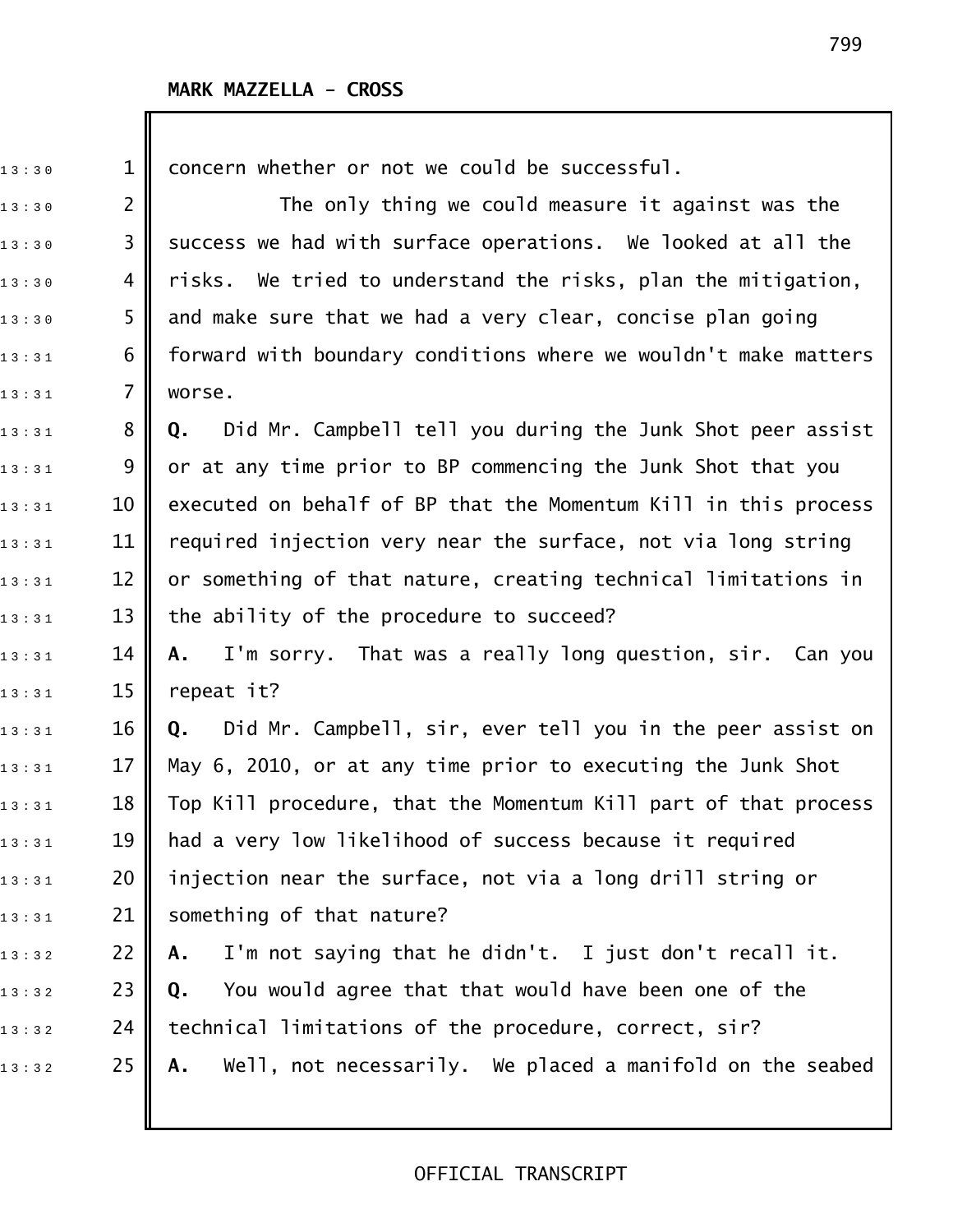| 13:32 | $\mathbf{1}$   | very close to the well to inject material to bridge.<br>That's   |
|-------|----------------|------------------------------------------------------------------|
| 13:32 | $\overline{2}$ | why we did it. We wanted it as close as we could.                |
| 13:32 | 3              | Did any of the industry experts in attendance on May 6,<br>Q.    |
| 13:32 | 4              | 2010, for the Junk Shot peer review tell you that they thought   |
| 13:32 | 5              | it was a good idea?                                              |
| 13:32 | 6              | You know, to the contrary, everyone there couldn't provide<br>Α. |
| 13:32 | $\overline{7}$ | any technical showstoppers. Most, if not all, were in            |
| 13:32 | 8              | agreement that this was a good step forward.                     |
| 13:32 | 9              | Yet all those individuals, both from the industry and from<br>Q. |
| 13:32 | 10             | BP, had never attempted a Junk Shot in deep water, correct,      |
| 13:32 | 11             | sir?                                                             |
| 13:32 | 12             | Some of them had not. Well, none of them had. There<br>A.        |
| 13:32 | 13             | hadn't been a Junk Shot done in deep water.                      |
| 13:33 | 14             | At that same May 6, 2010 Junk Shot, you identified certain<br>Q. |
| 13:33 | 15             | high-level risks to the well integrity that you have already     |
| 13:33 | 16             | talked about with Mr. Brock, correct?                            |
| 13:33 | 17             | Yes, sir, that's correct.<br>Α.                                  |
| 13:33 | 18             | We developed the mitigations, the boundary conditions            |
| 13:33 | 19             | that were procedural and mechanical to prevent those             |
| 13:33 | 20             | overpressurizations. We had devices on deck where we were        |
| 13:33 | 21             | pumping, that if we got near those pressures, it just diverted   |
| 13:33 | 22             | the pumps. You couldn't put the pressure on the well.            |
| 13:33 | 23             | And you, in fact, were the lead in designing the Junk Shot<br>Q. |
| 13:33 | 24             | procedure that went forward beginning on May 26, 2010, correct,  |
| 13:33 | 25             | sir?                                                             |
|       |                |                                                                  |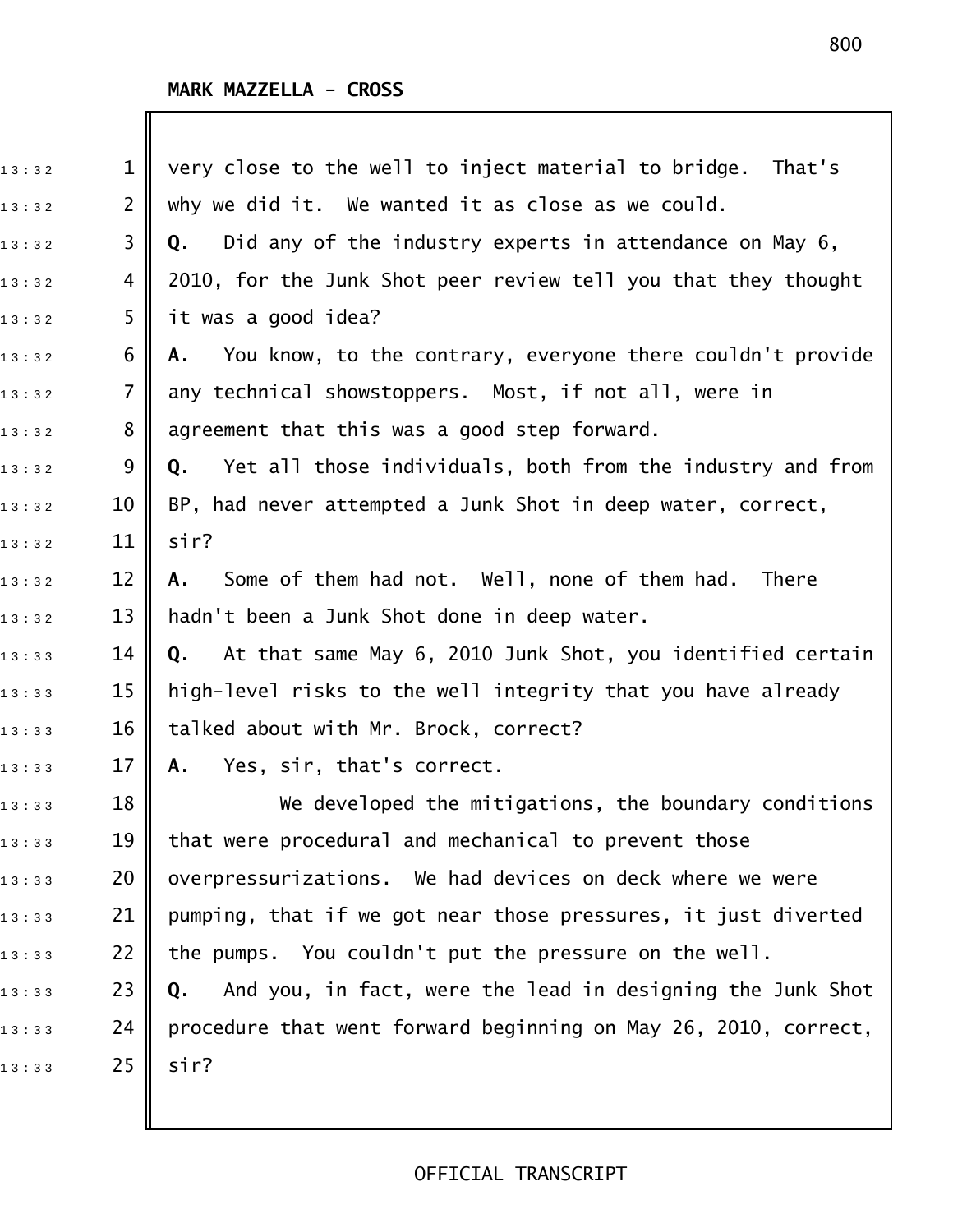| 13:33 | $\mathbf{1}$   | No, sir. Mark Patteson was the lead. I was technical<br>Α.       |
|-------|----------------|------------------------------------------------------------------|
| 13:33 | $\overline{2}$ | contributor and one of the guys that implemented the             |
| 13:33 | 3              | procedures.                                                      |
| 13:33 | 4              | Did you design the program or did Mr. Patteson?<br>Q.            |
| 13:33 | 5              | Mr. Patteson was the lead, and it was a collaborative of<br>А.   |
| 13:33 | 6              | many team members that developed the procedures.                 |
| 13:34 | 7              | You would agree with me, sir, that the plan for the<br>Q.        |
| 13:34 | 8              | Top Kill, as you have described it, both the Momentum Kill and   |
| 13:34 | 9              | the Junk Shot, was to pump mud at 50 barrels per minute,         |
| 13:34 | 10             | correct?                                                         |
| 13:34 | 11             | There was an opportunity to pump at least that, yes, sir.<br>Α.  |
| 13:34 | 12             | In fact, on the last day you exceeded that and went up to<br>Q.  |
| 13:34 | 13             | 78 barrels per minute of mud, correct?                           |
| 13:34 | 14             | That's correct, sir.<br>Α.                                       |
| 13:34 | 15             | In your words, to give it one last hard shot to see if you<br>Q. |
| 13:34 | 16             | could kill the well, correct?                                    |
| 13:34 | 17             | We had established some parameters. By performing the<br>Α.      |
| 13:34 | 18             | previous attempts, we knew what the pressures were.<br>Our       |
| 13:34 | 19             | engineers had plotted that. We didn't come anywhere near the     |
| 13:34 | 20             | boundary conditions, so there was not any reason not to go       |
| 13:34 | 21             | ahead and try and ramp up and see if we could move the bridging  |
| 13:34 | 22             | material around where we could effect a kill.                    |
| 13:34 | 23             | Sir, on May 14, 2010, there was a Top Kill analysis and<br>Q.    |
| 13:34 | 24             | Junk Shot review that you attended for BP, correct?              |
| 13:34 | 25             | No, sir, I didn't attend any review.<br>Α.                       |
|       |                |                                                                  |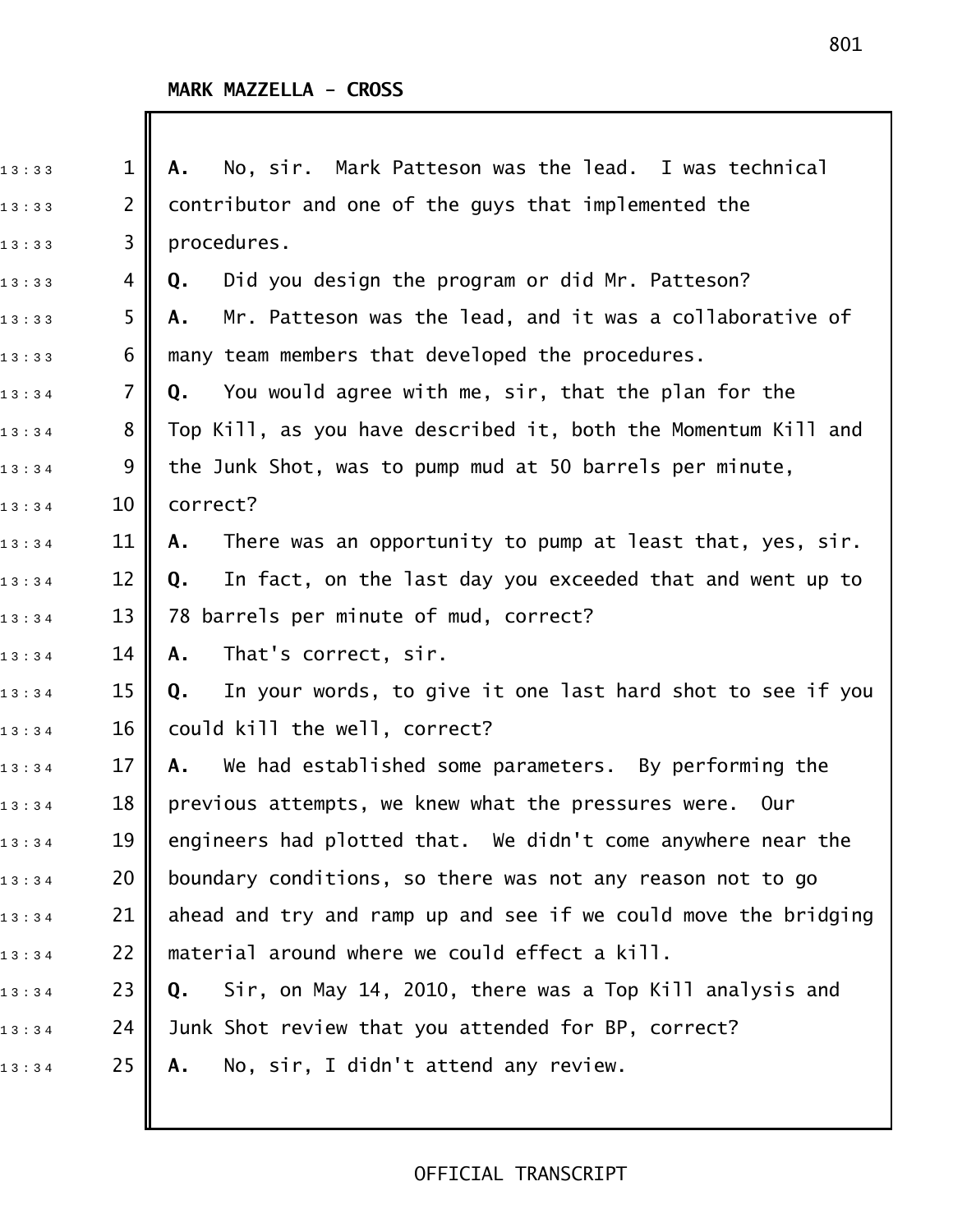| 13:34 | 1              | You didn't attend any Junk Shot review, Top Kill analysis<br>Q.     |
|-------|----------------|---------------------------------------------------------------------|
| 13:35 | $\overline{2}$ | for BP on May 14, 2010?                                             |
| 13:35 | 3              | No, sir, not that I recall.<br>Α.                                   |
| 13:35 | 4              | When I got back from completing the Top Kill                        |
| 13:35 | 5              | procedures, I went straight into a mode of helping the teams        |
| 13:35 | 6              | that were progressing other options and seeing what I could do      |
| 13:35 | 7              | to further our efforts.                                             |
| 13:35 | 8              | Sir, around that time $-$ - May 14, May 15, May 16 $-$ - were<br>Q. |
| 13:35 | 9              | you advised that you were supposed to be doing additional work      |
| 13:35 | 10             | on kill rate estimates with Bob Grace, a well control expert        |
| 13:35 | 11             | that was brought in by BP to assist in the response, and            |
| 13:35 | 12             | Dr. Ole Rygg?                                                       |
| 13:35 | 13             | A. No, sir, I was not part of that analysis. I had nothing          |
| 13:35 | 14             | to do with any flow rate calculations.                              |
| 13:35 | 15             | MR. PETOSA: Carl, if we can refer to TREX-5363,                     |
| 13:35 | 16             | page 10. Actually, let's go to page 1 first, please, Carl.          |
| 13:35 | 17             | BY MR. PETOSA:                                                      |
| 13:35 | 18             | <b>Q.</b> You can see, sir --                                       |
| 13:35 | 19             | If we can blow up the top box, please.<br>MR. PETOSA:               |
| 13:35 | 20             | BY MR. PETOSA:                                                      |
| 13:35 | 21             | -- it's an e-mail sent May 14, 2010, from Jonathan Sprague<br>Q.    |
| 13:36 | 22             | to Andy Frazelle, and it says "Attachments: Top Kill analysis."     |
| 13:36 | 23             | You never received or reviewed any Top Kill analysis                |
| 13:36 | 24             | for a Junk Shot review that was performed by BP on or about         |
| 13:36 | 25             | May 14, 2010, before you commenced the Top Kill operation?          |
|       |                |                                                                     |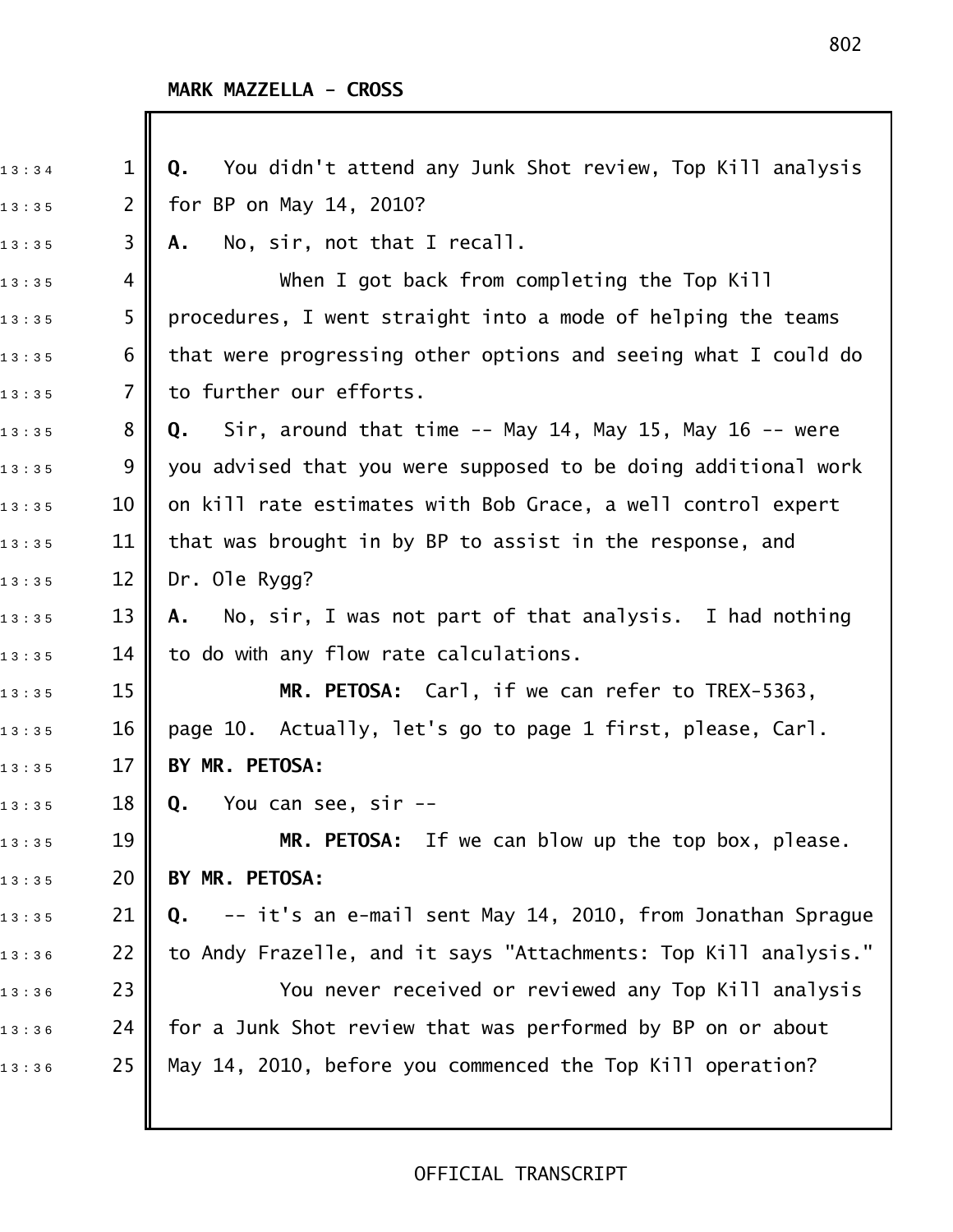| 13:36 | $\mathbf{1}$   | Can you ask that again.<br>Α.                                  |
|-------|----------------|----------------------------------------------------------------|
| 13:36 | $\overline{2}$ | Did you ever receive the May 14, 2010 Top Kill analysis<br>Q.  |
| 13:36 | 3              | and Junk Shot review and review it before you commenced the    |
| 13:36 | 4              | Top Kill procedure, sir?                                       |
| 13:36 | 5              | There was an analysis done on the boundary conditions<br>Α.    |
| 13:36 | 6              | where we would understand what pressures not to exceed. If     |
| 13:36 | $\overline{7}$ | that's the analysis you're speaking to, then, yes, I did.      |
| 13:36 | 8              | MR. PETOSA: Carl, if we could go to page 2 of                  |
| 13:36 | 9              | Exhibit TREX-5363. If we can just blow that box up, Carl.      |
| 13:37 | 10             | BY MR. PETOSA:                                                 |
| 13:37 | 11             | Do you see it says "Junk Shot review"?<br>Q.                   |
| 13:37 | 12             | That's what it says, yes, sir.<br>Α.                           |
| 13:37 | 13             | Did you ever receive that document, sir?<br>Q.                 |
| 13:37 | 14             | I don't know what this document is in this context.<br>Α.      |
| 13:37 | 15             | MR. PETOSA: Carl, let's go to page 3, please.                  |
| 13:37 | 16             | BY MR. PETOSA:                                                 |
| 13:37 | 17             | You see it says "Context," sir, "Final assurance checks<br>Q.  |
| 13:37 | 18             | being made for Junk Shot operations. Focus is on well system   |
| 13:37 | 19             | integrity. Range of flow" -- and this word you've been talking |
| 13:37 | 20             | about today -- "Don't make situation worse"?                   |
| 13:37 | 21             | That's what it says, sir. Yes, sir.<br>Α.                      |
| 13:37 | 22             | Did you receive any of this information on this slide<br>Q.    |
| 13:37 | 23             | here?                                                          |
| 13:37 | 24             | I'm not familiar with this information.<br>Α.                  |
| 13:37 | 25             | MR. PETOSA: Carl, let's go to page 10 of TREX-5363,            |
|       |                |                                                                |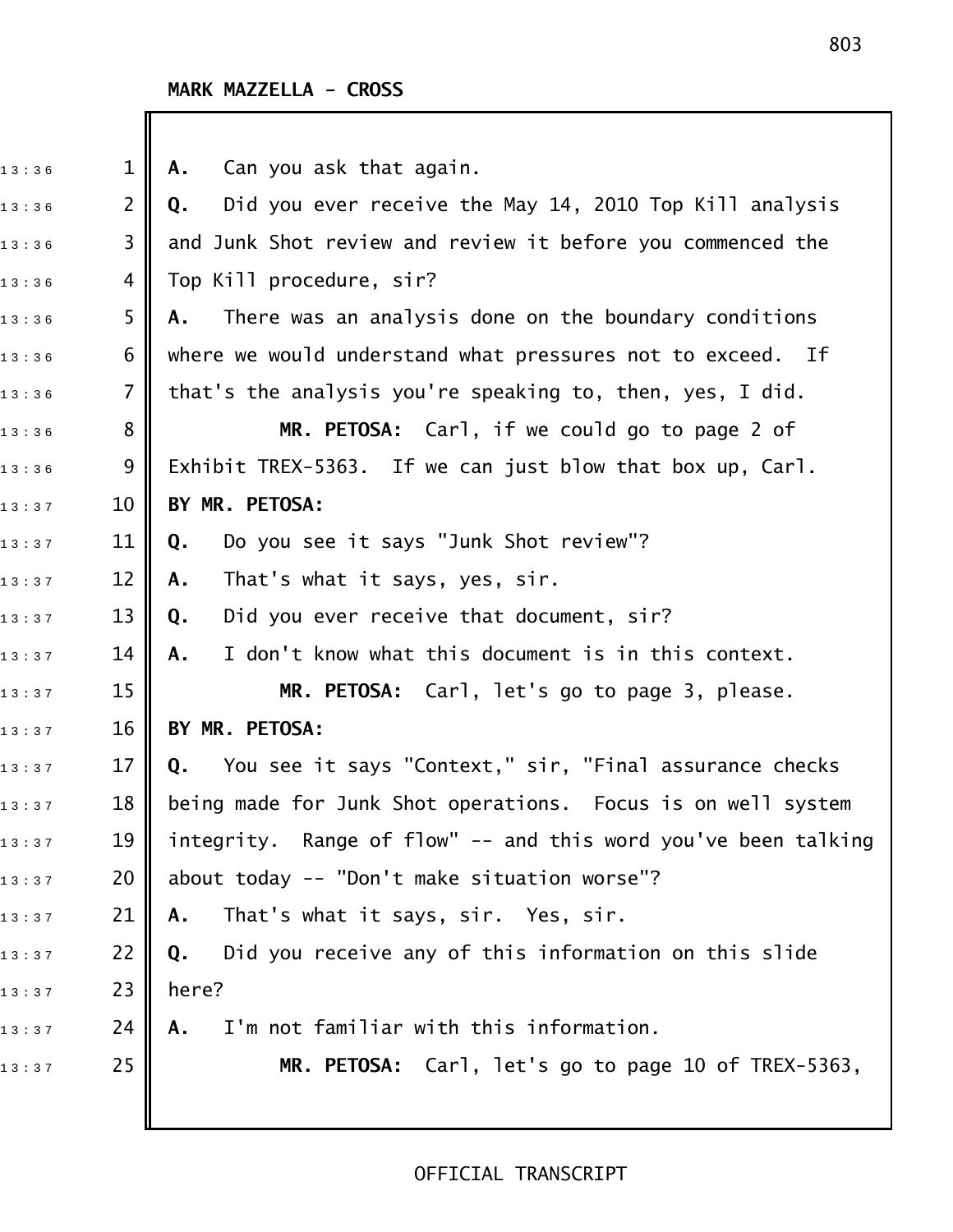| 13:37 | $\mathbf 1$ | please.                                                         |
|-------|-------------|-----------------------------------------------------------------|
| 13:37 | 2           | BY MR. PETOSA:                                                  |
| 13:37 | 3           | See how this says "Next Steps," sir? Let's talk about the<br>Q. |
| 13:37 | 4           | first box.                                                      |
| 13:37 | 5           | "More work to be done on kill rate estimates -                  |
| 13:37 | 6           | Mark M." Was there any other Mark M. involved in the Junk Shot  |
| 13:38 | 7           | Top Kill procedure besides you for BP?                          |
| 13:38 | 8           | Not that I'm aware of.<br>Α.                                    |
| 13:38 | 9           | We can go back and look at the agenda, but I don't recall<br>Q. |
| 13:38 | 10          | seeing any other Mark M. You agree with me on that, correct,    |
| 13:38 | 11          | sir?                                                            |
| 13:38 | 12          | Fair enough. Fair enough.<br>Α.                                 |
| 13:38 | 13          | Bob G., that was Bob Grace, correct?<br>Q.                      |
| 13:38 | 14          | I believe that it is, sir.<br>A.                                |
| 13:38 | 15          | You would also consider him to be one of the foremost,<br>Q.    |
| 13:38 | 16          | preeminent well control experts in the field?                   |
| 13:38 | 17          | Yes, sir.<br>Α.                                                 |
| 13:38 | 18          | He has even written books on the subject, hasn't he?<br>Q.      |
| 13:38 | 19          | Yes, sir, he has.<br>Α.                                         |
| 13:38 | 20          | It says "Ole"?<br>Q.                                            |
| 13:38 | 21          | Yes, sir.<br>Α.                                                 |
| 13:38 | 22          | That's Dr. Ole Rygg, you would agree?<br>Q.                     |
| 13:38 | 23          | Yes, sir. He is the only Ole I know.<br>Α.                      |
| 13:38 | 24          | He was brought in by BP, with Add Energy, to assist on<br>Q.    |
| 13:38 | 25          | certain modeling of flow and other items like that, correct?    |
|       |             |                                                                 |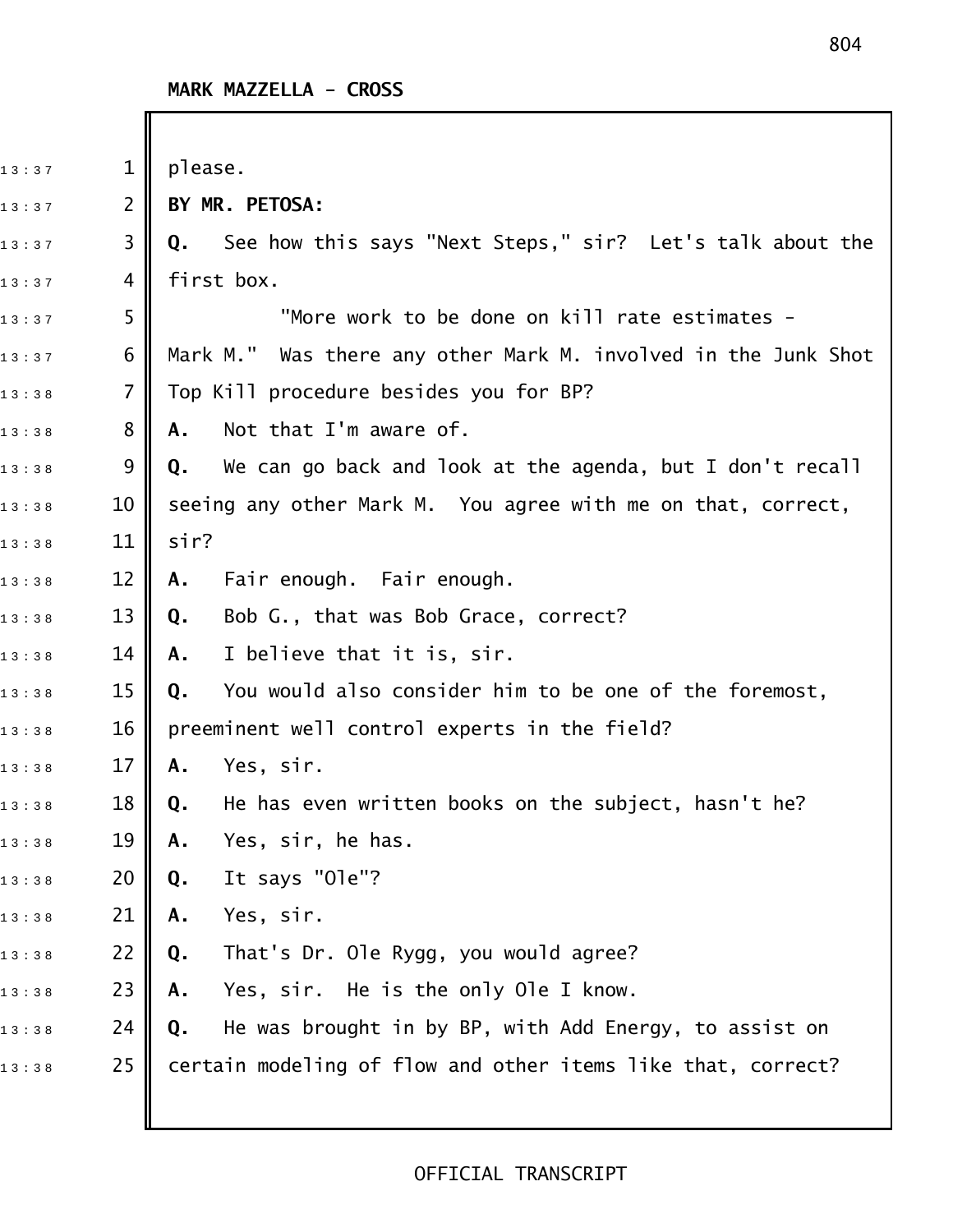1 3 : 3 8 1 **A.** In this context we are talking about kill rate estimates,  $_{1\,3\,:\,3\,8}$  2  $\parallel$  which is different than flow rate estimates. 13:38 3 **||** When we designed this thing, we didn't know how much  $_{1\,3\,:\,3\,8}$  4 || the well was flowing, so we had to design it a different way.  $1\,$   $3\,$   $\,$   $3\,$   $\,$   $\,$  5  $\,$   $\,$  We had to look at our conduit going down to the well and look  $_{1\,3\,:\,3\,8}$  6  $\parallel$  at what's the maximum we can put down that line, because we 13:39 7 **||** didn't know what the well was doing, we didn't know what we had  $_{{\rm 1\,3\,\cdot\,3\,\cdot\,9}}$  8  $\parallel$  to beat. But we knew that there were mechanical restrictions  $_{1\,3\,:\,3\,:\,9}$  9  $\parallel$  that we had to go through and that some of it we couldn't do  $13:39$  10 anything about. 1 3 : 3 9 11 For instance, the *Horizon* BOP, it had 3!inch lines on  $_{1\,3\,:\,3\,:\,9}$   $\qquad$  12  $\parallel$  it. How much can you actually hook up with ROVs? There were  $_{1\,3\,:\,3\,9}$  13 | limitations to that.  $_{1\,3\,:\,3\,:\,9}$   $\qquad \qquad$  14  $\parallel$   $\qquad \qquad$  So understanding what those limitations are, that's  $_{1\,3\,:\,3\,:\,9}$   $\qquad$  15  $\parallel$  where Bob Grace and Dr. Rygg provided us input, was just how  $_{1\,3\,:\,3\,9}$   $\qquad$  16  $\parallel$  much mud, how fast can we get it down those lines. 1 3 : 3 9 17 **Q.** So you were interacting with Dr. Ole Rygg in the middle of  $_{1\,3\,:\,3\,:\,9}$  18 || May in 2010 about the Junk Shot, correct, sir? 1 3 : 3 9 19 **A.** No, sir. It would have been about the kill rates.  $_{13:39}$  20 Mr. Rygg is not a Junk Shot expert. 1 3 : 3 9 21 **Q.** Sir, you would agree that prior to the Momentum Kill going  $_{1\,3\,:\,3\,:\,9}$   $\qquad$  22  $\parallel$  forward, that portion of the Top Kill, that there was a  $_{1\,3\,:\,3\,:\,9}$   $\qquad$  23  $\parallel$  limitation on its ability to succeed at -- it could not succeed  $_{1\,3\,:\,4\,:\,0}$   $\qquad \qquad$  24  $\parallel$  at 15,000 barrels per day at the planned 50 barrels per minute  $13:40$  25 pump rate?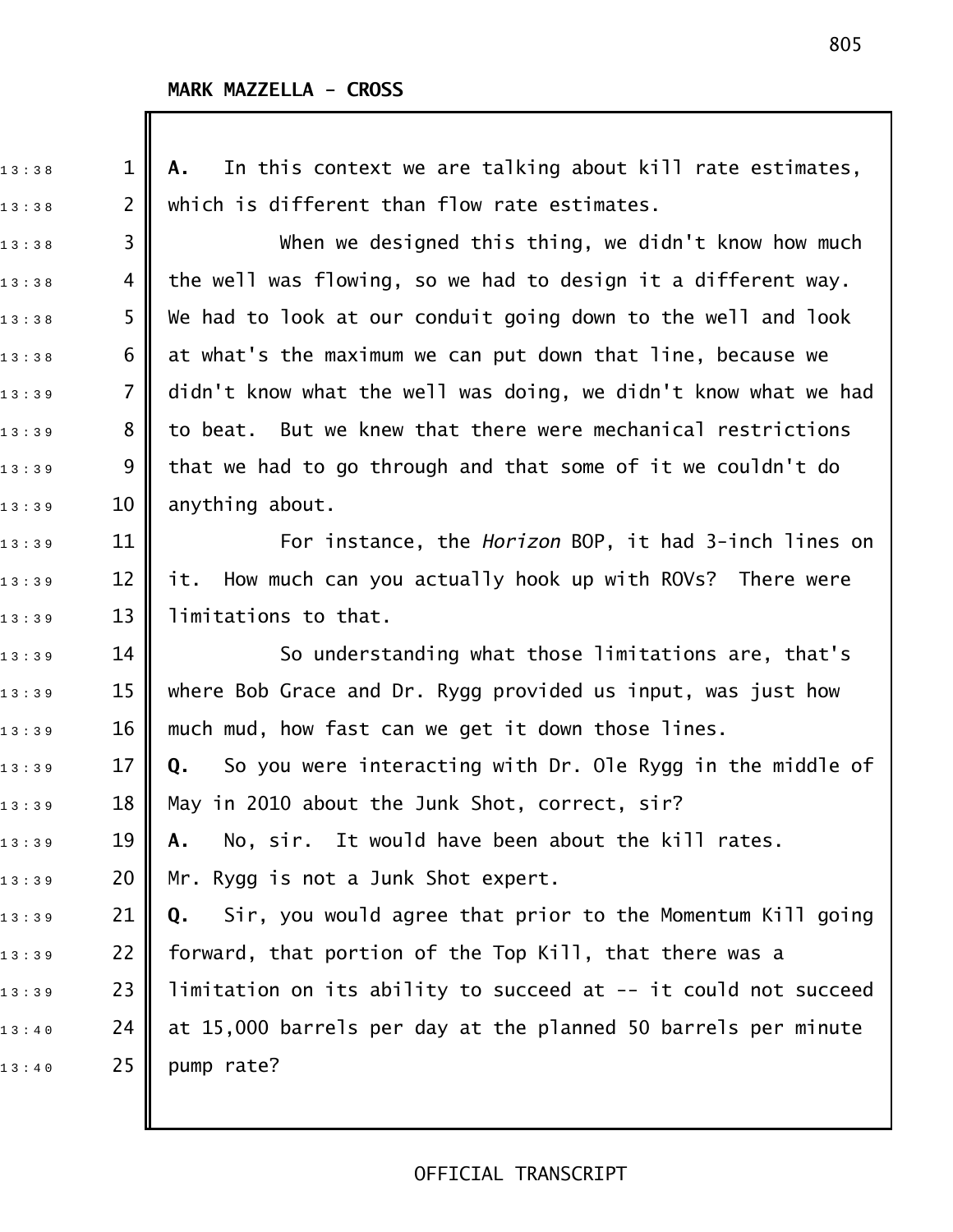| 13:40 | $\mathbf 1$    | I don't know that to be true, sir.<br>Α.                          |
|-------|----------------|-------------------------------------------------------------------|
| 13:40 | $\overline{2}$ | No one ever told you that?<br>Q.                                  |
| 13:40 | 3              | No, sir. I mean, it depends on what your inputs are to<br>А.      |
| 13:40 | 4              | the program. If your inputs are wrong, your outputs are wrong.    |
| 13:40 | 5              | In this instance we didn't know what the inputs were.             |
| 13:40 | 6              | MR. PETOSA: Carl, if we can pull up TREX-8537,                    |
| 13:40 | $\overline{7}$ | please. Highlight the box right here, Carl.                       |
| 13:40 | 8              | BY MR. PETOSA:                                                    |
| 13:40 | 9              | "Kurt, look at the presentation. Interesting results.<br>Q.       |
| 13:40 | 10             | Looks like with 15,000 bopd you cannot kill it with 50 bpm.       |
| 13:40 | 11             | "Let's discuss and QC these before distributing."                 |
| 13:40 | 12             | That's sent by Mr. Ole Rygg, correct, May 16, 2010?               |
| 13:40 | 13             | Looks like his e-mail to Kurt, yes.<br>Α.                         |
| 13:40 | 14             | Kurt Mix attended the Junk Shot peer assist with you,<br>Q.       |
| 13:40 | 15             | correct?                                                          |
| 13:40 | 16             | I don't recall if he was there. I think he was. But, you<br>A.    |
| 13:40 | 17             | know, memory fails me.                                            |
| 13:40 | 18             | Q. Did Kurt ever tell you that there was a limitation on the      |
| 13:41 | 19             | ability of the Momentum Kill portion of the Top Kill to succeed   |
| 13:41 | 20             | if the flow was in excess of 15,000 barrels of oil per day with   |
| 13:41 | 21             | a planned 50-barrel-per-minute pump rate?                         |
| 13:41 | 22             | I don't recall if he did or not.<br>Α.                            |
| 13:41 | 23             | The Top Kill wasn't predicated as a procedure on flow             |
| 13:41 | 24             | Flow rate was a part of the Momentum Kill, not a part of<br>rate. |
| 13:41 | 25             | Top Kill. Top Kill is placement of the bridging material,         |
|       |                |                                                                   |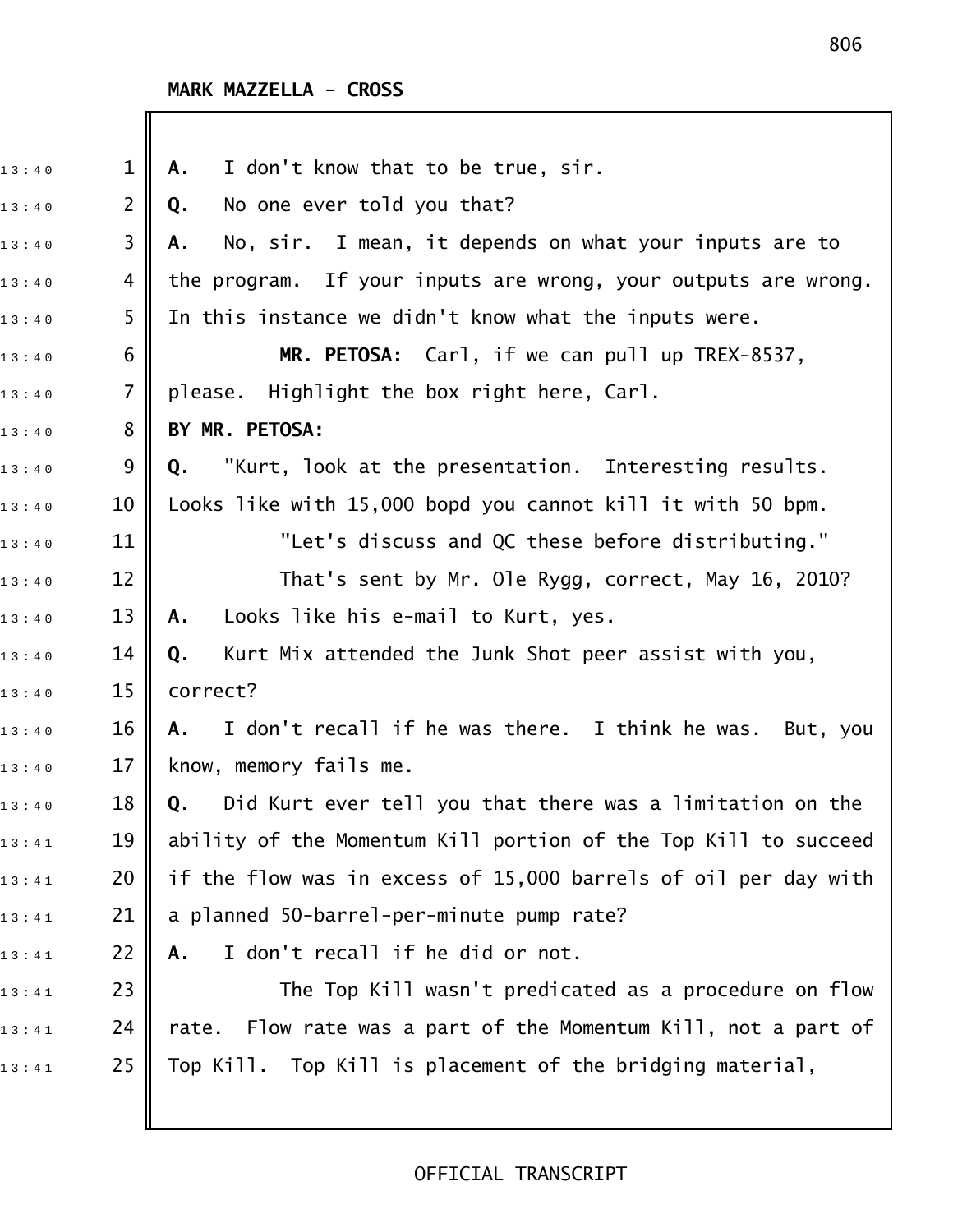I

| 13:41 | 1  | which slows the flow, stems the flow, and enables you to do a           |
|-------|----|-------------------------------------------------------------------------|
| 13:41 | 2  | Momentum Kill.                                                          |
| 13:41 | 3  | Did Dr. Rygg ever tell you, in your discussions with him<br>Q.          |
| 13:41 | 4  | about kill rates, that in his modeling of the Momentum Kill, if         |
| 13:41 | 5  | the flow rate was in excess of 15,000 barrels of oil per day,           |
| 13:41 | 6  | that the Momentum Kill would not work at the planned pump rate          |
| 13:41 | 7  | of 50 barrels per minute?                                               |
| 13:41 | 8  | Again, I can't comment on the flow rates. Whether there<br>Α.           |
| 13:41 | 9  | was a conversation to that effect, I don't recall. There may            |
| 13:42 | 10 | have been.                                                              |
| 13:42 | 11 | You would agree, sir, it was your opinion, leading up to<br>Q.          |
| 13:42 | 12 | the commencement of the Top Kill operation, that the Momentum           |
| 13:42 | 13 | Kill itself was not considered likely to be successful?                 |
| 13:42 | 14 | There was definitely an opinion to that effect.<br>Α.                   |
| 13:42 | 15 | Meaning you agree that prior to proceeding with the<br>Q.               |
| 13:42 | 16 | Top Kill, it was your opinion, as BP's well control SETA, that          |
| 13:42 | 17 | the Momentum Kill was not likely to be successful?                      |
| 13:42 | 18 | Well, look, I had opinions just like everyone else, and I<br>А.         |
| 13:42 | 19 | could no more support those opinions with definitive data than          |
| 13:42 | 20 | anyone that had definitive data that said we could do it, could         |
| 13:42 | 21 | prove it.                                                               |
| 13:42 | 22 | You would agree, $\sin$ , that the planned procedure $-$ - I know<br>Q. |
| 13:42 | 23 | you talked a little bit with Mr. Brock about the Unified                |
| 13:42 | 24 | Command signing off on some procedures. The planned procedure           |
| 13:42 | 25 | that was signed off by the Unified Command set forth that when          |
|       |    |                                                                         |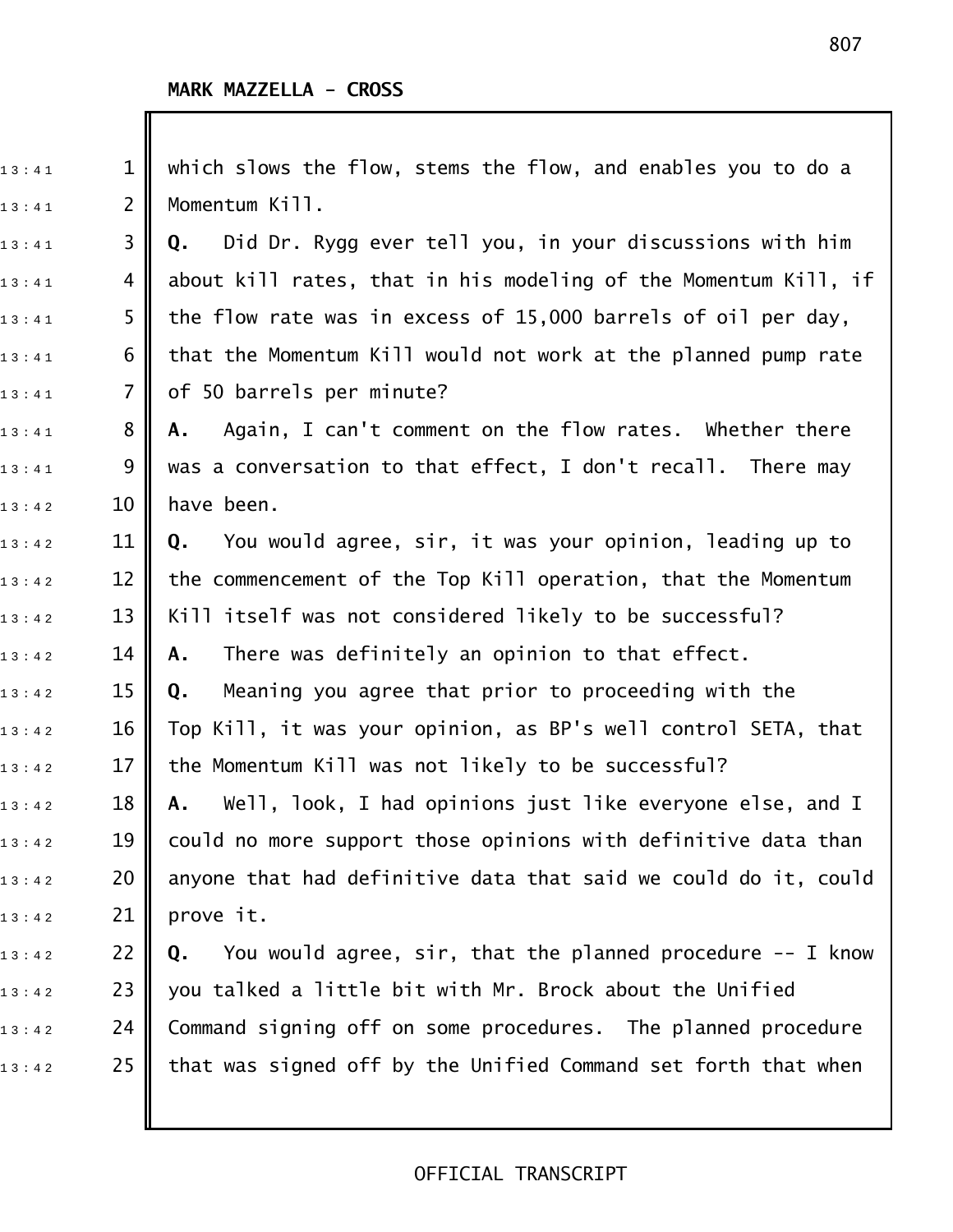| 13:42 | 1              | the Top Kill commenced, it was supposed to go forward with the  |
|-------|----------------|-----------------------------------------------------------------|
| 13:43 | $\overline{2}$ | Momentum Kill first, without bridging material?                 |
| 13:43 | 3              | That's correct.<br>Α.                                           |
| 13:43 | 4              | And only if the Momentum Kill failed were you to proceed<br>Q.  |
| 13:43 | 5              | with bridging material, correct?                                |
| 13:43 | 6              | That's correct.<br>Α.                                           |
| 13:43 | $\overline{7}$ | MR. PETOSA: Carl, if you can pull up TREX-9148,                 |
| 13:43 | 8              | please.                                                         |
| 13:43 | 9              | BY MR. PETOSA:                                                  |
| 13:43 | 10             | I think Mr. Brock highlighted for you the signatures of<br>Q.   |
| 13:43 | 11             | Unified Command here.                                           |
| 13:43 | 12             | MR. PETOSA: If we can go down to the bottom, Carl,              |
| 13:43 | 13             | and just highlight now the box at the bottom. Just the date.    |
| 13:43 | 14             | BY MR. PETOSA:                                                  |
| 13:43 | 15             | So this is the May 22, 2010 Momentum Kill procedure with<br>Q.  |
| 13:43 | 16             | the contingent alternative LCM pills added in, correct?         |
| 13:43 | 17             | Yes, sir.<br>Α.                                                 |
| 13:43 | 18             | That's the Junk Shot portion of the Top Kill, correct?<br>Q.    |
| 13:43 | 19             | In part, yes, sir.<br>Α.                                        |
| 13:43 | 20             | MR. PETOSA: Carl, if we can go to page 4 of                     |
| 13:43 | 21             | TREX-9148, please, and highlight Number 1 under well status,    |
| 13:43 | 22             | please.                                                         |
| 13:43 | 23             | BY MR. PETOSA:                                                  |
| 13:43 | 24             | You see, sir, under well status, "This approved procedure<br>Q. |
| 13:44 | 25             | by the Unified Command says well is under blowout conditions."  |
|       |                |                                                                 |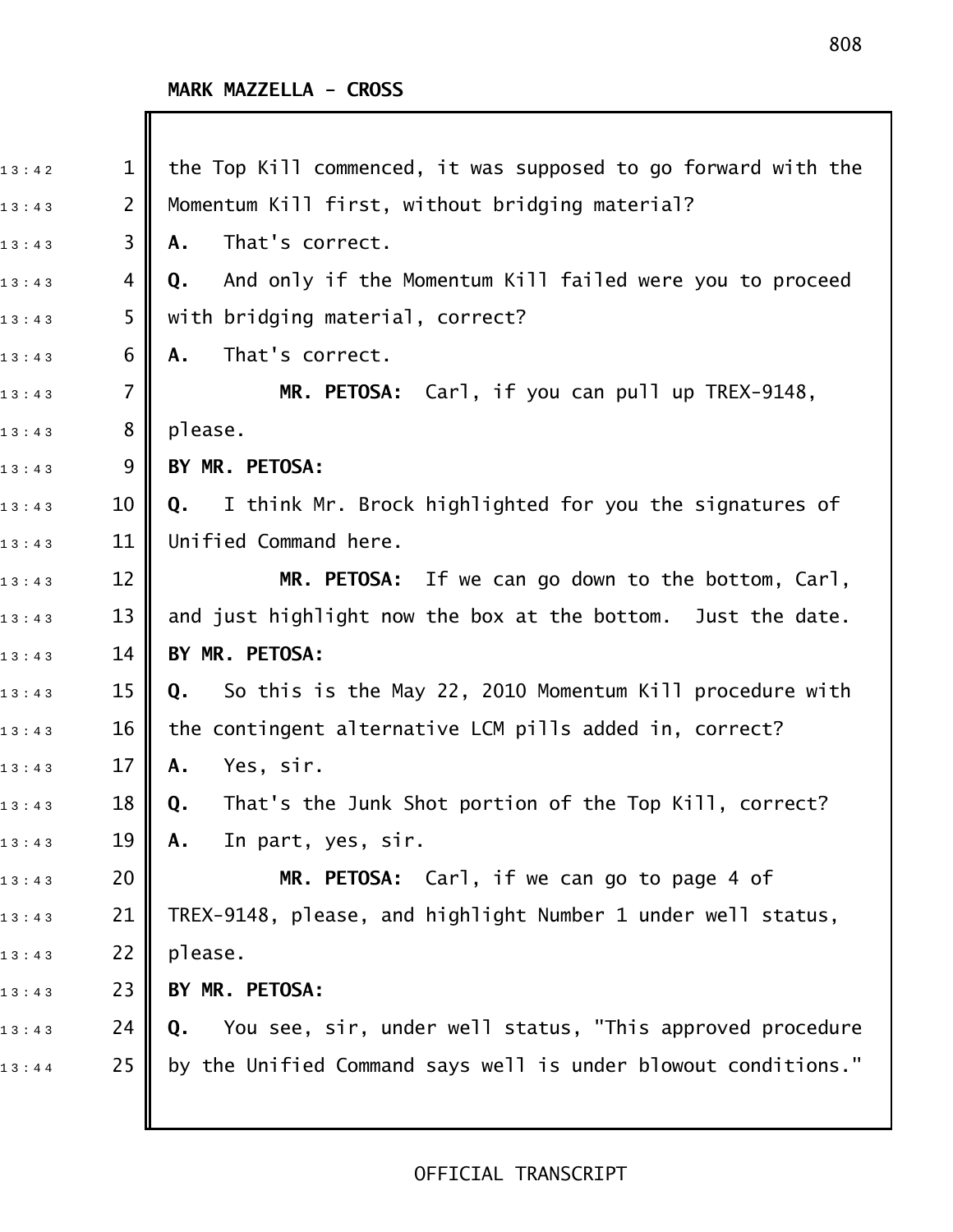| 13:44 | $\mathbf 1$    | I think we can all agree with that, right, the well              |
|-------|----------------|------------------------------------------------------------------|
| 13:44 | $\overline{2}$ | was blowing out?                                                 |
| 13:44 | 3              | Yes, sir, that's pretty obvious, unfortunately.<br>Α.            |
| 13:44 | 4              | Let's talk about the second bullet point. We just talked<br>Q.   |
| 13:44 | 5              | about this.                                                      |
| 13:44 | 6              | Sir, do you agree that the approved procedure said               |
| 13:44 | $\overline{7}$ | that the Top Kill plan is to pump a Momentum Kill with only mud  |
| 13:44 | 8              | followed by cement. That was the plan, correct, sir?             |
| 13:44 | 9              | If the well was successfully killed.<br>Α.                       |
| 13:44 | 10             | Again, sir, "No attempt will be made to bridge or seal the<br>Q. |
| 13:44 | 11             | flow upwards in the BOP," correct?                               |
| 13:44 | 12             | That's what this says.<br>Α.                                     |
| 13:44 | 13             | You knew all along that that was not going to work?<br>Q.        |
| 13:44 | 14             | No, sir, I did not.<br>Α.                                        |
| 13:44 | 15             | You didn't think it was going to succeed, or did you?<br>Q.      |
| 13:44 | 16             | Well, I wouldn't have put 300 people offshore, all these<br>Α.   |
| 13:44 | 17             | vessels, spent all this time away from my family if I didn't     |
| 13:44 | 18             | think it was going to work.                                      |
| 13:44 | 19             | You didn't hear my question right, sir, and I apologize<br>Q.    |
| 13:44 | 20             | for that if I misstated.                                         |
| 13:44 | 21             | Okay. I --<br>Α.                                                 |
| 13:44 | 22             | You knew all along that the Momentum Kill portion of the<br>Q.   |
| 13:45 | 23             | Top Kill was not going to work?                                  |
| 13:45 | 24             | No, sir, I didn't know that. I didn't have definitive<br>Α.      |
| 13:45 | 25             | data that said that Momentum Kill wouldn't work.                 |
|       |                |                                                                  |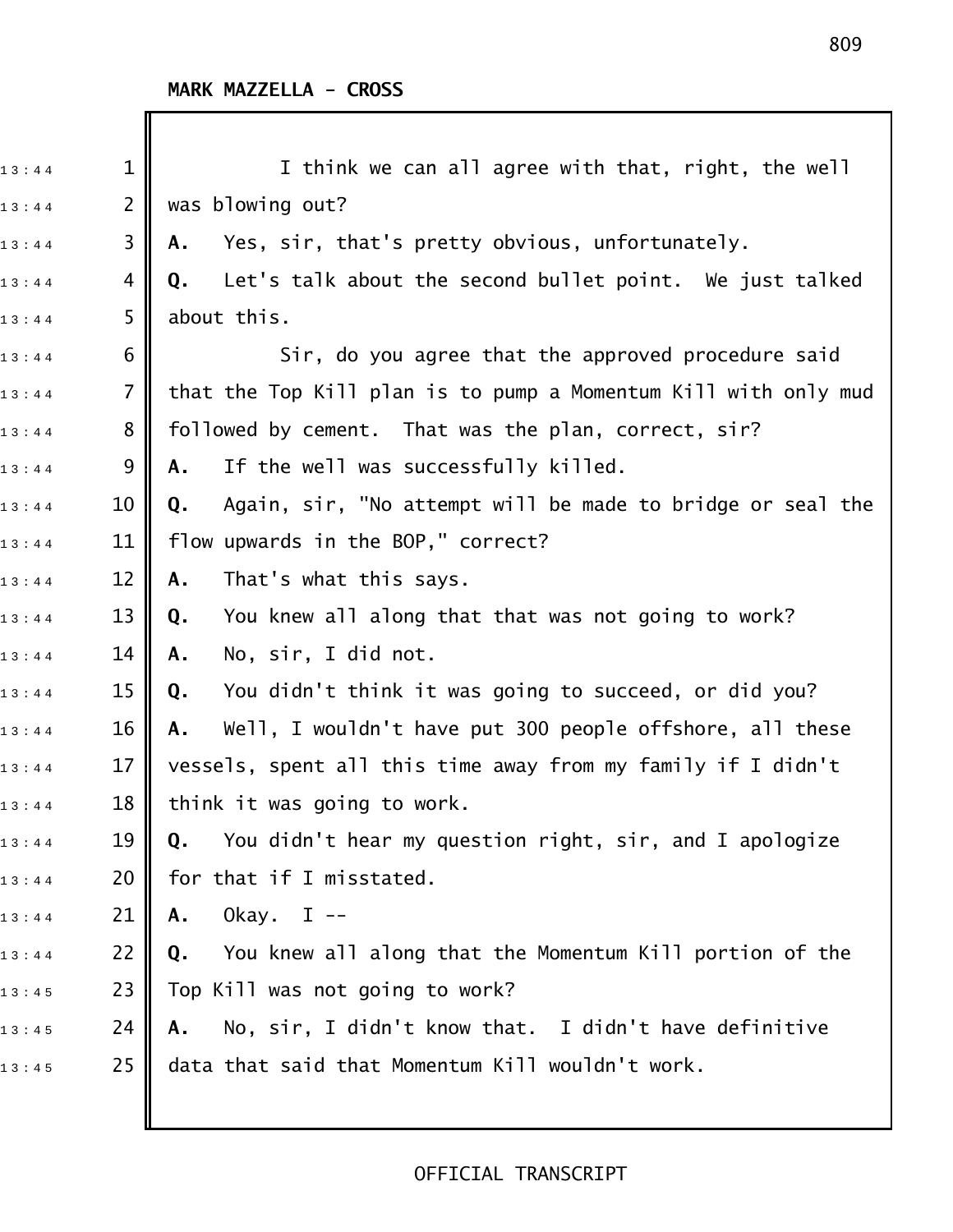| 13:45 | $\mathbf 1$     | And no one provided you the modeling by Dr. Rygg that said<br>Q. |
|-------|-----------------|------------------------------------------------------------------|
| 13:45 | $\overline{2}$  | if the flow rate was above 15,000 barrels of oil per day, the    |
| 13:45 | 3               | Momentum Kill would not succeed?                                 |
| 13:45 | 4               | Nobody had definitive data that could provide any flow<br>Α.     |
| 13:45 | 5               | rate estimates to me.                                            |
| 13:45 | 6               | No one from BP provided you with all the internal flow<br>Q.     |
| 13:45 | $\overline{7}$  | rate modeling data they did, did they?                           |
| 13:45 | 8               | No, sir.<br>A.                                                   |
| 13:45 | 9               | You see this chart over here, "BP Flow Rate Modeling,<br>Q.      |
| 13:45 | 10              | April 21 to May 31, 2010"?                                       |
| 13:45 | 11              | MR. PETOSA: Your Honor, can I approach?                          |
| 13:45 | 12              | THE COURT:<br>Sure.                                              |
| 13:45 | 13              | BY MR. PETOSA:                                                   |
| 13:45 | 14              | It's labeled here, sir, D-25015C.<br>Q.                          |
| 13:45 | 15              | MR. BROCK: I object on foundation, Your Honor, on                |
| 13:45 | 16              | that. People have given explanations, but there's no way         |
| 13:45 | 17              | someone could look at that and tell what that means.             |
| 13:45 | 18 <sup>1</sup> | MR. PETOSA: If I could ask my question, maybe I                  |
| 13:45 | 19              | $coul$ d --                                                      |
| 13:45 | 20              | THE COURT: Let's see what the question is.                       |
| 13:45 | 21              | MR. PETOSA: Thank you, Your Honor.                               |
| 13:45 | 22              | BY MR. PETOSA:                                                   |
| 13:46 | 23              | Sir, you are aware that BP was doing some modeling of<br>Q.      |
| 13:46 | 24              | ranges of flow from the Macondo well from the time it blew out   |
| 13:46 | 25              | and oil started leaking up through the time you commenced the    |
|       |                 |                                                                  |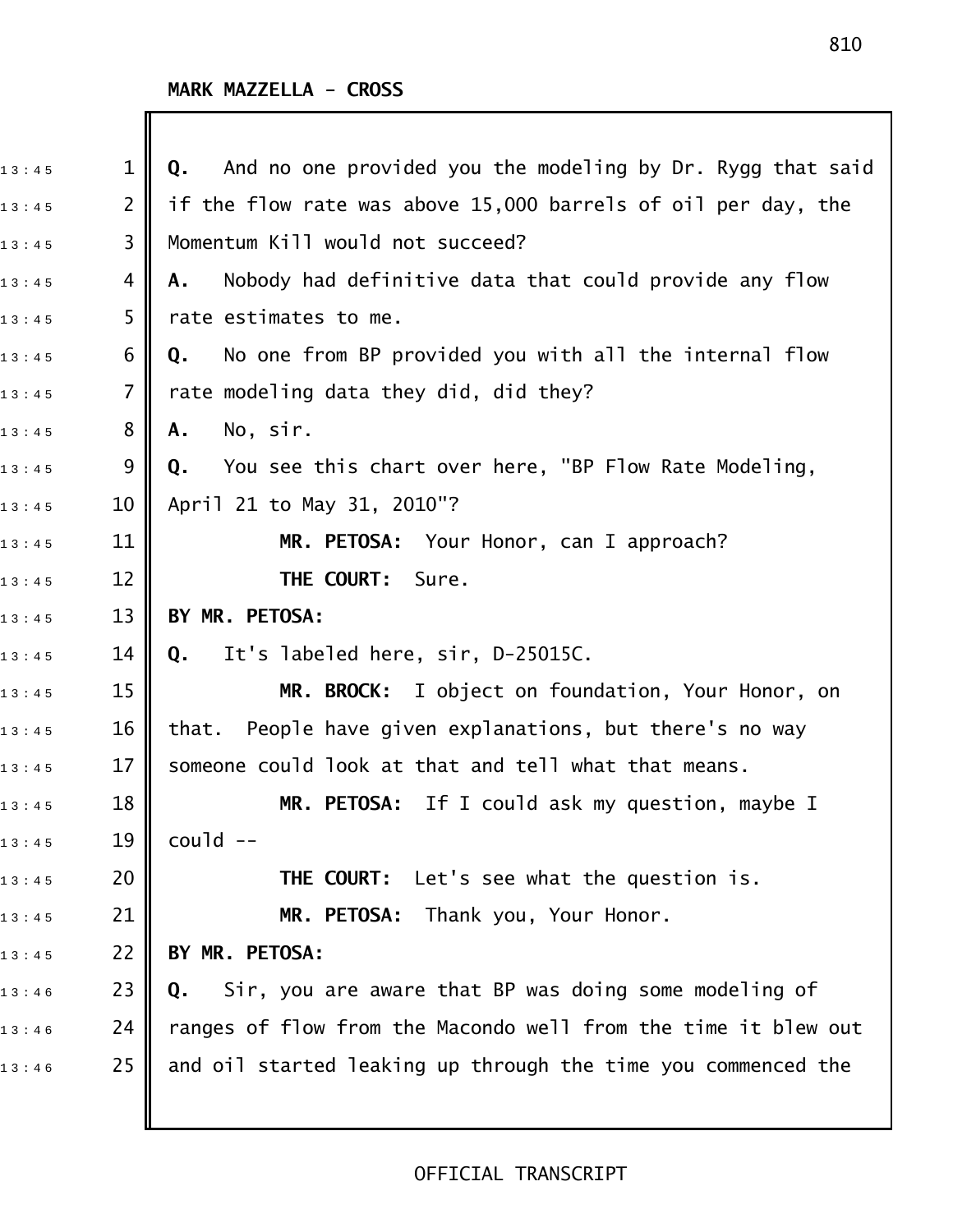| 13:46 | $\mathbf 1$    | Top Kill, correct, sir?                                          |
|-------|----------------|------------------------------------------------------------------|
| 13:46 | $\overline{2}$ | Well, you know, there was a lot of people working a lot of<br>А. |
| 13:46 | 3              | different work fronts, and I'm sure there were some people       |
| 13:46 | 4              | trying to take a look at it and doing their best to understand   |
| 13:46 | 5              | it. What those inputs and outputs looked like, I don't have      |
| 13:46 | 6              | any knowledge of.                                                |
| 13:46 | $\overline{7}$ | But my question, simply, sir, you are aware that BP was<br>Q.    |
| 13:46 | 8              | modeling ranges of flow from the Macondo well from when the      |
| 13:46 | 9              | blowout occurred until the Top Kill commenced, correct?          |
| 13:46 | 10             | I don't have any detailed knowledge of that, no, sir.<br>Α.      |
| 13:46 | 11             | Are you aware at all, sir, if they were doing that?<br>Q.        |
| 13:46 | 12             | As I mentioned previously, you know, there were a lot of<br>А.   |
| 13:46 | 13             | people working a lot of different work fronts. My focus was      |
| 13:46 | 14             | getting these procedures and people and plans in place where we  |
| 13:46 | 15             | could go out there and try and kill this well.                   |
| 13:46 | 16             | I want to understand this. You are the person that was<br>Q.     |
| 13:47 | 17             | involved in executing the Top Kill, correct?                     |
| 13:47 | 18             | Yes, sir.<br>A.,                                                 |
| 13:47 | 19             | And BP was doing some modeling of flow rate ranges.<br>You<br>Q. |
| 13:47 | 20             | just don't know what, how, or who was doing it, correct?         |
| 13:47 | 21             | That's correct.<br>Α.                                            |
| 13:47 | 22             | You know that Dr. Rygg was doing some modeling of the<br>Q.      |
| 13:47 | 23             | Momentum Kill, not the Junk Shot, correct?                       |
| 13:47 | 24             | I assume he was. He was helping us try and understand<br>А.      |
| 13:47 | 25             | what we could pump, the maximum rates we could pump.             |
|       |                |                                                                  |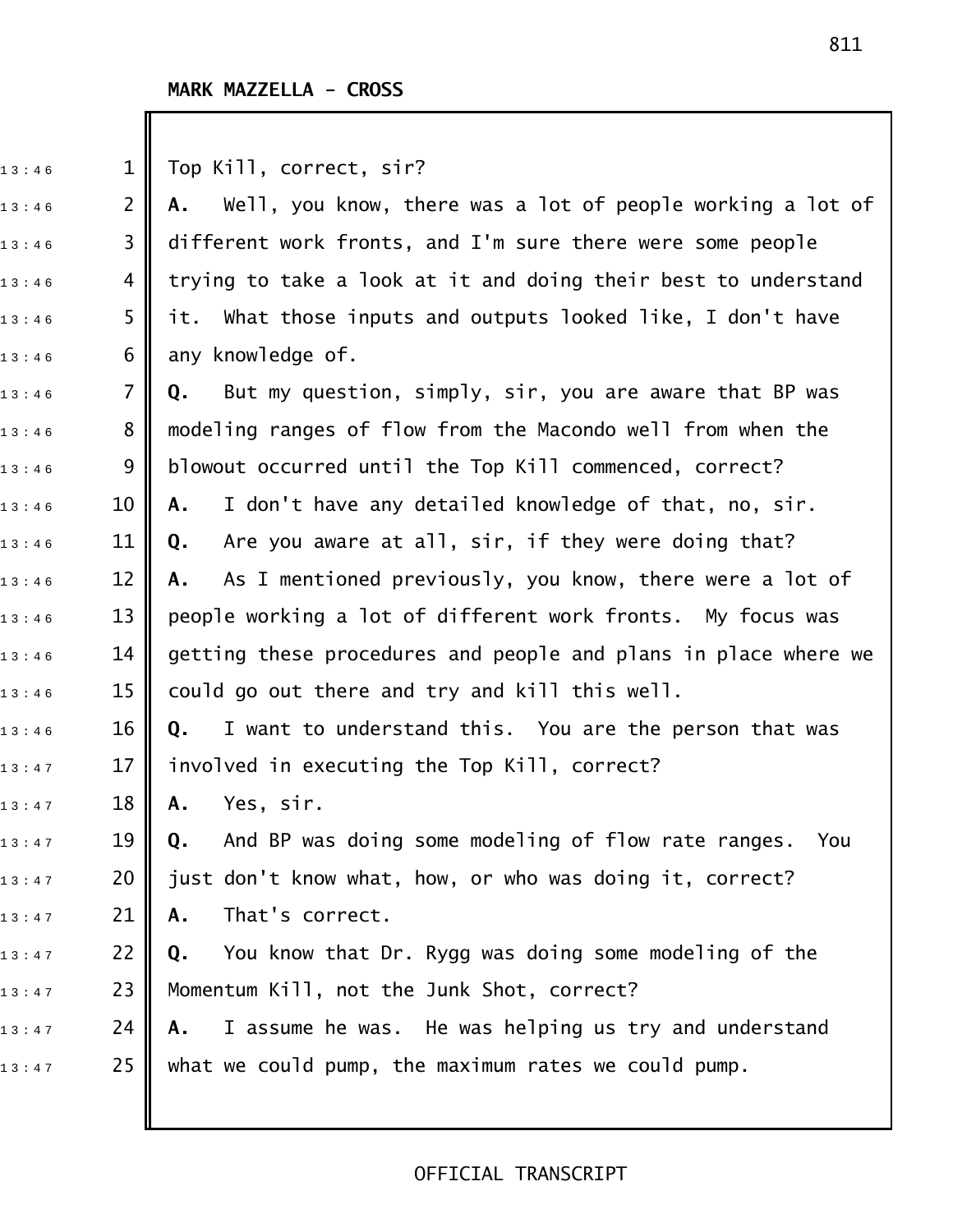| 13:47 | $\mathbf 1$    | Yet nobody told you, the individual for BP that was going<br>Q. |
|-------|----------------|-----------------------------------------------------------------|
| 13:47 | $\overline{2}$ | to execute the Top Kill, that BP through Dr. Rygg had concluded |
| 13:47 | 3              | as of May 16, 2010, that the Momentum Kill could not succeed if |
| 13:47 | 4              | the well was flowing at 15,000 barrels of oil per day?          |
| 13:47 | 5              | I don't recall those conversations. Like I said, there<br>А.    |
| 13:47 | 6              | may have been some. But there were lots of conversations, lots  |
| 13:47 | $\overline{7}$ | of information that was being shared that was and was not       |
| 13:47 | 8              | definitive. Whether it was or not, I don't have any knowledge.  |
| 13:48 | 9              | You would agree, sir, that the procedure we discussed at<br>Q.  |
| 13:48 | 10             | TREX-9148, the approved procedure for the Top Kill, as you have |
| 13:48 | 11             | defined it today, set forth the actual specified bridging       |
| 13:48 | 12             | material that BP was allowed to use during the procedure?       |
| 13:48 | 13             | I don't recall it speaking specifically to what types of<br>A., |
| 13:48 | 14             | bridging material we were going to use.                         |
| 13:48 | 15             | MR. PETOSA: Carl, if you can please pull up                     |
| 13:48 | 16             | TREX-9148 at page 4, please, and highlight the box we just      |
| 13:48 | 17             | previously had up under well status.                            |
| 13:48 | 18             | BY MR. PETOSA:                                                  |
| 13:48 | 19             | Let's go to the third bullet point, sir.<br>Q.                  |
| 13:48 | 20             | "If Momentum Kill operation does not kill the well,             |
| 13:48 | 21             | then Bridging Platelets may be pumped to bridge BOP flow and    |
| 13:48 | 22             | allow well kill/cementing operations to proceed."               |
| 13:48 | 23             | Bridging Platelets are trademarked, aren't they?                |
| 13:48 | 24             | According to this, it is.<br>Α.                                 |
| 13:49 | 25             | There's a specific material that's actually called<br>Q.        |
|       |                |                                                                 |
|       |                |                                                                 |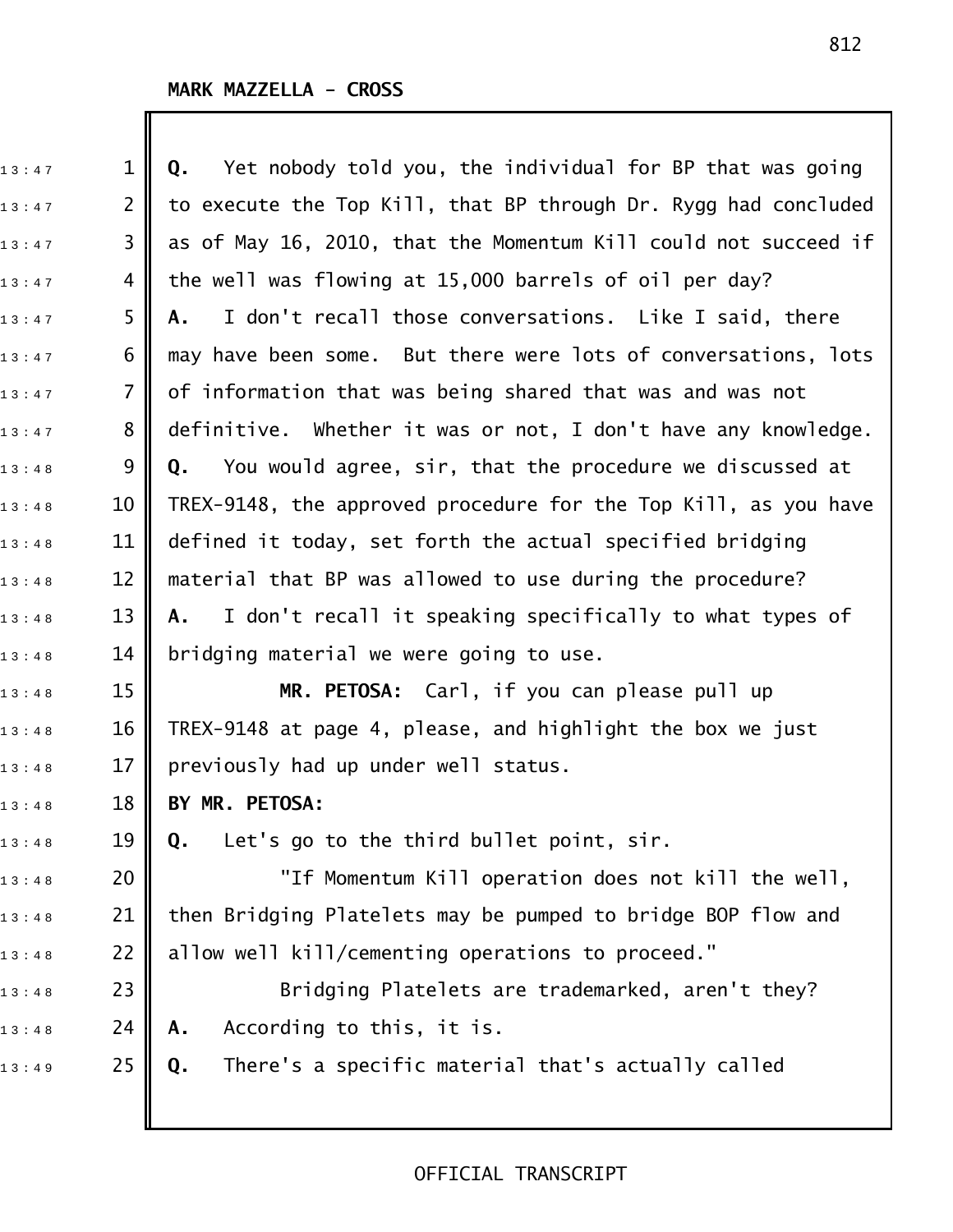I

| 13:49 | $\mathbf{1}$   | Bridging Platelets, correct?                                     |
|-------|----------------|------------------------------------------------------------------|
| 13:49 | $\overline{2}$ | Yes, sir.<br>Α.                                                  |
| 13:49 | 3              | The next bullet point: "Frac balls are also a contingency<br>Q.  |
| 13:49 | 4              | bridging option. The frac ball procedure is a part of the        |
| 13:49 | 5              | Top Kill procedure."                                             |
| 13:49 | 6              | What are frac balls?                                             |
| 13:49 | $\overline{7}$ | Frac balls are used in stimulation operations.<br>Α.             |
| 13:49 | 8              | You would agree this doesn't talk about putting rope knots<br>Q. |
| 13:49 | 9              | down the well, does it?                                          |
| 13:49 | 10             | No, sir. It doesn't prohibit it either.<br>Α.                    |
| 13:49 | 11             | It doesn't talk about putting portions of chewed-up tires<br>Q.  |
| 13:49 | 12             | down the well?                                                   |
| 13:49 | 13             | This information you have pulled up here, no, sir, it does<br>Α. |
| 13:49 | 14             | not.                                                             |
| 13:49 | 15             | MR. PETOSA: Let's go down to the bottom of the same              |
| 13:49 | 16             | page -- actually, on page 6, Carl, if we go down to Table 1.     |
| 13:49 | 17             | Let's highlight Table 1 all the way down to that bottom          |
| 13:49 | 18             | paragraph.                                                       |
| 13:49 | 19             | BY MR. PETOSA:                                                   |
| 13:49 | 20             | You see it says, sir: "Calculated Hole Diameters for<br>Q.       |
| 13:49 | 21             | Platelets and Frac Balls - refer to Figure 1 below."             |
| 13:49 | 22             | This is information that the Unified Command approved            |
| 13:49 | 23             | about the type of bridging material that you were authorized to  |
| 13:50 | 24             | attempt to shoot down the Macondo well, correct?                 |
| 13:50 | 25             | In part, yes, sir. We had procedures that allowed us to<br>Α.    |
|       |                |                                                                  |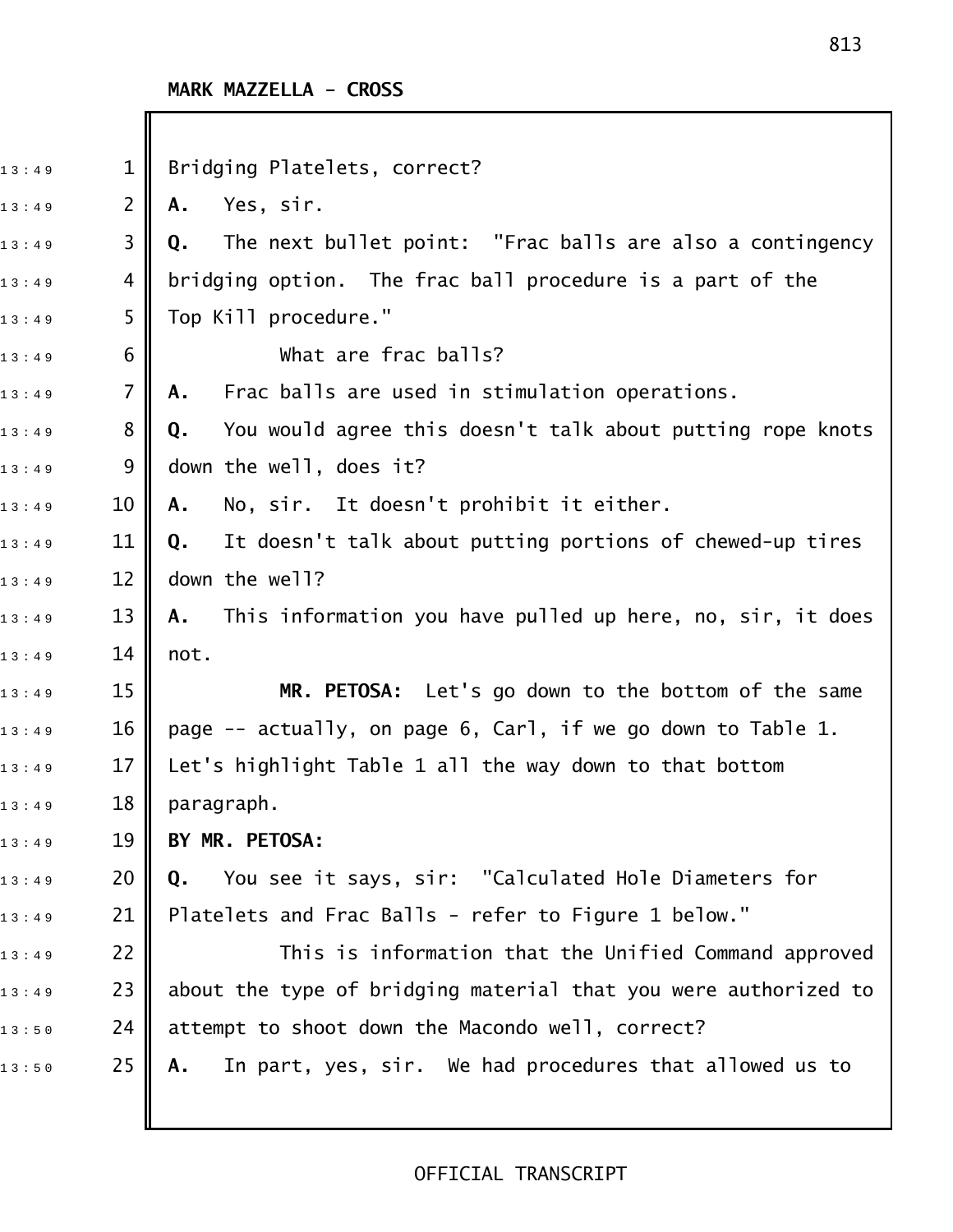| 13:50 | $\mathbf 1$    | pump everything that we pumped into that well.                  |
|-------|----------------|-----------------------------------------------------------------|
| 13:50 | $\overline{2}$ | Then you see at Bullet Point 1: "Adding more frac balls<br>Q.   |
| 13:50 | 3              | will not significantly reduce the flow."                        |
| 13:50 | 4              | Do you agree with that?                                         |
| 13:50 | 5              | No, sir.<br>Α.                                                  |
| 13:50 | 6              | But that was a procedure that BP sent to Unified Command<br>Q.  |
| 13:50 | 7              | that was approved, correct?                                     |
| 13:50 | 8              | Yes, sir. But this doesn't forbid you to pump --<br>Α.          |
| 13:50 | 9              | It doesn't authorize you to do it either, does it, sir?<br>Q.   |
| 13:50 | 10             | No, sir.<br>Α.                                                  |
| 13:50 | 11             | We have procedures for everything we pump. As a                 |
| 13:50 | 12             | matter of fact, we went out and did simulations with this stuff |
| 13:50 | 13             | with people like Stress Engineering, a firm we hired, well      |
| 13:50 | 14             | control specialists that went out, took all the material we     |
| 13:50 | 15             | had, and tried to pump it. We tried to plug up with it. All     |
| 13:50 | 16             | of this stuff was under the review of all of our leadership,    |
| 13:50 | 17             | all of the Unified Command. We were completely transparent      |
| 13:51 | 18             | with this material.                                             |
| 13:51 | 19             | Bottom line, though, sir, there was no modeling done of<br>Q.   |
| 13:51 | 20             | the Junk Shot to determine whether or not it would succeed or   |
| 13:51 | 21             | if it would in fact increase the chances of success of the      |
| 13:51 | 22             | Momentum Kill, correct?                                         |
| 13:51 | 23             | Well, there's not any modeling available for<br>Α.              |
| 13:51 | 24             | Junk Shot-type scenarios in the industry. It doesn't exist. I   |
| 13:51 | 25             | don't know how you would do that. There's just not any tool     |
|       |                |                                                                 |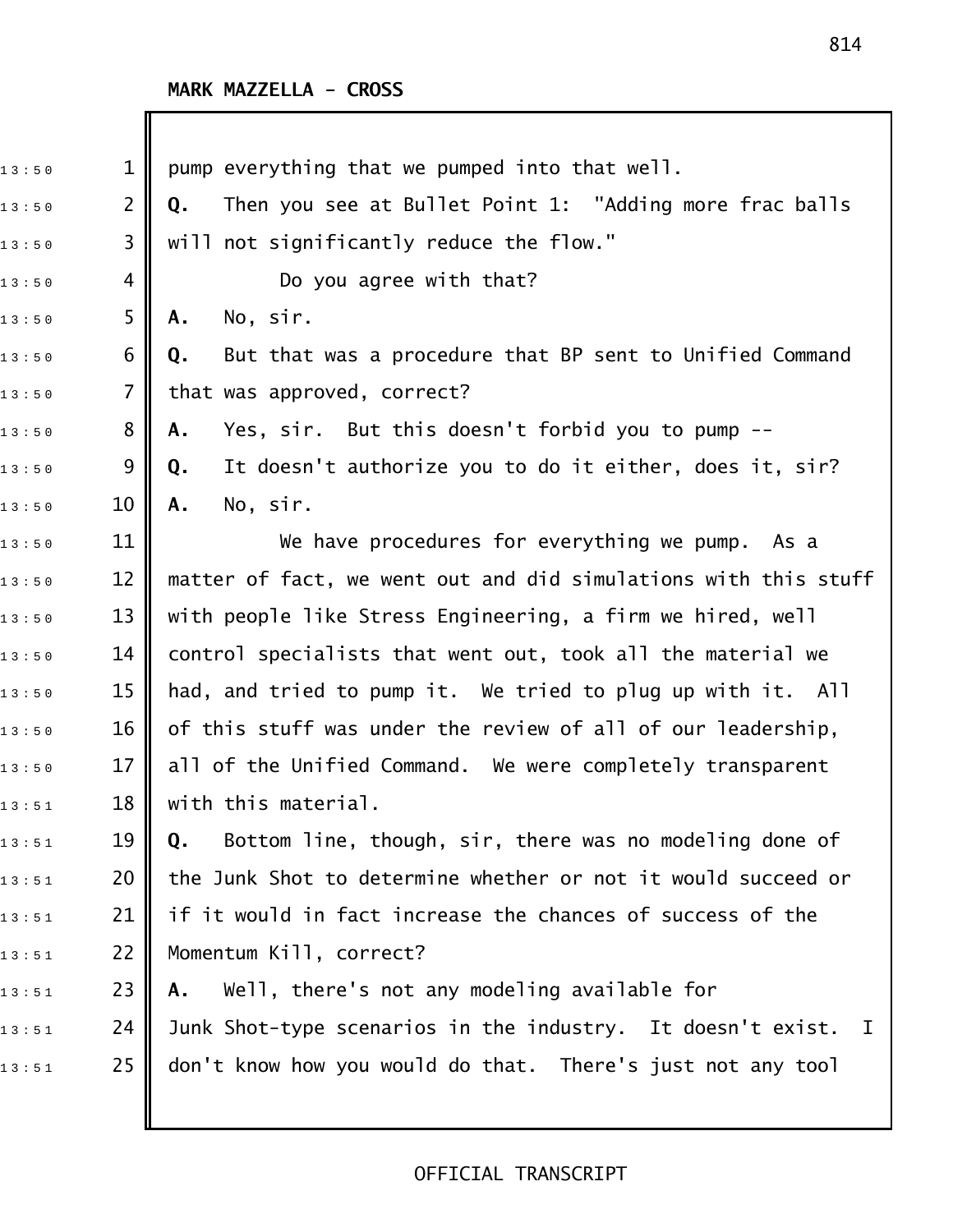$\begin{array}{ccc} \n 1 & 3 & 5 & 1 \n \end{array}$  is 1 || like that. 1 3 : 5 1 2 **Q.** BP had no basis to conclude prior to the commencement of  $_{1\,3\,:\,5\,1}$  3 || the Top Kill that the Top Kill had a 60 or 70 percent chance to  $13:51$  4 succeed, did they, sir? 1 3 : 5 1 5 **A.** Well, they had the experience of our well control  $_{1\,3\,:\,5\,1}$  6  $\parallel$  specialists and myself. I'm the one that had the 60 to  $_{13:51}$  7 || 70 percent success rate of the wells that I have done on- and  $13:51$  8 || offshore. 13:51 9 **Q.** Not deepwater though, correct, sir? 1 3 : 5 1 10 **A.** No, sir. As we testified earlier, there has never been a  $_{13:51}$  11 | deepwater Junk Shot pumped until Macondo. 1 3 : 5 1 12 **Q.** Not with the technical limitations of trying to commence a  $_{1\,3\,:\,5\,2}$   $\qquad$  13  $\parallel$  Junk Shot procedure on a deepwater well, correct, sir? 1 3 : 5 2 14 **A.** Again, this has never been attempted before. 1 3 : 5 2 15 **Q.** Sir, you would agree that BP had no basis to conclude  $_{1\,3\,:\,5\,2}$   $\qquad$  16  $\parallel$  prior to the Top Kill commencement on May 26, 2010, that the  $_{1\,3\,:\,5\,2}$   $\qquad$  17  $\parallel$  Top Kill procedure had an 80 percent chance to succeed? 1 3 : 5 2 18 **A.** Well, I can't comment to the percentages that you have  $_{1\,3\,:\,5\,2}$   $\qquad$  19  $\parallel$  mentioned because I personally have not had that kind of  $_{1\,3\,:\,5\,2}$  20  $\parallel$  success rate. But we did have the basis for success. We had  $13:52$  21 | the experience and recommendations from our well control  $_{1\,3\,:\,5\,2}$   $\qquad$  22  $\parallel$  specialists and guys like me that have done it our whole  $13:52$  23 career. 1 3 : 5 2 24 **Q.** You would agree, sir, that prior to commencing the  $_{1\,3\,:\,5\,2}$  25 || Top Kill on May 26, 2010, BP had no basis to conclude that the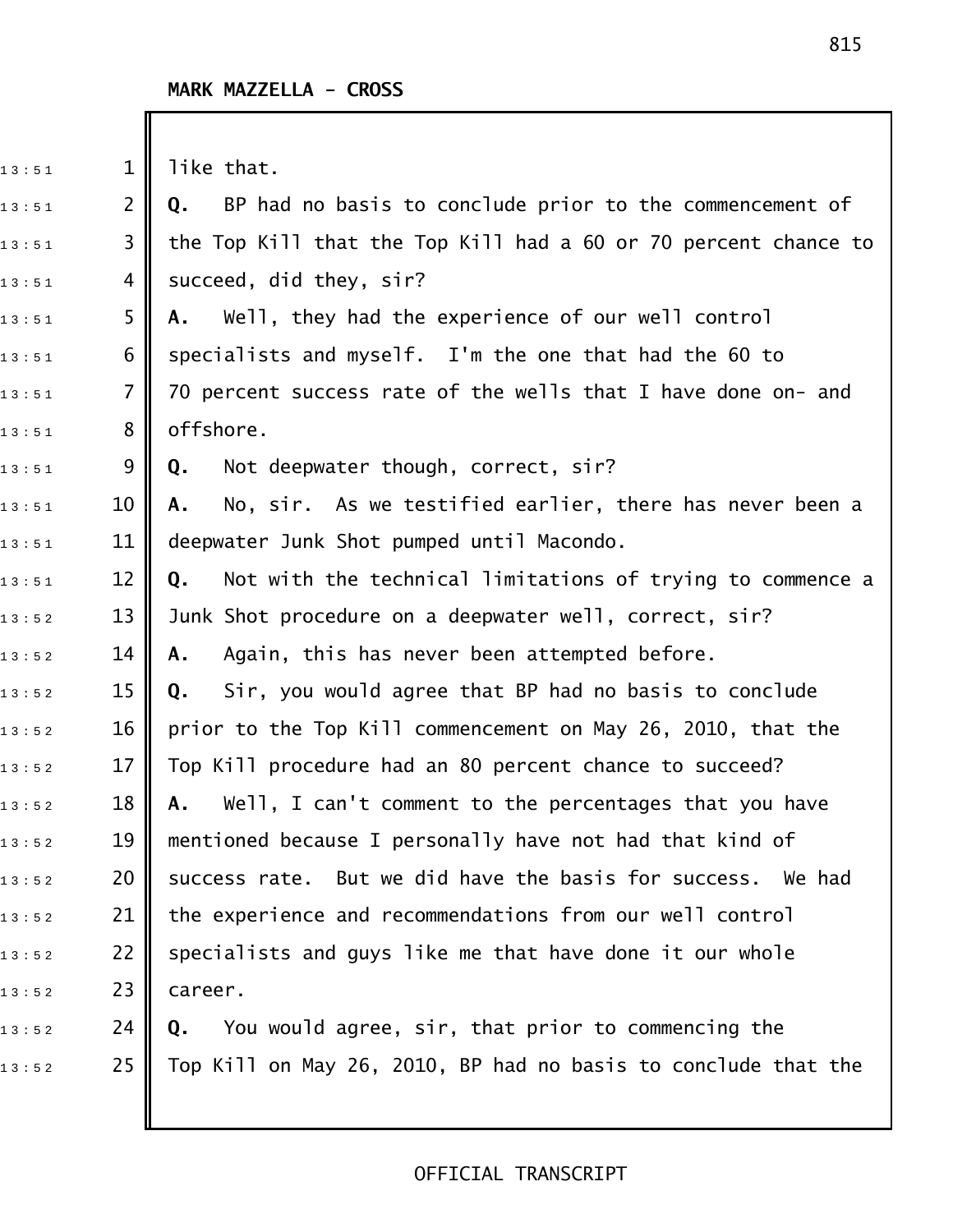| 13:52 | $\mathbf 1$    | Top Kill was a slam dunk?                                        |
|-------|----------------|------------------------------------------------------------------|
| 13:52 | $\overline{2}$ | I don't like the term "slam dunk." In our business<br>Α.         |
| 13:52 | 3              | nothing is ever a slam dunk until a well is dead and we are      |
| 13:52 | 4              | headed home.                                                     |
| 13:52 | 5              | You executed the Top Kill, you told us, correct, sir?<br>Q.      |
| 13:52 | 6              | Yes, sir, that's correct.<br>Α.                                  |
| 13:53 | 7              | Wild Well Control, Mr. Barnett and Mr. Campbell and their<br>Q.  |
| 13:53 | 8              | group, worked under your direction or collaboratively with you   |
| 13:53 | 9              | to execute the Top Kill, correct?                                |
| 13:53 | 10             | That's correct, sir.<br>Α.                                       |
| 13:53 | 11             | But it was actually under your direction, wasn't it?<br>Q.       |
| 13:53 | 12             | Well, yes, sir. I was charged with implementing and<br>Α.        |
| 13:53 | 13             | performing the procedures.                                       |
| 13:53 | 14             | Wild Well Control proceeded with commencing the pumping of<br>Q. |
| 13:53 | 15             | the Top Kill and executing it and getting the materials under    |
| 13:53 | 16             | your direction, correct?                                         |
| 13:53 | 17             | No, sir. BJ Services pumped -- Halliburton Services<br>Α.        |
| 13:53 | 18             | pumped the jobs for us.                                          |
| 13:53 | 19             | How about obtaining bridging material? Who did that?<br>Q.       |
| 13:53 | 20             | We had several areas. Wild Well Control engineered some<br>Α.    |
| 13:53 | 21             | and had some made for us and shipped to us. The Brinker          |
| 13:53 | 22             | platelets that you are speaking to were shipped in from the UK.  |
| 13:53 | 23             | There was various other materials. Frac balls, things like       |
| 13:53 | 24             | that were provided from companies like BJ and Halliburton.       |
| 13:53 | 25             | There was unconventional equipment that we procured by           |
|       |                |                                                                  |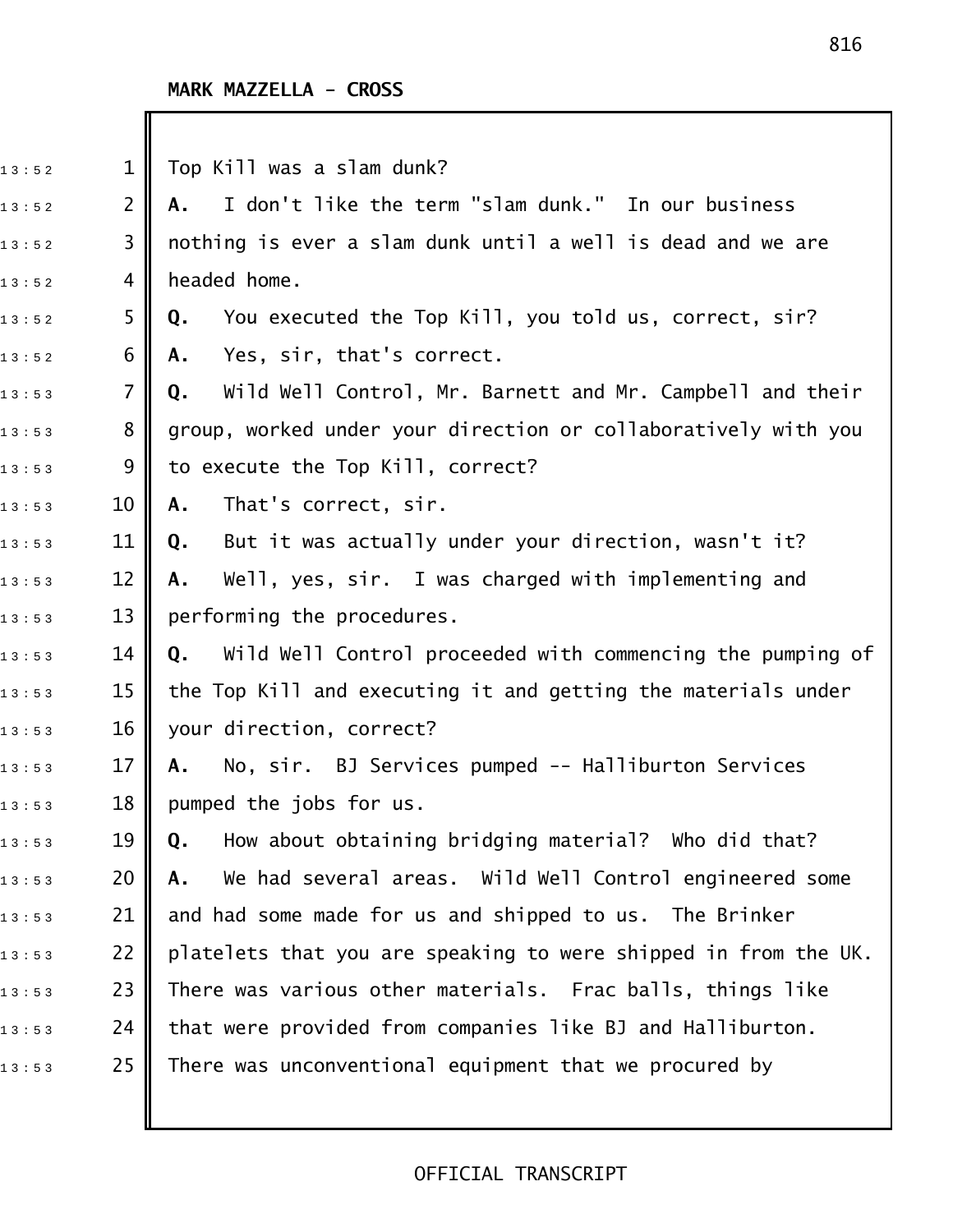| 13:54 | $\mathbf{1}$   | There was lots of different ways we brought it in,<br>purchase.  |
|-------|----------------|------------------------------------------------------------------|
| 13:54 | $\overline{2}$ | but it was a collaborative that brought it together.             |
| 13:54 | 3              | And you would have conversations with Mr. Barnett,<br>Q.         |
| 13:54 | 4              | Mr. Campbell, and other representatives of Wild Well as the      |
| 13:54 | 5              | planning was going up to the Top Kill and during the actual      |
| 13:54 | 6              | Top Kill about the procedure, correct?                           |
| 13:54 | $\overline{7}$ | Yes, sir. We were always collaborating about this whole<br>Α.    |
| 13:54 | 8              | process, you know. One of the things that we have learned in     |
| 13:54 | 9              | well control is collectively we are a lot smarter than we are    |
| 13:54 | 10             | individually and by surrounding ourselves with those kind of     |
| 13:54 | 11             | experienced people, it just helps us with overall knowledge and  |
| 13:54 | 12             | reducing the opportunity for failure.                            |
| 13:54 | 13             | Sir, during the Top Kill, did you tell Mr. Barnett<br>Q.         |
| 13:54 | 14             | during -- or his representatives from Wild Well during the       |
| 13:54 | 15             | process to get a whole bunch of big junk, as big as they could   |
| 13:54 | 16             | pump through the lines?                                          |
| 13:54 | 17             | I probably did. I don't remember specifically that<br>Α.         |
| 13:55 | 18             | conversation, but I probably would have.                         |
| 13:55 | 19             | Did Mr. Barnett continue to inquire of you as the process<br>Q.  |
| 13:55 | 20             | continued forward for the Top Kill and try to get more           |
| 13:55 | 21             | information from you as to exactly what you, on behalf of BP,    |
| 13:55 | 22             | wanted Wild Well to get to have pumped for the Junk Shot?        |
| 13:55 | 23             | Well, as I mentioned previously, this was a collaborative.<br>Α. |
| 13:55 | 24             | Wild Well and I, Cudd, Boots & Coots, everyone that was          |
| 13:55 | 25             | involved in this thing would have conversations. We would try    |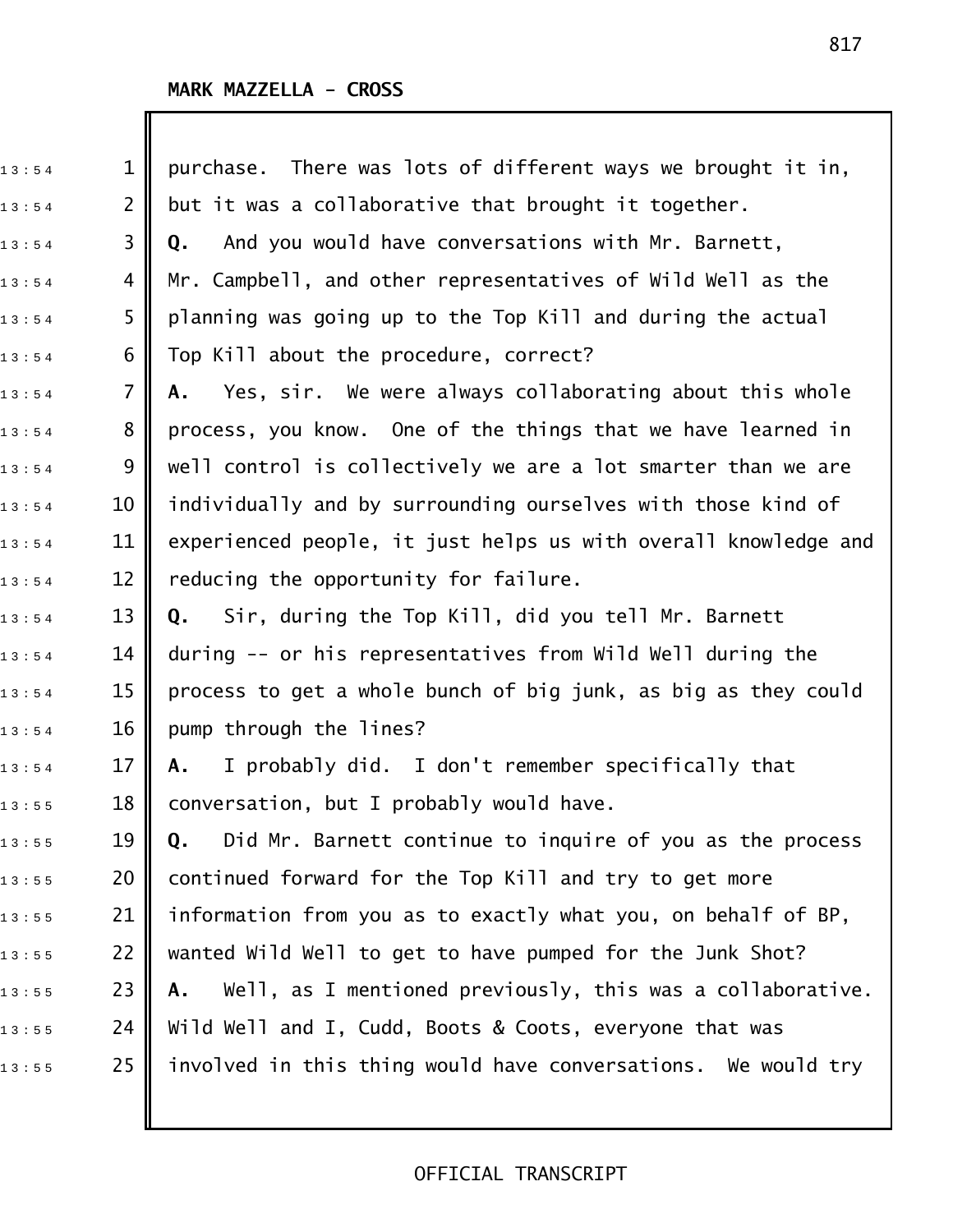| 13:55 | 1              | and understand what can we get down a 3-inch line. Sometimes     |
|-------|----------------|------------------------------------------------------------------|
| 13:55 | $\overline{2}$ | we got some material to pump where we went out and tested over   |
| 13:55 | 3              | at Stress and it wouldn't go through the line, so that one       |
| 13:55 | 4              | didn't get pumped. We based what we could pump on what we        |
| 13:55 | 5              | could get through the simulations.                               |
| 13:55 | 6              | During that process did you ever get any feedback from<br>Q.     |
| 13:55 | $\overline{7}$ | Wild Well Control, sir, that told you it wasn't their deal,      |
| 13:56 | 8              | that was your deal and BP's deal?                                |
| 13:56 | 9              | No, sir.<br>Α.                                                   |
| 13:56 | 10             | At any time, sir, did Wild Well Control tell you that they<br>Q. |
| 13:56 | 11             | did not recommend proceeding with the Junk Shot during the       |
| 13:56 | 12             | actual process, during those days that it went forward, and      |
| 13:56 | 13             | that they were against it, but they were doing so at your        |
| 13:56 | 14             | direction?                                                       |
| 13:56 | 15             | I don't remember any specific conversations telling me<br>A.,    |
| 13:56 | 16             | that Wild Well doesn't want to do this. I'm not saying there     |
| 13:56 | 17             | wasn't. As I sit here right now, I don't remember any            |
| 13:56 | 18             | conversation like that.                                          |
| 13:56 | 19             | Would it help if I refreshed your recollection, sir?<br>Q.       |
| 13:56 | 20             | Sure.<br>Α.                                                      |
| 13:56 | 21             | MR. PETOSA: Carl, if we can pull up the deposition               |
| 13:56 | 22             | of Dave Barnett, which is at TREX-100008 at page 105, lines 4    |
| 13:56 | 23             | to 12.                                                           |
| 13:56 | 24             | MR. BROCK: Objection, proper refreshing of                       |
| 13:56 | 25             | recollection would be to show his testimony.                     |
|       |                |                                                                  |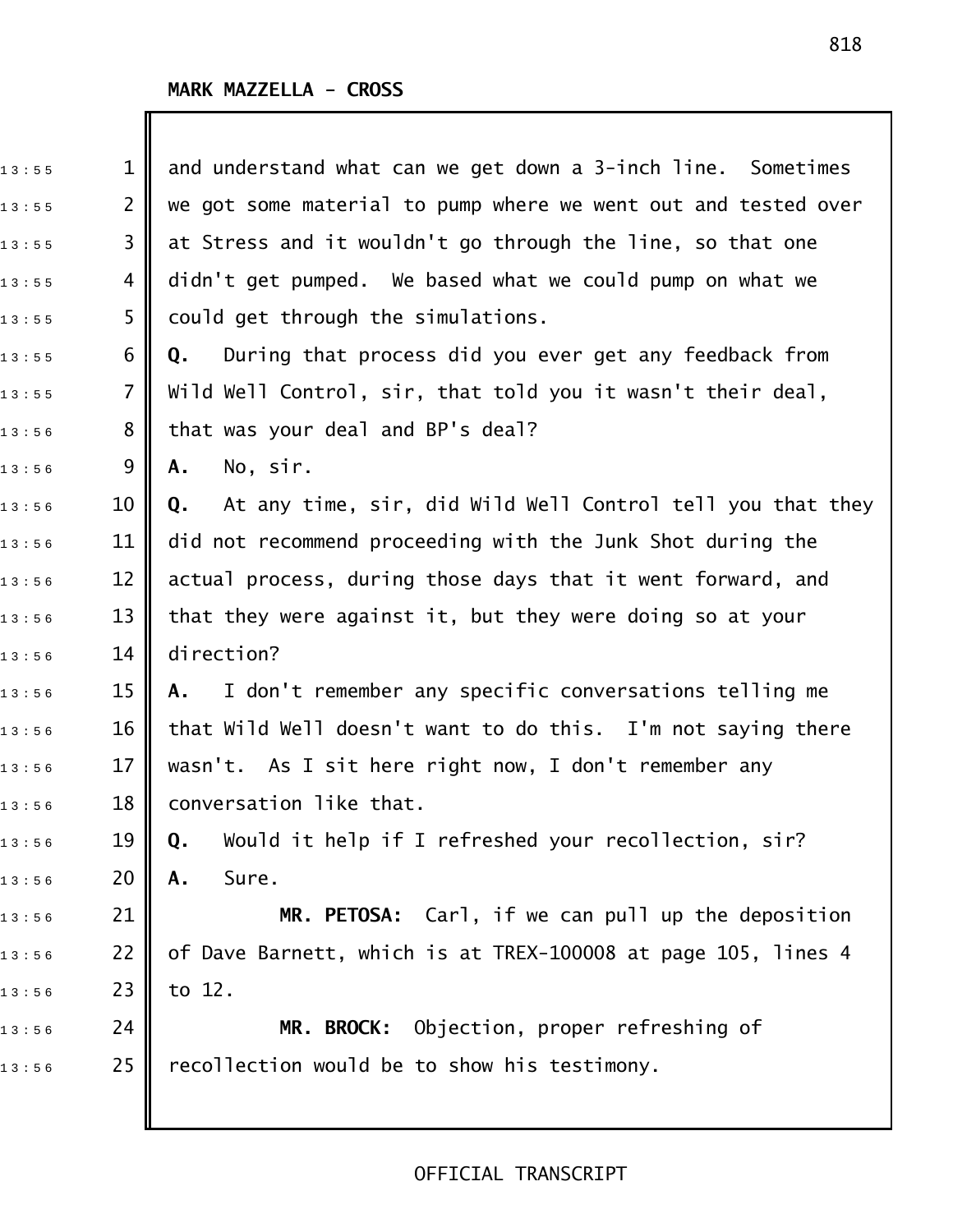| 13:57 | $\mathbf{1}$   | THE COURT: I sustain that.                                                |
|-------|----------------|---------------------------------------------------------------------------|
| 13:57 | $\overline{2}$ | BY MR. PETOSA:                                                            |
| 13:57 | 3              | Sir, I would also like to pull up Exhibit 120216. It's an<br>Q.           |
| 13:57 | 4              | e-mail string.                                                            |
| 13:57 | 5              | MR. PETOSA: Carl, if we can go to page 5 to 6.                            |
| 13:57 | 6              | BY MR. PETOSA:                                                            |
| 13:57 | 7              | You see at the bottom, sir, on May 28 of 2010, it says:<br>Q.             |
| 13:57 | 8              | "I sent Dave Moody an e-mail just a few minutes ago passing on            |
| 13:57 | 9              | a request from Mark Mazzella for Wild Well Control to get a               |
| 13:57 | 10             | whole bunch of big junk, big as we can pump through the lines."           |
| 13:57 | 11             | Those were certain requests that you would make of                        |
| 13:57 | 12             | Wild Well during the commencement and the operations of the               |
| 13:57 | 13             | Top Kill?                                                                 |
| 13:57 | 14             | This would have been -- as I testified earlier, would have<br>А.          |
| 13:57 | 15             | been the conversation between Barnett and I where we asked                |
| 13:57 | 16             | Wild Well to procure as big of material as we thought we could            |
| 13:58 | 17             | get through the lines.                                                    |
| 13:58 | 18             | And you see: "I tried to press for how much, what kind.<br>$\mathbf{0}$ . |
| 13:58 | 19             | All I can get is everything we had before."                               |
| 13:58 | 20             | And this was at the end of the Top Kill process,                          |
| 13:58 | 21             | correct?                                                                  |
| 13:58 | 22             | This says May 28 is what it says.<br>Α.                                   |
| 13:58 | 23             | You would have conversations like this with, though,<br>Q.                |
| 13:58 | 24             | Mr. Mazzella -- I mean, Mr. Moody, Mr. Barnett, Mr. Campbell              |
| 13:58 | 25             | about the process as it was unfolding over those number of                |
|       |                |                                                                           |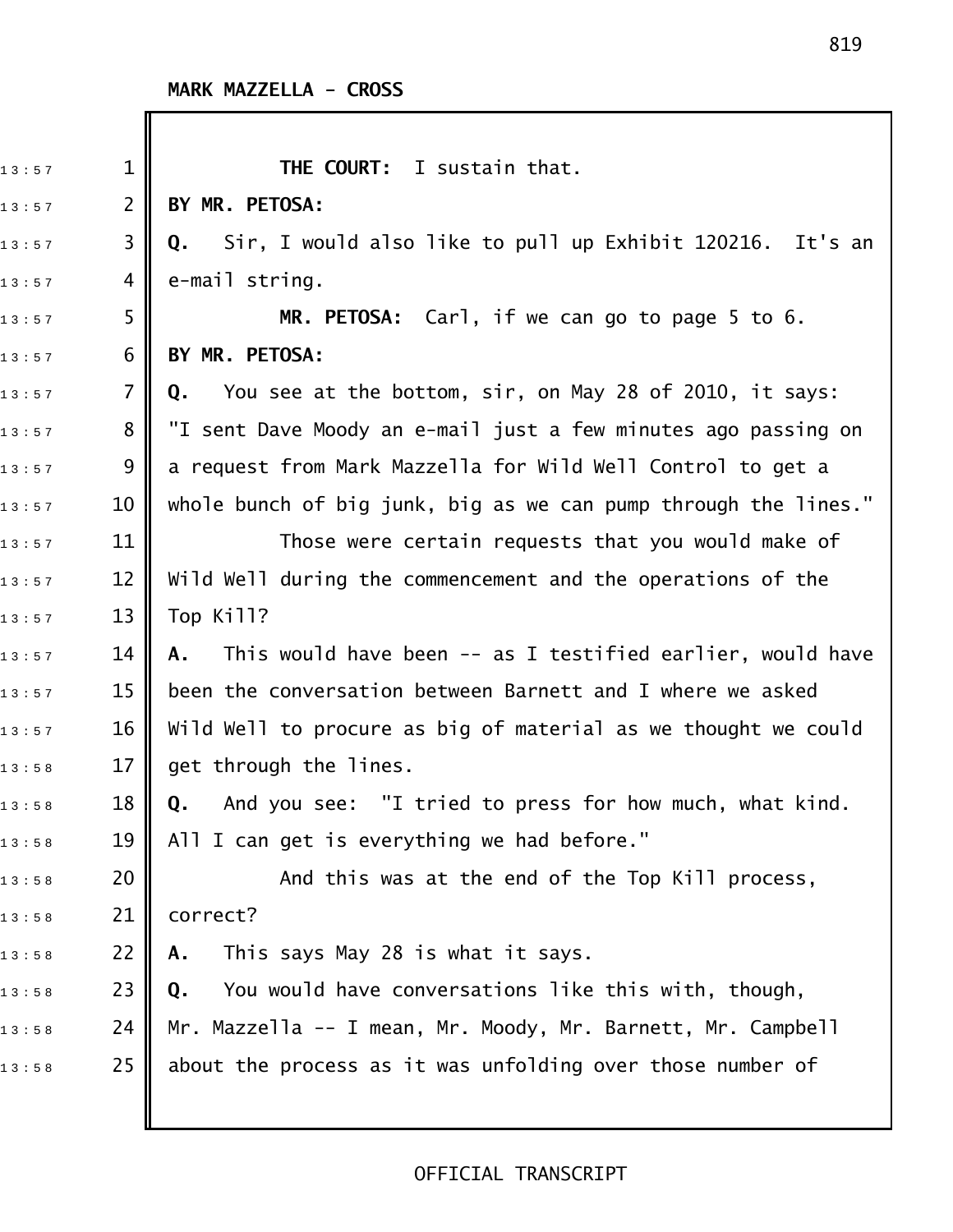| 13:58 | $\mathbf 1$     | days, correct?                                                   |
|-------|-----------------|------------------------------------------------------------------|
| 13:58 | $\overline{2}$  | A. Yes, sir. These days don't add up to me, but this would       |
| 13:58 | 3               | have been conversations that I had with them.                    |
| 13:58 | 4               | MR. PETOSA: Carl, if we can go down two more                     |
| 13:58 | 5               | paragraphs. It starts with, "I can't get anything out of." On    |
| 13:58 | 6               | page 6. Right there.                                             |
| 13:58 | $\overline{7}$  | BY MR. PETOSA:                                                   |
| 13:58 | 8               | Q. It says, sir: "I can't get anything out of Mazzella and       |
| 13:58 | 9               | I'm tired of trying. I asked if he wanted golf balls and he      |
| 13:58 | 10              | said he didn't care, get whatever we wanted to pump."            |
| 13:58 | 11              | Wasn't there a specified procedure about what you                |
| 13:59 | 12              | could or could not pump, sir?                                    |
| 13:59 | 13              | No, sir. If this is in the context that I believe it is,<br>A.,  |
| 13:59 | 14              | this is when we were trying to understand what we could and      |
| 13:59 | 15              | couldn't pump.                                                   |
| 13:59 | 16              | <b>Q.</b> Wild Well is operating on behalf of BP to execute the  |
| 13:59 | 17              | Top Kill, correct, sir?                                          |
| 13:59 | 18 <sup>1</sup> | <b>A.</b> Yes, sir.                                              |
| 13:59 | 19              | He is asking you, Mr. Barnett on behalf of Wild Well, what<br>Q. |
| 13:59 | 20              | to get and you told him you didn't care, get whatever we wanted  |
| 13:59 | 21              | to pump?                                                         |
| 13:59 | 22              | MR. BROCK: Objection. This is not an e-mail that                 |
| 13:59 | 23              | was sent to Mr. Mazzella. I object based on foundation.<br>It    |
| 13:59 | 24              | wasn't sent to him. I think we ought to pull that second piece   |
| 13:59 | 25              | down. That's not something attributed to him, and it ought not   |
|       |                 |                                                                  |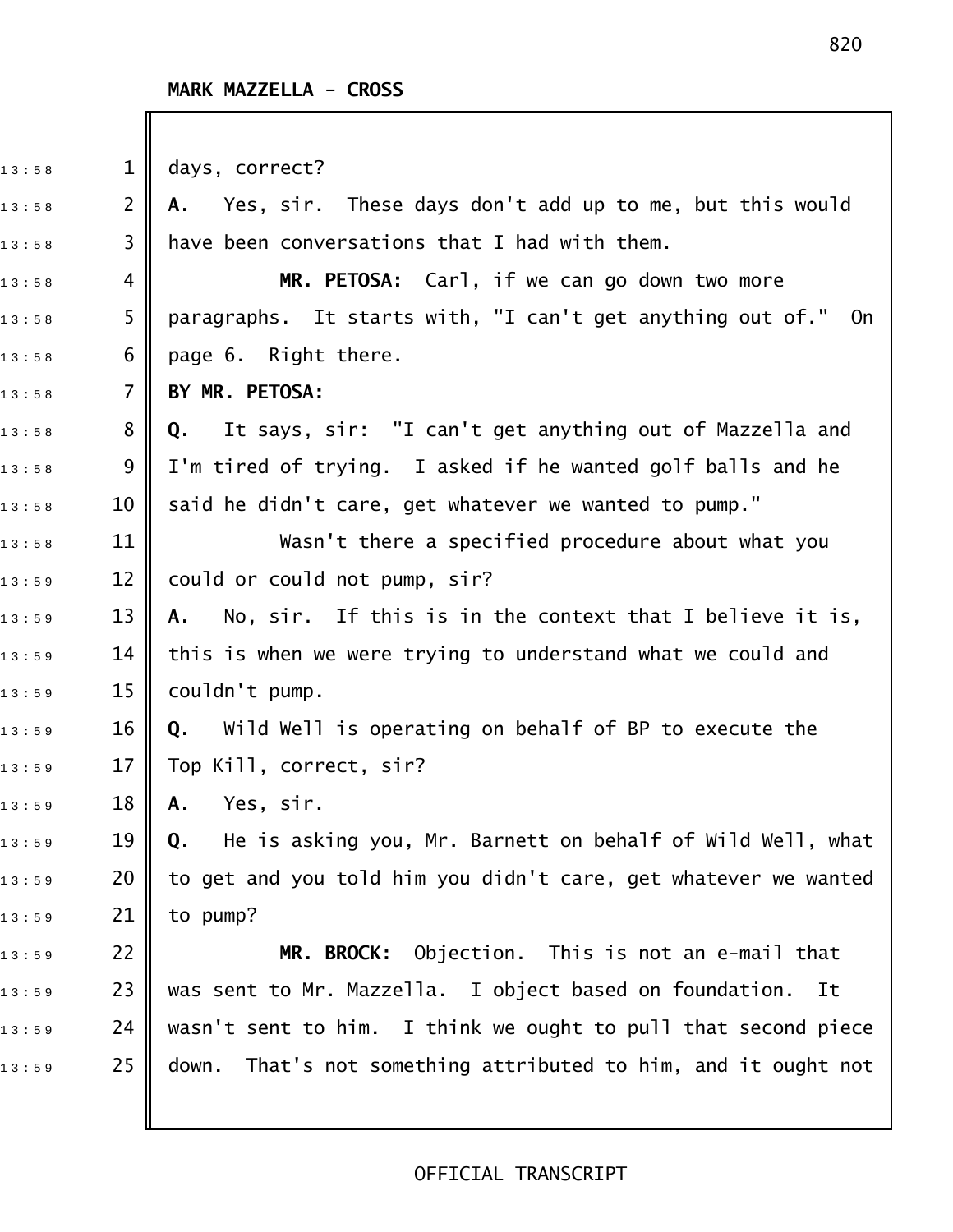I

| 13:59 | $\mathbf 1$    | be put up in the courtroom.                                      |
|-------|----------------|------------------------------------------------------------------|
| 13:59 | $\overline{2}$ | MR. PETOSA: I apologize for that, Your Honor. I                  |
| 13:59 | 3              | will move on.                                                    |
| 13:59 | 4              | THE COURT:<br>Just move on.                                      |
| 13:59 | 5              | MR. PETOSA: I'll move on, Your Honor.                            |
| 13:59 | 6              | BY MR. PETOSA:                                                   |
| 13:59 | $\overline{7}$ | Sir, you would agree that in the operation of the Top Kill<br>Q. |
| 13:59 | 8              | that operator error can occur, correct?                          |
| 13:59 | 9              | In any operation, from driving a car to pumping a Top Kill<br>А. |
| 13:59 | 10             | operation, you can have operator error.                          |
| 14:00 | 11             | You would agree that in the process, that the wrong type<br>Q.   |
| 14:00 | 12             | of bridging material could be pumped down the well?              |
| 14:00 | 13             | I'm sorry, sir.<br>Α.                                            |
| 14:00 | 14             | You would agree that during the Top Kill, operator error<br>Q.   |
| 14:00 | 15             | could mean that the wrong type of bridging material is pumped    |
| 14:00 | 16             | down the well?                                                   |
| 14:00 | 17             | There's that possibility.<br>Α.                                  |
| 14:00 | 18             | Did that happen here, sir?<br>Q.                                 |
| 14:00 | 19             | No, sir.<br>Α.                                                   |
| 14:00 | 20             | Sir, would you agree with me that on May 26 that on the<br>Q.    |
| 14:00 | 21             | first attempt of the Junk Shot, that when frac balls that were   |
| 14:00 | 22             | the standard 7/8 were supposed to be dropped in the well,        |
| 14:00 | 23             | instead all five of the 2 1/4-inch balls were dropped in the     |
| 14:00 | 24             | That caused a temporary clogging of the 90-degree turn<br>well.  |
| 14:00 | 25             | in the choke line?                                               |
|       |                |                                                                  |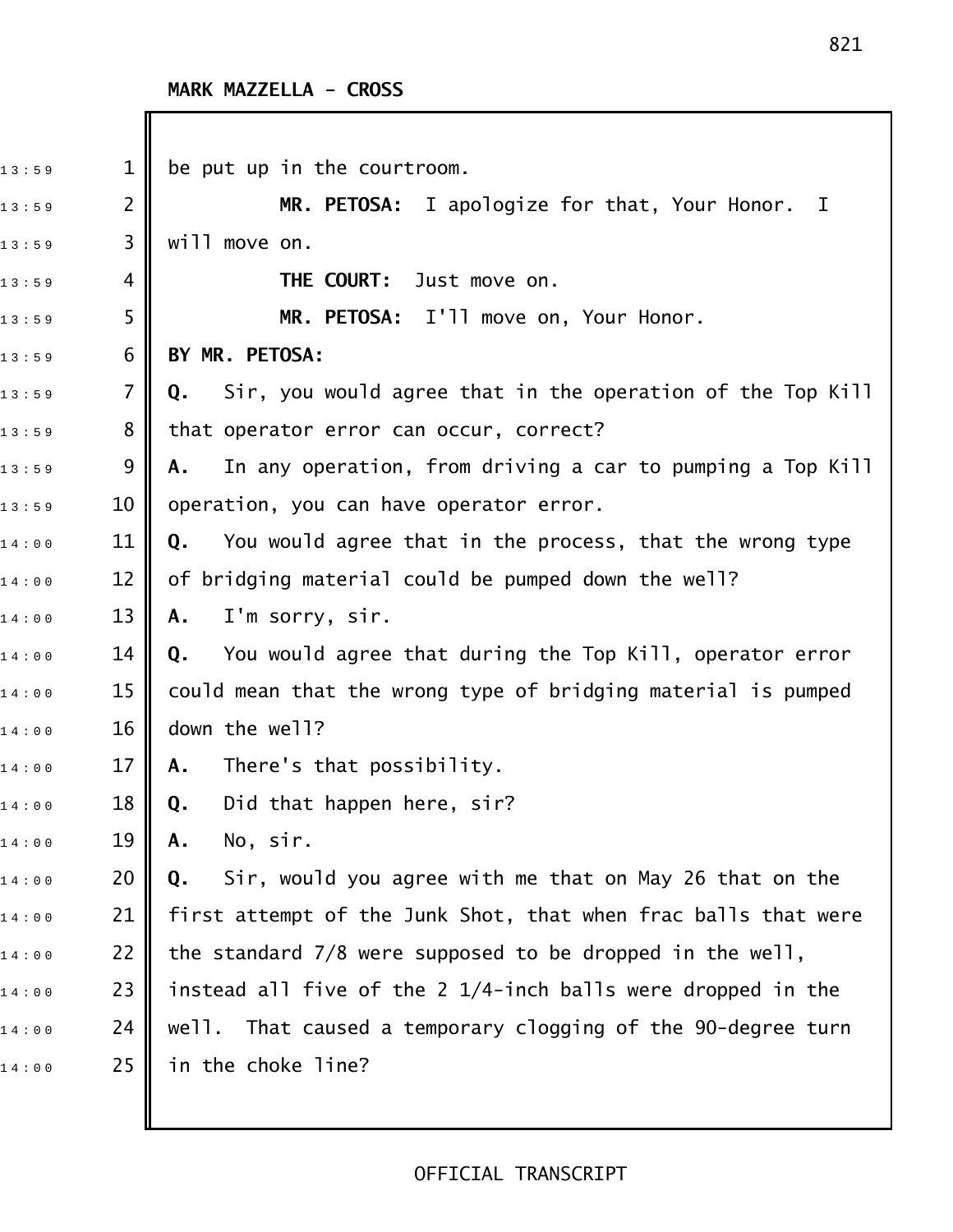| 14:00 | $\mathbf 1$    | No, sir, there wasn't a temporary clogging in the line.<br>Α.    |
|-------|----------------|------------------------------------------------------------------|
| 14:00 | $\overline{2}$ | We never experienced any bridging in the lines. There are        |
| 14:00 | 3              | pressure plots that monitored our operations that would have     |
| 14:00 | 4              | spawned that for us to review, and there wasn't any. As a        |
| 14:01 | 5              | matter of fact, we were looking for those kind of spikes.        |
| 14:01 | 6              | Did Cameron express concern to you that during the May 26,<br>Q. |
| 14:01 | $\overline{7}$ | 2010 Junk Shot procedure, that the wrong frac balls, all five 2  |
| 14:01 | 8              | 1/4-inch balls were shot in the Junk Shot and none of the        |
| 14:01 | 9              | 7/8 balls that were supposed to go down the hole went down the   |
| 14:01 | 10             | hole?                                                            |
| 14:01 | 11             | Cameron?<br>Α.                                                   |
| 14:01 | 12             | Cameron, sir.<br>Q.                                              |
| 14:01 | 13             | I don't remember Cameron telling us that.<br>Α.                  |
| 14:01 | 14             | Did Cameron express concern, sir, that in monitoring the<br>Q.   |
| 14:01 | 15             | Junk Shot procedure, that there was a choke line pressure        |
| 14:01 | 16             | increase because the 2 1/4-inch frac balls got stuck going       |
| 14:01 | 17             | around the 90 degree turn in the choke line?                     |
| 14:01 | 18             | Cameron wasn't part of our forward team. I don't recall<br>А.    |
| 14:01 | 19             | Cameron reporting that to us.                                    |
| 14:01 | 20             | You would agree if that occurred, sir, that's common<br>Q.       |
| 14:01 | 21             | operator error?                                                  |
| 14:01 | 22             | No, sir, not necessarily.<br>Α.                                  |
| 14:01 | 23             | Why?<br>Q.                                                       |
| 14:01 | 24             | Depends on what the procedure said.<br>Α.                        |
| 14:02 | 25             | Well, if the procedure at the time was supposed to send<br>Q.    |
|       |                |                                                                  |
|       |                |                                                                  |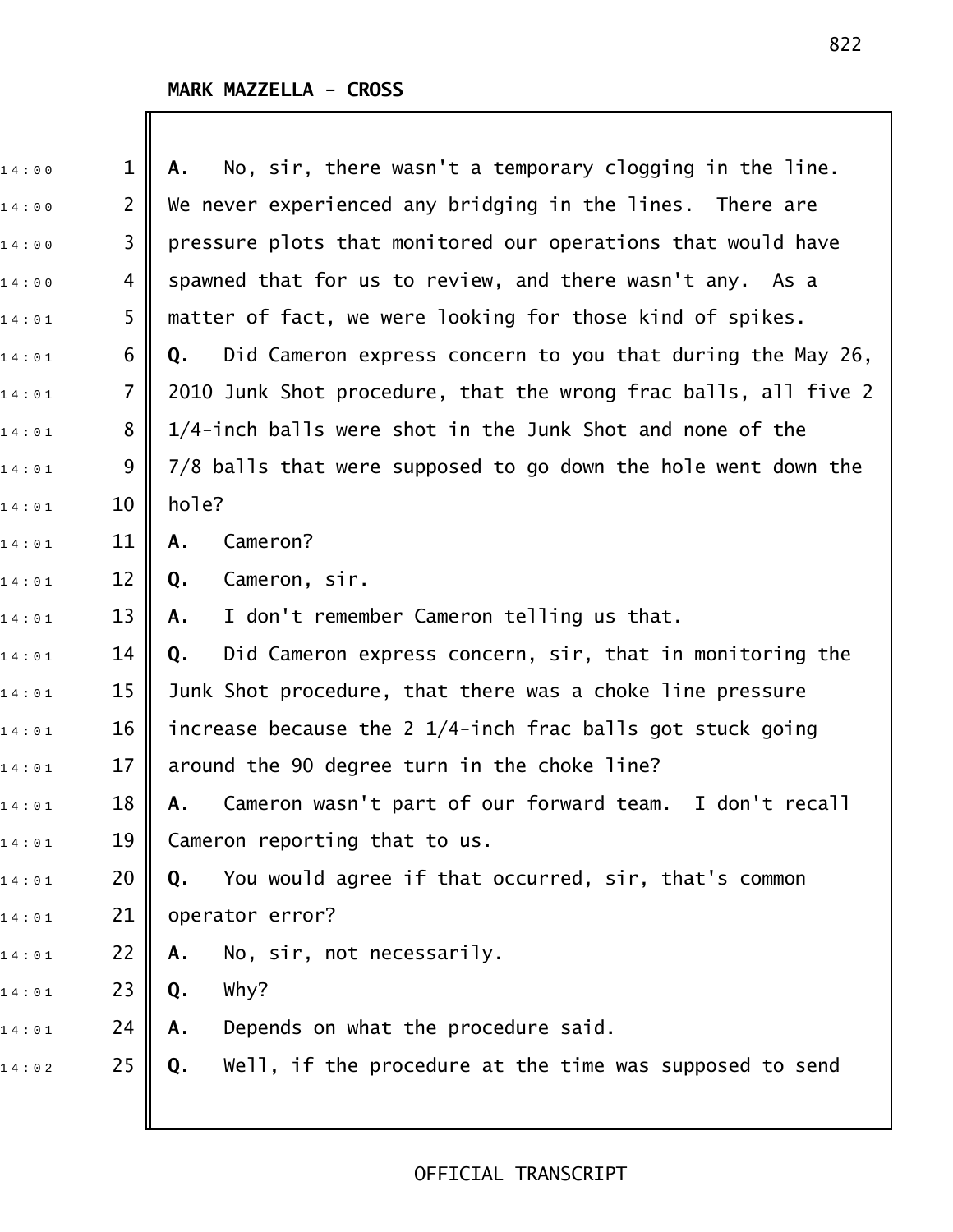$\mathbb I$ 

| 14:02 | $\mathbf{1}$   | the 7/8-inch frac balls down the hole first followed by the 2   |
|-------|----------------|-----------------------------------------------------------------|
| 14:02 | $\overline{2}$ | 1/4-inch balls, wouldn't that be common operator error if the   |
| 14:02 | 3              | 7/8-inch balls were never sent down the hole?                   |
| 14:02 | 4              | If you can show me those procedures where that happened<br>А.   |
| 14:02 | 5              | out of sequence, then there's a possibility that the wrong      |
| 14:02 | 6              | balls were sequenced at the wrong time. The reality is it       |
| 14:02 | $\overline{7}$ | would have had little to no impact on what we did.              |
| 14:02 | 8              | So, sir, it's your testimony that on May 26, that all<br>Q.     |
| 14:02 | 9              | hundred of the 7/8-inch balls were sent down the hole?          |
| 14:02 | 10             | No, sir. If I recall, we pumped everything that we could<br>A.  |
| 14:02 | 11             | get out of the shot tubes, but it seems like I recall there     |
| 14:02 | 12             | were some that were left in that became lodged in the shot      |
| 14:02 | 13             | lines.                                                          |
| 14:02 | 14             | Okay, sir. You would agree that the reason that the<br>Q.       |
| 14:02 | 15             | Top Kill failed was because the hole, the diameter of the hole, |
| 14:03 | 16             | the orifice that you were trying to plug up was just too big?   |
| 14:03 | 17             | Look, I had an opinion on that, like others have opinions<br>Α. |
| 14:03 | 18             | on why Top Kill failed. For me I couldn't in no way provide     |
| 14:03 | 19             | definitive data that the orifice or the flow path was the       |
| 14:03 | 20             | reason that it failed or that it was multiple flow paths, no    |
| 14:03 | 21             | more than the other people that had other opinions of why it    |
| 14:03 | 22             | failed could provide definitive data.                           |
| 14:03 | 23             | So with all that in mind, it always pointed us toward           |

 $\begin{array}{ccc} \n 1.4: 0.3 \quad \text{24} & \text{a} \text{ conservative way of doing things. But, you know, I had an} \n \end{array}$  $14:03$  25 opinion, like everyone else.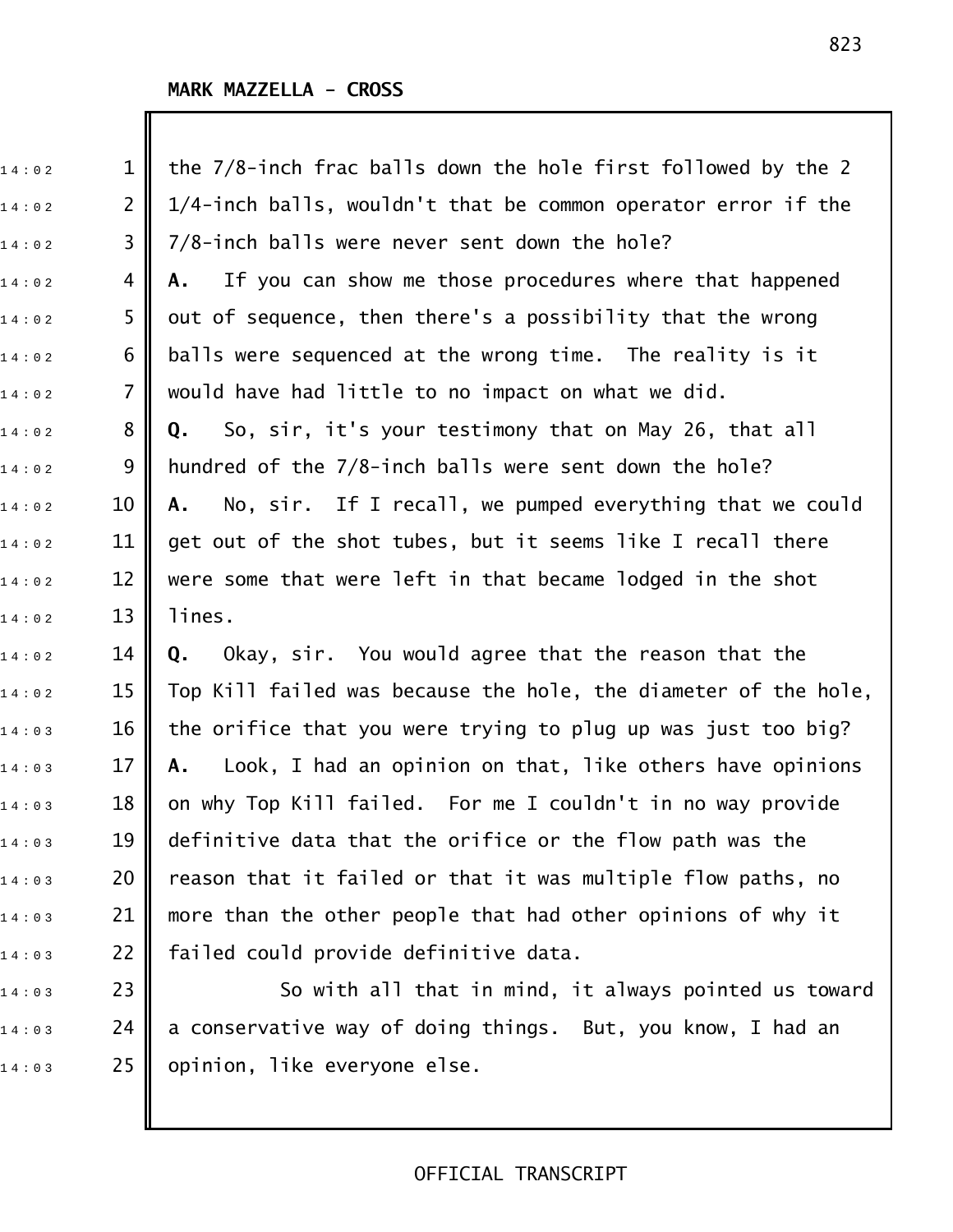I

| 14:03 | $\mathbf{1}$   | Okay, sir. Let's refer to your deposition at TREX-100231,<br>Q.    |
|-------|----------------|--------------------------------------------------------------------|
| 14:03 | $\overline{2}$ | page 114 to page 115 about what you testified to about why the     |
| 14:03 | 3              | Top Kill failed.                                                   |
| 14:03 | 4              | MR. PETOSA: If we can start out, Carl, at line 18.                 |
| 14:03 | 5              | BY MR. PETOSA:                                                     |
| 14:03 | 6              | Sir, you see there's a question? Line 21:<br>Q.                    |
| 14:03 | $\overline{7}$ | "QUESTION: What did you attribute to be the reason                 |
| 14:03 | 8              | that the Top Kill was unsuccessful?"                               |
| 14:04 | 9              | MR. PETOSA: If we can go to the next page, please,                 |
| 14:04 | 10             | Carl, at page 115. If we can go to line 6.                         |
| 14:04 | 11             | "ANSWER: Because we were restricted by the Macondo                 |
| 14:04 | 12             | BOP fixed lines" --                                                |
| 14:04 | 13             | Starting at line 6 and go down, Carl, I                            |
| 14:04 | 14             | apologize.                                                         |
| 14:04 | 15             | "ANSWER: there was a limit to the size of                          |
| 14:04 | 16             | material that we could put in there. We don't believe the          |
| 14:04 | 17             | pressure was the culprit because we saw the pressure being         |
| 14:04 | 18             | around 3,000 pounds and typically that's not enough to             |
| 14:04 | 19             | push it through any orifice that it could bridge. Some of          |
| 14:04 | 20             | this material was fairly large. So we think that the hole          |
| 14:04 | 21             | we were trying to plug was just too big."                          |
| 14:04 | 22             | BY MR. PETOSA:                                                     |
| 14:04 | 23             | Is that what you testified to back in May of 2011?<br>Q.           |
| 14:04 | 24             | Yes, sir, and that I thought that the hole was too big $-$ -<br>Α. |
| 14:04 | 25             | again, my opinion.                                                 |
|       |                |                                                                    |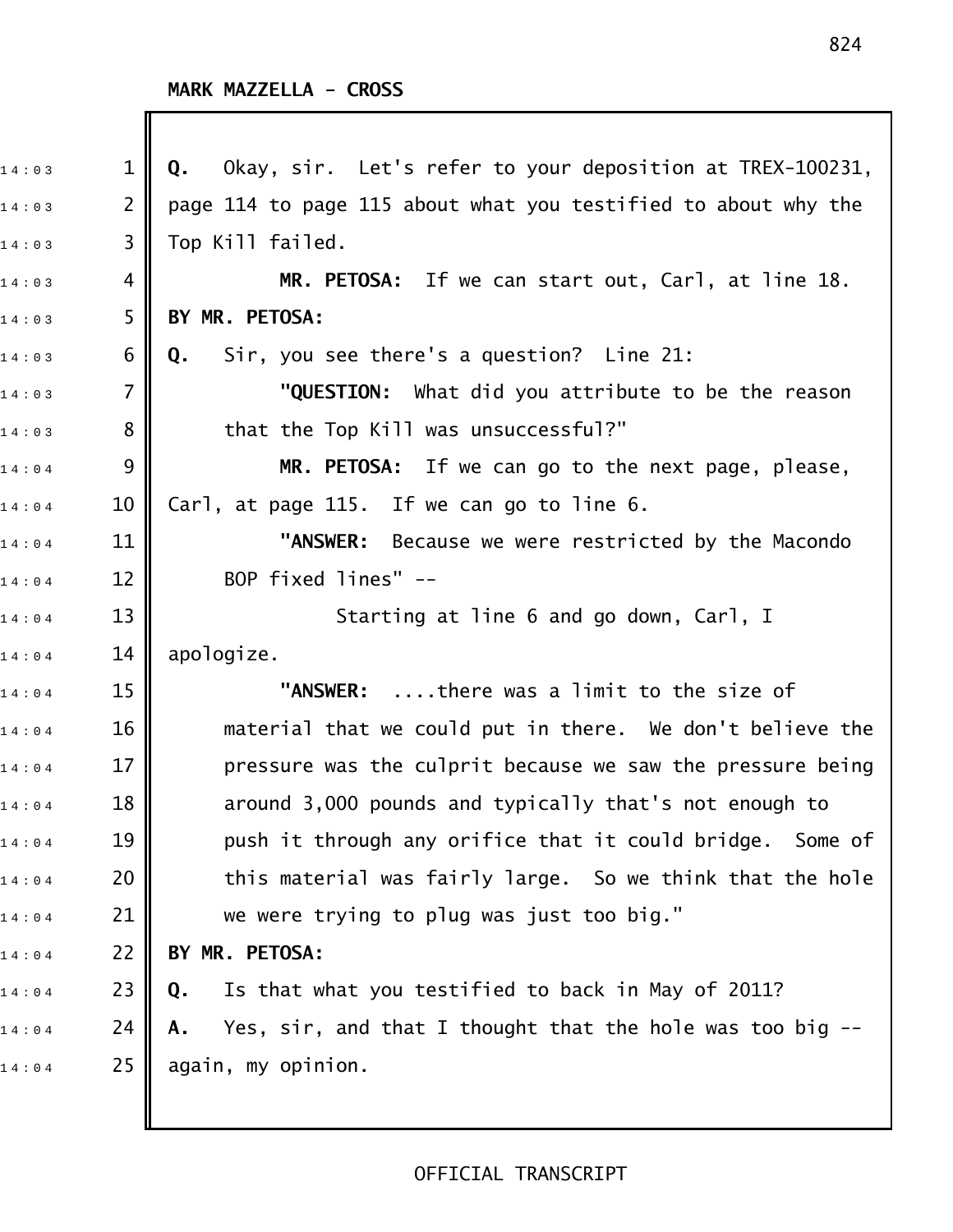Ш

| 14:04 | $\mathbf{1}$   | That's your opinion still today, sir, correct?<br>Q.             |
|-------|----------------|------------------------------------------------------------------|
| 14:04 | $\overline{2}$ | Yes, sir.<br>Α.                                                  |
| 14:04 | 3              | That's what you told BP's expert, Iain Adams, when you met<br>Q. |
| 14:05 | 4              | with him, or at least talked to him on March 3rd of 2013?        |
| 14:05 | 5              | I don't recall a conversation with Iain Adams specifically<br>Α. |
| 14:05 | 6              | about that orifice size. I'm not discounting it or saying that   |
| 14:05 | $\overline{7}$ | I did. I just don't remember that conversation.                  |
| 14:05 | 8              | You don't remember telling Mr. Adams that the reason that<br>Q.  |
| 14:05 | 9              | Top Kill failed was material was too small and the hole was too  |
| 14:05 | 10             | big?                                                             |
| 14:05 | 11             | No, I don't recall that. Pumping Junk Shots, you always<br>Α.    |
| 14:05 | 12             | pump small material into large areas. I pumped one in            |
| 14:05 | 13             | South Texas where the biggest line I could get was 2 inch and I  |
| 14:05 | 14             | had to pump into an 11-inch BOP and seal around components in    |
| 14:05 | 15             | it that were a lot larger than that 2 inch. I had to pump over   |
| 14:05 | 16             | 300 golf balls in it to do it, but we got it bridged off and we  |
| 14:05 | 17             | successfully killed the well.                                    |
| 14:05 | 18             | So the size of the material that goes through the                |
| 14:05 | 19             | line is not -- excuse me. The success of a Junk Shot is not      |
| 14:06 | 20             | contingent with the size of the material that goes through that  |
| 14:06 | 21             | line. Can your success factors be better? Absolutely. But        |
| 14:06 | 22             | the way the procedure is designed is that it builds on itself,   |
| 14:06 | 23             | and that's why you can use smaller lines.                        |
| 14:06 | 24             | Sir, it's your opinion that the reason the Top Kill failed<br>Q. |
| 14:06 | 25             | was the hole was too big, correct?                               |
|       |                |                                                                  |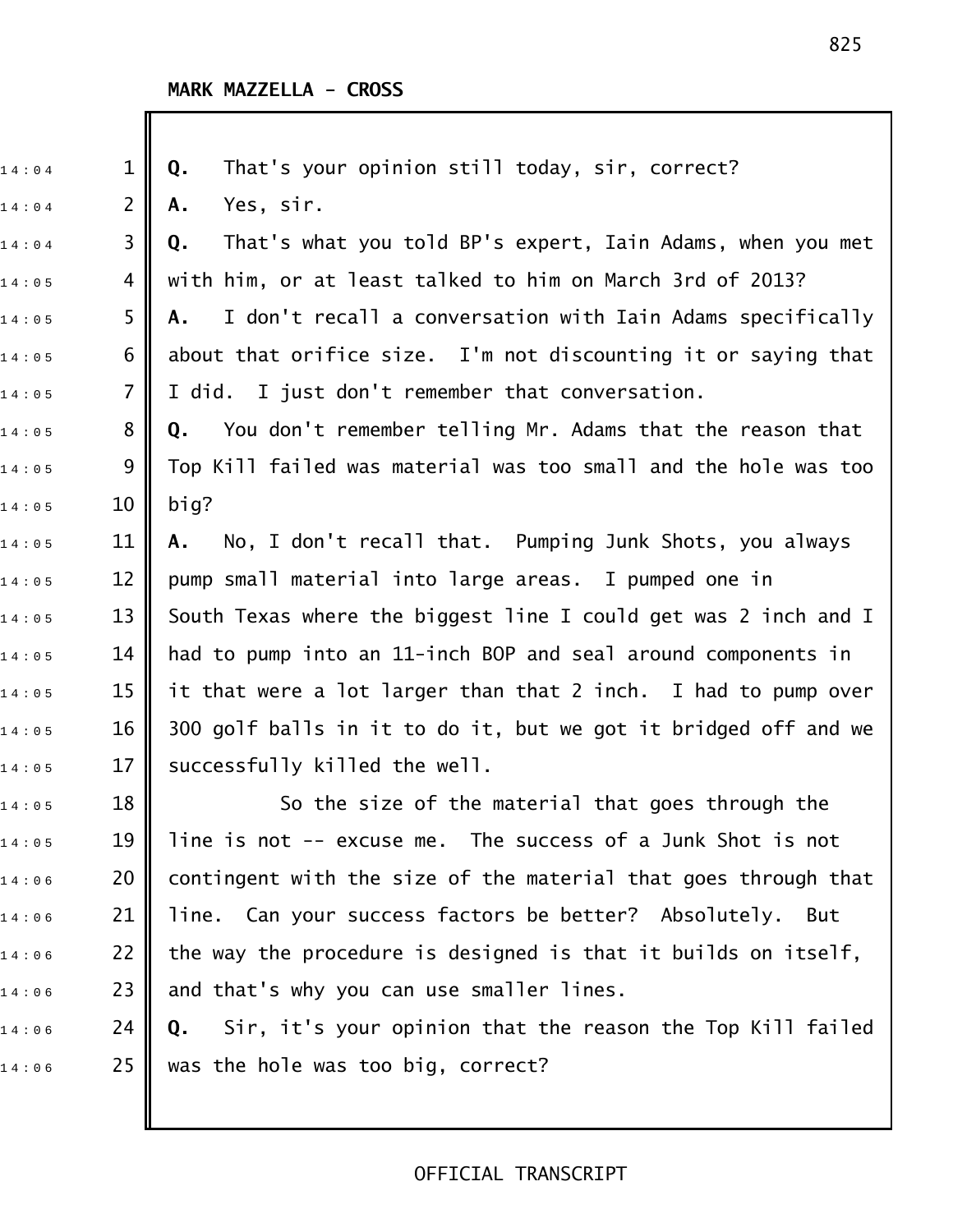Ш

| 14:06 | $\mathbf 1$    | Again, my opinion was that the holes were too big or there<br>Α. |
|-------|----------------|------------------------------------------------------------------|
| 14:06 | $\overline{2}$ | were multiple holes.                                             |
| 14:06 | 3              | Wild Well Control told you the same thing on May 31st of<br>Q.   |
| 14:06 | 4              | 2010, correct?                                                   |
| 14:06 | 5              | Yes, sir.<br>Α.                                                  |
| 14:06 | 6              | Bob Grace agreed with that, the well control specialist we<br>Q. |
| 14:06 | $\overline{7}$ | talked about, correct?                                           |
| 14:06 | 8              | Yes, sir. The consensus of the whole forward team was<br>Α.      |
| 14:06 | 9              | that our opinion was that there was either multiple flow paths   |
| 14:06 | 10             | or too big a flow path to try and plug up.                       |
| 14:06 | 11             | You would agree, sir, that if you have a larger geometry,<br>Q.  |
| 14:06 | 12             | that increases the likelihood that you have less restrictions    |
| 14:06 | 13             | in the hole, correct?                                            |
| 14:06 | 14             | Yes, sir.<br>Α.                                                  |
| 14:06 | 15             | And in turn, you can have increased flow, correct?<br>Q.         |
| 14:06 | 16             | Yes, sir.<br>Α.                                                  |
| 14:06 | 17             | Did Kurt Mix tell you on May 27th or May 28th of 2010 that<br>Q. |
| 14:07 | 18             | the reason that the Top Kill was failing was there was too much  |
| 14:07 | 19             | flow rate, over 15,000, and too large an orifice?                |
| 14:07 | 20             | I don't know which part of Top Kill that Kurt was speaking<br>А. |
| 14:07 | 21             | to. As we discussed earlier, Top Kill has two components.<br>0ne |
| 14:07 | 22             | is the placement of bridging material and the other is the       |
| 14:07 | 23             | Momentum Kill. If he was speaking to the placement of bridging   |
| 14:07 | 24             | material, that's not flow dependent.                             |
| 14:07 | 25             | Sir, you would agree on May 27, 2010, the procedure that<br>Q.   |
|       |                |                                                                  |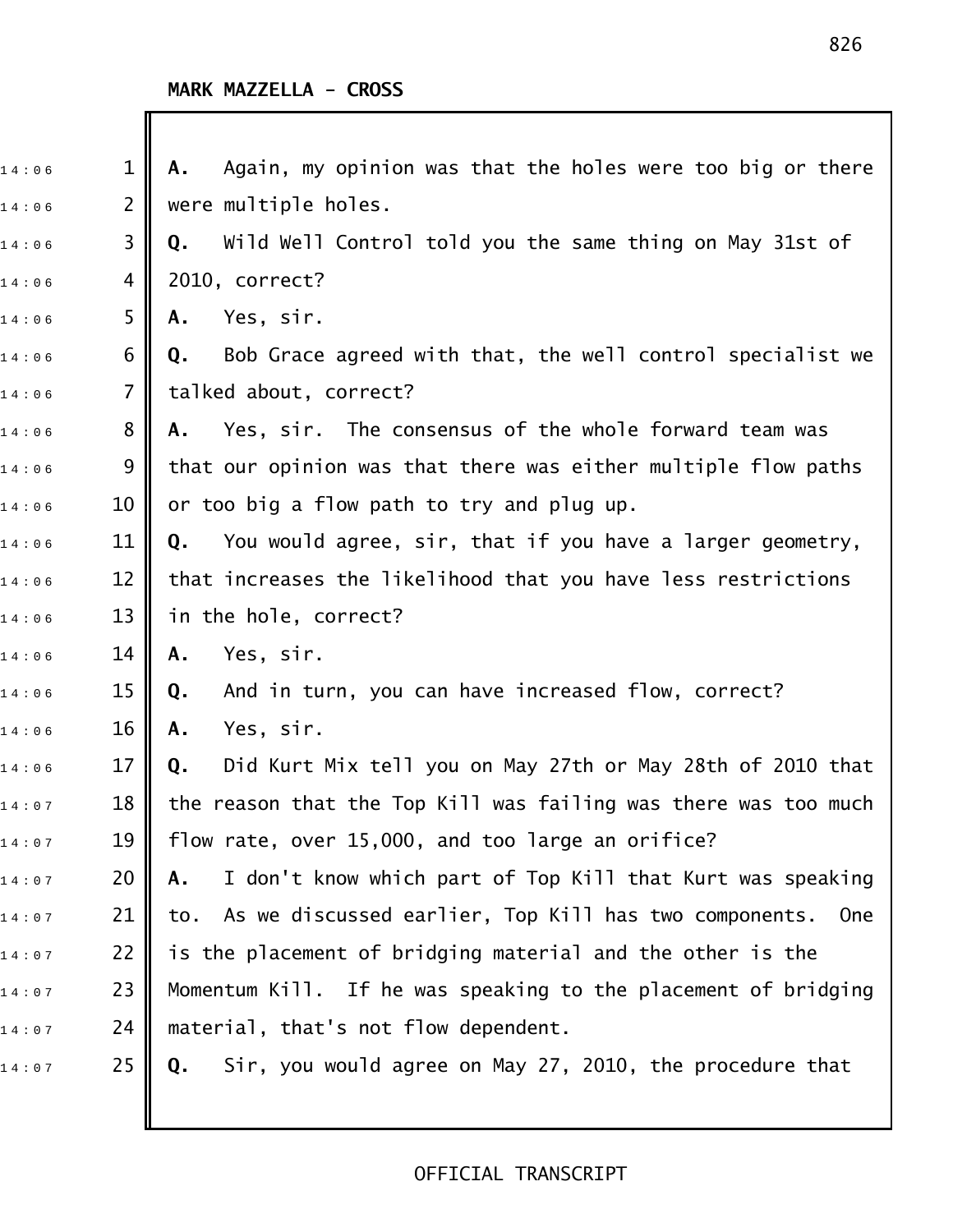| 14:07 | $\mathbf 1$ | went forward was the Junk Shot component with Momentum Kill      |
|-------|-------------|------------------------------------------------------------------|
| 14:07 | 2           | over the Top Kill, correct?                                      |
| 14:07 | 3           | Yes, sir. There was two parts of Top Kill and that --<br>А.      |
| 14:07 | 4           | again, one was the bridging material and the other was the       |
| 14:07 | 5           | Momentum Kill.                                                   |
| 14:07 | 6           | You didn't answer my question. I would like to ask it<br>Q.      |
| 14:07 | 7           | again, sir.                                                      |
| 14:07 | 8           | Okay.<br>Α.                                                      |
| 14:07 | 9           | On May 27, 2010, sir, did Kurt Mix tell you there was too<br>Q.  |
| 14:07 | 10          | much flow rate, over 15,000, and too large an orifice?           |
| 14:08 | 11          | I don't recall that because, if memory serves me<br>A.           |
| 14:08 | 12          | correctly, we were in the throes of doing drills and things      |
| 14:08 | 13          | like that. I don't remember exactly the dates on when the job    |
| 14:08 | 14          | was pumped.                                                      |
| 14:08 | 15          | The last thing, sir, that I'm going to wrap up is that you<br>Q. |
| 14:08 | 16          | said your whole team was in agreement that the reason the        |
| 14:08 | 17          | Top Kill failed was there was too large of a hole you were       |
| 14:08 | 18          | trying to plug up, correct?                                      |
| 14:08 | 19          | That was the consensus of the forward team, yes, sir.<br>Α.      |
| 14:08 | 20          | You communicated that from your forward onshore --<br>Q.         |
| 14:08 | 21          | offshore team to the onshore group at BP Westlake, correct?      |
| 14:08 | 22          | Yes, sir, I communicated that with our leadership.<br>Α.         |
| 14:08 | 23          | You were not involved in any of the post Top Kill analysis<br>Q. |
| 14:08 | 24          | after that, correct, sir?                                        |
| 14:08 | 25          | No, sir.<br>Α.                                                   |
|       |             |                                                                  |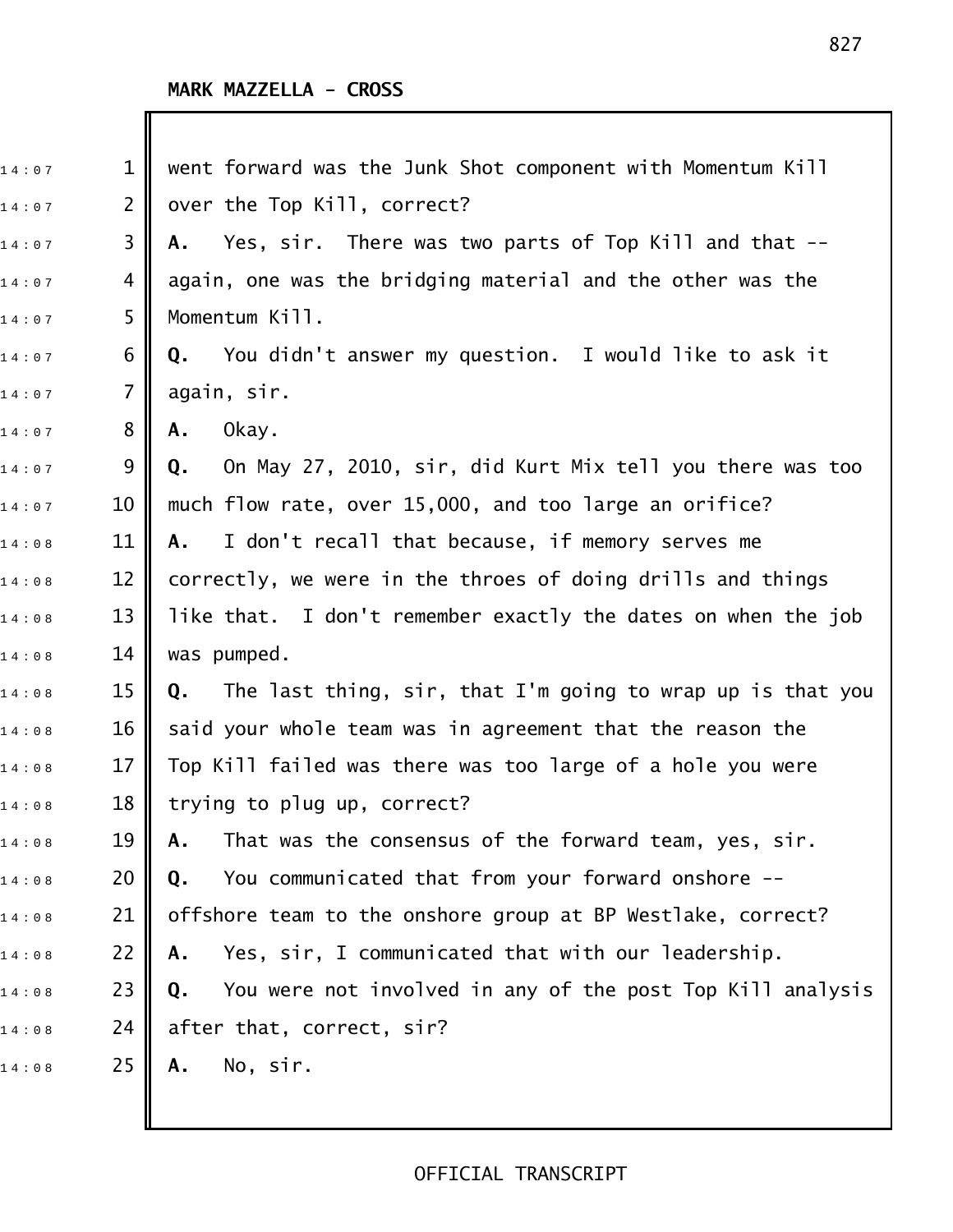| 14:08 | $\mathbf 1$ | MR. PETOSA: Thank you so much for your time, sir. I             |
|-------|-------------|-----------------------------------------------------------------|
| 14:08 | 2           | appreciate it.                                                  |
| 14:08 | 3           | THE COURT: Mr. Brock.                                           |
| 14:08 | 4           | REDIRECT EXAMINATION                                            |
| 14:08 | 5           | BY MR. BROCK:                                                   |
| 14:09 | 6           | Mr. Mazzella, is it correct that following the Top Kill<br>Q.   |
| 14:09 | 7           | that there were opinions about why it failed other than orifice |
| 14:09 | 8           | size being too large?                                           |
| 14:09 | 9           | Absolutely. There were opinions floating around like<br>Α.      |
| 14:09 | 10          | feathers on a bird. Some of them involved various components    |
| 14:09 | 11          | in the wellbore.                                                |
| 14:09 | 12          | Did you understand that one of the items that was<br>Q.         |
| 14:09 | 13          | considered was the possibility that the collapse disks had      |
| 14:09 | 14          | opened during the initial blowout?                              |
| 14:09 | 15          | Yes, sir, I do remember discussions to that respect.<br>Α.      |
| 14:09 | 16          | Did you understand that both the teams from BP, industry,<br>Q. |
| 14:09 | 17          | and government could not rule out that the collapse disks had   |
| 14:09 | 18          | opened during the initial blowout?                              |
| 14:09 | 19          | MR. PETOSA: Your Honor, I would like to object.                 |
| 14:09 | 20          | Mr. Mazzella just testified that he was not involved in any of  |
| 14:09 | 21          | the post Top Kill analysis after his team provided their        |
| 14:09 | 22          | consensus opinion about why they thought the Top Kill failed.   |
| 14:10 | 23          | MR. BROCK: He could know about it without having                |
| 14:10 | 24          | been involved in the analysis.                                  |
| 14:10 | 25          | MR. PETOSA: Not without hearsay, Your Honor.                    |
|       |             |                                                                 |
|       |             |                                                                 |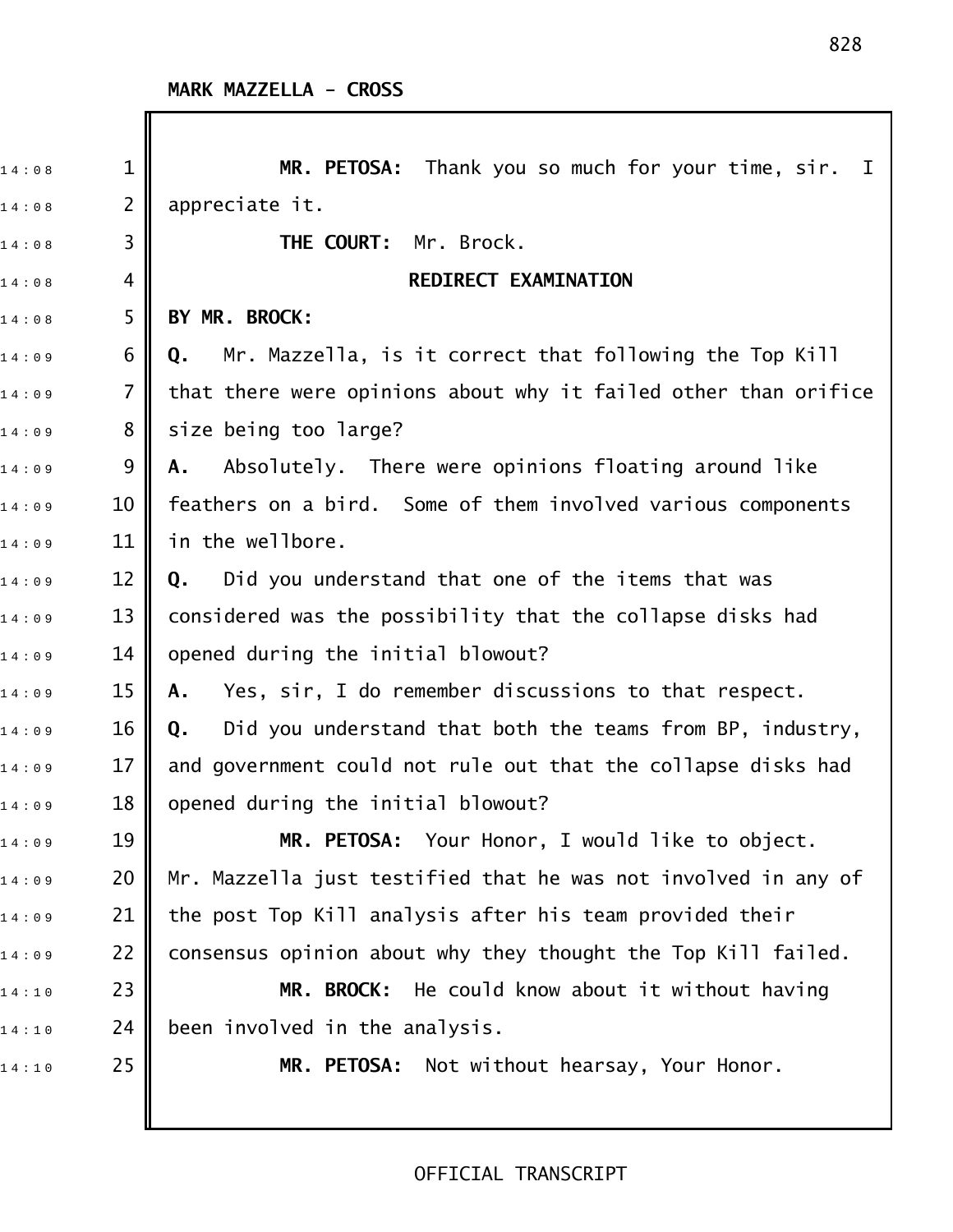| 14:10 | $\mathbf 1$    | THE COURT: I sustain the objection.                             |
|-------|----------------|-----------------------------------------------------------------|
| 14:10 | $\overline{2}$ | BY MR. BROCK:                                                   |
| 14:10 | 3              | Did you agree, sir, with the idea of going forward to<br>Q.     |
| 14:10 | 4              | collection following the Top Kill procedure?                    |
| 14:10 | 5              | Well, I was not involved in the decision for collection.<br>Α.  |
| 14:10 | 6              | However, in my opinion it's a prudent way forward while we were |
| 14:10 | $\overline{7}$ | continuing to develop our procedures for the other intervention |
| 14:10 | 8              | opportunities.                                                  |
| 14:10 | 9              | Thank you. Going back to one of the questions that were<br>Q.   |
| 14:10 | 10             | asked early in the exam, you were asked: Did your procedures    |
| 14:10 | 11             | contain a detailed "how to shut the Macondo well in" section?   |
| 14:10 | 12             | Do you remember questions to that effect?                       |
| 14:10 | 13             | You're speaking to the Well Control Response Guide?<br>Α.       |
| 14:11 | 14             | Yes.<br>Q.                                                      |
| 14:11 | 15             | Yes, sir, I remember that.<br>Α.                                |
| 14:11 | 16             | Can you tell the Court why there was no detail on how to<br>Q.  |
| 14:11 | 17             | shut the well in procedure in that manual.                      |
| 14:11 | 18             | Well, as we had discussed earlier, every well control<br>А.     |
| 14:11 | 19             | situation is unique. Every BOP configuration is potentially     |
| 14:11 | 20             | different. All the scenarios can be different, so we require    |
| 14:11 | 21             | different procedures to shut the well in. Some of these that    |
| 14:11 | 22             | you can predict, some of them you have no way of knowing that   |
| 14:11 | 23             | you're going to be presented with that.                         |
| 14:11 | 24             | It's very difficult to come and put a complete plan             |
| 14:11 | 25             | together that says every time there's going to be a blowout,    |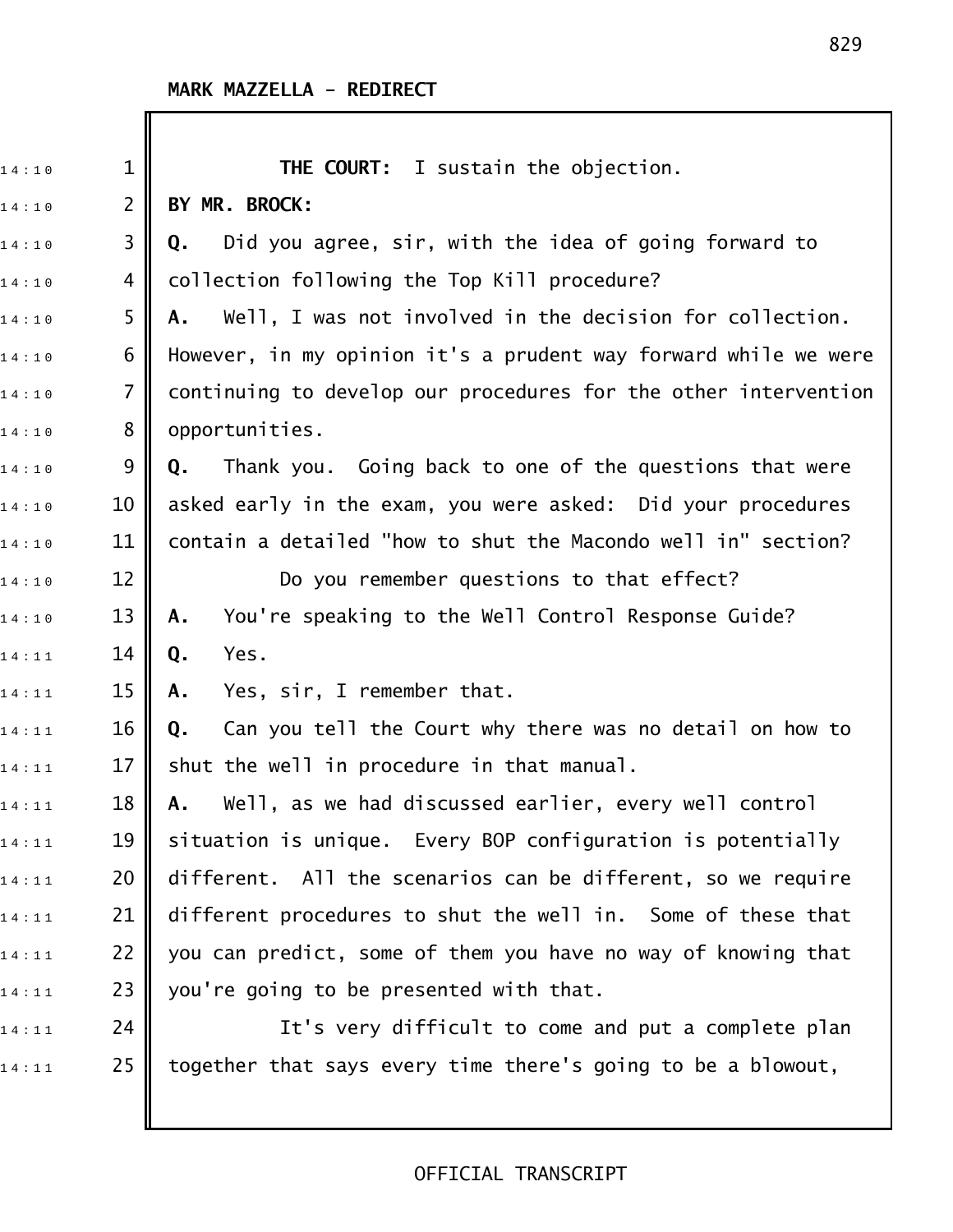# **MARK MAZZELLA - REDIRECT**

| 14:11 | $\mathbf 1$    | this is what we can do to stop it. There are so many different  |
|-------|----------------|-----------------------------------------------------------------|
| 14:11 | $\overline{2}$ | variables to this thing. It's almost impossible to do that.     |
| 14:11 | 3              | You know, you have got to evaluate, assemble a team,            |
| 14:11 | 4              | evaluate, and then prepare the plan to go ahead and try to      |
| 14:11 | 5              | remediate that based on the scenario that -- or the situation   |
| 14:12 | 6              | that you are presented with.                                    |
| 14:12 | $\overline{7}$ | Is what you have just described the reason that the<br>Q.       |
| 14:12 | 8              | industry standard is to stand up a team of experts in the event |
| 14:12 | 9              | of an unfortunate situation like Macondo?                       |
| 14:12 | 10             | Absolutely. That is the industry standard --<br>A.              |
| 14:12 | 11             | MR. PETOSA: Your Honor, object. This is beyond the              |
| 14:12 | 12             | scope of cross, and it's really beyond the knowledge of the     |
| 14:12 | 13             | witness.                                                        |
| 14:12 | 14             | MR. BROCK: He asked about why they didn't have a                |
| 14:12 | 15             | detailed how-to. I'm responding to that, Your Honor.            |
| 14:12 | 16             | MR. PETOSA: I was talking about the well control                |
| 14:12 | 17             | guide, Your Honor.                                              |
| 14:12 | 18             | <b>THE COURT:</b> I overrule the objection.                     |
| 14:12 | 19             | BY MR. BROCK:                                                   |
| 14:12 | 20             | Go ahead.<br>Q.                                                 |
| 14:12 | 21             | I'm sorry.<br>Α.                                                |
| 14:12 | 22             | THE COURT: You can answer. Do you remember the                  |
| 14:12 | 23             | question?                                                       |
| 14:12 | 24             | THE WITNESS: I just want to make sure I get it                  |
| 14:12 | 25             | right.                                                          |
|       |                |                                                                 |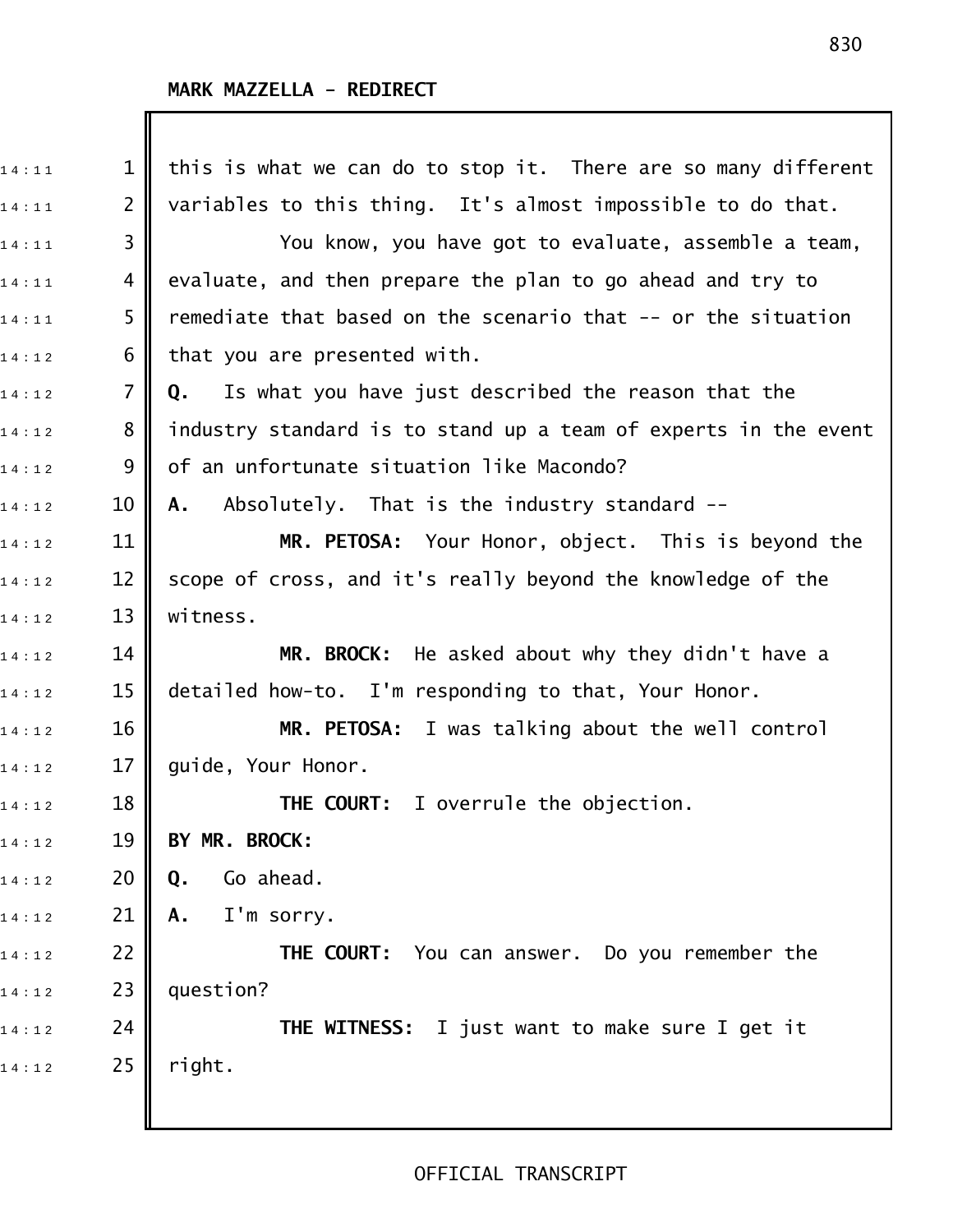| 14:12 | $\mathbf{1}$   | THE COURT: Why don't you re-ask it.                             |
|-------|----------------|-----------------------------------------------------------------|
| 14:12 | $\overline{2}$ | MR. BROCK: Make sure he has permission, too.                    |
| 14:12 | 3              | THE WITNESS: You guys talk a different language than            |
| 14:12 | 4              | us oil field guys.                                              |
| 14:12 | 5              | BY MR. BROCK:                                                   |
| 14:12 | 6              | Is your description of bringing in experts to look at the<br>Q. |
| 14:12 | $\overline{7}$ | individual situation that you're presented with, is that done   |
| 14:12 | 8              | because you can't anticipate what you will find once you start  |
| 14:13 | 9              | your response?                                                  |
| 14:13 | 10             | MR. PETOSA: Your Honor, I object, leading.                      |
| 14:13 | 11             | Overruled.<br>THE COURT:                                        |
| 14:13 | 12             | <b>THE WITNESS:</b> It is, Your Honor. I mean, that's what      |
| 14:13 | 13             | we do in our industry is we surround ourselves with the experts |
| 14:13 | 14             | to help us evaluate it. You know, the well control people do    |
| 14:13 | 15             | this stuff every day. They are going to understand what we can  |
| 14:13 | 16             | do a lot better than what the average oil field guy does. And   |
| 14:13 | 17             | it's a collaborative effort.                                    |
| 14:13 | 18             | Some instances the -- what the well control                     |
| 14:13 | 19             | people provide for you is a little bit different than what we   |
| 14:13 | 20             | would normally do. For instance, I could just push a button     |
| 14:13 | 21             | and shut a BOP where a well control guy says, you know, I can   |
| 14:13 | 22             | manually walk up there and close that well in. And that's what  |
| 14:13 | 23             | you do. You assemble a team. You've got to evaluate it, and     |
| 14:13 | 24             | you try and develop a plan based on what you have learned in    |
| 14:13 | 25             | looking at that well. Going forward you have to do that         |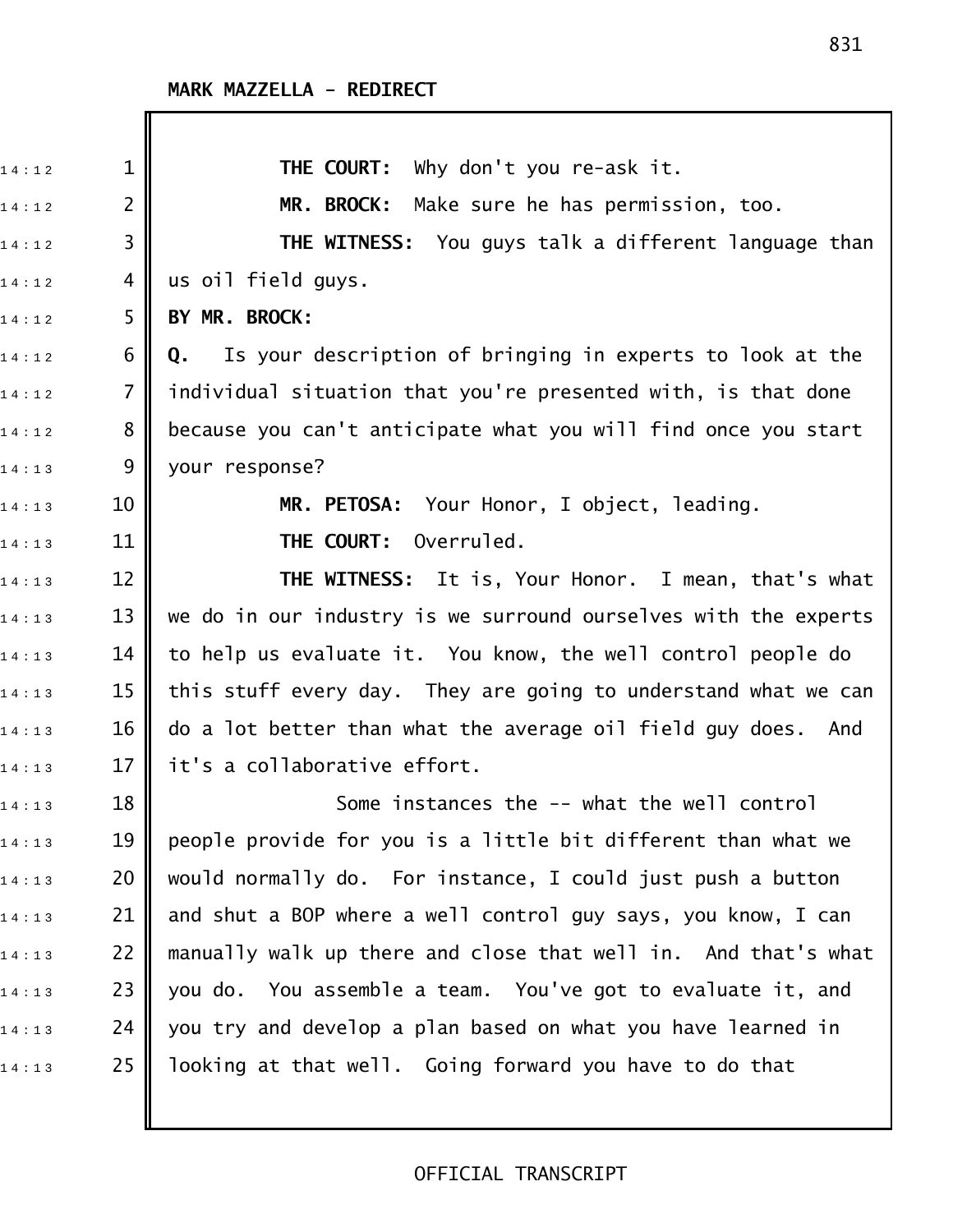# **MARK MAZZELLA - REDIRECT**

I

| $\mathbf 1$    | because there are so many scenarios that get out there in front  |
|----------------|------------------------------------------------------------------|
| $\overline{2}$ | of you. It's impossible to predict them. It is.                  |
| 3              | BY MR. BROCK:                                                    |
| 4              | Thank you for that.<br>Q.                                        |
| 5              | One final question. You were asked some questions                |
| 6              | about your success rate in terms of conducting Top Kill          |
| 7              | operations in other than deepwater situations. I'll ask you,     |
| 8              | did you attend a meeting with Secretary Salazar and others in    |
| 9              | which you were specifically asked, "What is your history in      |
| 10             | terms of conducting Top Kill operations?"                        |
| 11             | Yes, sir, I was.<br>Α.                                           |
| 12             | Was that question posed to you by Secretary Salazar?<br>Q.       |
| 13             | Yes, sir, it was.<br>Α.                                          |
| 14             | Just tell the Court what you told him.<br>Q.                     |
| 15             | Well, he asked me specifically what my experience was and<br>Α.  |
| 16             | as I told him, I had -- have done hundreds of these things on-   |
| 17             | and offshore and of the wells that I have pumped, that I have    |
| 18             | experienced a 60 to 70 percent success rate.                     |
| 19             | Did you indicate to him that that was not in the deepwater<br>Q. |
| 20             | environment?                                                     |
| 21             | Absolutely. That was one of the things that I was adamant<br>Α.  |
| 22             | about communicating that, you know, nowhere in history had       |
| 23             | there ever been a deepwater Top Kill-type operation performed.   |
| 24             | I'm not going to get into the details, but I feel like<br>Q.     |
| 25             | counsel from the other side was criticizing the way that you     |
|                |                                                                  |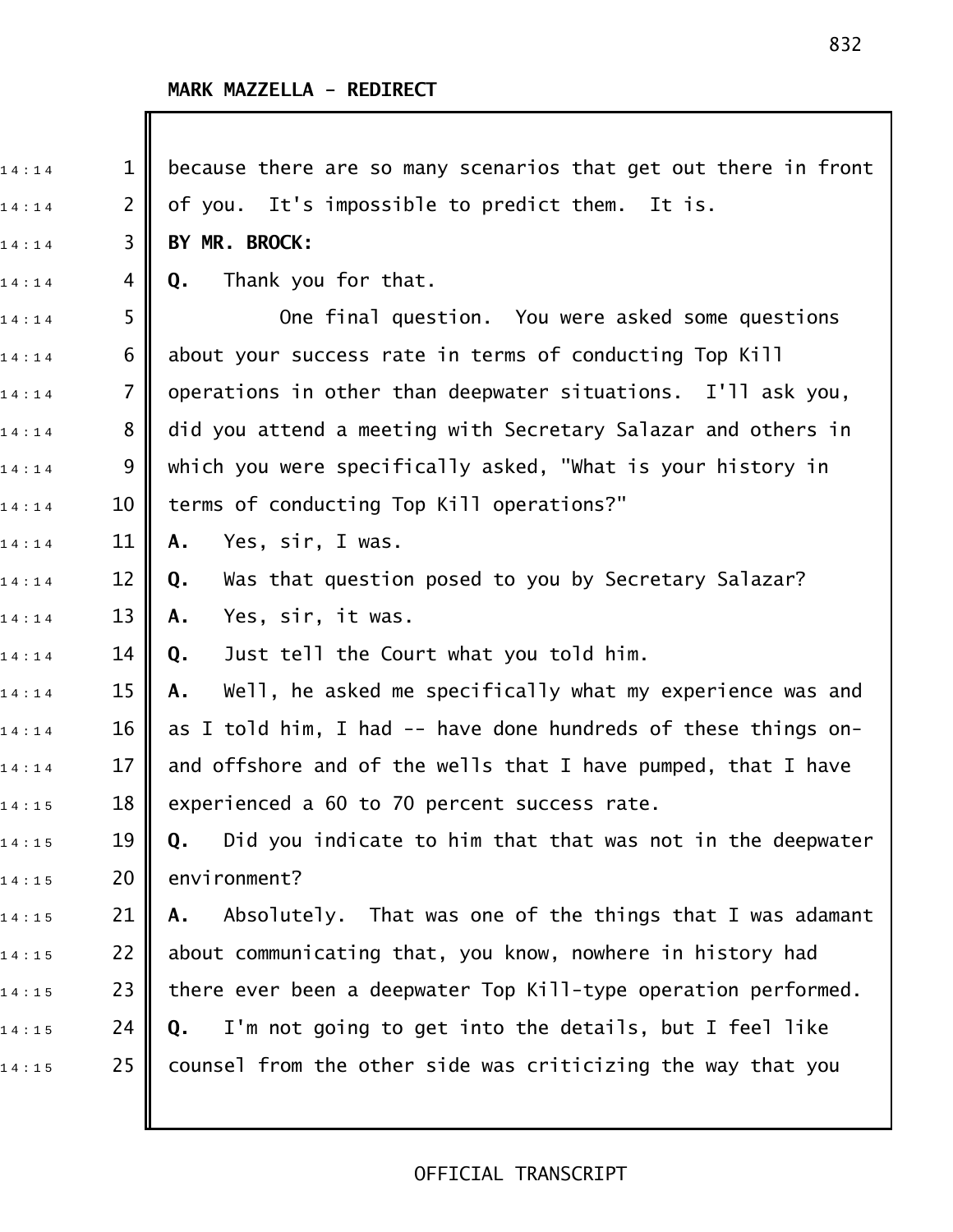$14:15$  1 || ran the Top Kill operation.

14:15 2 || Would you just state to the Court your opinion or  $14:15$  3 || your view about the rigor that you applied to the Top Kill  $14:15$  4 || operation that you led at the Macondo well.

1 4 : 1 5 5 **A.** Well, it was an unbelievable operation. As you can  $_{1\,4\,:\,1\,5}$  6  $\parallel$  imagine, seeing the infrastructure with all the vessels, we had  $14:15$  7 || team members that were in charge of each one of those  $14:16$   $8$   $\blacksquare$  components that you saw floating out there. Plus, there were  $_{1\,4\,:\,1\,6}$   $\qquad \quad \quad \quad$  9  $\parallel$  team members responsible for the ROV, the subsea engineers that  $14:16$  10  $\parallel$  manipulated the valves and the cameras and things like that.  $_{1\,4\,:\,1\,6}$   $\qquad \qquad$  11  $\parallel$  All these team members had a team of people under them that  $14:16$  12 could facilitate anything they needed.

1 4 : 1 6 13 For instance, the BJ *Blue Dolphin*, we had a team  $_{1\,4\,:\,1\,6}$   $\qquad \qquad$  14  $\|$  leader for that pumping operation. That team leader had the 14:16 **15 ||** whole BJ team under him that were helping follow the directions  $_{1\,4\,:\,1\,6}$   $\qquad \qquad$  16  $\|$  that we were given per the procedures. The same thing with the  $_{1\,4\,:\,1\,6}$   $\qquad$  17  $\parallel$  mud. I mean, something as simple as delivering the mud to the  $_{1\,4\,:\,1\,6}$   $\qquad \qquad$  18  $\|$  pumps, we had a team leader and a group of people there. 1 4 : 1 6 19 **Q.** Let's focus on the junk that was put in the well. 1 4 : 1 6 20 **A.** Fair enough. 1 4 : 1 6 21 **Q.** In terms of what was put in the well, was it done in an  $_{1\,4\ :\,1\,6}$   $\qquad$  22  $\parallel$  industry standard type of way and consistent with the  $14:16$  23 || procedures that were in place? 1 4 : 1 6 24 **A.** Yes, sir. What we did, we actually drew a board, a big

 $14:17$  25 || board that had all the valves, all the load tubes that had all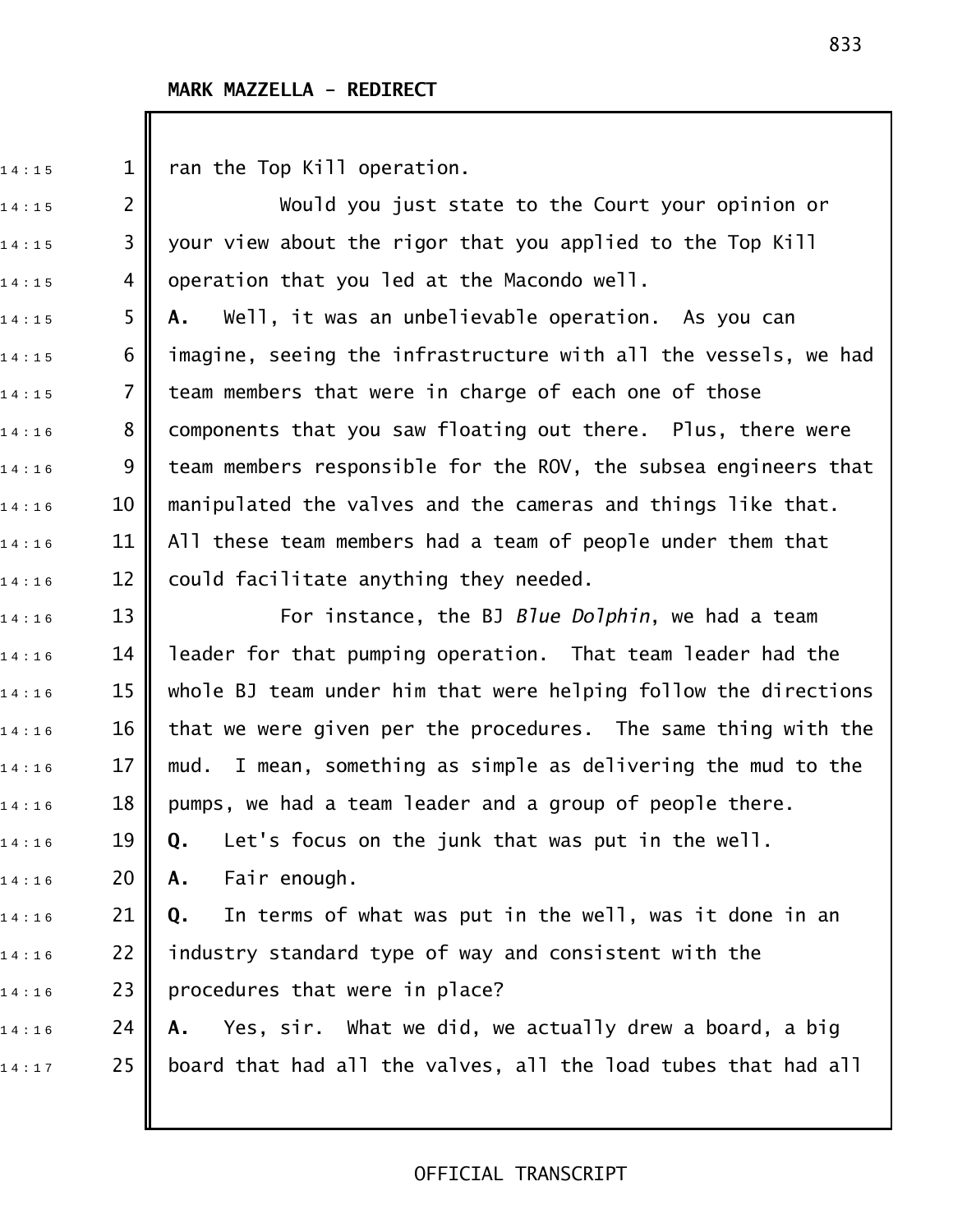$\mathbb I$ 

| 14:17 | $\mathbf 1$    | the junk in it and we had them numbered systematically where I    |
|-------|----------------|-------------------------------------------------------------------|
| 14:17 | $\overline{2}$ | was on the command vessel, I could call the team leader on the    |
| 14:17 | 3              | other side, tell him which one we needed to pump and, of          |
| 14:17 | 4              | course, they had the procedures as well. They would confirm       |
| 14:17 | 5              | the one we wanted. Then they would launch it and confirm that     |
| 14:17 | 6              | it was launched and then we would go sequentially down the line   |
| 14:17 | $\overline{7}$ | with what the procedures required.                                |
| 14:17 | 8              | MR. BROCK: Thank you, Mr. Mazzella. That's all.                   |
| 14:17 | 9              | THE COURT:<br>Thank you, sir.                                     |
| 14:17 | 10             | Next witness, Mr. Brock.                                          |
| 14:17 | 11             | MR. BROCK: Yes, sir, Your Honor. At this point we                 |
| 14:17 | 12             | are going to play excerpts from five depositions. The run time    |
| 14:17 | 13             | on these depositions is about 12 minutes. We have Lars Herbst,    |
| 14:17 | 14             | who was the MMS regional director and the $30(b)(6)$ for the      |
| 14:18 | 15             | United States on responding to subsea oil well blowouts;          |
| 14:18 | 16             | Dr. Rygg, who you heard about, who was Add Energy's $30(b)(6)$ ;  |
| 14:18 | 17             | Richard Vargo, who was Halliburton's senior global adviser and    |
| 14:18 | 18             | their $30(b)(6)$ for Top Kill; David McWhorter, who was Cameron's |
| 14:18 | 19             | 30(b)(6) for BOP-on-BOP techniques; and Admiral Kevin Cook, who   |
| 14:18 | 20             | was the United States' 30(b)(6) for BOP-on-BOP and sequencing     |
| 14:18 | 21             | of source control efforts. And then we will follow with a         |
| 14:18 | 22             | witness.                                                          |
| 14:18 | 23             | <b>THE COURT:</b> Okay. Thank you.                                |
| 14:18 | 24             | (Deposition clips of Lars Herbst, Ole Rygg, Richard               |

 $\begin{array}{ccc} \n 1.4:1.9 & \quad 25 \n \end{array}$  Vargo, David McWhorter, and Kevin Cook played.)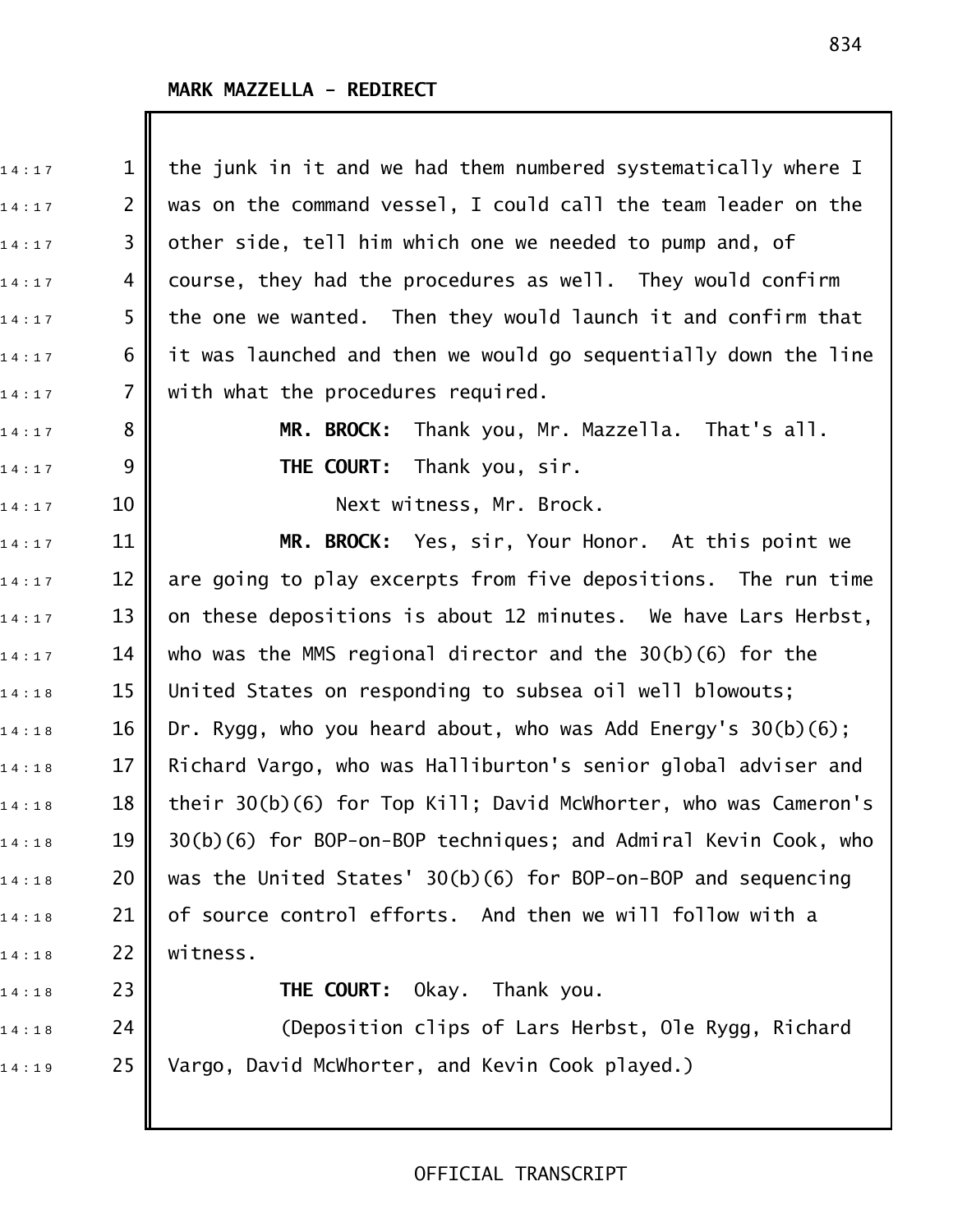1 4 : 3 0 1 **MR. BROCK:** That's all, Your Honor. BP's next  $_{1\,4\ :\,3\,1}$  2  $\parallel$  witness is Mr. Trevor Smith, a fact witness. 1 4 : 3 1 3 **THE COURT:** Okay. Go ahead and call him. 14:31 4 **MR. BROCK:** He is coming in now, Your Honor. 1 4 : 3 1 5 **TREVOR SMITH,**  1 4 : 3 1 6 having been duly sworn, testified as follows**:** 1 4 : 3 1 7 **THE DEPUTY CLERK:** State your full name and correct  $_{1\,4\,:\,3\,1}$  8 | spelling for the record, please. 1 4 : 3 1 9 **THE WITNESS:** My name is Trevor Smith, T!R!E!V!O!R,  $14 : 31$  10 S-M-I-T-H. 1 4 : 3 1 11 **DIRECT EXAMINATION**  1 4 : 3 1 12 **BY MR. COLLIER:** 1 4 : 3 2 13 **Q.** Good afternoon, Mr. Smith. 1 4 : 3 2 14 **A.** Good afternoon. 1 4 : 3 2 15 **Q.** My name is Paul Collier. I'll be asking you questions  $_{1\,4\,:\,3\,2}$  and  $\,$  16  $\,$  today on behalf of BP. I have you on direct examination.  $_{1\,4\,:\,3\,2}$   $\qquad$  17  $\parallel$   $\qquad$  Can you please introduce yourself to the Court. 1 4 : 3 2 18 **A.** My name is Trevor Smith. 1 4 : 3 2 19 **Q.** Where are you currently employed? 1 4 : 3 2 20 **A.** I'm employed by BP in Houston. 14:32 21 || Q. What is your current role with BP? 1 4 : 3 2 22 **A.** I'm project manager for subsea production systems and 14:32 23 || containment in Project 20K, a technology development project. 1 4 : 3 2 24 **Q.** You worked on the response effort relating to the 1 4 : 3 2 25 *Deepwater Horizon* incident?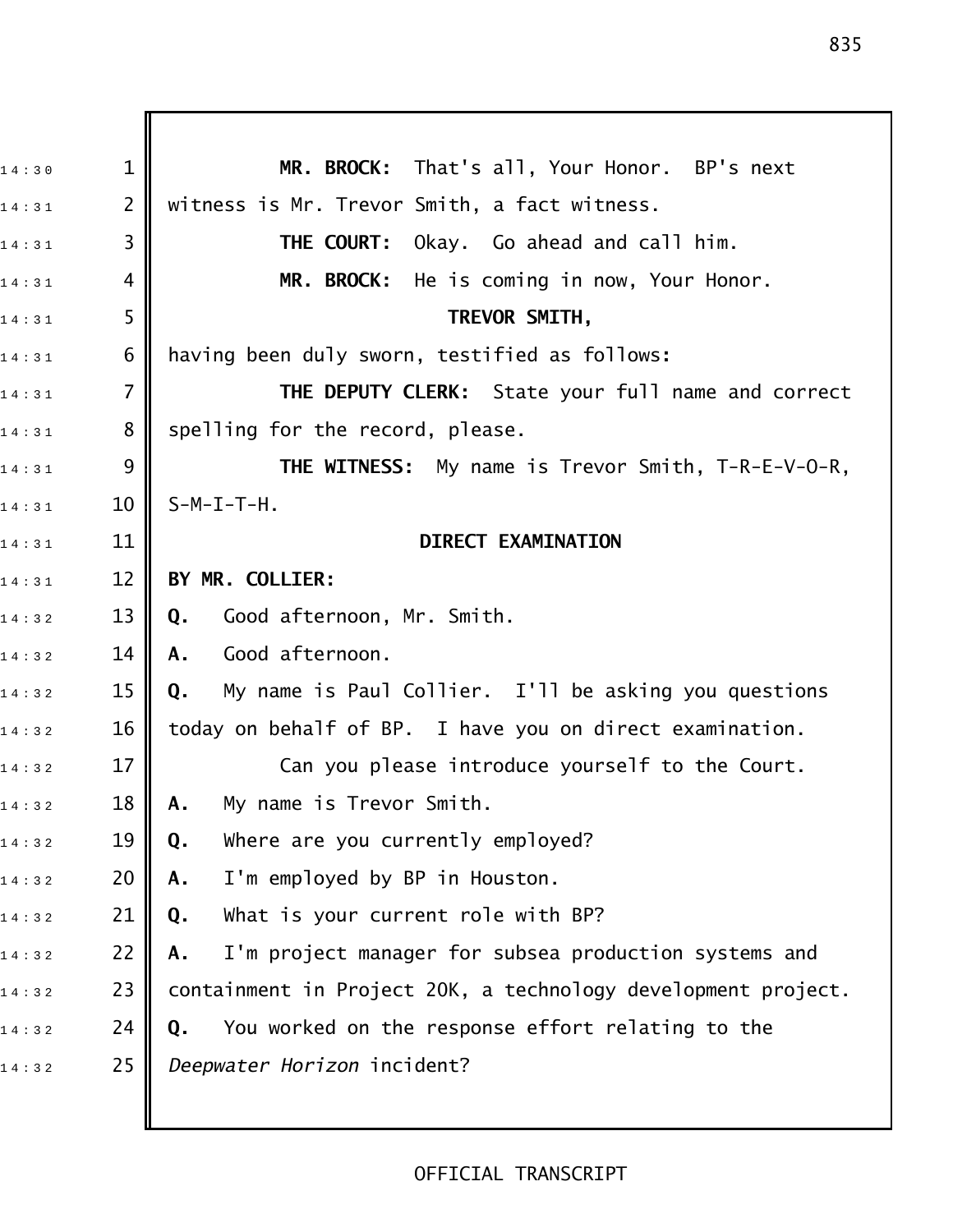Ш

| 14:32 | $\mathbf{1}$   | Yes, I did.<br>Α.                                                |
|-------|----------------|------------------------------------------------------------------|
| 14:32 | $\overline{2}$ | Can you briefly describe what role you had with respect to<br>Q. |
| 14:32 | 3              | the response effort.                                             |
| 14:32 | 4              | I was a project manager in what became known as the BOP<br>Α.    |
| 14:32 | 5              | Connections Team, organizing in the tasks of that members of     |
| 14:32 | 6              | that team.                                                       |
| 14:32 | $\overline{7}$ | Now, before discussing your work on the response, I would<br>Q.  |
| 14:33 | 8              | like to talk a little bit about your background.                 |
| 14:33 | 9              | Can you please provide some information about your               |
| 14:33 | 10             | educational background.                                          |
| 14:33 | 11             | I was educated in Ireland, finishing with a degree in<br>A.      |
| 14:33 | 12             | engineering, science, and mathematics at Trinity College         |
| 14:33 | 13             | Dublin.                                                          |
| 14:33 | 14             | Can you please describe your professional credentials.<br>Q.     |
| 14:33 | 15             | I'm a chartered engineer and fellow of the UK Institution<br>Α.  |
| 14:33 | 16             | of Mechanical Engineers.                                         |
| 14:33 | 17             | Can you describe your professional work experience.<br>Q.        |
| 14:33 | 18             | I have worked for BP since 1978 -- initially in pipeline<br>Α.   |
| 14:33 | 19             | engineering, then in subsea inspection and maintenance,          |
| 14:33 | 20             | followed by subsea projects.                                     |
| 14:33 | 21             | Can you provide a little bit more detail about the work<br>Q.    |
| 14:33 | 22             | that you have done with respect to subsea projects.              |
| 14:33 | 23             | Most notably, in the mid to late '90s, I was subsea team<br>Α.   |
| 14:33 | 24             | leader for the Schiehallion subsea development west of Shetland  |
| 14:33 | 25             | in the UK, a deepwater subsea project. Following which, I was    |
|       |                |                                                                  |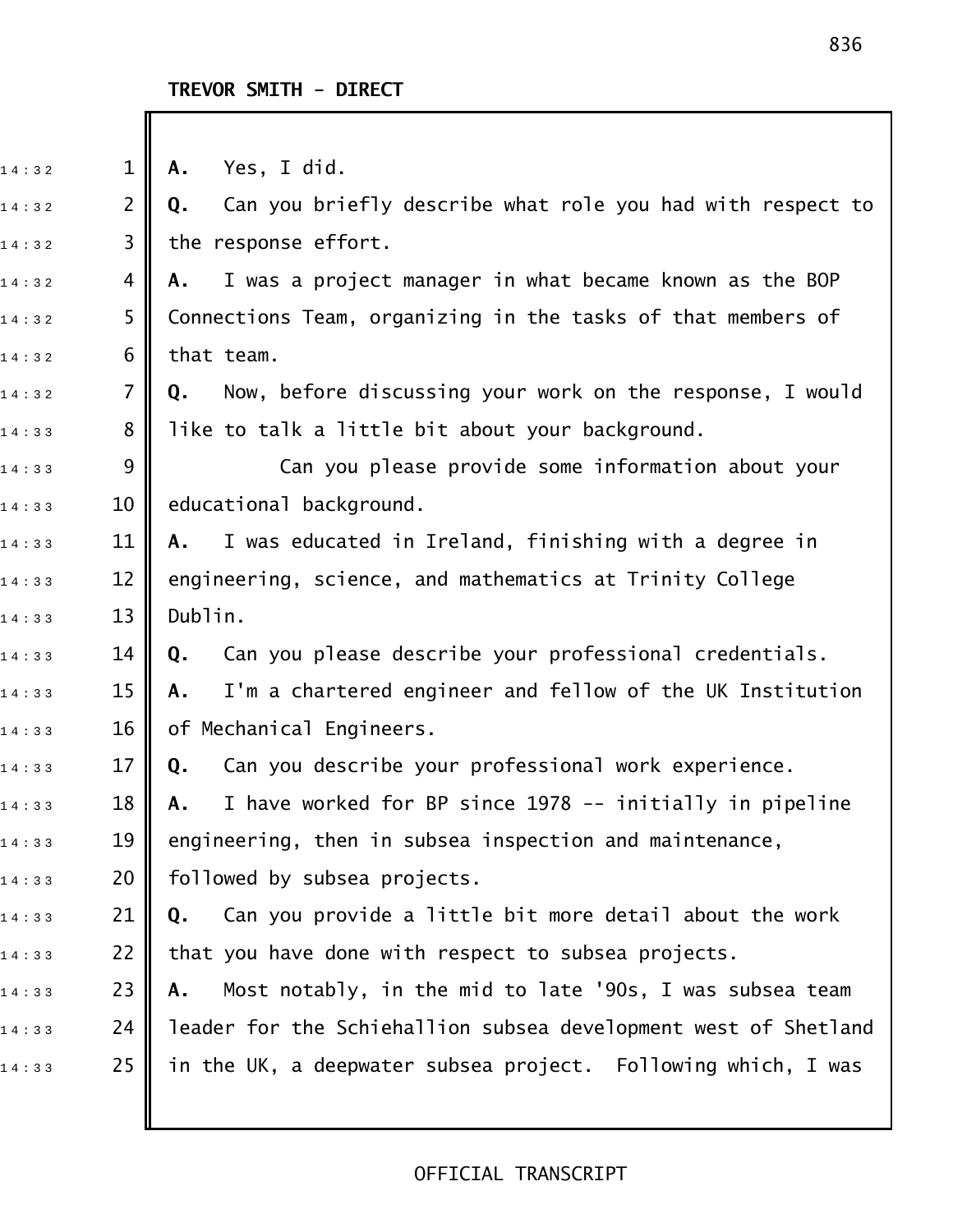I

| 14:33 | $\mathbf 1$    | seconded for a period into the Total project to provide input    |
|-------|----------------|------------------------------------------------------------------|
| 14:34 | $\overline{2}$ | from our experience in BP into the Total project for Angola. I   |
| 14:34 | 3              | came to Houston in 2000 to work on Holstein development and      |
| 14:34 | 4              | have been largely involved in work in Houston since that time.   |
| 14:34 | 5              | Can you describe what type of subsea equipment you have<br>Q.    |
| 14:34 | 6              | worked on in your experience.                                    |
| 14:34 | $\overline{7}$ | It's a full range of subsea equipment. Wellheads, subsea<br>А.   |
| 14:34 | 8              | trees, subsea jumpers, manifolds, flow line and riser systems    |
| 14:34 | 9              | and their associated control systems.                            |
| 14:34 | 10             | Now, with respect to the Deepwater Horizon response, I<br>Q.     |
| 14:34 | 11             | think you identified that you were a member of a specific team;  |
| 14:34 | 12             | is that right?                                                   |
| 14:34 | 13             | That's correct.<br>Α.                                            |
| 14:34 | 14             | What was that team?<br>Q.                                        |
| 14:34 | 15             | Initially, it was named the Swing Valve Team and later<br>Α.     |
| 14:34 | 16             | became known as the BOP Connections Team.                        |
| 14:34 | 17             | What role did you have with that team?<br>Q.                     |
| 14:34 | 18             | Essentially, I was the project manager for a number of the<br>Α. |
| 14:34 | 19             | activities there.                                                |
| 14:34 | 20             | What was the purpose of the BOP Connections Team?<br>Q.          |
| 14:34 | 21             | When I joined, which was April 30, the two main roles or<br>Α.   |
| 14:35 | 22             | goals of that team were to establish methods and procedures and  |
| 14:35 | 23             | equipment to allow us to cut away the damaged riser from the     |
| 14:35 | 24             | top of the LMRP of the Deepwater Horizon stack; and secondly,    |
| 14:35 | 25             | to devise some means of attaching a capping device to the flex   |
|       |                |                                                                  |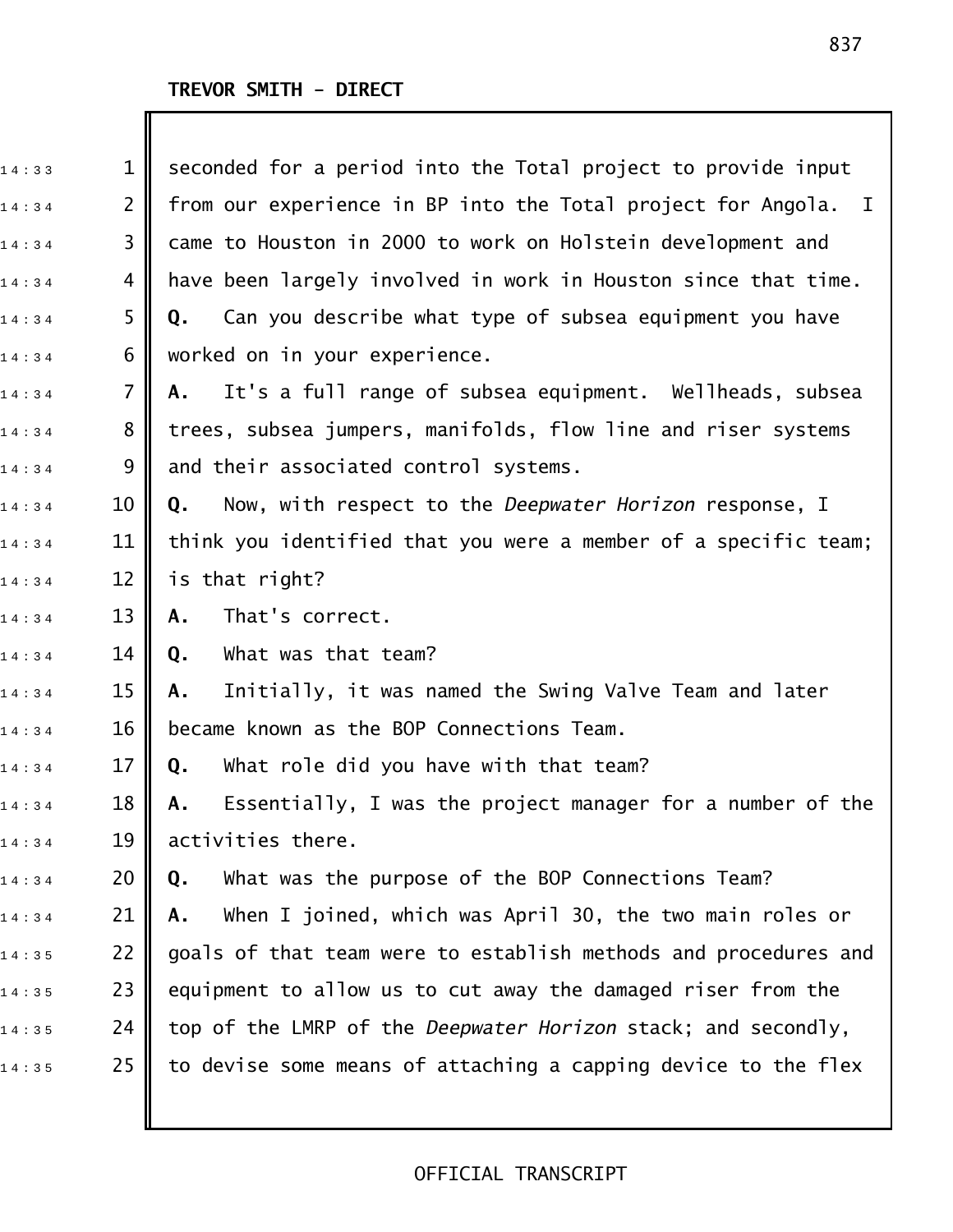# **TREVOR SMITH - DIRECT**

| 14:35 | $\mathbf 1$    | joint at the top of the LMRP on the stack.                       |
|-------|----------------|------------------------------------------------------------------|
| 14:35 | $\overline{2}$ | Now, when did the Response Team start looking at a way of<br>Q.  |
| 14:35 | $\overline{3}$ | attaching a capping stack to above the LMRP?                     |
| 14:35 | 4              | I believe it started approximately April 27.<br>Α.               |
| 14:35 | 5              | Now, can you describe who was on the BOP Connections Team?<br>Q. |
| 14:35 | 6              | There were a range of expertise engineers who had<br>А.          |
| 14:35 | $\overline{7}$ | experience in subsea system design, subsea installation          |
| 14:35 | 8              | activities, ROVs, subsea installation tooling development,       |
| 14:35 | 9              | pipeline engineering, welding, and stress analysis, amongst      |
| 14:35 | 10             | others.                                                          |
| 14:36 | 11             | Can you briefly describe how the BOP Connections Team<br>Q.      |
| 14:36 | 12             | worked to meet the goals that were set for it?                   |
| 14:36 | 13             | We were based in BP's offices at Westlake in Houston in<br>А.    |
| 14:36 | 14             | the crisis center. We normally worked 12-hour days or more       |
| 14:36 | 15             | from 6:00 in the morning to 6:00 in the evening continuously     |
| 14:36 | 16             | during the response with occasionally time off for pressing      |
| 14:36 | 17             | family or personal matters.                                      |
| 14:36 | 18             | Q. Did the BOP Connections Team work with other members of       |
| 14:36 | 19             | the response?                                                    |
| 14:36 | 20             | Yes, we did. We worked primarily with the Well Capping<br>Α.     |
| 14:36 | 21             | Team and the Subsea Installation Team that were operating --     |
| 14:36 | 22             | controlling offshore operations from the hive at Westlake.       |
| 14:36 | 23             | Did the BOP Connections Team work with other members of<br>Q.    |
| 14:36 | 24             | the industry during the response?                                |
| 14:36 | 25             | Yes. Through the Well Capping Team, we worked with<br>Α.         |
|       |                |                                                                  |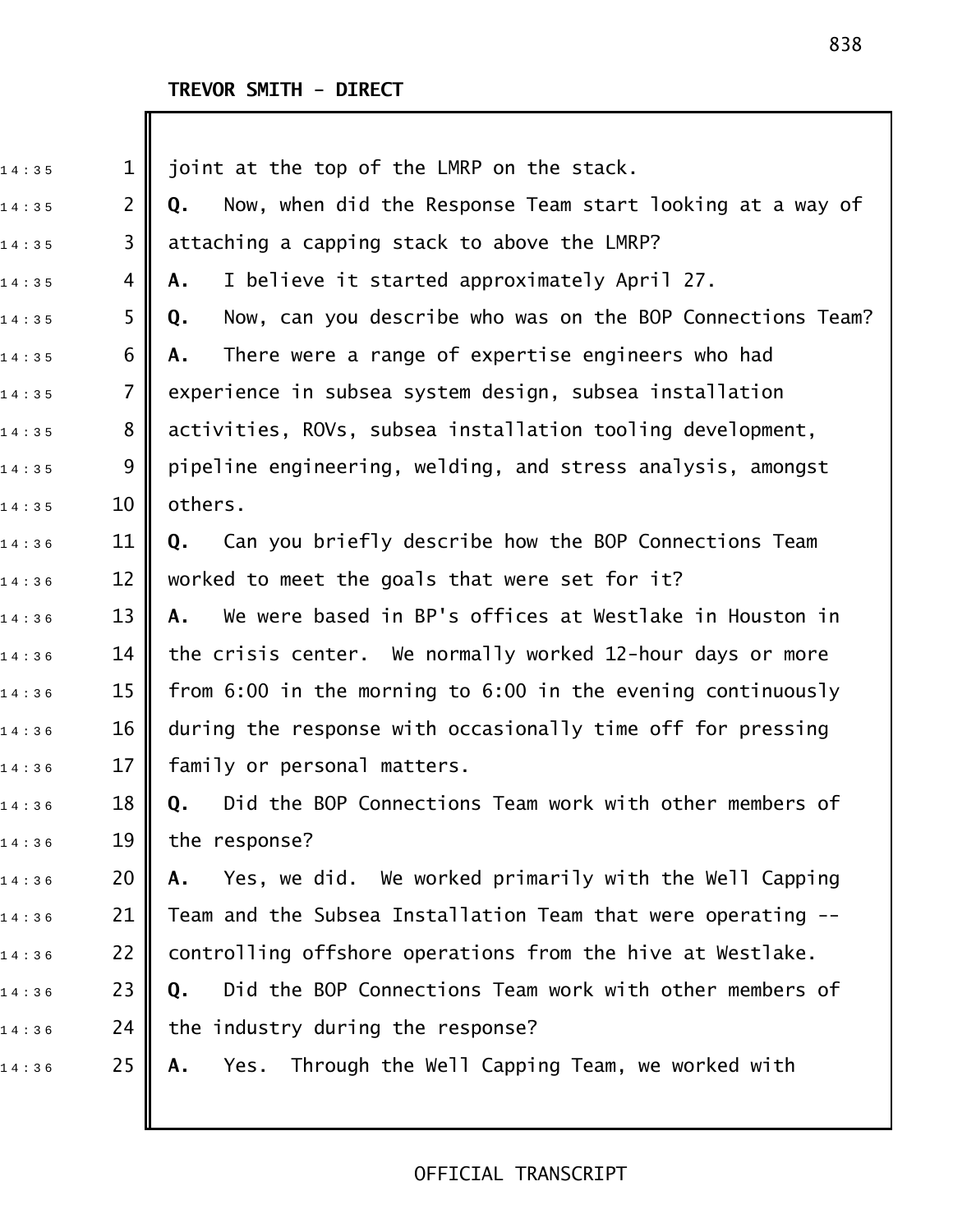| 14:36 | $\mathbf 1$    | engineers and personnel from Transocean and Cameron. We also    |
|-------|----------------|-----------------------------------------------------------------|
| 14:36 | $\overline{2}$ | had Oceaneering supporting us based at Westlake. We engaged,    |
| 14:37 | 3              | as part of our response, support and engineering services and   |
| 14:37 | 4              | fabrication services from companies such as INTECSEA and Oil    |
| 14:37 | 5              | States. And we also had some engineers assigned to us from      |
| 14:37 | 6              | Exxon early in the response to help with some of our studies.   |
| 14:37 | $\overline{7}$ | Now, did the BOP Connections Team have any interaction<br>Q.    |
| 14:37 | 8              | with MMS or the Federal Science Team?                           |
| 14:37 | 9              | Yes. We used to have daily briefings in the morning and<br>Α.   |
| 14:37 | 10             | end of the afternoon in Houston. And from the start, members    |
| 14:37 | 11             | of MMS and Coast Guard would attend those briefings, ask any    |
| 14:37 | 12             | questions. And if there were activities they were interested    |
| 14:37 | 13             | in that we were planning to do during the day, they would come  |
| 14:37 | 14             | and participate in those meetings. Later, in May, when the      |
| 14:37 | 15             | Government Science Team came onboard, I gave them some initial  |
| 14:37 | 16             | briefings on what our work plans were and what we were thinking |
| 14:37 | 17             | and later gave updates and gave assurance reviews at their      |
| 14:38 | 18             | request as the work progressed.                                 |
| 14:38 | 19             | You talked earlier that the BOP Connections Team was<br>Q.      |
| 14:38 | 20             | tasked with the goal of attaching a capping stack above the     |
| 14:38 | 21             | LMRP, correct?                                                  |
| 14:38 | 22             | That's correct.<br>Α.                                           |
| 14:38 | 23             | Why was the BOP Connections Team asked to look at<br>Q.         |
| 14:38 | 24             | attaching a capping stack above the LMRP?                       |
| 14:38 | 25             | We were assigned to that location. There were others<br>А.      |
|       |                |                                                                 |
|       |                |                                                                 |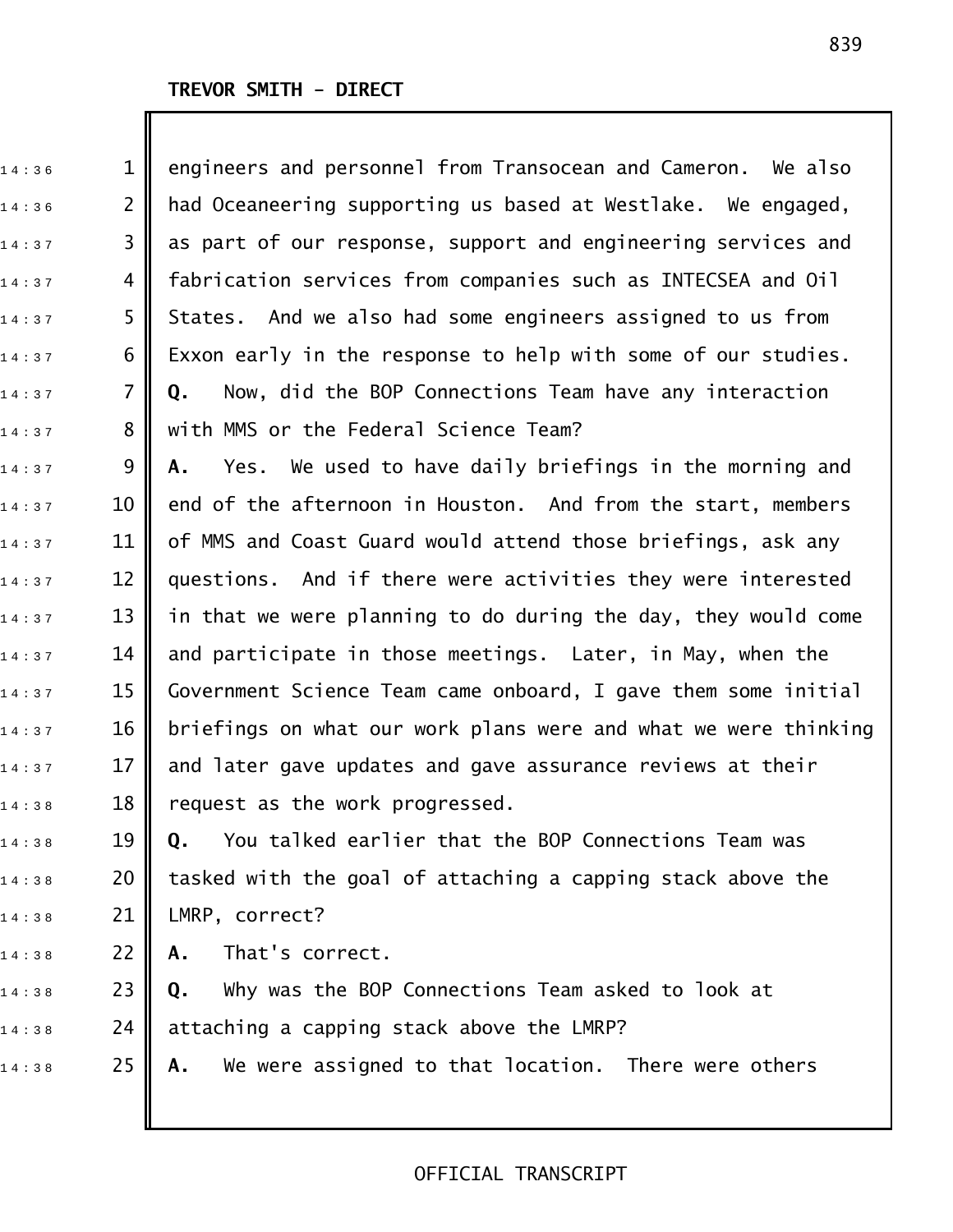| 14:38 | $\mathbf{1}$   | working on attaching on top of the BOP, if the LMRP could be     |
|-------|----------------|------------------------------------------------------------------|
| 14:38 | $\overline{2}$ | removed. So we were essentially looking at an alternative        |
| 14:38 | 3              | option.                                                          |
| 14:38 | 4              | MR. COLLIER: Now, if we could pull up D-23272A,                  |
| 14:38 | 5              | please.                                                          |
| 14:38 | 6              | BY MR. COLLIER:                                                  |
| 14:38 | 7              | Mr. Smith, can you identify for the Court where the BOP<br>Q.    |
| 14:38 | 8              | Connections Team was looking to attach a capping stack.          |
| 14:38 | 9              | Yes. I'll use this laser pointer on the screen over here<br>Α.   |
| 14:38 | 10             | if that helps.                                                   |
| 14:38 | 11             | We were looking $-$ this is the flex joint and we were           |
| 14:38 | 12             | looking -- there's a flange at the top of the flex joint, and    |
| 14:39 | 13             | that's where we were looking initially to make the connection.   |
| 14:39 | 14             | And that's where, ultimately, we did make the capping            |
| 14:39 | 15             | connection.                                                      |
| 14:39 | 16             | What is the flex joint?<br>Q.                                    |
| 14:39 | 17             | It's an articulated joint that allows the riser from the<br>A.   |
| 14:39 | 18             | drillship above $-$ it allows the drillship to move around on    |
| 14:39 | 19             | the surface around the fixed point of the BOP stack on the       |
| 14:39 | 20             | seabed. It's an articulated device.                              |
| 14:39 | 21             | You mentioned a flex joint flange; can you identify where<br>Q.  |
| 14:39 | 22             | that is?                                                         |
| 14:39 | 23             | It's this flange right here where I'm pointing with the<br>Α.    |
| 14:39 | 24             | laser pointer.                                                   |
| 14:39 | 25             | Did the BOP Connections Team look at other areas to attach<br>Q. |
|       |                |                                                                  |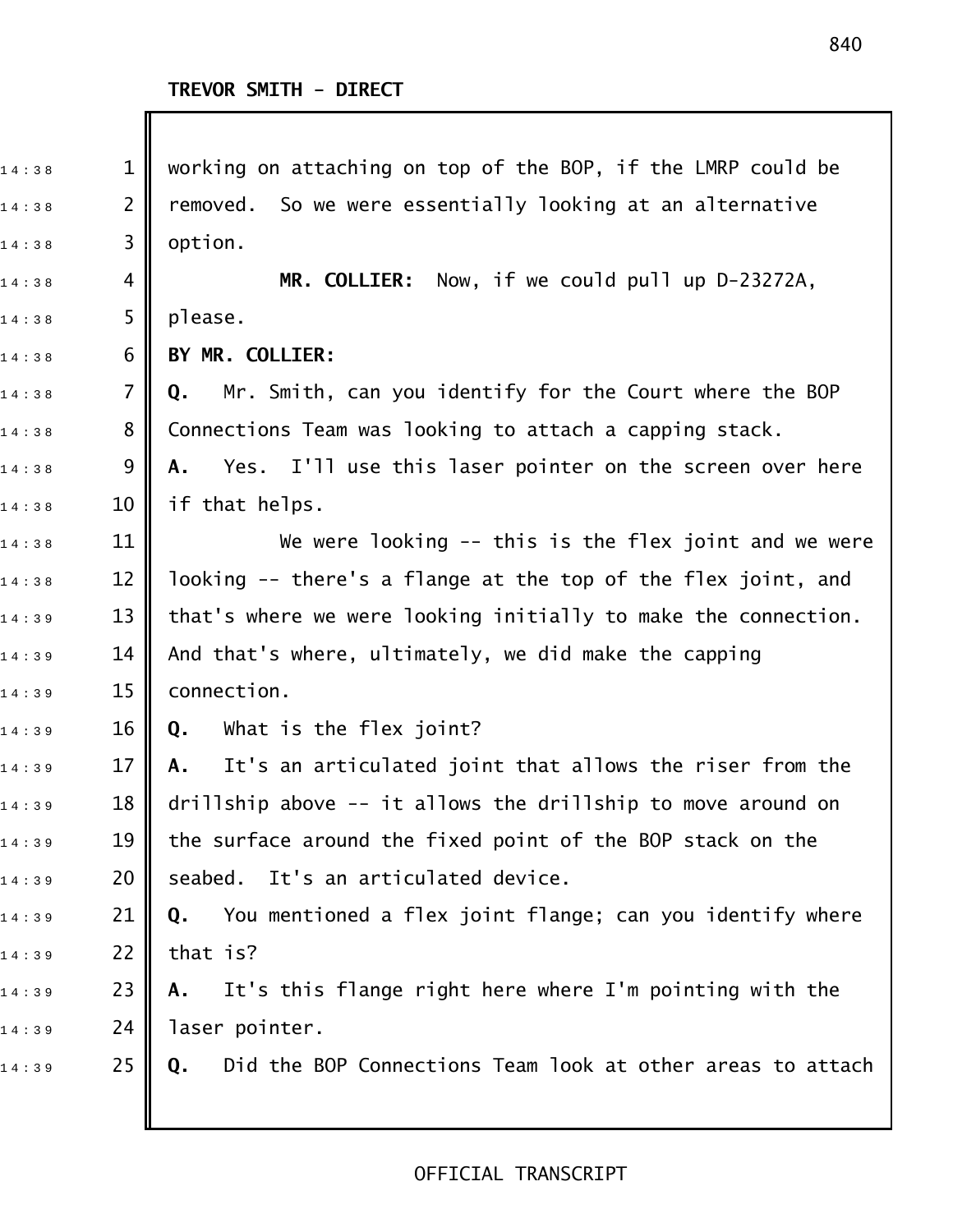#### **TREVOR SMITH - DIRECT**

 $14:39$  1 the capping stack?

1 4 : 3 9 2 **A.** Yes. If it was proven difficult or not possible to remove  $_{{\tiny 1}}$ 4:39  $\,$  3  $\,$  that flange, we looked at connecting on the body of the flex  $14:39$  4  $\parallel$  joint, gripping and sealing there on the main body I'm showing 14:39  $\,$  5  $\,$  here. Also looking at a way of connecting above with the  $_{1\,4\,:\,3\,9}$  6  $\parallel$  flanges still in place. Plus, we looked at unbolting the  $_{1\,4\,:\,3\,9}$  7  $\parallel$  flange at the base of the flex joint but discounted that as  $14:39$  8 being too difficult. 1 4 : 4 0 9 **Q.** Now, do you have a demonstrative prepared that shows the  $_{1\,4\,:\,4\,0}$  10 || flex joint flange in more detail? 1 4 : 4 0 11 **A.** Yes, I do. 14:40 12 **|| MR. COLLIER:** If we can pull up D-23274A, please. 1 4 : 4 0 13 **BY MR. COLLIER:** 1 4 : 4 0 14 **Q.** Using this slide, can you describe, Mr. Smith, in more  $_1$ 4:40  $\,$  15  $\,$  detail the flex joint flange. 14:40 **16 || A.** Yes. This diagram here on the right is sort of a top-down  $14:40$  17 || look at the stub of pipe that was left after the riser was cut.  $_{1\,4\,:\,4\,0}$   $\qquad$  18  $\parallel$  Here's the flange. It's about 3.5 feet in diameter. It's held  $14:40$  19 | together by six bolts around the perimeter. And in the center  $_{1\,4\,:\,4\,:\,0}$   $\qquad \qquad$  20  $\parallel$  is the large marine riser pipe, which was sheared by the  $14:40$  21  $\,$  cutting device. Showing it after it was sheared. And around  $_{{\tiny 1}}$ 4:40  $\quad \quad$  22  $\quad$  the outside of it, there are also four service lines that  $_1$ 4:40  $\,$  23  $\,$  protrude through the flange that had been cut off. 1 4 : 4 0 24 **Q.** Prior to the *Deepwater Horizon* incident, had anyone  $14:40$  25 || attached a capping stack to a flex joint flange?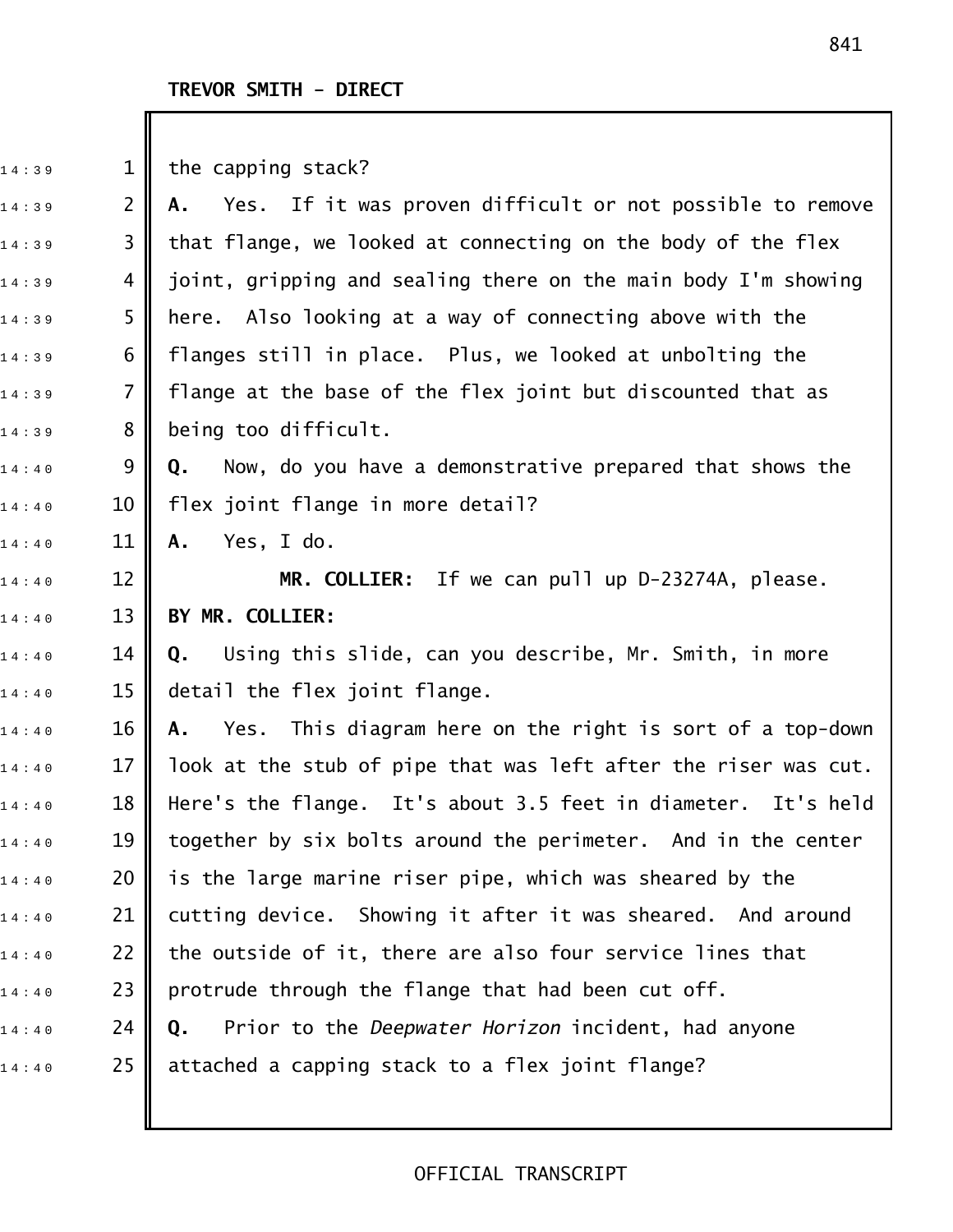| 14:40 | $\mathbf 1$    | I'm not aware of that occurring, and I very much doubt it<br>Α. |
|-------|----------------|-----------------------------------------------------------------|
| 14:41 | $\overline{2}$ | occurred.                                                       |
| 14:41 | 3              | Now, did the 3-ram capping stack that was installed on<br>Q.    |
| 14:41 | 4              | July 12 use a connection method that was developed by the BOP   |
| 14:41 | 5              | Connections Team?                                               |
| 14:41 | 6              | Yes, it did.<br>Α.                                              |
| 14:41 | $\overline{7}$ | What was the name of that design?<br>Q.                         |
| 14:41 | 8              | The connection met what we called the transition spool.<br>Α.   |
| 14:41 | 9              | Was the transition spool the only design that the BOP<br>Q.     |
| 14:41 | 10             | Connections Team worked on?                                     |
| 14:41 | 11             | No, we worked on two other methods. We called them the<br>Α.    |
| 14:41 | 12             | flex joint overshot and the latch cap.                          |
| 14:41 | 13             | Why did the team work on more than one option?<br>Q.            |
| 14:41 | 14             | Because it wasn't certain we would be successful in<br>Α.       |
| 14:41 | 15             | unbolting this flange. So we wanted to have alternative         |
| 14:41 | 16             | options available.                                              |
| 14:41 | 17             | Did the BOP Connections Team work on those options one at<br>Q. |
| 14:41 | 18             | a time?                                                         |
| 14:41 | 19             | We started with the transition spool, and as the<br>Α.          |
| 14:41 | 20             | complexity of that operation became apparent, we initiated work |
| 14:41 | 21             | on these other two options. So at one point in time, all three  |
| 14:41 | 22             | were progressing in parallel.                                   |
| 14:41 | 23             | Have you prepared a graphic that shows the three<br>Q.          |
| 14:42 | 24             | connection options that the BOP Connections Team pursued?       |
| 14:42 | 25             | Yes, I have.<br>Α.                                              |
|       |                |                                                                 |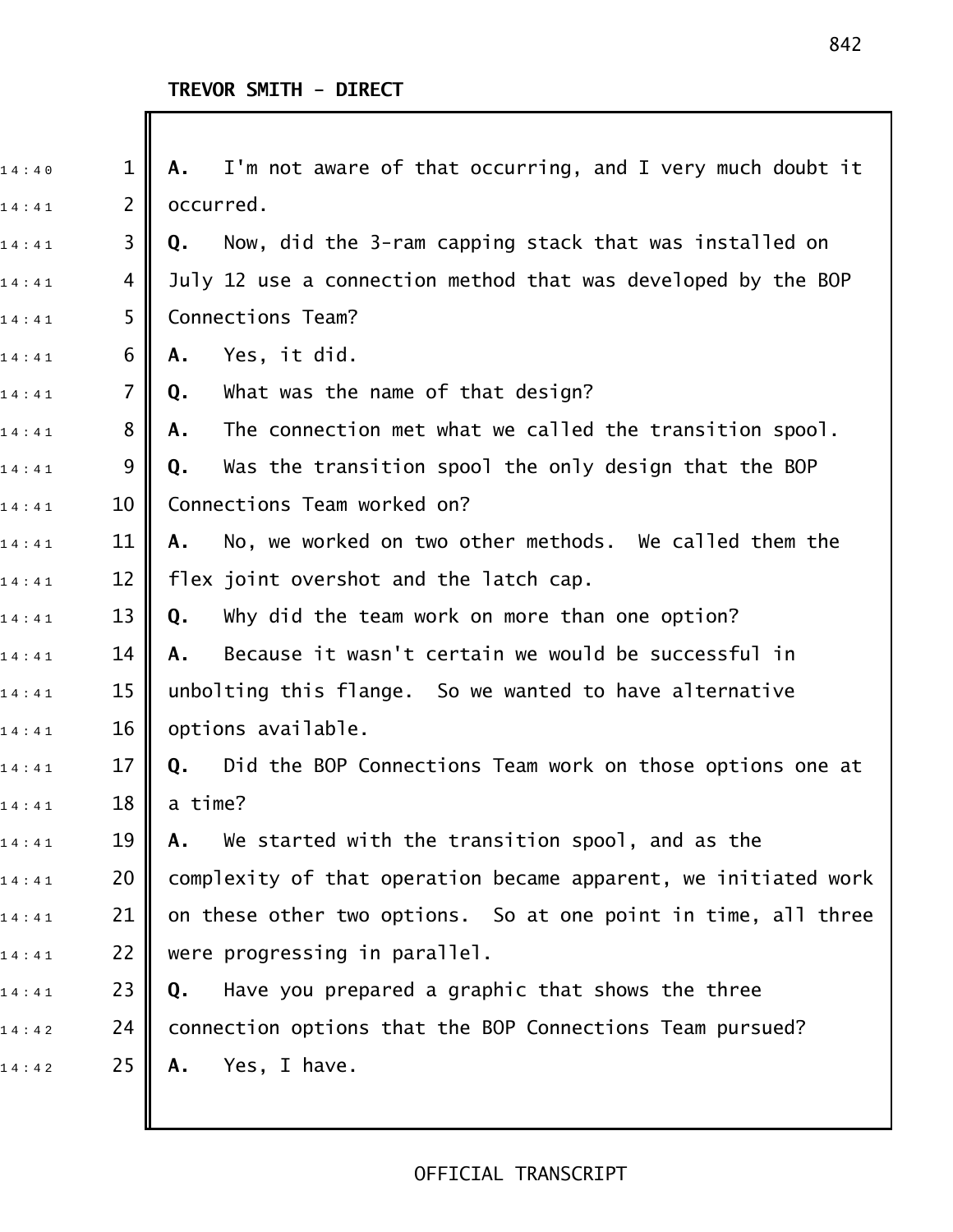Ш

| 14:42 | $\mathbf 1$    | MR. COLLIER: If we can bring up 23277, please.                   |
|-------|----------------|------------------------------------------------------------------|
| 14:42 | $\overline{2}$ | BY MR. COLLIER:                                                  |
| 14:42 | 3              | Can you describe for the Court the three connection<br>Q.        |
| 14:42 | 4              | methods that the BOP Connections Team pursued.                   |
| 14:42 | 5              | Again, if I use the screen to demonstrate with the laser<br>Α.   |
| 14:42 | 6              | pointer --                                                       |
| 14:42 | 7              | So the transition spool is the method we actually                |
| 14:42 | 8              | ended up using, which is landing this device inside the top of   |
| 14:42 | 9              | the flex joint after the flange was removed. Basically,          |
| 14:42 | 10             | stabbing inside it and making up the two flanges at the bottom   |
| 14:42 | 11             | here. On top of that was a connection hub down to the cap        |
| 14:42 | 12             | line.                                                            |
| 14:42 | 13             | The next one is the flex joint overshot. It's a                  |
| 14:42 | 14             | large structural pressure chamber intended to be landed over     |
| 14:42 | 15             | the flex joint and would grip and seal at the bottom base.       |
| 14:42 | 16             | The final one is the latch cap, which was designed to            |
| 14:42 | 17             | grip over the pair of flanges that couldn't be unbolted and      |
| 14:42 | 18             | seal on the well neck of the flange above.                       |
| 14:42 | 19             | I think you mentioned it was the transition spool that was<br>Q. |
| 14:43 | 20             | used to attach the capping stack on July 12, correct?            |
| 14:43 | 21             | That's correct.<br>Α.                                            |
| 14:43 | 22             | What happened to the flex joint overshot and the latch<br>Q.     |
| 14:43 | 23             | cap?                                                             |
| 14:43 | 24             | We paused working on the flex joint overshot after we had<br>Α.  |
| 14:43 | 25             | built the main chamber and started doing machining of the        |
|       |                |                                                                  |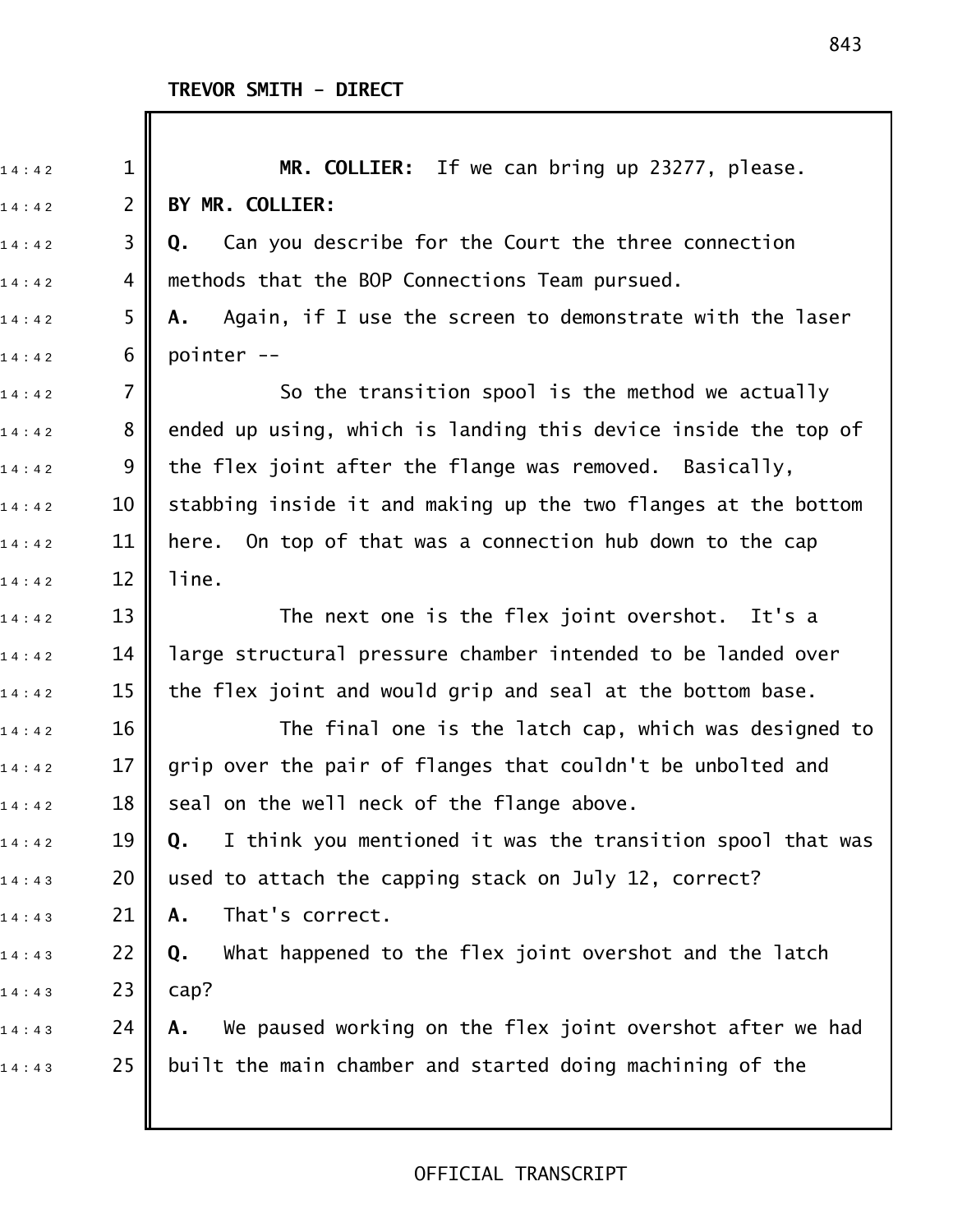| 14:43 | $\mathbf 1$    | sealing elements. We did a hazard risk assessment and realized  |
|-------|----------------|-----------------------------------------------------------------|
| 14:43 | $\overline{2}$ | that it could be stuck partway on during the installation       |
| 14:43 | 3              | process -- and potentially irreversibly without having created  |
| 14:43 | 4              | a seal -- and that would be making a situation that we wouldn't |
| 14:43 | 5              | have a connection method any longer. The latch cap was          |
| 14:43 | 6              | proceeded all the way through to successful completion of       |
| 14:43 | $\overline{7}$ | onshore testing to demonstrate that it worked.                  |
| 14:43 | 8              | Now, were there challenges associated with installing and<br>Q. |
| 14:43 | 9              | connecting a capping stack above the LMRP?                      |
| 14:43 | 10             | Yes, there were several.<br>Α.                                  |
| 14:43 | 11             | Have you prepared a slide to help you explain those<br>Q.       |
| 14:43 | 12             | challenges?                                                     |
| 14:43 | 13             | Yes, I have.<br>Α.                                              |
| 14:43 | 14             | MR. COLLIER: If we could bring up D-23276, please.              |
| 14:43 | 15             | BY MR. COLLIER:                                                 |
| 14:43 | 16             | Mr. Smith, if you could explain some of the challenges<br>Q.    |
| 14:44 | 17             | that the BOP Connections Team faced with respect to attaching a |
| 14:44 | 18             | capping stack above the LMRP?                                   |
| 14:44 | 19             | So first we had to cut away the damaged riser<br>Yes.<br>Α.     |
| 14:44 | 20             | without creating damage to the stack and connection point that  |
| 14:44 | 21             | When we did that, we actually saw that there were<br>remained.  |
| 14:44 | 22             | two sections of drill pipe trapped inside that cut section of   |
| 14:44 | 23             | the riser. So now we needed to take on board: How do we land    |
| 14:44 | 24             | this connection device, transition spool, on top of a flex      |
| 14:44 | 25             | joint with this debris present?                                 |
|       |                |                                                                 |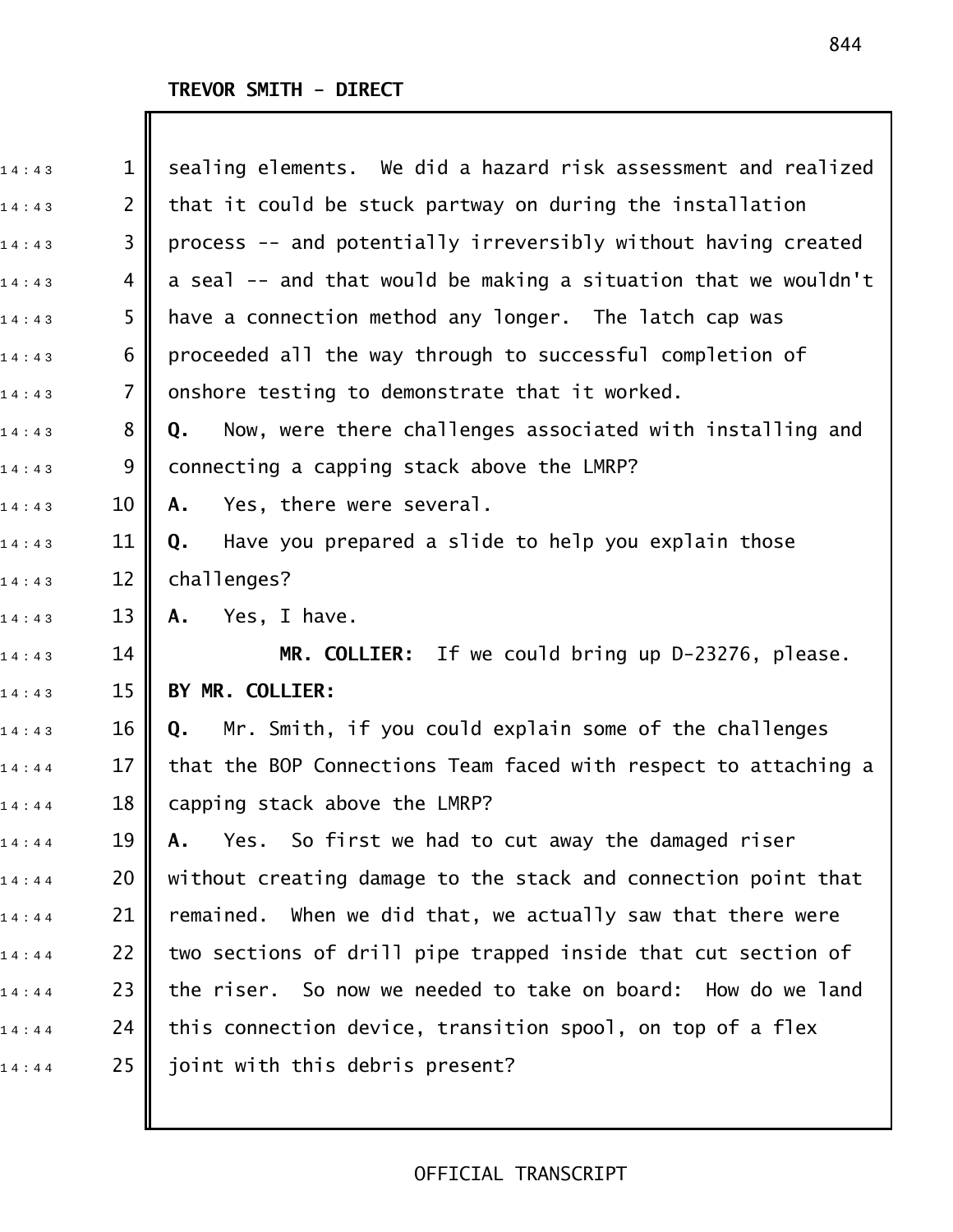1 4 : 4 4 1 Also, after we cut the riser, the flex joint, which  $_{1\,4\,:\,4\,4}$  2 || had been pulled right over to its extreme limit of travel,  $_1$ 4:44  $\,$  3  $\,$  recovered partially toward a central or vertical position, but  $14:44$  4 || not fully. And to land the capping stack, we wanted the flex  $_{1\,4\,:\,4\,4}$  5  $\parallel$  joint to be in a vertical position, and also needed to hold it  $14:44$  6  $\blacksquare$  centrally in that vertical position. So we needed to develop  $_{1\,4\,:\,4\,4}$  7 || tooling to push it, to straighten it up, and then to lock it in  $1\;4\;:\;4\;4\;3\;$  8 || place.  $_{1\,4\,:\,4\,:\,5}$  9  $\parallel$  2 3  $\parallel$  Also, we needed to address the case of we are landing 1 4 : 4 5 10 now additional weight onto the *Horizon* stack, the transition  $14:45$  11 spool, and the capping stack. We needed to demonstrate that  $_{1\,4\,:\,4\,:\,5}$   $\qquad$  12  $\parallel$  this whole assembly had structural integrity, that it would  $14:45$  13 support the loads.  $_{1\,4\,:\,4\,5}$  14  $\parallel$  We needed to look very closely at the flex joint and  $_{1\,4\,:\,4\,:\,5}$  15  $\parallel$  the flange and the transition spool itself because those  $14:45$  16 | elements, the flange and the flex joint, were not designed for  $_{1\,4\,:\,4\,:\,5}$   $\qquad$  17  $\parallel$  the full well shut-in pressure that we expected. They were  $14:45$  18 || rated for 5000 pounds per square inch operating pressure, and  $14:45$  19 the expected well shut-in pressure was 8000 pounds per square  $_{1\,4\,:\,4\,:\,5}$  20  $\parallel$  inch pressure or above. So we needed to do a careful review to  $_{1\,4\,:\,4\,5}$  21 | ensure that -- to assure ourselves that the equipment could  $_{1\,4\,:\,4\,:\,5}$  22 || take the additional pressure we were going to put on them above  $_{1\,4\ :\ 4\,5}$  23 | their normal allowable limits.

1 4 : 4 5 24 **Q.** What were the conditions of where this connection was  $14:45$  25 going to take place?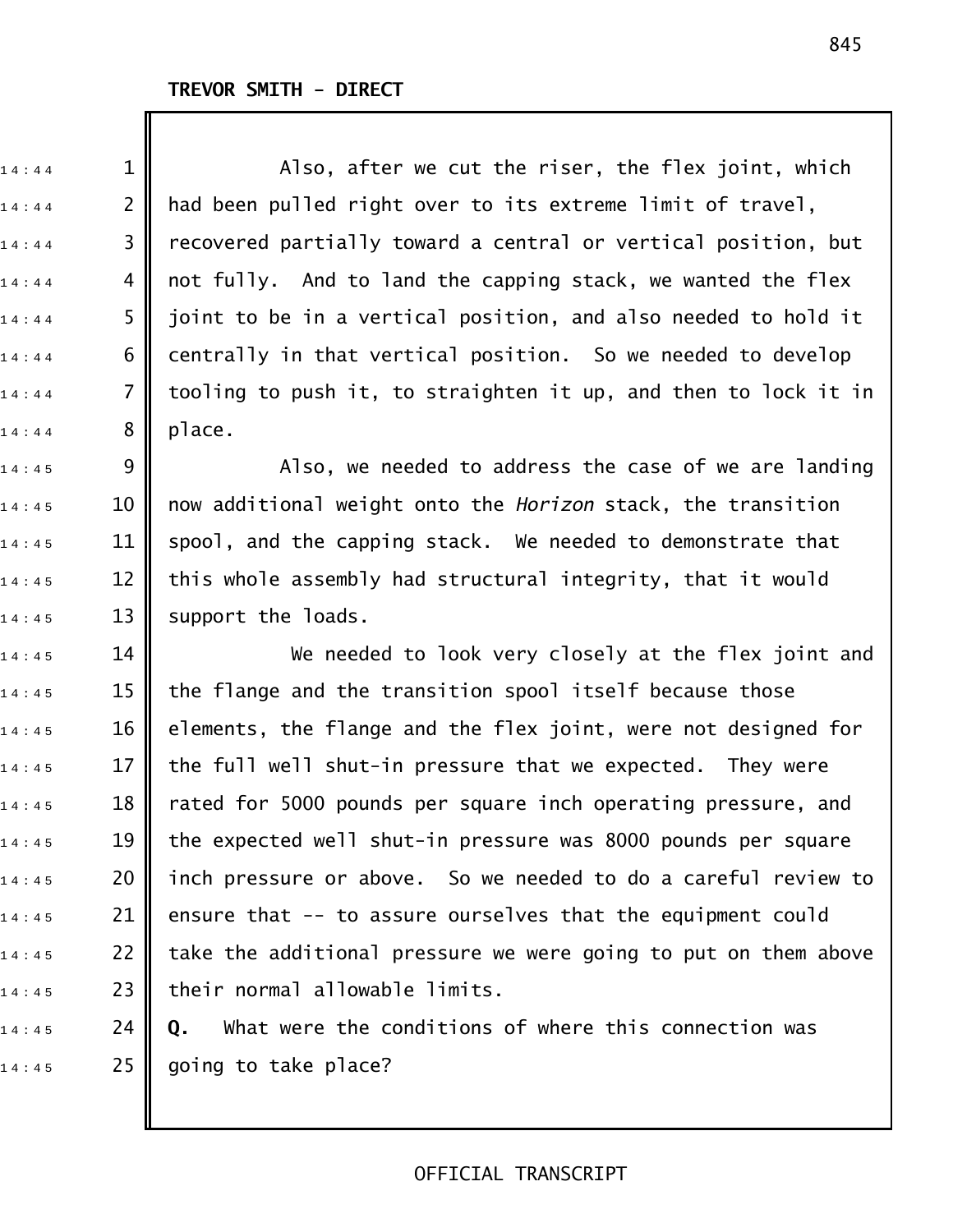| 14:45 | $\mathbf 1$    | Well, the Macondo Deepwater Horizon stack was 5000 feet<br>Α.    |
|-------|----------------|------------------------------------------------------------------|
| 14:46 | $\overline{2}$ | down in the Gulf of Mexico, very deep water and in the dark.     |
| 14:46 | 3              | So basically we needed to come down there with tooling and       |
| 14:46 | 4              | equipment that -- basically, we were going to lower stuff down   |
| 14:46 | 5              | on wires and with drill pipe, and any dextrous activity needed   |
| 14:46 | 6              | was going to have to be conducted by ROVs, underwater remotely   |
| 14:46 | $\overline{7}$ | controlled devices with two hydraulic arms with certain limited  |
| 14:46 | 8              | capabilities. So we needed to devise solutions that worked       |
| 14:46 | 9              | within the capabilities of -- limits of those constraints I      |
| 14:46 | 10             | just described.                                                  |
| 14:46 | 11             | Now, did the BOP Connections Team face challenges with<br>Q.     |
| 14:46 | 12             | establishing the flex joint flange as a subsea connection?       |
| 14:46 | 13             | Yes.<br>Α.                                                       |
| 14:46 | 14             | Have you prepared a slide that discusses those challenges?<br>Q. |
| 14:46 | 15             | Yes, I have.<br>Α.                                               |
| 14:46 | 16             | MR. COLLIER: If we can bring up D-23275, please.                 |
| 14:46 | 17             | THE COURT:<br>Mr. Smith, why don't you move that                 |
| 14:46 | 18             | microphone a little closer to you. Thank you.                    |
| 14:46 | 19             | <b>THE WITNESS:</b> Thank you.                                   |
| 14:46 | 20             | BY MR. COLLIER:                                                  |
| 14:46 | 21             | Mr. Smith, if you can please describe some of the<br>Q.          |
| 14:47 | 22             | challenges the BOP Connections Team faced with making the flex   |
| 14:47 | 23             | joint flange a subsea connection?                                |
| 14:47 | 24             | Yes. So first, fundamentally, that flange was not a<br>А.        |
| 14:47 | 25             | subsea connection -- normal subsea connection. In fact, it was   |
|       |                |                                                                  |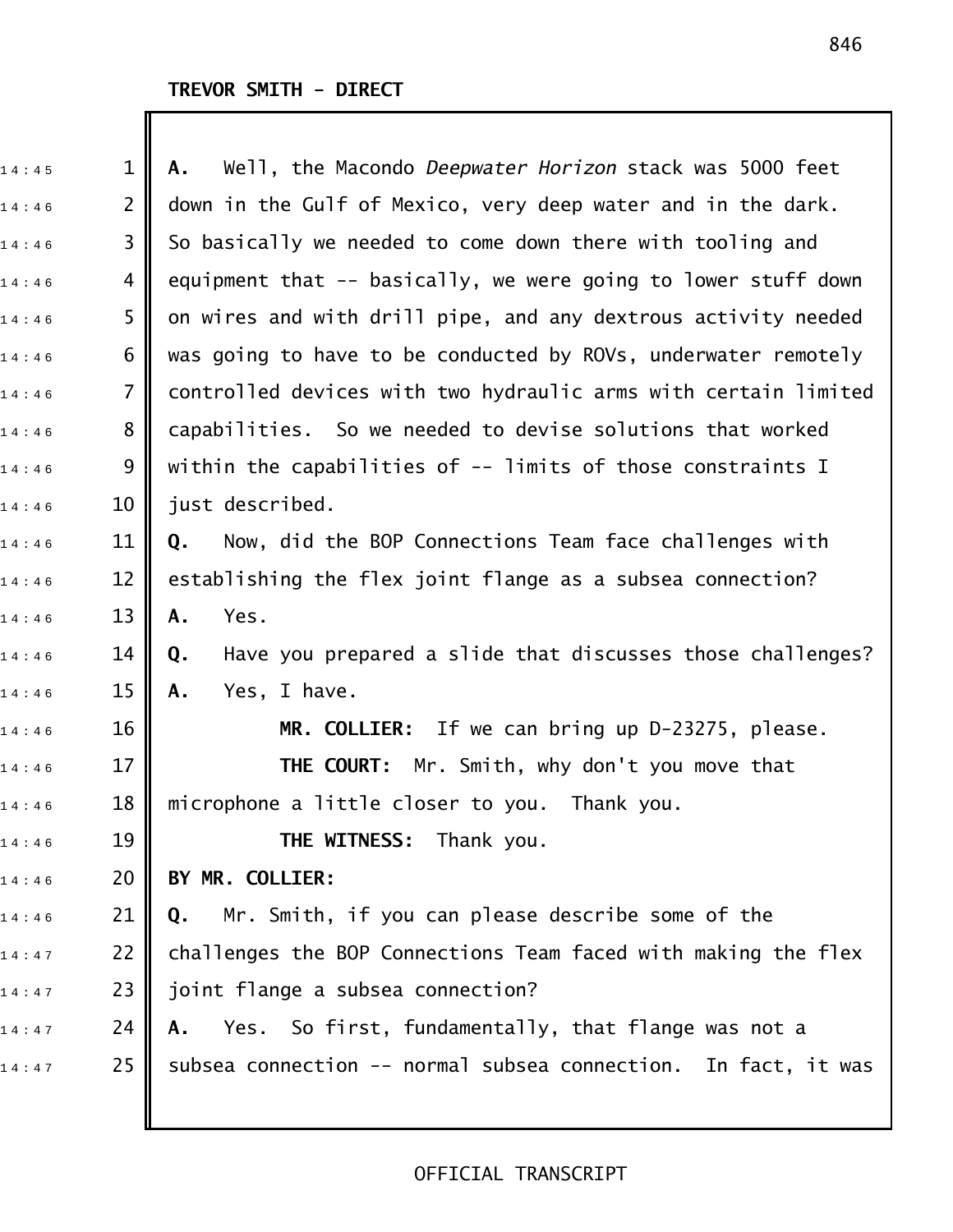$14:48$  20 device.

 $_1$ 4:47  $\,$  1  $\,$  intended -- its purpose is to be made up on the deck of the  $_{1\,4\,:\,4\,7}$  2 || drillship as the riser is run and it's bolted up by personnel  $_1$ 4:47  $\,$  3  $\,$  on deck using hydraulic tooling. It's not a conventional  $_{1\,4\,:\,4\,7}$  4 || subsea connection point like you would have at the wellhead or  $_{1\,4\,:\,4\,7}$  5 || at the top of the BOP. So we needed to devise a way of forming  $_{1\,4\,:\,4\,7}$  6 || a connection at that point and offering a more conventional  $_{1\,4\,:\,4\,7}$  7 || landing point or connection point for the capping stack itself. 1 4 : 4 7 8 **Q.** Can you describe in more detail some of the specific  $_{1\,4\,:\,4\,7}$  9 || challenges that were faced with respect to making that subsea  $14:47$  10 connection? 1 4 : 4 7 11 **A.** Yes. So we had to get access to the bolts. Four of them  $_{1\,4\,:\,4\,7}$   $\qquad$  12  $\parallel$  were relatively directly accessible by tooling, but one of them  $_{1\,4\,:\,4\,7}$   $\qquad$  13  $\parallel$  had the head of the bolt gouged by a circular saw as the ROV  $_{1\,4\,:\,4\,8}$   $\qquad$  14  $\parallel$  was cutting away a flap of steel from the drilling riser after  $_{1\,4\,:\,4\,8}$   $\qquad$  15  $\parallel$  it was sheared. And the crimping action of the drilling  $14:48$  16 || riser -- of the big shears, rather, on the drill pipe had also  $_{1\,4\,:\,4\,8}$   $\qquad$  17  $\parallel$  bulged the pipe on the opposite side of this diagram over -- or  $_{1\,4\,:\,4\,8}$   $\qquad$  18  $\parallel$  close to the head of one of the other bolts. So we weren't  $14:48$  19 sure that we could get access on to that point with a torquing

 $_{1\,4\,:\,4\,8}$  21  $\parallel$  Then having got access, we needed to loosen the bolts  $_{1\,4\,:\,4\,8}$   $\qquad$  22  $\parallel$  and tighten them back up after the flange connection was made  $_{1\,4\,:\,4\,8}$   $\qquad$  23  $\parallel$  to get appropriate torque. We learned in the course of the  $_{1\,4\,:\,4\,8}$  24 | response that sometimes, on the rig of the drilling vessels,  $1\,4:4\,8$  25 | the captive nuts that sit beneath the flange on the flex joint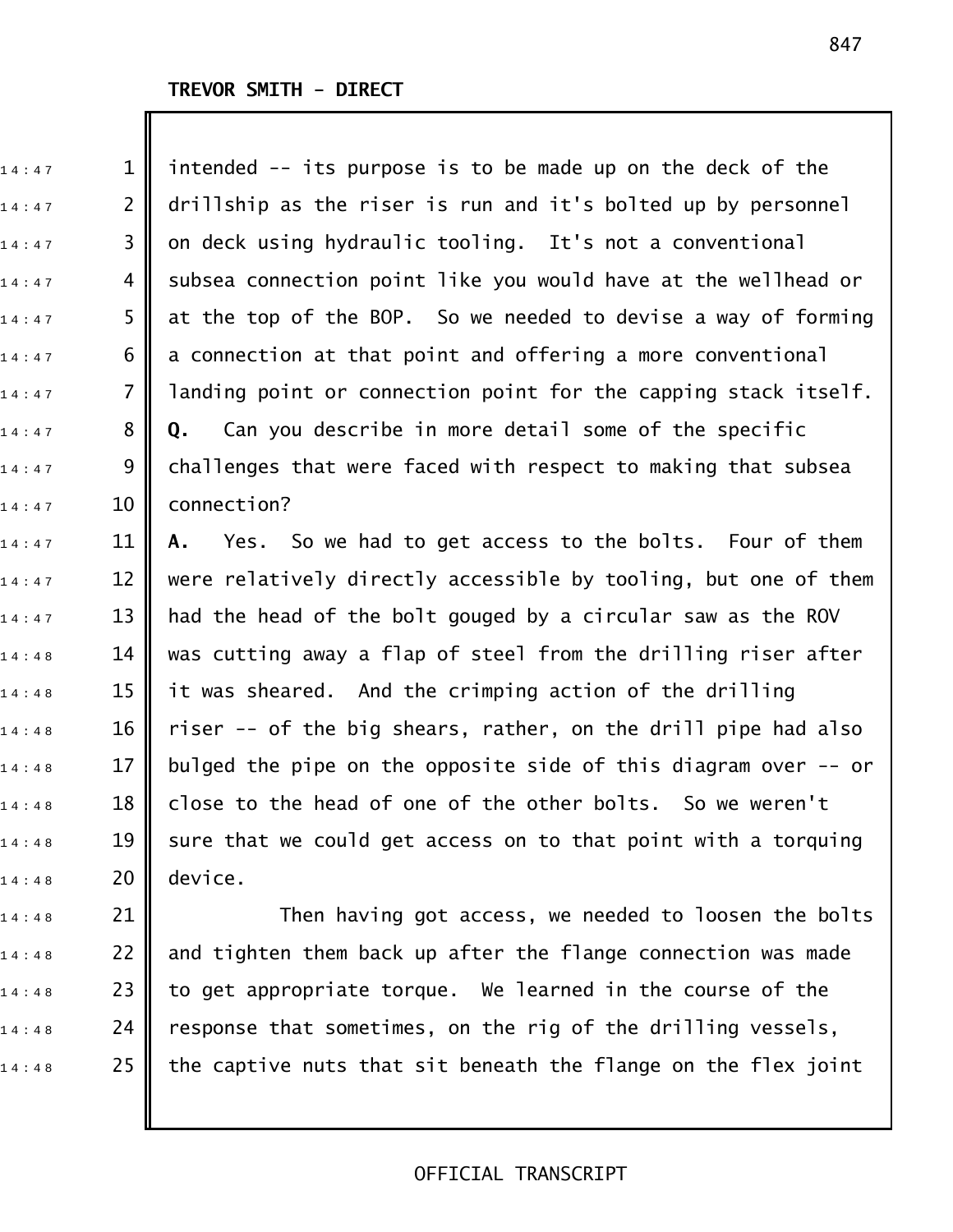$_{{\tiny 1}}$ 4:48  $\quad \quad \, \, {\mathop 1\,}{}_{\parallel}$  in this case -- or the captive nuts on the flange could drop  $_{1\,4\,:\,4\,8}$  2  $\parallel$  away. So as we were making up the flange, if the nut wasn't  $_{1\,4\,:\,4\,:\,8}$  3 || present, there was nothing for the bolt to tighten into. So we  $_{1\,4\,:\,4\,8}$  4 || had to devise a tool so the ROV -- if this event happened -- $14:49$  5  $\,$  could come and present a new nut while it was starting the  $14:49$  6 threading of the bolt above.

 $_{{\tiny 1\,4\,:\,4\,:\,9}}$  7  $\parallel$  . As we looked into it, we realized that this flange  $14:49$  8 || had a volume of -- cavity of air trapped between the two  $14:49$  9 || flanges, and down at 5000 feet, that air at that atmospheric  $_{1\,4\,:\,4\,9}$   $\qquad$  10  $\|$  pressure with the external sea pressure on that large area  $_{1\,4\,:\,4\,9}$  11  $\parallel$  created a very large clamping force holding the flanges  $_{1\,4\,:\,4\,9}$  12 || together. So to lift the flange off, we would need to apply  $_{1\,4\,:\,4\,9}$   $\qquad$  13  $\parallel$  force to separate the flanges and lift them away.

 $_{1\,4\,:\,4\,9}$  14  $\parallel$  2011 – And potentially there was also the force of that flap  $_{1\,4\,:\,4\,:\,9}$   $\qquad \qquad$  15  $\parallel$  of metal in the middle of this diagram gripping, potentially,  $_{1\,4\,:\,4\,9}$  16 || drill pipe inside that could also provide resistance to  $14:49$  17 separating the flanges.

 $14:49$  18  $\parallel$  With the flange moved, we were expected to see and  $_{1\,4\,:\,4\,9}$   $\qquad$  19  $\|$  did see stubs of pipe sticking up from the four service lines.  $_{1\,4\,:\,4\,:\,9}$  20  $\parallel$  We needed to develop tooling to lift those stubs out because we  $_{1\,4\ :\ 4\,9}$  21 || weren't sure how difficult that would be.

 $_{1\,4\,:\,4\,9}$  22  $\parallel$  Then, with the flange ready to land the transition  $1\,4:4\,9$  23 || spool, we had to bring the transition spool down, land over the  $_{1\,4\,:\,5\,0}$  24  $\parallel$  protruding drill pipe in the correct orientation to get all six  $14:50$  25 | bolt holes lined up so that the flange bolts could be made up,

#### 848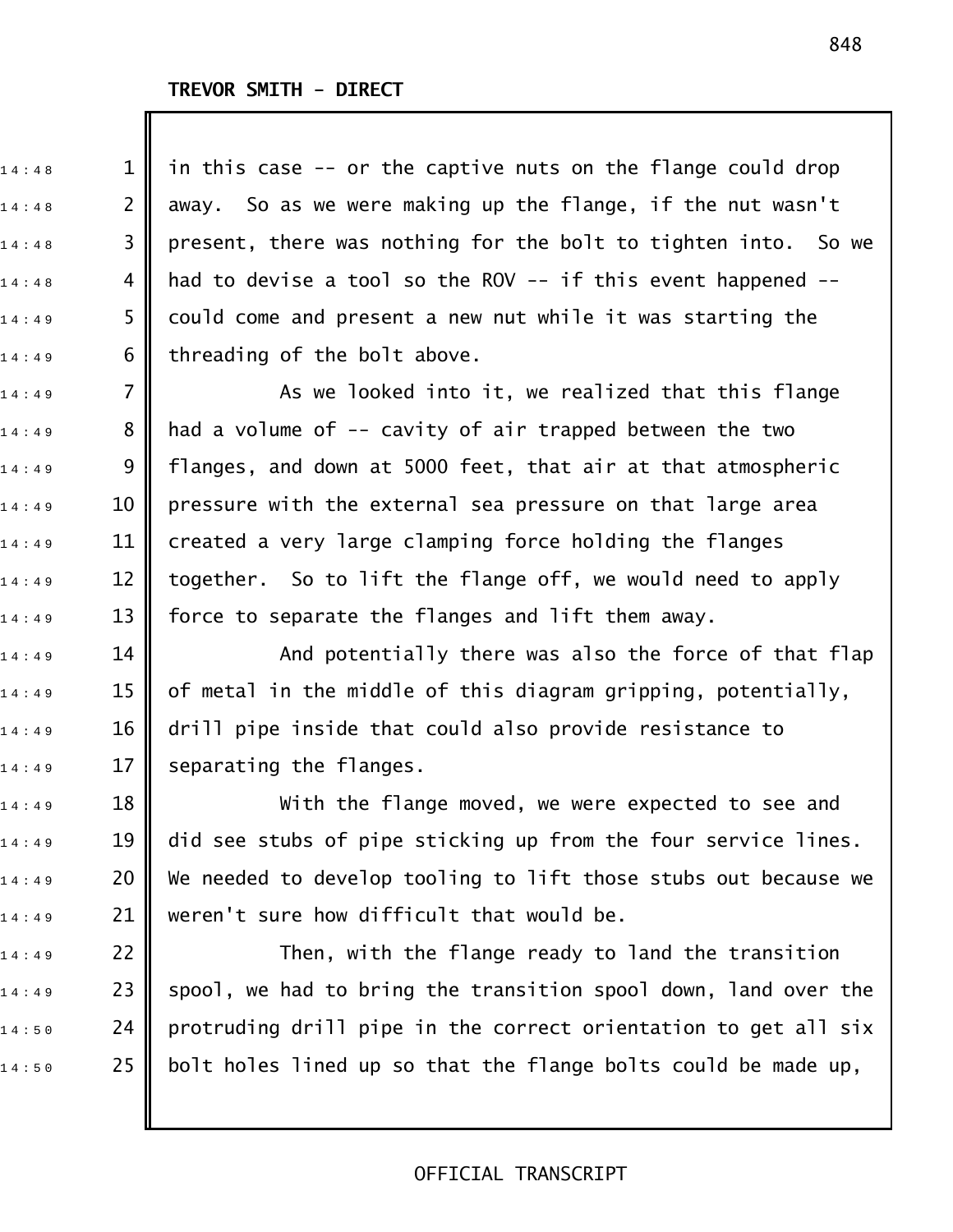$_{1\,4\,:\,5\,0}$   $\qquad \qquad 1\parallel$  and also without damaging the sealing elements on this new  $_{1\,4\,:\,5\,0}$   $\qquad$  2  $\parallel$  flange we were coming down by gashing them against the drill  $14:50$  3 pipe.  $_{1\,4\,:\,5\,0}$  4 || Finally, with the flange bolted up and landed, there  $_{{\tiny 1}}$ 4:50  $\,$   $\,$  5  $\,$   $\,$  was one further leak point we wanted to address, which was one  $_{1\,4\ :\,5\,0}$   $\qquad\qquad$  6  $\parallel$  of these service line stabs. The mud boost line outlet was a  $_{1\,4\,:\,5\,0}$   $\qquad$  7  $\parallel$  potential leak path because we suspected the valve was leaking  $_{1\,4\,:\,5\,0}$   $\qquad \quad 8$   $\parallel$  earlier in the response, and we wanted to fit a plug into that  $14:50$  9 || location. So we did achieve these objectives. 1 4 : 5 0 10 **Q.** Did you share all of these challenges that the BOP  $14:50$  11 Connections Team faced with the U.S. government? 1 4 : 5 0 12 **A.** Yes. We described what we were planning and doing in the  $_{1\,4\,:\,5\,0}$   $\qquad$  13  $\parallel$  series of reviews and presentations with the Government Science  $14:50$  14 Team. 1 4 : 5 0 15 **Q.** You mentioned a number of tools that the BOP Connections  $14:50$   $\blacksquare$  16  $\blacksquare$  Team developed to address these challenges. Have you prepared  $_{1\,4\ :\,5\,1}$  17 || a slide that shows some of those tools? 1 4 : 5 1 18 **A.** Yes, I have.  $\begin{array}{ccc} \n 14:51 \quad \textcolor{red}{\mathbf{19}} \parallel \quad \textcolor{red}{\mathbf{11}} \quad \textsf{MR.} \textsf{COLLIER:} \quad \text{If we go to D-23766, please.} \n \end{array}$ 1 4 : 5 1 20 **BY MR. COLLIER:** 1 4 : 5 1 21 **Q.** Mr. Smith, can you describe some of the tools that the BOP  $14:51$  22 | Connections Team developed with respect to installation of the  $14:51$  23 | transition spool? 1 4 : 5 1 24 **A.** Yes. I can see it's clear on the screen but over here on  $_{1\,4\,:\,5\,1}$  25  $\parallel$  the left, first, is the jacking system. So we needed to have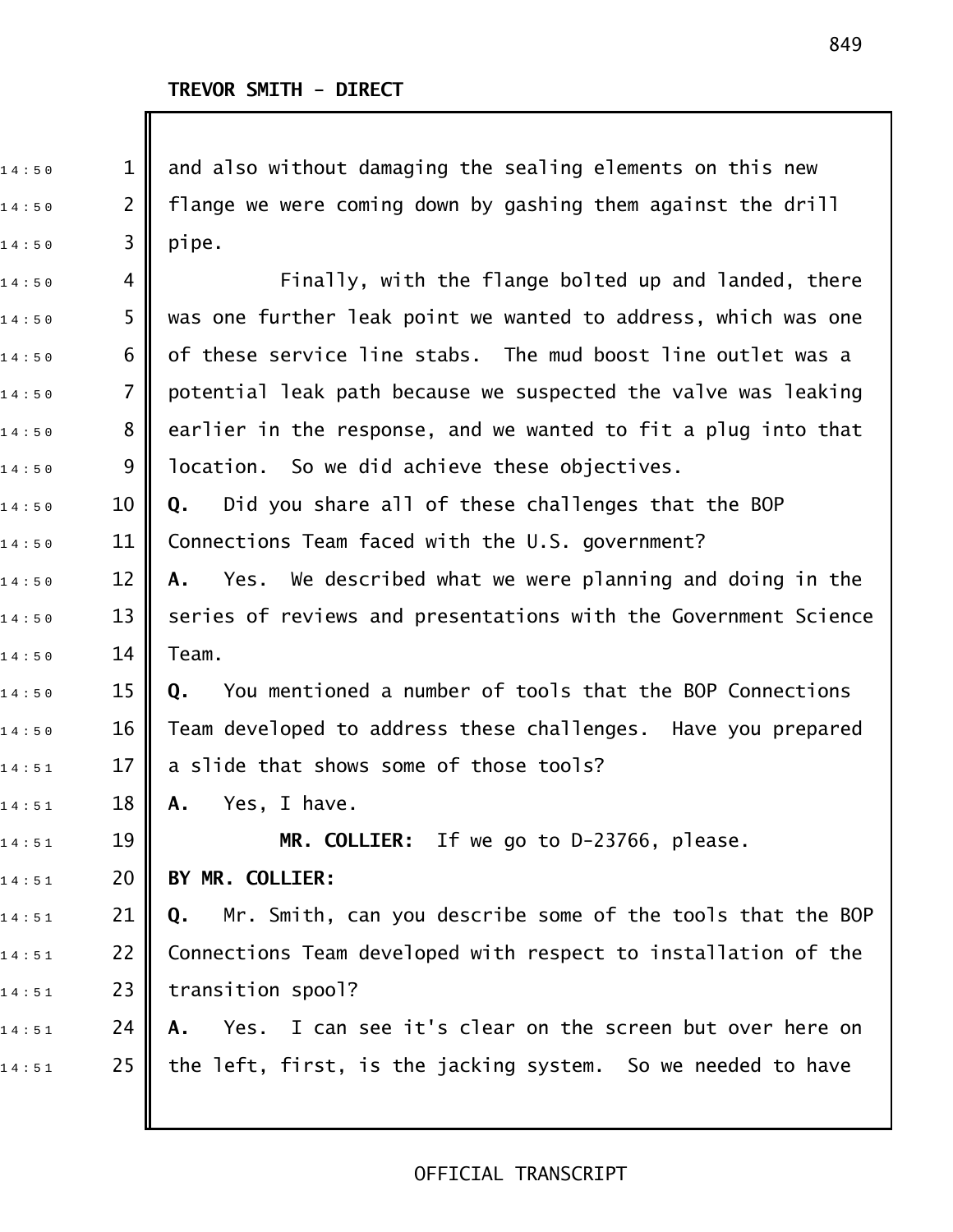$14 : 52$  12 pipe.

 $_{1\,4\,:\,5\,1}$   $\qquad \qquad 1\parallel$  tools to push the flex joint to a centralized position or a  $_{1\,4\,:\,5\,1}$  2 || near-vertical position and then to lock that flex joint in  $14:51$  3 || place, so it couldn't tilt further after the weight of the  $_{1\,4\,:\,5\,1}$  4  $\parallel$  capping stack was installed. So we devised a jacking system  $_{1\,4\ :\,5\,1}$  5  $\parallel$  based on a series of metal blocks that were handed around the  $14:51$  6 perimeter of the bottom of the flex joint to push the flex  $_{1\,4\,:\,5\,1}$  7  $\parallel$  joint vertical and a similar series of blocks to hold it in  $14:51$  8 || position. We developed three different tools to separate the  $_{1\,4\,:\,5\,1}$  9 || flanges, two versions of this flange-splitter tool and the one  $_{1\,4\,:\,5\,2}$  and 10  $\parallel$  we actually used was this large flange overshot, which grips  $_{1\,4\,:\,5\,2}$   $\qquad$  11  $\parallel$  the outside of the upper flange and lifted it away on drill

 $_{1\,4\,:\,5\,2}$  and  $13$   $\parallel$  and  $\parallel$  and  $\parallel$  and  $\parallel$  and  $\parallel$  and  $\parallel$  and  $\parallel$  and  $\parallel$  and  $\parallel$  and  $\parallel$  and  $\parallel$  and  $\parallel$  and  $\parallel$  and  $\parallel$  and  $\parallel$  and  $\parallel$  and  $\parallel$  and  $\parallel$  and  $\parallel$  and  $\parallel$  and  $\parallel$  and  $\parallel$  a  $_{1\,4\,:\,5\,2}$  14 || the type used to undo the bolts and to tighten them back up to  $14:52$  15 the desired torque.

1 4 : 5 2 16 **Q.** Are these all of the tools that the BOP Connections Team  $14:52$  17 developed during the response?

 $_{1\,4\ :\,5\,2}$   $\qquad$  18 **|| A.** No. We also had tools to pull out the stubs and -- $_{1\,4\ :\,5\,2}$  and  $\parallel$  typically, we had several varieties of tools as contingencies.  $_{1\,4\,:\,5\,2}$  20  $\parallel$  We had stub pulling tools; we had assembled also large saws  $_{1\,4\,:\,5\,2}$  21 | that could be operated by the ROV in case we had to cut away  $_{1\,4\,:\,5\,2}$  22 | some of that metalwork that was deformed on the riser stub. So  $_{1\,4\ :\,5\,2}$  23 || there was a number of additional tools.

1 4 : 5 2 24 **Q.** Were these installation tools available before the 1 4 : 5 2 25 *Deepwater Horizon* incident?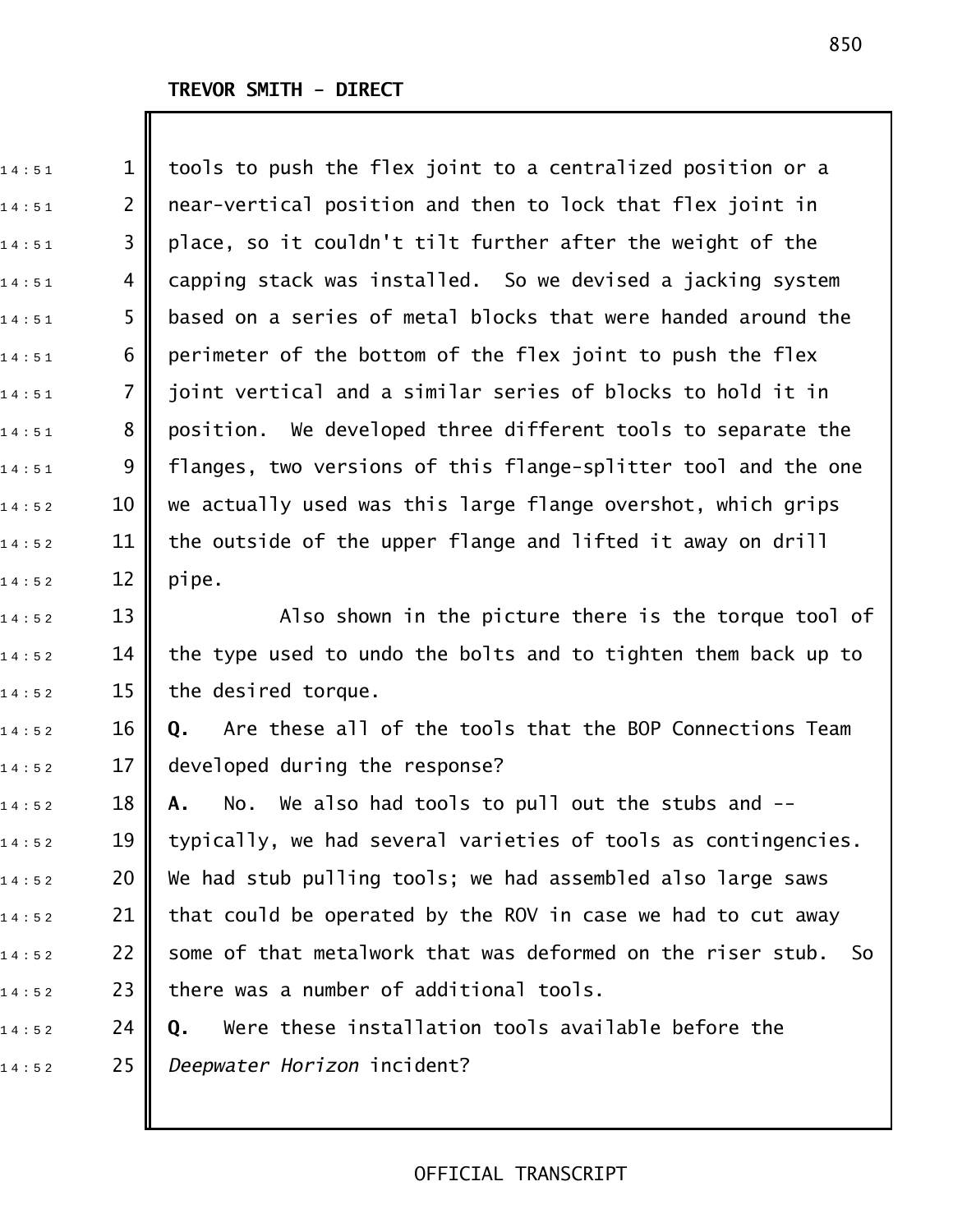| 14:52 | $\mathbf 1$    | Some of the more conventional ROV tools were.<br>The<br>Α.     |
|-------|----------------|----------------------------------------------------------------|
| 14:52 | $\overline{2}$ | hydraulic torque tool there is a topside-based tool we adapted |
| 14:52 | 3              | for subsea. But the jacking system, the flange overshot, the   |
| 14:52 | 4              | flange splitter, all of those -- and the stub pulling tools    |
| 14:53 | 5              | were developed specifically for the geometries and details of  |
| 14:53 | 6              | what we faced subsea.                                          |
| 14:53 | 7              | When were the installation tools ready to use to install<br>Q. |
| 14:53 | 8              | the capping stack and the transition spool?                    |
| 14:53 | 9              | The last tool that was installed subsea was the -- were<br>Α.  |
| 14:53 | 10             | the restraint blocks on the flex joint to hold it in its       |
| 14:53 | 11             | vertical position. They were installed -- they were the        |
| 14:53 | 12             | critical path. They were installed on July 7, and at that      |
| 14:53 | 13             | point, with the flex joint held in a centralized and           |
| 14:53 | 14             | near-vertical position, we were ready to move ahead with the   |
| 14:53 | 15             | capping operation.                                             |
| 14:53 | 16             | You mentioned the physical testing that the BOP<br>Q.          |
| 14:53 | 17             | Connections Team conducted with respect to installing the      |
| 14:53 | 18 <b>II</b>   | capping stack. Can you describe what type of physical testing  |
| 14:53 | 19             | your team conducted?                                           |
| 14:53 | 20             | Yes. There is the jacking system photo there and the<br>Α.     |
| 14:53 | 21             | flange splitter indicate those sort of tests. We mocked up the |
| 14:54 | 22             | representation of what was on the Horizon, both subsea and     |
| 14:54 | 23             | tested the tools against that condition to demonstrate they    |
| 14:54 | 24             | worked, to perfect the procedure for installing those tools so |
| 14:54 | 25             | that we could describe that procedure, present that procedure  |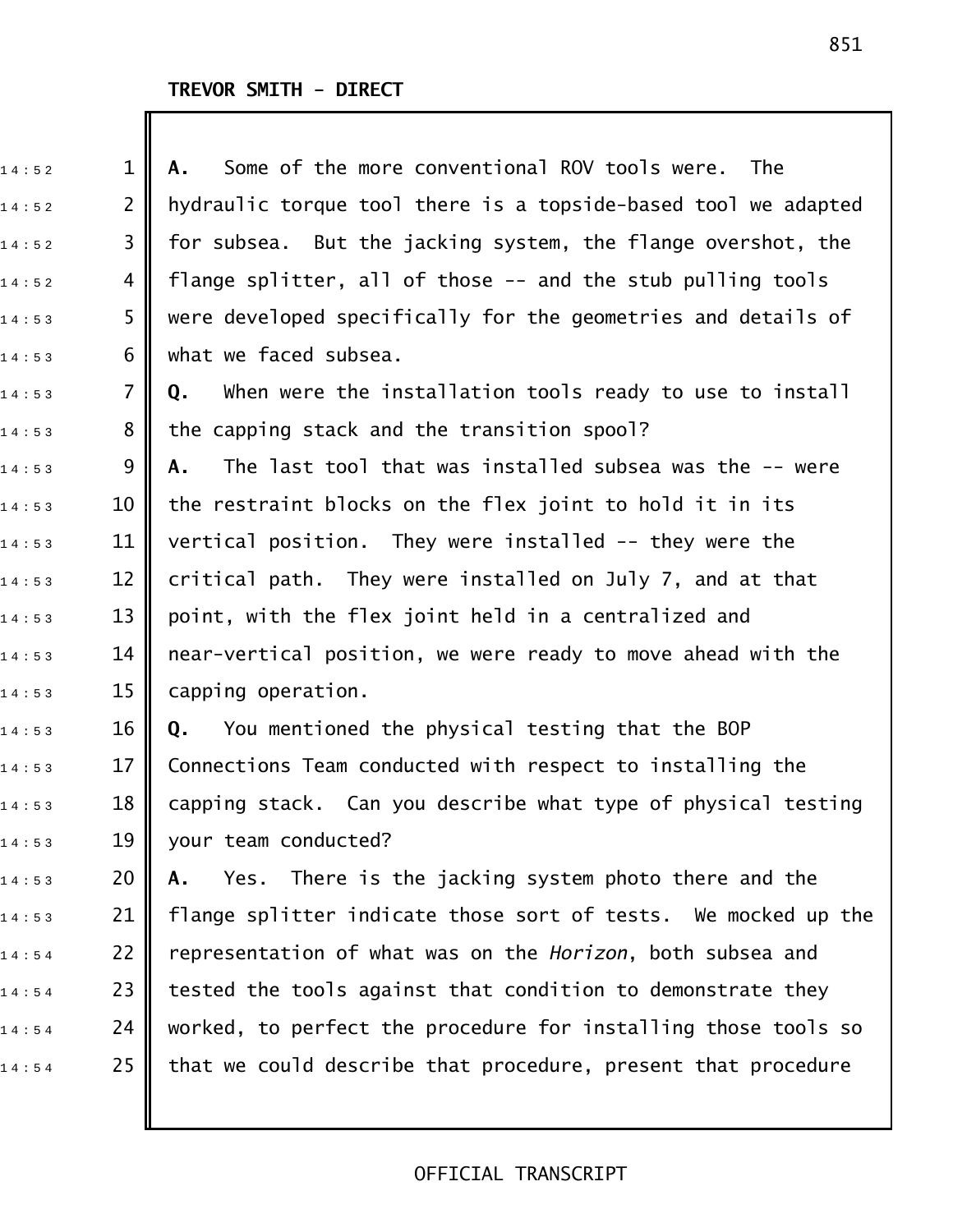$14:54$  1 to the offshore personnel.

1 4 : 5 4 2 **Q.** Why did the BOP Connections Team conduct physical testing? 1 4 : 5 4 3 **A.** Well, these were all new tools. Most of them, almost all  $_{1\,4\,:\,5\,4}$  4  $\,$  were new tools. And there's a general subsea principle of test  $14:54$  5 S something onshore before you put it in the water and try and  $_{1\,4\,:\,5\,4}$  6 || use it for the first time. So given our special circumstances  $_{1\,4\,:\,5\,4}$  7  $\parallel$  here with new tools with some uncertainties of the conditions  $1\,4:5\,4$  8 subsea, we needed to test them all, sometimes repeatedly, to  $1\,4:5\,4$  9 || get them to the condition we wanted.

1 4 : 5 4 10 **Q.** Approximately how many tests did the BOP Connections Team  $14 : 54$  11 run?

1 4 : 5 4 12 **A.** In total, I can't give you a complete answer. But, for  $_{1\,4\,:\,5\,4}$   $\qquad$  13  $\parallel$  example, the flange splitter tool or the jacking system went  $_{1\,4\,:\,5\,4}$  14 || through multiple -- three to five tests to get them finally  $14:55$  15 perfected.

 $_{1\,4\ :\,5\,5}$  5  $_{1\,6}$  The largest number of tests were performed on the  $14:55$  17 || transition spool to finalize the guidance device, to get over  $_{1\,4\ :\,5\,5}$  and  $\|$  that challenge of how do you land that device on top of the  $14:55$  19 || flex joint with potentially two bits of drill pipe sticking  $14:55$  20  $\,$  out. And there we ran trials of 70 or so individual runs in a  $_{1\,4\ :\,5\,5}$  21 || land-based mockup to finalize the guidance system. 1 4 : 5 5 22 **Q.** Did the team change anything about the transition spool  $14:55$  23  $\parallel$  design based on the physical testing it performed? 1 4 : 5 5 24 **A.** Yes. The original version of the transition spool was  $14:55$  25 || ready around mid-May. And when we used that original version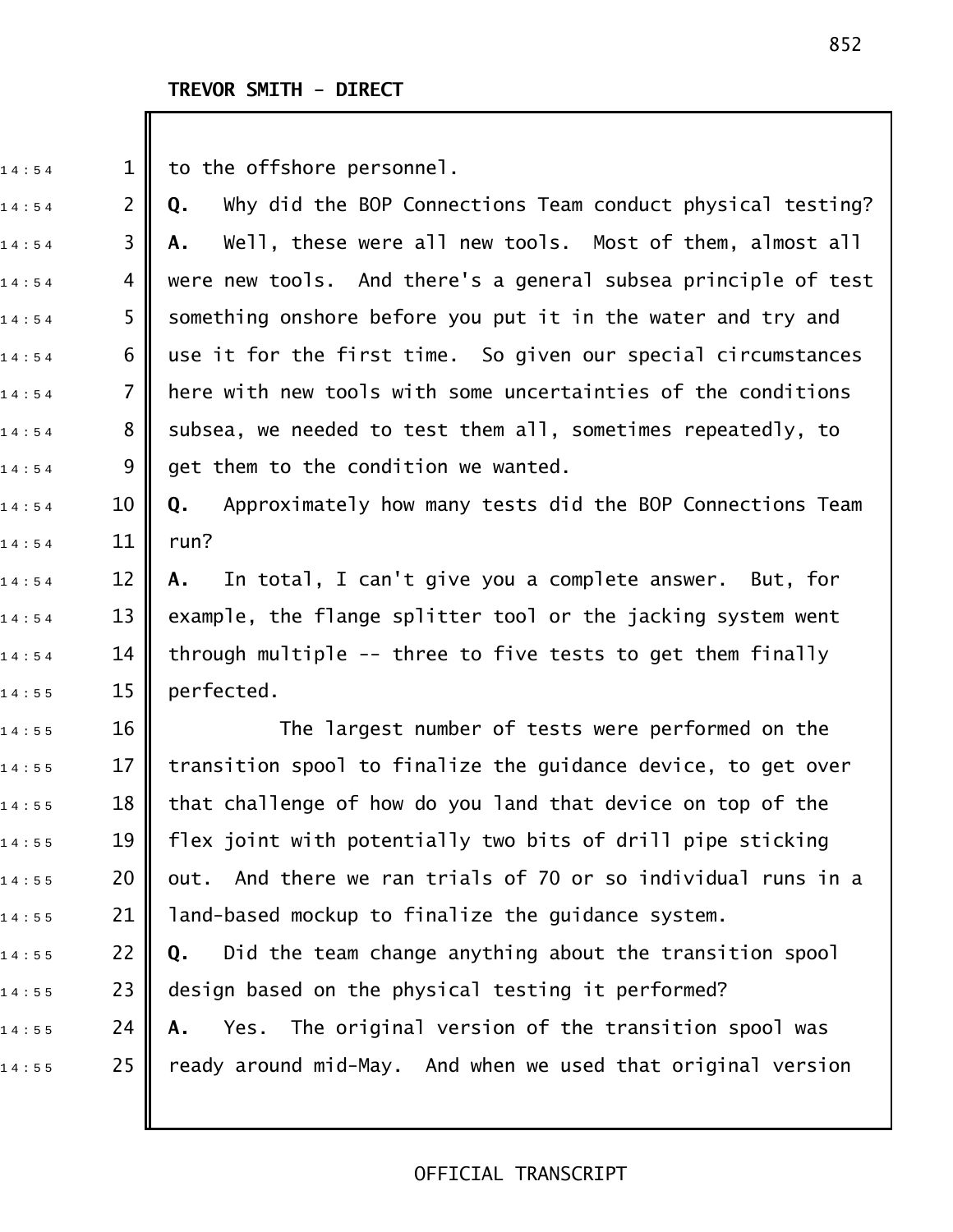$_{{\tiny 1}}$ 4:55  $\quad \quad \ \, {\tiny 1}$   $\parallel$  in those trials I just described, we realized that the guidance  $_{1\,4\,:\,5\,5}$  2  $\parallel$  mule shoe -- the guidance system wasn't strong enough to deal  $_{1\,4\ :\,5\,5}$  3  $\parallel$  with the potential risk of clashing with the drill pipe.  $14:55$  4  $\parallel$  So we made the guidance system stronger. We made the  $_{1\,4\ :\,5\,5}$  5  $\parallel$  edges of the guidance system harder so they would ride over  $_{1\,4\ :\,5\,5}$  6  $\,$  potential gashes in drill pipe that could claw at it. We  $14:56$  7  $\parallel$  changed the guidance pins to a long and a short version and put  $14:56$  8  $\parallel$  guide wires on the tips of these pins so the ROV could pull the  $_{1\,4\,:\,5\,6}$   $\qquad \quad$  9  $\parallel$  transition spool down. We put a connection hub on top of the  $_{1\,4\,:\,5\,6}$   $\qquad$  10  $\parallel$  transition spool so that the capping stack could be landed as a  $14:56$  11 separate operation. 14:56 12 **||** And originally we had the mud boost plug integral  $_{1\,4\ :\,5\,6}$   $\qquad$  13  $\parallel$  with the transition spool as it was landed. We felt that  $_{1\,4\,:\,5\,6}$   $\qquad$  14  $\parallel$  presented a risk, so we designed it to be installable after the  $14:56$  15 || transition spool itself was landed. 1 4 : 5 6 16 **Q.** Could the transition spool and capping stack have been  $_{1\,4\,:\,5\,6}$   $\qquad$  17  $\parallel$  successfully installed without performing the physical testing? 1 4 : 5 6 18 **A.** I don't believe so. There was too much risk of  $_{1\,4\ :\,5\,6}$   $\qquad$  19  $\parallel$  encountering a problem that we hadn't thought about if we  $14:56$  20 | hadn't done testing. 14:56 21 **MR. COLLIER:** Now, if we can bring up D-24355, 14:56 22 || please. 1 4 : 5 6 23 **BY MR. COLLIER:** 1 4 : 5 6 24 **Q.** Mr. Smith, if you can describe what this particular  $14:56$  25 picture shows.

#### 853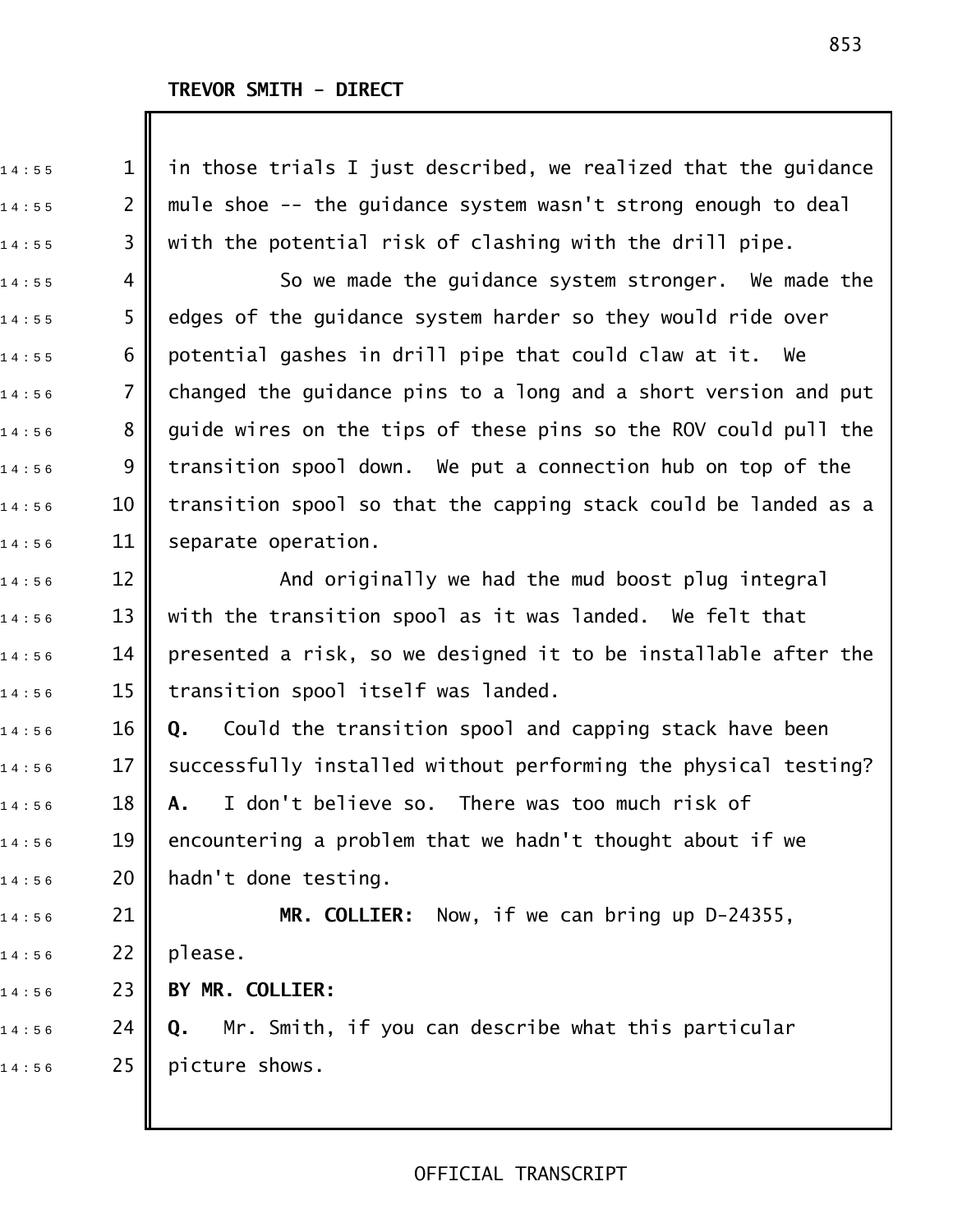| 14:56 | $\mathbf 1$    | This is the transition spool assembly after $-$ on the way<br>Α. |
|-------|----------------|------------------------------------------------------------------|
| 14:56 | $\overline{2}$ | to or coming back from a pressure test after we had done its     |
| 14:57 | 3              | first construction.                                              |
| 14:57 | 4              | So the yellow assembly in the middle there, that is              |
| 14:57 | 5              | the transition spool itself. It's about 6 feet long, big         |
| 14:57 | 6              | flange on the end, and a dummy base to it here that the          |
| 14:57 | $\overline{7}$ | guidance system was inside. And it's on the back of a flatbed    |
| 14:57 | 8              | truck. So you get a feel for the scale there.                    |
| 14:57 | 9              | I would like to talk about other areas of the capping<br>Q.      |
| 14:57 | 10             | stack development for a moment. Were you involved with other     |
| 14:57 | 11             | aspects of the development and installation of the capping       |
| 14:57 | 12             | stack?                                                           |
| 14:57 | 13             | Yes. I provided input to the Well Capping Team on two<br>Α.      |
| 14:57 | 14             | aspects relating to the capping stack.                           |
| 14:57 | 15             | Firstly, in early June, after the views that we                  |
| 14:57 | 16             | needed to develop this cap as a containment device, I got the    |
| 14:57 | 17             | Well Capping Team to convert the side outlet valves into a fail  |
| 14:57 | 18             | open position as opposed to a fail closed position. And later,   |
| 14:58 | 19             | on the request of the Government Science Team, I arranged for    |
| 14:58 | 20             | an accurate, very accurate pressure transducer to be fitted to   |
| 14:58 | 21             | the capping stack.                                               |
| 14:58 | 22             | Now, during the response did the design of the capping<br>Q.     |
| 14:58 | 23             | stack change?                                                    |
| 14:58 | 24             | Yes. It changed significantly.<br>Α.                             |
| 14:58 | 25             | Have you prepared a demonstrative that shows how the<br>Q.       |
|       |                |                                                                  |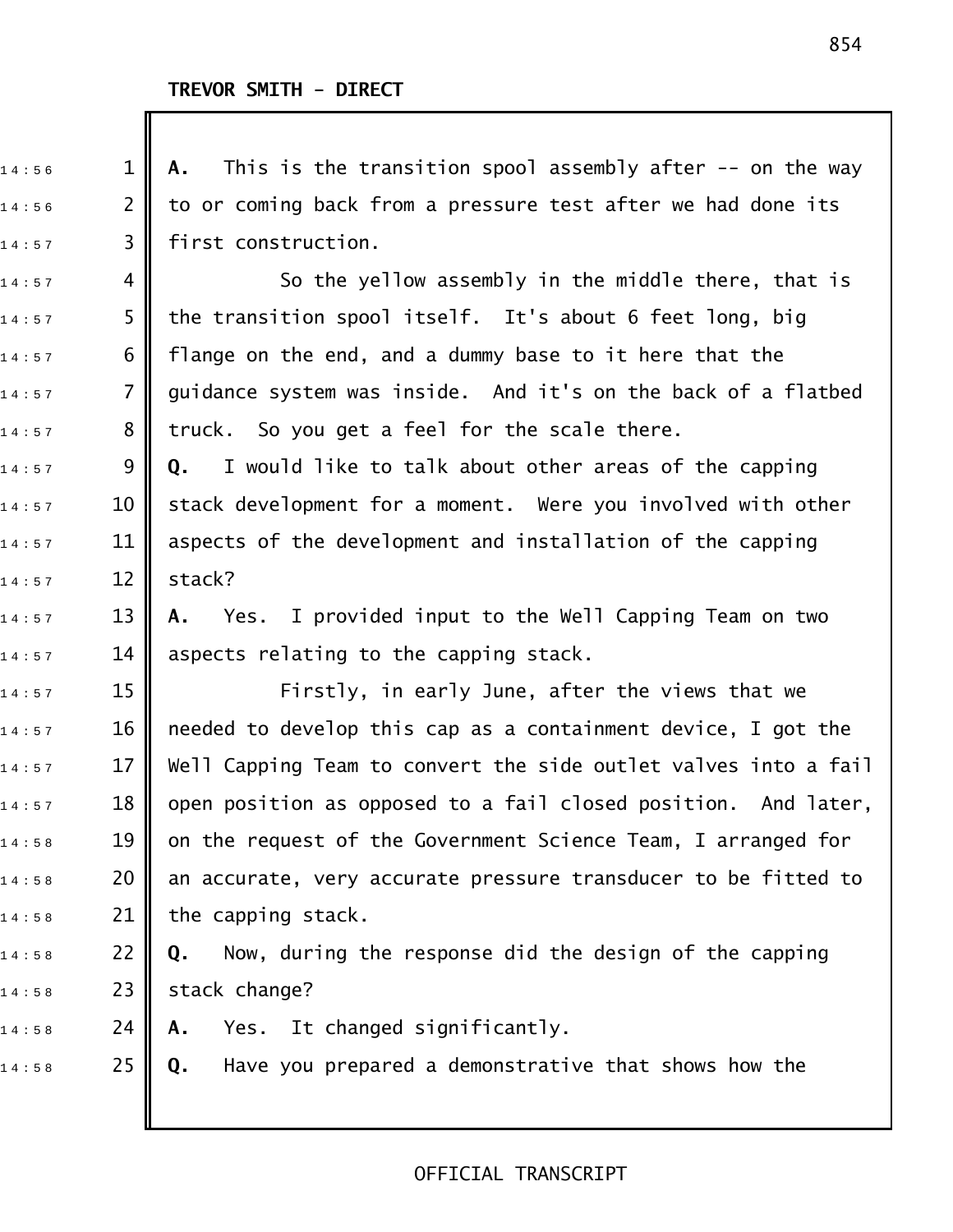| 14:58 | $\mathbf 1$    | capping stack changed during the response?                        |
|-------|----------------|-------------------------------------------------------------------|
| 14:58 | $\overline{2}$ | Yes, I have.<br>Α.                                                |
| 14:58 | 3              | MR. COLLIER: If we can bring up D-23774A, please.                 |
| 14:58 | 4              | <b>THE WITNESS:</b> So on the left here is the original           |
| 14:58 | 5              | concept for the capping stack with an integral transition         |
| 14:58 | 6              | spool, two rams, and on the right is the final assembly.          |
| 14:58 | 7              | The upper part is the 3-ram capping stack, and                    |
| 14:58 | 8              | the bottom part, to which it's attached, is the transition        |
| 14:58 | 9              | spool. There's a connection in the middle. So that is quite       |
| 14:58 | 10             | different assemblies.                                             |
| 14:58 | 11             | BY MR. COLLIER:                                                   |
| 14:58 | 12             | Can you describe some of the differences between the 2-ram<br>Q.  |
| 14:58 | 13             | capping stack and the 3-ram capping stack that ultimately was     |
| 14:59 | 14             | used on July 12.                                                  |
| 14:59 | 15             | MR. MILLER: Objection, Your Honor. This witness was               |
| 14:59 | 16             | not on the Capping Stack Team, and he specifically said in his    |
| 14:59 | 17             | deposition, other than those two things he just mentioned, he     |
| 14:59 | 18             | had no involvement with the capping stack. This witness has no    |
| 14:59 | 19             | foundation to answer that question. It would all be based on      |
| 14:59 | 20             | hearsay.                                                          |
| 14:59 | 21             | MR. COLLIER: Your Honor, that's not correct.                      |
| 14:59 | 22             | Mr. Smith did have ongoing interactions with the Well Capping     |
| 14:59 | 23             | That was an integral part of the work that he was doing,<br>Team. |
| 14:59 | 24             | was interfacing with them, and had a full understanding of how    |
| 14:59 | 25             | that capping stack developed during the entire response.          |
|       |                |                                                                   |
|       |                |                                                                   |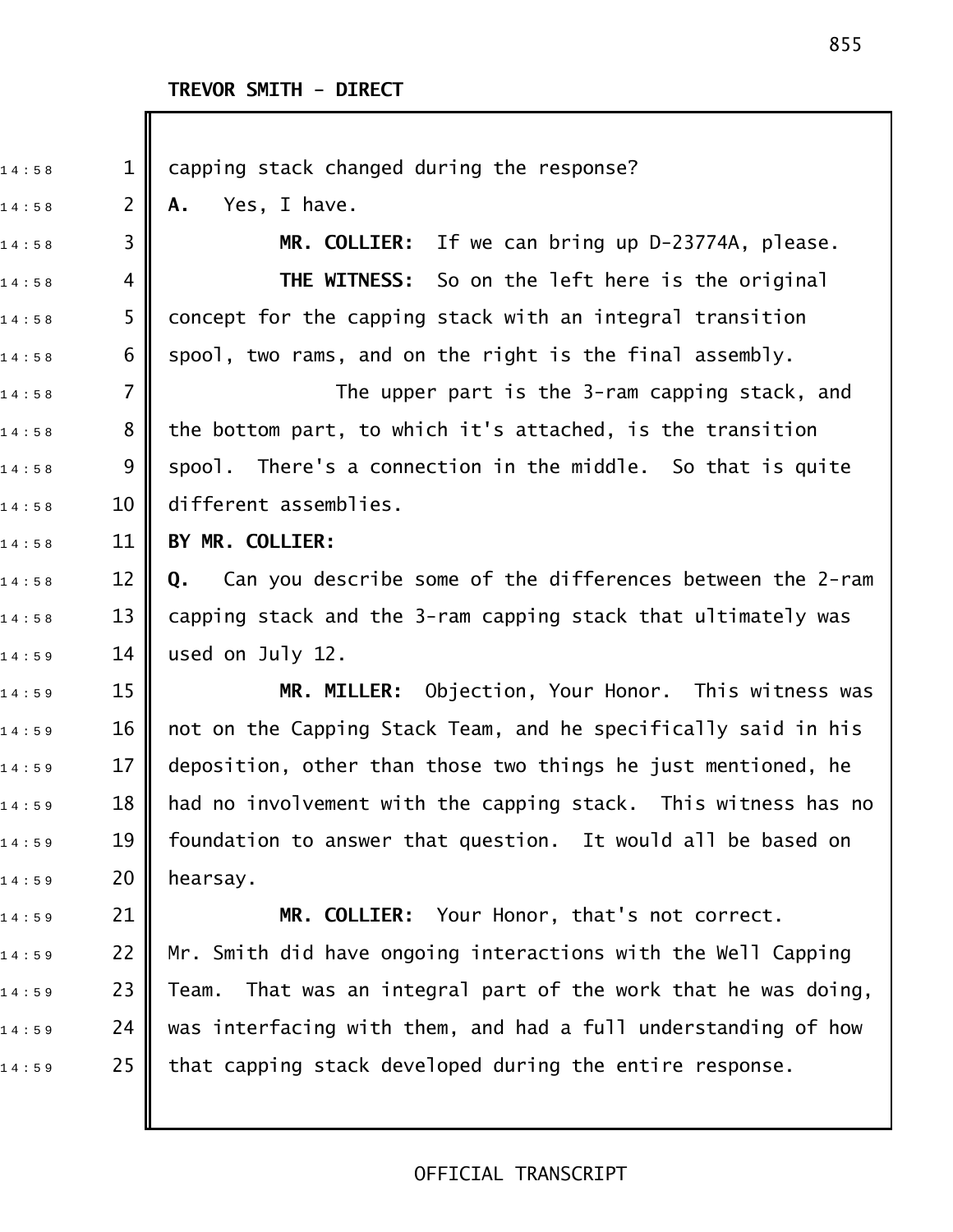Ш

| 14:59 | $\mathbf{1}$   | MR. MILLER: I think counsel needs to lay a                       |
|-------|----------------|------------------------------------------------------------------|
| 14:59 | $\overline{2}$ | foundation then, Your Honor.                                     |
| 14:59 | 3              | THE COURT: Go ahead. Ask some foundational                       |
| 14:59 | 4              | questions.                                                       |
| 14:59 | 5              | BY MR. COLLIER:                                                  |
| 14:59 | 6              | During the response, Mr. Smith, did you interact with the<br>Q.  |
| 14:59 | $\overline{7}$ | Well Capping Team with respect to the development of the         |
| 14:59 | 8              | capping stack?                                                   |
| 14:59 | 9              | Yes. And can I clarify or add that for a one-week period<br>Α.   |
| 14:59 | 10             | in early June I was actually accountable for the build of the    |
| 14:59 | 11             | capping stack. And it was during that point in time that I       |
| 14:59 | 12             | asked for the side outlet valves to be converted from fail       |
| 15:00 | 13             | close to fail open.                                              |
| 15:00 | 14             | After that period I relinquished control of building             |
| 15:00 | 15             | the capping stack and focused more back on the transition spool  |
| 15:00 | 16             | activities as the Capping Stack Team resumed their work on       |
| 15:00 | 17             | getting the capping stack ready.                                 |
| 15:00 | 18             | BY MR. COLLIER:                                                  |
| 15:00 | 19             | Prior to that time in June, did you also interact with the<br>Q. |
| 15:00 | 20             | Capping Stack Team or the Well Capping Team at that point in     |
| 15:00 | 21             | time, with respect to the response?                              |
| 15:00 | 22             | Yes. I was interacting with them back in this early stage<br>Α.  |
| 15:00 | 23             | where we were building that transition spool to be attached to   |
| 15:00 | 24             | the 2-ram version of the stack at that time.                     |
| 15:00 | 25             | After the June time period, where you had control of the<br>Q.   |
|       |                |                                                                  |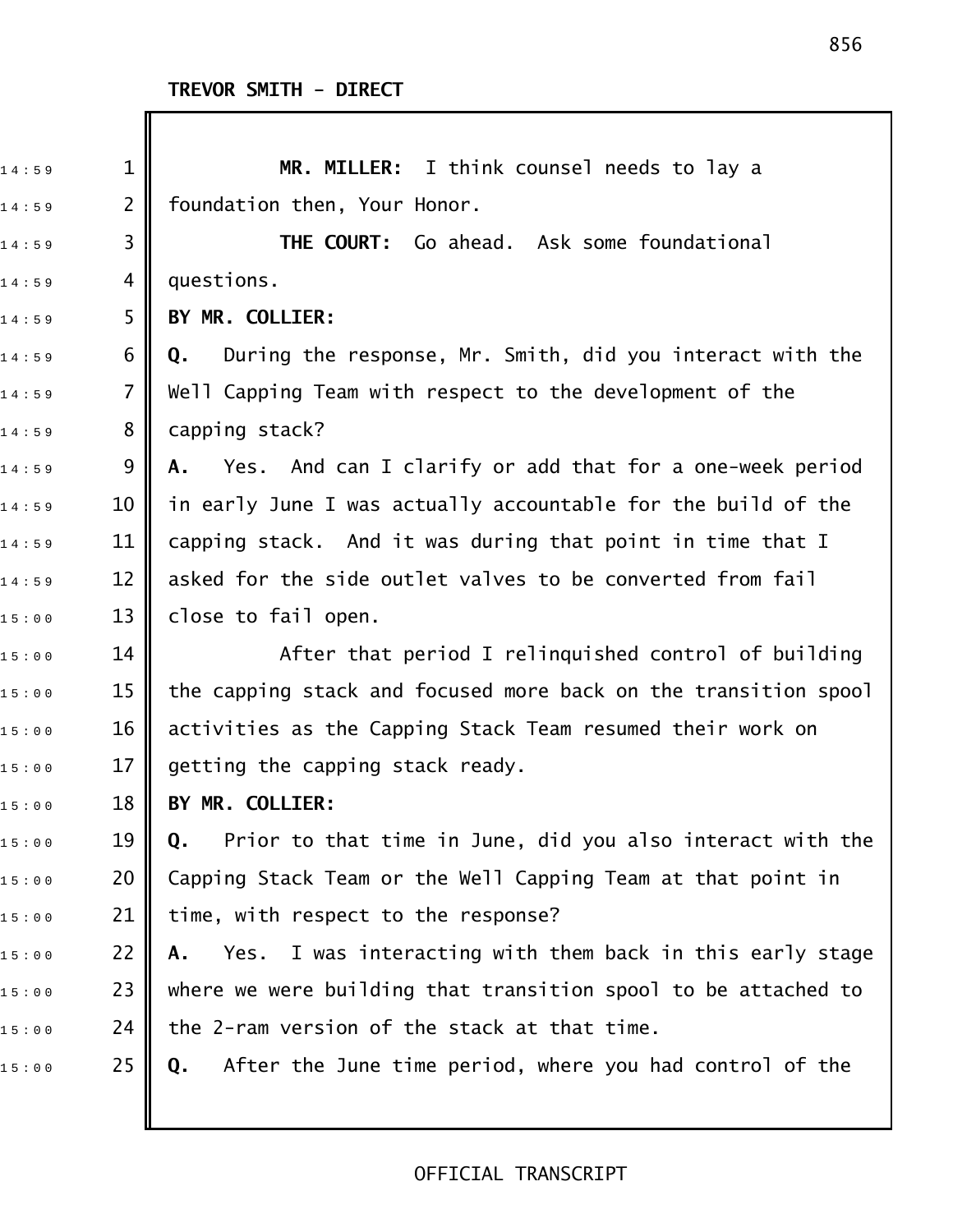Ш

| 15:00 | $\mathbf 1$    | capping stack development, did you continue to interact with     |
|-------|----------------|------------------------------------------------------------------|
| 15:00 | $\overline{2}$ | the Well Capping Team with respect to development of the         |
| 15:00 | 3              | capping stack?                                                   |
| 15:00 | 4              | In respect to two things. One was attaching that, getting<br>A., |
| 15:00 | 5              | that pressure sensor sent down and attached --                   |
| 15:01 | 6              | MR. MILLER: Objection, Your Honor. This is hearsay.              |
| 15:01 | $\overline{7}$ | "Interact" means he got it from a different source. He is        |
| 15:01 | 8              | giving hearsay testimony. Other than that one week in June, he   |
| 15:01 | 9              | can't testify.                                                   |
| 15:01 | 10             | <b>THE COURT:</b> Are you just asking him what he was told       |
| 15:01 | 11             | by others who were actually doing that work?                     |
| 15:01 | 12             | MR. MILLER: In England they use the word                         |
| 15:01 | 13             | "interaction," but I think it means what did somebody else tell  |
| 15:01 | 14             | you, which is hearsay.                                           |
| 15:01 | 15             | <b>THE COURT:</b> What we are trying to understand,              |
| 15:01 | 16             | Mr. Smith, is whether what you're being asked about now is       |
| 15:01 | 17             | something that you have personal knowledge of or something you   |
| 15:01 | 18             | were told by people who were actually doing that work.           |
| 15:01 | 19             | <b>THE WITNESS:</b> On the attachment of the pressure            |
| 15:01 | 20             | transducer, I was asked to send somebody down to arrange to --   |
| 15:01 | 21             | somebody reporting to me to ensure that transducer got fitted.   |
| 15:01 | 22             | So the work -- we were actually asked by the capping team to     |
| 15:01 | 23             | develop the procedure and equipment, bring it to site, and get   |
| 15:02 | 24             | it installed. So somebody from my team was engaged there and     |
| 15:02 | 25             | reporting in to me. I wasn't personally down in Berwick          |
|       |                |                                                                  |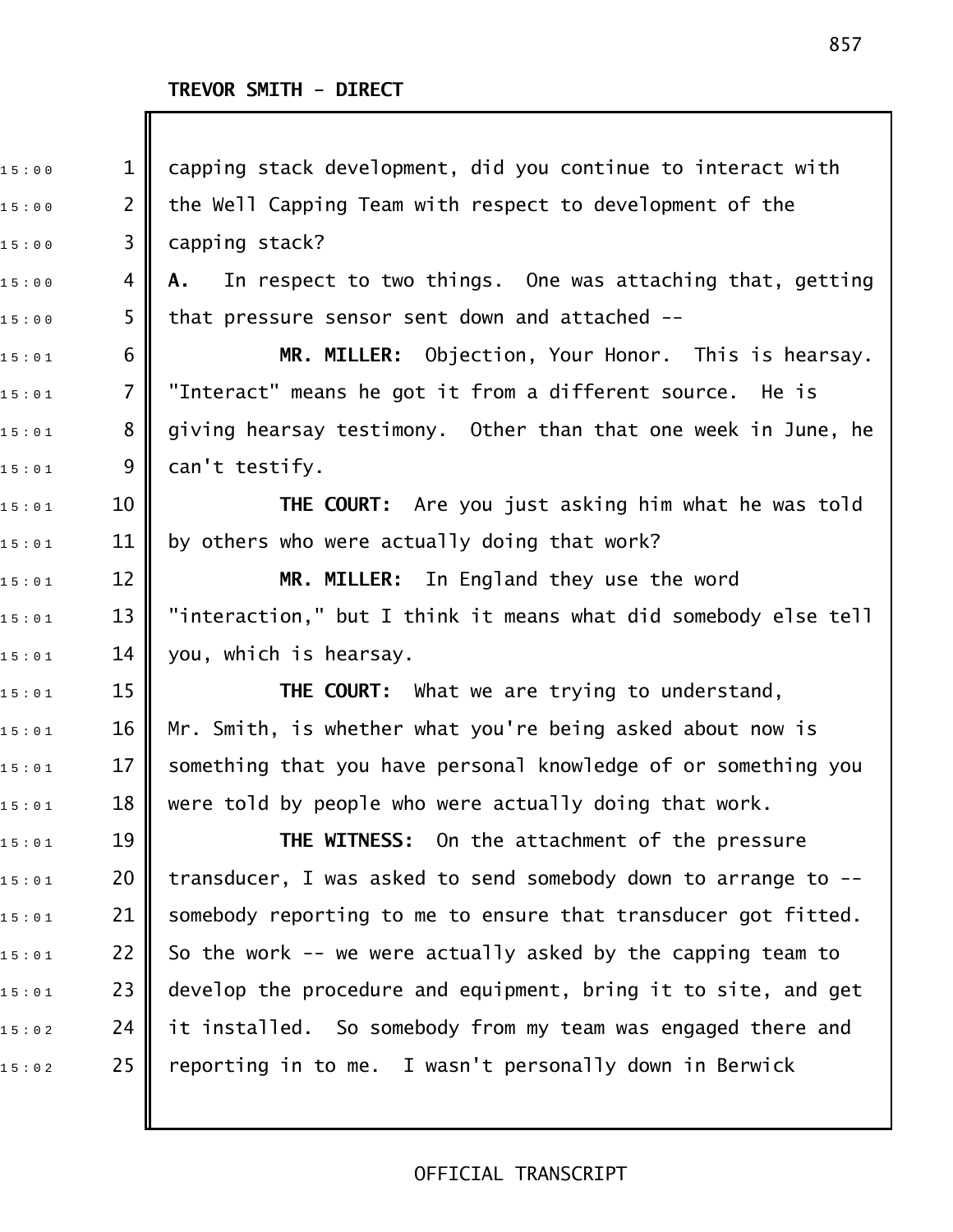$15:02$  1 || myself. 1 5 : 0 2 2 **THE COURT:** I sustain the objection. 1 5 : 0 2 3 **MR. COLLIER:** Your Honor, maybe I can clarify. 1 5 : 0 2 4 **BY MR. COLLIER:** 1 5 : 0 2 5 **Q.** Mr. Smith, did you have an understanding from your own  $_{15:02}$  6 || personal knowledge as to the features of the 3-ram capping  $_{15:02}$   $\qquad$  7  $\parallel$  stack as it was installed on July 12? 1 5 : 0 2 8 **A.** Yes. 1 5 : 0 2 9 **MR. COLLIER:** Your Honor, if I may ask Mr. Smith,  $_{15:02}$   $\,$   $\,$  10  $\,$  then, questions about what he understood to be the features of  $_{15:0.2}$   $\,$   $\,$  11  $\,$  the 3-ram capping stack as of July 12, that would be based on  $15:02$  2 | his personal knowledge. 1 5 : 0 2 13 **MR. MILLER:** It has to be based on his personal  $_{15:0.2}$   $\,$   $\,$   $\,$  14  $\,$   $\,$  knowledge. The source of that understanding can't came from  $_{15:0.2}$   $\,$   $\,$   $\,$  15  $\,$   $\,$  others who were working on the 3-ram capping stack. He  $_{15:02}$   $\,$   $\,$  16  $\parallel$  testified he never worked on the 3-ram capping stack himself. 1 5 : 0 2 17 **MR. COLLIER:** Your Honor, it was based on his  $_{1\,5\,:\,0\,2}$  and  $\,$  18  $\,$  are personal knowledge, from reviewing engineering documents, from  $15:02$  2 19  $\parallel$  developing the work that he was doing with respect to the  $_{1\,5\,:\,0\,2}$   $\qquad$  20  $\parallel$  capping stack, and then also with respect to doing the work  $_{15:0.2}$  21 || with respect to the pressure transducer that he understood the  $_{15:02}$  22 || features of the 3-ram capping stack. 15:02 23 **|| THE COURT:** What was your involvement with the 3-ram  $_{1\,5\,:\,0\,3}$   $\qquad$  24  $\parallel$  capping stack beyond what you have already told us? I think  $15:03$  25 || you said in June you had some -- you were the one that came up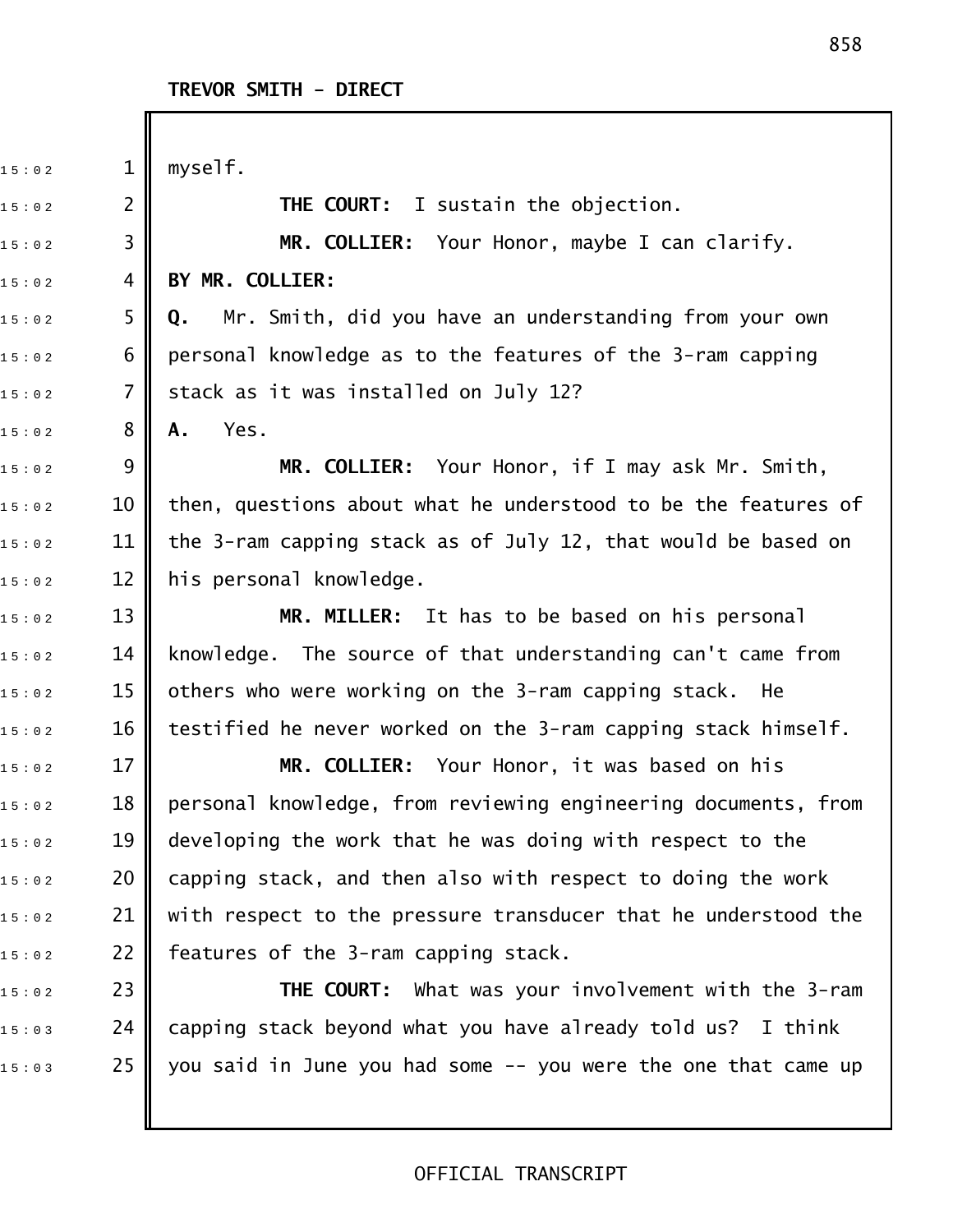$_{15:03}$  1 || with the idea of the two side outlets. 1 5 : 0 3 2 **THE WITNESS:** No, not the side outlets themselves,  $_{15:03}$  3 || but to convert the valves that were there to fail open. 15:03 **4 || THE COURT:** Fail open instead of fail --1 5 : 0 3 5 **THE WITNESS:** They were fail closed. 1 5 : 0 3 6 **THE COURT:** What was your involvement with this, you  $15:03$  7 personally, after that? 1 5 : 0 3 8 **THE WITNESS:** I received reports on its status. I  $_{1\,5\,:\,0\,:\,3}$   $\quad$  9  $\parallel$  arranged for our transition spool to be sent to Berwick, to be  $_{1\,5\,:\,0\,:\,3}$   $\qquad\qquad$  10  $\parallel$  mated, to be connected to the capping stack itself, to make  $_{15:03}$   $\,$   $\,$  11  $\,$  sure both fit together without any obstructions. I arranged  $_{1\,5\,:\,0\,3}$   $\qquad$  12  $\parallel$  for the replacement of the original pressure sensor. When it 1 5 : 0 3 13 was found during that test onshore between the two components,  $_{15:03}$   $\,$   $\,$  14  $\,$  that they were slightly faulty, I arranged for a second  $15:03$  15 || transducer to be fitted. 1 5 : 0 3 16 **THE COURT:** I sustain the objection. 1 5 : 0 3 17 **MR. COLLIER:** Your Honor, if I may ask a couple of  $_{1 \, 5 \, : \, 0 \, 4}$   $\qquad \qquad$  18  $\|$  additional foundation questions that I think may clear up this  $15:04$  19 issue. 1 5 : 0 4 20 **THE COURT:** I think it's pretty clear. It's pretty  $_{1\,5\ :\ 0\, 4}$  21 | clear. Why don't you move on to something else. 1 5 : 0 4 22 **MR. COLLIER:** Your Honor, if I may ask Mr. Smith  $_{15:0:4}$  23 || about his involvement with respect to the installation  $_{1.5 \pm 0.4}$  24 | procedures for the 3-ram capping stack and developing those  $15:0.4$  25 | particular procedures. I think that would be the basis, then,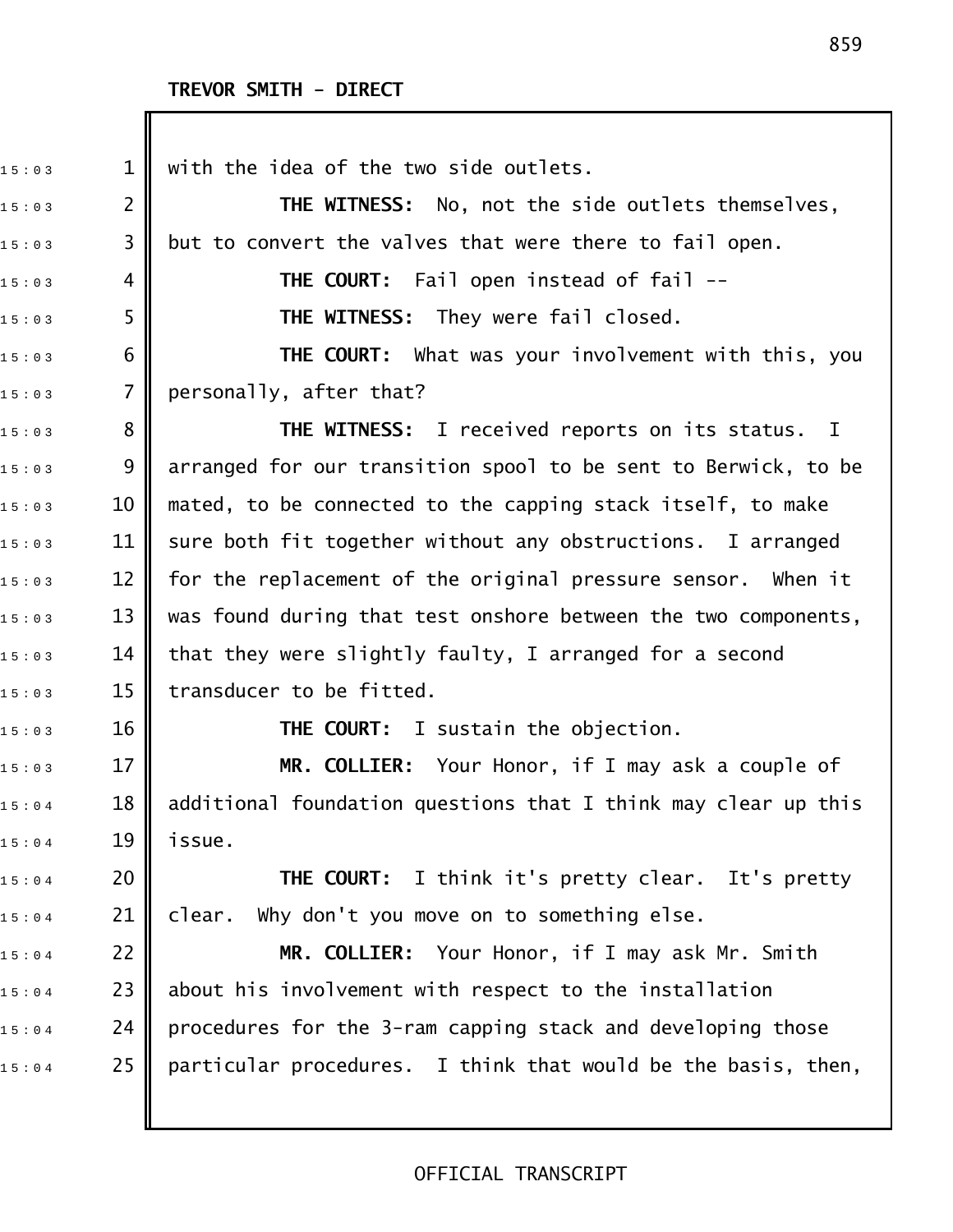| 15:04 | $\mathbf 1$    | for his understanding as to what features, then, the 3-ram      |
|-------|----------------|-----------------------------------------------------------------|
| 15:04 | $\overline{2}$ | capping stack had at the time of installation.                  |
| 15:04 | 3              | MR. MILLER: Installation is different from the                  |
| 15:04 | 4              | manufacture, assembly, design. If he has personal knowledge as  |
| 15:04 | 5              | to installation, he needs to establish a foundation.            |
| 15:04 | 6              | He was a $30(b)(6)$ witness for BP. He did not                  |
| 15:04 | 7              | testify as to the installation issues in his deposition, in     |
| 15:04 | 8              | either his personal or corporate capacity.                      |
| 15:04 | 9              | <b>THE COURT:</b> Okay. I'll let you try to go at it that       |
| 15:04 | 10             | way.                                                            |
| 15:04 | 11             | MR. MILLER: Transition spool, I have no problems.               |
| 15:04 | 12             | He's clearly the fact witness with knowledge. But when we get   |
| 15:04 | 13             | into capping stacks, he specifically said--                     |
| 15:04 | 14             | <b>THE COURT:</b> Did he have something to do with              |
| 15:04 | 15             | installation?                                                   |
| 15:04 | 16             | <b>THE WITNESS:</b> Yes. Again, in that period in June          |
| 15:04 | 17             | when I was accountable for the capping stack, I had somebody on |
| 15:05 | 18             | my team preparing the procedures for installation of the        |
| 15:05 | 19             | capping stack that were the foundation for the further          |
| 15:05 | 20             | evolution of those procedures, installation procedures, as the  |
| 15:05 | 21             | response progressed.                                            |
| 15:05 | 22             | MR. COLLIER: Your Honor, if I may actually ask                  |
| 15:05 | 23             | further questions.                                              |
| 15:05 | 24             | THE COURT: Go ahead.                                            |
|       | 25             |                                                                 |
|       |                |                                                                 |
|       |                |                                                                 |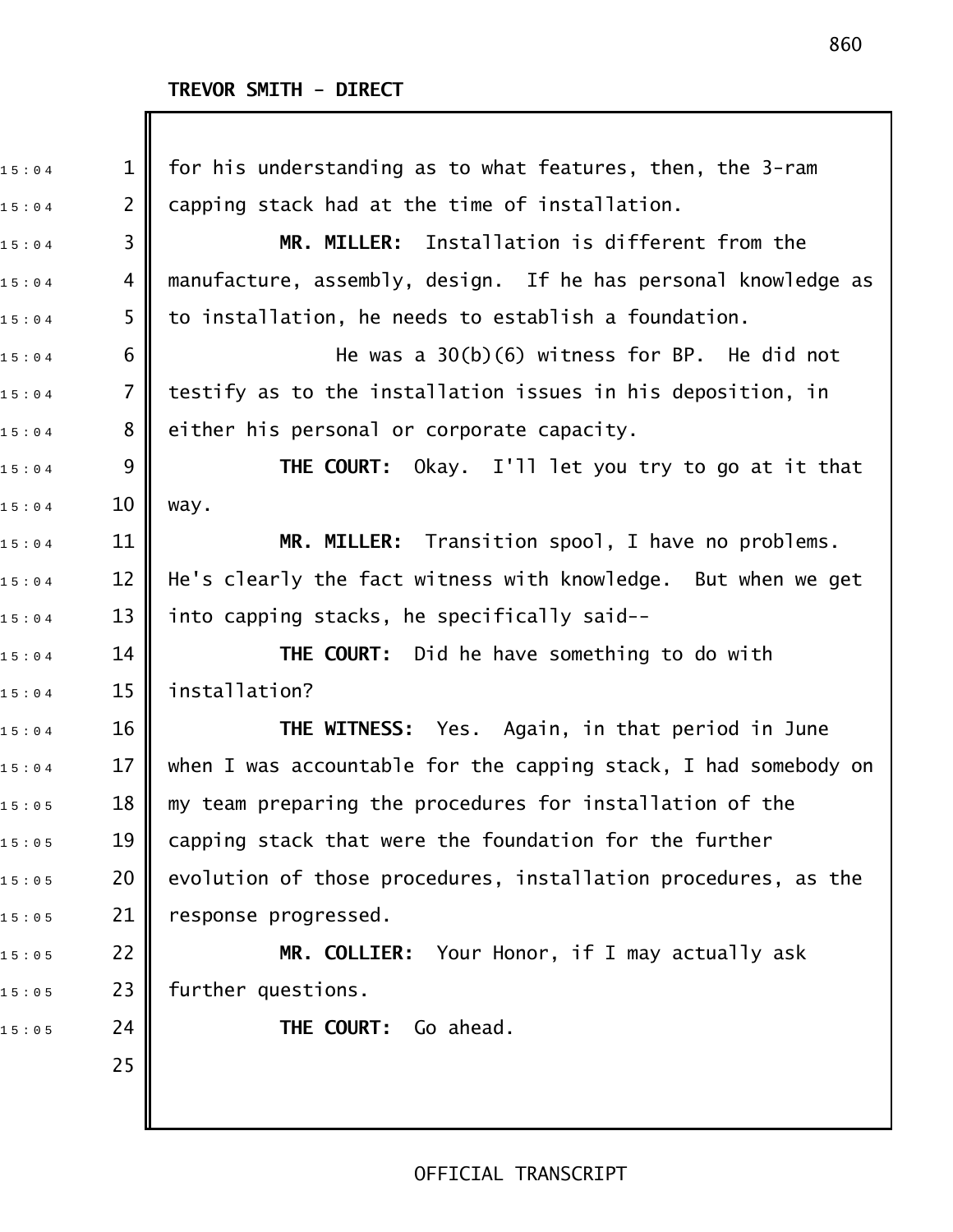Ш

| 15:05 | $\mathbf{1}$   | BY MR. COLLIER:                                                            |
|-------|----------------|----------------------------------------------------------------------------|
| 15:05 | $\overline{2}$ | Mr. Smith, did you also interact with the government in<br>Q.              |
| 15:05 | 3              | making presentations with regarding the capping stack and the              |
| 15:05 | 4              | features that the capping stack had?                                       |
| 15:05 | 5              | That content was included in those presentations, yes.<br>Α.               |
| 15:05 | 6              | THE COURT: You are back to that British word,                              |
| 15:05 | $\overline{7}$ | "interact."                                                                |
| 15:05 | 8              | MR. MILLER: Can we take down the demonstrative,                            |
| 15:05 | 9              | given that it's on capping stacks?                                         |
| 15:05 | 10             | <b>THE COURT:</b> I don't think you are getting there,                     |
| 15:05 | 11             | Mr. Collier. Maybe move on to another subject.                             |
| 15:05 | 12             | MR. COLLIER: Sure.                                                         |
| 15:05 | 13             | BY MR. COLLIER:                                                            |
| 15:05 | 14             | Now, Mr. Smith, did you prepare presentations and provide<br>Q.            |
| 15:06 | 15             | presentations to the Federal Science Team during the                       |
| 15:06 | 16             | development of the capping stack and transition spool?                     |
| 15:06 | 17             | I did, yes.<br>Α.                                                          |
| 15:06 | 18             | In your presentations to the government, did you explain<br>$\mathbf{0}$ . |
| 15:06 | 19             | how the capping stack, the 3-ram capping stack could be used as            |
| 15:06 | 20             | a collection device?                                                       |
| 15:06 | 21             | I did, yes.<br>Α.                                                          |
| 15:06 | 22             | MR. COLLIER: If we can pull up TREX-9800.1.1,                              |
| 15:06 | 23             | please.                                                                    |
| 15:06 | 24             | BY MR. COLLIER:                                                            |
| 15:06 | 25             | Do you see this, Mr. Smith, as an e-mail that you sent on<br>Q.            |
|       |                |                                                                            |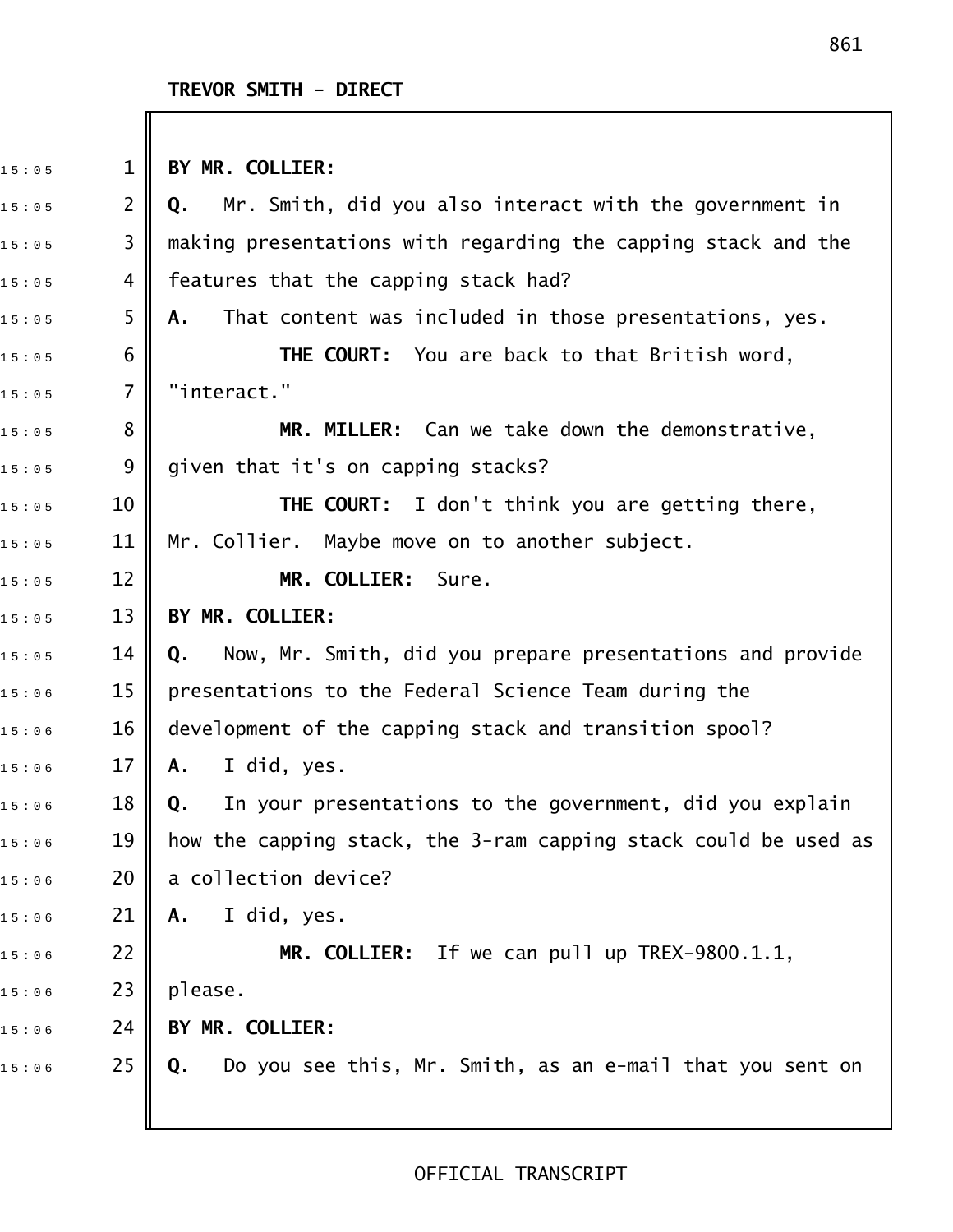| 15:06 | $\mathbf{1}$   | June 12, 2010, to members of the Response Team?                        |
|-------|----------------|------------------------------------------------------------------------|
| 15:06 | $\overline{2}$ | Yes, I do.<br>Α.                                                       |
| 15:06 | 3              | If you can look at the body of the e-mail, it reads:<br>"For<br>Q.     |
| 15:06 | 4              | information - this is the presentation we made to the                  |
| 15:06 | 5              | Government Science Team on Thursday. We also reviewed the              |
| 15:06 | 6              | backup slides with them"; is that right?                               |
| 15:06 | $\overline{7}$ | Yes.<br>Α.                                                             |
| 15:07 | 8              | Is the attachment to this e-mail one of the presentations<br>Q.        |
| 15:07 | 9              | that you gave to the Government Science Team?                          |
| 15:07 | 10             | Yes, it is.<br>Α.                                                      |
| 15:07 | 11             | MR. COLLIER: If we can go to 9800.4.1, please.                         |
| 15:07 | 12             | BY MR. COLLIER:                                                        |
| 15:07 | 13             | Q. Is this one of the slides that was presented in the                 |
| 15:07 | 14             | meeting with the Federal Science Team?                                 |
| 15:07 | 15             | Yes, it is.<br>Α.                                                      |
| 15:07 | 16             | Q. I would like to draw your attention to Item 3 on the                |
| 15:07 | 17             | slide. It reads: "Building longer term containment                     |
| 15:07 | 18             | system(s)." Do you see that?                                           |
| 15:07 | 19             | Yes, I do.<br>Α.                                                       |
| 15:07 | 20             | Can you explain what that means.<br>Q.                                 |
| 15:07 | 21             | At that stage of the response, you had the <i>Enterprise</i> and<br>Α. |
| 15:07 | 22             | the Q4000 collecting oil out of the capping stack, and                 |
| 15:07 | 23             | preparations were ongoing to add more collection capacity,             |
| 15:07 | 24             | because at that point there was a view that -- the concern was         |
| 15:07 | 25             | that it was not going to be possible to close in the well after        |
|       |                |                                                                        |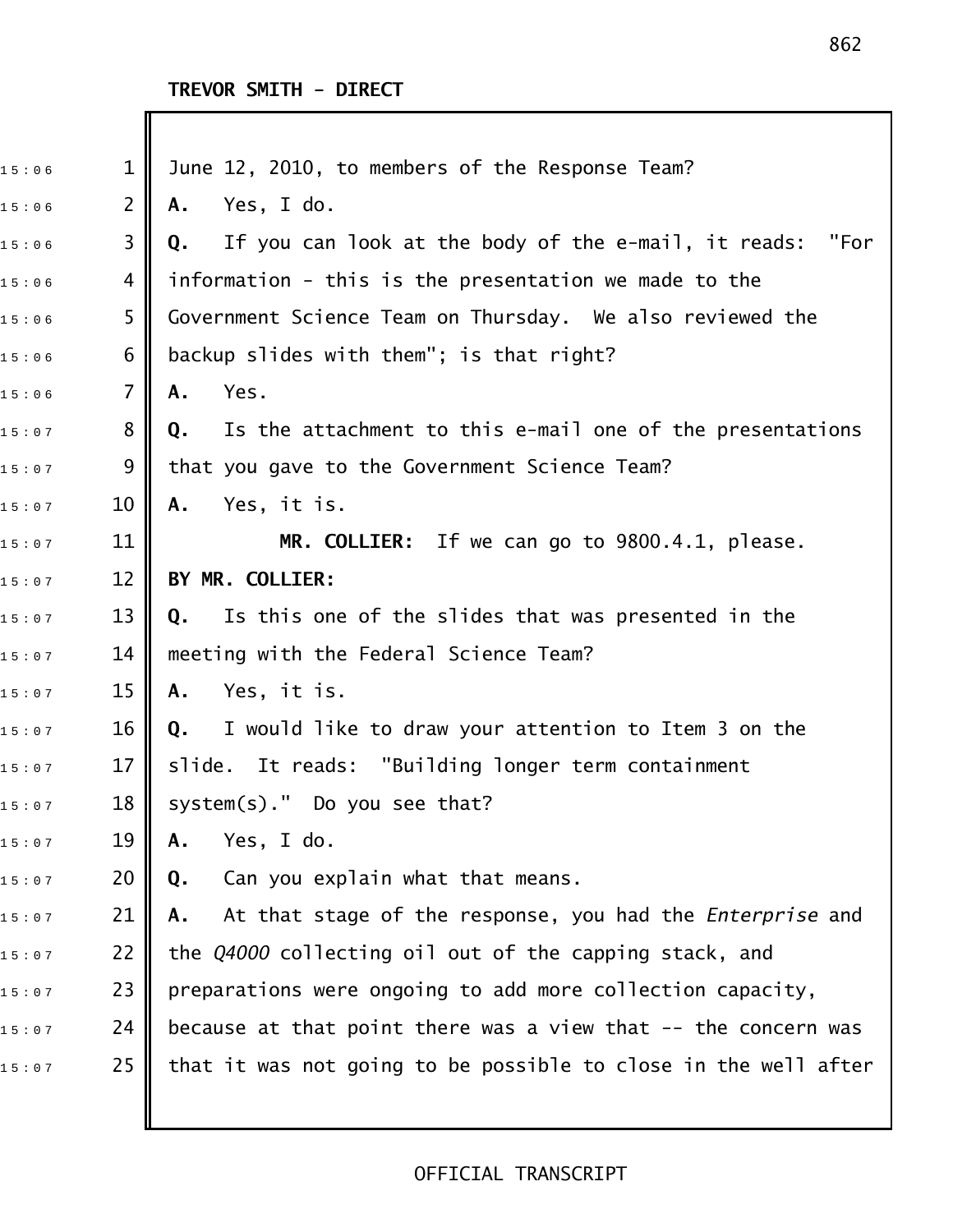| 15:07 | $\mathbf 1$    | a capping stack was landed due to concerns of the downhole well  |
|-------|----------------|------------------------------------------------------------------|
| 15:08 | $\overline{2}$ | integrity. So the intent, the objective of the capping stack     |
| 15:08 | 3              | was to add more connection points, connection offtake points,    |
| 15:08 | 4              | that we could take flow to new surface collection vessels that   |
| 15:08 | 5              | we were adding.                                                  |
| 15:08 | 6              | Did you provide slides to the government scientists about<br>Q.  |
| 15:08 | 7              | how the capping stack would work on a collection system?         |
| 15:08 | 8              | Yes.<br>Α.                                                       |
| 15:08 | 9              | MR. COLLIER: If we can go to TREX-9800.8.1, please.              |
| 15:08 | 10             | BY MR. COLLIER:                                                  |
| 15:08 | 11             | If you can explain to the Court what this particular slide<br>Q. |
| 15:08 | 12             | shows.                                                           |
| 15:08 | 13             | A. So if I again use my pointer, this illustrates the 3-ram      |
| 15:08 | 14             | capping stack landed on the -- the scenario where the 3-ram      |
| 15:08 | 15             | stack landed on the Deepwater Horizon stack. And over here to    |
| 15:08 | 16             | the left is a new containment system that was being              |
| 15:08 | 17             | constructed. So we had two new surface collection vessels.<br>We |
| 15:08 | 18             | built two new freestanding riser systems, and a manifold was     |
| 15:09 | 19             | being built. So the intent was the side outlets on the capping   |
| 15:09 | 20             | stack, we would take the flexible lines down to these manifolds  |
| 15:09 | 21             | and back up to these additional surface collection vessels.      |
| 15:09 | 22             | Was there equipment that was added to the capping stack<br>Q.    |
| 15:09 | 23             | that allowed for this collection system to be able to work?      |
| 15:09 | 24             | That was the purpose of the side outlets. And we were<br>Α.      |
| 15:09 | 25             | also looking at using the top outlet of the capping stack as a   |
|       |                |                                                                  |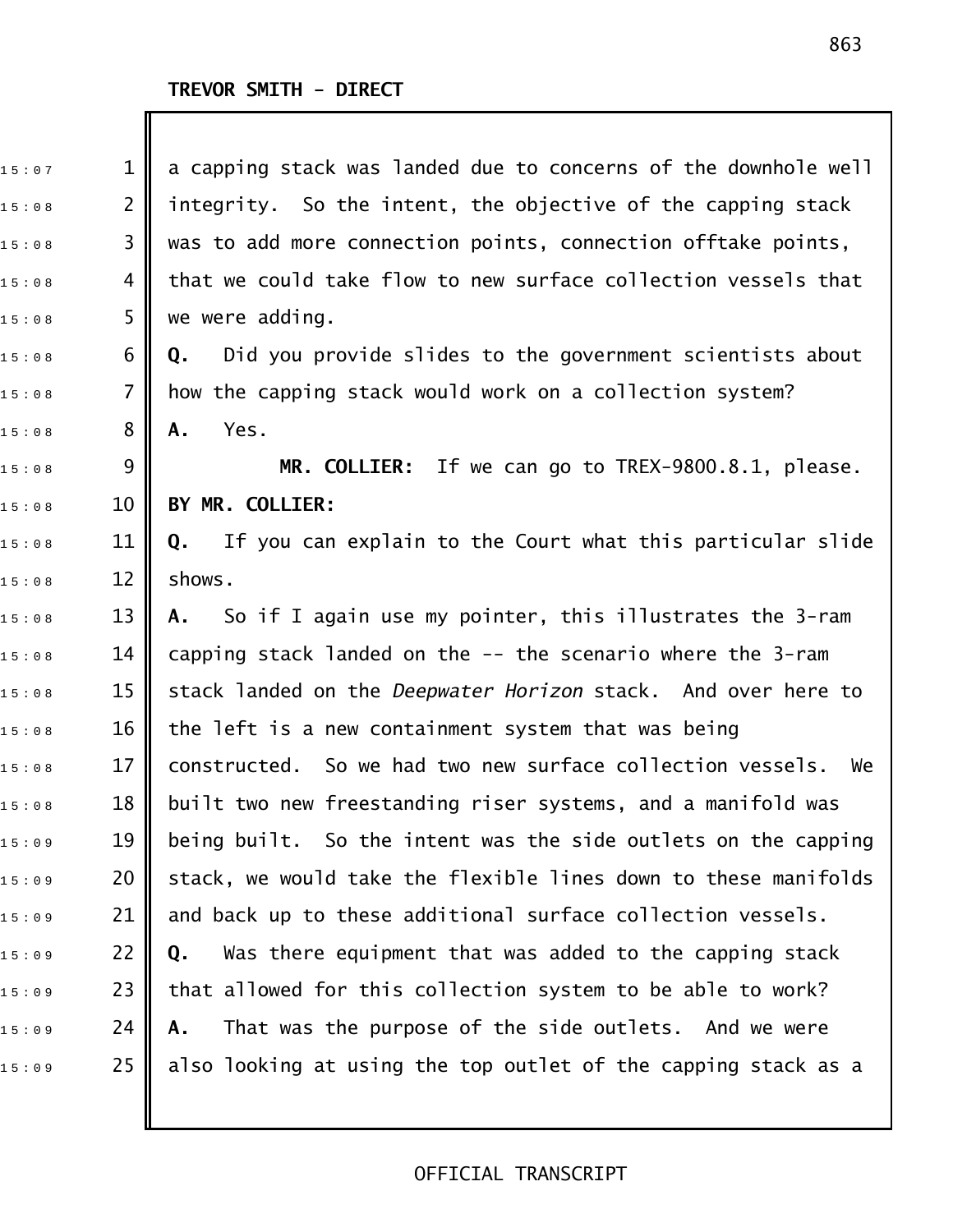$11 \text{ potential source}.$ 

15:09 2 **|| Q.** Was the BOP-on-BOP option ever being developed as a  $15:09$  3 | collection system? 1 5 : 0 9 4 **A.** I don't know. 1 5 : 0 9 5 **Q.** Now, you also discussed earlier you worked on adding a 15:09  $\,$  6  $\,$  pressure sensor to the capping stack; is that right?  $15:09$   $7 \parallel A$ . I arranged for that to occur, yes. 1 5 : 0 9 8 **Q.** When did you arrange for the pressure sensor to be added 15:09 9 to the capping stack? 1 5 : 0 9 10 **A.** It was in late June, after this was requested by the 15:09 11 | Government Science Team. 15:09 12 **|| Q.** For what reason was the pressure sensor added to the 3-ram  $15:10$  13 capping stack? 1 5 : 1 0 14 **A.** My understanding, it was to be part of a well integrity  $_{1 \, 5 \, : \, 1 \, 0}$   $\qquad \qquad$  15  $\parallel$  test that had come into play as a potential outcome. Further  $_{1 \, 5 \, : \, 1 \, 0}$   $\qquad \quad$  16  $\parallel$  work had indicated that perhaps a controlled closure of the  $_{15:10}$   $\,$   $\,$  17  $\,$  well with accurate pressure readings could potentially 1 5 : 1 0 18 determine if it was safe to leave the well closed in, and it  $_{1 \, 5 \, : \, 1 \, 0}$   $\quad$  19  $\parallel$  was to provide the accurate data for that close-in activity. 1 5 : 1 0 20 **Q.** Now, when did you begin working on the capping stack  $15:10$  21 | solution? 1 5 : 1 0 22 **A.** When I joined on April 30. 1 5 : 1 0 23 **Q.** When was the 3!ram capping stack installed on the Macondo  $15:10$  24 | well? 1 5 : 1 0 25 **A.** It was installed on July 12, 2010.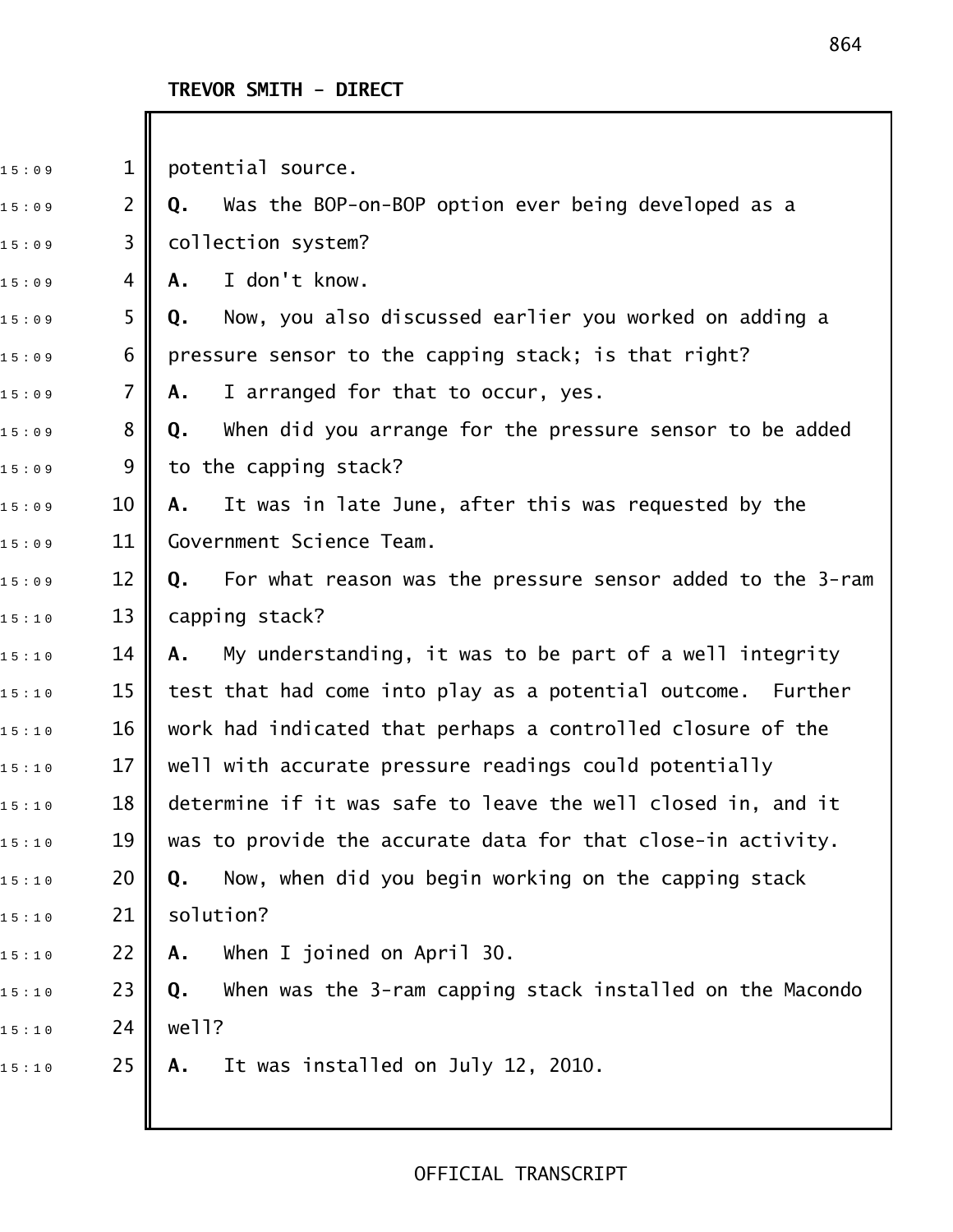| $\mathbf 1$    | Based on your work during the response, are you generally<br>Q.    |
|----------------|--------------------------------------------------------------------|
| $\overline{2}$ | aware of the activities that occurred between when you joined      |
| 3              | the Response Team and July 12 as it relates to the capping         |
| 4              | stack?                                                             |
| 5              | Yes.<br>Α.                                                         |
| 6              | Have you prepared a demonstrative exhibit that provides a<br>Q.    |
| $\overline{7}$ | timeline of the activities relating to the installing and          |
| 8              | connecting the capping stack to the flex joint flange?             |
| 9              | Yes, I have.<br>Α.                                                 |
| 10             | MR. COLLIER: If we can bring up D-23934, please.                   |
| 11             | BY MR. COLLIER:                                                    |
| 12             | If you can explain to the Court $-$ - I understand this is a<br>Q. |
| 13             | rather busy slide, but if you can explain to the Court what        |
| 14             | this timeline shows.                                               |
| 15             | It's to illustrate that there are four main bands of<br>A.         |
| 16             | activity going on. There was the capping stack build activity      |
| 17             | itself. There was the transition spool build activity that         |
| 18             | would provide a connection point onto which to land the capping    |
| 19             | There was offshore activities preparing for the capping<br>stack.  |
| 20             | operation, leading to the implementation of the capping            |
| 21             | And above all of this were organizational or<br>solution.          |
| 22             | governance activities coordinating the work below and certain      |
| 23             | assurance processes leading to approval to initiate the capping    |
| 24             | operation. And all of these activities were converging on          |
| 25             | readiness in early July. All of those had to occur before the      |
|                |                                                                    |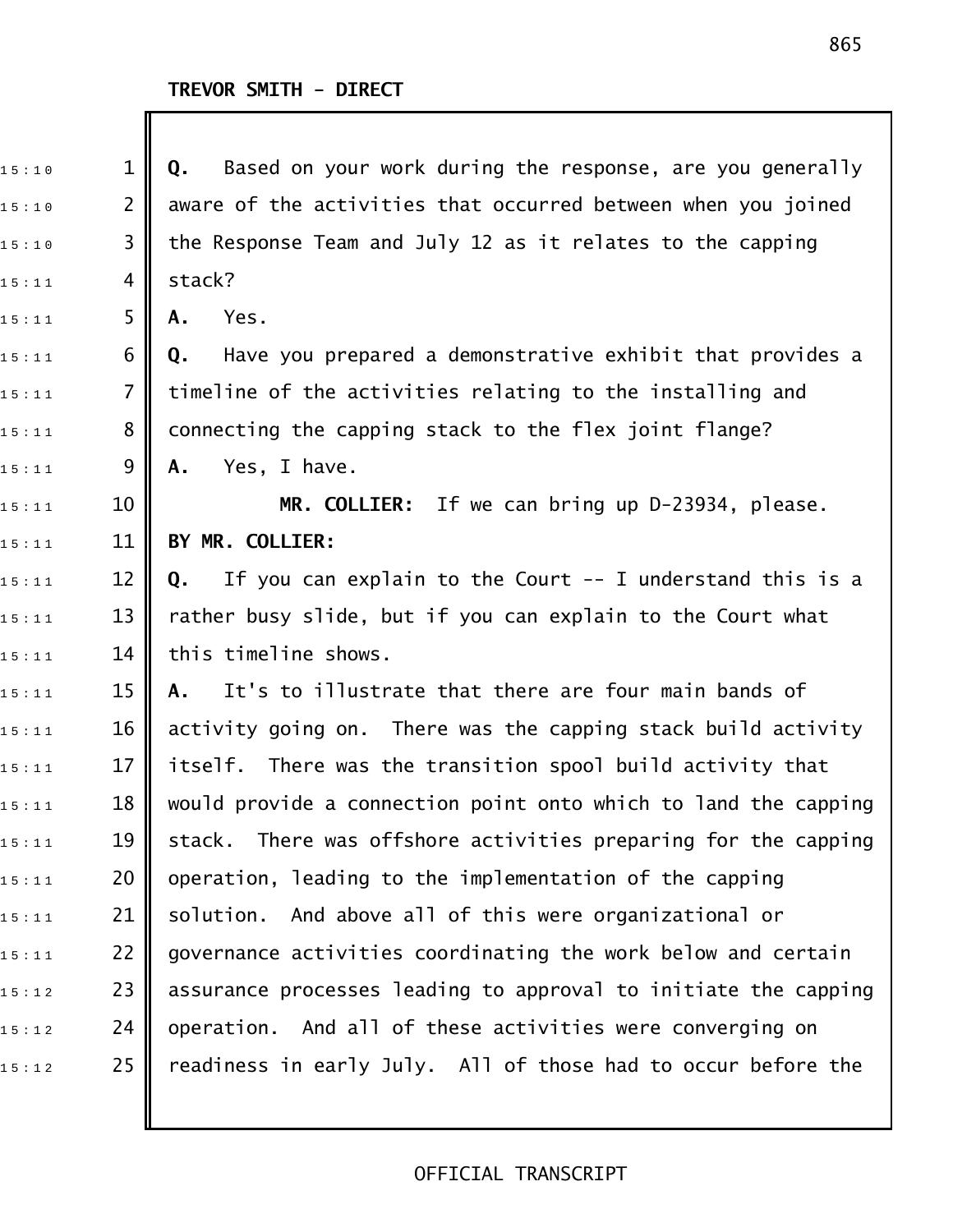| $\mathbf{1}$<br>capping operation could complete, could initiate.               |
|---------------------------------------------------------------------------------|
| $\overline{2}$<br>Now, if I can draw your attention to the band that says<br>Q. |
| "Installation Activities." There's an event on June 3. Do you<br>3              |
| see that, Mr. Smith?<br>4                                                       |
| Yes, I do.<br>Α.                                                                |
| It says "riser cut"?<br>6<br>Q.                                                 |
| $\overline{7}$<br>Yeah.<br>Α.                                                   |
| 8<br>Can you explain what that event is.<br>Q.                                  |
| That's when the large shearing device cut the damaged<br>Α.                     |
| riser away from the top of the LMRP.<br>10                                      |
| 11<br>Based on the riser cut, was there any information learned<br>Q.           |
| 12<br>that influenced the connection method that was used to attach             |
| 13<br>the capping stack to the flex joint flange?                               |
| Yes. We saw that there was debris in the bottom section<br>14<br>Α.             |
| 15<br>of the riser that was cut, so we needed to work on a solution             |
| 16<br>to overcome or work around that debris in landing the                     |
| 17<br>transition spool, leading to a series of tests to perfect the             |
| 18<br>guidance device and landing procedures. We also saw that the              |
| flex joint didn't become centralized for whatever reason, so we                 |
| realized we needed to push it back to a central position and                    |
| lock it there.                                                                  |
| 22<br>You also identified on the timeline on July 7 a first<br>Q.               |
| version of Technical Assurance Report issued. What was the                      |
| 24<br>Technical Assurance Report?                                               |
| 25<br>It was a document that addressed the points I raised<br>Α.                |
| 5<br>9<br>19<br>20<br>21<br>23                                                  |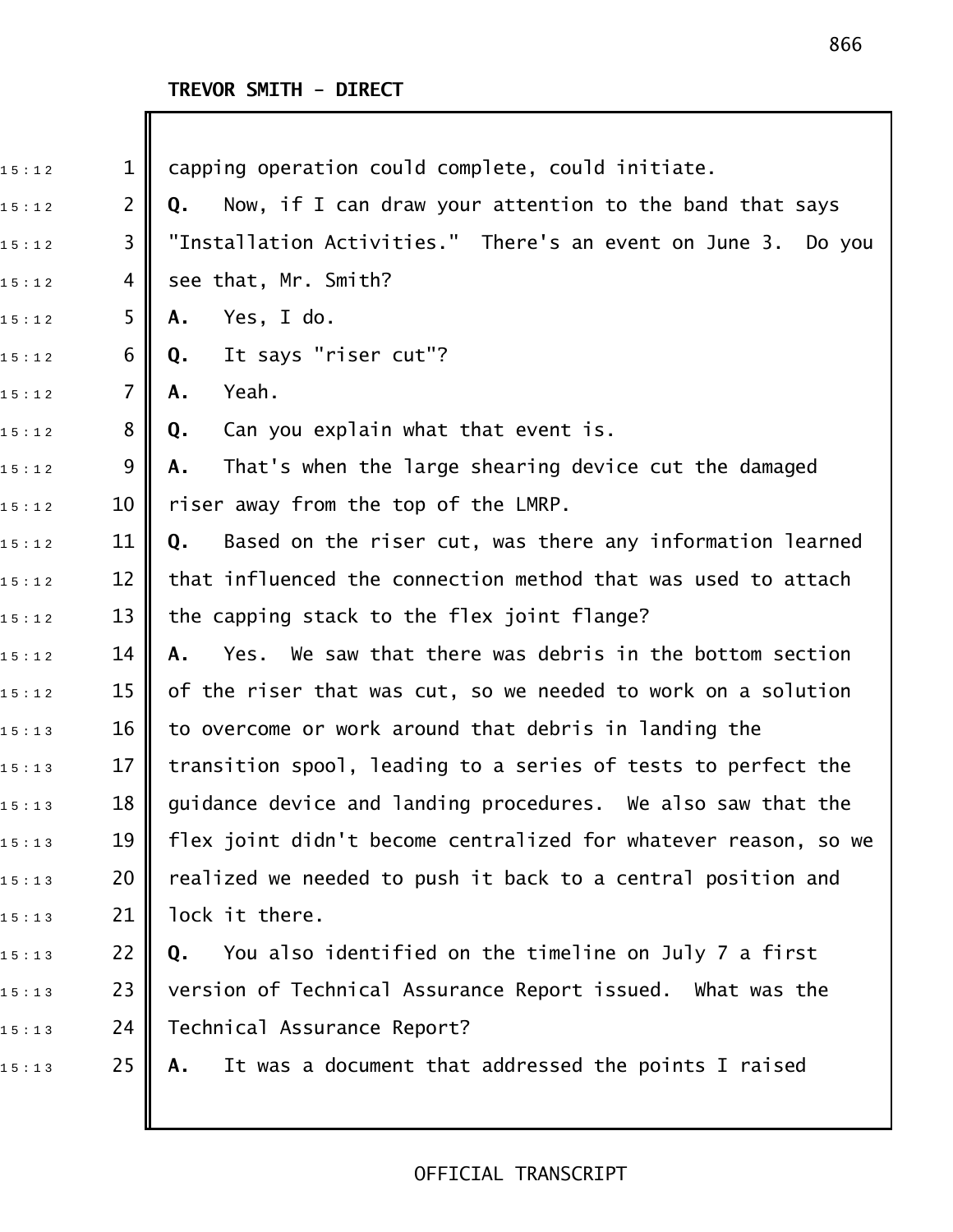| 15:13 | $\mathbf 1$    | earlier about needing to ensure that the overall structural      |
|-------|----------------|------------------------------------------------------------------|
| 15:13 | $\overline{2}$ | integrity of the stack landed on the Deepwater Horizon, that     |
| 15:13 | 3              | the whole system was strong enough to take the additional        |
| 15:13 | 4              | loads, including the anticipated loads from the containment      |
| 15:13 | 5              | offtake lines that were going to be added later. And also, it    |
| 15:13 | 6              | included a detailed review of the pressure integrity, the        |
| 15:13 | $\overline{7}$ | question of could we take the flex joint and flange above        |
| 15:14 | 8              | 5000 psi, the designed pressure limits. It addressed those       |
| 15:14 | 9              | scenarios and gave assurance that, yes, these things could be    |
| 15:14 | 10             | done in this particular case and the solution should work.       |
| 15:14 | 11             | Are you familiar with the Technical Assurance Report?<br>Q.      |
| 15:14 | 12             | Yes. I read it before it was finalized.<br>А.                    |
| 15:14 | 13             | MR. COLLIER: TREX-9575.1, please.                                |
| 15:14 | 14             | BY MR. COLLIER:                                                  |
| 15:14 | 15             | Mr. Smith, do you recognize this as the cover page of the<br>Q.  |
| 15:14 | 16             | Technical Assurance Report for the 3-ram capping stack?          |
| 15:14 | 17             | Yes, it is.<br>Α.                                                |
| 15:14 | 18             | If we can go to TREX-9575.1.2, please.<br><b>MR. COLLIER:</b>    |
| 15:14 | 19             | BY MR. COLLIER:                                                  |
| 15:14 | 20             | Can you identify the date on which the Technical Assurance<br>Q. |
| 15:14 | 21             | Report issued.                                                   |
| 15:14 | 22             | Revision 0 was issued on the 7th of July 2010.<br>Α.             |
| 15:14 | 23             | What type of engineering work did the Technical Assurance<br>Q.  |
| 15:15 | 24             | Report contain?                                                  |
| 15:15 | 25             | It contained structural stress analysis of the<br>Α.             |
|       |                |                                                                  |

### 867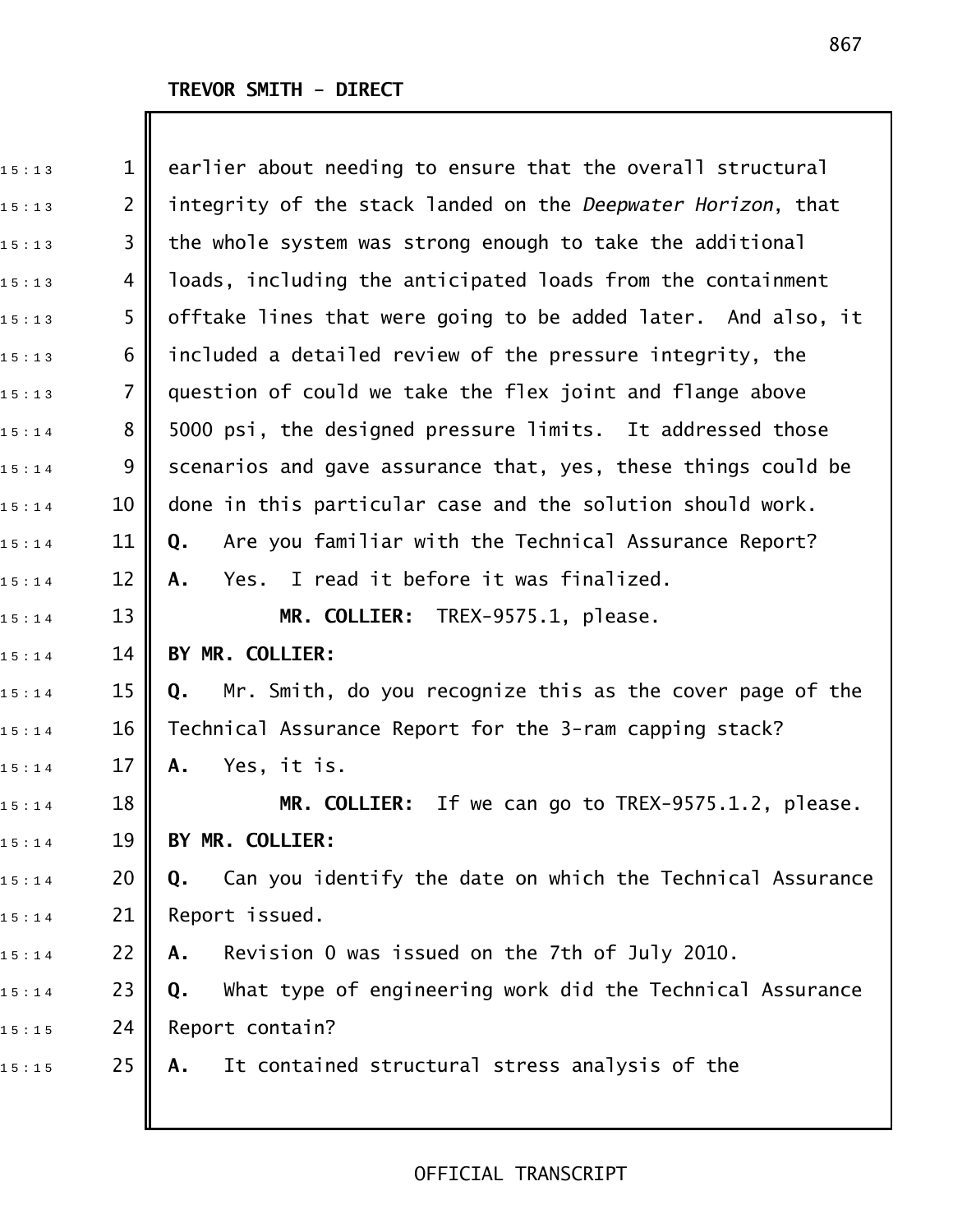Ш

| 15:15 | 1              | Deepwater Horizon stack with the added load from the capping     |
|-------|----------------|------------------------------------------------------------------|
| 15:15 | $\overline{2}$ | stack, a lot of stress analysis of the stress joints -- sorry,   |
| 15:15 | 3              | the transition spool and the flange and the tension loads on     |
| 15:15 | 4              | the bolts under the loads from the capping stack. It included    |
| 15:15 | 5              | a detailed review conducted with the manufacturer of the flex    |
| 15:15 | 6              | joint to get assurance that it could handle pressures above its  |
| 15:15 | $\overline{7}$ | rate of 5000 psi, amongst other things.                          |
| 15:15 | 8              | How many pages is the Technical Assurance Report?<br>Q.          |
| 15:15 | 9              | With all the appendices, it's 500 to 600 pages, and it's a<br>А. |
| 15:15 | 10             | binder about 3 inches thick.                                     |
| 15:15 | 11             | Could the capping stack have been installed without<br>Q.        |
| 15:15 | 12             | preparation of the Technical Assurance Report?                   |
| 15:15 | 13             | No, because that assurance report demonstrated that the<br>Α.    |
| 15:15 | 14             | solution we were about to embark on was likely to work. If we    |
| 15:16 | 15             | hadn't completed that analysis, we wouldn't have known if we     |
| 15:16 | 16             | had overlooked, potentially overlooked something important.      |
| 15:16 | 17             | Was the Technical Assurance Report shared with the<br>Q.         |
| 15:16 | 18             | government and the Federal Science Team?                         |
| 15:16 | 19             | Yes.<br>Α.                                                       |
| 15:16 | 20             | Now, you mentioned earlier that you gave presentations to<br>Q.  |
| 15:16 | 21             | the Federal Science Team during the response relating to the     |
| 15:16 | 22             | capping stack, correct?                                          |
| 15:16 | 23             | That's correct.<br>Α.                                            |
| 15:16 | 24             | Now, did the Federal Science Team provide you any feedback<br>Q. |
| 15:16 | 25             | after those presentations?                                       |
|       |                |                                                                  |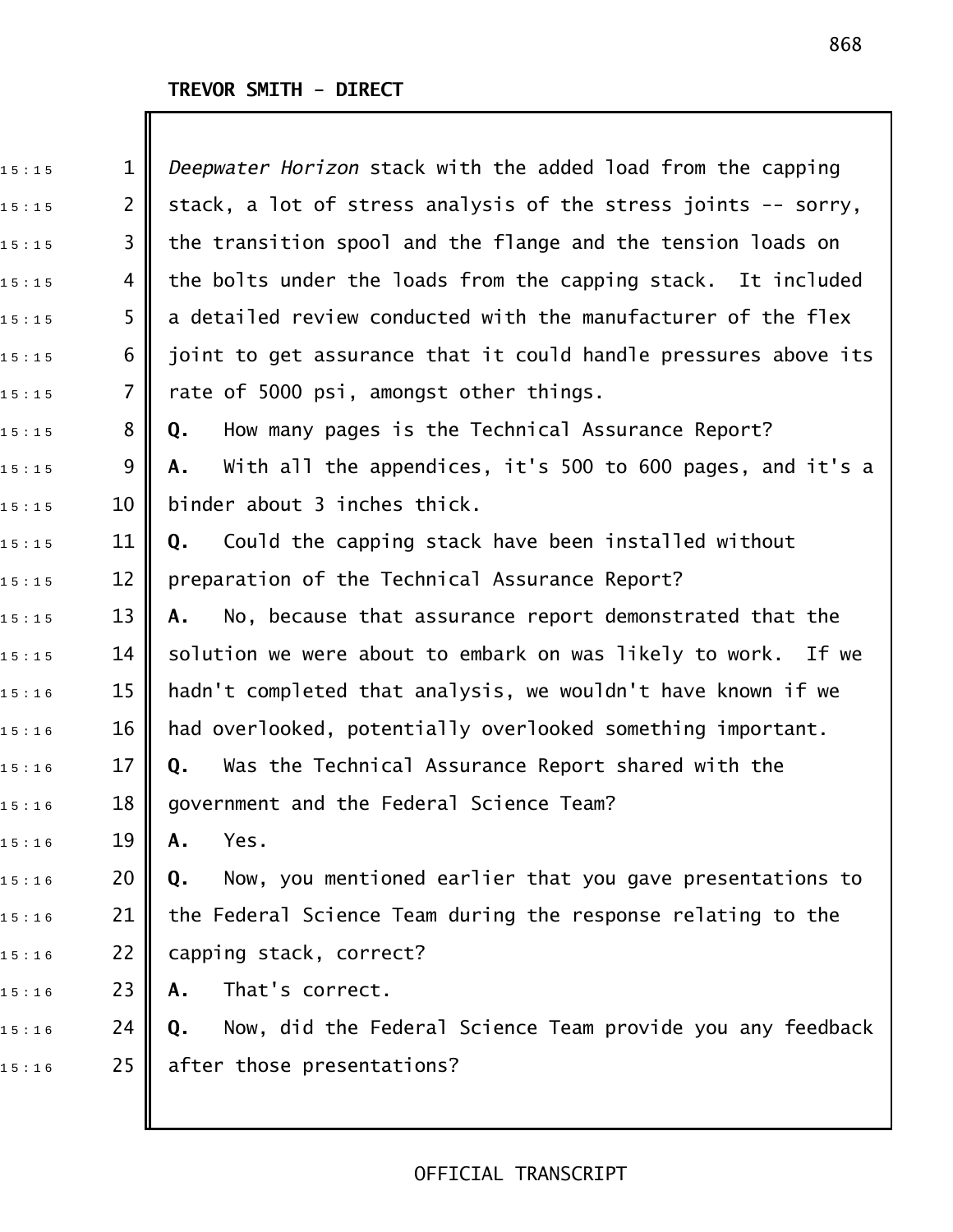| 15:16 | 1              | Yes. In particular, the technical work being done in<br>Α.       |
|-------|----------------|------------------------------------------------------------------|
| 15:16 | $\overline{2}$ | support, eventually documented in this Technical Assurance       |
| 15:16 | 3              | Report, was an in-depth review sometime mid to late June by the  |
| 15:16 | 4              | Government Science Team out of which came several                |
| 15:16 | 5              | recommendations and findings which we actioned.                  |
| 15:16 | 6              | MR. COLLIER: If we could turn to TREX-9575.160.1.                |
| 15:17 | 7              | BY MR. COLLIER:                                                  |
| 15:17 | 8              | Mr. Smith, do you recognize that as one of the appendices<br>Q.  |
| 15:17 | 9              | to the Technical Assurance Report?                               |
| 15:17 | 10             | Yes.<br>A.                                                       |
| 15:17 | 11             | Is this one of the presentations that you received from<br>Q.    |
| 15:17 | 12             | the Federal Science Team relating to the capping stack?          |
| 15:17 | 13             | Yes, it is.<br>Α.                                                |
| 15:17 | 14             | Can you describe what the Federal Science Team provided in<br>Q. |
| 15:17 | 15             | this document.                                                   |
| 15:17 | 16             | Yeah. We walked through what we were planning to do and<br>Α.    |
| 15:17 | 17             | the level, the degree of structural and pressure analysis we     |
| 15:17 | 18             | had done, and presented that to them.                            |
| 15:17 | 19             | The Tri-Labs were basically providing assurance to               |
| 15:17 | 20             | the government that the work we were doing was being done        |
| 15:17 | 21             | thoroughly and correctly. And they came up with a number of      |
| 15:17 | 22             | additional points they would like us to -- wanted us to action.  |
| 15:17 | 23             | MR. COLLIER: If we can pull up 9575.175.1, please.               |
| 15:17 | 24             | BY MR. COLLIER:                                                  |
| 15:17 | 25             | Are these some of the recommendations and action items<br>Q.     |
|       |                |                                                                  |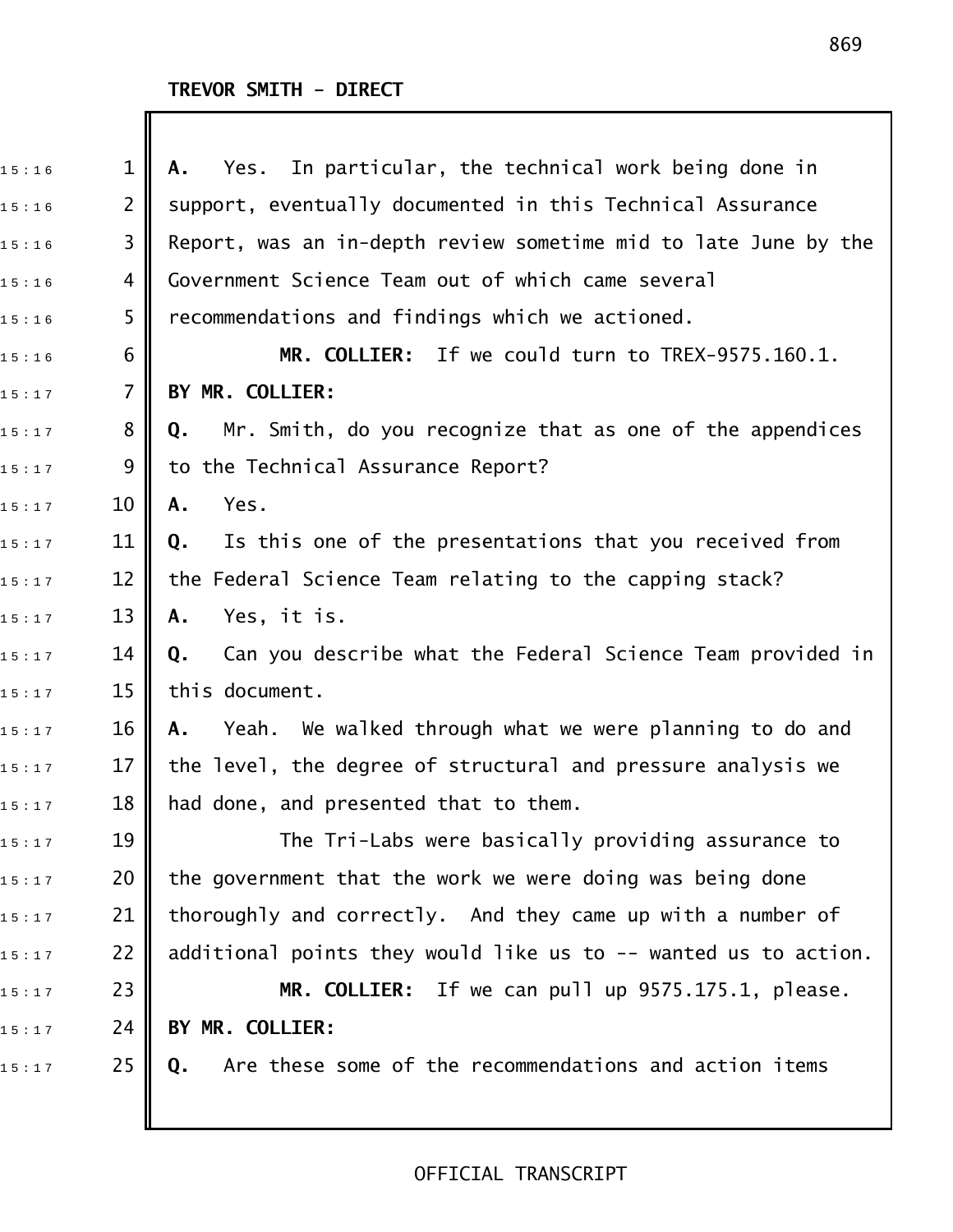| 15:17 | $\mathbf{1}$   | that the government presented to the BOP Connections Team        |
|-------|----------------|------------------------------------------------------------------|
| 15:17 | $\overline{2}$ | related to attaching the capping stack to the flex joint?        |
| 15:18 | 3              | Yes.<br>Α.                                                       |
| 15:18 | 4              | Were there other recommendations that the Federal Science<br>Q.  |
| 15:18 | 5              | Team made to the BOP Connections Team relating to the --         |
| 15:18 | 6              | Yes, there were several.<br>Α.                                   |
| 15:18 | $\overline{7}$ | If we can focus on one of these, Recommendation Number 2.<br>Q.  |
| 15:18 | 8              | MR. COLLIER: If we can bring up 9575.175.2.                      |
| 15:18 | 9              | BY MR. COLLIER:                                                  |
| 15:18 | 10             | It reads: "Measures should be taken to limit maximum<br>Q.       |
| 15:18 | 11             | pressure during well integrity testing and well shut-in          |
| 15:18 | 12             | operations."                                                     |
| 15:18 | 13             | Can you explain what recommendation -- let me ask it             |
| 15:18 | 14             | a different way. Did the BOP Connections Team implement that     |
| 15:18 | 15             | recommendation from the Federal Science Team?                    |
| 15:18 | 16             | Yes. It was effectively implemented by the use of<br>А.          |
| 15:18 | 17             | choke $-$ it was the last flow path out of the well $-$ to allow |
| 15:18 | 18             | the well to be closed in. And by closing the choke in small      |
| 15:18 | 19             | steps and monitoring the pressure change at each point, we were  |
| 15:19 | 20             | able to monitor the pressure increase slowly over time as we     |
| 15:19 | 21             | closed in the well, as opposed to closing it in suddenly, which  |
| 15:19 | 22             | could have generated a pressure surge and not achieved this      |
| 15:19 | 23             | objective of limiting the maximum pressure.                      |
| 15:19 | 24             | Now, were all of the recommendations and action items that<br>Q. |
| 15:19 | 25             | the Federal Science Team provided to the BOP Connections Team    |
|       |                |                                                                  |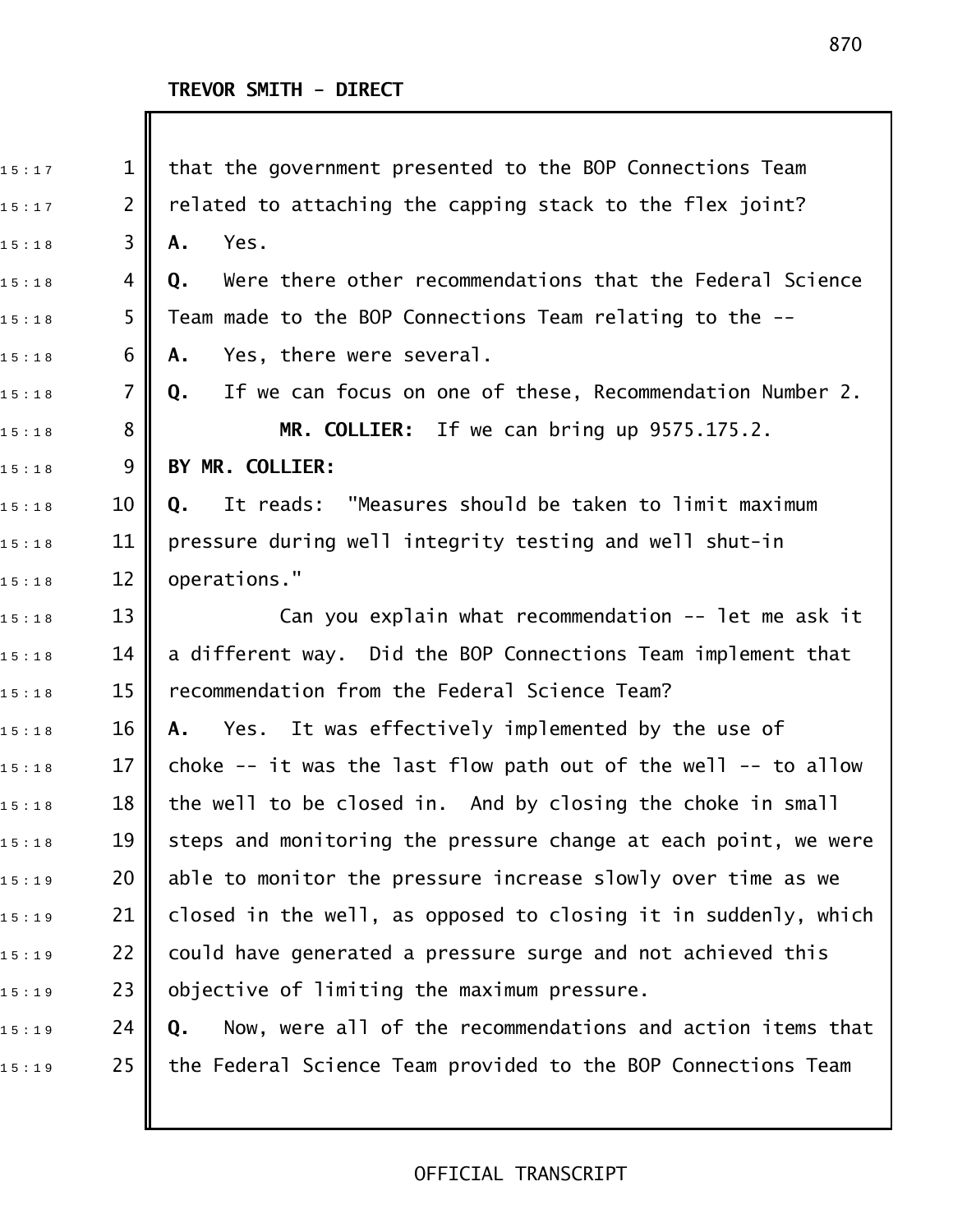| 15:19 | $\mathbf{1}$   | implemented?                                                    |
|-------|----------------|-----------------------------------------------------------------|
| 15:19 | $\overline{2}$ | I believe so, yes.<br>A.                                        |
| 15:19 | 3              | Now, if someone were to describe the connections in<br>Q.       |
| 15:19 | 4              | installing the 3-ram capping stack on the Macondo well as a     |
| 15:19 | 5              | piece of cake, would you agree that is an accurate description? |
| 15:19 | 6              | I think that would be a very large simplification.<br>No.<br>Α. |
| 15:19 | $\overline{7}$ | MR. COLLIER: Thank you, Mr. Smith. No further                   |
| 15:19 | 8              | questions at this time.                                         |
| 15:19 | 9              | <b>THE COURT:</b> Mr. Miller, are you going to be a while?      |
| 15:19 | 10             | MR. MILLER: 30 to 40 minutes.                                   |
| 15:19 | 11             | THE COURT: Let's go ahead and take our afternoon                |
| 15:20 | 12             | recess.                                                         |
| 15:20 | 13             | MR. MILLER: Thanks.                                             |
| 15:20 | 14             | THE DEPUTY CLERK: All rise.                                     |
| 15:20 | 15             | (Recess.)                                                       |
| 15:40 | 16             | THE COURT: Please be seated, everyone.                          |
| 15:40 | 17             | Mr. Miller.                                                     |
| 15:40 | 18             | MILLER: Good afternoon, Your Honor.<br>MR.<br>May I             |
| 15:40 | 19             | proceed?                                                        |
| 15:40 | 20             | THE COURT:<br>Yes.                                              |
| 15:40 | 21             | <b>CROSS-EXAMINATION</b>                                        |
| 15:40 | 22             | BY MR. MILLER:                                                  |
| 15:40 | 23             | Mr. Smith, we haven't met. My name is Kerry Miller. I'm<br>Q.   |
| 15:40 | 24             | a lawyer from Transocean, and I'm going to cross-examine you on |
| 15:40 | 25             | behalf of the aligned parties. Good afternoon, sir.             |
|       |                |                                                                 |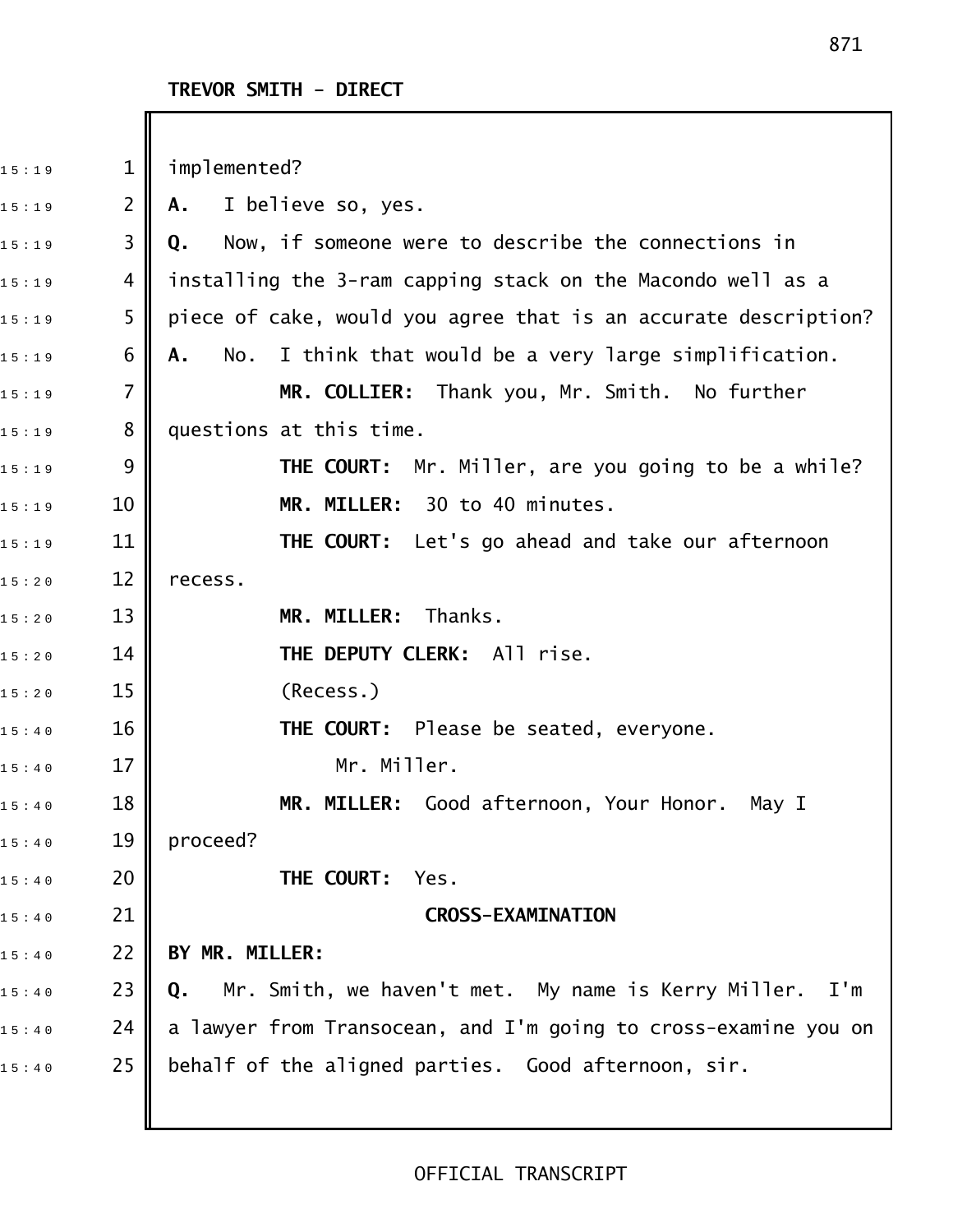#### TREVOR SMITH - CROSS

15:40 **1 || A.** Good afternoon. 15:40 2 **|| Q.** The first part of your cross-examination I want to talk a  $_{1 \, 5 \, : \, 4 \, 0}$   $\quad$  3  $\parallel$  little bit about your role in the response for BP.  $\,$  Mr. Collier  $15:40$  4 | had some questions at the beginning for you on that and just to  $_{15:40}$  5  $\parallel$  summarize, let's pull up D-23231A. 15:41 6 **||** While it's coming up, Mr. Smith, I think you said  $15:41$  7  $\parallel$  your title during the response was the project manager of the  $15:41$  8 || BOP Connections Team? 1 5 : 4 1 9 **A.** I said that was effectively the role I was fulfilling. My  $_{15:41}$   $\,$  10  $\,$  formal title in that team was delivery -- lead delivery  $_{1\,5\,:\,4\,1}$   $\qquad \qquad 11$   $\|$  manager. That might not have translated in a more normal term. 15:41 12 **Q.** I just want to clarify in terms of the various options -- $_{15:41}$   $\,$   $\,$  13  $\,$  and this is a slide that BP just created to summarize source  $_{15:41}$   $\qquad$  14  $\qquad$  control options -- what your role was and what your role wasn't  $_{15:41}$  15 || and then we will talk about transition spools.  $_{1\,5\,:\,4\,1}$  16  $\parallel$  Mr. Smith, you had no involvement with the BP ROV  $_{15:41}$  17 || intervention, correct? 1 5 : 4 1 18 **A.** That is correct. 1 5 : 4 1 19 **Q.** You had no role with the relief wells, correct? 1 5 : 4 1 20 **A.** That is correct. 1 5 : 4 1 21 **Q.** You had no role with the cofferdam, right? 1 5 : 4 1 22 **A.** Correct. 1 5 : 4 1 23 **Q.** We talked about your role with the capping stack. You  $_{1\,5\,:\,4\,1}$  24  $\,$  were directly involved for one week in June and you described  $15:41$  25 those activities, correct?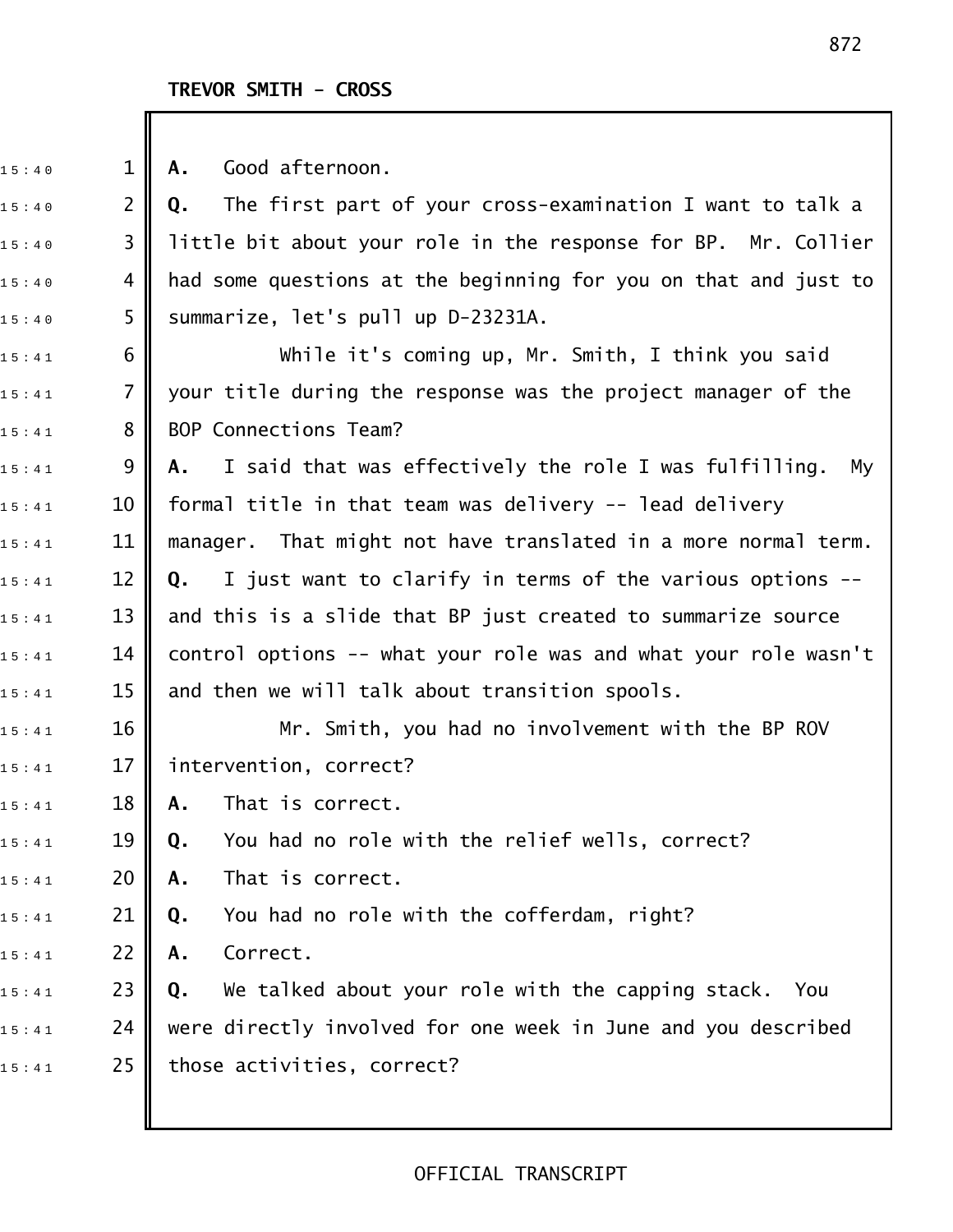| 15:41 | $\mathbf{1}$   | Yes.<br>Α.                                                       |
|-------|----------------|------------------------------------------------------------------|
| 15:42 | $\overline{2}$ | And then you were also heavily involved in the transition<br>Q.  |
| 15:42 | 3              | spools and the connector for the capping stack, correct?         |
| 15:42 | 4              | That is correct.<br>Α.                                           |
| 15:42 | 5              | We will get to that substantive information in a minute.<br>Q.   |
| 15:42 | 6              | But you weren't formally part of the Capping Stack Team at BP,   |
| 15:42 | $\overline{7}$ | correct?                                                         |
| 15:42 | 8              | Not of the Well Capping Team, as we called it, yes.<br>Α.        |
| 15:42 | 9              | Mr. Smith, someone mentioned to me $-$ and I think it's<br>Q.    |
| 15:42 | 10             | happening -- if you can get closer to the mic, I think the       |
| 15:42 | 11             | folks back here in the overflow camp can't hear you.             |
| 15:42 | 12             | I was not part of the Well Capping Team, correct.<br>Α.          |
| 15:42 | 13             | You weren't involved in Top Kill, correct, Mr. Smith?<br>Q.      |
| 15:42 | 14             | That's correct.<br>Α.                                            |
| 15:42 | 15             | You weren't involved on the BOP-on-BOP Team, correct?<br>Q.      |
| 15:42 | 16             | Correct.<br>Α.                                                   |
| 15:42 | 17             | In fact, the title that Mr. Collier gave you of BOP<br>Q.        |
| 15:42 | 18             | connections is a bit of a misnomer because you didn't work on    |
| 15:42 | 19             | the BOP-on-BOP idea, did you?                                    |
| 15:42 | 20             | That was the term we called our team was the BOP<br>Α.           |
| 15:42 | 21             | Connections Team.                                                |
| 15:42 | 22             | You didn't work on the BOP part of it, correct?<br>Q.            |
| 15:43 | 23             | Not the BOP-on-BOP option, correct.<br>Α.                        |
| 15:43 | 24             | There were people at BP who were both on BOP-on-BOP option<br>Q. |
| 15:43 | 25             | and on capping stack option, but you weren't one of those        |
|       |                |                                                                  |
|       |                |                                                                  |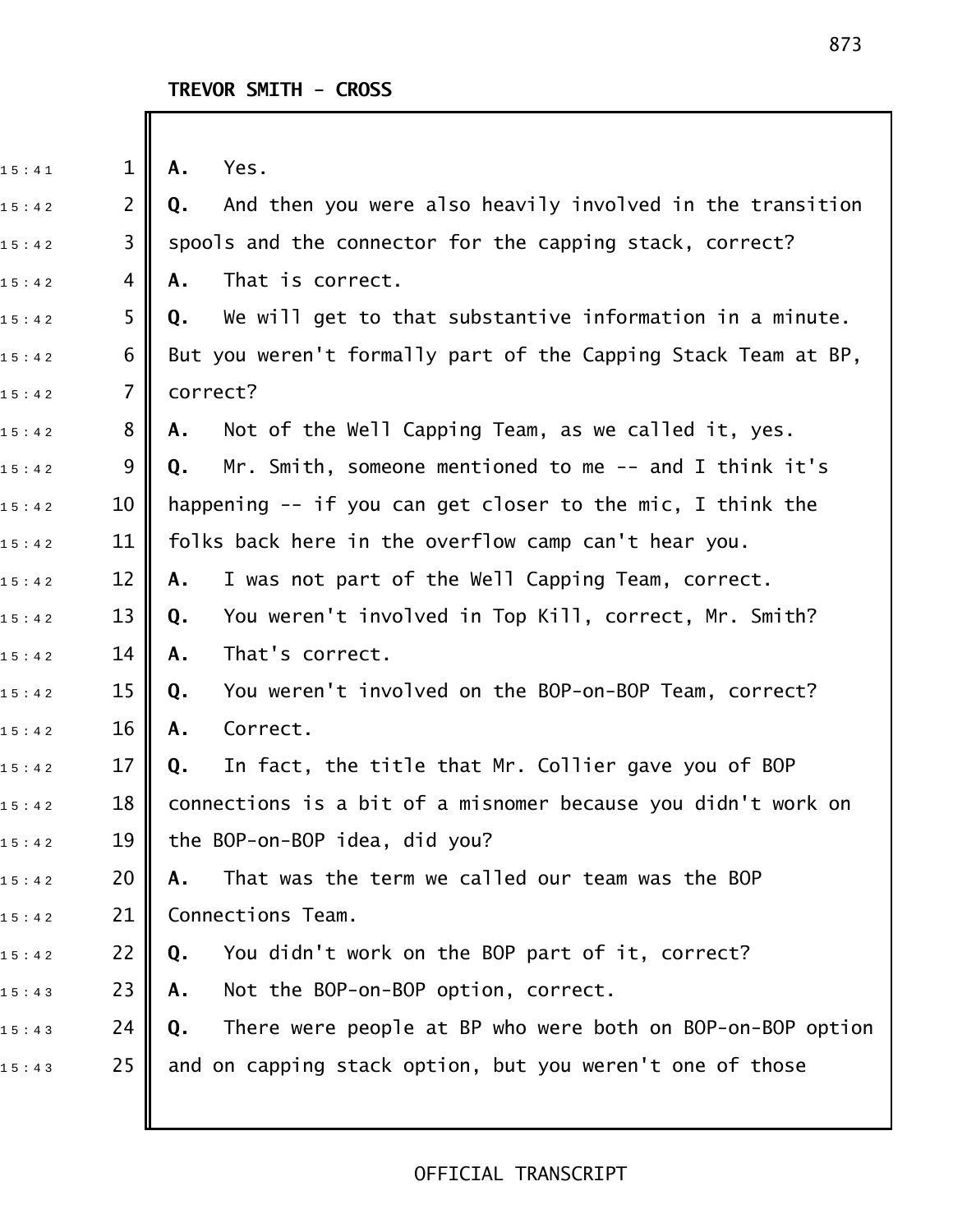#### **TREVOR SMITH - CROSS**

 $15:43$  1 || folks, right? 1 5 : 4 3 2 **A.** I was in neither of those activities. 1 5 : 4 3 3 **Q.** You didn't work on the RITT, correct? 15:43 4 **A.** That's correct. 1 5 : 4 3 5 **Q.** You didn't work on the Top Hat, correct? 1 5 : 4 3 6 **A.** That's correct. 1 5 : 4 3 7 **Q.** You didn't work on the Static Kill, correct? 1 5 : 4 3 8 **A.** Not directly, no. We were monitoring the stack at that  $_{1\,5\,:\,4\,3}$   $\quad\quad$  9  $\parallel$  time, so that was part of the role of my team, but not on the  $15:43$  10  $\parallel$  implementation of Static Kill. 1 5 : 4 3 11 **Q.** With respect to containment, as I understand it, you  $_{1\,5\,:\,4\,3}$   $\qquad$  12  $\parallel$  described your function on containment in Mr. Collier's direct  $15:43$  13 examination? 1 5 : 4 3 14 **A.** That's a very broad term, "containment." 1 5 : 4 3 15 **Q.** So what was your role in containment specifically? 15:43 16 **|| A.** Ensuring that we, I guess -- I was interfacing with -- I  $_{1\,5\,:\,4\,4}$   $\qquad$  17  $\parallel$  was part of the containment disposal project for a week also  $_{1\,5\,:\,4\,4}$   $\qquad$  18  $\parallel$  and during that week in June, I was actually sitting in the  $_{1\,5\,:\,4\,4}$   $\qquad \,19$   $\parallel$  containment disposal project. So I was part of the team  $_{1\,5\,:\,4\,4}$  20  $\parallel$  enabling these additional offtake points that we would connect  $15:44$  21 || up in due course to the Helix producer. 1 5 : 4 4 22 **Q.** That would have been the extent of your role on  $1 5 : 4 4$  23 containment? 1 5 : 4 4 24 **A.** In that sense, yes. With that knowledge I was able to  $15:44$  25 communicate the interfaces that would be needed on the capping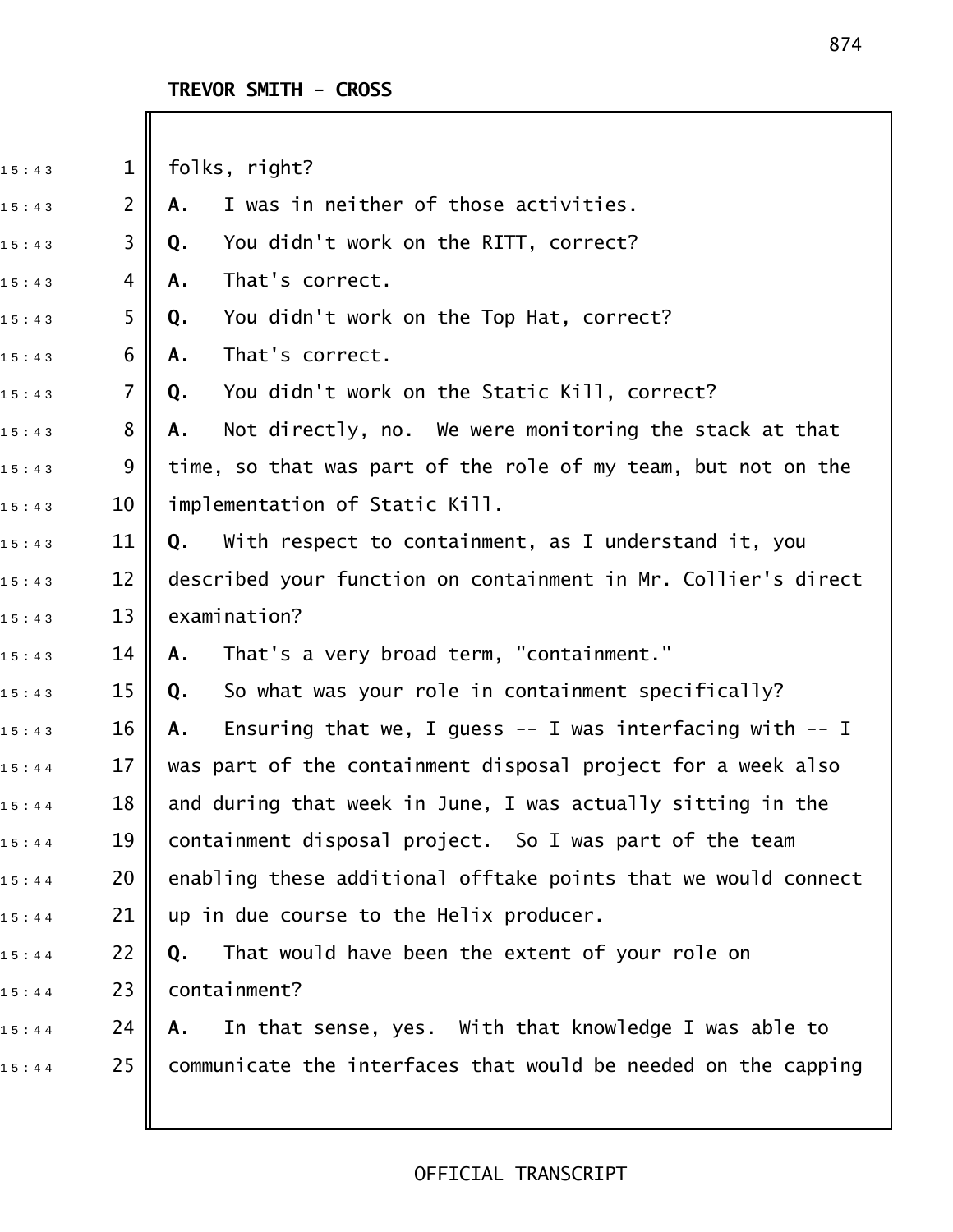| 15:44 | $\mathbf 1$    | stack to that back to that containment team.                   |
|-------|----------------|----------------------------------------------------------------|
| 15:44 | $\overline{2}$ | Mr. Smith, you weren't involved in flow rate evaluations<br>Q. |
| 15:44 | 3              | for BP, correct?                                               |
| 15:44 | 4              | I was not.<br>Α.                                               |
| 15:44 | 5              | You weren't involved in evaluating risk of broaching,<br>Q.    |
| 15:44 | 6              | correct?                                                       |
| 15:44 | $\overline{7}$ | That's correct.<br>Α.                                          |
| 15:44 | 8              | You weren't involved in well integrity evaluations,<br>Q.      |
| 15:44 | 9              | correct?                                                       |
| 15:44 | 10             | That's correct.<br>Α.                                          |
| 15:44 | 11             | You weren't involved in burst disk risk evaluations,<br>Q.     |
| 15:45 | 12             | correct?                                                       |
| 15:45 | 13             | Not for the downhole well integrity. We did intend to<br>А.    |
| 15:45 | 14             | install a -- potentially a burst disk device on the capping    |
| 15:45 | 15             | stack side outlet, but not the downhole ones, if that's what   |
| 15:45 | 16             | you're referring to.                                           |
| 15:45 | 17             | I was talking about downhole. In terms of within the<br>Q.     |
| 15:45 | 18             | organization at BP, is it correct that you didn't have any     |
| 15:45 | 19             | decision-making authority as to when these various source      |
| 15:45 | 20             | control options would be implemented or executed as they are   |
| 15:45 | 21             | called on this demonstrative, correct?                         |
| 15:45 | 22             | That's correct, I would provide input on the area I was<br>Α.  |
| 15:45 | 23             | working in.                                                    |
| 15:45 | 24             | MR. MILLER: You can take that down.                            |
|       | 25             |                                                                |
|       |                |                                                                |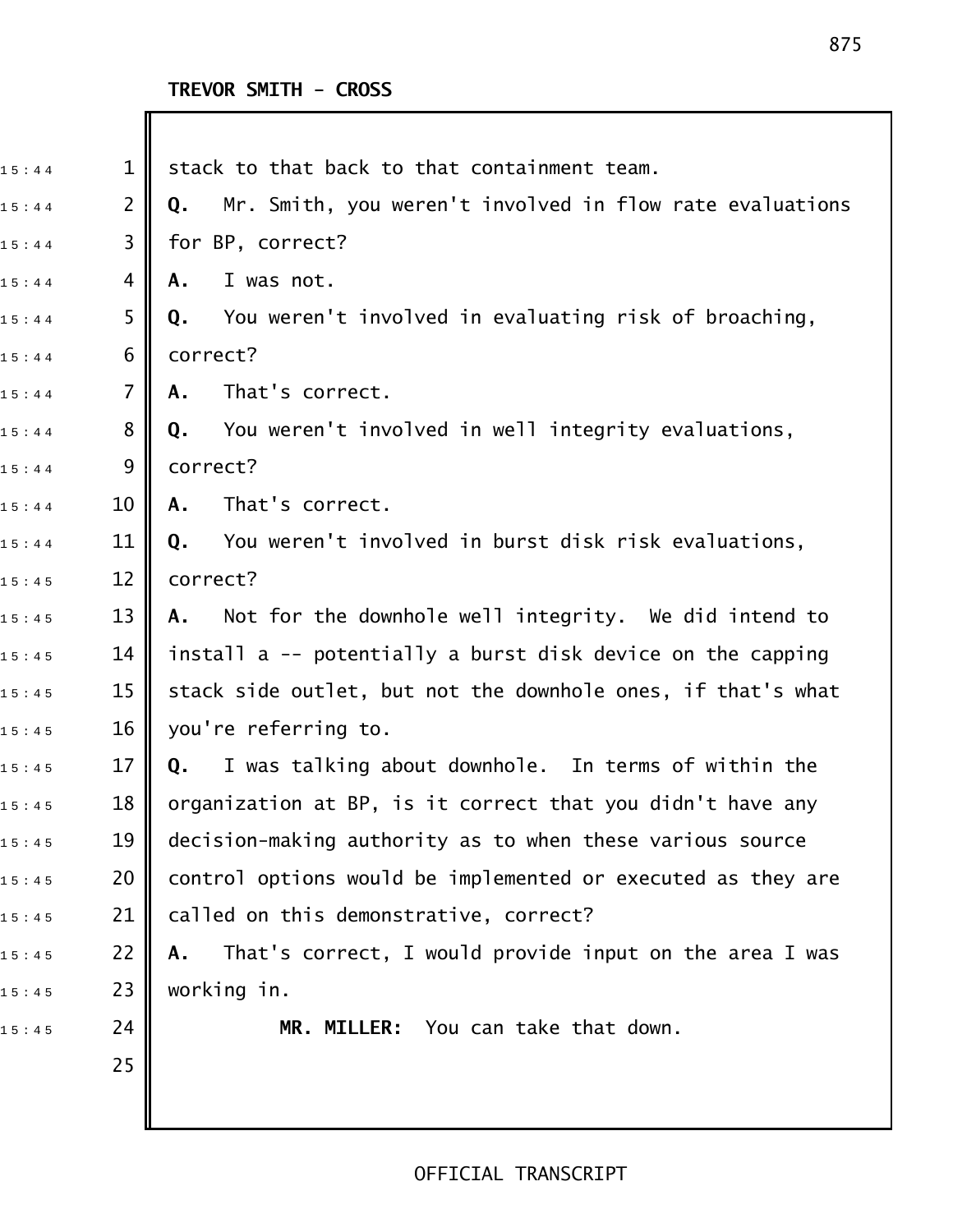# TREVOR SMITH - CROSS

| 15:45 | $\mathbf 1$ | BY MR. MILLER:                                                |
|-------|-------------|---------------------------------------------------------------|
| 15:45 | 2           | Q. Thank you, Mr. Smith.                                      |
| 15:45 | 3           | Mr. Smith, I know in your direct examination you              |
| 15:45 | 4           | mentioned doing some presentations with the Coast Guard, but  |
| 15:45 | 5           | you were not authorized on behalf of BP to report to the U.S. |
| 15:45 | 6           | Coast Guard, correct?                                         |
| 15:46 | 7           | A. I don't know if anybody in BP reported to the Coast Guard. |
| 15:46 | 8           | I was providing information to the Coast Guard. They attended |
| 15:46 | 9           | the briefings. They would hear what was said in the briefings |
| 15:46 | 10          | we were giving, so in that sense I was communicating with the |
| 15:46 | 11          | Coast Guard.                                                  |
| 15:46 | 12          | Q. Let's pull up your deposition, 337, pages 1 through 10,    |
| 15:46 | 13          | please.                                                       |
| 15:46 | 14          | Question at your deposition, Mr. Smith:                       |
| 15:46 | 15          | "QUESTION: Did you have interaction with the                  |
| 15:46 | 16          | United States Coast Guard? So I assume you did not report     |
| 15:46 | 17          | to the United States Coast Guard?                             |
| 15:46 | 18          | "ANSWER: Correct. I reported within BP."                      |
| 15:46 | 19          | Do you see that answer, Mr. Smith?                            |
| 15:46 | 20          | I do, yes.<br>Α.                                              |
| 15:46 | 21          | That answer was correct when you gave it, correct?<br>Q.      |
| 15:46 | 22          | Uh-huh.<br>Α.                                                 |
| 15:46 | 23          | The next question is:<br>Q.                                   |
| 15:46 | 24          | "QUESTION:<br>And no one from the United States               |
| 15:46 | 25          | Coast Guard reported to you?"                                 |
|       |             |                                                               |
|       |             |                                                               |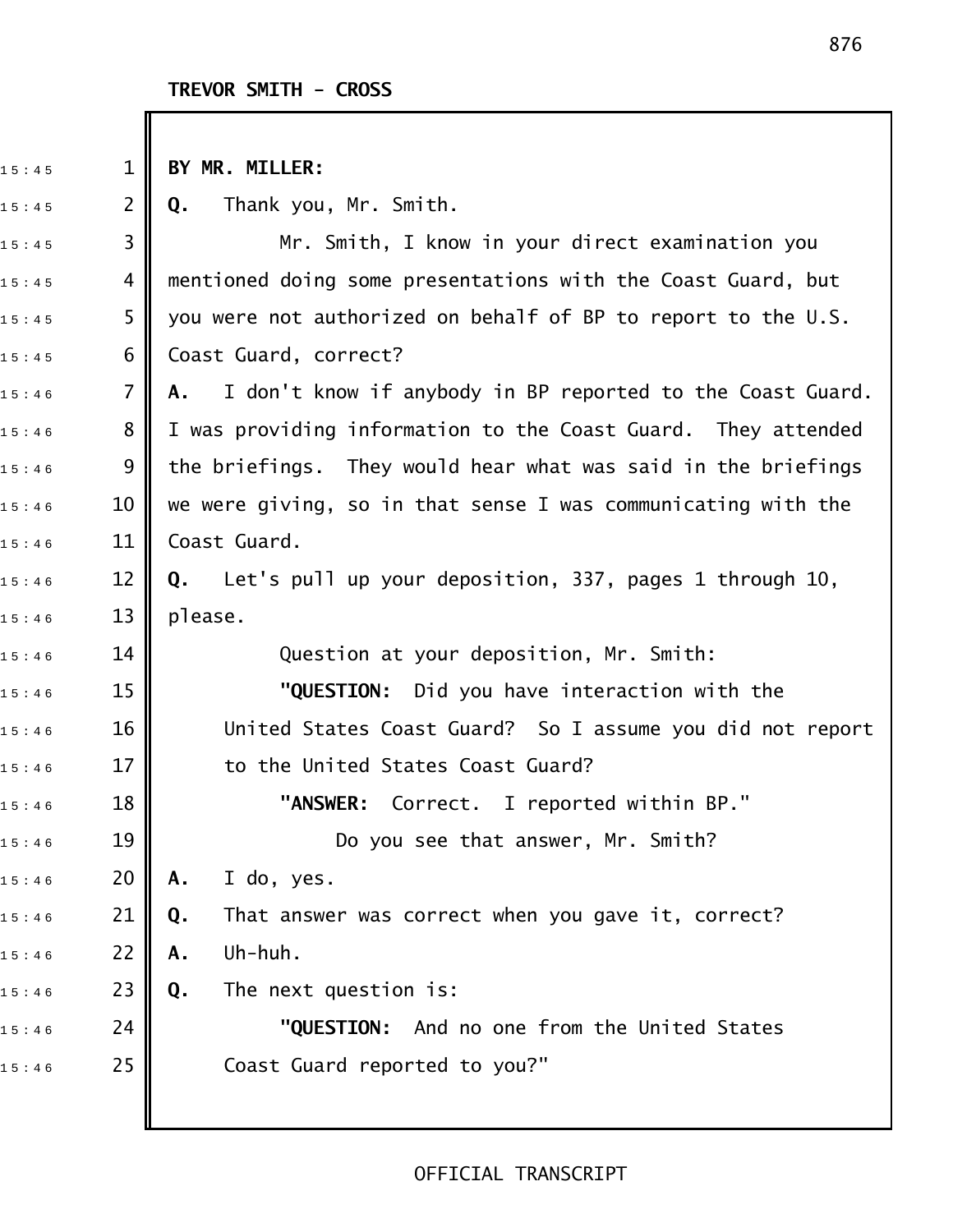| 15:46 | $\mathbf{1}$   | Do you see that answer, Mr. Smith?                             |
|-------|----------------|----------------------------------------------------------------|
| 15:46 | $\overline{2}$ | MR. COLLIER: I think this is improper impeachment.             |
| 15:46 | 3              | I don't think that was the question Mr. Smith was asked.       |
| 15:46 | 4              | MR. MILLER: I think it was, Your Honor. I asked him            |
| 15:46 | 5              | if he was authorized by BP to report to the United States      |
| 15:47 | 6              | Coast Guard.                                                   |
| 15:47 | $\overline{7}$ | MR. COLLIER: I think that's a different question               |
| 15:47 | 8              | than what's being asked here in the deposition.                |
| 15:47 | 9              | <b>THE COURT:</b> Well, okay. I think he has answered.         |
| 15:47 | 10             | BY MR. MILLER:                                                 |
| 15:47 | 11             | Is this testimony correct, Mr. Smith?<br>Q.                    |
| 15:47 | 12             | That testimony is correct.<br>Α.                               |
| 15:47 | 13             | Thank you, sir.<br>Q.                                          |
| 15:47 | 14             | MR. MILLER: Go back to that slide. I'm sorry. I                |
| 15:47 | 15             | just want to get a date from it, and then we will talk about   |
| 15:47 | 16             | transition spools.                                             |
| 15:47 | 17             | BY MR. MILLER:                                                 |
| 15:47 | 18             | Q. According to this slide, Mr. Smith, BP began working on     |
| 15:47 | 19             | the capping stack around April 23. Do you see that?            |
| 15:47 | 20             | Yep.<br>Α.                                                     |
| 15:47 | 21             | Is that consistent with your understanding, Mr. Smith?<br>Q.   |
| 15:47 | 22             | I believe that is -- I believe the first thought of<br>Α.      |
| 15:47 | 23             | capping was April 23, and the first meeting, I believe, of the |
| 15:47 | 24             | team working on that option was April 27.                      |
| 15:48 | 25             | To connect the capping stack to the LMRP flex joint, you<br>Q. |
|       |                |                                                                |
|       |                |                                                                |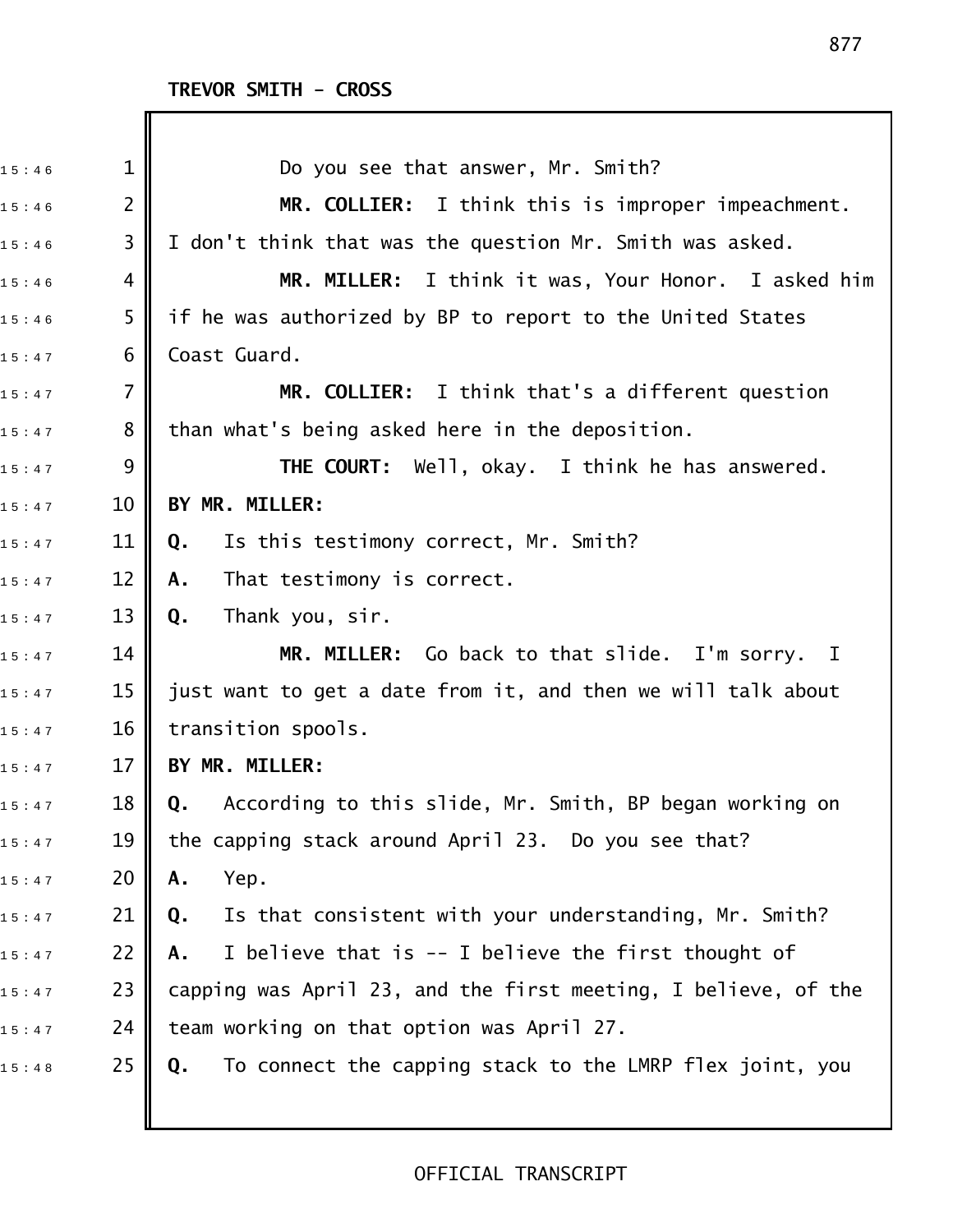| 15:48 | $\mathbf 1$    | needed a transition spool, correct?                             |
|-------|----------------|-----------------------------------------------------------------|
| 15:48 | $\overline{2}$ | That was the solution that we -- one of the solutions we<br>Α.  |
| 15:48 | 3              | worked on. That's the one we actually implemented.              |
| 15:48 | 4              | Let's talk about the BP Technical Assurance Report.<br>Q.       |
| 15:48 | 5              | Mr. Collier covered that with you.                              |
| 15:48 | 6              | To cut through some of this, Mr. Smith, there were              |
| 15:48 | $\overline{7}$ | three revisions or three versions of the BP Technical Assurance |
| 15:48 | 8              | Report on well cap with triple-ram stack, correct?              |
| 15:48 | 9              | Yes.<br>Α.                                                      |
| 15:48 | 10             | Let's look at the initial version.<br>Q.                        |
| 15:48 | 11             | MR. MILLER: It's TREX-120129.1.1.TO.                            |
| 15:48 | 12             | BY MR. MILLER:                                                  |
| 15:48 | 13             | That is the "Technical Assurance Report Well Cap with<br>Q.     |
| 15:48 | 14             | Triple-Ram Stack," correct, Mr. Smith?                          |
| 15:49 | 15             | That's correct.<br>Α.                                           |
| 15:49 | 16             | That's the document you gave testimony on during your<br>Q.     |
| 15:49 | 17             | direct examination, correct?                                    |
| 15:49 | 18             | I attested that the Revision 0 was issued on July 7.<br>A.,     |
| 15:49 | 19             | MR. MILLER: Let's turn to page 7 of this document,              |
| 15:49 | 20             | which is TREX-120129.7.1.TO.                                    |
| 15:49 | 21             | BY MR. MILLER:                                                  |
| 15:49 | 22             | This is on page 7 of the Technical Assurance Report.<br>Q.      |
| 15:49 | 23             | Mr. Smith, this is a component overview of what was ultimately  |
| 15:49 | 24             | used to cap the well, correct?                                  |
| 15:49 | 25             | Yes.<br>Α.                                                      |
|       |                |                                                                 |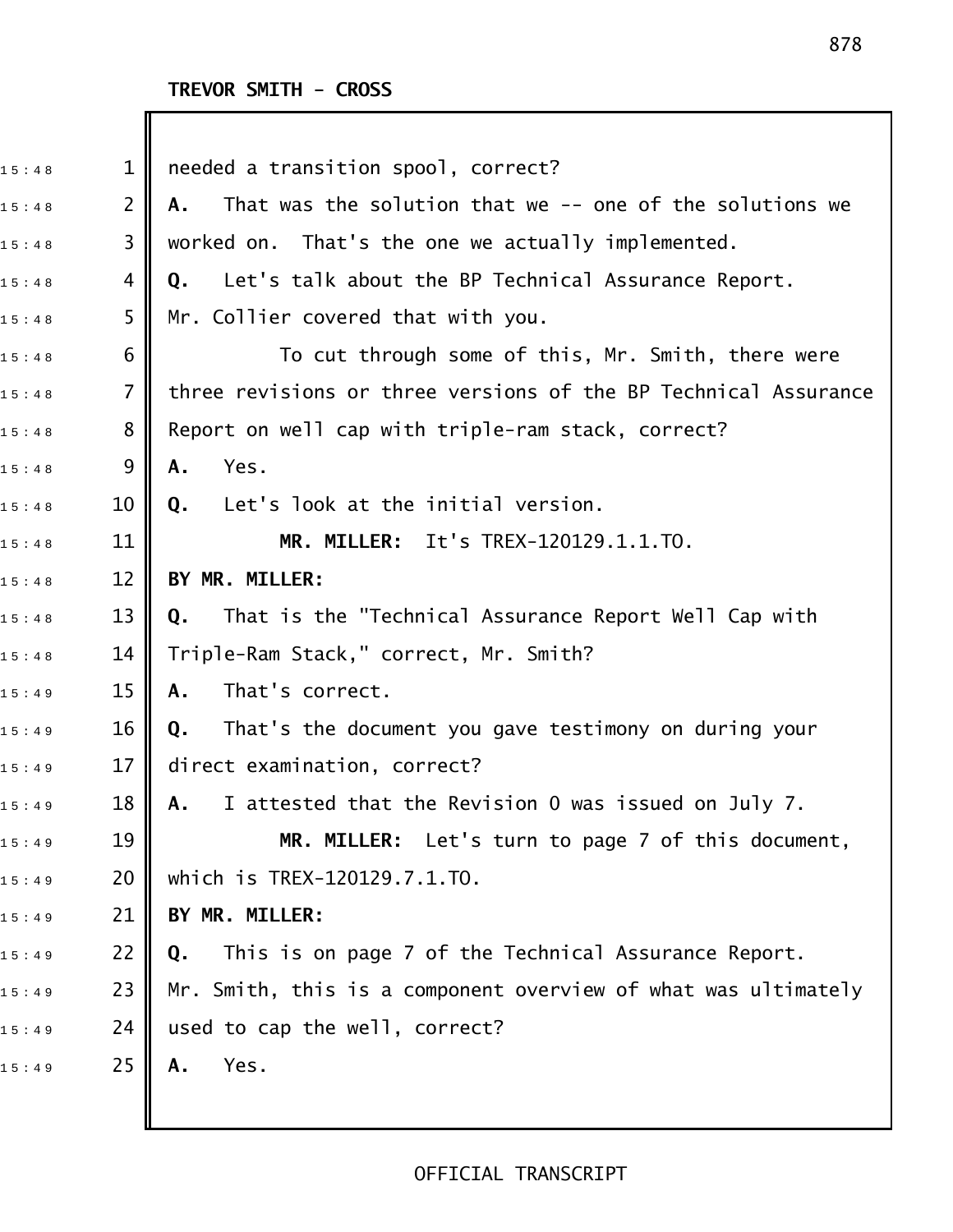| 15:49 | 1              | At the bottom this would be the wellhead casing on the<br>Q.       |
|-------|----------------|--------------------------------------------------------------------|
| 15:49 | $\mathbf{2}$   | seafloor, correct?                                                 |
| 15:49 | 3              | Yes.<br>Α.                                                         |
| 15:49 | 4              | This would be the <i>Horizon</i> BOP, correct?<br>Q.               |
| 15:49 | 5              | Correct.<br>Α.                                                     |
| 15:49 | 6              | Horizon LMRP, correct?<br>Q.                                       |
| 15:49 | $\overline{7}$ | Yes.<br>Α.                                                         |
| 15:49 | 8              | Flex joint, correct?<br>Q.                                         |
| 15:49 | 9              | Yes.<br>Α.                                                         |
| 15:49 | 10             | This would be the transition spool, correct?<br>Q.                 |
| 15:49 | 11             | Just above the point where you had the pointer, yes.<br>Α.<br>Yes. |
| 15:50 | 12             | And finally on top, we have the triple-ram stack, correct?<br>Q.   |
| 15:50 | 13             | That's correct.<br>Α.                                              |
| 15:50 | 14             | I think you testified on direct examination if you look at<br>Q.   |
| 15:50 | 15             | these dimensions here, from wellhead casing to top of              |
| 15:50 | 16             | triple-ram stack was 91 feet. Do you see that? Right here?         |
| 15:50 | 17             | I wasn't asked dimensions in my direct.<br>Yes.<br>Α.              |
| 15:50 | 18             | But what you did say was the transition spool was about<br>Q.      |
| 15:50 | 19             | 6 feet and that appears to be correct based upon this              |
| 15:50 | 20             | schematic, correct, Mr. Smith? I tell you how I did it $-$         |
| 15:50 | 21             | Roughly scaling, but yes.<br>Α.                                    |
| 15:50 | 22             | If you take the 91, which is the total length, and you<br>Q.       |
| 15:50 | 23             | subtract the 53, which is the Deepwater Horizon BOP, and the       |
| 15:50 | 24             | 25, which is the triple-ram stack, it gives you about 13 feet      |
| 15:50 | 25             | split between the flex joint and transition spool, correct?        |
|       |                |                                                                    |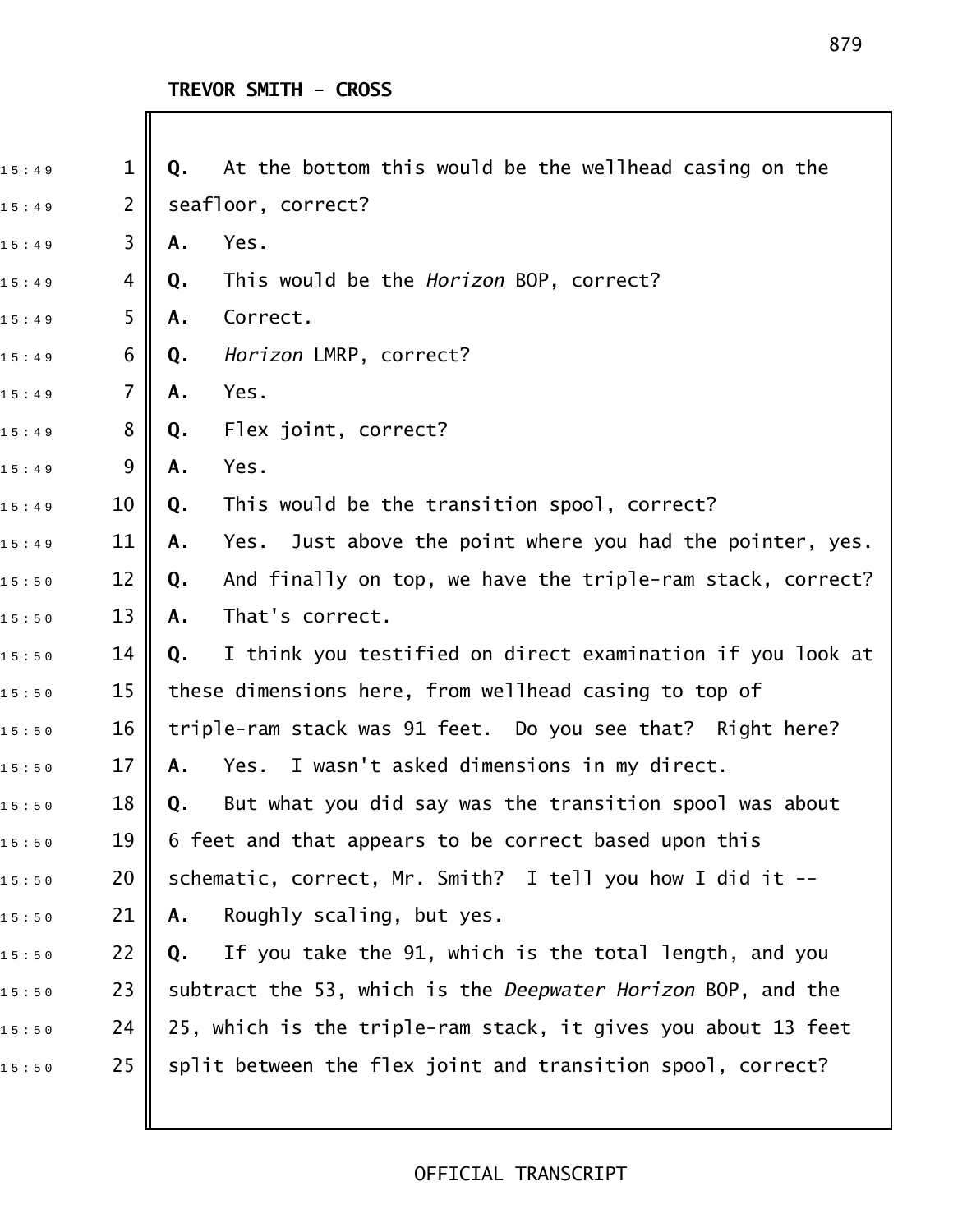| 15:50 | $\mathbf 1$    | No. The line there, $actually$ , the $26$ -- $25$ feet, $includes$<br>Α.  |
|-------|----------------|---------------------------------------------------------------------------|
| 15:50 | $\overline{2}$ | the transition spool and the triple-ram stack. Is that what               |
| 15:50 | 3              | you are asking?                                                           |
| 15:50 | 4              | Yes, correct. So it appears to be about 6 feet from this<br>Q.            |
| 15:51 | 5              | drawing, that's my question.                                              |
| 15:51 | 6              | I would have to roughly scale it off. I know that in<br>Α.                |
| 15:51 | $\overline{7}$ | practice it was about 6 feet long.                                        |
| 15:51 | 8              | The pipe diameter here is $21 \frac{1}{2}$ inches; is that correct,<br>Q. |
| 15:51 | 9              | Mr. Smith?                                                                |
| 15:51 | 10             | I'm sorry?<br>Α.                                                          |
| 15:51 | 11             | The pipe diameter of the transition spool?<br>Q.                          |
| 15:51 | 12             | Approximately that, yes. I'm not sure of the exact<br>А.                  |
| 15:51 | 13             | dimensions. I can't recall them right now.                                |
| 15:51 | 14             | Q.<br>Let's go to page 28 of the Technical Assurance Report. It           |
| 15:51 | 15             | kind of focuses in on the transition spool, so we will do that            |
| 15:51 | 16             | at this point.                                                            |
| 15:51 | 17             | Can I just clarify that? The transition spool between<br>A.               |
| 15:51 | 18             | flange dimension was 6 feet. There was a connector hub on top             |
| 15:51 | 19             | and the guidance devises below. So the overall length was more            |
| 15:51 | 20             | in the 10- to 12-foot range, I guess.                                     |
| 15:51 | 21             | We'll look at pictures of it later on in the<br>Q.                        |
| 15:51 | 22             | cross-examination.                                                        |
| 15:51 | 23             | MR. MILLER: So let's pull up TREX-144745.28.1.TO,                         |
| 15:51 | 24             | which is page 28 of the BP Technical Assurance Report.                    |
|       | 25             |                                                                           |
|       |                |                                                                           |
|       |                |                                                                           |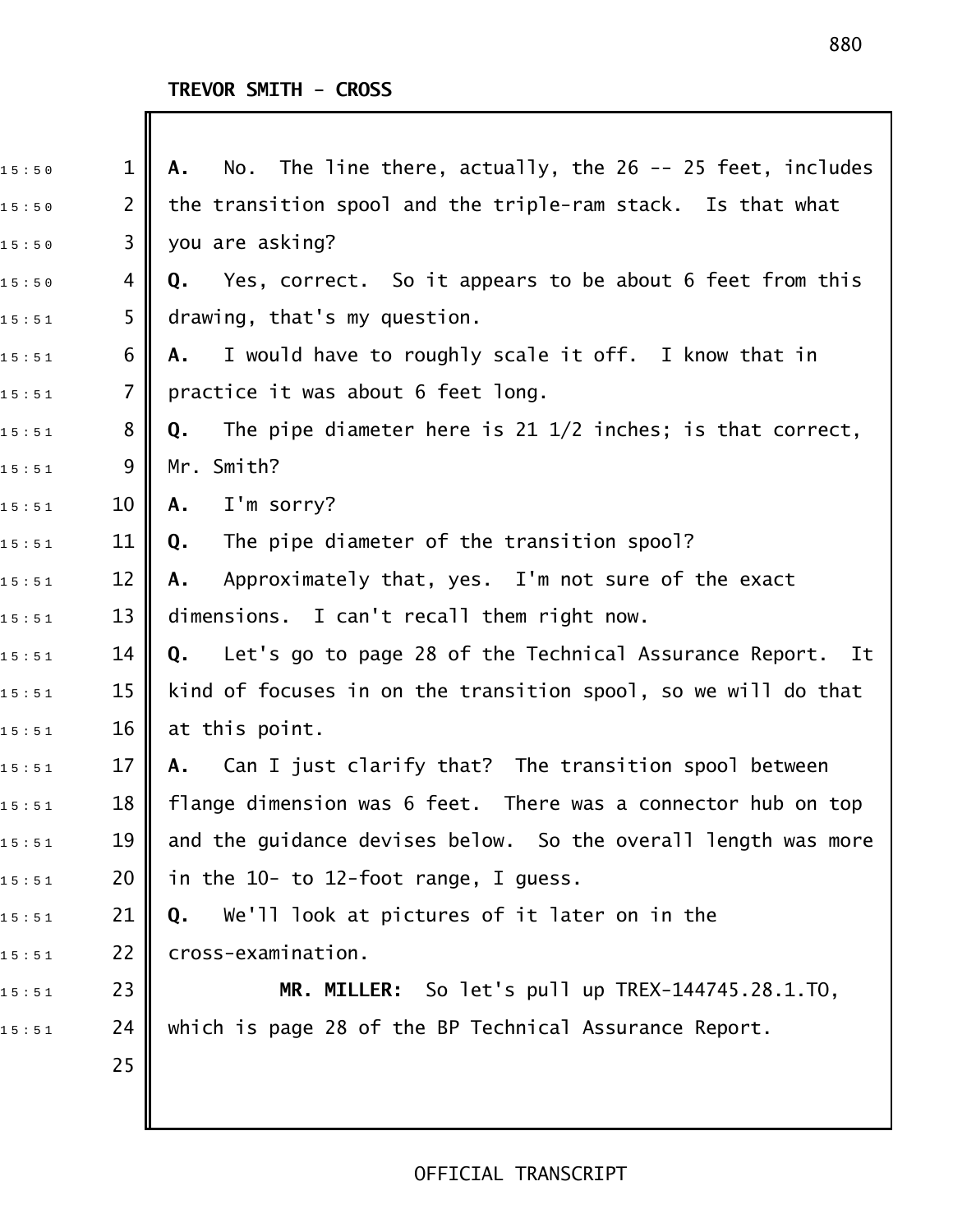| 15:52 | $\mathbf 1$    | BY MR. MILLER:                                                 |
|-------|----------------|----------------------------------------------------------------|
| 15:52 | $\overline{2}$ | Do you see this, Mr. Smith?<br>Q.                              |
| 15:52 | 3              | Yes.<br>Α.                                                     |
| 15:52 | 4              | Again, this is in the BP Technical Assurance Report. It<br>Q.  |
| 15:52 | 5              | states "Transition Spool." And here's a picture of it. Here's  |
| 15:52 | 6              | a close-up, correct, Mr. Smith?                                |
| 15:52 | 7              | Yes.<br>Α.                                                     |
| 15:52 | 8              | It states: "The transition spool is shown in Figure 13<br>Q.   |
| 15:52 | 9              | and is comprised of three elements."                           |
| 15:52 | 10             | Are you with me, Mr. Smith?                                    |
| 15:52 | 11             | Uh-huh.<br>A.                                                  |
| 15:52 | 12             | Number 1: "A GE/VetcoGray G-Series flange complete with<br>Q.  |
| 15:52 | 13             | male nose ring and 6 bolts."                                   |
| 15:52 | 14             | Did I read that correctly, Mr. Smith?                          |
| 15:52 | 15             | You read that correctly.<br>Α.                                 |
| 15:52 | 16             | That would be the part here at the bottom, correct?<br>Q.      |
| 15:52 | 17             | It doesn't show the male nose ring, which would<br>Α.<br>Yes.  |
| 15:52 | 18             | protrude below that flange                                     |
| 15:52 | 19             | Right. But that would be this part.<br>Q.                      |
| 15:52 | 20             | And then second is a $25-1/2$ -inch outer diameter time        |
| 15:52 | 21             | one WT X80 transition pipe and that would be this element,     |
| 15:52 | 22             | correct?                                                       |
| 15:52 | 23             | That is correct.<br>Α.                                         |
| 15:52 | 24             | Then finally, the third element would be the 18 3/4-inch<br>Q. |
| 15:53 | 25             | API 15K weld neck flange. That would be at the top, correct,   |
|       |                |                                                                |
|       |                |                                                                |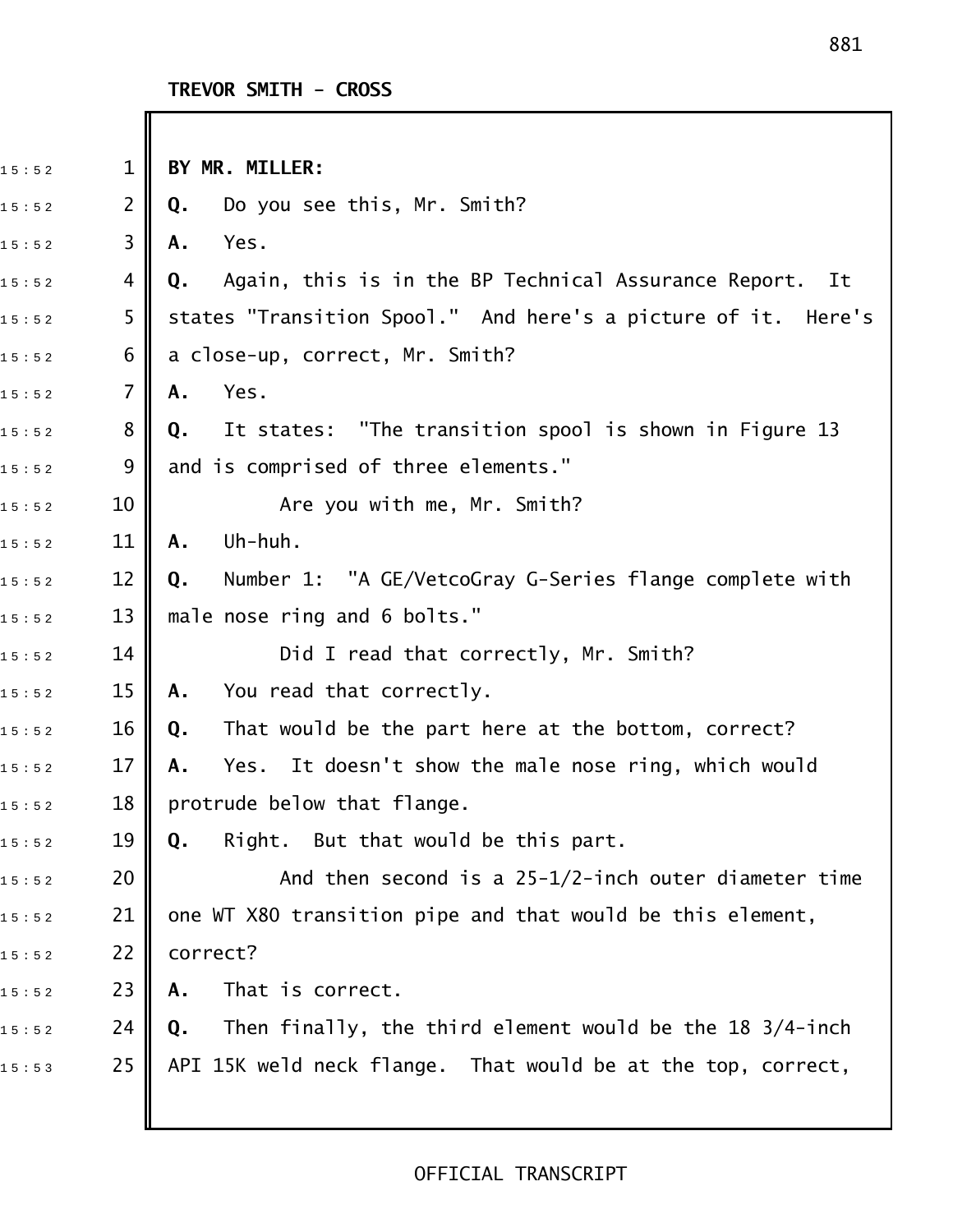| 15:53 | $\mathbf{1}$ | Mr. Smith?                                                       |
|-------|--------------|------------------------------------------------------------------|
| 15:53 | $\mathsf{2}$ | That's correct.<br>Α.                                            |
| 15:53 | 3            | The capping stack would go on top of that flange, correct?<br>Q. |
| 15:53 | 4            | There would be a hub connection, a hub subsea connection<br>Α.   |
| 15:53 | 5            | bolted to the top of that flange, and that was part of the       |
| 15:53 | 6            | overall transition spool assembly, and the capping stack then    |
| 15:53 | 7            | landed on that and made up the connection to that hub.           |
| 15:53 | 8            | Thank you, sir.<br>Q.                                            |
| 15:53 | 9            | The male G Series flange, that was a stock component             |
| 15:53 | 10           | from GE/Vetco, correct?                                          |
| 15:53 | 11           | I can't recall whether it was in stock or whether it was<br>A.   |
| 15:53 | 12           | taken from an existing joint of riser pipe we got from           |
| 15:53 | 13           | Transocean. I can't remember its provenance.                     |
| 15:53 | 14           | But that male G Series flange was something that was<br>Q.       |
| 15:53 | 15           | quickly attained by BP, correct?                                 |
| 15:53 | 16           | I believe so, yes.<br>Α.                                         |
| 15:53 | 17           | The pipe in the middle, that's just riser pipe, correct,<br>Q.   |
| 15:53 | 18           | Mr. Smith?                                                       |
| 15:53 | 19           | That is the -- yeah, drilling riser-type pipe.<br>Α.             |
| 15:54 | 20           | Uh-huh.<br>Q.                                                    |
| 15:54 | 21           | At the top, that's the well neck flange, which has               |
| 15:54 | 22           | API specifications, correct?                                     |
| 15:54 | 23           | Correct.<br>Α.                                                   |
| 15:54 | 24           | Let's go to same document, different page,<br>Q.                 |
| 15:54 | 25           | TREX-9575.11.1.TO, which is page 11 of the final BP Technical    |
|       |              |                                                                  |
|       |              |                                                                  |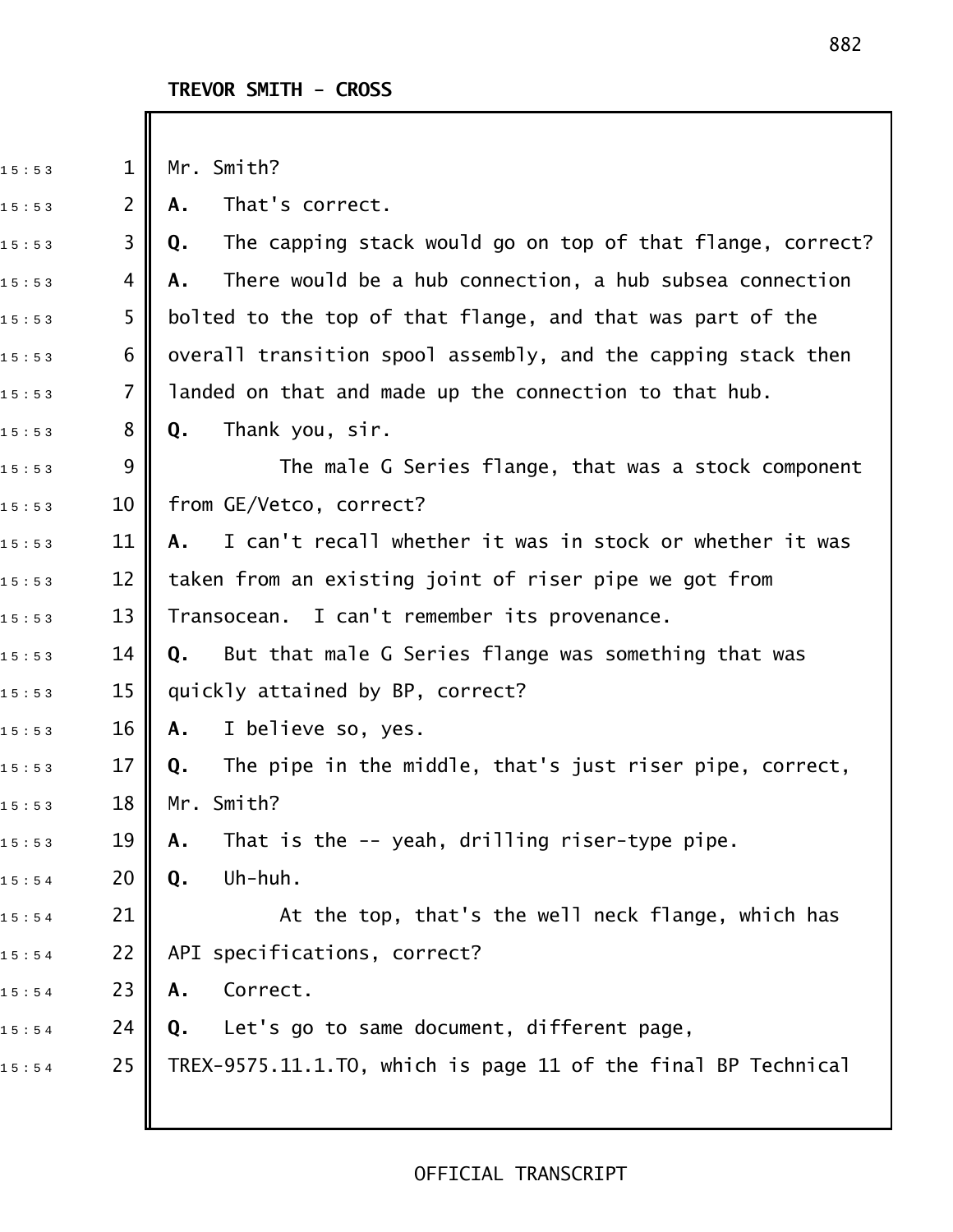Ι

| Assurance Report dated July 16. This is a table from that<br>$\mathbf 1$<br>15:54 |  |
|-----------------------------------------------------------------------------------|--|
| 2<br>report.<br>15:54                                                             |  |
| 3<br>Are you familiar with this table, Mr. Smith?<br>15:54                        |  |
| I can't recall the exact table, but, yes, I believe it was<br>4<br>A.<br>15:54    |  |
| 5<br>in the report.<br>15:54                                                      |  |
| This is a document you testified to in direct examination<br>6<br>Q.<br>15:54     |  |
| that you read and reviewed, correct?<br>7<br>15:54                                |  |
| 8<br>I did.<br>Α.<br>15:54                                                        |  |
| 9<br>So Component 2 was the transition spool, correct,<br>Q.<br>15:54             |  |
| Mr. Smith?<br>10<br>15:55                                                         |  |
| That's what's listed there.<br>11<br>Α.<br>15:55                                  |  |
| 12<br>We were just looking at the transition spool, all three<br>Q.<br>15:55      |  |
| 13<br>elements of it, correct?<br>15:55                                           |  |
| That's correct.<br>14<br>Α.<br>15:55                                              |  |
| 15<br>It was designed by INTECSEA, correct, Mr. Smith?<br>Q.<br>15:55             |  |
| The overall concept of the assembly was developed by<br>16<br>Α.<br>15:55         |  |
| 17<br>INTECSEA. Rather, just to repeat, that transition spool we<br>15:55         |  |
| 18<br>looked at back there didn't include the hub at the top or the<br>15:55      |  |
| 19<br>guidance device at the bottom. So we'll call that, perhaps,<br>15:55        |  |
| the transition spool assembly with all those components<br>20<br>15:55            |  |
| 21<br>included, maybe, to be more clear.<br>15:55                                 |  |
| 22<br>Then let's go back to that last slide. Let's see what BP<br>Q.<br>15:55     |  |
| 23<br>called it. They called these three elements "the transition<br>15:55        |  |
| spool," correct? They don't call it "the transition spool<br>24<br>15:55          |  |
| assembly" or "the transition spool light," do they?<br>25<br>15:55                |  |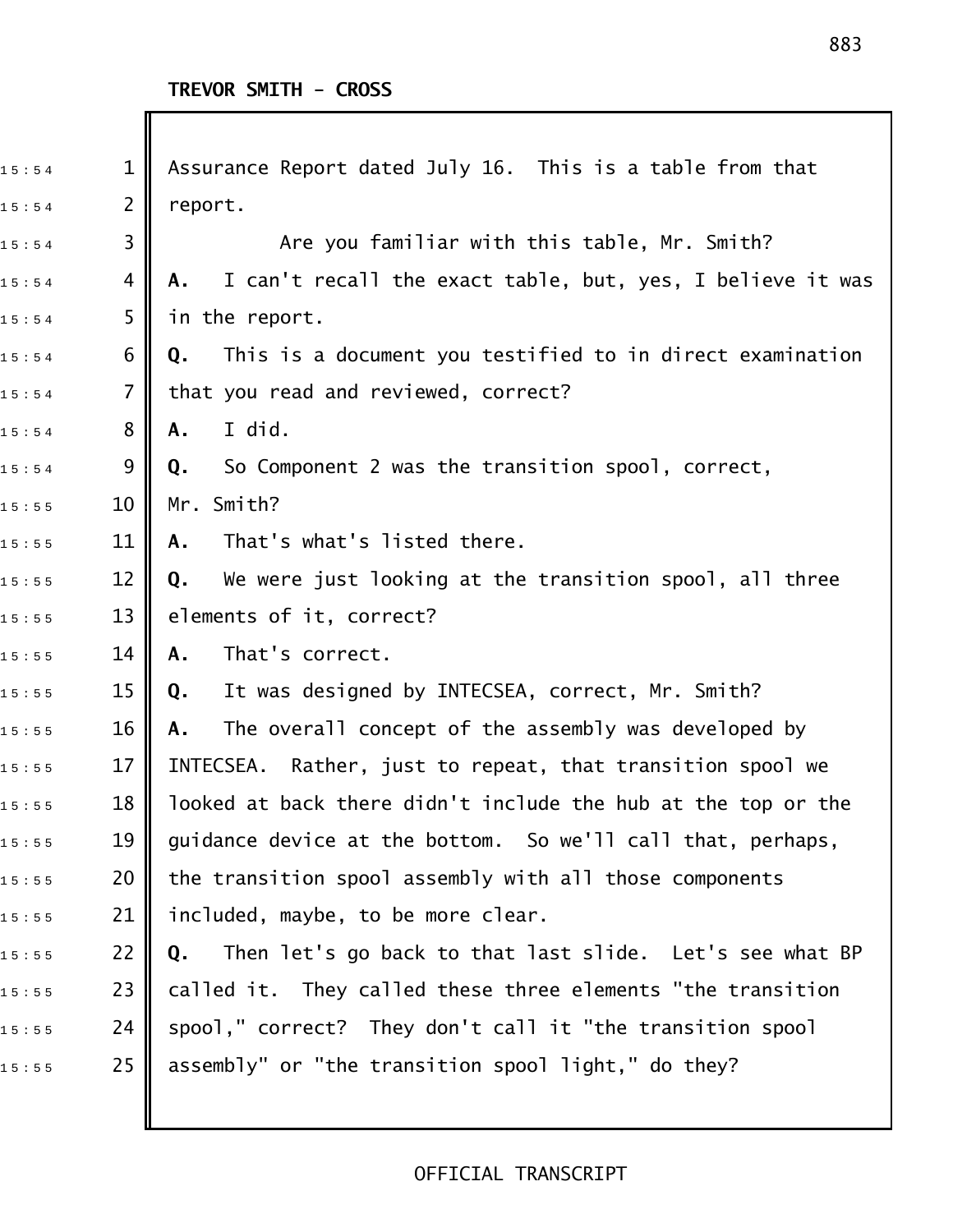| 15:55 | $\mathbf 1$    | This is under a section entitled "Transition Spool," yes.<br>А. |
|-------|----------------|-----------------------------------------------------------------|
| 15:55 | $\overline{2}$ | It says: "The transition spool is shown in Figure 13<br>Q.      |
| 15:56 | 3              | below."                                                         |
| 15:56 | 4              | And there you have a spool with three elements,                 |
| 15:56 | 5              | correct, Mr. Smith?                                             |
| 15:56 | 6              | I believe that, yes.<br>A.                                      |
| 15:56 | 7              | Let's go back to the table. So we were talking about<br>Q.      |
| 15:56 | 8              | INTECSEA, the firm that designed the transition spool. Are      |
| 15:56 | 9              | they a well-regarded oil and gas engineering firm, Mr. Smith?   |
| 15:56 | 10             | I believe so, yes.<br>Α.                                        |
| 15:56 | 11             | Let's turn to page 36 of this document.<br>Q.                   |
| 15:56 | 12             | MR. MILLER: So that would be TREX-19575.36.2.TO.                |
| 15:56 | 13             | It's page 36. It's just the highlighting underneath. Same       |
| 15:56 | 14             | page, I'm sorry.                                                |
| 15:56 | 15             | BY MR. MILLER:                                                  |
| 15:57 | 16             | There were manufacturing drawings from the transition<br>Q.     |
| 15:57 | 17             | spool that were attached to the Technical Assurance Report,     |
| 15:57 | 18             | correct?                                                        |
| 15:57 | 19             | I cannot recall specifically what attachments were there.<br>Α. |
| 15:57 | 20             | I just want to show this to you, Mr. Smith. If you can<br>Q.    |
| 15:57 | 21             | see that, here it is again from the Technical Assurance Report. |
| 15:57 | 22             | It says: "The manufacturing drawings from the transition spool  |
| 15:57 | 23             | are attached as Appendix E."                                    |
| 15:57 | 24             | Do you see that?                                                |
| 15:58 | 25             | I can read that.<br>Α.                                          |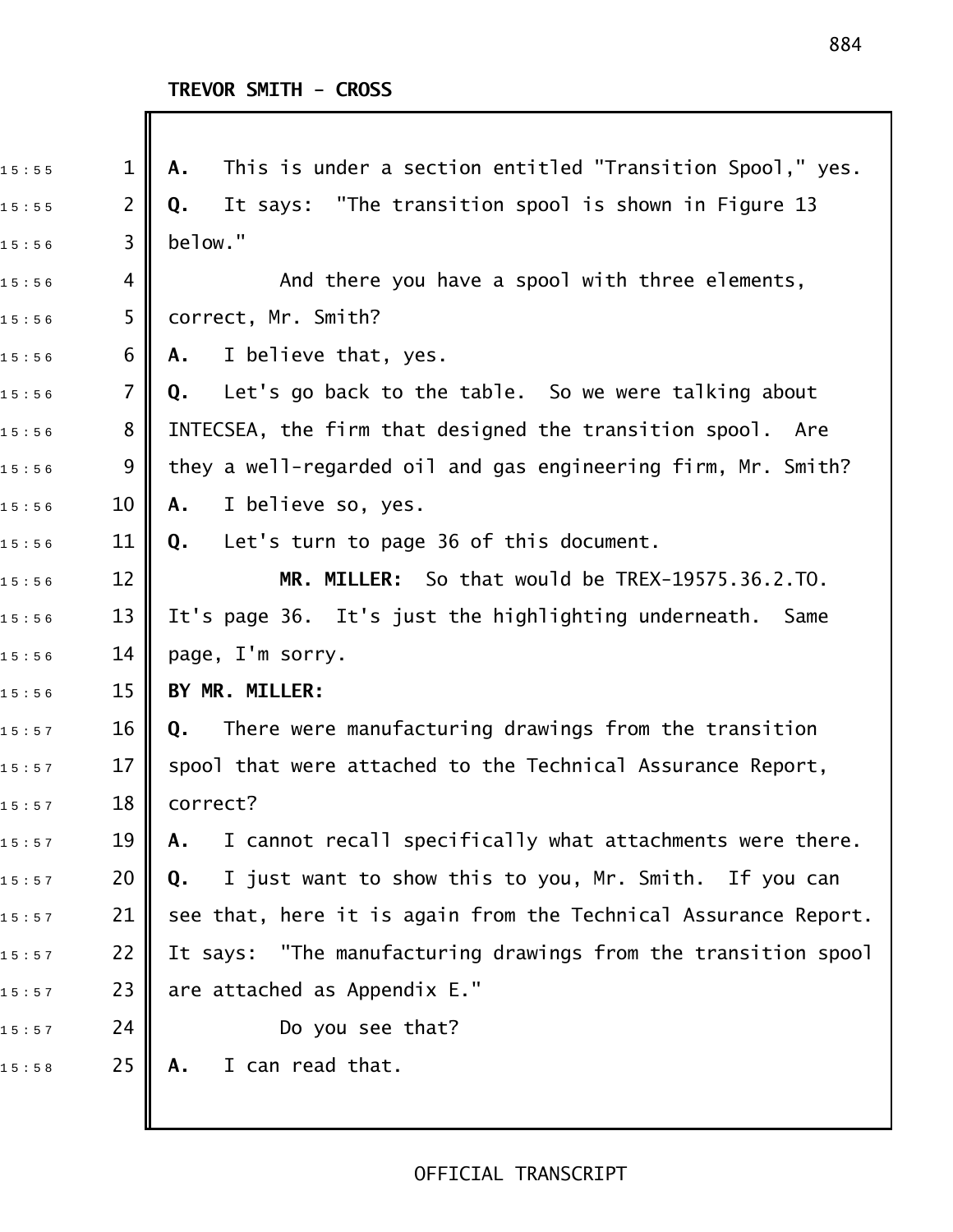Ш

| 15:58 | $\mathbf 1$     | This comes from the BP Technical Assurance Report,<br>Q.           |
|-------|-----------------|--------------------------------------------------------------------|
| 15:58 | 2               | correct, Mr. Smith?                                                |
| 15:58 | 3               | I believe so, yes.<br>Α.                                           |
| 15:58 | 4               | Let's look at those manufacturing drawings.<br>Q.                  |
| 15:58 | 5               | MR. MILLER: Let's go to TREX-9575.457.1TO.                         |
| 15:58 | 6               | BY MR. MILLER:                                                     |
| 15:58 | 7               | This would be the INTECSEA Transition Spool Design Report.<br>Q.   |
| 15:58 | 8               | Do you see that, Mr. Smith?                                        |
| 15:58 | 9               | I do.<br>Α.                                                        |
| 15:58 | 10              | That would have been the one that was attached as<br>Q.            |
| 15:58 | 11              | Exhibit E to the BP Technical Assurance Report on the 3-ram        |
| 15:58 | 12              | capping stack, correct, Mr. Smith?                                 |
| 15:58 | 13              | Again, I don't recall specifically.<br>Α.                          |
| 15:58 | 14              | What's the date of this document, Mr. Smith? It's May 7,<br>Q.     |
| 15:58 | 15              | 2010, correct?                                                     |
| 15:58 | 16              | That appears to be the date, yes.<br>Α.                            |
| 15:58 | 17              | Let's look at some of these drawings. Let's pull page --<br>Q.     |
| 15:59 | 18 <sup>1</sup> | TREX-9575.520.1.TO, and this is one of the pages from Appendix     |
| 15:59 | 19              | E to the BP Technical Assurance Report.                            |
| 15:59 | 20              | Mr. Smith, what we have here is an engineering design              |
| 15:59 | 21              | drawing of the transition spool. Can you see that?                 |
| 15:59 | 22              | Yes.<br>Α.                                                         |
| 15:59 | 23              | By INTECSEA, the design firm hired by BP to design it.<br>Q.<br>Do |
| 15:59 | 24              | you see that, Mr. Smith?                                           |
| 15:59 | 25              | I see the logo, yes.<br>Α.                                         |
|       |                 |                                                                    |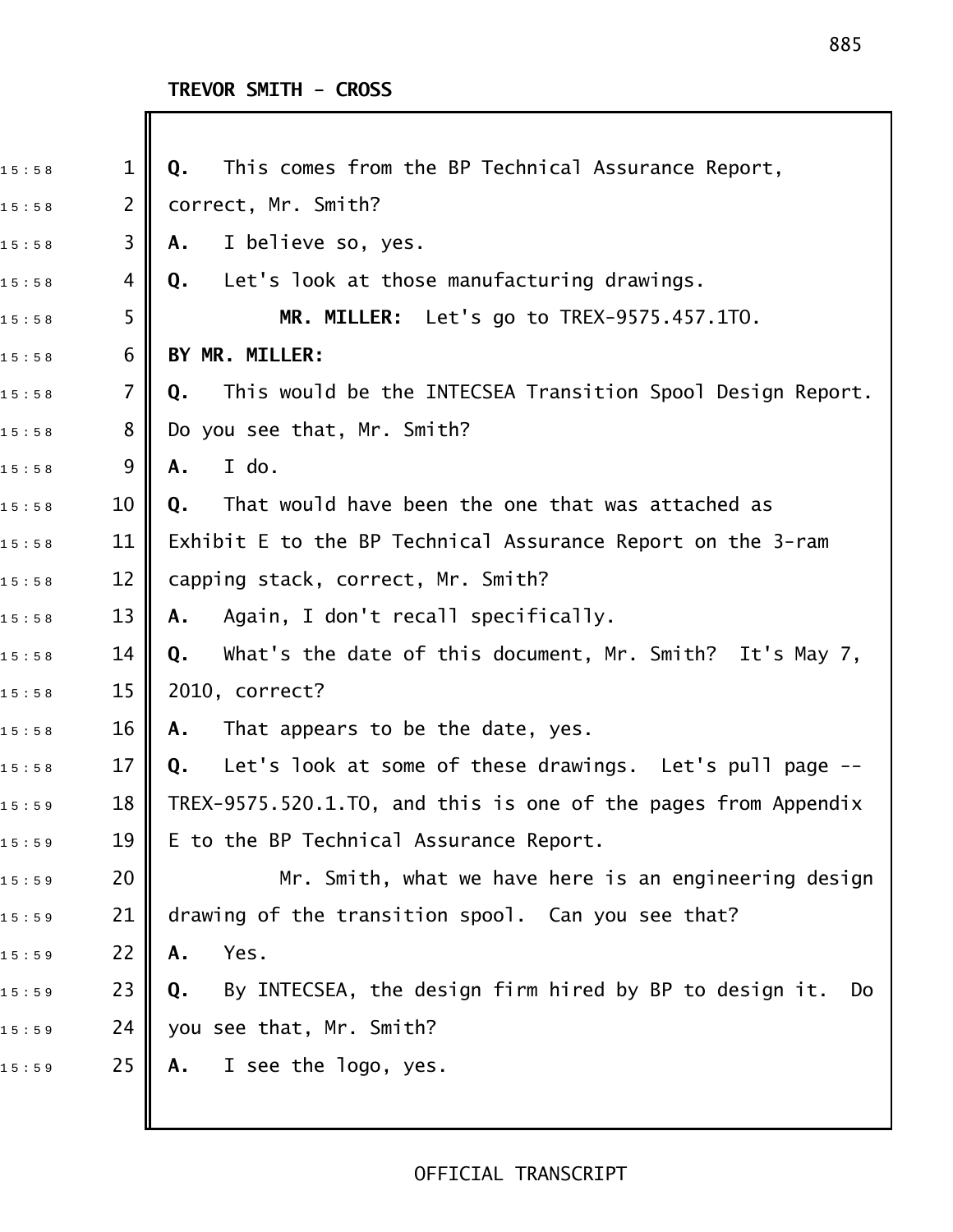| 15:59 | $\mathbf 1$    | And the date of design drawing is May 4, 2010. Do you see<br>Q.  |
|-------|----------------|------------------------------------------------------------------|
| 15:59 | $\overline{2}$ | that, Mr. Smith?                                                 |
| 15:59 | 3              | I do.<br>Α.                                                      |
| 15:59 | 4              | This would be the same transition spool design with the<br>Q.    |
| 15:59 | 5              | three elements that we saw in the BP Technical Assurance         |
| 15:59 | 6              | Report, correct, Mr. Smith?                                      |
| 15:59 | 7              | Essentially, yes.<br>A.                                          |
| 15:59 | 8              | These design drawings, they were very detailed engineering<br>Q. |
| 15:59 | 9              | drawings, correct, Mr. Smith?                                    |
| 16:00 | 10             | I would call this a very high-level generic drawing, not a<br>A. |
| 16:00 | 11             | detailed drawing.                                                |
| 16:00 | 12             | Q. Let's look at some of INTECSEA's drawings.                    |
| 16:00 | 13             | MR. MILLER: Let's pull up 9575.512.1.TO.                         |
| 16:00 | 14             | BY MR. MILLER:                                                   |
| 16:00 | 15             | This is another INTECSEA drawing. Do you see that,<br>Q.         |
| 16:00 | 16             | Mr. Smith? This was attached to the BP Technical Assurance       |
| 16:00 | 17             | Report.                                                          |
| 16:00 | 18             | Yes. I see that<br>A.                                            |
| 16:00 | 19             | Transition spool, Option 1, API 3/4-inch flange, and it's<br>Q.  |
| 16:00 | 20             | dated May 1, 2010. Do you see that, Mr. Smith?                   |
| 16:00 | 21             | Yes, I do.<br>Α.                                                 |
| 16:00 | 22             | You mentioned, I think in your direct examination, that<br>Q.    |
| 16:00 | 23             | part of the design of the transition spool dealt with the        |
| 16:00 | 24             | alignment pins, correct, Mr. Smith?                              |
| 16:00 | 25             | Yes.<br>Α.                                                       |
|       |                |                                                                  |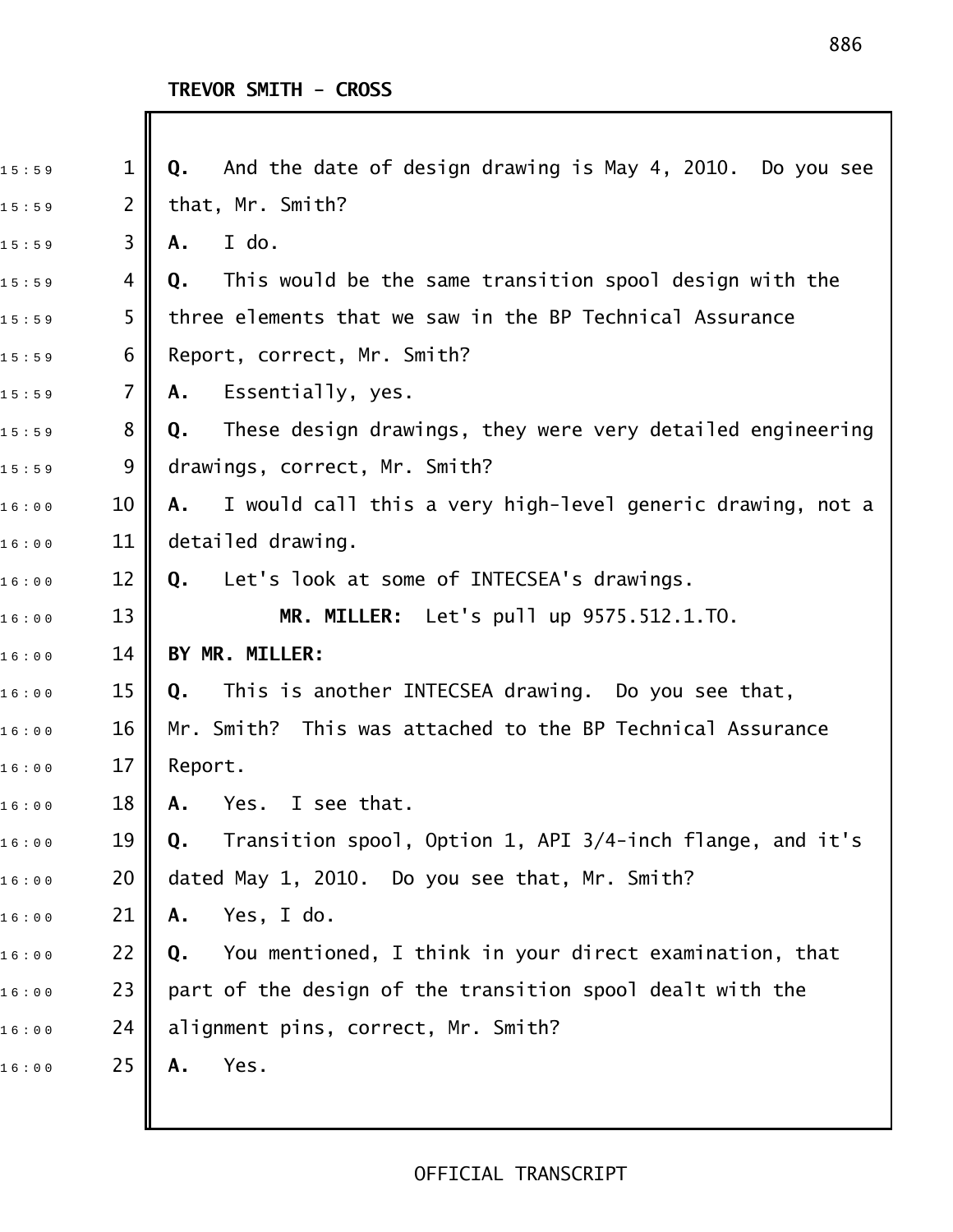| 16:00 | $\mathbf 1$    | MR. MILLER: So let's pull up TREX-9575.519.1.TO.                |
|-------|----------------|-----------------------------------------------------------------|
| 16:00 | $\overline{2}$ | BY MR. MILLER:                                                  |
| 16:00 | 3              | Again, this is an INTECSEA engineering drawing of the<br>Q.     |
| 16:01 | 4              | transition spool offshore G-flange alignment pin arrangement.   |
| 16:01 | 5              | These are the alignment pins that you were talking about,       |
| 16:01 | 6              | correct, Mr. Smith?                                             |
| 16:01 | $\overline{7}$ | Those were an early version we used after we did the<br>Α.      |
| 16:01 | 8              | series of onshore tests. With landing over drill pipe, we       |
| 16:01 | 9              | modified the design of the guide pins.                          |
| 16:01 | 10             | The date of this engineering design drawing is May 5,<br>Q.     |
| 16:01 | 11             | 2010, correct?                                                  |
| 16:01 | 12             | It seems so, based on the blowup, yes.<br>А.                    |
| 16:01 | 13             | MR. MILLER: Let's pull up TREX-9575.518.1.TO.                   |
| 16:01 | 14             | BY MR. MILLER:                                                  |
| 16:01 | 15             | And you talked about in your direct examination the mule<br>Q.  |
| 16:01 | 16             | shoe. This is an INTECSEA engineering design document of the    |
| 16:01 | 17             | mule shoe, which is at the bottom of the transition spool,      |
| 16:01 | 18             | dated May 4, 2010, correct?                                     |
| 16:01 | 19             | That's correct.<br>Α.                                           |
| 16:02 | 20             | Let's go back to the first page of this, Exhibit E. It's<br>Q.  |
| 16:02 | 21             | TREX-9575.457.1.TO. This would be the full set. INTECSEA gave   |
| 16:02 | 22             | BP a set of drawings and information from CAD on the transition |
| 16:02 | 23             | spool, correct?                                                 |
| 16:02 | 24             | Yes, that was for the first version of the transition<br>А.     |
| 16:02 | 25             | spool and its guidance system.                                  |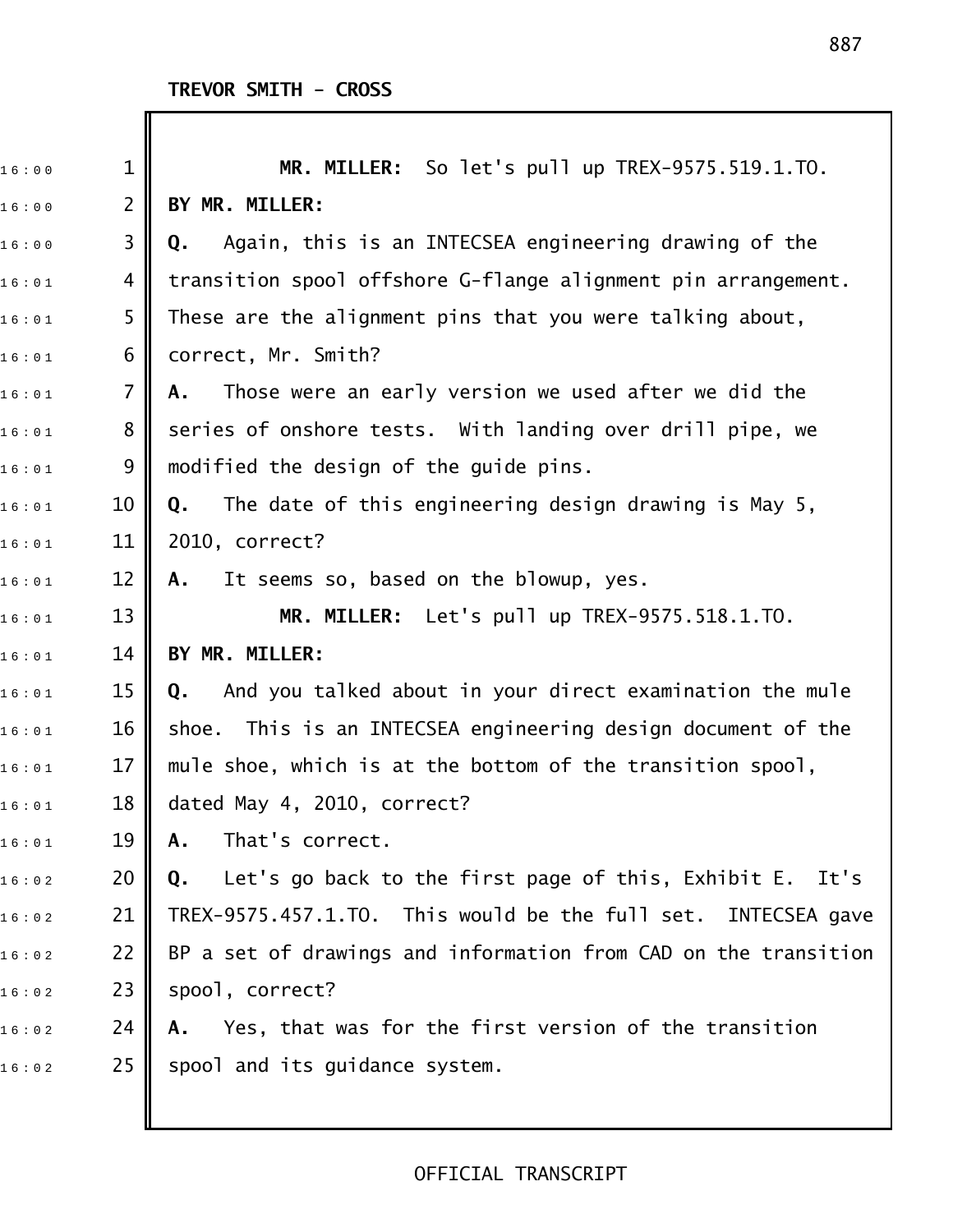| 16:02 | $\mathbf{1}$   | These design drawings that came from INTECSEA, Mr. Smith,<br>Q.  |
|-------|----------------|------------------------------------------------------------------|
| 16:02 | $\overline{2}$ | are you aware that Exhibit E to the technical assurance report   |
| 16:02 | 3              | is 87 pages of information from INTECSEA?                        |
| 16:02 | 4              | I don't recall the specific number of pages.<br>Α.               |
| 16:02 | 5              | Are you aware that the design drawings themselves of this<br>Q.  |
| 16:02 | 6              | 6-foot piece of steel of three elements consists of 22 pages     |
| 16:02 | $\overline{7}$ | alone, Mr. Smith?                                                |
| 16:02 | 8              | Not $-$ I couldn't recall the number of pages.<br>Α.             |
| 16:02 | 9              | Let's go back to the July 16, 2010 final BP Technical<br>Q.      |
| 16:02 | 10             | Assurance Report, TREX-9575.                                     |
| 16:03 | 11             | That was the last version -- there were three                    |
| 16:03 | 12             | versions, like we talked about earlier, correct, of the          |
| 16:03 | 13             | Technical Assurance Report?                                      |
| 16:03 | 14             | That's correct.<br>A.                                            |
| 16:03 | 15             | The last version was dated July 16, 2010, correct?<br>Q.         |
| 16:03 | 16             | Yes, that was Revision 2.<br>Α.                                  |
| 16:03 | 17             | That was one day after the well was capped, correct,<br>Q.       |
| 16:03 | 18             | Mr. Smith?                                                       |
| 16:03 | 19             | That is correct.<br>Α.                                           |
| 16:03 | 20             | It was four days after the transition spool was landed,<br>Q.    |
| 16:03 | 21             | correct, Mr. Smith?                                              |
| 16:03 | 22             | That's correct.<br>Α.                                            |
| 16:03 | 23             | Now, the July 16, 2010 final BP Technical Assurance Report<br>Q. |
| 16:03 | 24             | does not state that BP rejected any of the INTECSEA drawings,    |
| 16:03 | 25             | correct, Mr. Smith? Any of the drawings of the transition        |
|       |                |                                                                  |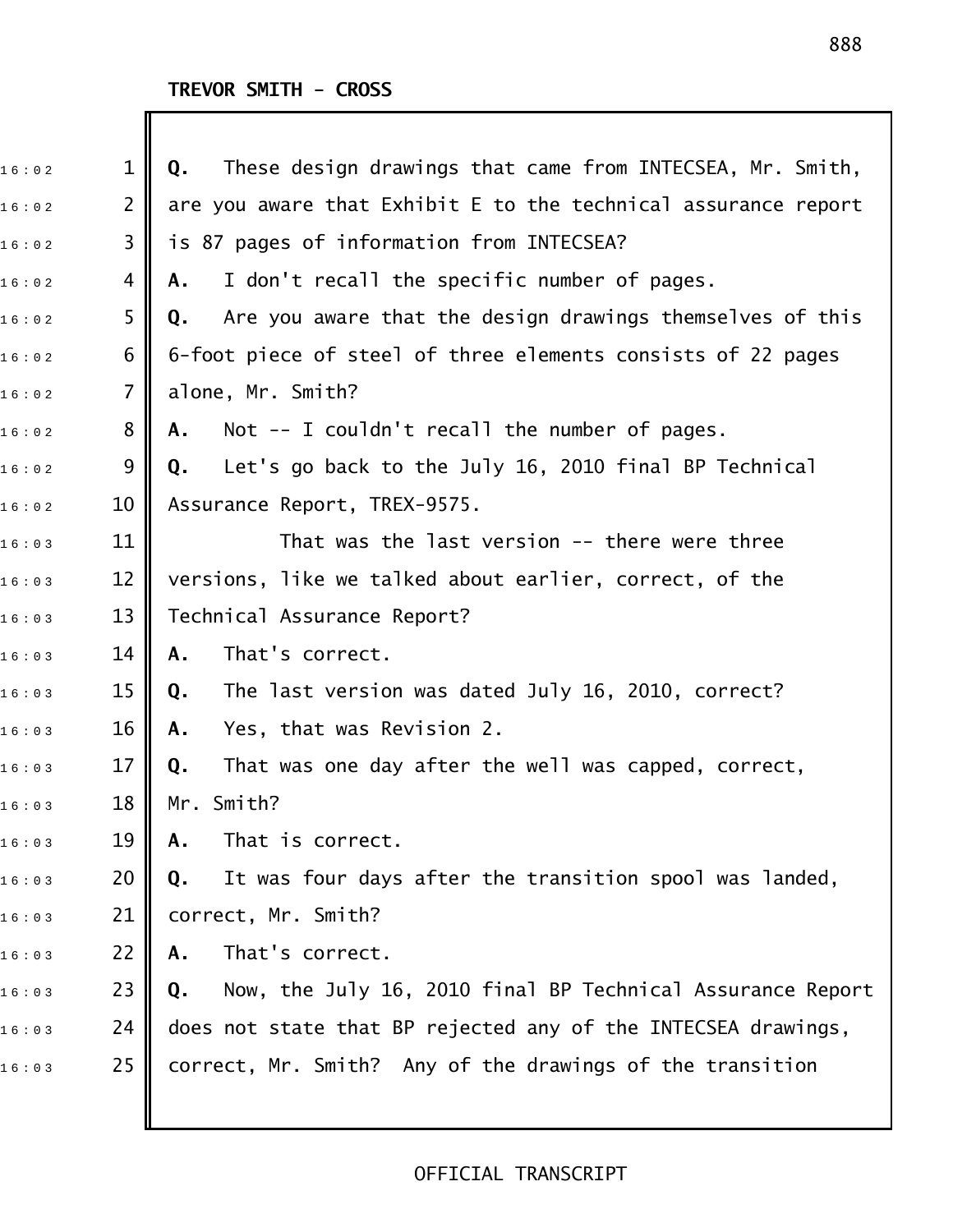I

| 16:03 | $\mathbf{1}$   | spool, correct, Mr. Smith?                                       |
|-------|----------------|------------------------------------------------------------------|
| 16:03 | $\overline{2}$ | I don't know if it did or did not.<br>Α.                         |
| 16:03 | 3              | Likewise, Mr. Smith -- I have looked at the whole<br>Q.          |
| 16:03 | 4              | document -- the July 16 of 2010 final BP Technical Assurance     |
| 16:03 | 5              | Report does not contain any engineering change notices that BP   |
| 16:04 | 6              | would have issued to INTECSEA in connection with its design of   |
| 16:04 | $\overline{7}$ | the transition spool; are you aware of that, Mr. Smith?          |
| 16:04 | 8              | I don't recall.<br>Α.                                            |
| 16:04 | 9              | Let's go back to D-23231A, back where we started, because<br>Q.  |
| 16:04 | 10             | we're not going back to these roles.                             |
| 16:04 | 11             | The work on the transition spool, as I understand                |
| 16:04 | 12             | it -- and I want to make sure my understanding is correct,       |
| 16:04 | 13             | Mr. Smith -- that would have been included within the bar here   |
| 16:04 | 14             | for the capping stack; do you have that understanding as well,   |
| 16:04 | 15             | Mr. Smith?                                                       |
| 16:04 | 16             | No, I do not. I do not recognize this slide or what it's<br>А.   |
| 16:04 | 17             | actually intended to represent. So I don't know where the        |
| 16:04 | 18             | transition spool would go in here. It appears to be -- the       |
| 16:04 | 19             | transition spool and the development of the connection system    |
| 16:04 | 20             | does not appear to be included within the scope of this slide    |
| 16:04 | 21             | for some reason.                                                 |
| 16:04 | 22             | Mr. Smith, the transition spool was ultimately used as a<br>Q.   |
| 16:05 | 23             | connection device for the capping stack, though, correct?        |
| 16:05 | 24             | It was a connection device between the -- from the Horizon<br>Α. |
| 16:05 | 25             | BOP and the capping stack. It was necessary for the capping      |
|       |                |                                                                  |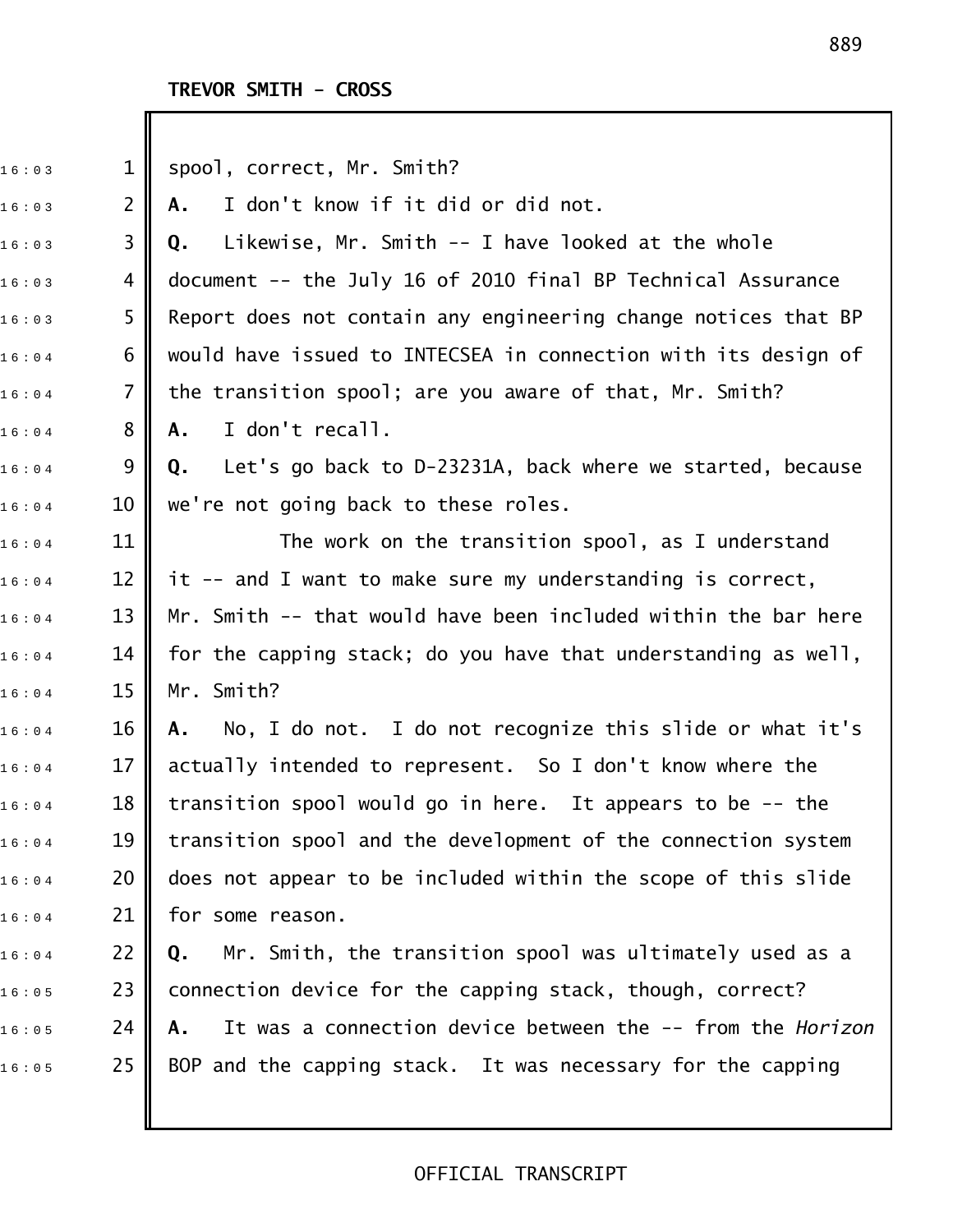| 16:05 | $\mathbf 1$    | stack to connect to the Horizon BOP.                            |
|-------|----------------|-----------------------------------------------------------------|
| 16:05 | $\overline{2}$ | The BP Technical Assurance Report that we just studied<br>Q.    |
| 16:05 | 3              | covered both the 3-ram capping stack that was used to cap the   |
| 16:05 | 4              | well and the transition spool designed by INTECSEA, correct?    |
| 16:05 | 5              | I'm sorry, could you repeat that question?<br>Α.                |
| 16:05 | 6              | The BP Technical Assurance Report that you told<br>Q.           |
| 16:05 | $\overline{7}$ | Mr. Collier you had read and reviewed and we have been covering |
| 16:05 | 8              | the last five or ten minutes or so covered both the 3-ram       |
| 16:05 | 9              | capping stack that capped the well and the transition spool     |
| 16:05 | 10             | that you worked on, correct?                                    |
| 16:05 | 11             | Yes, it covered both those items.<br>А.                         |
| 16:05 | 12             | I'm sorry, I don't understand the source of this                |
| 16:05 | 13             | slide and where the transition -- you asked me where the        |
| 16:05 | 14             | transition spool scope is within this. I don't see that         |
| 16:05 | 15             | represented here.                                               |
| 16:05 | 16             | Yeah, I just assumed it would call it the capping stack,<br>Q.  |
| 16:05 | 17             | but if you don't know, you don't know.                          |
| 16:05 | 18             | No, it did not fall within the capping stack, so it's not<br>A. |
| 16:06 | 19             | included on this slide.                                         |
| 16:06 | 20             | Well, in my interpretation of the events $-$ - I showed         |
| 16:06 | 21             | you my diagram that there was capping stack activities and      |
| 16:06 | 22             | transition spool activities. So I don't know the source of      |
| 16:06 | 23             | this particular slide. So maybe the intent was it was covered   |
| 16:06 | 24             | within the capping stack, but it's not clear to me that the     |
| 16:06 | 25             | transition spool is included in the capping stack activity.     |
|       |                |                                                                 |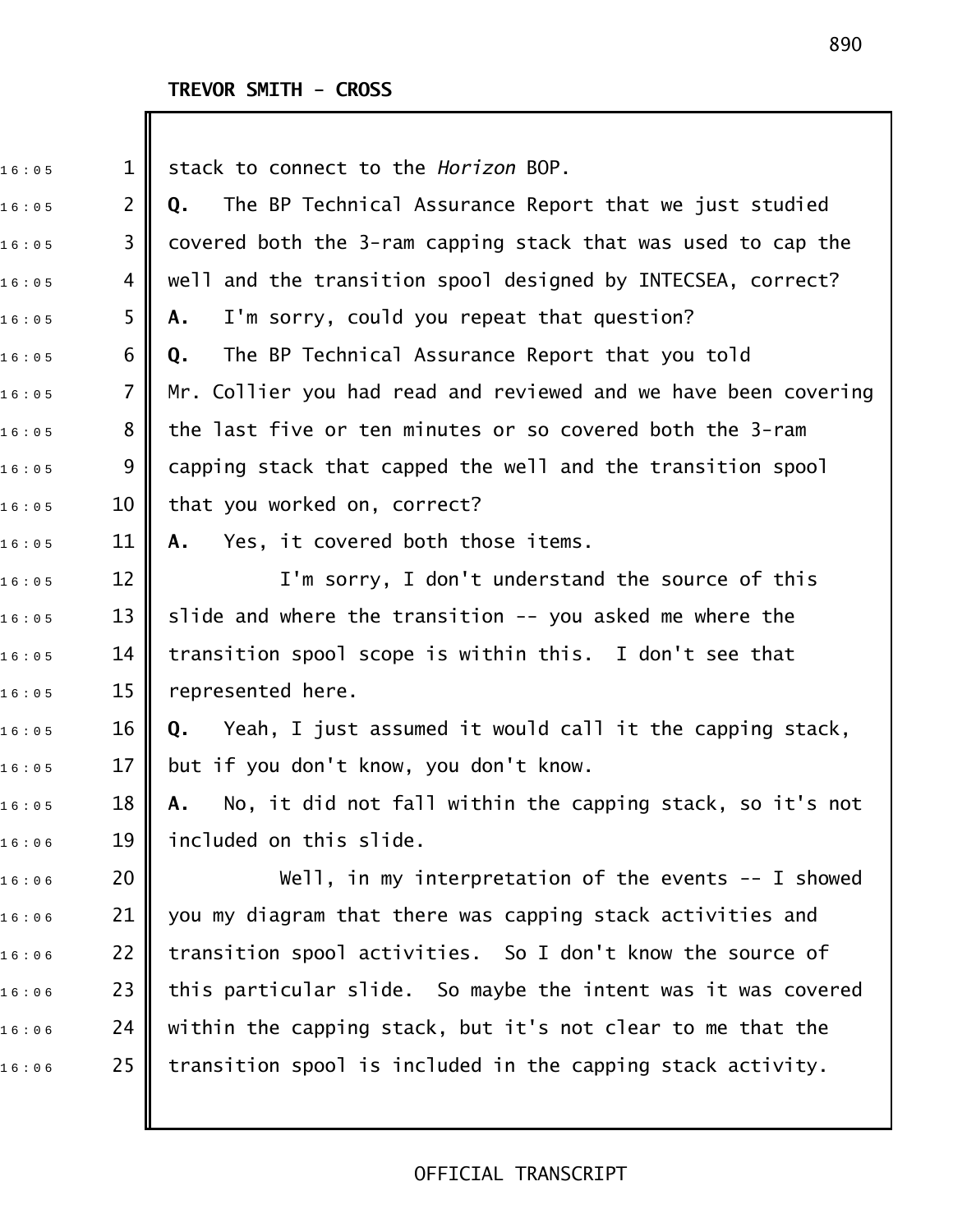Ш

| 16:06 | 1              | Good enough. We may use it for a date reference later on,<br>Q.          |
|-------|----------------|--------------------------------------------------------------------------|
| 16:06 | $\overline{2}$ | but we can take that down. And I want to ask you a question              |
| 16:06 | 3              | about an e-mail you sent to Jim Wellings.                                |
| 16:06 | 4              | MR. MILLER: Let's pull up TREX-140563.4.1.TO.                            |
| 16:06 | 5              | BY MR. MILLER:                                                           |
| 16:06 | 6              | You know who Jim Wellings is, correct, Mr. Smith?<br>Q.                  |
| 16:06 | $\overline{7}$ | Yes, I do.<br>Α.                                                         |
| 16:06 | $8\phantom{1}$ | Who was he?<br>Q.                                                        |
| 16:06 | 9              | He, at the time $-$ - he is an engineer $-$ - a drilling<br>Α.           |
| 16:06 | 10             | engineering manager who works for BP.                                    |
| 16:07 | 11             | We'll all get eye strain taking a look at this, but what<br>Q.           |
| 16:07 | 12             | the heck.                                                                |
| 16:07 | 13             | This is an e-mail from Trevor Smith dated May 23,                        |
| 16:07 | 14             | 2010. Do you see that?                                                   |
| 16:07 | 15             | Yes, I do.<br>Α.                                                         |
| 16:07 | 16             | It's to Jim Wellings, correct?<br>Q.                                     |
| 16:07 | 17             | Yes.<br>Α.                                                               |
| 16:07 | 18             | I know it's blurry, so I will have to duck down and read<br>$\mathbf{Q}$ |
| 16:07 | 19             | It states: "We shipped this assembly to Berwick on May 9<br>it.          |
| 16:07 | 20             | for use with the double-ram stack when the plan was to land on           |
| 16:07 | 21             | the flex joint top flange."                                              |
| 16:07 | 22             | Do you see that, Mr. Smith?                                              |
| 16:07 | 23             | I do.<br>Α.                                                              |
| 16:07 | 24             | Are you able to make that out? Thanks.<br>Q.                             |
| 16:07 | 25             | Yes.<br>Α.                                                               |
|       |                |                                                                          |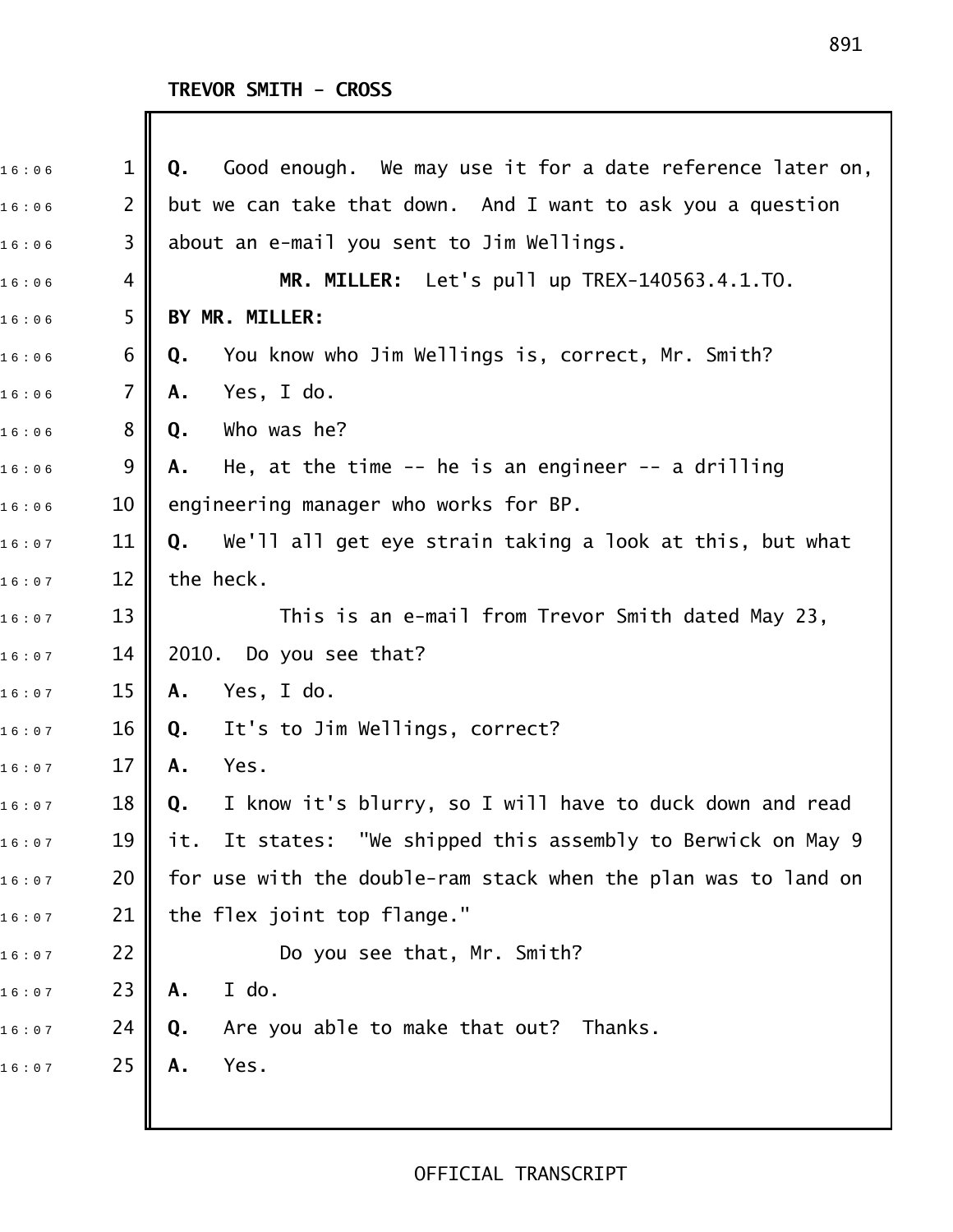| 16:07 | $\mathbf{1}$   | Underneath, there's a little signal which indicates a jpeg<br>Q. |
|-------|----------------|------------------------------------------------------------------|
| 16:07 | $\overline{2}$ | file, correct? That would be here.                               |
| 16:07 | 3              | I see that, yes.<br>Α.                                           |
| 16:07 | 4              | The jpeg reference is to "trans" $-$ I think that means<br>Q.    |
| 16:07 | 5              | transition spool -- and "hydro spool," and the date is May 9,    |
| 16:07 | 6              | 2010. Do you see that?                                           |
| 16:07 | $\overline{7}$ | I do.<br>Α.                                                      |
| 16:08 | 8              | There would have been a picture attached to this e-mail<br>Q.    |
| 16:08 | 9              | that you sent to Mr. Jim Wellings, correct?                      |
| 16:08 | 10             | That should be the case, yes.<br>A.                              |
| 16:08 | 11             | Let's take a look at the picture.<br>Q.                          |
| 16:08 | 12             | Mr. Smith, are you familiar with this photograph?                |
| 16:08 | 13             | I've probably seen it. I can't recall it instantly, but,<br>Α.   |
| 16:08 | 14             | yes, I know what it represents.                                  |
| 16:08 | 15             | And let me ask you: It appears to me to represent a photo<br>Q.  |
| 16:08 | 16             | of the transition spool taken on May 9, 2010, at 9:00 a.m.<br>Do |
| 16:08 | 17             | you see that, Mr. Smith?                                         |
| 16:08 | 18             | A. I do.                                                         |
| 16:08 | 19             | That date is consistent with the reference on the cover<br>Q.    |
| 16:08 | 20             | e-mail which said it was a jpeg from May 9, 2010, correct?       |
| 16:08 | 21             | That's correct.<br>Α.                                            |
| 16:08 | 22             | What we see in this picture is the transition spool just<br>Q.   |
| 16:08 | 23             | like it appears in the BP Technical Assurance Report with its    |
| 16:08 | 24             | three elements and just like it appears in the INTECSEA design   |
| 16:08 | 25             | drawings, correct, Mr. Smith?                                    |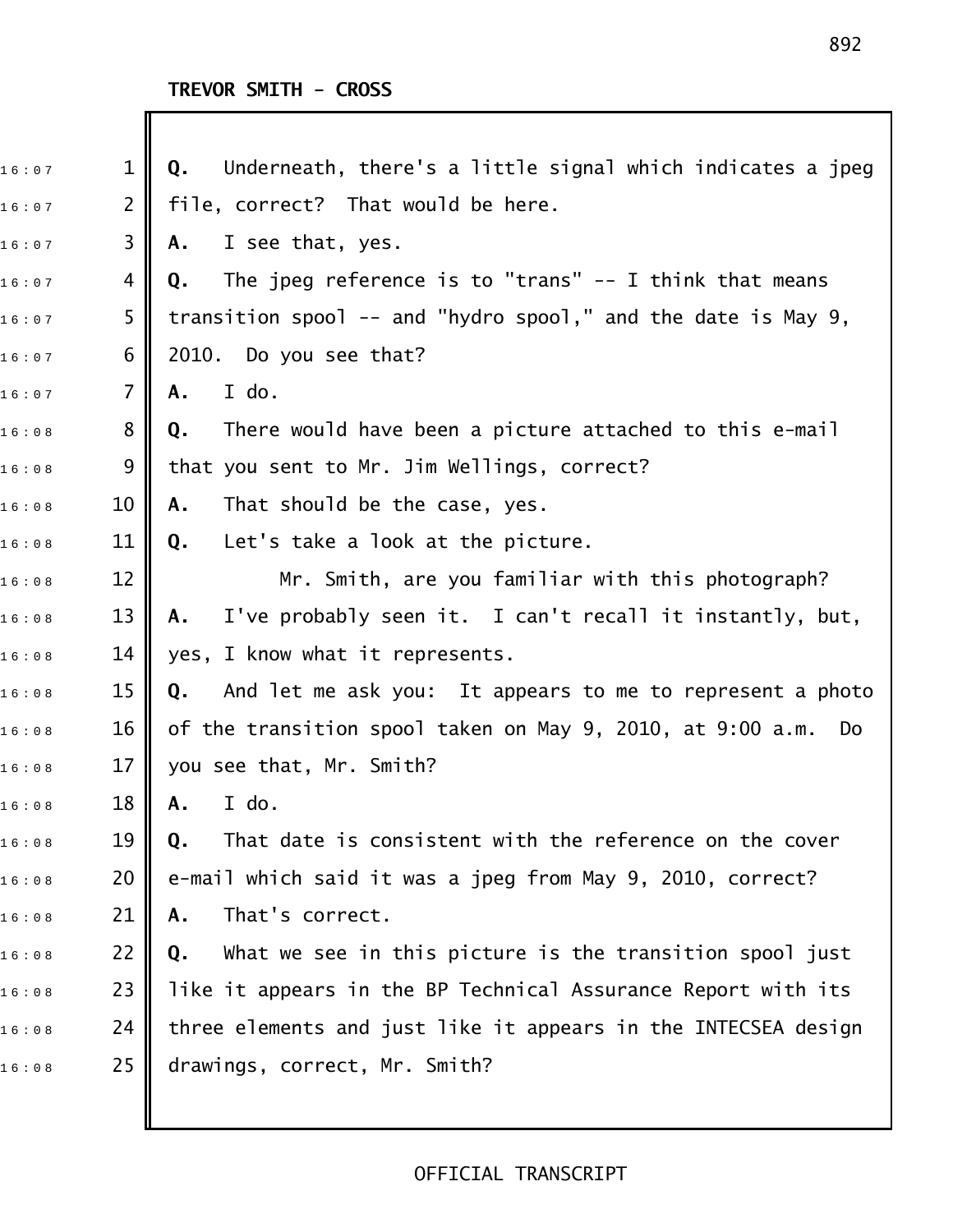| 16:09 | 1              | Yes, it has attachments at the bottom end and at the top<br>Α.   |
|-------|----------------|------------------------------------------------------------------|
| 16:09 | $\overline{2}$ | end.                                                             |
| 16:09 | 3              | Just quickly --<br>Q.                                            |
| 16:09 | 4              | MR. MILLER: I've got the split screen -- just so we              |
| 16:09 | 5              | know what we're looking at, let's pull up the split screen       |
| 16:09 | 6              | between Figure 12 and this.                                      |
| 16:09 | $\overline{7}$ | BY MR. MILLER:                                                   |
| 16:09 | 8              | This is a split screen from the BP Technical Assurance<br>Q.     |
| 16:09 | 9              | Report, correct, Mr. Smith?                                      |
| 16:09 | 10             | Yes.<br>A.                                                       |
| 16:09 | 11             | Figure 12, this is a photograph that you took on May 9,<br>Q.    |
| 16:09 | 12             | 2010, correct?                                                   |
| 16:09 | 13             | I didn't take the photograph, but it was --<br>Α.                |
| 16:09 | 14             | It's a photograph you sent to Jim Wellings, correct?<br>Q.       |
| 16:09 | 15             | That is correct.<br>Α.                                           |
| 16:09 | 16             | The orientation is basically, if this were to rotate<br>Q.       |
| 16:09 | 17             | counterclockwise, that's how it would be laying on the ground.   |
| 16:09 | 18             | correct?                                                         |
| 16:09 | 19             | That's correct.<br>Α.                                            |
| 16:09 | 20             | You have the 18 and 3/4-inch API flange right here,<br>Q.        |
| 16:09 | 21             | correct, Mr. Smith?                                              |
| 16:09 | 22             | Correct.<br>Α.                                                   |
| 16:09 | 23             | You have the riser pipe right here, correct, Mr. Smith?<br>Q.    |
| 16:09 | 24             | That is correct.<br>Α.                                           |
| 16:09 | 25             | And you have the male G-series flange right here, correct,<br>Q. |
|       |                |                                                                  |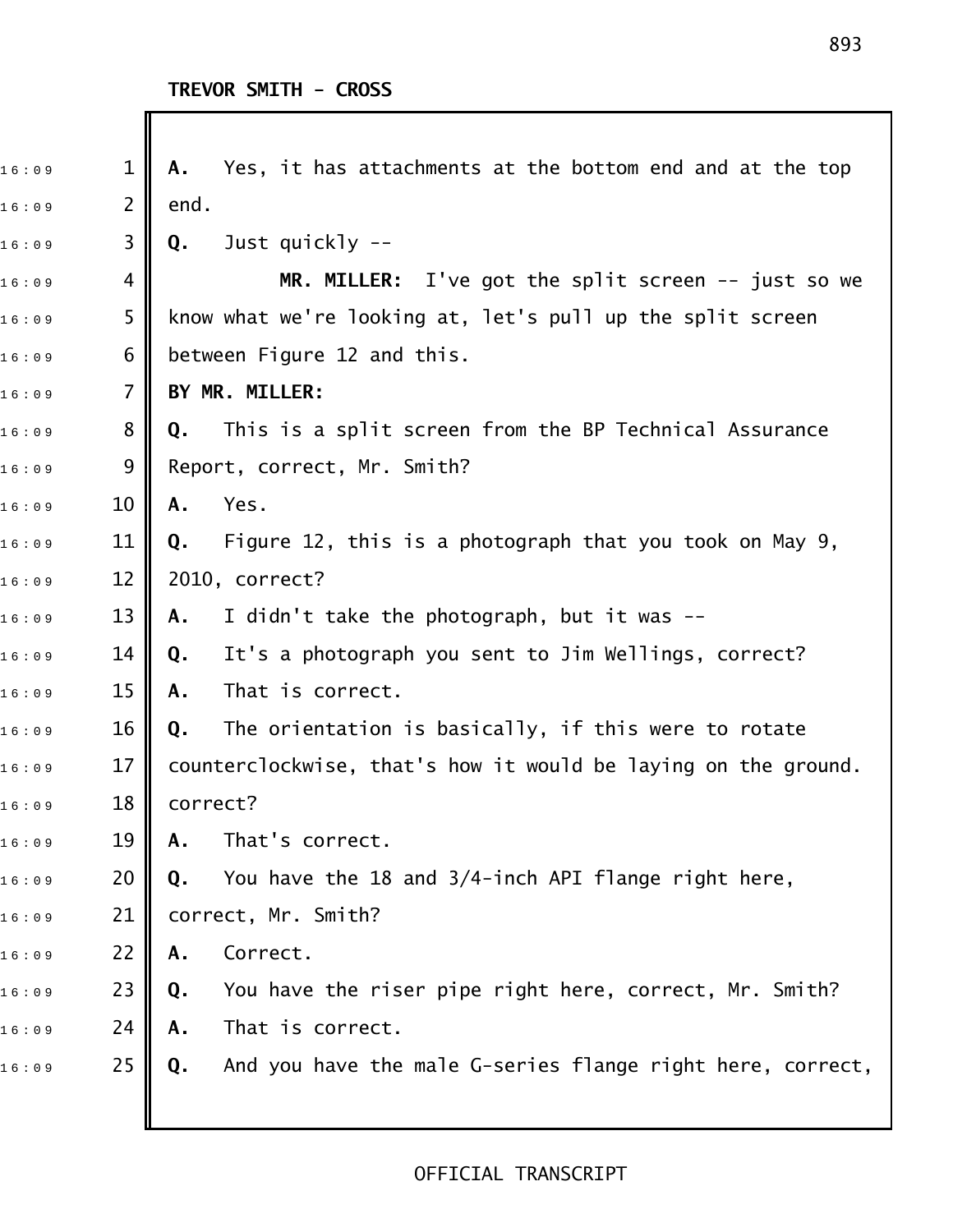| 1              | Mr. Smith?                                                          |
|----------------|---------------------------------------------------------------------|
| $\overline{2}$ | That's correct.<br>Α.                                               |
| 3              | It's painted yellow, isn't it, Mr. Smith?<br>Q.                     |
| 4              | Yes.<br>Α.                                                          |
| 5              | And it's fully assembled, isn't it, Mr. Smith?<br>Q.                |
| 6              | It's assembled into its hydrotest device there, correct.<br>Α.      |
| $\overline{7}$ | This was just a dummy test device, correct?<br>Q.                   |
| 8              | Yes, to allow a hydrotest to be performed.<br>Α.                    |
| 9              | Mr. Smith, there is $--$ it was shown yesterday in court $--$<br>Q. |
| 10             | I know you weren't here -- ROV footage -- you have probably         |
| 11             | seen it separately -- of the capping stack on July 12 being         |
| 12             | landed down below, on top of the transition spool. I'm going        |
| 13             | to show you a split screen.                                         |
| 14             | MR. MILLER: Let's go to that split screen, please.                  |
| 15             | BY MR. MILLER:                                                      |
| 16             | Again, this is the photograph from May 9, 2010, you sent<br>Q.      |
| 17             | to Jim Wellings on the left side of the screen, correct,            |
| 18             | Mr. Smith?                                                          |
| 19             | That's correct.<br>Α.                                               |
| 20             | On the right side of the screen, this was what was shown<br>Q.      |
| 21             | in court yesterday in terms of a video -- I just took a             |
| 22             | screenshot. I just want to make sure I understand what I'm          |
| 23             | looking at.                                                         |
| 24             | This appears to me -- right here, Mr. Smith -- to be                |
|                |                                                                     |
|                |                                                                     |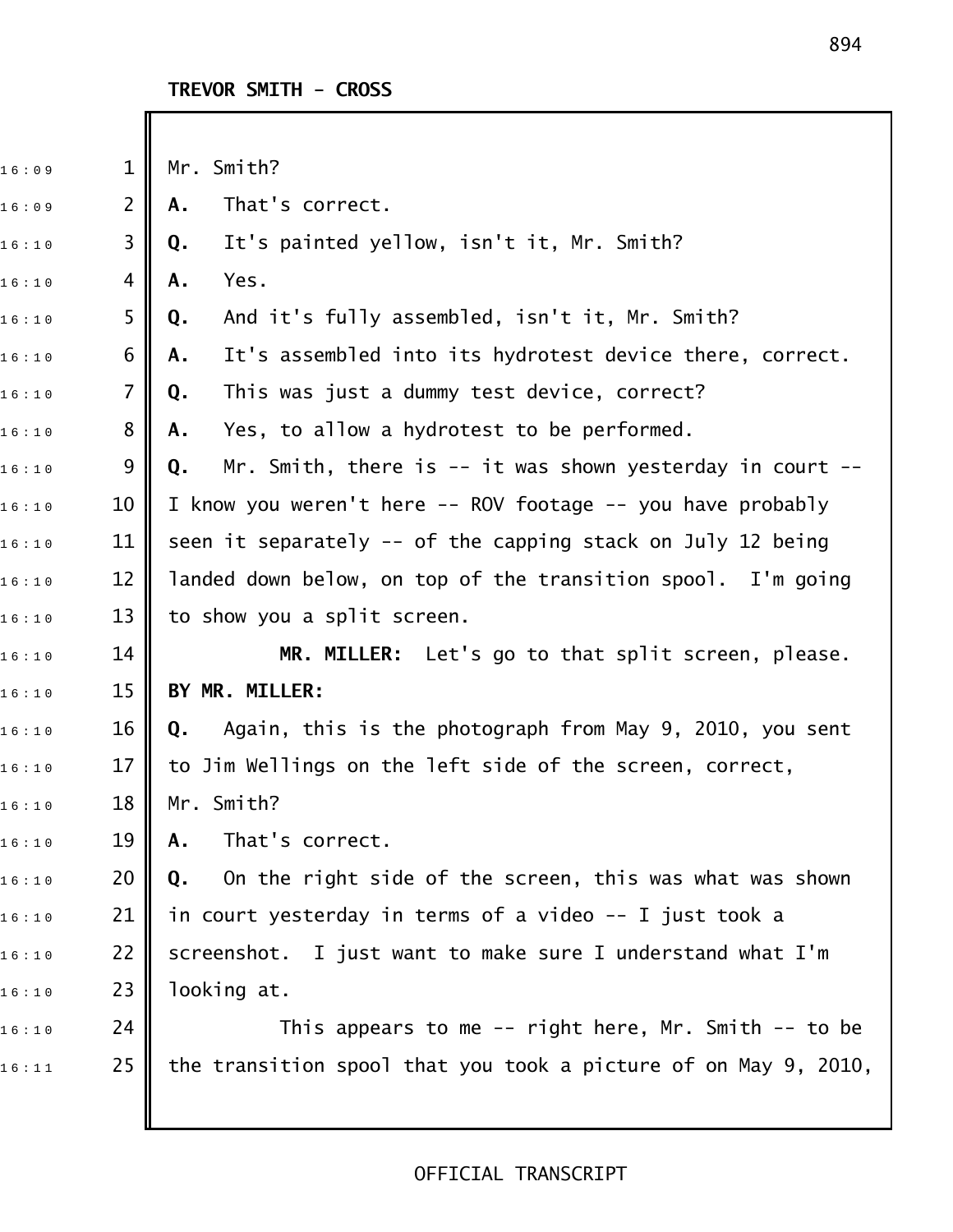| 16:11 | $\mathbf{1}$   | correct?                                                        |
|-------|----------------|-----------------------------------------------------------------|
| 16:11 | $\overline{2}$ | Yes, that is correct.<br>Α.                                     |
| 16:11 | 3              | Again, here it is painted yellow, as assembled, correct,<br>Q.  |
| 16:11 | 4              | Mr. Smith?                                                      |
| 16:11 | 5              | Uh-huh.<br>Α.                                                   |
| 16:11 | 6              | Here are the three components. Here's the first component<br>Q. |
| 16:11 | $\overline{7}$ | we talked about, correct, 18 and 3/4-inch API flange, right?    |
| 16:11 | 8              | That is correct.<br>Α.                                          |
| 16:11 | 9              | Here is the riser pipe that was welded to it, correct,<br>Q.    |
| 16:11 | 10             | Mr. Smith?                                                      |
| 16:11 | 11             | That is correct.<br>Α.                                          |
| 16:11 | 12             | At the bottom is the male flange, correct?<br>Q.                |
| 16:11 | 13             | That is correct.<br>Α.                                          |
| 16:11 | 14             | Right out of the screenshot would have been the flex<br>Q.      |
| 16:11 | 15             | joint. That would have been right here, correct, Mr. Smith?     |
| 16:11 | 16             | I believe right below where your red dot is would be the<br>Α.  |
| 16:11 | 17             | guidance device, potentially -- it would be connected at that   |
| 16:11 | 18             | point, wasn't it, to the flex joint. At this point, it was      |
| 16:11 | 19             | flanged into the flex joint.                                    |
| 16:11 | 20             | You talked about the guidance device. As I understand it,<br>Q. |
| 16:11 | 21             | that consists of three basic elements. It consists of the mule  |
| 16:11 | 22             | shoe that was sort of the male device that was stabbed inside   |
| 16:11 | 23             | the flex joint, correct?                                        |
| 16:11 | 24             | Yes.<br>Α.                                                      |
| 16:11 | 25             | And then two guidance pins which were right here, on the<br>Q.  |
|       |                |                                                                 |
|       |                |                                                                 |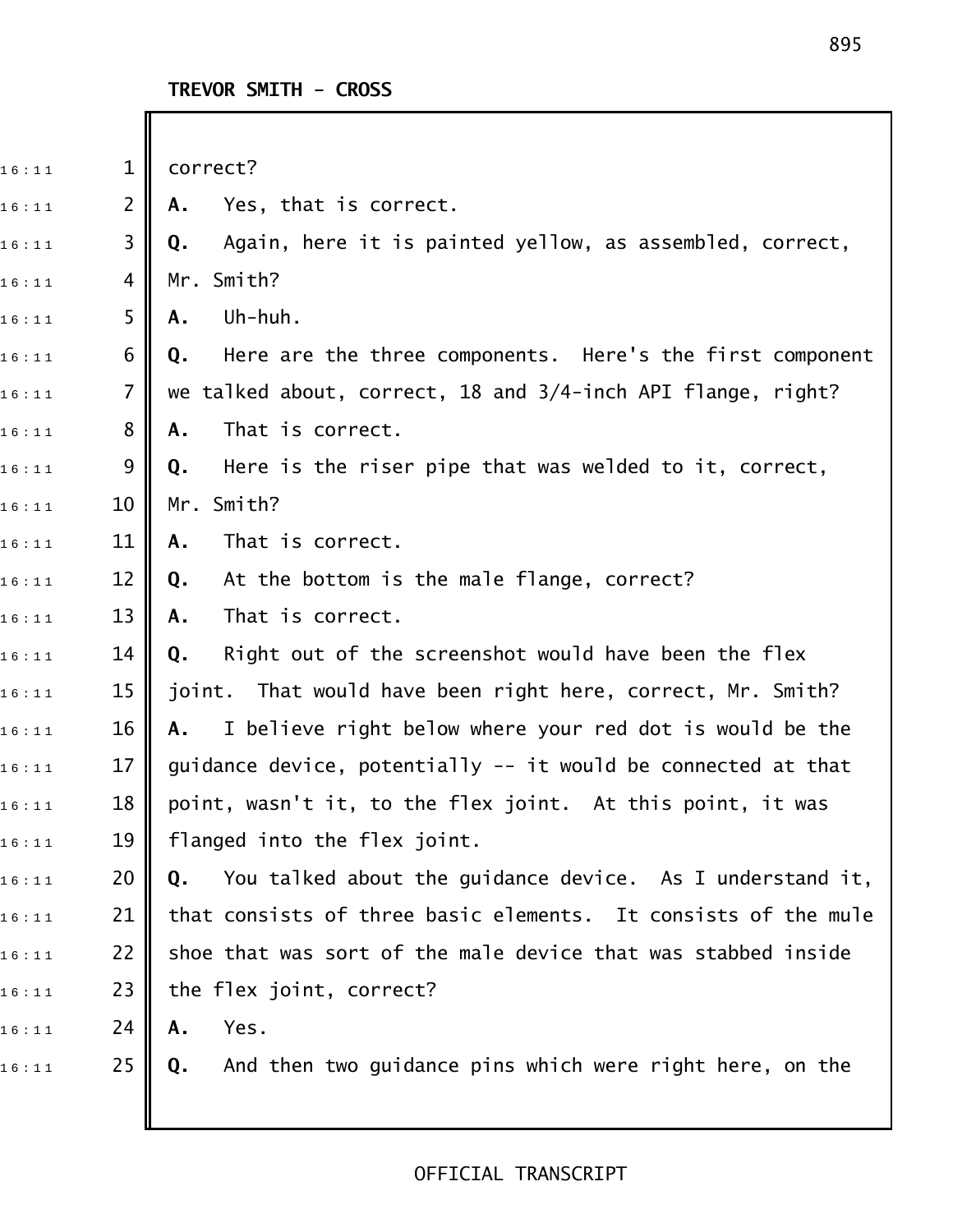| 16:12 | $\mathbf 1$    | sides of the bolt, correct, Mr. Smith?                           |
|-------|----------------|------------------------------------------------------------------|
| 16:12 | $\overline{2}$ | A long and a short guide pin, and each pin, a guide wire,<br>А.  |
| 16:12 | 3              | a tether, attached to the tip of it for the ROV to pull it       |
| 16:12 | 4              | together.                                                        |
| 16:12 | 5              | And also, I could point out that, on the top of your             |
| 16:12 | 6              | photo that's on the screen, there is the $-$ if I point in green |
| 16:12 | $\overline{7}$ | here with that -- this was the connection hub that was flanged   |
| 16:12 | 8              | to the top of the transition spool on to which the connector of  |
| 16:12 | 9              | the capping stack is about to land and connect.                  |
| 16:12 | 10             | Correct.<br>Q.                                                   |
| 16:12 | 11             | Plus, there is the guidance sling arrangement attached<br>A.     |
| 16:12 | 12             | underneath the flange at the top of the transition spool is how  |
| 16:12 | 13             | we slung it -- how we installed it. So there are additional      |
| 16:12 | 14             | components making up that assembly that I referred to earlier    |
| 16:12 | 15             | as the "transition spool assembly."                              |
| 16:12 | 16             | These additional components, these are not welded; these<br>Q.   |
| 16:12 | 17             | are basically add-on tools that were used to put it into place   |
| 16:13 | 18             | and for the ROVs to latch onto, correct, Mr. Smith?              |
| 16:13 | 19             | Yes. They were bolted on, I believe, as was the hub.<br>Α.       |
| 16:13 | 20             | Take a look at a PowerPoint presentation you created,<br>Q.      |
| 16:13 | 21             | Mr. Smith, during your work in response for BP. That's           |
| 16:13 | 22             | TREX-144408.1.1.TO. This is a PowerPoint dated May 11, 2010,     |
| 16:13 | 23             | from Trevor Smith and Mark Nichols. Do you see that,             |
| 16:13 | 24             | Mr. Smith?                                                       |
| 16:13 | 25             | I do, yes.<br>Α.                                                 |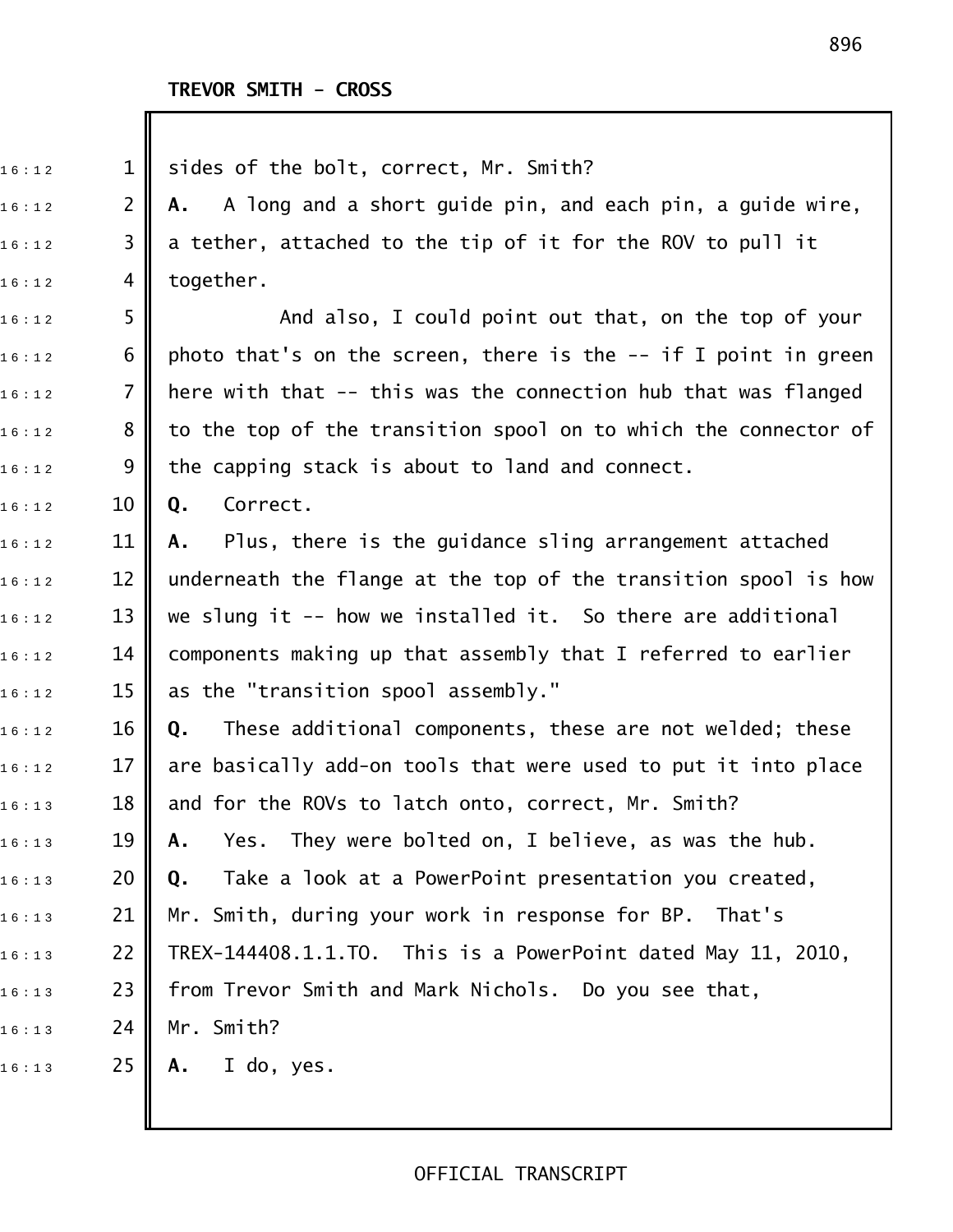| 16:13 | $\mathbf 1$    | Let's go to page 4 of the PowerPoint. I'm sorry, page 2.<br>Q. |
|-------|----------------|----------------------------------------------------------------|
| 16:13 | $\overline{2}$ | The purpose of the PowerPoint, as I appreciate it, is          |
| 16:13 | 3              | set forth on page 2 of the PowerPoint where you identify a     |
| 16:13 | 4              | problem statement and it is: "Capping of the well with the     |
| 16:13 | 5              | dual-ram capping stack or isolation valve assembly."           |
| 16:13 | 6              | Do you see that, Mr. Smith?                                    |
| 16:14 | $\overline{7}$ | Yes, I do.<br>Α.                                               |
| 16:14 | 8              | That was the purpose of your PowerPoint was to address<br>Q.   |
| 16:14 | 9              | these issues or present these issues to others at BP, correct, |
| 16:14 | 10             | Mr. Smith?                                                     |
| 16:14 | 11             | It was presented in the overall context of the<br>А.           |
| 16:14 | 12             | installability of these devices. We have two devices using a   |
| 16:14 | 13             | G-flange transition spool-type of component.                   |
| 16:14 | 14             | Again, the date of this presentation, Mr. Smith, was<br>Q.     |
| 16:14 | 15             | May 11, 2010, correct?                                         |
| 16:14 | 16             | That's what I recall from the previous slide.<br>Α.            |
| 16:14 | 17             | Let's go to page 8 of this PowerPoint. That would be<br>Q.     |
| 16:14 | 18             | TREX-144408.8.1.TO. You included in your PowerPoint            |
| 16:14 | 19             | presentation to others at BP a schedule. Do you see that,      |
| 16:14 | 20             | Mr. Smith?                                                     |
| 16:14 | 21             | Yes, that was a forecast of what we estimated it might<br>Α.   |
| 16:14 | 22             | take to implement these activities.                            |
| 16:14 | 23             | It was a forecast you created for your colleagues at BP,<br>Q. |
| 16:14 | 24             | correct, Mr. Smith?                                            |
| 16:14 | 25             | That is correct.<br>Α.                                         |
|       |                |                                                                |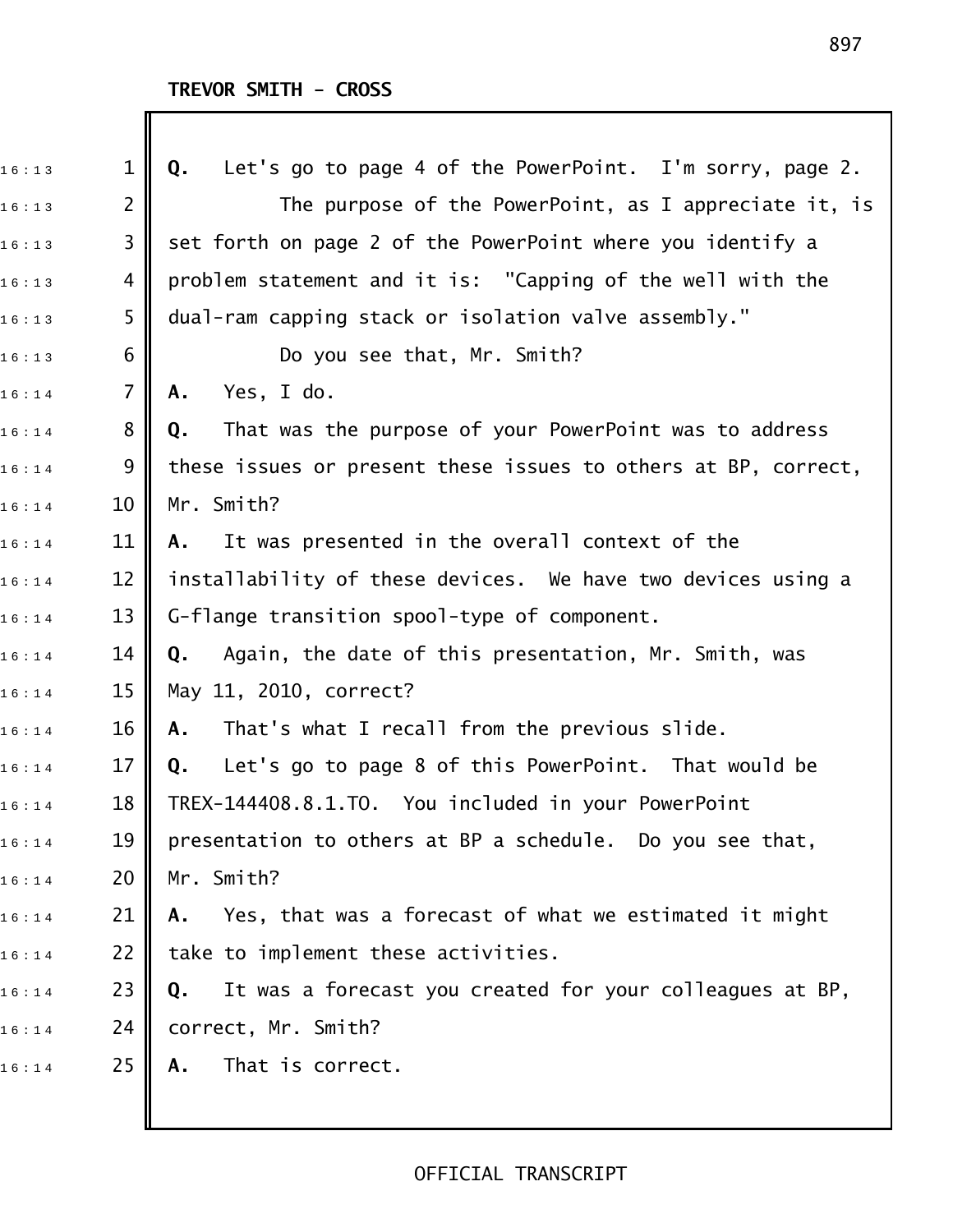Ш

| 16:15 | $\mathbf{1}$   | This forecast covers one month and it's the month of<br>Q.        |
|-------|----------------|-------------------------------------------------------------------|
| 16:15 | $\overline{2}$ | May 2010, correct, Mr. Smith?                                     |
| 16:15 | 3              | It's not clear, but I believe that would be the case, yes.<br>Α.  |
| 16:15 | 4              | I have printouts of the calendar from 2010. If you have<br>Q.     |
| 16:15 | 5              | any doubts, I would be happy to show it to you, but do you        |
| 16:15 | 6              | agree it's the month of May, Mr. Smith?                           |
| 16:15 | $\overline{7}$ | I agree it's the month of May, yes.<br>Α.                         |
| 16:15 | 8              | Thank you, sir.<br>Q.                                             |
| 16:15 | 9              | Your forecast culminates at the end with "Well                    |
| 16:15 | 10             | Capping," correct, Mr. Smith?                                     |
| 16:15 | 11             | Yes.<br>Α.                                                        |
| 16:15 | 12             | At the very end under the "Well Capping" section, it says:<br>Q.  |
| 16:15 | 13             | "Cap well."                                                       |
| 16:15 | 14             | Correct, Mr. Smith?                                               |
| 16:15 | 15             | It does.<br>Α.                                                    |
| 16:15 | 16             | You forecasted that date would be May 25, 2010, correct,<br>Q.    |
| 16:15 | 17             | Mr. Smith?                                                        |
| 16:15 | 18             | That was the forecast, and it's a draft view of a draft<br>A.     |
| 16:15 | 19             | schedule, as it says at the top of the slide.                     |
| 16:16 | 20             | Just bear with me for a second, Mr. Smith. I'm trying to<br>Q.    |
| 16:16 | 21             | get through this.                                                 |
| 16:16 | 22             | Let's pull up another e-mail that you would have                  |
| 16:16 | 23             | received, Mr. Smith, from Charles Curtis. It is TREX-143045.      |
| 16:16 | 24             | Mr. Smith, this is an e-mail from Charles Curtis                  |
| 16:16 | 25             | dated the Sunday, May 30, 2010, to $-$ you actually were $cc'd$ . |
|       |                |                                                                   |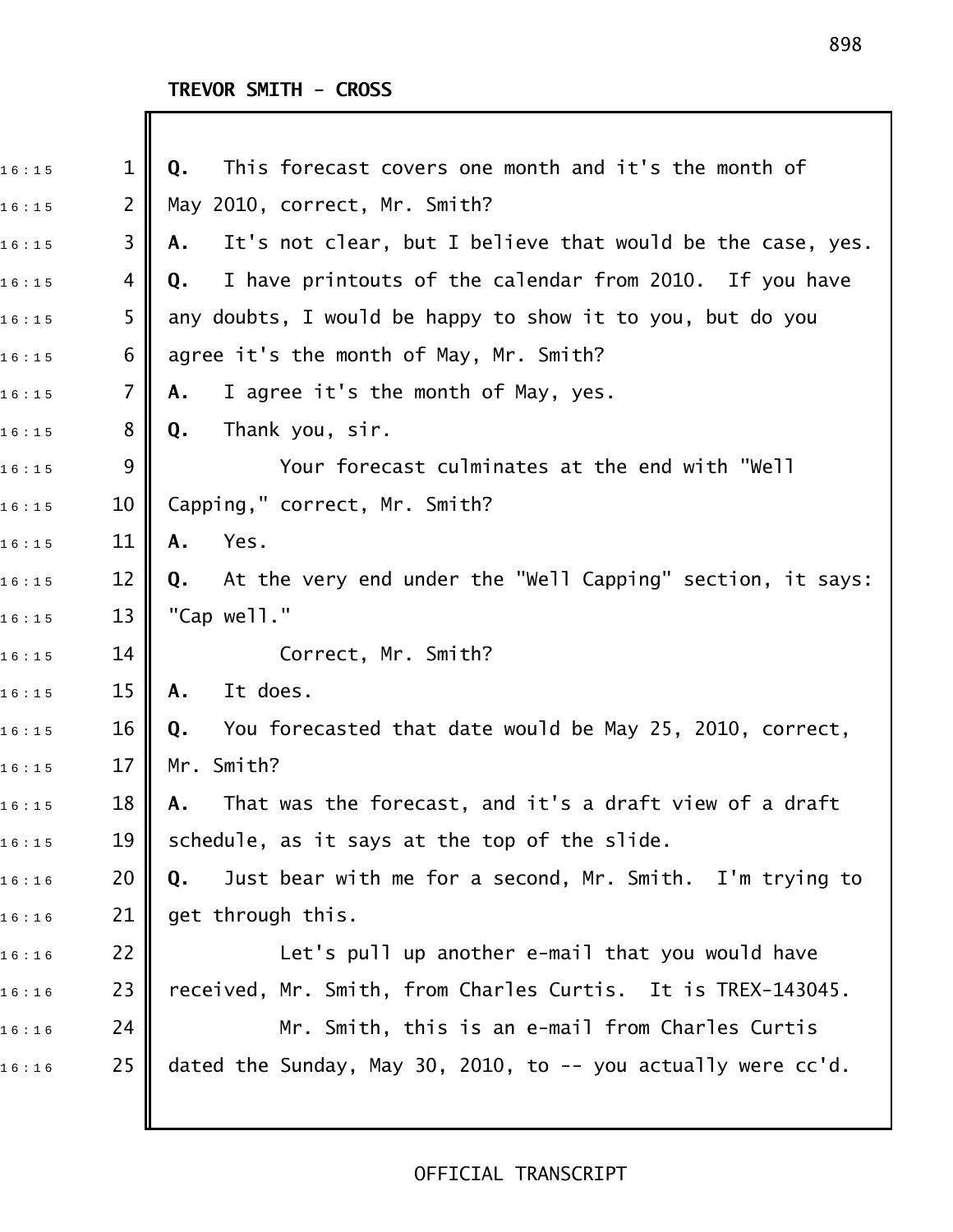I

| 16:16 | $\mathbf 1$    | Do you see that, Mr. Smith?                                       |
|-------|----------------|-------------------------------------------------------------------|
| 16:16 | $\overline{2}$ | I do.<br>Α.                                                       |
| 16:16 | 3              | It was also to David Cameron at Transocean and John<br>Q.         |
| 16:16 | 4              | Schwebel? Am I pronouncing that right?                            |
| 16:16 | 5              | Schwebel.<br>Α.                                                   |
| 16:16 | 6              | He was a colleague of yours at BP?<br>Q.                          |
| 16:16 | 7              | That's correct.<br>Α.                                             |
| 16:16 | 8              | It says: "Dear John, Attached is a photo of the capping<br>Q.     |
| 16:16 | 9              | stack this morning, May 30, around 11:00 a.m."                    |
| 16:16 | 10             | Do you see that, Mr. Smith?                                       |
| 16:16 | 11             | Yes.<br>Α.                                                        |
| 16:16 | 12             | This was a 3-ram capping stack that we are talking about;<br>Q.   |
| 16:16 | 13             | this was the capping stack that we just saw on the screenshot     |
| 16:17 | 14             | that was landed and capped the well on July 15, 2010, correct?    |
| 16:17 | 15             | This was $-$ it appears to be the 3-ram stack in the course<br>Α. |
| 16:17 | 16             | of its build from the date.                                       |
| 16:17 | 17             | Mr. Curtis says to the recipients and carbon copies on<br>Q.      |
| 16:17 | 18             | this e-mail that: "Completion date ready to ship offshore         |
| 16:17 | 19             | Friday, June 4, 2010."                                            |
| 16:17 | 20             | Correct, Mr. Smith? That's what it states, correct?               |
| 16:17 | 21             | I'm sorry, I was reading. Where exactly is that?<br>Α.            |
| 16:17 | 22             | Right here.<br>Q.                                                 |
| 16:17 | 23             | Oh, sorry, yes. Highlighted, sorry.<br>Α.                         |
| 16:17 | 24             | E-mail is from May 30?<br>Q.                                      |
| 16:17 | 25             | Yep.<br>Α.                                                        |
|       |                |                                                                   |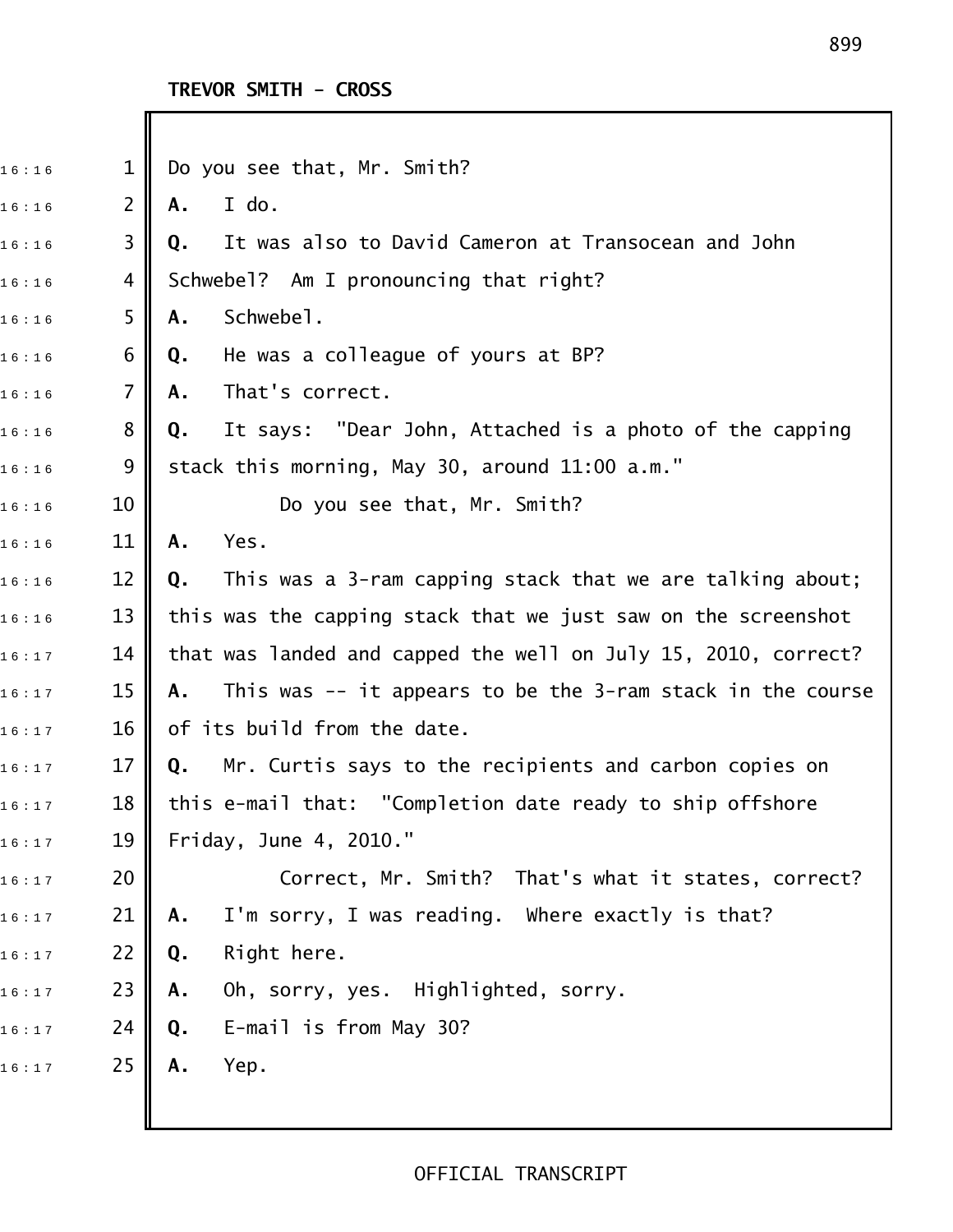| 16:17 | 1              | E-mail from Mr. Curtis is saying completion date -- we are<br>Q. |
|-------|----------------|------------------------------------------------------------------|
| 16:17 | $\overline{2}$ | ready to ship offshore Friday, June 4, 2010?                     |
| 16:17 | 3              | That's what I take it to be Mr. Curtis' estimate at that<br>Α.   |
| 16:17 | 4              | time, yes.                                                       |
| 16:17 | 5              | Let's go ahead and look at the attached photo.<br>Q.             |
| 16:17 | 6              | Mr. Smith, can you confirm that this is the 3-ram                |
| 16:18 | $\overline{7}$ | capping stack that we saw in the ROV footage that was landed on  |
| 16:18 | 8              | July 12, 2010, and capped the well on July 15, 2010?             |
| 16:18 | 9              | MR. COLLIER: Your Honor, I'm going to object to the              |
| 16:18 | 10             | extent that counsel made an issue out of Mr. Smith not having a  |
| 16:18 | 11             | foundation to identify the changes to the capping stack during   |
| 16:18 | 12             | the time. He shouldn't be able to now, on cross-examination,     |
| 16:18 | 13             | to probe the witness on the same issue.                          |
| 16:18 | 14             | MR. MILLER: This is a copy of a photograph that this             |
| 16:18 | 15             | witness received, Your Honor. I can rephrase my question and     |
| 16:18 | 16             | ask him if this is a photo that he received.                     |
| 16:18 | 17             | BY MR. MILLER:                                                   |
| 16:18 | 18             | Was this a photo you received, Mr. Smith?<br>Q.                  |
| 16:18 | 19             | It's a photo I received, and it's of components of the<br>Α.     |
| 16:18 | 20             | capping stack but not the complete capping stack.                |
| 16:18 | 21             | There are 3 rams to this device, correct, Mr. Smith?<br>Q.       |
| 16:18 | 22             | There are 3 rams to it. I see ROV panels missing. I see<br>Α.    |
| 16:18 | 23             | the side outlet hubs are not the ones that were installed        |
| 16:18 | 24             | subsea. Of course, there didn't include the pressure sensor      |
| 16:19 | 25             | that I arranged to be added. It may have $-$ - I think the       |
|       |                |                                                                  |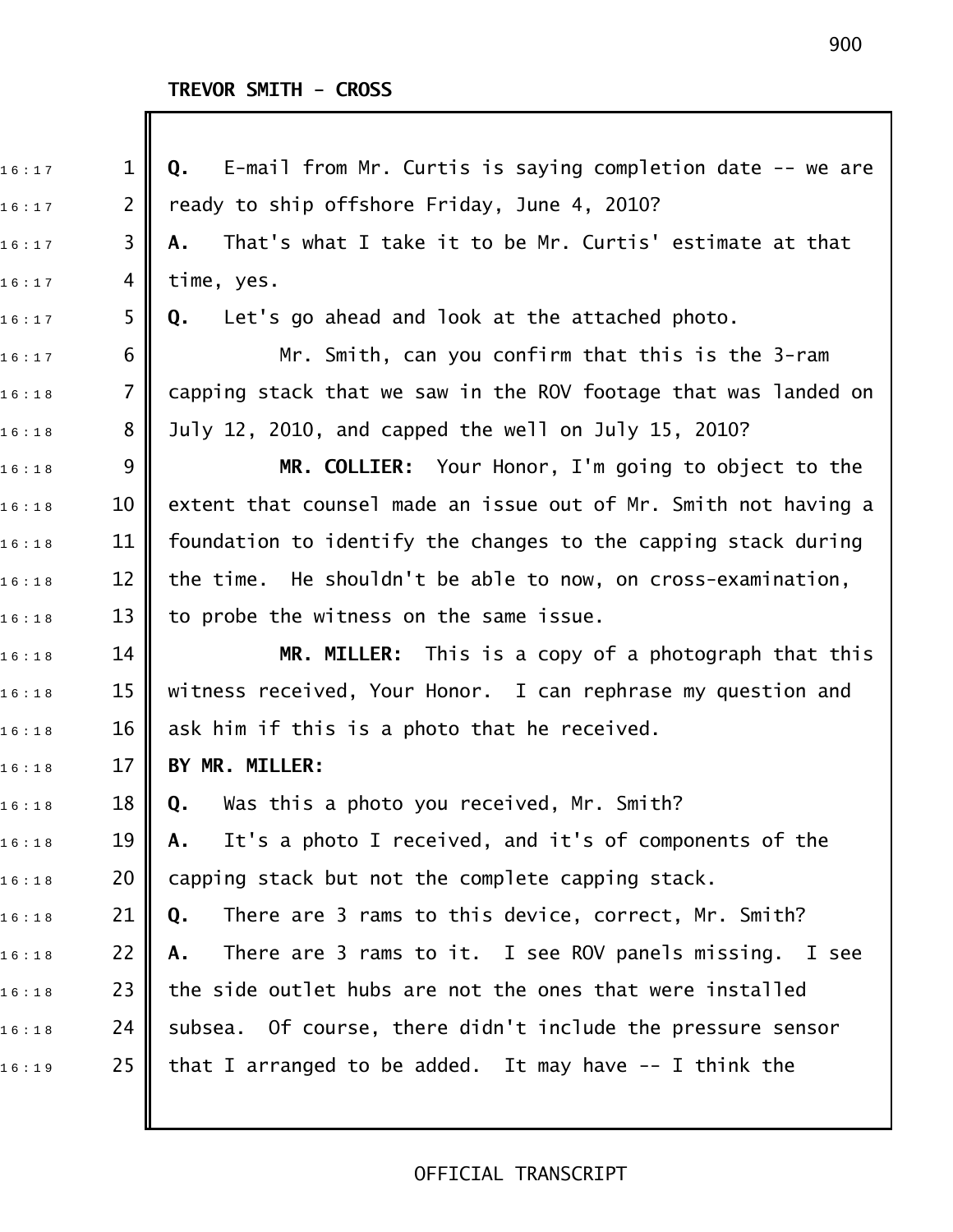| 16:19 | $\mathbf{1}$   | guidance that was -- there was an additional guidance element       |
|-------|----------------|---------------------------------------------------------------------|
| 16:19 | $\overline{2}$ | added to the capping stack $-$ I would have to check drawings $-$ - |
| 16:19 | 3              | at the bottom.                                                      |
| 16:19 | 4              | So it's not the complete capping stack. It's a                      |
| 16:19 | 5              | number of the components, but it's not the complete, finalized      |
| 16:19 | 6              | capping stack. There's also a structural support member that        |
| 16:19 | $\overline{7}$ | was installed under those side outlets later, on the drawings I     |
| 16:19 | 8              | received.                                                           |
| 16:19 | 9              | Okay, but this was a picture of it in whatever condition<br>Q.      |
| 16:19 | 10             | it was in dated May 30, 2010, correct?                              |
| 16:19 | 11             | Yes, it was in the course of its development on that date<br>Α.     |
| 16:19 | 12             | prior to Mr. Curtis' description.                                   |
| 16:19 | 13             | Sorry for the interruption, Mr. Smith.<br>Q.                        |
| 16:19 | 14             | Let's go back to the cover e-mail that this picture                 |
| 16:19 | 15             | came with. Again, Mr. Curtis wrote to you and to others that        |
| 16:19 | 16             | completion date ready to ship offshore: Friday, June 4, 2010?       |
| 16:19 | 17             | That was the forecast, evidently, he thought it would be<br>Α.      |
| 16:20 | 18             | ready by, yes.                                                      |
| 16:20 | 19             | I looked for it, Mr. Smith, and I couldn't find it. Did<br>Q.       |
| 16:20 | 20             | you ever reply to this e-mail and say, "Mr. Curtis, you're          |
| 16:20 | 21             | It won't be ready by Friday, June 4, 2010"?<br>wrong.               |
| 16:20 | 22             | Did you ever send that e-mail, Mr. Smith?                           |
| 16:20 | 23             | I was cc'd on that e-mail. It was input information to<br>Α.        |
| 16:20 | 24             | It was -- I was receiving information; I didn't need to<br>us.      |
| 16:20 | 25             | respond to it.                                                      |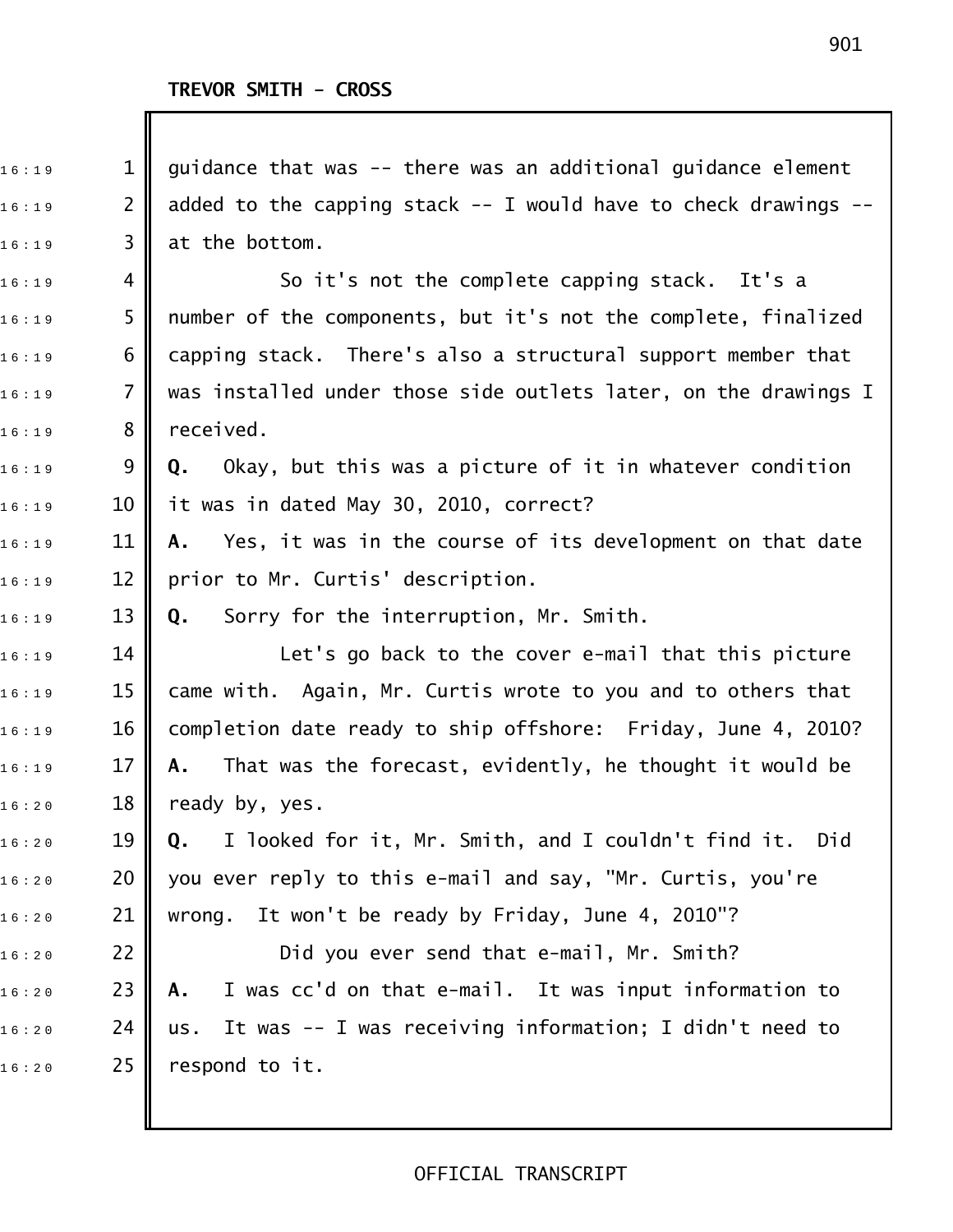| 16:20 | $\mathbf 1$    | That wasn't my question, Mr. Smith. My question was:<br>$Q_{\bullet}$<br>Did |
|-------|----------------|------------------------------------------------------------------------------|
| 16:20 | $\overline{2}$ | you respond to this e-mail?                                                  |
| 16:20 | 3              | I cannot recall. I might have said, "Thank you for the<br>Α.                 |
| 16:20 | 4              | update."                                                                     |
| 16:20 | 5              | <b>Q.</b> Did you tell Mr. Curtis in person, by e-mail, or over the          |
| 16:20 | 6              | phone -- or through sign language, any type of communication --              |
| 16:20 | $\overline{7}$ | that he was wrong that the capping stack would be completed and              |
| 16:20 | 8              | ready to ship offshore on June 4, 2010?                                      |
| 16:20 | 9              | I had no reason to send something back. That was his<br>Α.                   |
| 16:20 | 10             | forecast at the time. He was the one on-site progressing the                 |
| 16:20 | 11             | build.                                                                       |
| 16:20 | 12             | Q. Let's go back and take a look at -- from your PowerPoint                  |
| 16:21 | 13             | that we just looked at, your PowerPoint presentation --                      |
| 16:21 | 14             | TREX-144408.8.1. This was the schedule you made up, Mr. Smith.               |
| 16:21 | 15             | On here -- I know it's hard to read, but what you                            |
| 16:21 | 16             | have here, Mr. Smith, as I appreciate this document, is you set              |
| 16:21 | 17             | forth a projected time of six days. Do you see it says, "Ship                |
| 16:21 | 18             | assembly to <i>DDII</i> ," right here?                                       |
| 16:21 | 19             | Yes, I do see that activity.<br>Α.                                           |
| 16:21 | 20             | You are shipping the other information offshore. And you<br>Q.               |
| 16:21 | 21             | knew the shipment, under your projection, on May 19, correct?                |
| 16:21 | 22             | On this schedule estimate, yes.<br>Α.                                        |
| 16:21 | 23             | So the time between the capping stack -- at this time, it<br>Q.              |
| 16:22 | 24             | was a 2-ram capping stack, but based on your projection at this              |
| 16:22 | 25             | point in time, based on the presentation you gave to your                    |
|       |                |                                                                              |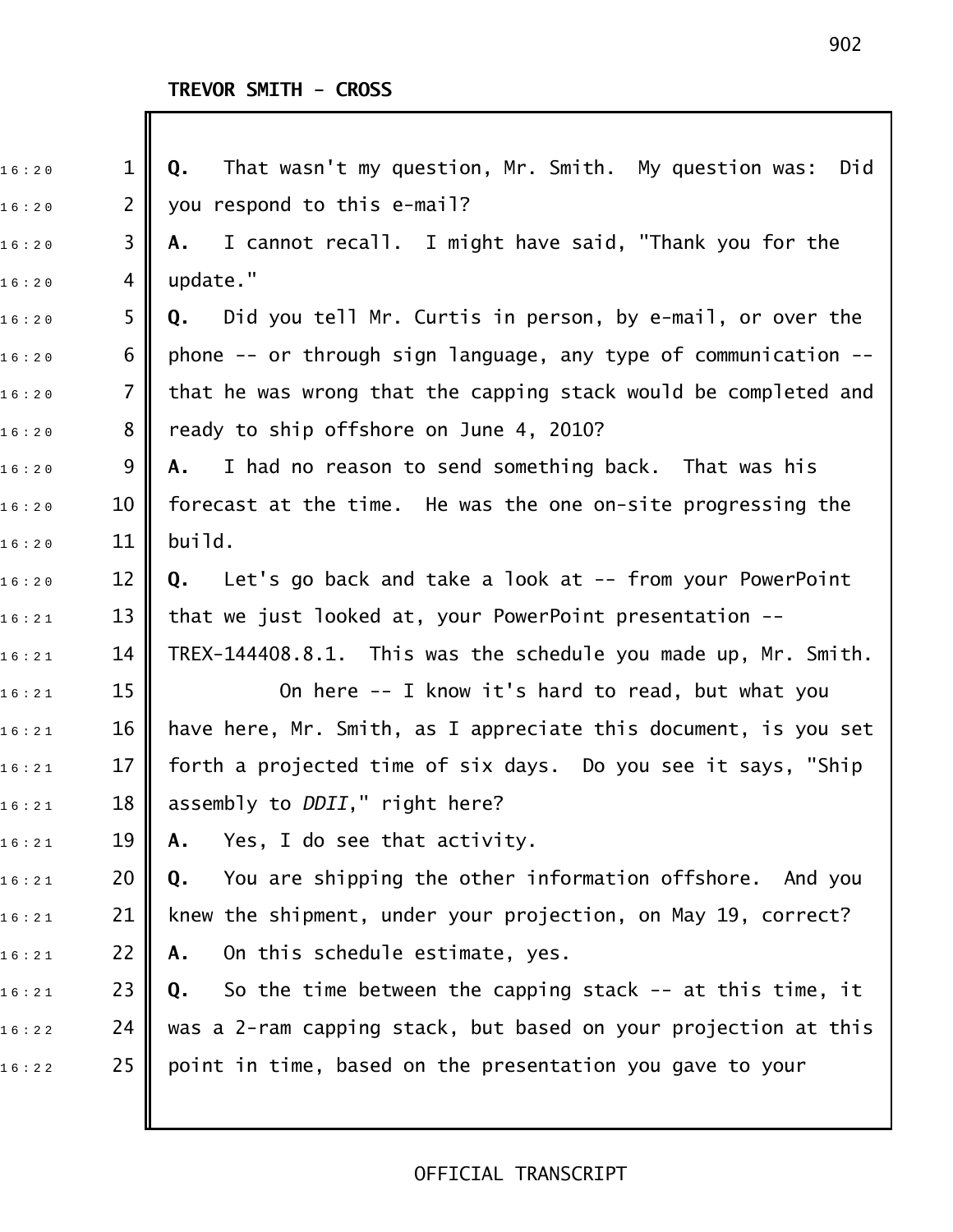| 16:22 | $\mathbf{1}$   | colleagues at BP, you projected six days between shipment       |
|-------|----------------|-----------------------------------------------------------------|
| 16:22 | $\overline{2}$ | offshore and capping of the well, correct? From May 19 to       |
| 16:22 | 3              | May 25. Are you with me, Mr. Smith? Six days from shipment to   |
| 16:22 | 4              | cap?                                                            |
| 16:22 | 5              | That was the estimate we created at the time, yes.<br>Α.        |
| 16:22 | 6              | So let's go back to Mr. Curtis' e-mail -- just using that<br>Q. |
| 16:22 | $\overline{7}$ | methodology in connection with Mr. Curtis' e-mail. Let's pull   |
| 16:22 | 8              | that TREX up.                                                   |
| 16:22 | 9              | Mr. Curtis says: "Completion date ready to ship                 |
| 16:22 | 10             | offshore on Friday, June 4, 2010."                              |
| 16:22 | 11             | That was Mr. Curtis' projected ship date, correct,              |
| 16:22 | 12             | Mr. Smith?                                                      |
| 16:22 | 13             | That is correct.<br>Α.                                          |
| 16:22 | 14             | Under your projection you gave to your colleagues, you<br>Q.    |
| 16:22 | 15             | projected six days between shipment offshore and capping of the |
| 16:22 | 16             | well, correct? In terms of logistical time period, correct,     |
| 16:22 | 17             | Mr. Smith?                                                      |
| 16:22 | 18             | A. In that early stage of the response, that was the estimate   |
| 16:22 | 19             | we created yes.                                                 |
| 16:22 | 20             | MR. MILLER: Thank you, sir. That's all I have.                  |
| 16:23 | 21             | REDIRECT EXAMINATION                                            |
| 16:23 | 22             | BY MR. COLLIER:                                                 |
| 16:23 | 23             | Mr. Smith, just a few follow-up questions.<br>Q.                |
| 16:23 | 24             | Now, you were shown some drawings from INTEC, from --           |
| 16:23 | 25             | I believe they were May 7 that was dated on those.<br>Do you    |
|       |                |                                                                 |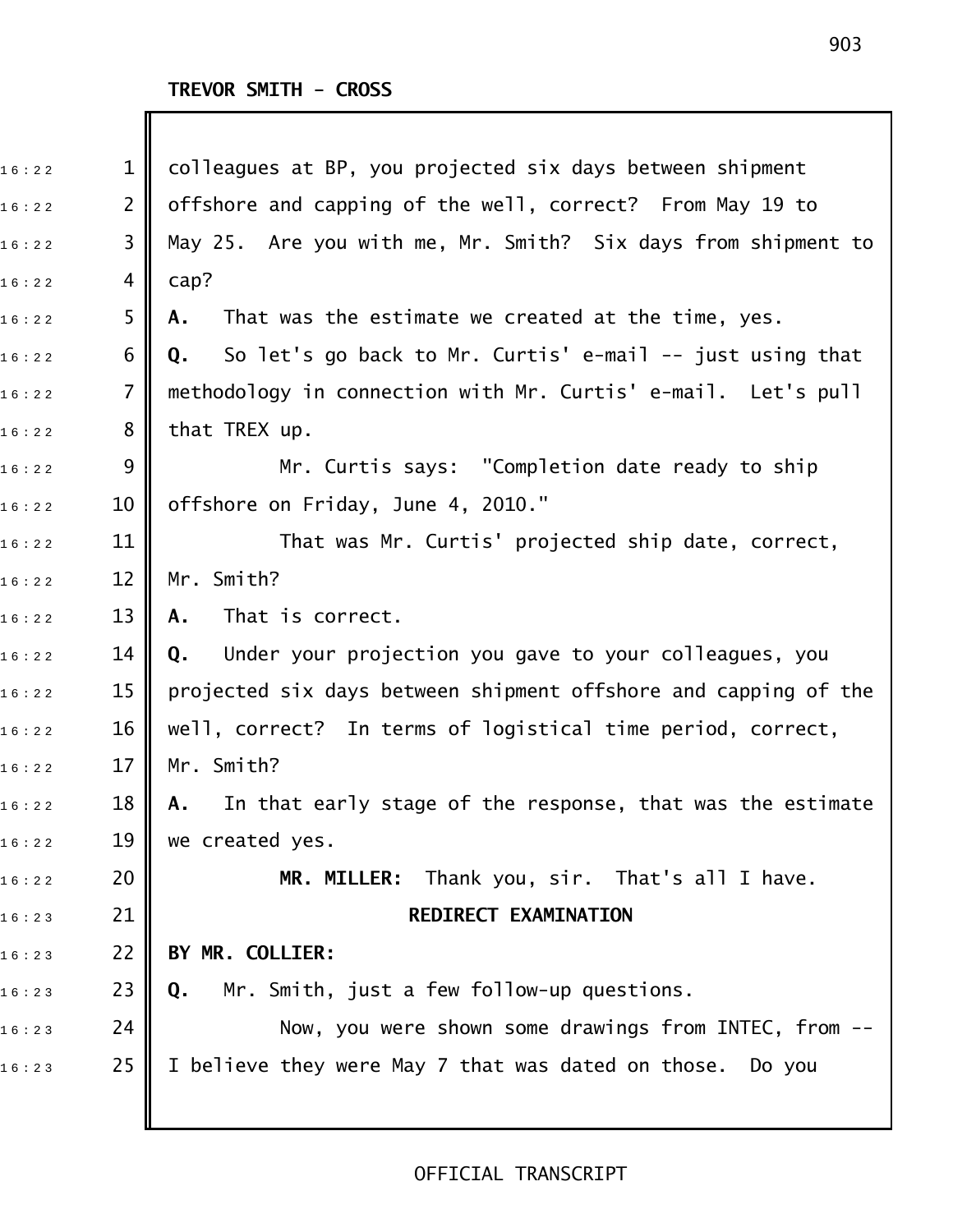$16:23$  1 || recall that?

1 6 : 2 3 2 **A.** I do.

1 6 : 2 3 3 **Q.** Do you recall that that was a drawing and schematics  $_{16:23}$  4 || associated with the transition spool? Do you recall that? 1 6 : 2 3 5 **A.** Yes. It was an early version of the transition spool  $16:24$  6 assembly.

1 6 : 2 4 7 **Q.** Was there more to the transition spool that your team  $_{16:24}$   $\,$  8  $\,$  created to connect the 3-ram capping stack to the flex joint  $_{16:24}$  9 || flange on July 12 than the drawings that were shown to you of  $16:24$  10 INTEC on May 7?

1 6 : 2 4 11 **A.** Yes. There was the perfecting of the guidance device,  $_{1\,6\,:\,2\,4}$   $\qquad$  12  $\parallel$  making it more robust to be landed over the drill pipe. There  $_{1\,6\,:\,2\,4}$   $\qquad$  13  $\parallel$  was the addition of the hub on the top. We took the mud boost  $_{1\,6\,:\,2\,4}$   $\qquad$  14  $\|$  assembly off the valve, the block plug assembly off the side of  $_{16:24}$   $\,$   $\,$  15  $\,$  the spool, and made it a later addition. And, of course, we  $_{16:24}$   $\,$   $\,$  16  $\,$   $\,$  had to develop a lot of the tooling. We realized we needed to  $_{16:24}$   $\,$   $\,$  17  $\,$  allow the flange connection to be made up and, of course, also  $_{16:24}$   $\,$   $\,$  18  $\,$  straighten and hold the flex joint in a vertical position to  $16:24$  19 | allow the capping operation to proceed.

1 6 : 2 4 20 **Q.** Now, you were also shown a schedule, or Gantt charts,  $_{16:25}$  21 || relating to the capping stack. Do you recall that during  $16:25$  22 cross-examination?

1 6 : 2 5 23 **A.** Are you referring to the one on the PowerPoint slide that  $16:25$  24 I created?

1 6 : 2 5 25 **Q.** Correct.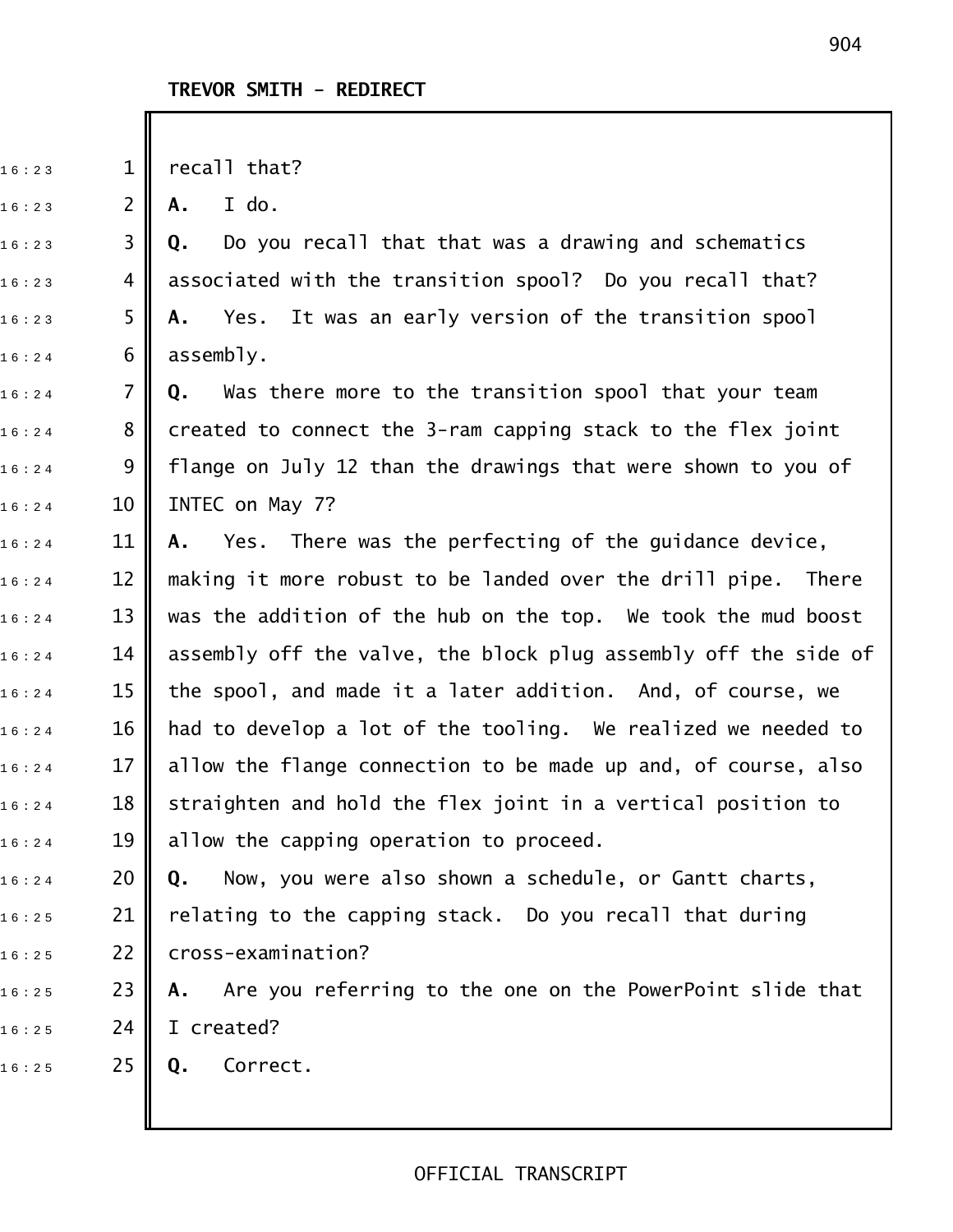16:25 **1 || A.** Yes. 1 6 : 2 5 2 **Q.** How many rams did that capping stack have at that time, at  $_{1\,6+2\,5}$   $\,$  3  $\,$  least the design that you were identifying with respect to that  $16:25$  4 schedule? 16:25 **5 A.** I think that schedule referred to the 2-ram version and  $16:25$  6  $\blacksquare$  potentially also referred to the single-valve capping device we  $_{16:25}$  7 || also were working on at that time. 1 6 : 2 5 8 **Q.** Now, the capping stack that was installed on July 12, how  $16:25$  9 many rams did that have? 1 6 : 2 5 10 **A.** It had 3 rams. 1 6 : 2 5 11 **Q.** I don't think I'm going outside your personal knowledge.  $_{1\,6\,:\,2\,5}$   $\qquad$  12  $\parallel$  That's a difference between the capping stack that you were  $16:25$  13 || providing in the schedule in May and the one that was actually  $16:25$  14 || installed on July 12, correct? 1 6 : 2 5 15 **A.** It's one of the differences. 1 6 : 2 5 16 **Q.** You identified during your direct examination that for a  $16:25$  17 period of time you were in control of the capping stack  $16:26$  18 development; is that right? 1 6 : 2 6 19 **A.** The build of the stack, I was responsible for it in that  $16:26$  20 | first week of June approximately. 1 6 : 2 6 21 **Q.** What changes to the capping stack design were changed at  $_{1\,6\,:\,2\,6}$   $\qquad$  22  $\parallel$  that point in time when you were leading that team? 1 6 : 2 6 23 **A.** The only activity I changed at that point in time was to  $_{1\,6\,:\,2\,6}$   $\qquad$  24  $\parallel$  get the side outlet valves converted from their fail-closed  $16:26$  25 condition to fail-open because of the need for the device to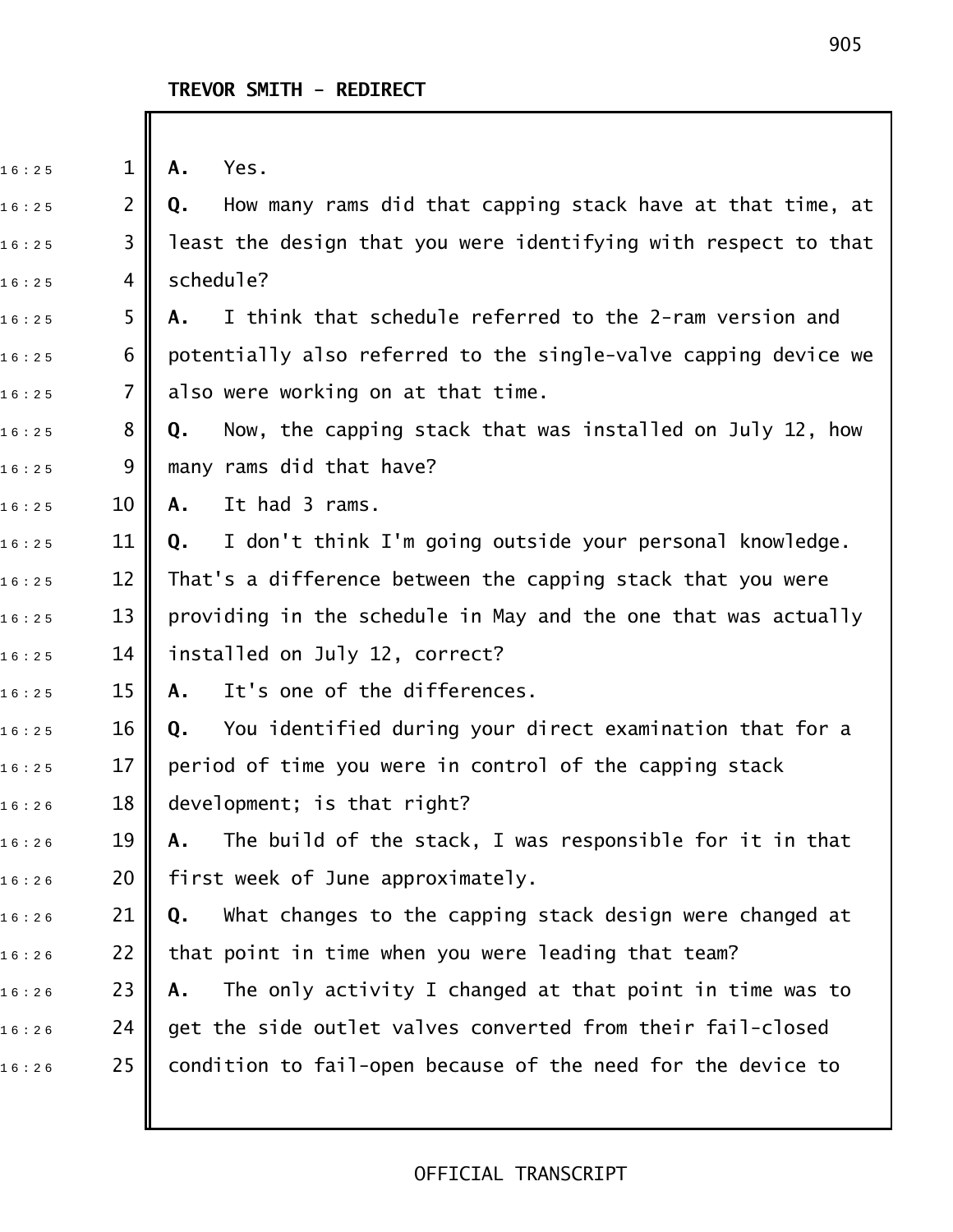# **TREVOR SMITH - REDIRECT**

I

| 16:26 | $\mathbf{1}$   | operate in a containment scenario.                               |
|-------|----------------|------------------------------------------------------------------|
| 16:26 | $\overline{2}$ | I think you testified earlier that one of the other<br>Q.        |
| 16:26 | 3              | additions was a pressure sensor. Is that correct?                |
| 16:26 | 4              | That's correct. That happened late in June.<br>Α.                |
| 16:26 | 5              | One of the things that happened or occurred in June was<br>Q.    |
| 16:26 | 6              | testing of the connection system to connect the capping stack    |
| 16:26 | 7              | to the flex joint flange, correct?                               |
| 16:27 | 8              | Yeah. We brought the transition spool to Berwick to<br>Α.        |
| 16:27 | 9              | connect with the capping stack, if that's what you are           |
| 16:27 | 10             | referring to, and assembled both of those together and           |
| 16:27 | 11             | pressure-tested them.                                            |
| 16:27 | 12             | MR. COLLIER: If we could bring up D-23934.                       |
| 16:27 | 13             | BY MR. COLLIER:                                                  |
| 16:27 | 14             | This is the timeline that you discussed during your direct<br>Q. |
| 16:27 | 15             | examination, correct, Mr. Smith?                                 |
| 16:27 | 16             | Correct.<br>Α.                                                   |
| 16:27 | 17             | If you can go to the bar that says "Transition Spool<br>Q.       |
| 16:27 | 18             | Activity." Can you identify some of the dates for the testing    |
| 16:27 | 19             | that was conducted for testing the connection system between     |
| 16:27 | 20             | the capping stack and the flex joint flange.                     |
| 16:27 | 21             | June 27 was the final test in Houston, and then we<br>Yes.<br>Α. |
| 16:27 | 22             | shipped it to Berwick and tested it and connected it up to the   |
| 16:27 | 23             | capping stack to make sure that it fit together correctly and    |
| 16:27 | 24             | could form a leak-tight connection.                              |
| 16:28 | 25             | Was there testing performed before that point in time?<br>Q.     |
|       |                |                                                                  |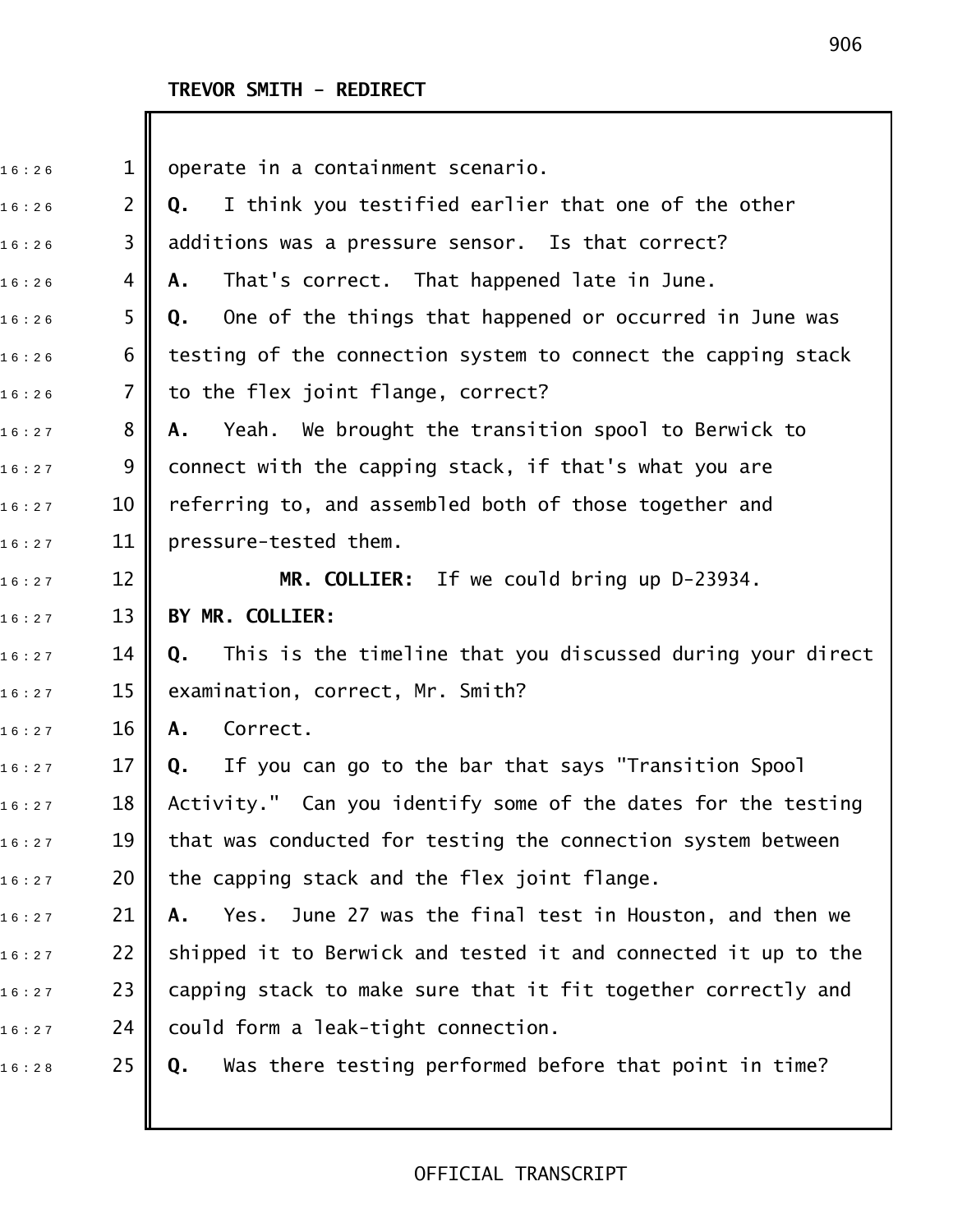# **TREVOR SMITH - REDIRECT**

| 16:28 | $\mathbf 1$    | On the transition spool?<br>Α.                                   |
|-------|----------------|------------------------------------------------------------------|
| 16:28 | $\overline{2}$ | Or the guidance system.<br>Q.                                    |
| 16:28 | 3              | Yes. The June 7 to 13 was when we were taking that<br>Α.         |
| 16:28 | 4              | original version of the transition spool and its mule shoe       |
| 16:28 | 5              | guidance device devised by INTECSEA. And we tested that device   |
| 16:28 | 6              | in a mock-up of the flex joint with a range of different drill   |
| 16:28 | $\overline{7}$ | pipes to find out what the most appropriate guidance system      |
| 16:28 | 8              | would be to land over this drill pipe.                           |
| 16:28 | 9              | Now, during the testing that was performed in June, were<br>Q.   |
| 16:28 | 10             | there changes that were made to the guidance system based on     |
| 16:28 | 11             | that testing?                                                    |
| 16:28 | 12             | Yes. We removed the -- we found that the original mule<br>А.     |
| 16:28 | 13             | shoe was not strong enough, and under the potential loads it     |
| 16:28 | 14             | could see landing into the flex joint, it might crumple. We      |
| 16:28 | 15             | were concerned if it landed square onto the top of one of the    |
| 16:29 | 16             | drill pipes. So we made a thicker-walled guidance version of     |
| 16:29 | 17             | that original mule shoe concept. There were a couple of slots    |
| 16:29 | 18             | in the original design. We removed those. We made the nose of    |
| 16:29 | 19             | the mule shoe rounded so it would tend to glide over a drill     |
| 16:29 | 20             | pipe, and we made that surface hard so that it wouldn't catch    |
| 16:29 | 21             | on the drill pipe.                                               |
| 16:29 | 22             | We also selected a short and a long guide pinned                 |
| 16:29 | 23             | We also selected adding guide wires to allow the ROV<br>version. |
| 16:29 | 24             | to pull the transition spool into proximity with the lower       |
| 16:29 | 25             | flange.                                                          |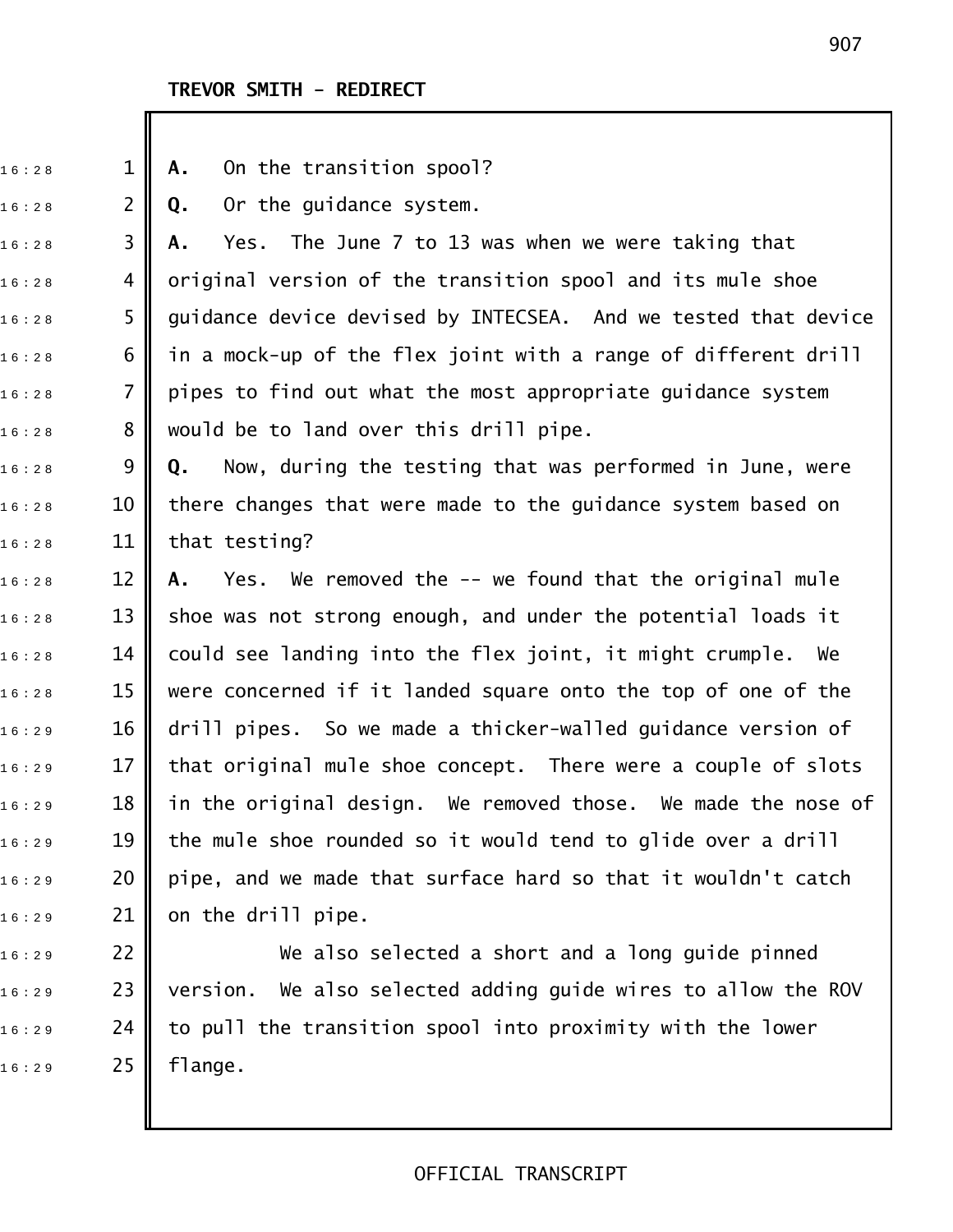# **TREVOR SMITH - REDIRECT**

| 16:29 | $\mathbf 1$    | Did the transition spool assembly design change during the<br>Q. |
|-------|----------------|------------------------------------------------------------------|
| 16:29 | $\overline{2}$ | month of June?                                                   |
| 16:29 | 3              | Yes, as a result of those -- learning from those trials.<br>Α.   |
| 16:29 | 4              | During the cross-examination I didn't hear any discussion<br>Q.  |
| 16:29 | 5              | about the installation tools that your team developed.<br>Did    |
| 16:30 | 6              | your team develop installation tools for the connection with     |
| 16:30 | 7              | the capping stack?                                               |
| 16:30 | 8              | Objection, Your Honor. It's beyond the<br><b>MR. MILLER:</b>     |
| 16:30 | 9              | scope of my cross. Mr. Collier just said it.                     |
| 16:30 | 10             | THE COURT: Sustained.                                            |
| 16:30 | 11             | BY MR. COLLIER:                                                  |
| 16:30 | 12             | Now, you were asked some questions during<br>Q.                  |
| 16:30 | 13             | cross-examination about a Charles Curtis e-mail. Mr. Smith, do   |
| 16:30 | 14             | you recall that?                                                 |
| 16:30 | 15             | Yes, I recall that.<br>Α.                                        |
| 16:30 | 16             | The e-mail related to the capping stack at that particular<br>Q. |
| 16:30 | 17             | point in time. Do you recall that?                               |
| 16:30 | 18             | Yes, its condition and projected ship date.<br>А.                |
| 16:30 | 19             | Were there changes made to the capping stack design beyond<br>Q. |
| 16:30 | 20             | that point of time at the end of May?                            |
| 16:30 | 21             | These were changes $-$ the change I'm aware of and had<br>Α.     |
| 16:30 | 22             | influence over was adding the pressure sensor, but from the      |
| 16:31 | 23             | condition of the float -- the capping stack, as in the photo.    |
| 16:31 | 24             | I know the side outlets were changed. I know that                |
| 16:31 | 25             | structural members were added. I know that ROV panels were       |
|       |                |                                                                  |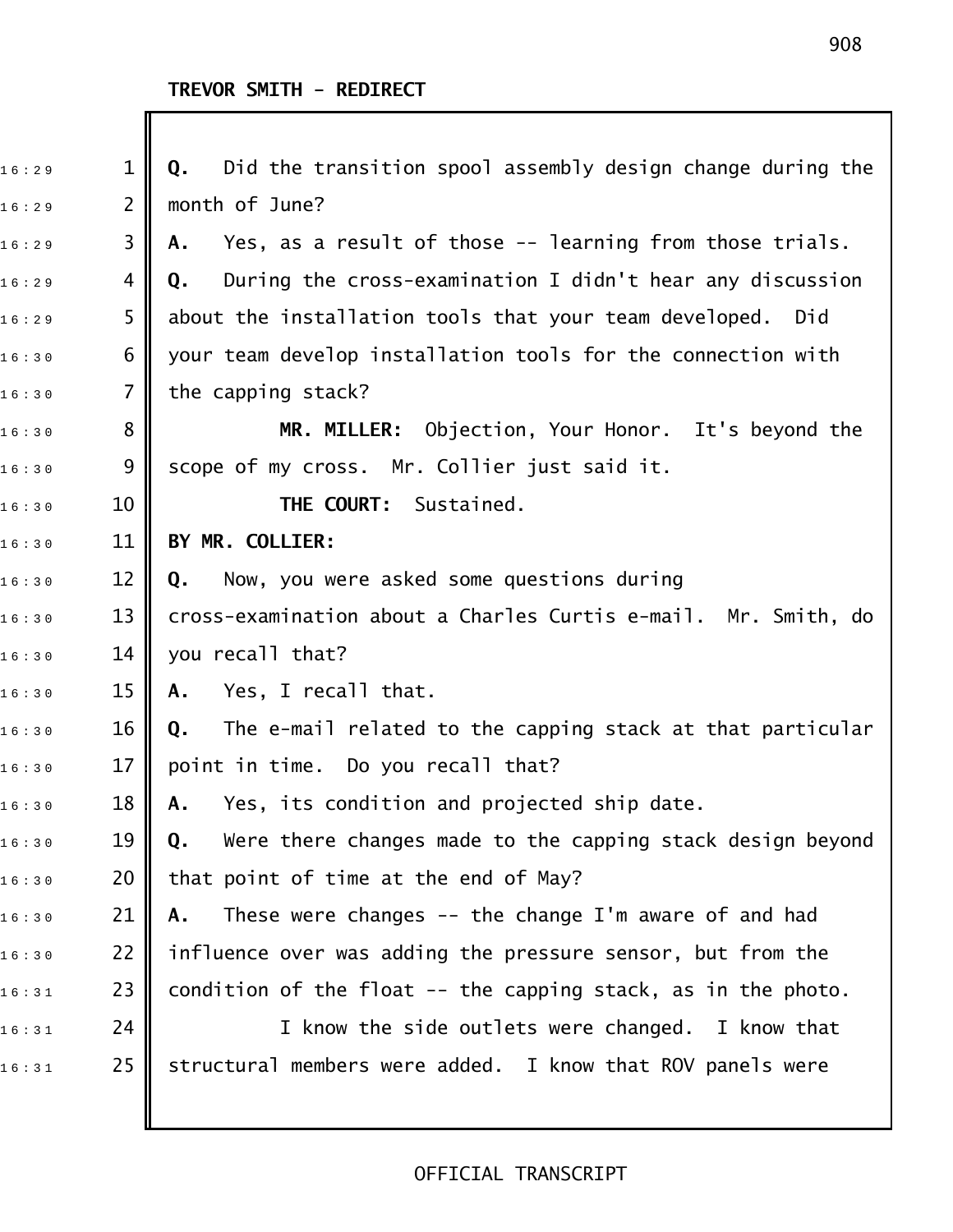$_{1\,6\,:\,3\,1}$   $\qquad \qquad 1\parallel$  added. But the direction of those changes came from within  $_{1\,6\,:\,3\,1}$  2  $\parallel$  that Capping Stack Team, which I was not personally a member. 1 6 : 3 1 3 **MR. COLLIER:** Thank you, Mr. Smith. No further  $16 : 31$  4 questions. 1 6 : 3 1 5 **THE COURT:** Thank you, sir. 1 6 : 3 1 6 **THE WITNESS:** Thank you. 1 6 : 3 1 7 **THE COURT:** Who is your next witness, Mr. Brock? 1 6 : 3 1 8 **MR. BROCK:** Your Honor, our next witness is Adam  $_{1\,6\,:\,3\,1}$  9 || Ballard. He is in the hall, and we will bring him right in. 16:31 10 **ADAM BALLARD,** 1 6 : 3 1 11 having been duly sworn, testified as follows**:** 1 6 : 3 2 12 **THE DEPUTY CLERK:** State your full name and correct  $_{16:32}$   $13$  spelling for the record, please. 16:32 14 **|| THE WITNESS:** Adam Ballard, B-A-L-L-A-R-D. 1 6 : 3 3 15 **MS. KARIS:** On behalf of BP, I have Dr. Ballard on  $16 : 33$  16 direct examination. 16:33 17 **I** 1 6 : 3 3 18 **BY MS. KARIS:** 1 6 : 3 3 19 **Q.** Good afternoon, Dr. Ballard. Could you please introduce  $16:33$  20 yourself to the Court. 1 6 : 3 3 21 **A.** Yes. My name is Adam Ballard. 1 6 : 3 3 22 **Q.** Mr. Ballard, what company do you currently work for? 1 6 : 3 3 23 **A.** I currently work for BP. 1 6 : 3 3 24 **Q.** How long have you worked for BP? 1 6 : 3 3 25 **A.** I've worked for BP for over 11 years.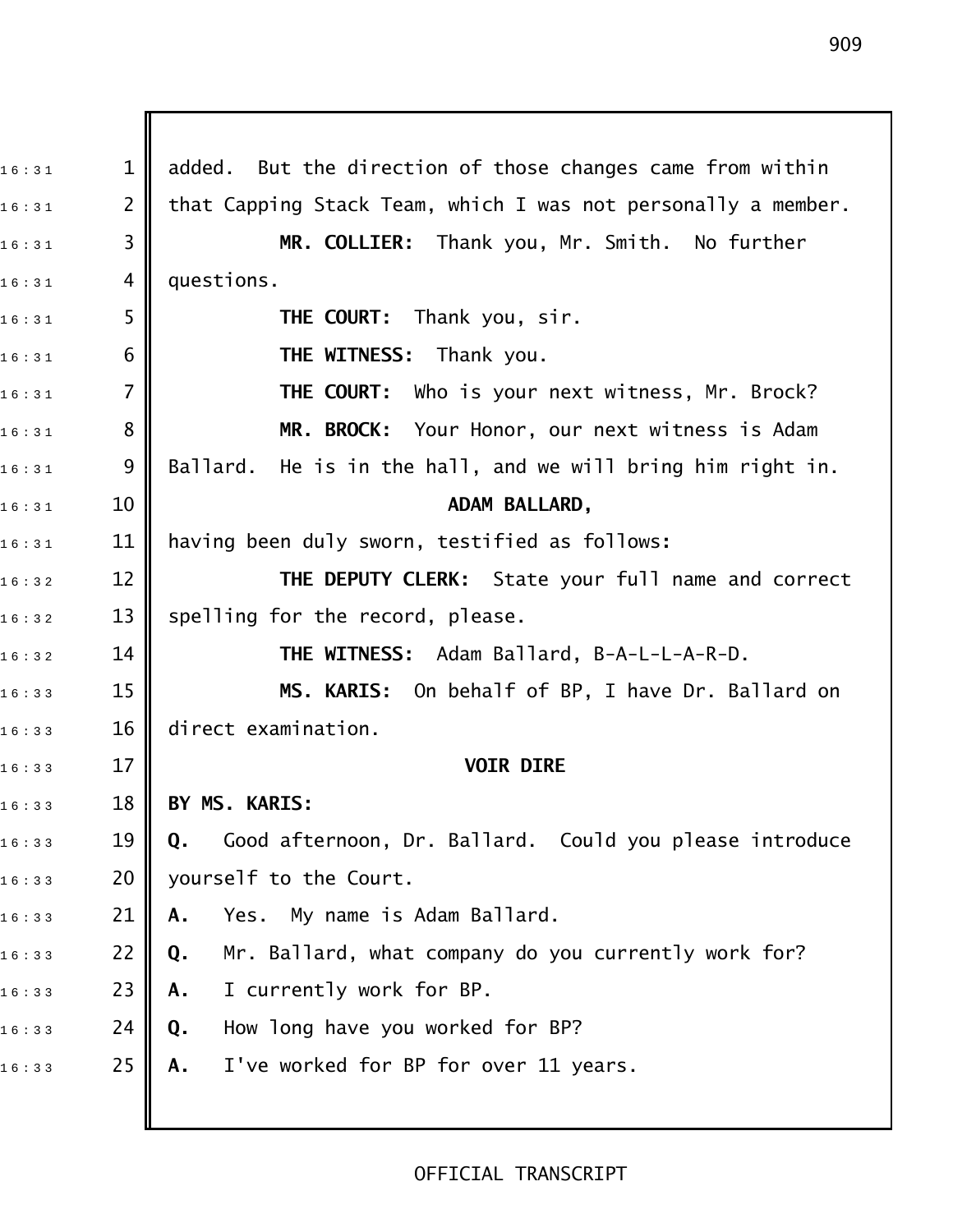| 16:33 | 1              | What's your current job title?<br>Q.                             |
|-------|----------------|------------------------------------------------------------------|
| 16:33 | $\overline{2}$ | I'm currently an executive assistant to our regional<br>Α.       |
| 16:33 | 3              | president.                                                       |
| 16:33 | 4              | What is the job of an executive assistant to the regional<br>Q.  |
| 16:33 | 5              | president?                                                       |
| 16:33 | 6              | So in general it's to keep him informed of technical<br>Α.       |
| 16:33 | $\overline{7}$ | issues and prepared for meetings.                                |
| 16:33 | 8              | Now, did you assist with BP's source control efforts<br>Q.       |
| 16:33 | 9              | following the Deepwater Horizon incident?                        |
| 16:33 | 10             | I did.<br>A.                                                     |
| 16:33 | 11             | How long were you personally involved in the efforts to<br>Q.    |
| 16:33 | 12             | stop the spill?                                                  |
| 16:33 | 13             | I was involved about a week after the incident started and<br>А. |
| 16:34 | 14             | was involved through mid-August.                                 |
| 16:34 | 15             | In addition to personally assisting with BP source control<br>Q. |
| 16:34 | 16             | efforts, were you asked to provide certain expert opinions in    |
| 16:34 | 17             | this case regarding hydraulic modeling?                          |
| 16:34 | 18             | A. I was.                                                        |
| 16:34 | 19             | Before we discuss your involvement and your opinions, I<br>Q.    |
| 16:34 | 20             | would like to give the Court a little bit of information about   |
| 16:34 | 21             | your background.                                                 |
| 16:34 | 22             | MS. KARIS: Actually, if we can pull up D-23212,                  |
| 16:34 | 23             | please.                                                          |
| 16:34 | 24             | BY MS. KARIS:                                                    |
| 16:34 | 25             | Mr. Ballard, does this slide accurately reflect your<br>Q.       |
|       |                |                                                                  |
|       |                |                                                                  |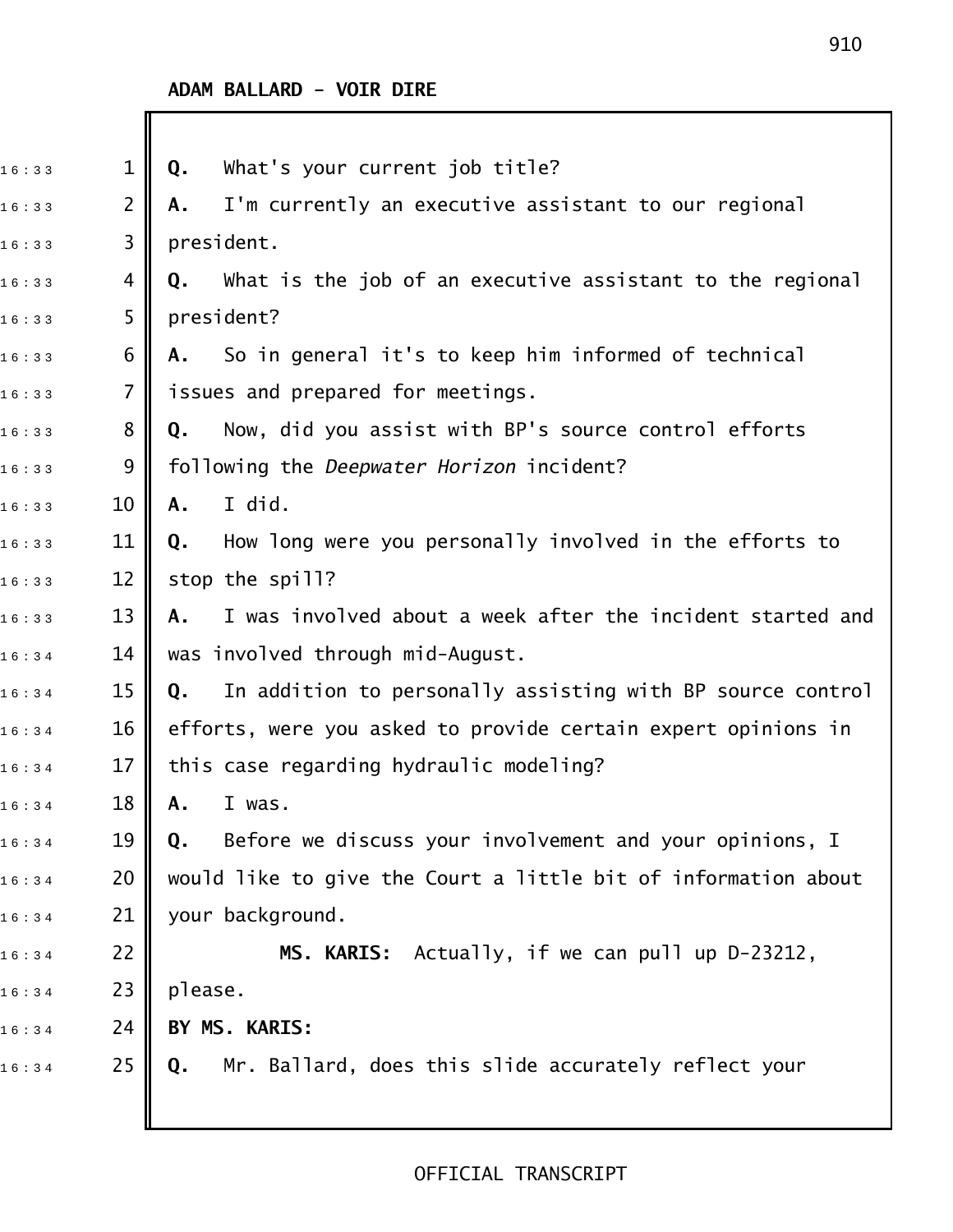| 16:34 | $\mathbf 1$      | educational background and some of the activities you have done  |
|-------|------------------|------------------------------------------------------------------|
| 16:34 | $\overline{2}$   | in the industry in the past 11 years?                            |
| 16:34 | 3                | Yes, it does.<br>Α.                                              |
| 16:34 | 4                | Just give the Court an overview of your education and some<br>Q. |
| 16:34 | 5                | of your professional activities.                                 |
| 16:34 | 6                | Yes. I worked my way through college and earned a<br>Α.          |
| 16:34 | $\overline{7}$   | Bachelor of Science in mathematics, then went on to graduate     |
| 16:34 | 8                | school and earned a Ph.D. in chemical engineering. The focus     |
| 16:35 | 9                | of my work there was in applied mathematics, hydrates, and       |
| 16:35 | 10               | multiphase fluid equilibrium.                                    |
| 16:35 | 11               | A summary of my professional activities: I have                  |
| 16:35 | 12               | authored 29 publications in the area of flow assurance. I'm a    |
| 16:35 | 13               | member of two different societies or institutions and am         |
| 16:35 | 14               | involved in other industry-related activities.                   |
| 16:35 | 15               | MS. KARIS: Now, if we can pull up D-23213, please.               |
| 16:35 | 16               | BY MS. KARIS:                                                    |
| 16:35 | 17               | Dr. Ballard, does D-23213 accurately summarize your<br>Q.        |
| 16:35 | 18 <sup>  </sup> | professional experience?                                         |
| 16:35 | 19               | It does.<br>Α.                                                   |
| 16:35 | 20               | Again, can you give the Court a little bit of an overview<br>Q.  |
| 16:35 | 21               | with respect to your professional experience.                    |
| 16:35 | 22               | Yes. I started with BP right after graduate school.<br>For<br>Α. |
| 16:35 | 23               | the first eight or so years, I worked in the area of flow        |
| 16:35 | 24               | assurance, both in the research and development side as well as  |
| 16:35 | 25               | technology in the projects side, designing production systems    |
|       |                  |                                                                  |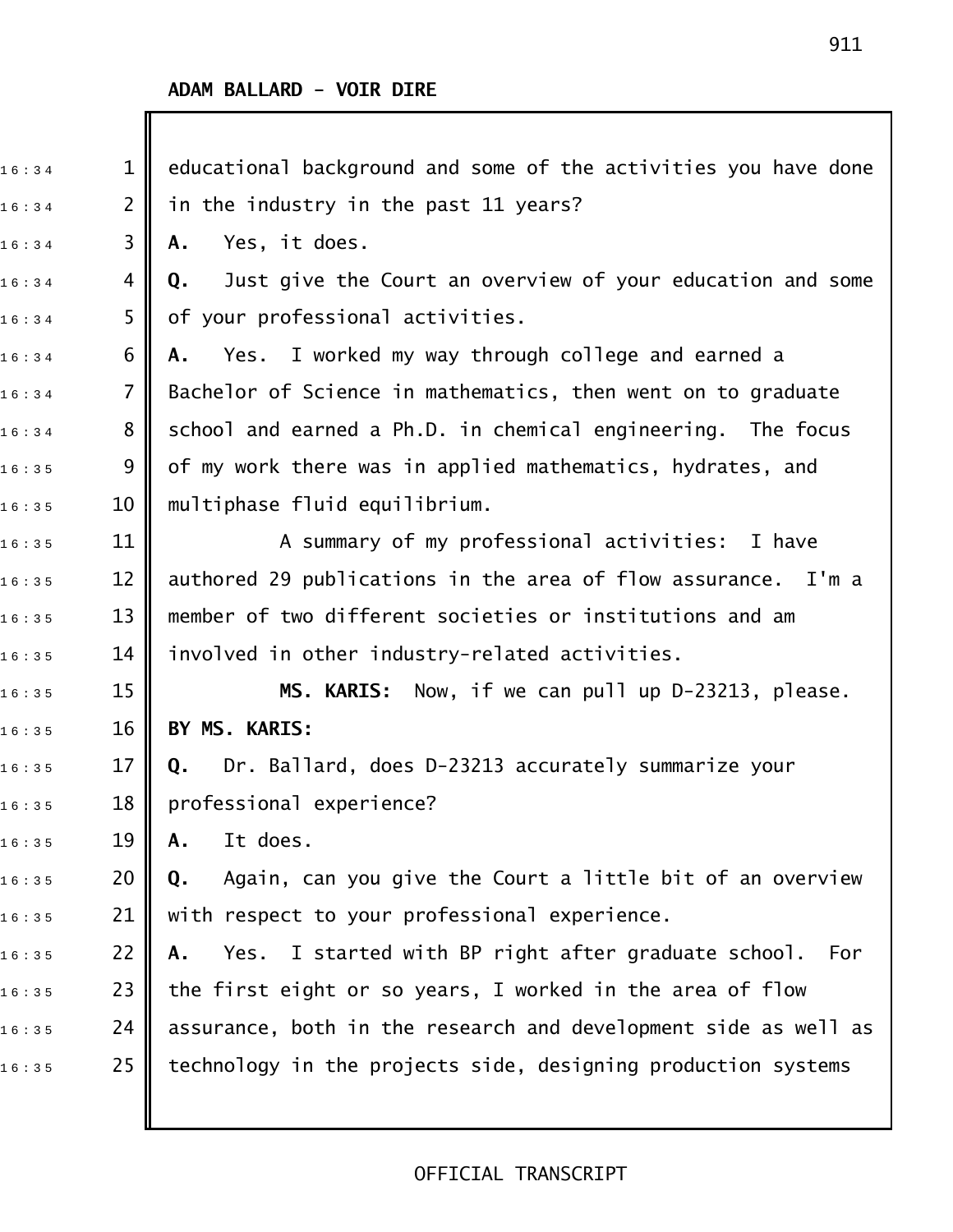$16 : 36$  1 | as well as operations.

 $16:36$  2  $\parallel$   $\parallel$   $\parallel$   $\parallel$  ave also spent time as an offshore operations  $16:36$  3  $\parallel$  engineer supporting on-site. And the role I had right before 1 6 : 3 6 4 my current one, I was the engineering manager for *Thunder Horse*  $16:36$  5 production platform. 1 6 : 3 6 6 **Q.** You mentioned that you have been a flow assurance  $_{1\,6\,:\,3\,6}$  7  $\parallel$  engineer. What is a flow assurance engineer? 1 6 : 3 6 8 **A.** At a high level, it's basically applying hydraulic theory  $_{16:36}$  9 || to production or oil and gas systems. 1 6 : 3 6 10 **Q.** In addition to being a flow assurance engineer, have you  $_{16:36}$   $\,$   $\,$  11  $\,$  taught courses in the area of flow assurance? 1 6 : 3 6 12 **A.** Yes, I have. I have taught many. 1 6 : 3 6 13 **Q.** As a result of your education as well as work experience,  $_{1\,6\,:\,3\,6}$   $\qquad$  14  $\parallel$  are you familiar with hydraulic modeling that is used in the  $16:36$  15 gas and oil industry? 1 6 : 3 6 16 **A.** Yes, I am. 1 6 : 3 6 17 **Q.** Just describe for the Court, what is hydraulic modeling  $16:36$  18 || that both you and Dr. Wilson spoke of? 1 6 : 3 6 19 **A.** Hydraulic modeling is, again, just applying hydraulic  $_{1\,6\,:\,3\,7}$   $\qquad$  20  $\parallel$  theory to a system. And in the oil and gas system, it would be  $_{16:37}$  21 || wells, it would be subsea systems or topsides production  $16:37$  22 systems. 1 6 : 3 7 23 **Q.** Are there a variety of different software packages that  $16:37$  24 could be used to perform hydraulic modeling? 16:37 25 **A.** Yes, there are.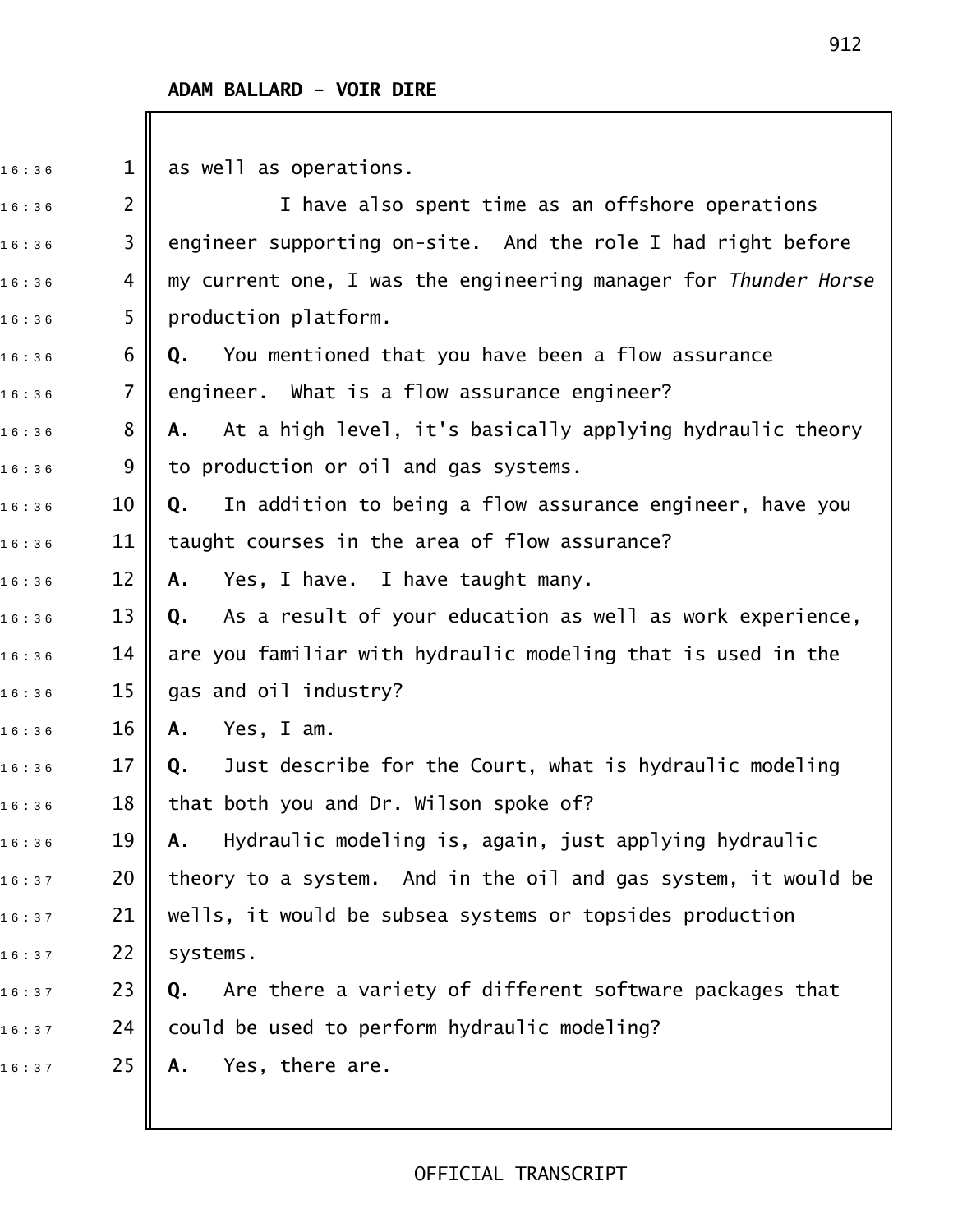| 16:37 | $\mathbf{1}$   | What are some of those packages?<br>Q.                           |
|-------|----------------|------------------------------------------------------------------|
| 16:37 | 2              | Some of the packages would be PROSPER, GAP, PIPESIM, OLGA,<br>А. |
| 16:37 | 3              | WellCAP, MBAL. There are several available ones.                 |
| 16:37 | 4              | Are those the packages that were used in connection with<br>Q.   |
| 16:37 | 5              | some of the hydraulic modeling that was performed in April and   |
| 16:37 | 6              | May of 2010?                                                     |
| 16:37 | $\overline{7}$ | Yes, several of those were.<br>Α.                                |
| 16:37 | 8              | Can you approximate for the Court on how many occasions<br>Q.    |
| 16:37 | 9              | you have used those very packages that you have just described   |
| 16:37 | 10             | or some version of them?                                         |
| 16:37 | 11             | I have used each of those packages to some extent in my<br>A.    |
| 16:37 | 12             | career. Total sum, on the order of hundreds to thousands of      |
| 16:38 | 13             | individual simulation runs.                                      |
| 16:38 | 14             | MS. KARIS: Your Honor, at this time I would like to              |
| 16:38 | 15             | tender Dr. Ballard as an expert in hydraulic modeling and its    |
| 16:38 | 16             | use in the oil and gas industry.                                 |
| 16:38 | 17             | <b>THE COURT:</b> Who is going to be cross-examining?            |
| 16:38 | 18             | MR. BRIAN: No objection.                                         |
| 16:38 | 19             | THE COURT:<br>Okay. Without objection.                           |
| 16:38 | 20             | <b>DIRECT EXAMINATION</b>                                        |
| 16:38 | 21             | BY MS. KARIS:                                                    |
| 16:38 | 22             | Before we discuss the expert work you've done in this<br>Q.      |
| 16:38 | 23             | case, can you briefly tell the Court about your personal         |
| 16:38 | 24             | involvement in BP source control efforts.                        |
| 16:38 | 25             | Yes. I was involved about a week after the incident,<br>А.       |
|       |                |                                                                  |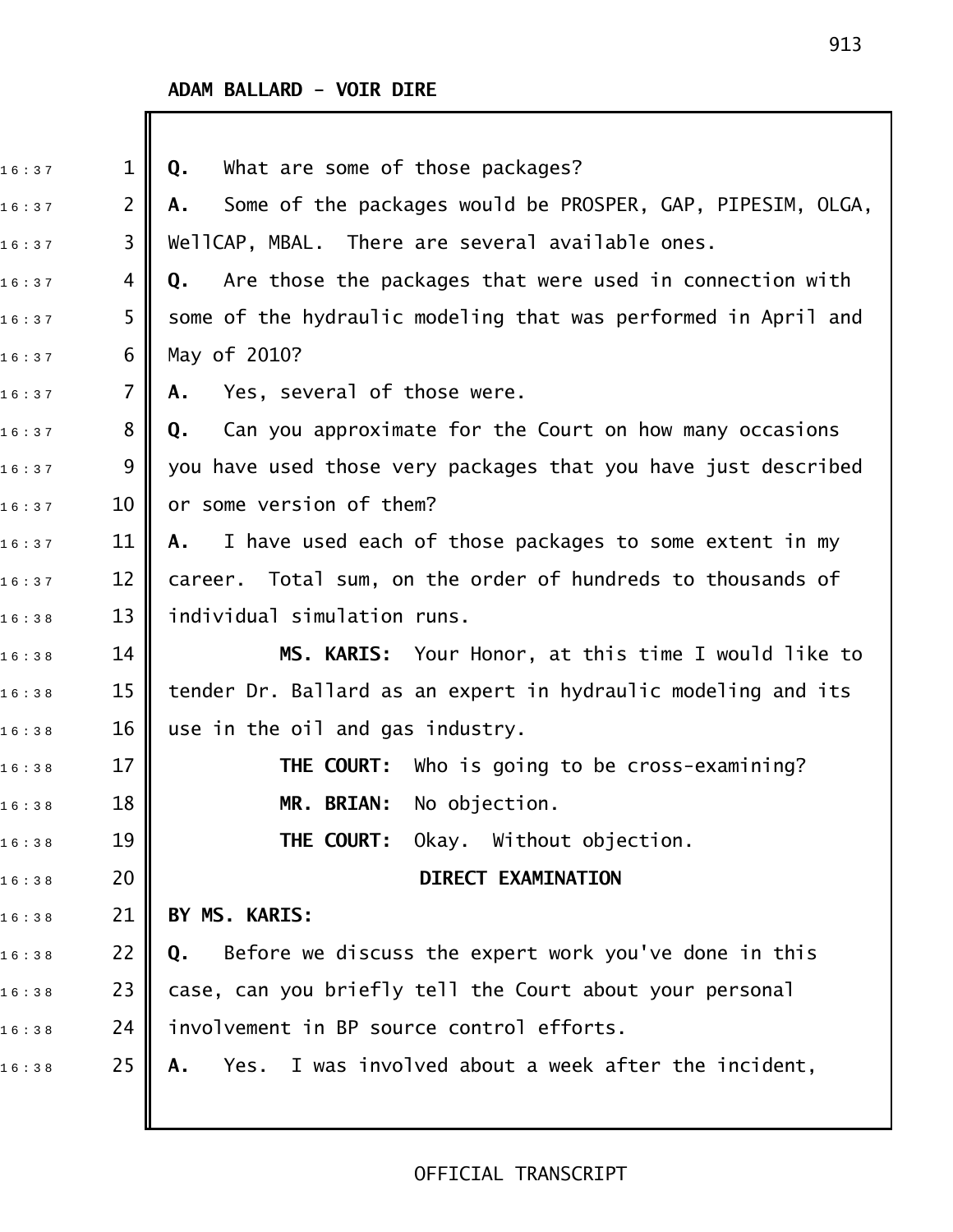| 16:38 | $\mathbf 1$    | consulting with different groups; and then in mid-May, I got    |
|-------|----------------|-----------------------------------------------------------------|
| 16:38 | $\overline{2}$ | seconded to the containment and disposal project, or the CDP.   |
| 16:38 | 3              | I was on there until mid-August.                                |
| 16:38 | 4              | Tell the Court, what is the containment disposal project<br>Q.  |
| 16:38 | 5              | that you just described as CDP?                                 |
| 16:38 | 6              | The CDP was a collection system that was designed to hook<br>Α. |
| 16:39 | $\overline{7}$ | up to the BOP or somewhere in that area and basically collect   |
| 16:39 | 8              | the oil before it hit the seawater, and transport that oil and  |
| 16:39 | 9              | gas through a subsea system to a floating production and        |
| 16:39 | 10             | storage and offloading vessel, which was the Helix Producer.    |
| 16:39 | 11             | What was your role in connection with the CDP project?<br>Q.    |
| 16:39 | 12             | My role was as a flow assurance engineer to design and<br>Α.    |
| 16:39 | 13             | operate the subsea system.                                      |
| 16:39 | 14             | Did you perform any hydraulic modeling in support of the<br>Q.  |
| 16:39 | 15             | CDP project?                                                    |
| 16:39 | 16             | Yes, I did.<br>Α.                                               |
| 16:39 | 17             | What was the purpose of the hydraulic modeling that you<br>Q.   |
| 16:39 | 18             | performed?                                                      |
| 16:39 | 19             | The purpose of the hydraulic modeling that I did in<br>Α.       |
| 16:39 | 20             | regards to the CDP was to ensure that the subsea system was     |
| 16:39 | 21             | designed properly so that it could actually the flow the oil    |
| 16:39 | 22             | and gas safely to the surface.                                  |
| 16:39 | 23             | Was the purpose of any of the hydraulic modeling you<br>Q.      |
| 16:40 | 24             | performed aimed at estimating the flow rate or range of flow    |
| 16:40 | 25             | rate from the Macondo well?                                     |
|       |                |                                                                 |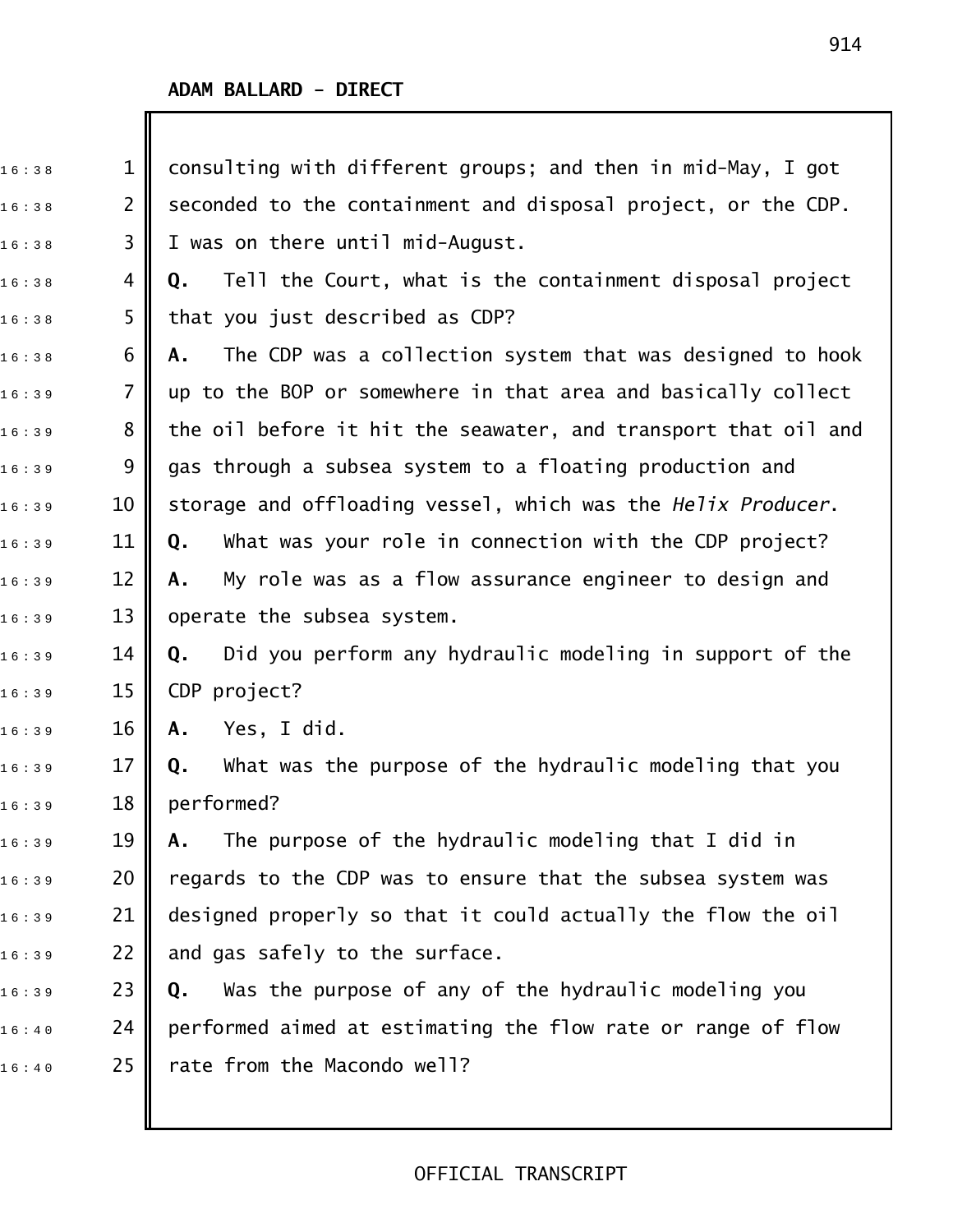I

| $\mathbf{1}$   | No, it wasn't.<br>Α.                                             |
|----------------|------------------------------------------------------------------|
| $\overline{2}$ | Now, in addition to performing some hydraulic modeling<br>Q.     |
| 3              | yourself in connection with the CDP project, were you asked --   |
| 4              | you were asked to tender some opinions in this case with         |
| 5              | respect to hydraulic modeling done by other engineers, correct?  |
| 6              | Yes.<br>Α.                                                       |
| $\overline{7}$ | Just to orient ourselves, was your work done to respond to<br>Q. |
| 8              | Dr. John Wilson's opinions, who the Court heard from earlier     |
| 9              | this week?                                                       |
| 10             | Yes, it was.<br>Α.                                               |
| 11             | Did you prepare a report stating your opinions?<br>Q.            |
| 12             | I did.<br>Α.                                                     |
| 13             | MS. KARIS: If we can pull up 11905.1.1.                          |
| 14             | BY MS. KARIS:                                                    |
| 15             | Is this the report that you prepared, titled "Rebuttal<br>Q.     |
| 16             | Expert Report of Adam L. Ballard, Ph.D."?                        |
| 17             | Your Honor, just for clarification, I<br>MR. BRIAN:              |
| 18             | think there were some redactions in this report. I think         |
| 19             | there's an R version. I don't know if counsel is intending to    |
| 20             | use that or not.                                                 |
| 21             | MS. KARIS: We will definitely use the redacted                   |
| 22             | version and submit into evidence the redacted version.           |
| 23             | MR. BRIAN: In terms of my cross-examination, I have              |
| 24             | prepared questions based on the redacted version, so perhaps we  |
| 25             | can work off the same version.                                   |
|                |                                                                  |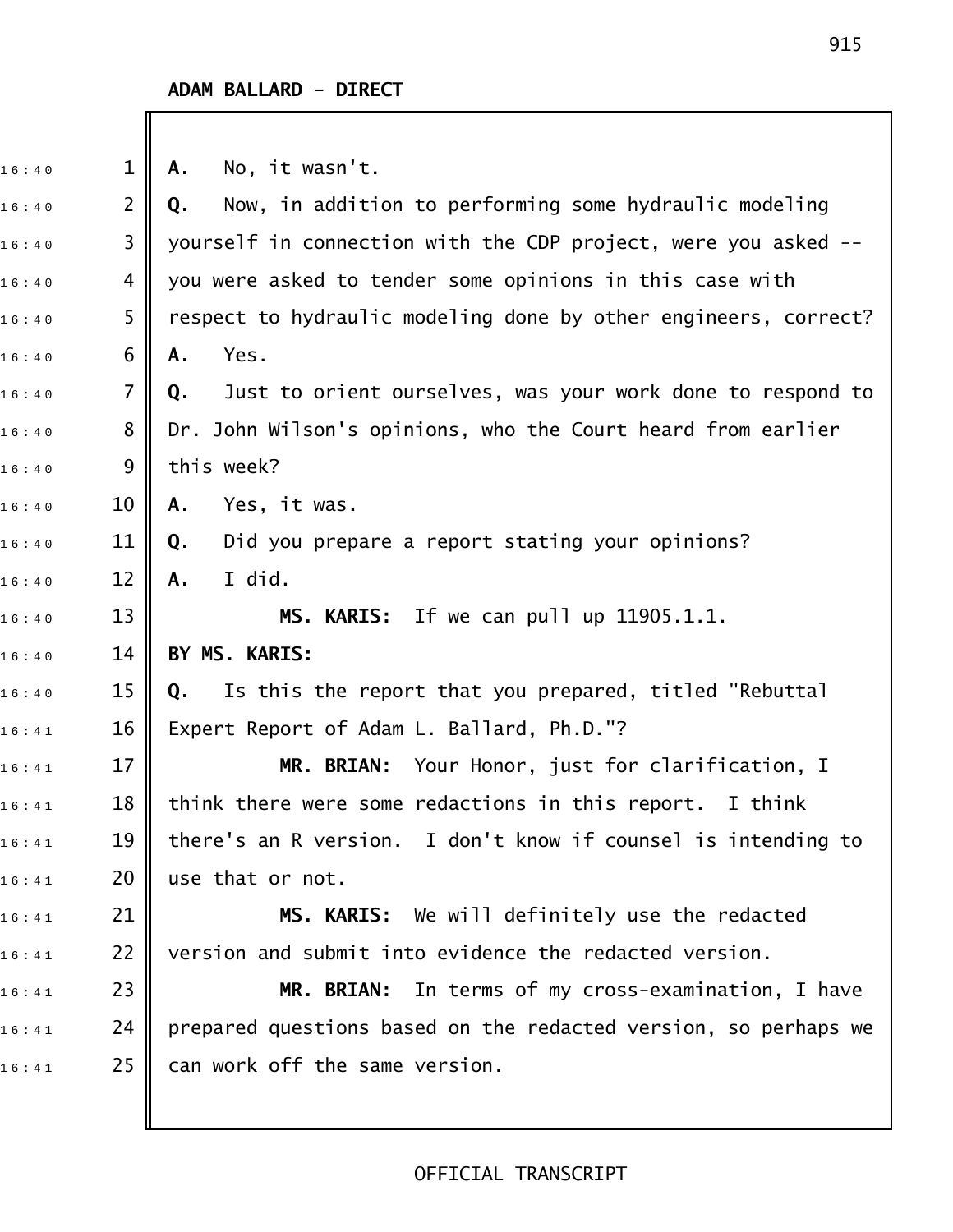$\mathbb I$ 

| 16:41 | $\mathbf 1$    | <b>THE COURT:</b> It sounds like that's what she intends to     |
|-------|----------------|-----------------------------------------------------------------|
| 16:41 | $\overline{2}$ | do.                                                             |
| 16:41 | 3              | MS. KARIS: Yes, Your Honor.                                     |
| 16:41 | 4              | BY MS. KARIS:                                                   |
| 16:41 | 5              | Dr. Ballard, at a high level, can you describe for the<br>Q.    |
| 16:41 | 6              | Court what work you did in order to reach the opinions that you |
| 16:41 | $\overline{7}$ | have reached in this case regarding hydraulic modeling.         |
| 16:41 | 8              | Yes. So I drew upon my experience in the oil and gas<br>А.      |
| 16:41 | 9              | industry as a flow assurance engineer. I also drew off my       |
| 16:41 | 10             | personal experience working in the response. And then about a   |
| 16:41 | 11             | year ago I served as the corporate representative for BP in     |
| 16:41 | 12             | regards to hydraulic modeling during the entire response.       |
| 16:42 | 13             | Let me stop you there. In order to serve as BP's<br>Q.          |
| 16:42 | 14             | corporate representative on hydraulic modeling, which was one   |
| 16:42 | 15             | of the issues that was requested, what work did you need to do  |
| 16:42 | 16             | in connection with testifying there?                            |
| 16:42 | 17             | So in preparation for that, I reviewed the totality of<br>Α.    |
| 16:42 | 18             | hydraulic modeling that was done during the response and talked |
| 16:42 | 19             | to or had interviews with several of the people that were       |
| 16:42 | 20             | conducting the modeling, read the testimony of several of the   |
| 16:42 | 21             | people that were conducting the modeling, as well as reviewed   |
| 16:42 | 22             | the outputs of the slide decks and e-mails and reports.         |
| 16:42 | 23             | And then to ensure that I really understood what that           |
| 16:42 | 24             | modeling was for, I actually took some of the models themselves |
| 16:42 | 25             | and looked at those in the native software, like the PIPESIM,   |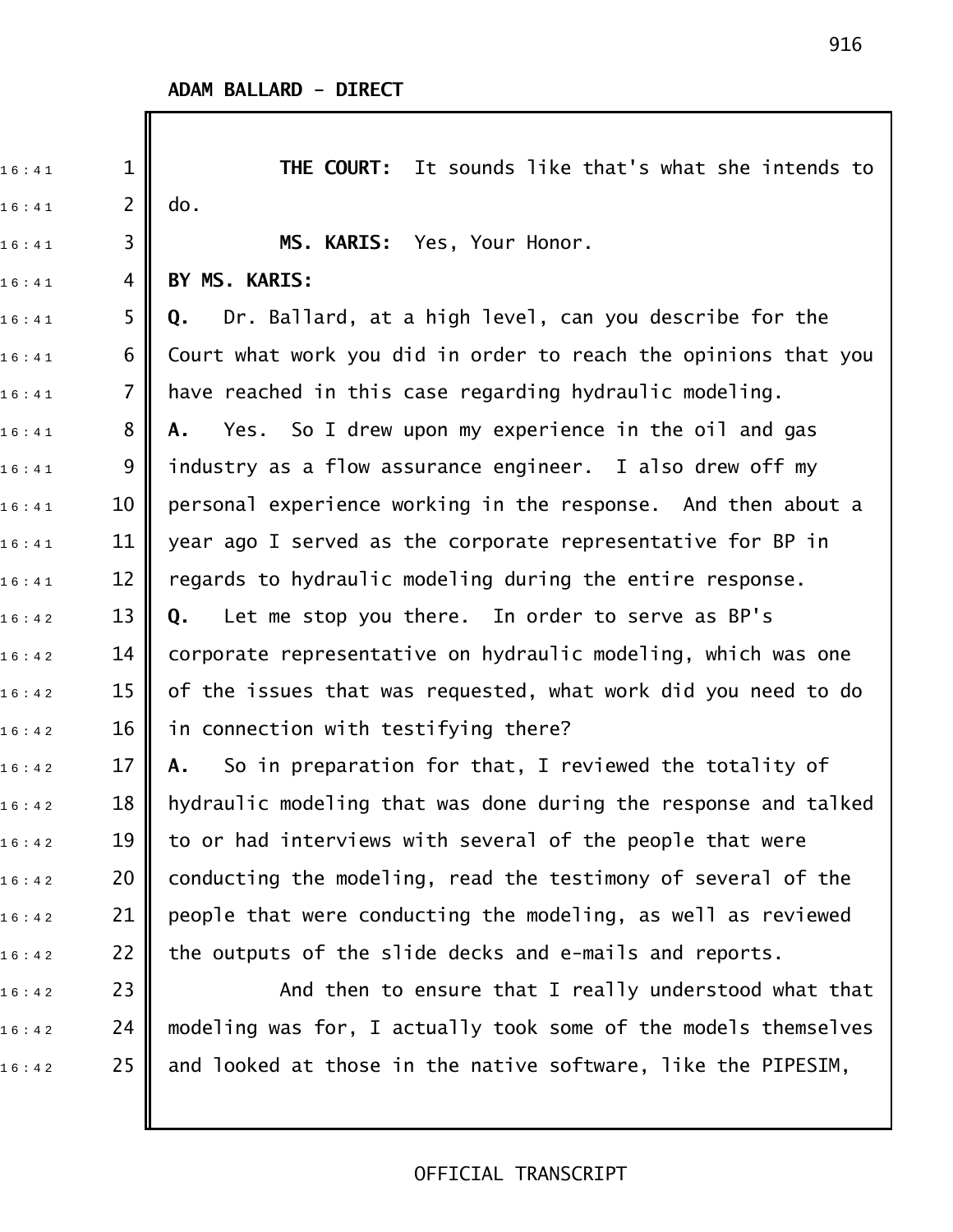Ш

| 16:42 | $\mathbf{1}$   | PROSPER, and OLGA models, to ensure that I understood the        |
|-------|----------------|------------------------------------------------------------------|
| 16:42 | $\overline{2}$ | assumptions that went into those models and how they were used.  |
| 16:43 | 3              | Now, in connection with your expert opinions in this case,<br>Q. |
| 16:43 | 4              | is the hydraulic modeling that you're going to be speaking of    |
| 16:43 | 5              | the modeling done in April through May 31, 2010, as Dr. Wilson   |
| 16:43 | 6              | looked at?                                                       |
| 16:43 | $\overline{7}$ | Yes. So in preparation for this, I re-reviewed the<br>Α.         |
| 16:43 | 8              | material primarily in the April-May time frame.                  |
| 16:43 | 9              | So you were telling us what you did to prepare the<br>Q.         |
| 16:43 | 10             | opinions in this report. You said you testified as a corporate   |
| 16:43 | 11             | rep; as a result of that, spoke to the individuals involved,     |
| 16:43 | 12             | did your own analysis of the modeling.                           |
| 16:43 | 13             | You reviewed Dr. Wilson's report and also heard his              |
| 16:43 | 14             | testimony here on Monday. Did Dr. Wilson do any analysis         |
| 16:43 | 15             | similar to what you did to understand the purpose of the         |
| 16:43 | 16             | hydraulic modeling?                                              |
| 16:43 | 17             | Not from my understanding.<br>Α.                                 |
| 16:43 | 18             | MS. KARIS: Now, I would like to pull up D-23214.                 |
| 16:43 | 19             | BY MS. KARIS:                                                    |
| 16:44 | 20             | Dr. Ballard, does this summarize the opinions that you<br>Q.     |
| 16:44 | 21             | have reached in this case?                                       |
| 16:44 | 22             | Yes, it does.<br>Α.                                              |
| 16:44 | 23             | I would like to start with your first opinion, which is<br>Q.    |
| 16:44 | 24             | that "neither BP nor any other party had the 'tools' in April    |
| 16:44 | 25             | and May 2010 necessary to reliably estimate the daily discharge  |
|       |                |                                                                  |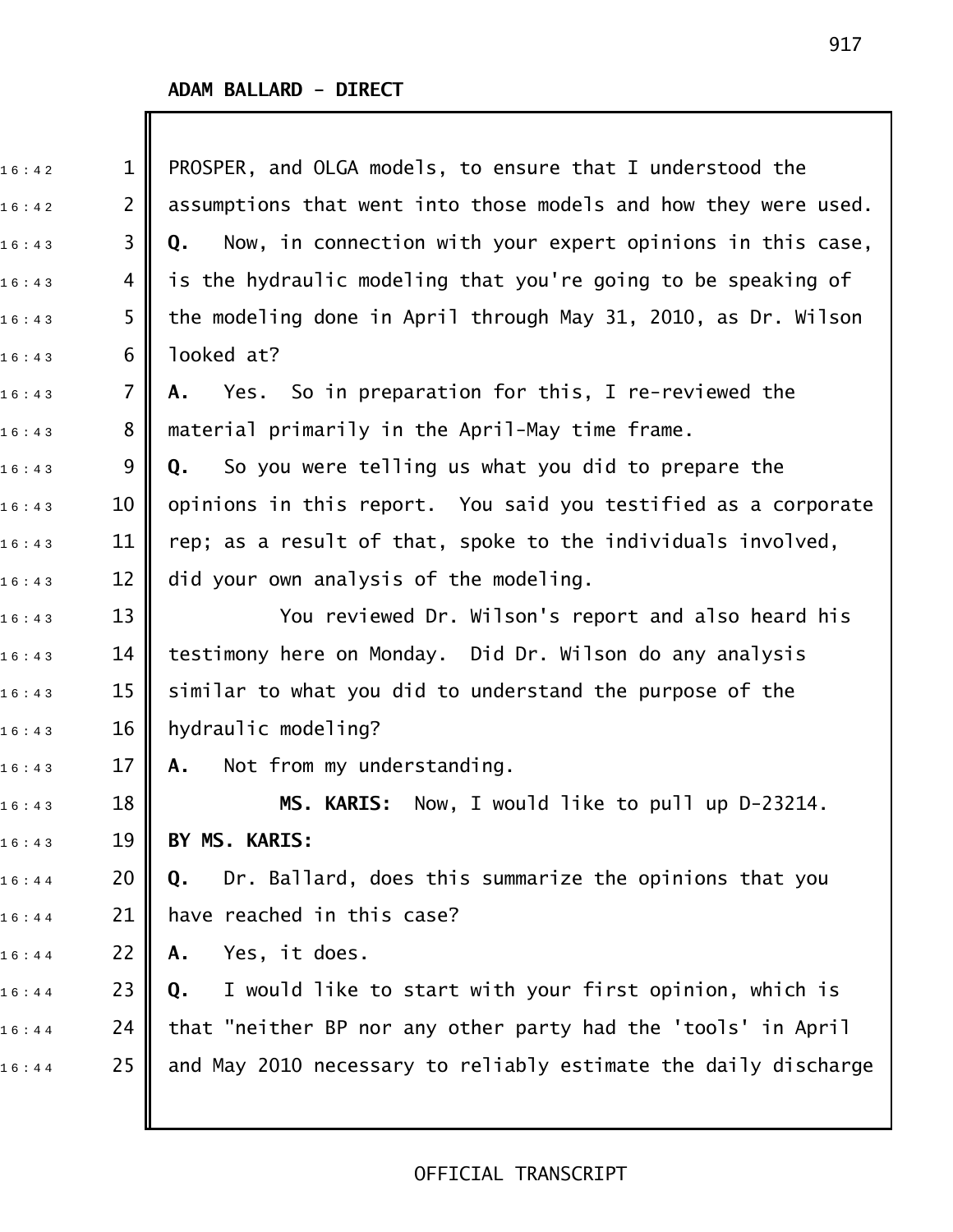| 16:44 | $\mathbf 1$    | rates from the well using hydraulic models."                     |
|-------|----------------|------------------------------------------------------------------|
| 16:44 | $\overline{2}$ | First, can you tell the Court, what does that mean?              |
| 16:44 | 3              | What does that mean? From my analysis, there just wasn't<br>Α.   |
| 16:44 | 4              | enough information available during that time frame to actually  |
| 16:44 | 5              | do a hydraulic modeling analysis to determine the flow rate.     |
| 16:44 | 6              | There were several uncertainties.                                |
| 16:44 | $\overline{7}$ | We have tools there in quotes. What is the reference to<br>Q.    |
| 16:44 | 8              | the tools?                                                       |
| 16:44 | 9              | So the tools I'm referencing are the tools that Dr. Wilson<br>A. |
| 16:44 | 10             | references in his report. So that's PIPESIM, PROSPER, GAP,       |
| 16:44 | 11             | OLGA, and some of the other tools as well.                       |
| 16:45 | 12             | Now, did you observe Dr. Wilson's testimony here on<br>Q.        |
| 16:45 | 13             | Monday?                                                          |
| 16:45 | 14             | Yes, I did.<br>Α.                                                |
| 16:45 | 15             | Dr. Wilson testified that in the course of their daily<br>Q.     |
| 16:45 | 16             | activities, BP's engineers modeled flow from wells.              |
| 16:45 | 17             | Is hydraulic modeling frequently applied in the oil              |
| 16:45 | 18             | and gas industry in order to estimate the flow in a production   |
| 16:45 | 19             | system?                                                          |
| 16:45 | 20             | Hydraulic modeling can be used and is used, but I would<br>Α.    |
| 16:45 | 21             | not say it's frequent. It's certainly not on a daily basis.      |
| 16:45 | 22             | Is hydraulic modeling used in order to understand<br>Q.          |
| 16:45 | 23             | production systems?                                              |
| 16:45 | 24             | Absolutely.<br>Α.                                                |
| 16:45 | 25             | Now, how is hydraulic modeling used to understand<br>Q.          |
|       |                |                                                                  |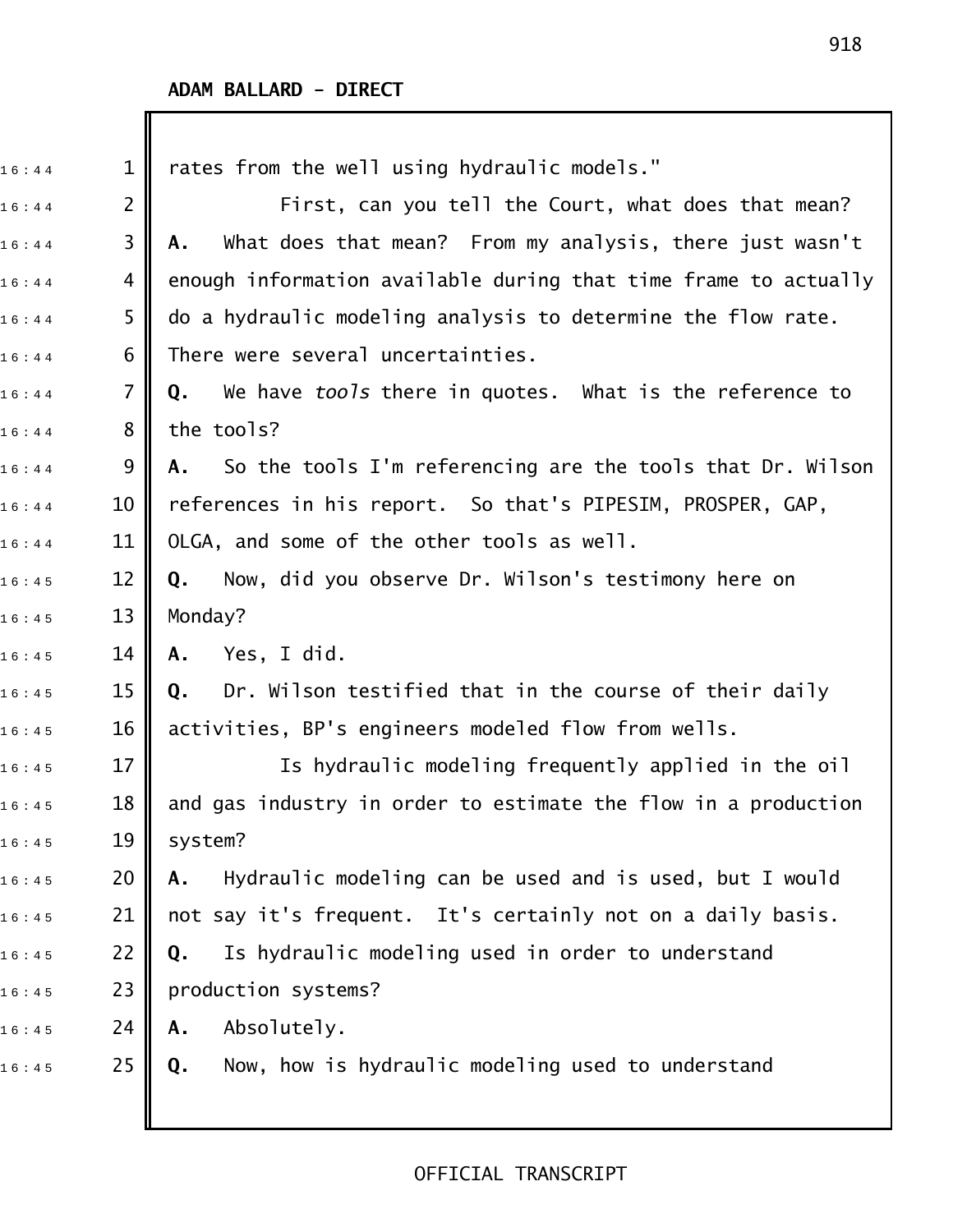| 16:45 | $\mathbf{1}$   | production systems? And then we'll talk about how it was used    |
|-------|----------------|------------------------------------------------------------------|
| 16:45 | $\overline{2}$ | in connection with the Macondo, on the system.                   |
| 16:46 | 3              | So in a production system hydraulic modeling is used to<br>А.    |
| 16:46 | 4              | primarily monitor the system and try to identify issues that     |
| 16:46 | 5              | may be happening. So you would -- in a production scenario you   |
| 16:46 | 6              | would know the rate of your system and you would know what the   |
| 16:46 | 7              | system looks like. And you would use your model and you would    |
| 16:46 | 8              | input the actual system -- what lengths of pipe and ID and all   |
| 16:46 | 9              | the different parameters $-$ input the rate and look at what the |
| 16:46 | 10             | different pressures and temperatures look like in the system.    |
| 16:46 | 11             | Where do you typically get the rate from that you are<br>Q.      |
| 16:46 | 12             | inputting?                                                       |
| 16:46 | 13             | You would get that from either a well test or just<br>А.         |
| 16:46 | 14             | basically your meters that you have on the production facility.  |
| 16:46 | 15             | Now, in your typical use of hydraulic modeling, you said<br>Q.   |
| 16:46 | 16             | you get the rate from a meter. Was there such a meter at the     |
| 16:46 | 17             | Macondo well that one could use in order to input into a         |
| 16:46 | 18             | hydraulic model in order to understand flow?                     |
| 16:47 | 19             | No, there wasn't.<br>Α.                                          |
| 16:47 | 20             | You also mentioned a well test?<br>Q.                            |
| 16:47 | 21             | Yes.<br>Α.                                                       |
| 16:47 | 22             | What's a well test?<br>Q.                                        |
| 16:47 | 23             | A well test can take several forms. These are tests that<br>Α.   |
| 16:47 | 24             | are required by regulatory on some frequency. And what you do    |
| 16:47 | 25             | is you produce a well to a separator and you meter the oil that  |
|       |                |                                                                  |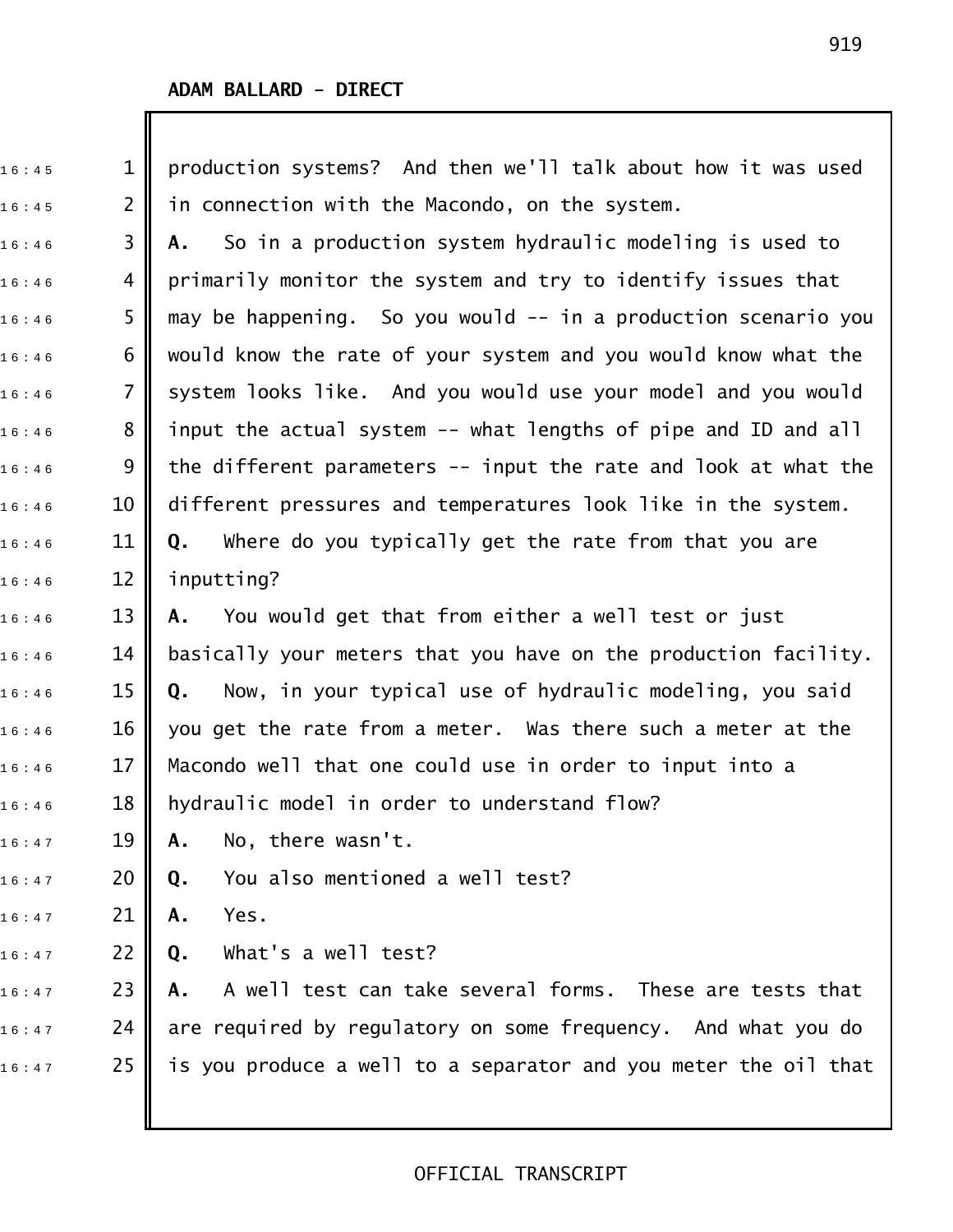$\overline{\phantom{a}}$ 

| 16:47 | $\mathbf{1}$   | comes out. And then you can also have an understanding of the               |
|-------|----------------|-----------------------------------------------------------------------------|
| 16:47 | $\overline{2}$ | different pressures in the system during that well test as                  |
| 16:47 | 3              | well.                                                                       |
| 16:47 | 4              | There's also well tests that can be conducted, such                         |
| 16:47 | 5              | as like a pressure buildup test, and with that type of test you             |
| 16:47 | 6              | can understand different things.                                            |
| 16:47 | $\overline{7}$ | Is a well test typically done as part of the production<br>Q.               |
| 16:47 | 8              | process?                                                                    |
| 16:47 | 9              | Yes. You need a production system to flow that to.<br>Α.                    |
| 16:47 | 10             | Had there been any well tests done in connection with the<br>Q.             |
| 16:47 | 11             | Macondo well at the time of the incident, even though it was                |
| 16:47 | 12             | still in exploration?                                                       |
| 16:47 | 13             | Not from my understanding.<br>Α.                                            |
| 16:48 | 14             | Now, you did review a bunch of hydraulic modeling that was<br>Q.            |
| 16:48 | 15             | done in April and May of 2010 in connection with the Macondo                |
| 16:48 | 16             | incident, correct?                                                          |
| 16:48 | 17             | Yes, ma'am.<br>Α.                                                           |
| 16:48 | 18             | Can you tell us what, if anything, was different from the<br>$\mathbf{0}$ . |
| 16:48 | 19             | typical industry situation where you are using hydraulic                    |
| 16:48 | 20             | modeling to understand a well condition -- what was different               |
| 16:48 | 21             | at the Macondo incident?                                                    |
| 16:48 | 22             | So the big difference in the Macondo incident was you<br>Α.                 |
| 16:48 | 23             | didn't have all the information that you would have in a normal             |
| 16:48 | 24             | production system, and the information you did have wasn't                  |
| 16:48 | 25             | sufficient. There were too many uncertainties in the well to                |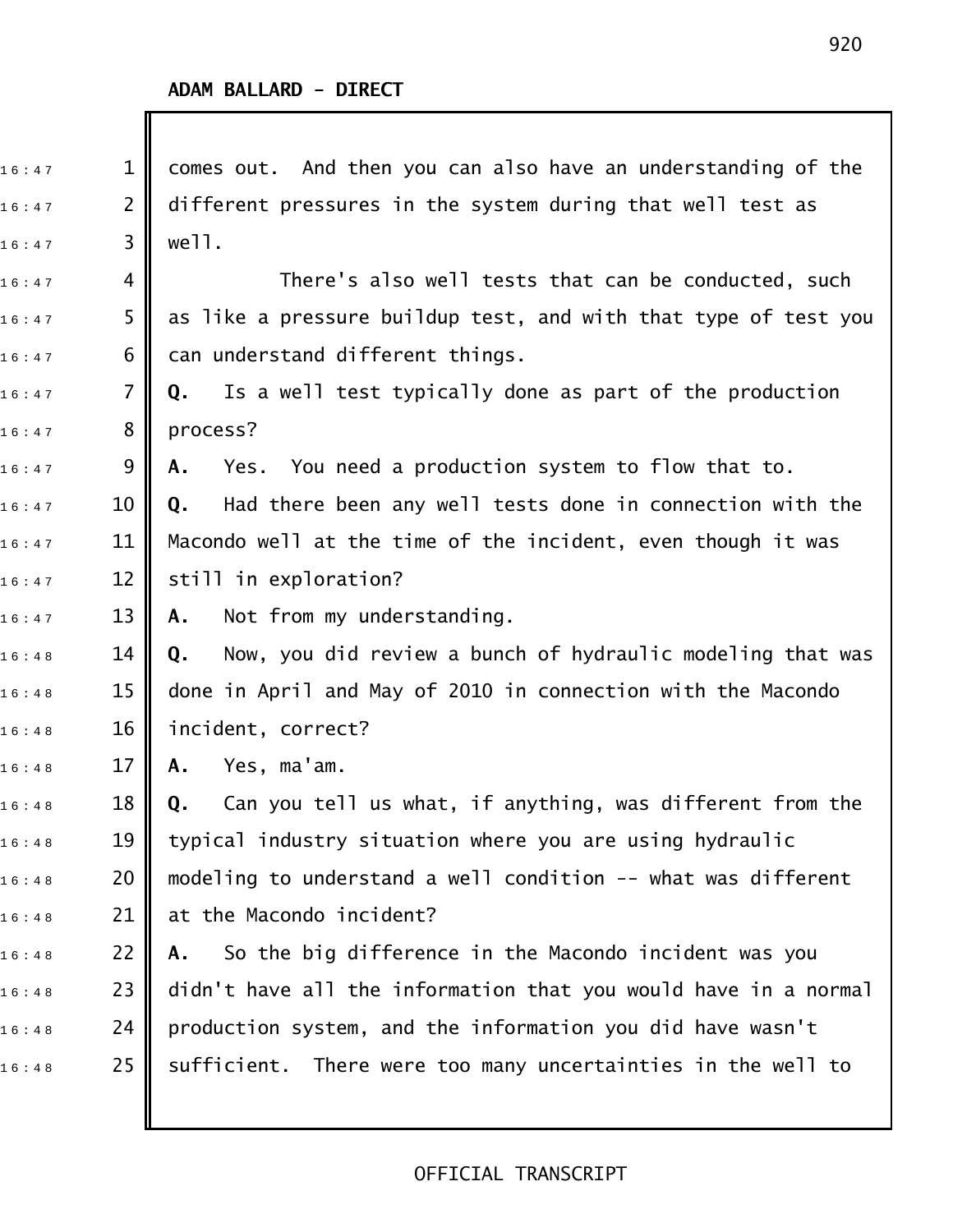$16 : 48$  1 be able to model it.

1 6 : 4 8 2 **Q.** Again, this is in connection with your opinion "and  $_{1\,6\,:\,4\,8}$  3  $\parallel$  neither BP nor any other party had the 'tools' in April and May  $_{1\,6\,:\,4\,8}$  4  $\parallel$  to reliably estimate the daily discharge rates from the well  $16:48$  5 || using hydraulic modeling."

16:49 6 **|| MS. KARIS:** If we can now pull up D-23207B, please. 1 6 : 4 9 7 **BY MS. KARIS:**

1 6 : 4 9 8 **Q.** You reference that the significant difference between the  $_{1\,6\,:\,4\,9}$  9 || Macondo situation and your typical use of hydraulic modeling -- $16:49$  10  $\,$  one of those differences, I should say, is the uncertainties  $16 : 49$  11 that existed.

 $16:49$  12  $\blacksquare$  Can you explain to the Court what you mean by that,  $_{16:49}$   $\qquad$  13  $\parallel$  using this demonstrative?

1 6 : 4 9 14 **A.** This is an illustration of the Macondo well. What I mean  $_{1\,6\ :\ 4\,9}$   $\qquad$  15  $\parallel$  by uncertainties, I have listed a few here.

1 6 : 4 9 16 **Q.** Do you have a pointer?

1 6 : 4 9 17 **A.** I do.

 $\begin{array}{ccc} \text{{\small 16}:49} \end{array} \qquad \qquad \begin{array}{c} \text{{\small 18}} \end{array} \blacksquare \qquad \qquad \text{{\small 50 this is an illustration of the Macondo well}.}$  $_{1\,6\,:\,4\,9}$   $\qquad \qquad 19$   $\|$  There were several uncertain parameters in the system that were  $_{1\,6\,:\,4\,9}$   $\qquad$  20  $\parallel$  just too uncertain, in my opinion, to actually be able to  $_{16:49}$  21  $\,$  conduct or create a hydraulic modeling estimate of flow rate. 1 6 : 4 9 22 **Q.** Tell us what some of those uncertainties were. The first  $_{16:49}$  23 || one you list is flow path? 1 6 : 4 9 24 **A.** Yes.

1 6 : 4 9 25 **Q.** What was the uncertainty regarding the flow path?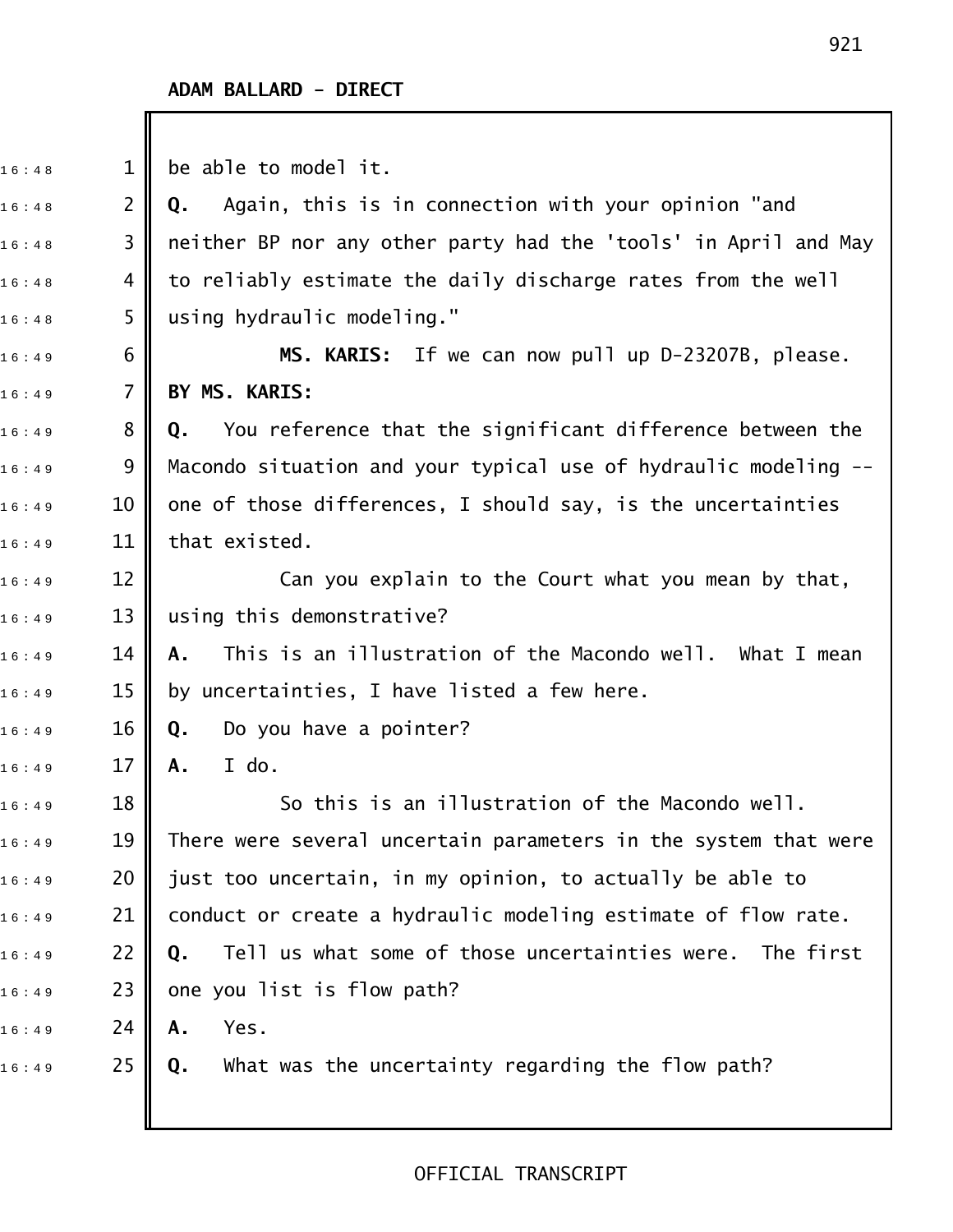1 6 : 5 0 1 **A.** There was a lot of uncertainty about the flow path. There  $_{1\,6\,:\,5\,0}$   $\qquad$  2  $\parallel$  were two general flow paths that were decided could be  $_{1\,6\,:\,5\,0}$   $\qquad$  3  $\parallel$  potential. One was the annulus flow path, which I have  $_{16:50}$   $\,$  4  $\,$  depicted by this red line coming up through here. That would  $16:50$  5  $\,$  have been coming up around the casing annulus or around the  $_{16:50}$  6  $\parallel$  casing, and that would have been due to a casing hanger  $_{1\,6\,:\,5\,0}$   $\qquad$  7  $\parallel$  failure. Then the flow would have come into the main wellbore.  $_{1\,6\,:\,5\,0}$   $\qquad \quad 8$   $\parallel$   $\qquad \qquad$  There was a question at the time around whether there  $16:50$  9  $\parallel$  was drill pipe through the BOP or not, and there was thought to  $_{1\,6\,:\,5\,0}$   $\qquad$  10  $\parallel$  be either no drill pipe, one piece of drill pipe, or even  $_{16:50}$   $\,$   $\,$  11  $\,$  potentially two. If there was drill pipe in there and the flow  $_{1\,6\,:\,5\,0}$   $\qquad$  12  $\parallel$  was going through that drill pipe, then one potential flow path  $16:50$  13  $\parallel$  would be going down the well and back up the drill pipe.  $_{16:50}$   $\qquad$  14  $\parallel$   $\qquad$  There was also a question about whether flow was  $_{1\,6\,:\,5\,0}$   $\qquad$  15  $\parallel$  going around the drill pipe through the BOP rams in this area,  $_{1\,6\,:\,5\,1}$   $\qquad$  16  $\parallel$  and if there was, then that would be another potential flow  $16:51$  17 || path.  $_{16:51}$   $\qquad 18$   $\parallel$   $\qquad$  Then, of course, there was a potential that you were  $16:51$  19 || flowing up the hole. 1 6 : 5 1 20 **Q.** What impact does not knowing the flow path have on the  $_{16:51}$  21 | ability to use hydraulic modeling to estimate a flow rate? 1 6 : 5 1 22 **A.** So if you don't know the flow path, you don't know how to  $_{1\,6\,:\,5\,1}$   $\qquad$  23  $\parallel$  build the model, or at least the model of what the well  $_{16:51}$  24 || actually looks like. You could certainly build separate models  $16:51$  25 for each potential flow path.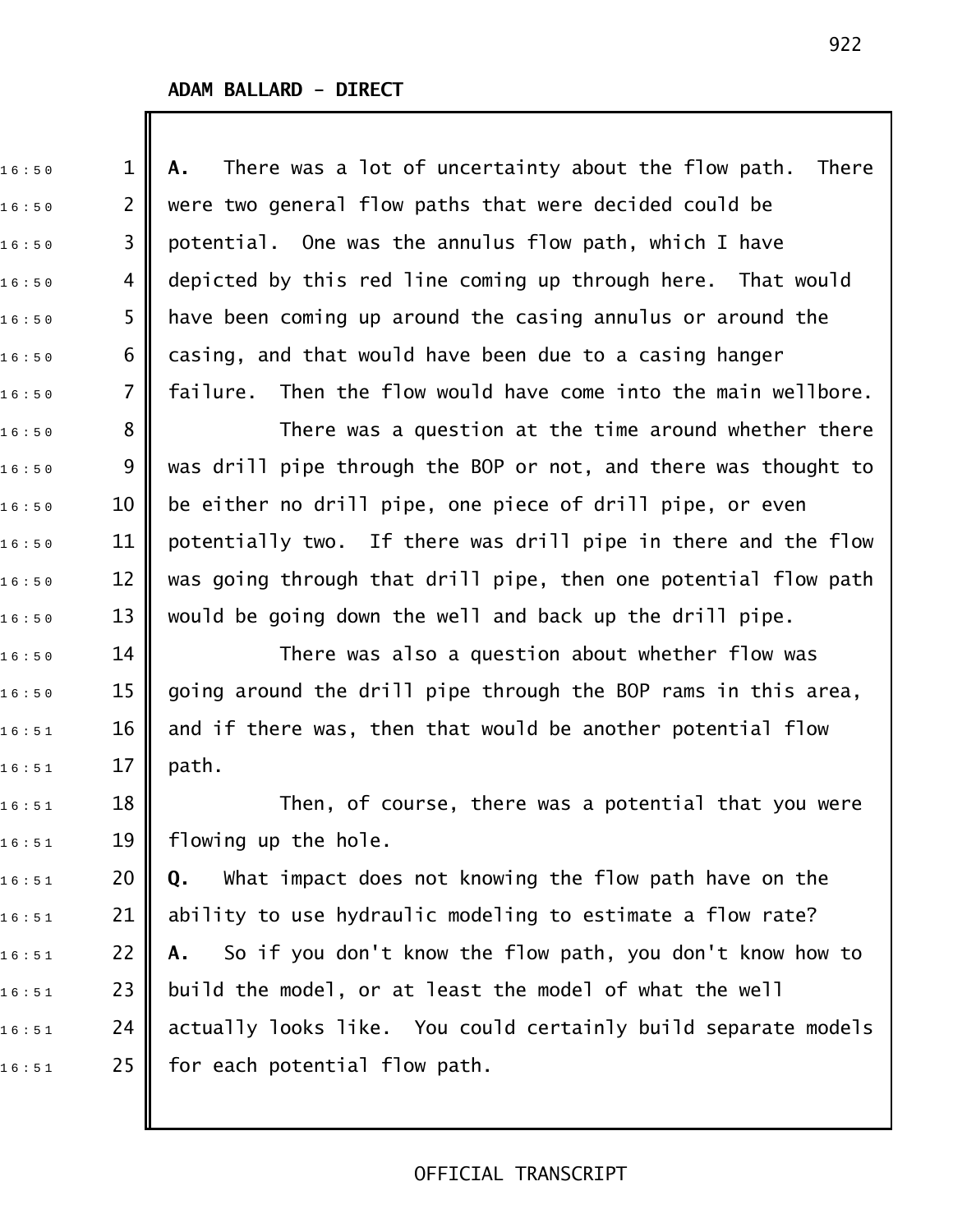1 6 : 5 1 1 **Q.** We are going to talk about that.  $_{1\,6\,:\,5\,1}$  2  $\parallel$  Restrictions to flow. Again, explain to the Court  $16:51$  3 || what you mean, that there were uncertainties regarding  $_{16:51}$  4 || restrictions to flow as they related to hydraulic modeling. 1 6 : 5 1 5 **A.** So to talk about restrictions to flow, I guess the best  $_{1\,6\,:\,5\,1}$  6  $\,$  way to describe what I mean by that is to expand upon  $_{1\,6\,:\,5\,1}$  7 || Dr. Wilson's example that he gave to illustrate a simple  $_{1\,6\,:\,5\,1}$   $\quad$  8  $\parallel$  hydraulic system, and that's the hose, like a garden hose.  $_{16:52}$  9  $\parallel$  So with a garden hose, you can have it hooked up to  $16:52$  10  $\parallel$  your city water through a spigot and have it open at the end.  $_{1\,6\,:\,5\,2}$   $\qquad$  11  $\parallel$  You can certainly flow water through that if you turn it on  $_{1\,6\,:\,5\,2}$   $\qquad$  12  $\parallel$  full blast. But you can actually -- so if you go to the middle  $_{1\,6\,:\,5\,2}$   $\qquad$  13  $\parallel$  of that hose, you could actually kink it. That kink would be a  $_{1\,6\,:\,5\,2}$   $\qquad$  14  $\parallel$  restriction to the flow through that hose. And so that's what  $_{1\,6\,:\,5\,2}$   $\qquad$  15  $\parallel$  I'm referring to when I'm talking about restrictions here or  $16 : 52$  16 obstructions to flow.  $_{1\,6\,:\,5\,2}$   $\qquad$  17  $\parallel$   $\qquad$  There were several potential ones in this system. I  $16:52$  18 || will name a few. 1 6 : 5 2 19 **Q.** Go ahead. 1 6 : 5 2 20 **A.** One of them was, due to the presence of the drill pipe, if  $_{1\,6\,:\,5\,2}$  21 || it was there and flow was going up that drill pipe, well, that  $_{16:52}$   $\,$  22  $\parallel$  drill pipe going through the BOP, when those BOP rams were  $_{1\,6\,:\,5\,2}$   $\qquad$  23  $\parallel$  activated, they would have potentially dented that pipe or  $16:52$  24 crimped that pipe.  $\begin{array}{ccc} 1\,6:5\,2 \end{array}$  25  $\parallel$  There were five different rams, and so if flow was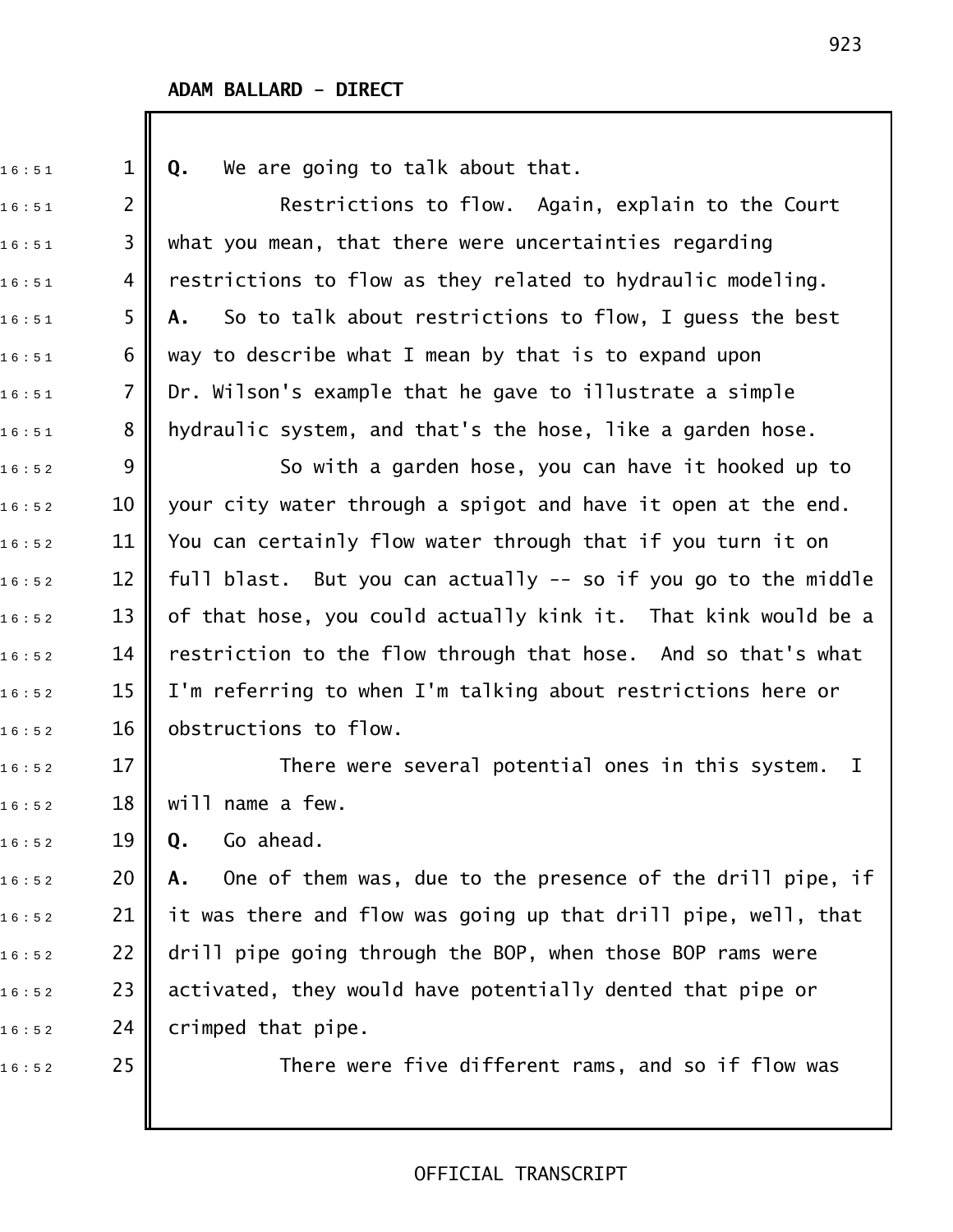Ш

| 16:52 | 1              | going up that way, each of those crimps within that pipe would  |
|-------|----------------|-----------------------------------------------------------------|
| 16:53 | $\overline{2}$ | actually be considered a restriction, a potential restriction.  |
| 16:53 | 3              | As mentioned earlier, for casing flow, in order for             |
| 16:53 | 4              | that to happen, there would have to be a casing hanger failure, |
| 16:53 | 5              | which wasn't designed to have flow through it. So if flow were  |
| 16:53 | 6              | going through it, it would be a restriction to flow.            |
| 16:53 | $\overline{7}$ | As well, if flow was going around the BOP rams here,            |
| 16:53 | 8              | each of those rams, which was in the closed position, would     |
| 16:53 | 9              | create a potential restriction to the flow going through that.  |
| 16:53 | 10             | It wouldn't be an open bore. There were five different ones.    |
| 16:53 | 11             | Of course, the one you could see, which was the kink            |
| 16:53 | 12             | in the riser, was thought to be a potential restriction to flow |
| 16:53 | 13             | as well.                                                        |
| 16:53 | 14             | Was it known in April and May of 2010, when hydraulic<br>Q.     |
| 16:53 | 15             | modeling was being conducted, which of those restrictions       |
| 16:53 | 16             | existed?                                                        |
| 16:53 | 17             | It wasn't known.<br>Α.                                          |
| 16:53 | 18             | Other than the kink in the riser as you --<br>Q.                |
| 16:53 | 19             | You can see the kink in the riser, but it wasn't known to<br>Α. |
| 16:54 | 20             | what extent it was kinking or restricting flow.                 |
| 16:54 | 21             | Now, there's also reference to pay thickness,<br>Q.             |
| 16:54 | 22             | permeability, and skin. And just briefly summarize what impact  |
| 16:54 | 23             | that uncertainty about each of those has on the ability to      |
| 16:54 | 24             | conduct hydraulic modeling, to estimate a daily discharge rate  |
| 16:54 | 25             | or even a range, a reasonably reliable range of discharge rate. |
|       |                |                                                                 |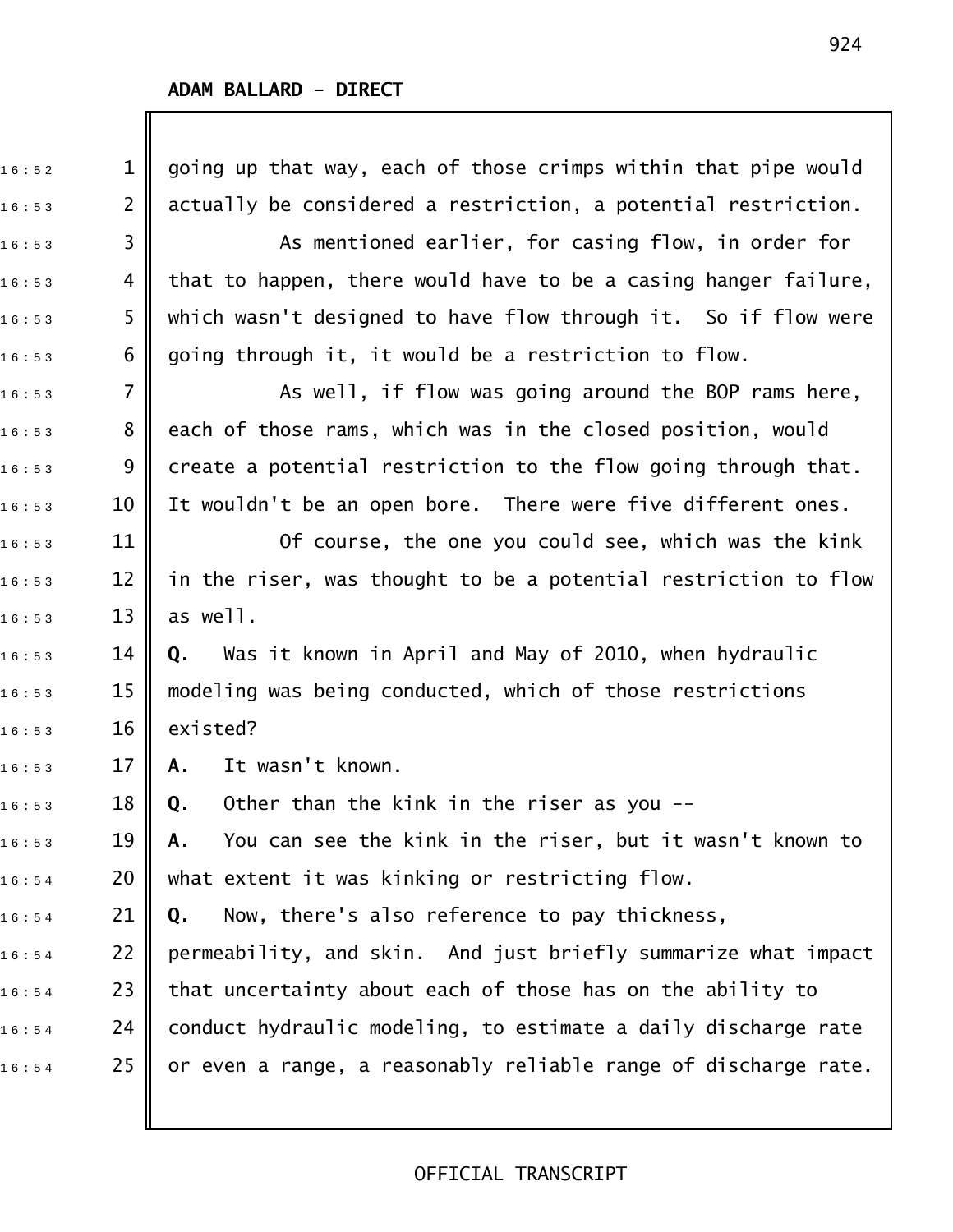| 16:54 | $\mathbf 1$    | So pay thickness, which is the sum of all the different<br>Α.     |
|-------|----------------|-------------------------------------------------------------------|
| 16:54 | 2              | net pay, has a potential to be up to 88 feet total. That's        |
| 16:54 | 3              | what the drilling logs showed. By design it was supposed to be    |
| 16:54 | 4              | cemented, and so it should have been zero feet of net pay or      |
| 16:54 | 5              | pay thickness that would be available to flow.                    |
| 16:54 | 6              | Due to the cement failure, it was unknown as to                   |
| 16:54 | $\overline{7}$ | whether you had just a little bit open to flow or the full        |
| 16:54 | 8              | 88 feet and without knowing how much is open, that would highly   |
| 16:54 | 9              | affect the ability to model the rate coming out of that well to   |
| 16:55 | 10             | even bound it.                                                    |
| 16:55 | 11             | Permeability had some uncertainty to it as well. And              |
| 16:55 | 12             | skin, which is a factor that quantifies the effect of near        |
| 16:55 | 13             | wellbore damage or mechanical damage, wasn't known either.        |
| 16:55 | 14             | Did the fact that there were so many unknowns, flow path<br>Q.    |
| 16:55 | 15             | restrictions, multiple potential restrictions, pay thickness,     |
| 16:55 | 16             | permeability, and skin, did that fact affect the ability to       |
| 16:55 | 17             | accurately and reliably estimate flow in April and May of 2010    |
| 16:55 | 18             | using hydraulic modeling?                                         |
| 16:55 | 19             | Absolutely. And to illustrate that, I'll use the example<br>Α.    |
| 16:55 | 20             | with the hose again.                                              |
| 16:55 | 21             | If I've got a hose $-$ so with hydraulic theory, it               |
| 16:55 | 22             | relies, as Dr. Wilson said, on knowing pressure to both ends      |
| 16:55 | 23             | and with two pressures you should -- if you know what the         |
| 16:55 | 24             | system looks like, you can determine the flow through it.<br>With |
| 16:56 | 25             | the Macondo system it was more like a hose with a constant        |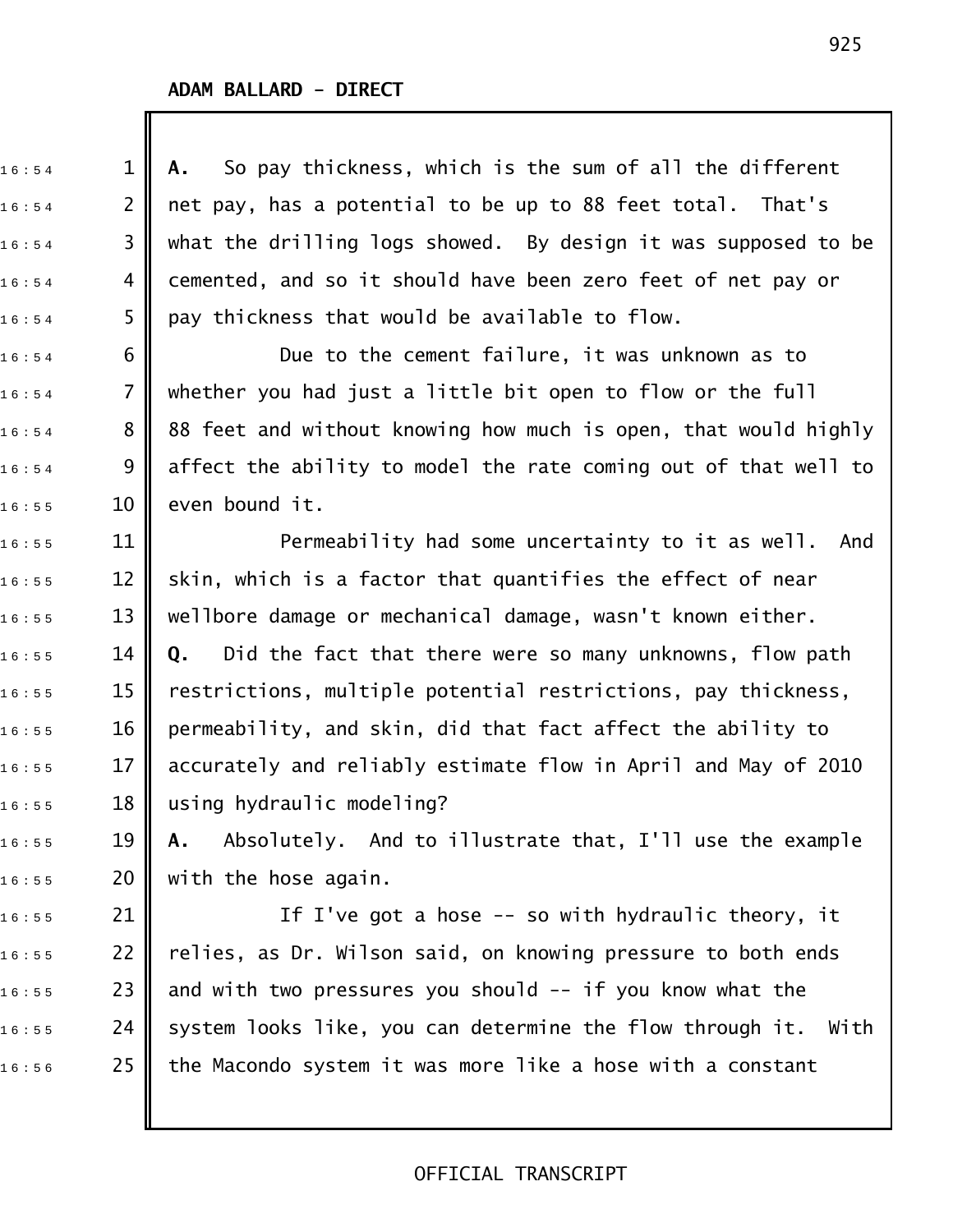$16:56$  1 || pressure on one end and a constant pressure on the other, but  $16:56$  2  $\parallel$  you had a bunch of kinks in it. Each restriction would  $16:56$  3 || potentially be a kink in that.  $_{1\,6\,:\,5\,6}$  4 || From a hydraulic modeling perspective, if I don't  $16:56$  5 || know anything about that kink, it could be kinked all the way  $16:56$  6  $\parallel$  to where there's no flow, and my pressures at both ends are the 16:56 7 || same, so hydraulic modeling can't tell, or it can be not kinked  $16:56$   $8$  || at all and potentially be flowing as much as it can through  $16:56$  9 there as if there were no kink. 1 6 : 5 6 10 **Q.** Dr. Wilson testified there was a great deal of information  $16:56$   $11$   $\parallel$  known about the Macondo well and he cited reservoir fluids and  $16:56$  12 || properties. Was the information that was known about pressures  $_{1\,6\,:\,5\,6}$   $\qquad$  13  $\parallel$  or the fluids, the reservoir fluids, is that sufficient  $_{1\,6\,:\,5\,6}$   $\qquad$  14  $\parallel$  information in your opinion to allow you to use hydraulic  $_{1\,6\,:\,5\,6}$   $\qquad$  15  $\parallel$  modeling in order to estimate even a range of flow rates? 1 6 : 5 6 16 **A.** Not at all. The system wasn't known to a sufficient  $16 : 57$  17 degree. 1 6 : 5 7 18 **Q.** There's been some testimony that while you might not be  $_{16:57}$   $\,$   $\,$  19  $\,$  able to identify a daily discharge rate, you should at least be  $16:57$  20 || able to get a range by running a number of discrete scenarios,  $_{16:57}$  21 || is what I believe they were referred to. Do you agree with  $16:57$  22 that opinion? 1 6 : 5 7 23 **A.** No. 1 6 : 5 7 24 **Q.** Why not? 1 6 : 5 7 25 **A.** Well, I believe there are a discrete number of scenarios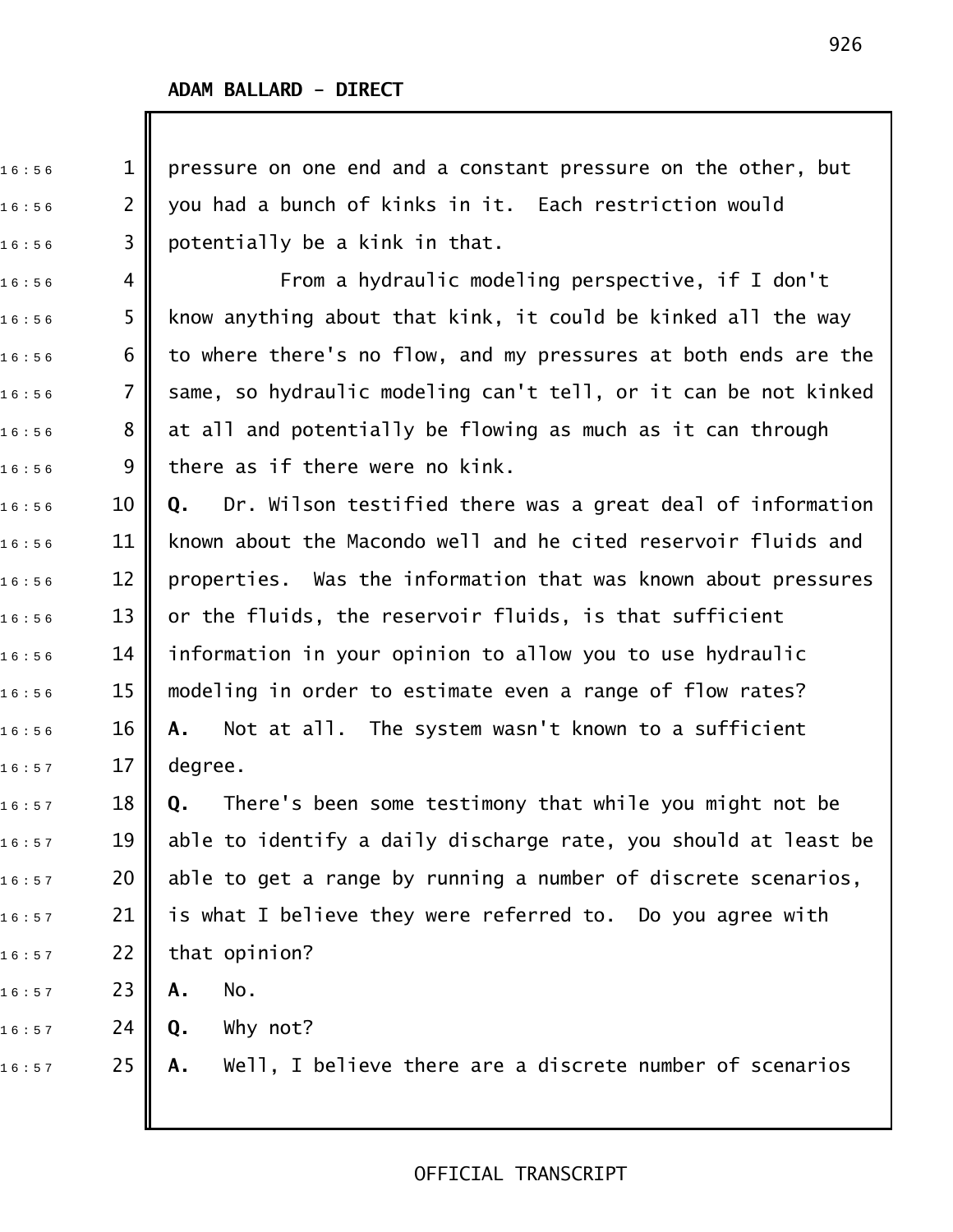$_{1\,6\,:\,5\,7}$   $\qquad\qquad$  1  $\parallel$  you could run on flow path, as has been suggested, and there  $_{1\,6\,:\,5\,7}$   $\qquad$  2  $\parallel$  are many more than just the three. For any one of those flow  $_{1\,6\,:\,5\,7}$   $\qquad$  3  $\parallel$  paths, again, you don't understand -- or we didn't understand  $_{16:58}$  4 || how to quantity the different restrictions in that system. So  $16:58$  5 T the best you could do was assume they weren't there and come up  $_{1\,6\,:\,5\,8}$  6  $\parallel$  with a highest potential rate, but not bound it or range. 1 6 : 5 8 7 **Q.** You testified in preparation for the 30(b)(6) deposition  $_{1\,6\,:\,5\,8}$   $\qquad \quad$  8  $\parallel$  you gave as well as for your recent testimony, you had spoken  $_{16:58}$   $\,$  9  $\,$  to a number of the engineers who were involved in the hydraulic  $16:58$   $10$   $\parallel$  modeling. Did any of them indicate to you that they thought  $_{16:58}$   $\,$  11  $\,$  their work would allow BP to estimate a range of flow rates  $_{1\,6\,:\,5\,8}$   $\qquad$  12  $\parallel$  based on the conditions known to exist at the time? 1 6 : 5 8 13 **MR. BRIAN:** Objection, hearsay, Your Honor. He can  $_{16:58}$   $\,$   $\,$  14  $\,$  testify to his conclusions, but he can't relate specific  $_{1\,6\,:\,5\,8}$   $\qquad$  15  $\parallel$  hearsay statements of those employees. That's hearsay. 1 6 : 5 8 16 **MS. KARIS:** Your Honor, he is an expert. He can rely  $16:58$  17  $\parallel$  on his conversations. No different than him looking at  $16 : 58$  18 documents. 1 6 : 5 8 19 **MR. BRIAN:** Experts can rely on reliable hearsay.  $16:58$  20 Simply talking to people outside of the normal reporting chain  $_{1\,6\,:\,5\,8}$  21 || is not the kind of hearsay that an expert can rely on. They  $_{1\,6\,:\,5\,9}$   $\qquad$  22  $\parallel$  can rely -- for example, if you do an audit pursuant to an  $\begin{array}{ccc} 1\,6:5\,9 \end{array}$  23  $\parallel$  ordinary course of audit due to a regular course of conduct.

 $16:59$  24 This is not what this is.

16:59 25 **CH THE COURT:** I overrule the objection.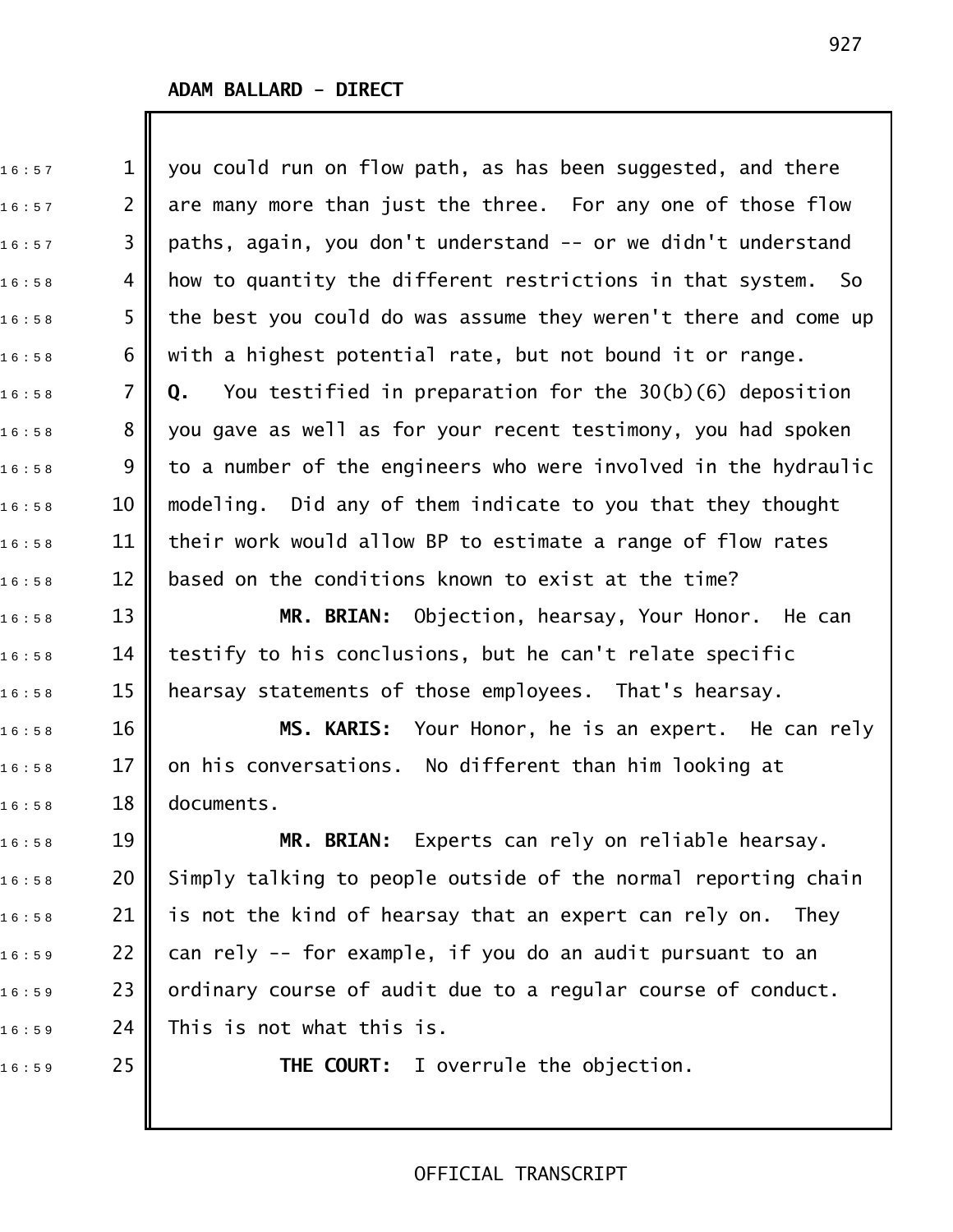| 16:59 | $\mathbf{1}$   | BY MS. KARIS:                                                    |
|-------|----------------|------------------------------------------------------------------|
| 16:59 | $\overline{2}$ | You may answer.<br>Q.                                            |
| 16:59 | 3              | No one I talked to said they could reliably predict flow<br>Α.   |
| 16:59 | 4              | rate during that time.                                           |
| 16:59 | 5              | Now, you just said nobody could reliably predict flow rate<br>Q. |
| 16:59 | 6              | using the hydraulic modeling that was being performed in April   |
| 16:59 | $\overline{7}$ | and May. You don't dispute that there was, in fact, hydraulic    |
| 16:59 | 8              | modeling being done, correct?                                    |
| 16:59 | 9              | No, I don't dispute that.<br>Α.                                  |
| 16:59 | 10             | Did you attempt to understand for what purpose that<br>Q.        |
| 16:59 | 11             | modeling was being done, since it wasn't for the purpose of      |
| 17:00 | 12             | estimating flow rate?                                            |
| 17:00 | 13             | Yes, I did.<br>Α.                                                |
| 17:00 | 14             | MS. KARIS: If we can go back to D-23214.                         |
| 17:00 | 15             | BY MS. KARIS:                                                    |
| 17:00 | 16             | Your second opinion in this case -- tell the Court first<br>Q.   |
| 17:00 | 17             | what is your second opinion in this case.                        |
| 17:00 | 18             | So my second opinion is really the opinion as to what the<br>Α.  |
| 17:00 | 19             | modeling was actually used for, and that was to test robustness  |
| 17:00 | 20             | of different source control operations as well as to better      |
| 17:00 | 21             | understand the impact of different source control actions or     |
| 17:00 | 22             | the impact of changes in the conditions of the system.           |
| 17:00 | 23             | I would like to unpack that a little bit.<br>Q.                  |
| 17:00 | 24             | MS. KARIS: Let's use D23208.                                     |
|       | 25             |                                                                  |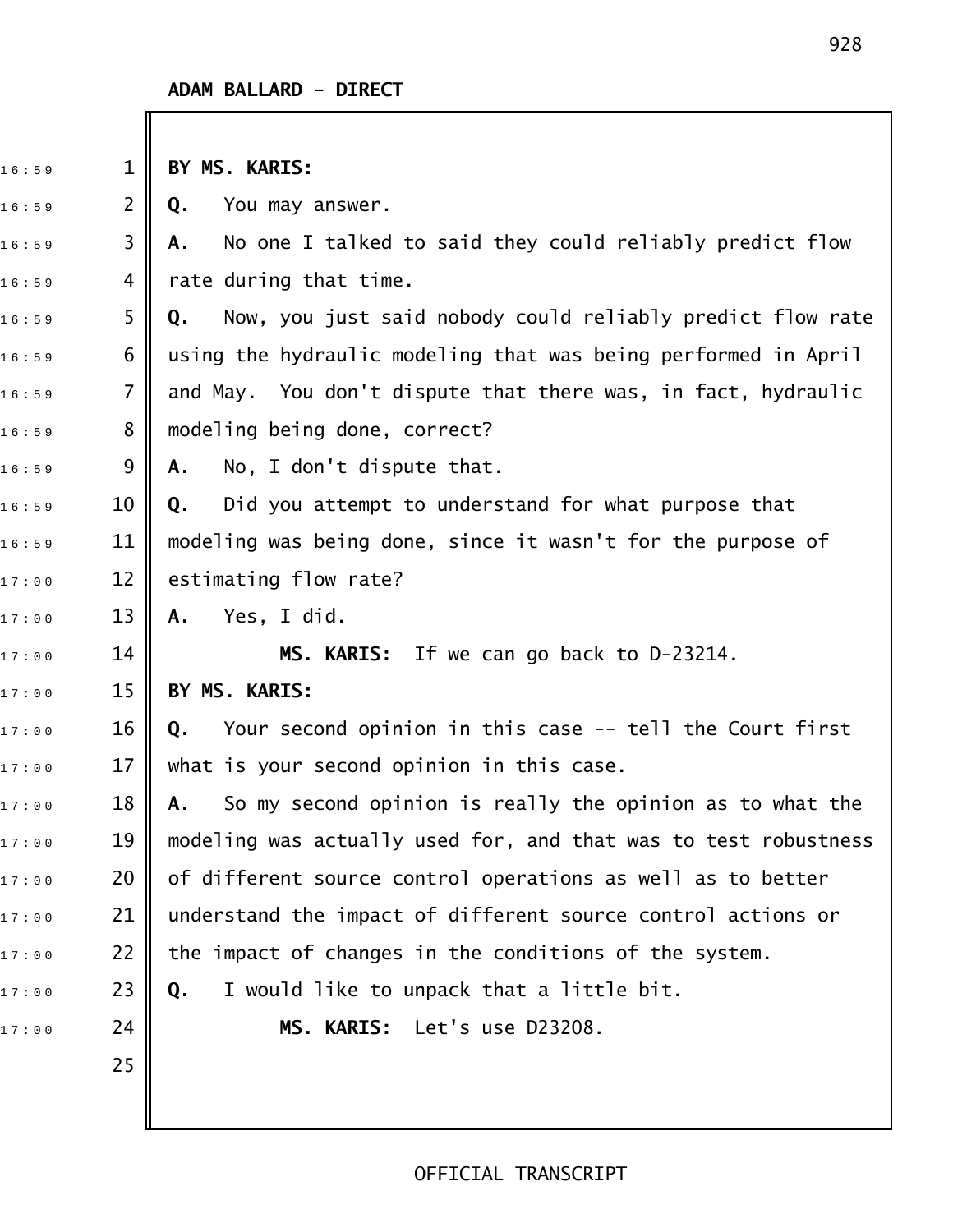17:00 1 BY MS. KARIS:

17:00 **2 Q.** When you say to test robustness of the operations and to  $_{{\rm{{17}}}\pm {\rm{{00}}}}$  and  $\,$  3  $\,$  better understand the impact, have you prepared this slide to  $17:01$  4 | assist you in explaining what that opinion is?

17:01 5 **A.** Yes.

1 7 : 0 1 6 **Q.** Tell us what this slide represents.

17:01 **7 A.** So what this represents is basically the different types  $17:01$  8  $\,$  of modeling or the purposes of the hydraulic modeling that was  $_{\text{17}:01}$   $\qquad \qquad 9$   $\qquad$  done during that time frame. It's grouped into two separate  $17:01$  10 || methods or separate purposes. One is what I have termed "what  $_{\text{17}: \, \text{01}}$   $\quad$  11  $\parallel$  if." It was basically trying to answer a question of what if  $_{\text{17}:01}$   $\quad$  12  $\parallel$  we do this source control action, what's the potential from the  $_{\text{17}: \text{01}}$  and  $\text{13}$  well. As well there was some modeling done around what if,  $_{\text{17}:01}$   $\quad$   $\,$   $\,$  14  $\,$   $\,$  what if there were changes in conditions, what would happen.

 $17:01$  15  $\parallel$  The second portion or the second purpose was really  $_{\text{17}: \, \text{01}}$   $\quad$  16  $\parallel$  around evaluating worst-case scenarios and, again, that was in  $17:01$  17 || efforts to evaluate the robustness of the different operations. 1 7 : 0 1 18 **Q.** Can you explain how hydraulic modeling allows an engineer  $17:02$  19 to assess a what-if scenario?

17:02 20 **|| A.** So hydraulic modeling can be used to look at a what-if by  $_{\text{17}:02}$  21  $\parallel$  making certain assumptions in the model. Typically they would  $17:02$  22 | be biased toward the high end, and you would change the  $17:02$  23 | conditions to what the question you were actually asking about  $_{\text{17:02}}$  24  $\parallel$  what if. So if -- what if we took the BOP off the riser or off  $17:02$  25 | the well, you could actually use the modeling to look, at least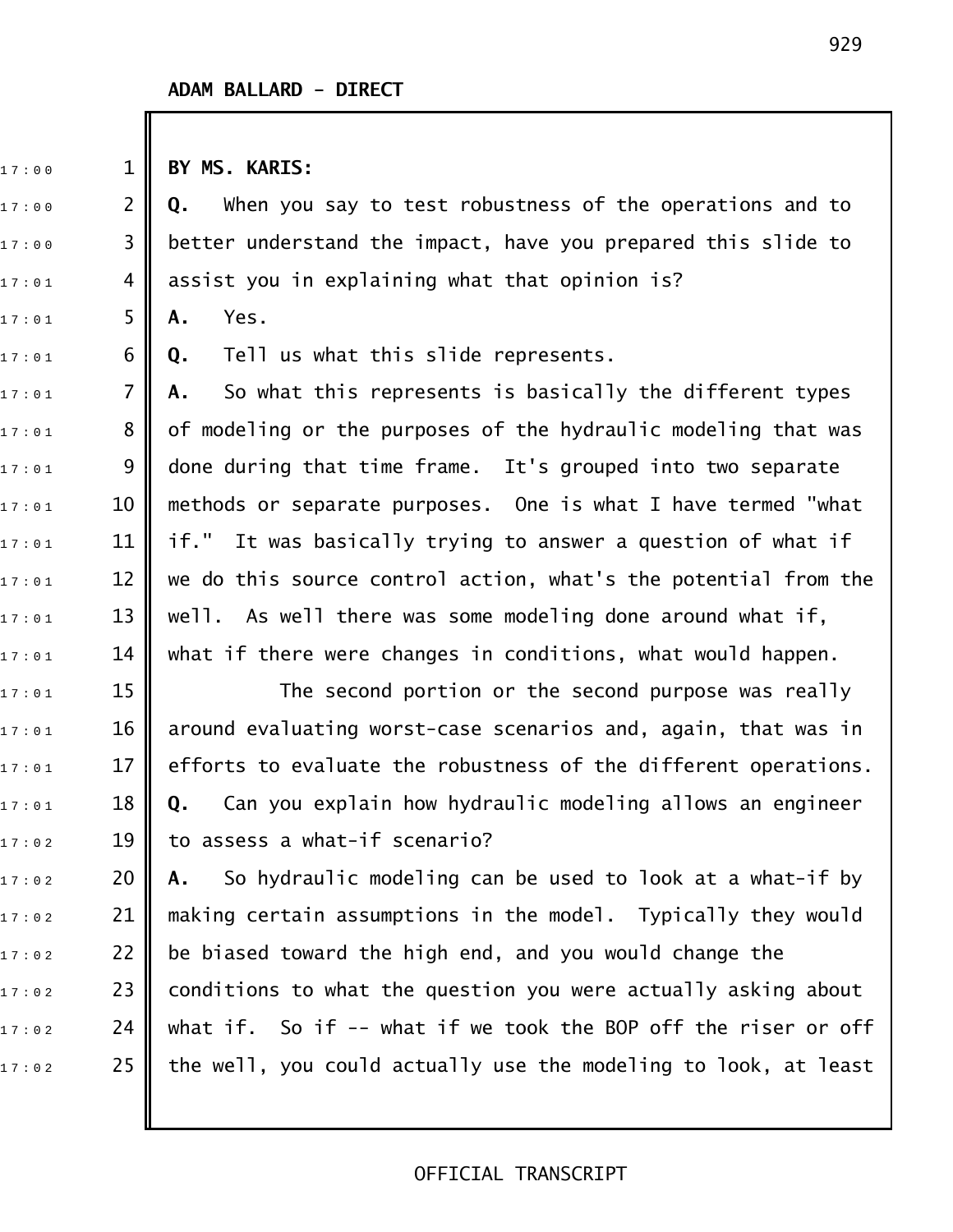$_{{\rm{{1\,{\rm{{7\,{\rm{\cdot\,{\scriptstyle\circ}}}}}}}}}}$   $\,$  1  $\,$  qualitatively, what would happen in terms of -- in terms of  $17:02$  2 || what would happen. 1 7 : 0 2 3 **Q.** You said that typically it would be biased towards the  $17:02$  4 || high end. What do you mean? 17:02 5 **|| A.** What I mean is because you didn't know -- you couldn't  $_{\text{17:02}}$   $\,$  6  $\,$  tell with hydraulic modeling what a likely flow rate is from  $_{17:02}$   $\,$   $\,$  7  $\,$  it, you could certainly with it use the upper end of all those  $_{\text{17}:02}$   $\,$  8  $\,$  uncertain variables. You could assume that you have a full 1 7 : 0 2 9 88 feet of net pay available to flow. You could assume that no  $17:03$   $10$   $\parallel$  restrictions were in this thing. You could assume the upper  $17:03$  11 || end of every variable that you don't understand and you would  $_{\text{17:03}}$   $\quad$  12  $\parallel$  run the model under one condition and then you would run it  $17:03$  13 || under another condition to look at how the change potentially  $_{17:03}$   $\qquad$  14  $\parallel$  affects -- or what actually happens. 1 7 : 0 3 15 **Q.** Did much of the hydraulic modeling that you reviewed in  $17:03$  16 fact assume or -- strike that.  $_{\text{17}: \text{03}}$   $\qquad \qquad$  17  $\|$   $\qquad \qquad$  For the hydraulic modeling that you reviewed that was  $_{\text{17:03}}$   $\,$   $\,$  18  $\,$  performed in April and May, was it being run with this bias 17:03 19 towards the high end? 1 7 : 0 3 20 **A.** I would say nearly all of it was, if not all of it. 1 7 : 0 3 21 **Q.** Based on your experience as well as the work you have done  $_{\text{17:03}}$   $\,$  22  $\parallel$  in this case, would that -- the fact it's run with a bias  $17:03$   $23$   $\parallel$  towards a high end reflect what the actual conditions at the  $17:03$  24 well were? 17:03 25 **|| A.** Well, no. As I mentioned, hydraulic modeling couldn't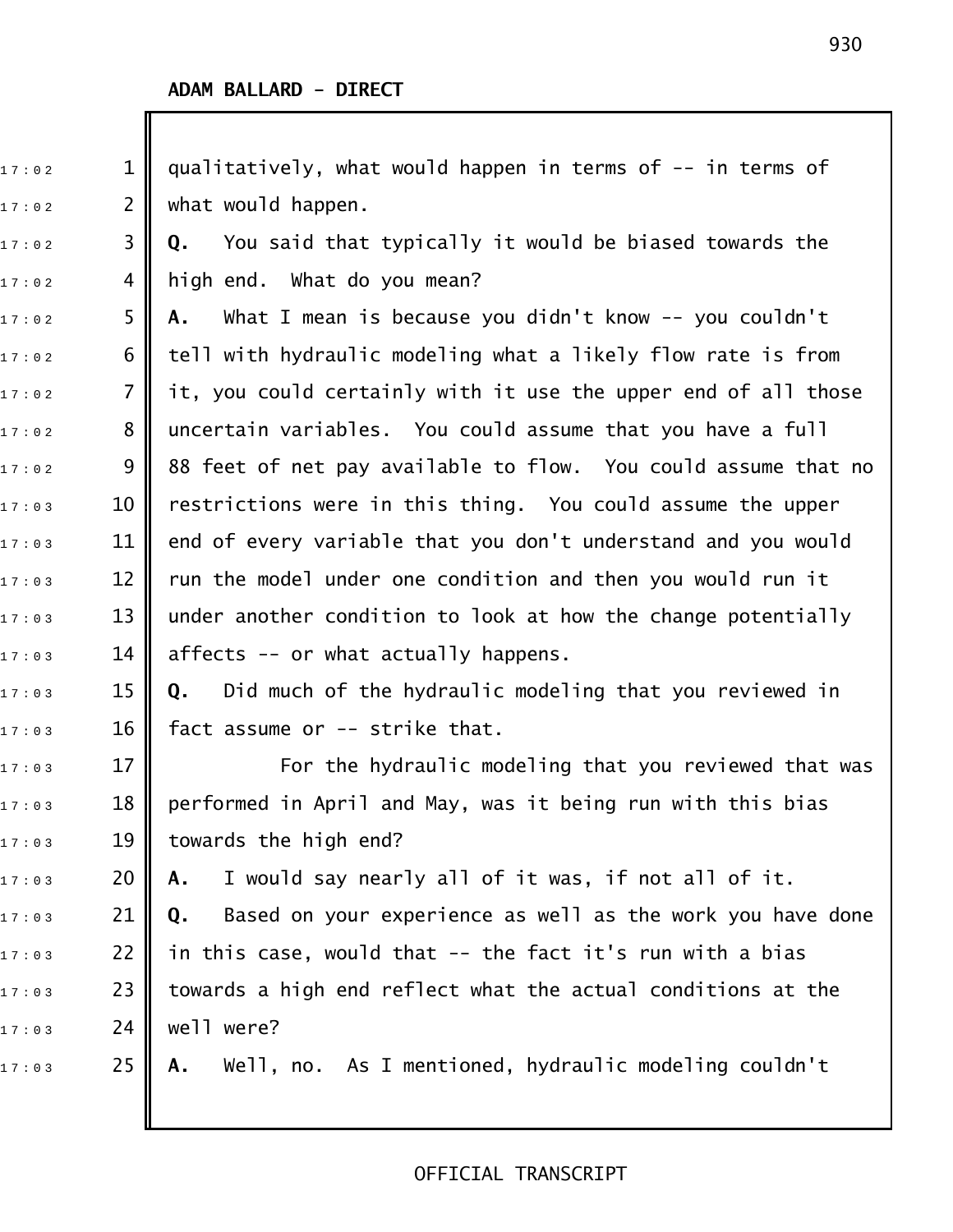| 17:04 | $\mathbf 1$    | tell you what the actual was. It couldn't even give you a        |
|-------|----------------|------------------------------------------------------------------|
| 17:04 | $\overline{2}$ | probabilistic understanding. It could give you the high end.     |
| 17:04 | 3              | It could answer the question, this is the most that could flow   |
| 17:04 | 4              | from this well. But there are restrictions in there or kinks     |
| 17:04 | 5              | in my hose and I can't tell with hydraulic modeling whether      |
| 17:04 | 6              | it's kinked all the way, I can't tell whether it's kinked        |
| 17:04 | $\overline{7}$ | partially, or not kinked at all.                                 |
| 17:04 | 8              | We will look at some of those models.<br>Q.                      |
| 17:04 | 9              | You also indicated here that some of the modeling was            |
| 17:04 | 10             | for the purpose of evaluating worst case scenario for source     |
| 17:04 | 11             | control operations. Explain what that means.                     |
| 17:04 | 12             | So what I mean by that is $-$ and this is really about $-$<br>A. |
| 17:04 | 13             | around robustness of different operations $-$ is if I'm going to |
| 17:04 | 14             | design a piece of equipment for a source control operation, I    |
| 17:04 | 15             | need to ensure that that equipment is going to be designed for   |
| 17:04 | 16             | whatever it may expect or whatever it may see when I use it.     |
| 17:04 | 17             | And so not knowing the rate from the well but knowing            |
| 17:05 | 18             | what the most that can come from the well, there were quite a    |
| 17:05 | 19             | few hydraulic modeling efforts to look at helping to design      |
| 17:05 | 20             | systems and you would use the upper end because if you design    |
| 17:05 | 21             | it for the upper end of the most that this well could be making  |
| 17:05 | 22             | from a flow rate perspective, then whatever it does encounter    |
| 17:05 | 23             | you can be sure that it is sufficiently designed.                |
| 17:05 | 24             | Given the number of uncertainties you have identified for<br>Q.  |
| 17:05 | 25             | us, consistent with your experience, would it be prudent, if     |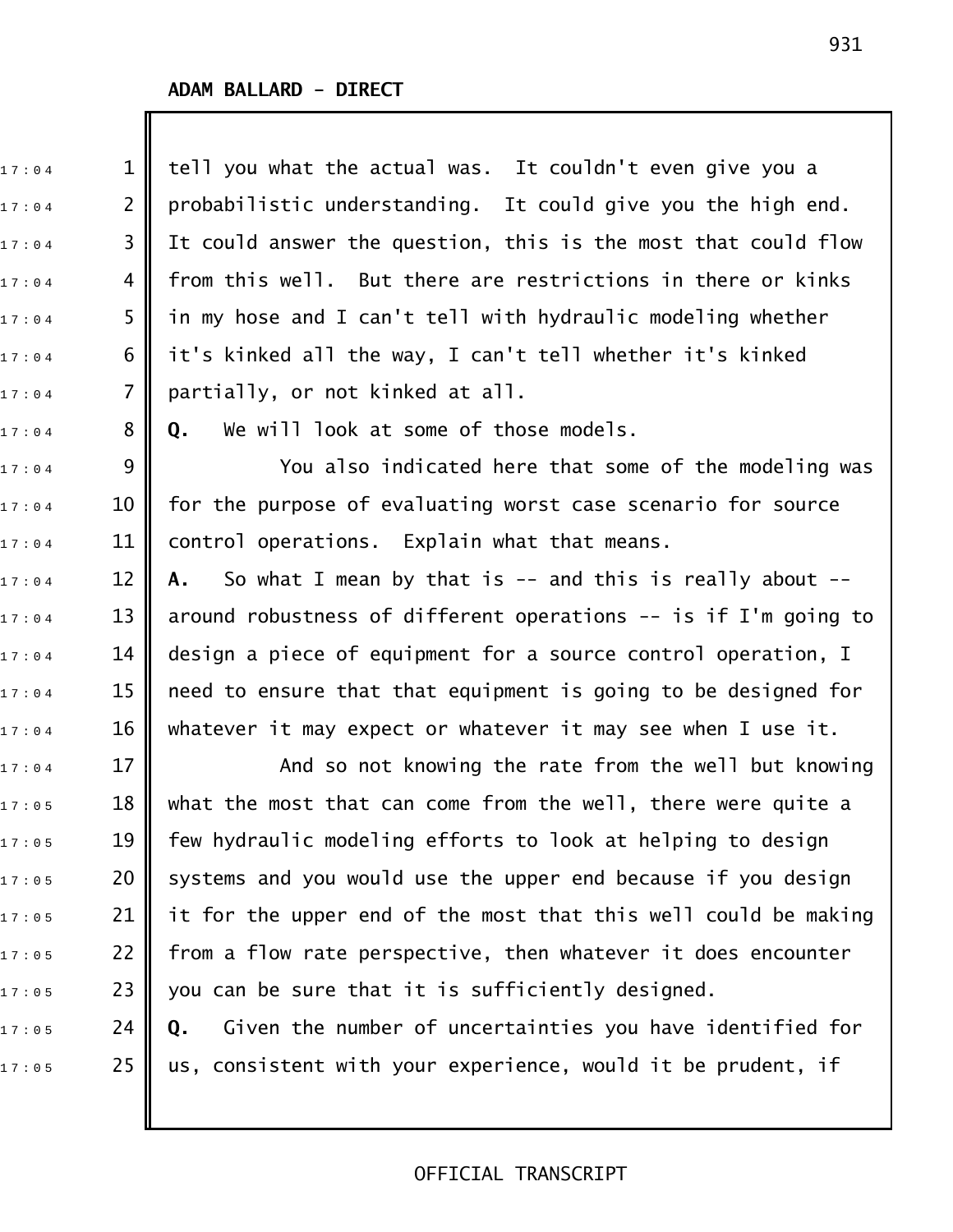Ш

| 17:05 | $\mathbf{1}$    | you are going to run modeling for the purpose of source control |
|-------|-----------------|-----------------------------------------------------------------|
| 17:05 | 2               | operations, to run that modeling looking on the high end?       |
| 17:05 | 3               | Yes.<br>Α.                                                      |
| 17:05 | 4               | Now, let's look at some of the specific examples I think<br>Q.  |
| 17:05 | 5               | the Court has seen previously and talk about what that modeling |
| 17:05 | 6               | actually shows.                                                 |
| 17:05 | 7               | If you can please pull up TREX-5063.1.2.<br><b>MS. KARIS:</b>   |
| 17:05 | 8               | BY MS. KARIS:                                                   |
| 17:05 | 9               | Dr. Wilson referenced this modeling, and I would like to<br>Q.  |
| 17:06 | 10              | discuss it with you. First of all, who is Trevor Hill?          |
| 17:06 | 11              | Trevor Hill is the -- currently he's our segment<br>Α.          |
| 17:06 | 12              | engineering technical authority for flow assurance.             |
| 17:06 | 13              | On April 28, 2010 when he sends this communication with<br>Q.   |
| 17:06 | 14              | these modeling results, were there a significant number of      |
| 17:06 | 15              | unknown conditions at the Macondo well one week after the       |
| 17:06 | 16              | incident had taken place?                                       |
| 17:06 | 17              | Yes. This was very early on. There was not much known at<br>Α.  |
| 17:06 | 18 <sup>1</sup> | a11.                                                            |
| 17:06 | 19              | Was it known what the condition of the BOP was?<br>Q.           |
| 17:06 | 20              | Not from my understanding.<br>Α.                                |
| 17:06 | 21              | Was it known whether there were any downhole restrictions<br>Q. |
| 17:06 | 22              | that were going to affect flow?                                 |
| 17:06 | 23              | Not from my understanding.<br>Α.                                |
| 17:06 | 24              | Was it known what effect the kink in the riser was having<br>Q. |
| 17:06 | 25              | on flow?                                                        |
|       |                 |                                                                 |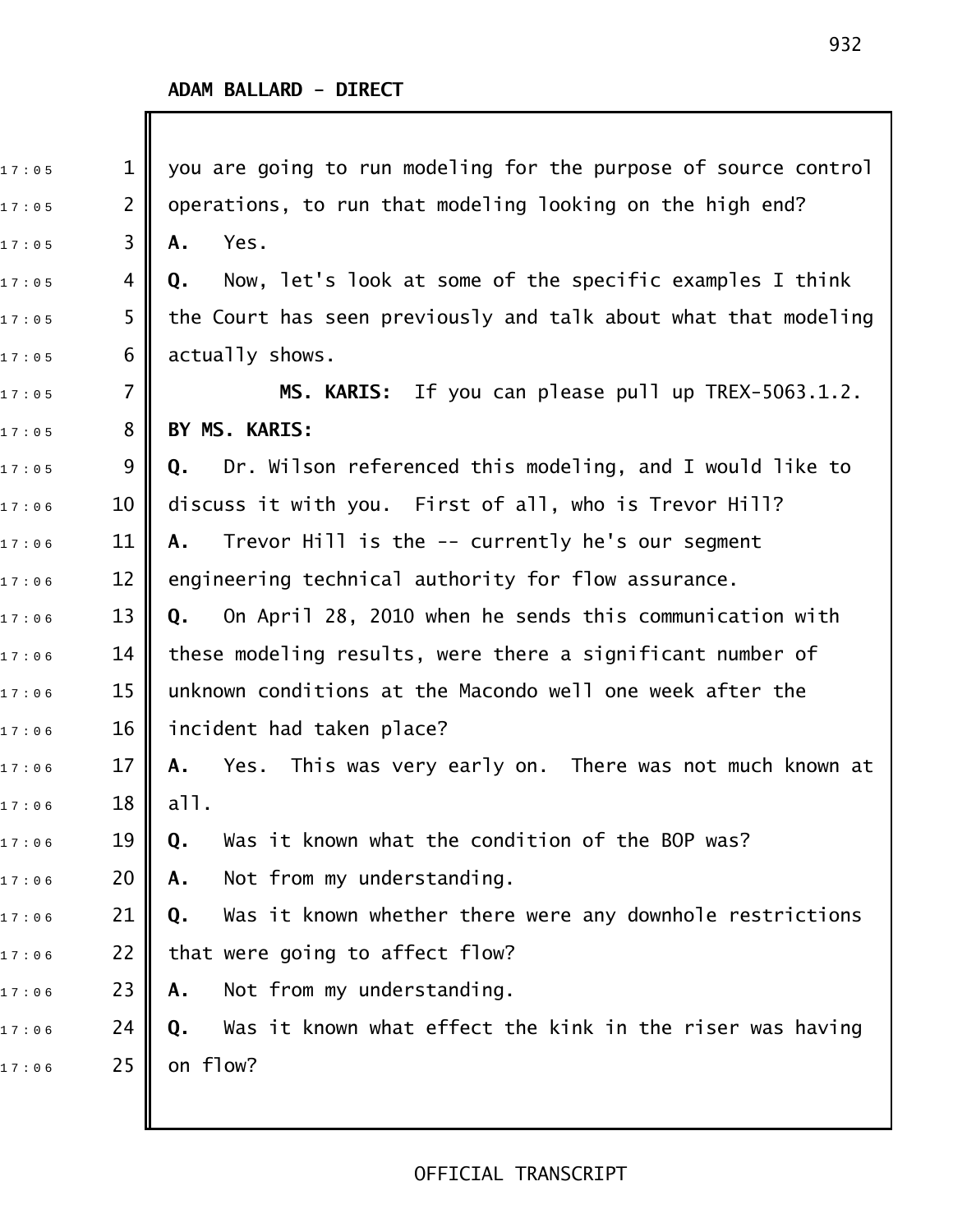| 17:06 | $\mathbf{1}$   | No.<br>Α.                                                            |
|-------|----------------|----------------------------------------------------------------------|
| 17:06 | $\overline{2}$ | Mr. Hill says: "We have modeled the whole system from<br>Q.          |
| 17:06 | 3              | reservoir to sea in order to bound the answers on flow rate."        |
| 17:07 | 4              | MS. KARIS: If we can now look at 5063.4.5, please.                   |
| 17:07 | 5              | BY MS. KARIS:                                                        |
| 17:07 | 6              | Does Mr. Hill and Mr. Lockett, who was also involved in<br>Q.        |
| 17:07 | $\overline{7}$ | this, their modeling, if you get into the substance of their         |
| 17:07 | 8              | paper rather than the initial one-liner on the cover e-mail,         |
| 17:07 | 9              | does it identify the fact that there were multiple unknowns at       |
| 17:07 | 10             | the time they were generating this modeling?                         |
| 17:07 | 11             | Yes. In fact, it says that the only thing they really do<br>А.       |
| 17:07 | 12             | know is the pressure on the reservoir and the pressure of sea        |
| 17:07 | 13             | as well as some fluid properties. It's very similar to the           |
| 17:07 | 14             | hose example of I know the pressure of the city water, I know        |
| 17:07 | 15             | atmospheric pressure, and I know how to describe the water           |
| 17:07 | 16             | going through it, but I don't understand anything else, is           |
| 17:07 | 17             | basically what they say.                                             |
| 17:07 | 18             | So they say: "We are currently less certain of the<br>$\mathbf{0}$ . |
| 17:07 | 19             | following aspects"                                                   |
| 17:07 | 20             | Can you tell us what those aspects are that their                    |
| 17:07 | 21             | modeling recognizes they simply do not know when they're             |
| 17:07 | 22             | running this?                                                        |
| 17:08 | 23             | Yes. So they list them out here. The first one is around<br>Α.       |
| 17:08 | 24             | inflow performance and the formation damage, which is really         |
| 17:08 | 25             | the productivity of that well. They don't understand the             |
|       |                |                                                                      |
|       |                |                                                                      |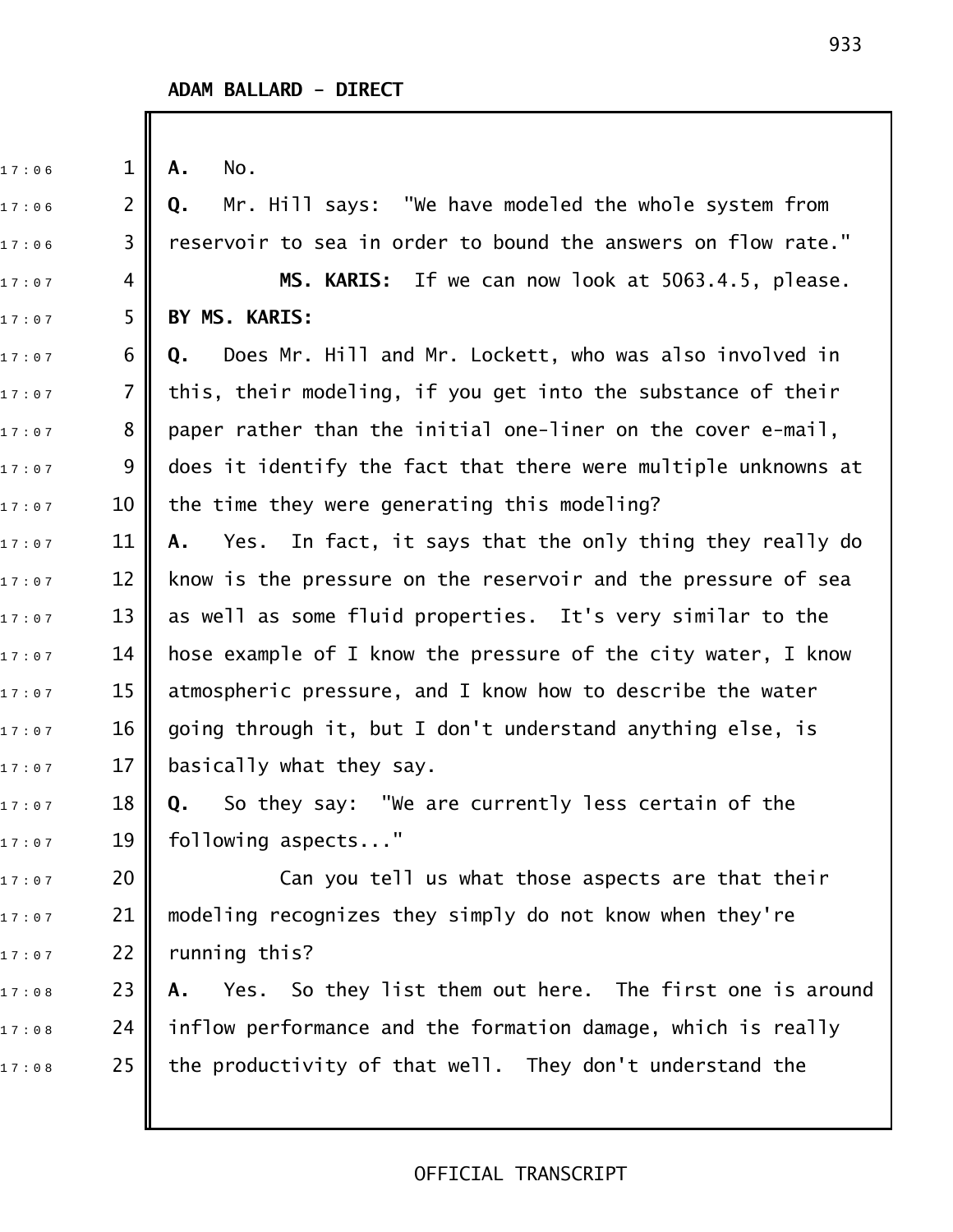$17 : 0.8$  1 productivity.

 $_{\text{17}:0\,8}$  2  $\parallel$  . Then the next three are around flow path. They  $_{\text{17:08}}$  3 || didn't understand the flow path through the well itself,  $_{\rm 17:0.8}$  4 || through the BOP, or the -- and through the riser itself. 1 7 : 0 8 5 **Q.** Are these some of the same uncertainties that you told us  $17:0.8$  6  $\parallel$  prevent you from using hydraulic modeling to estimate reliably  $17:0.8$  7 || a flow rate from the Macondo well at this time? 17:08 8 **A.** Yes. 1 7 : 0 8 9 **Q.** Now, in connection with Mr. Lockett and Mr. Hill's work,  $17:0.8$  10 || Dr. Wilson testified that these are the type of uncertainties  $17:0.8$  11 || that modeling is designed to deal with. Do you agree with that 17:08 12 | statement? 1 7 : 0 8 13 **A.** Not at all. 1 7 : 0 8 14 **Q.** Why not? 1 7 : 0 8 15 **A.** Because, again, the models are designed maybe with one  $_{\text{17:09}}$   $\,$   $\,$  16  $\,$  unknown and if you knew everything else, you could determine 1 7 : 0 9 17 what that one unknown is. And they were designed for modeling  $_{\text{17:09}}$   $\quad$   $\,$   $\,$  18  $\,$  actual systems that you knew or designing systems based on all 17:09  $\,$   $\,$   $\,$  19  $\,$   $\,$  the other things that you do know.  $\,$  But in this case we didn't  $_{\text{17:09}}$   $\,$  20  $\,$  understand the system, so you didn't even understand how to  $_{17:09}$  21  $\parallel$  describe the system at which the oil and gas was flowing. And  $_{\text{17:09}}$   $\,$  22  $\,$  you didn't understand the inflow performance because that is a  $_{{\rm{{1\,7}}}:{\rm{{0\,9}}}$   $\,$   $\,$  23  $\,$  high function of the net pay thickness that we were talking  $17:09$  24 about earlier. 1 7 : 0 9 25 **Q.** Now, given the uncertainties that are identified here, do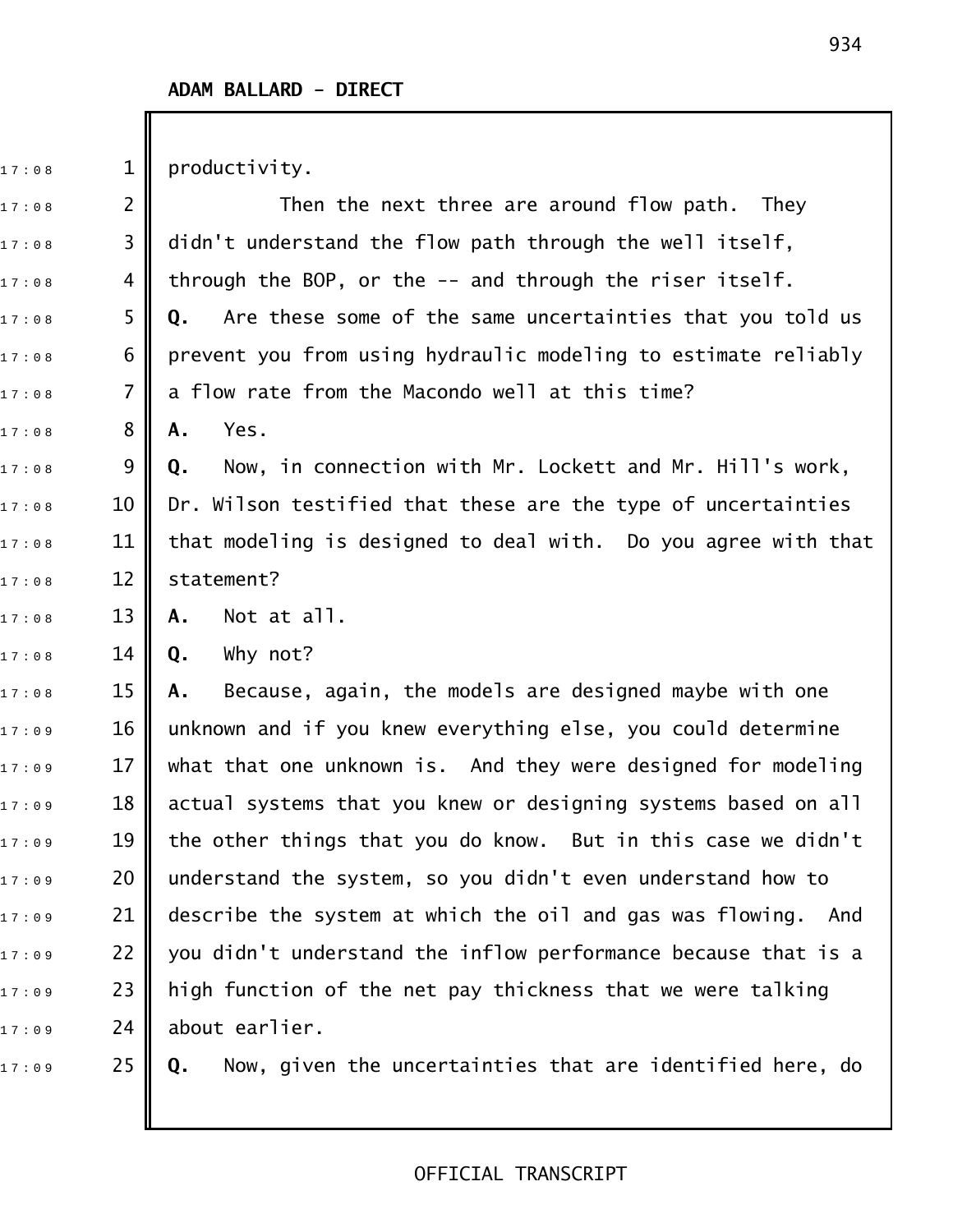| 17:09 | $\mathbf 1$    | you know what the purpose was then for doing this modeling       |
|-------|----------------|------------------------------------------------------------------|
| 17:09 | $\overline{2}$ | since there were all these uncertainties?                        |
| 17:09 | 3              | Yes.<br>Α.                                                       |
| 17:09 | 4              | What was the purpose?<br>Q.                                      |
| 17:09 | 5              | After reviewing Mr. Hill's testimony, I said the purpose<br>А.   |
| 17:09 | 6              | of this was to understand -- kind of going back to the purpose   |
| 17:09 | 7              | was what if. They were asked what if the kink or the -- well,    |
| 17:10 | 8              | what if the kink were to erode and it was not holding back       |
| 17:10 | 9              | flow? And so to answer that question, they did this modeling.    |
| 17:10 | 10             | Was it known what, if any, restriction the kink may have<br>Q.   |
| 17:10 | 11             | been presenting to the flow of the Macondo well?                 |
| 17:10 | 12             | No.<br>Α.                                                        |
| 17:10 | 13             | Were they trying to understand what impact that may have<br>Q.   |
| 17:10 | 14             | had on the overall system?                                       |
| 17:10 | 15             | Can you repeat the question?<br>Α.                               |
| 17:10 | 16             | Sorry. Were Mr. Hill and Dr. Lockett attempting to<br>Q.         |
| 17:10 | 17             | understand what might happen to the system if the kink erodes?   |
| 17:10 | 18             | Yes.<br>А.                                                       |
| 17:10 | 19             | Given these uncertainties that you have just described and<br>Q. |
| 17:10 | 20             | the purpose for their modeling, how did Mr. Hill and             |
| 17:10 | 21             | Dr. Lockett approach the modeling that they performed in order   |
| 17:10 | 22             | to generate whatever figures we have?                            |
| 17:10 | 23             | Again, reviewing Mr. Hill's testimony, he said because of<br>Α.  |
| 17:10 | 24             | all the uncertainties, they had to use counterfactual            |
| 17:11 | 25             | assumptions in their models to generate what he termed "extreme  |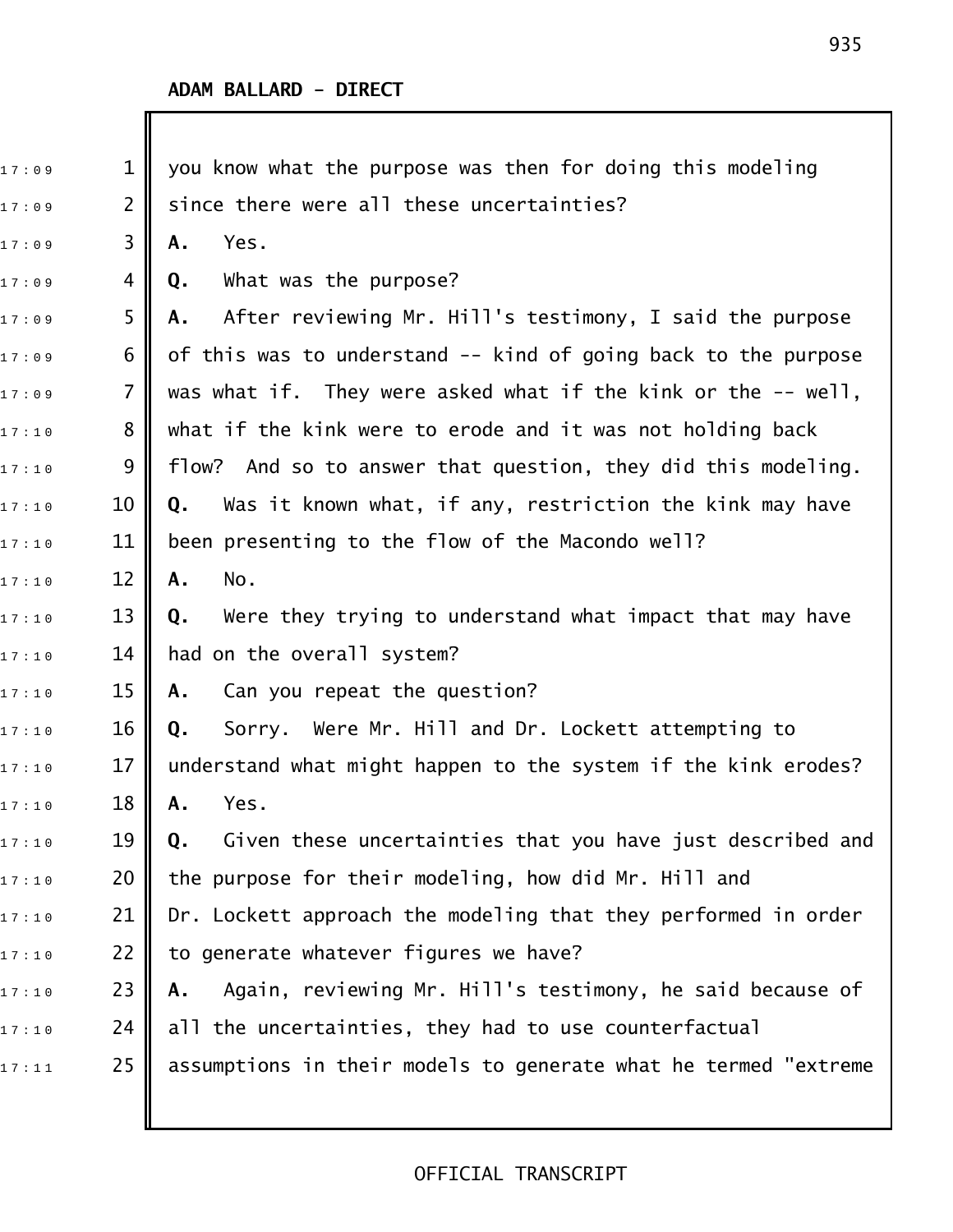| 17:11 | $\mathbf{1}$   | conditions."                                                    |
|-------|----------------|-----------------------------------------------------------------|
| 17:11 | $\overline{2}$ | MS. KARIS: If we can look at D-23922.                           |
| 17:11 | 3              | BY MS. KARIS:                                                   |
| 17:11 | 4              | Is this the testimony you relied on from Mr. Hill<br>Q.         |
| 17:11 | 5              | discussing this precise modeling in which he was asked:         |
| 17:11 | 6              | "QUESTION: When you say it was focused on the                   |
| 17:11 | 7              | erosion work, what do you mean?                                 |
| 17:11 | 8              | "ANSWER: The potential that the restriction of the              |
| 17:11 | 9              | kink would erode with time.                                     |
| 17:11 | 10             | "QUESTION: Did you understand the potential would               |
| 17:11 | 11             | require you to have an understanding of what your best          |
| 17:11 | 12             | estimate of flow rate was?                                      |
| 17:11 | 13             | "ANSWER: It required us to look at extreme values               |
| 17:11 | 14             | across a range to see what could happen."                       |
| 17:11 | 15             | Yes.<br>A.                                                      |
| 17:11 | 16             | Can you tell the Court what were the extreme values that<br>Q.  |
| 17:11 | 17             | Mr. Hill and Dr. Lockett's work used.                           |
| 17:11 | 18             | Yes. So even though they knew there were potential<br>Α.        |
| 17:11 | 19             | restrictions throughout the system and didn't understand the    |
| 17:12 | 20             | flow path, what they did here was assume that the kink was the  |
| 17:12 | 21             | only thing restricting flow in the entire system. They also     |
| 17:12 | 22             | used different productivity indexes all the way up through what |
| 17:12 | 23             | is called an infinite productivity index, which is not          |
| 17:12 | 24             | realistic, but it definitely looks at an extreme case.          |
| 17:12 | 25             | MS. KARIS: Now, if we can pull up 5063.4.6.                     |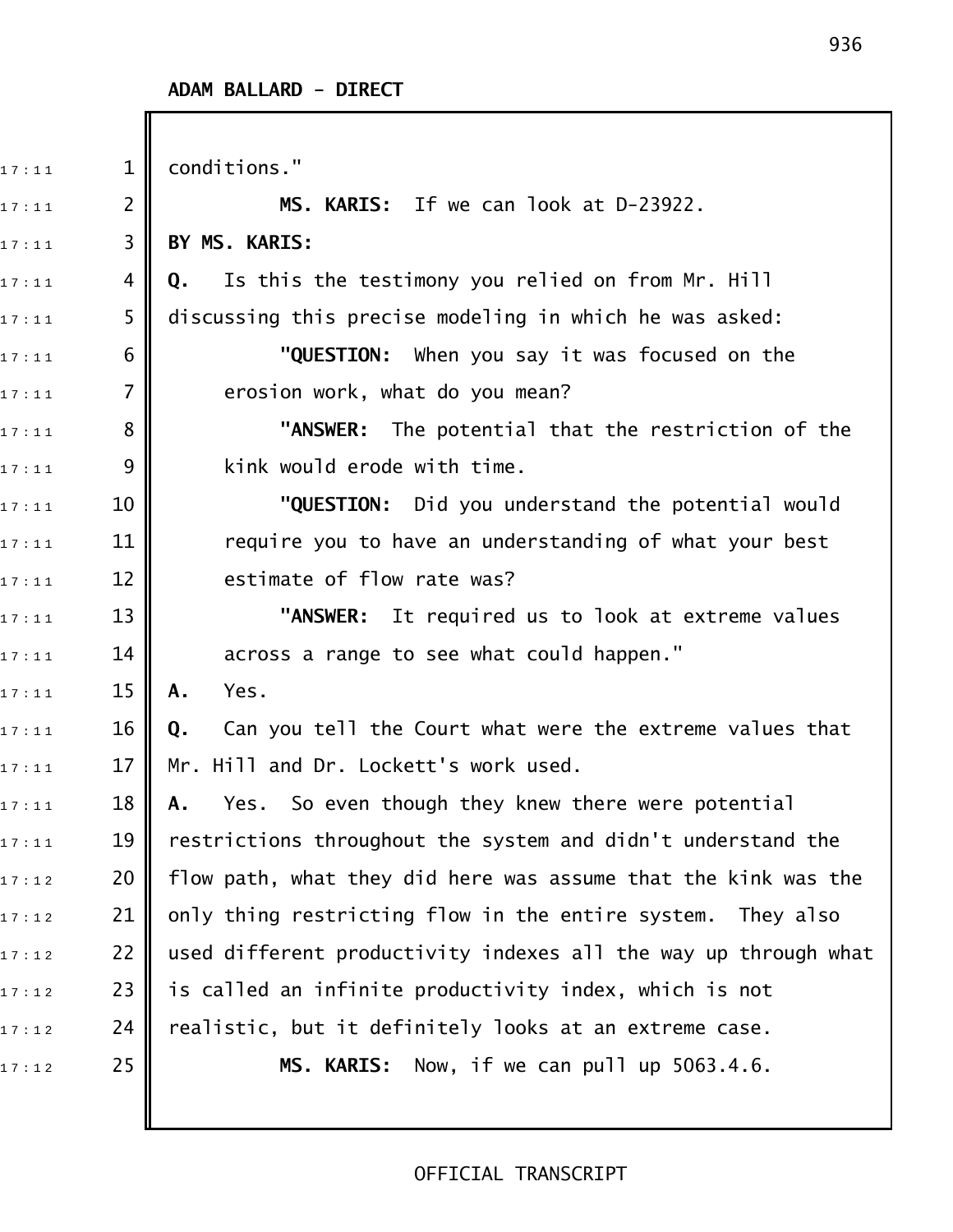| 17:12 | $\mathbf 1$    | BY MS. KARIS:                                                   |
|-------|----------------|-----------------------------------------------------------------|
| 17:12 | 2              | Do Dr. Lockett and Mr. Hill state in their memo that was<br>Q.  |
| 17:12 | 3              | attached to that cover e-mail precisely what you just told      |
| 17:12 | 4              | $US$ --                                                         |
| 17:12 | 5              | Yes.<br>Α.                                                      |
| 17:12 | 6              | -- they are using these extreme conditions?<br>Q.               |
| 17:12 | $\overline{7}$ | And then they go on to say: "The last of these three            |
| 17:12 | 8              | shows the maximum hydraulic capacity of the system from bottom  |
| 17:12 | 9              | hole to sea and is a theoretical-only worst case."              |
| 17:12 | 10             | Does that tell you anything about what a reliable               |
| 17:12 | 11             | estimate of flow rate was as of the time this modeling was      |
| 17:13 | 12             | being performed?                                                |
| 17:13 | 13             | No, not at all.<br>A.                                           |
| 17:13 | 14             | MS. KARIS: If we can pull up 5063.4.3, please.                  |
| 17:13 | 15             | BY MS. KARIS:                                                   |
| 17:13 | 16             | You saw this on Monday as well. It's attached to the same<br>Q. |
| 17:13 | 17             | memo: "The data generated takes the form of the following       |
| 17:13 | 18             | illustrative table."                                            |
| 17:13 | 19             | There was a reference to orifice size and then flow             |
| 17:13 | 20             | The orifice sizes range from .25 down to 5 inches and<br>rate.  |
| 17:13 | 21             | then the corresponding flow rates using these theoretical       |
| 17:13 | 22             | worst-case conditions generate from 2,523 down to 65,171.       |
| 17:13 | 23             | First, can you tell the Court what this is showing?             |
| 17:13 | 24             | Well, as Mr. Hill and Dr. Lockett say in their report,<br>Α.    |
| 17:13 | 25             | it's an illustrative table of the types of results they were    |
|       |                |                                                                 |
|       |                |                                                                 |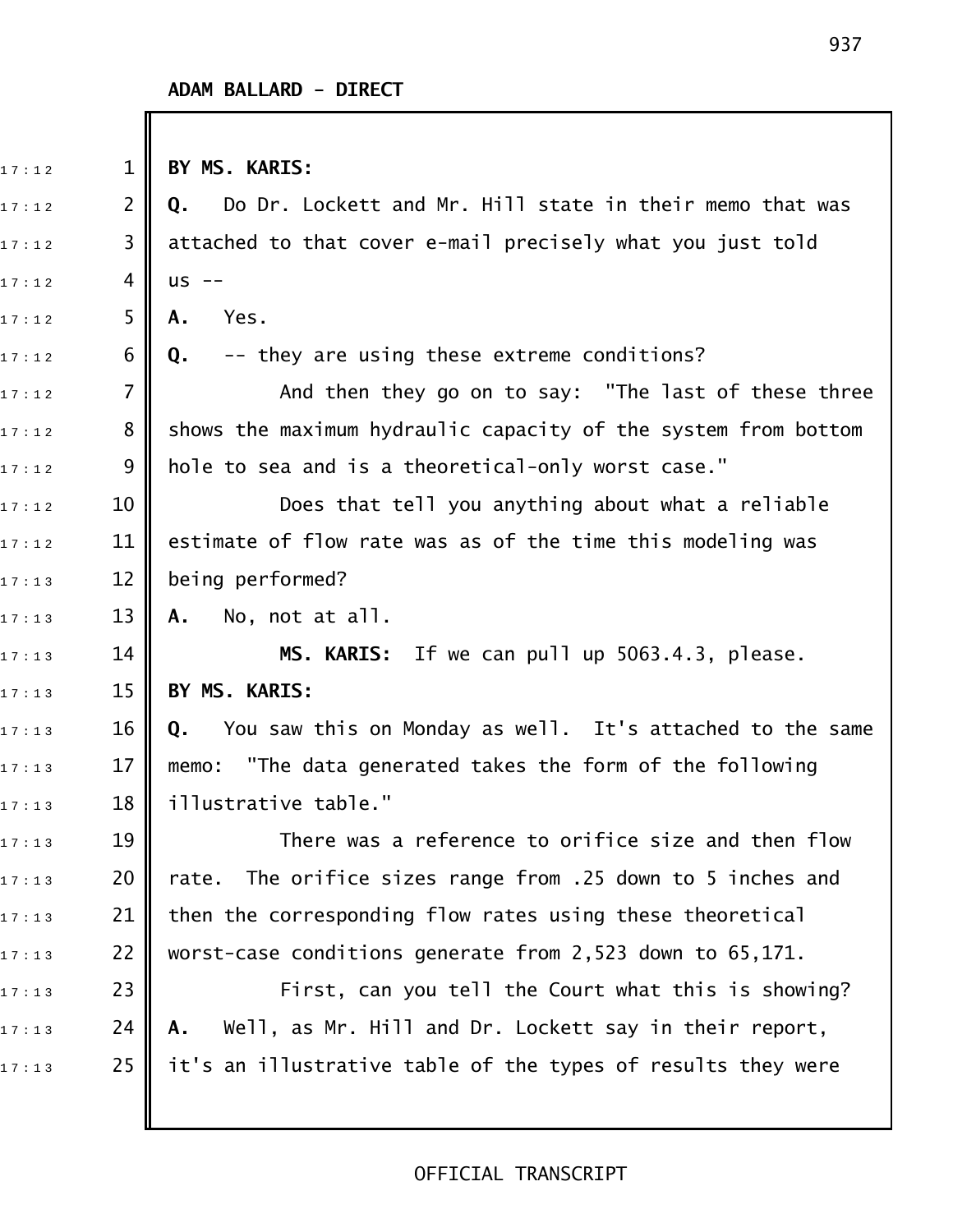$17:13$  1 getting in that form.

1 7 : 1 3 2 **Q.** There's a reference to orifice size. An example was used  $17:14$  3  $\parallel$  on Monday that the .25 inches would be the equivalent of saying  $17:14$  4 | that the only flow coming out of the well is the size of a pen  $17:14$  5  $\,$  cap. Is that an accurate description of what orifice size and  $17:14$  6 || hydraulic modeling represents?

17:14 **7 A.** Not in the case that it was used here or during the  $17 : 14$  8 Macondo incident.

1 7 : 1 4 9 **Q.** Tell us why.

1 7 : 1 4 10 **A.** Orifice size is relating to an orifice plate, which is a  $_{\text{17}: \text{14}}$   $\quad$  11  $\parallel$  thin plate with a hole in the middle of it that you would  $17:14$  12 | typically use in a topsides or at the surface to measure flow.  $_{1\,7\,\cdot\,1\,4}$   $\qquad$  13  $\parallel$  There's been a lot of data generated to put a correlation  $_{\text{17}: \text{14}}$   $\quad$  14  $\parallel$  together to be able to use that. So we didn't have orifice  $17:14$  15 || plates in the Macondo system. We had restrictions that we  $17:14$  16 didn't understand.

 $17:14$  17  $\parallel$  So to -- in the models the only way to model a  $_{\text{17}: \text{14}}$   $\quad$  18  $\parallel$  restriction is to put in an orifice into the models. And so  $_{17:15}$   $\qquad$  19  $\parallel$  because it wasn't an orifice plate, because -- especially in  $_{1\,7\,\cdot\,1\,5}$  20 || this model, they assumed all the restrictions were not  $_{1\,7\,\cdot\,1\,5}$  21 | restricting and only the kink was. Any orifice size you would  $_{\text{17}:15}$   $\hspace{1.45cm}$  22  $\parallel$  have to use in your model or that you would use in your model  $17:15$  23 || is not related to reality. So a .25, for instance, inch  $_{1\,7\,\cdot\,1\,5}$  24  $\parallel$  diameter orifice in this model, especially with the extreme  $17:15$  25 | conditions that were used, would not be even close to -- well,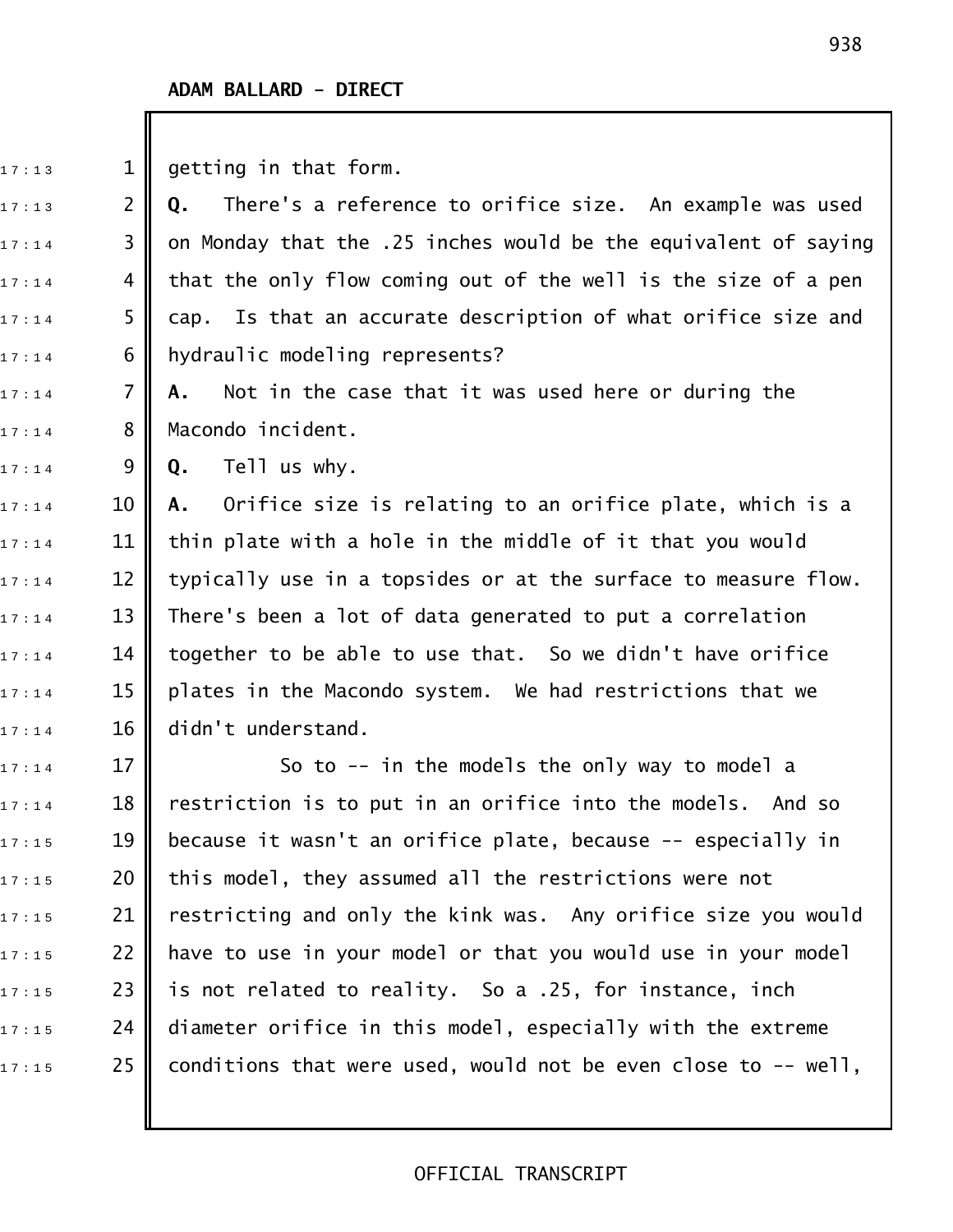| 17:15 | $\mathbf 1$    | it cannot be related to what the actual size of restrictions     |
|-------|----------------|------------------------------------------------------------------|
| 17:15 | $\overline{2}$ | are in the Macondo well. I believe I heard Dr. Wilson say        |
| 17:15 | 3              | that, that it was an extraction and that's exactly what it is,   |
| 17:15 | 4              | especially how it was used in these models.                      |
| 17:16 | 5              | Do these figures in any way $-$ these orifice sizes in any<br>Q. |
| 17:16 | 6              | way allow you to bound the real conditions that existed at       |
| 17:16 | $\overline{7}$ | Macondo at this time?                                            |
| 17:16 | 8              | Again, not at all. The model used to generate this used<br>А.    |
| 17:16 | 9              | an infinite productivity index and all they were doing -- you    |
| 17:16 | 10             | can tell by how they discretized the orifice size. They          |
| 17:16 | 11             | basically just stepped it out to try to understand what the      |
| 17:16 | 12             | curvature of that rate looked like over different restrictions.  |
| 17:16 | 13             | If you recall in the cover e-mail to this work,<br>Q.            |
| 17:16 | 14             | Dr. Lockett and Mr. Hill say: "We have modeled the whole         |
| 17:16 | 15             | system from reservoir to sea in order to bound the answers on    |
| 17:16 | 16             | flow rate."                                                      |
| 17:16 | 17             | What's your understanding of what that bounding                  |
| 17:16 | 18             | refers to in light of what they say in the actual memo?          |
| 17:16 | 19             | So going back to the purpose of modeling, which was to<br>Α.     |
| 17:16 | 20             | understand what would happen if the kink were to erode, they     |
| 17:16 | 21             | used their modeling to understand what's the worst it could get  |
| 17:17 | 22             | and that's really related to the orifice size of 5, which would  |
| 17:17 | 23             | be no restriction at all at the kink. So that would be -- at     |
| 17:17 | 24             | least for the model that they created with an infinite           |

 $\mathbf{1}$   $\mathbf{7}$   $\cdot$  17  $\cdot$  25 productivity index, it would be the equivalent of not having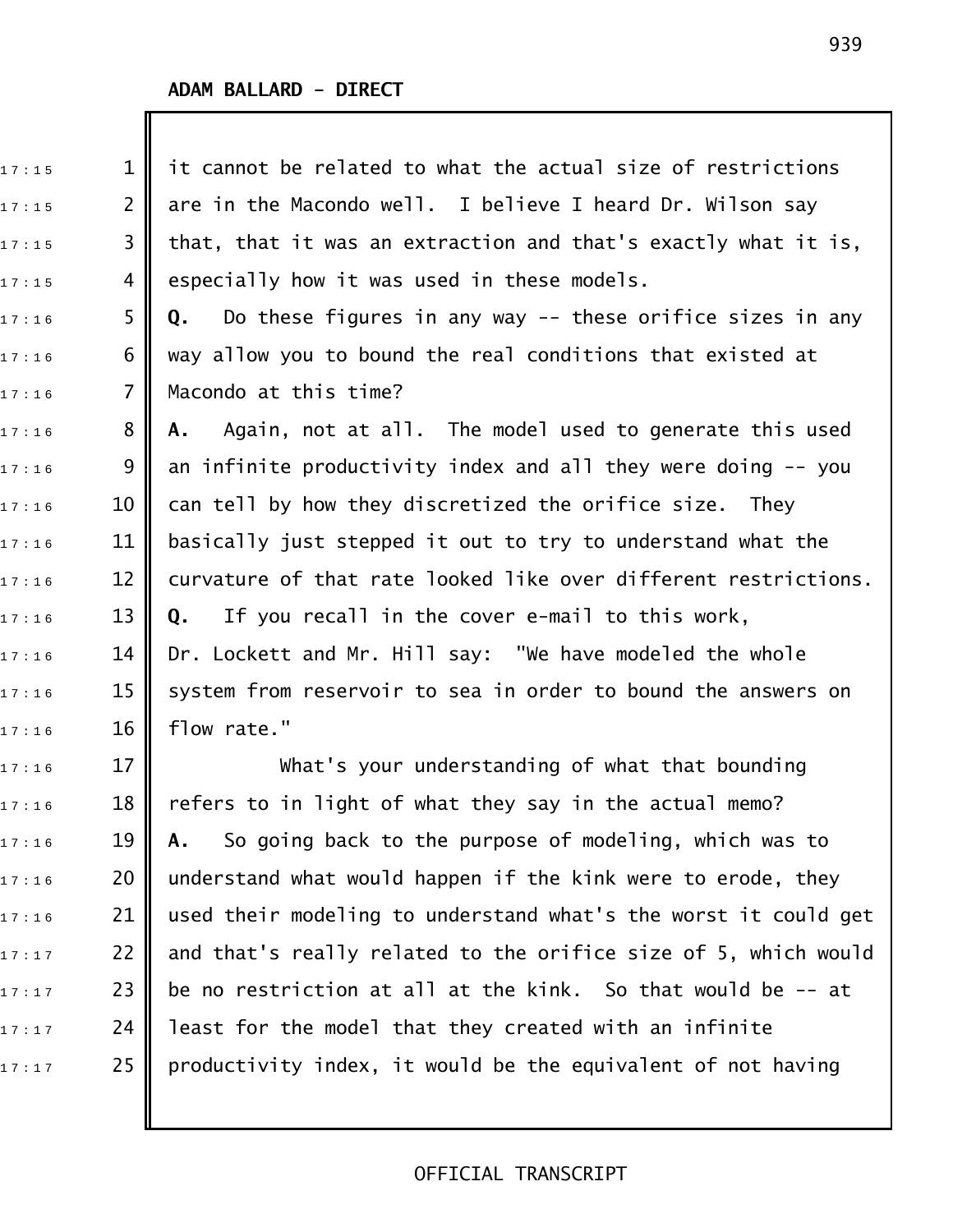| 17:17 | $\mathbf{1}$    | any restriction in that system at all.                           |
|-------|-----------------|------------------------------------------------------------------|
| 17:17 | $\overline{2}$  | We also heard reference to some modeling done by Mr. Mason<br>Q. |
| 17:17 | 3               | and a suggestion that that work was used to help BP bound an     |
| 17:17 | 4               | estimate of flow rate.                                           |
| 17:17 | 5               | MS. KARIS: Let's look at 9156.1.1.                               |
| 17:17 | 6               | BY MS. KARIS:                                                    |
| 17:17 | $\overline{7}$  | And to be clear, that was Dr. Wilson's review of<br>Q.           |
| 17:17 | 8               | Mr. Mason's modeling. Have you reviewed the modeling performed   |
| 17:17 | 9               | by Mr. Mason on May 11?                                          |
| 17:17 | 10              | Yes.<br>Α.                                                       |
| 17:17 | 11              | Have you also reviewed Mr. Mason's testimony as to what<br>Q.    |
| 17:17 | 12              | the purpose was for which he was actually doing the work?        |
| 17:17 | 13              | Yes.<br>Α.                                                       |
| 17:18 | 14              | Start with, was Mr. Mason doing this work in order to help<br>Q. |
| 17:18 | 15              | him understand or estimate what the flow rate was for Macondo    |
| 17:18 | 16              | at this time?                                                    |
| 17:18 | 17              | No. His testimony and -- in his testimony he said the<br>Α.      |
| 17:18 | 18 <sup>1</sup> | purpose of this was to understand -- again, going back to the    |
| 17:18 | 19              | categories, it was a what-if type of analysis and it was -- the  |
| 17:18 | 20              | question was: What if we took off the LMRP to expose the         |
| 17:18 | 21              | flange so that they could maybe put a BOP or some other piece    |
| 17:18 | 22              | of equipment on it, what would happen to the flow rate?          |
| 17:18 | 23              | MS. KARIS: If we can look at D-23923.                            |
| 17:18 | 24              | BY MS. KARIS:                                                    |
| 17:18 | 25              | Is this Mr. Mason's testimony when he is asked in his<br>Q.      |
|       |                 |                                                                  |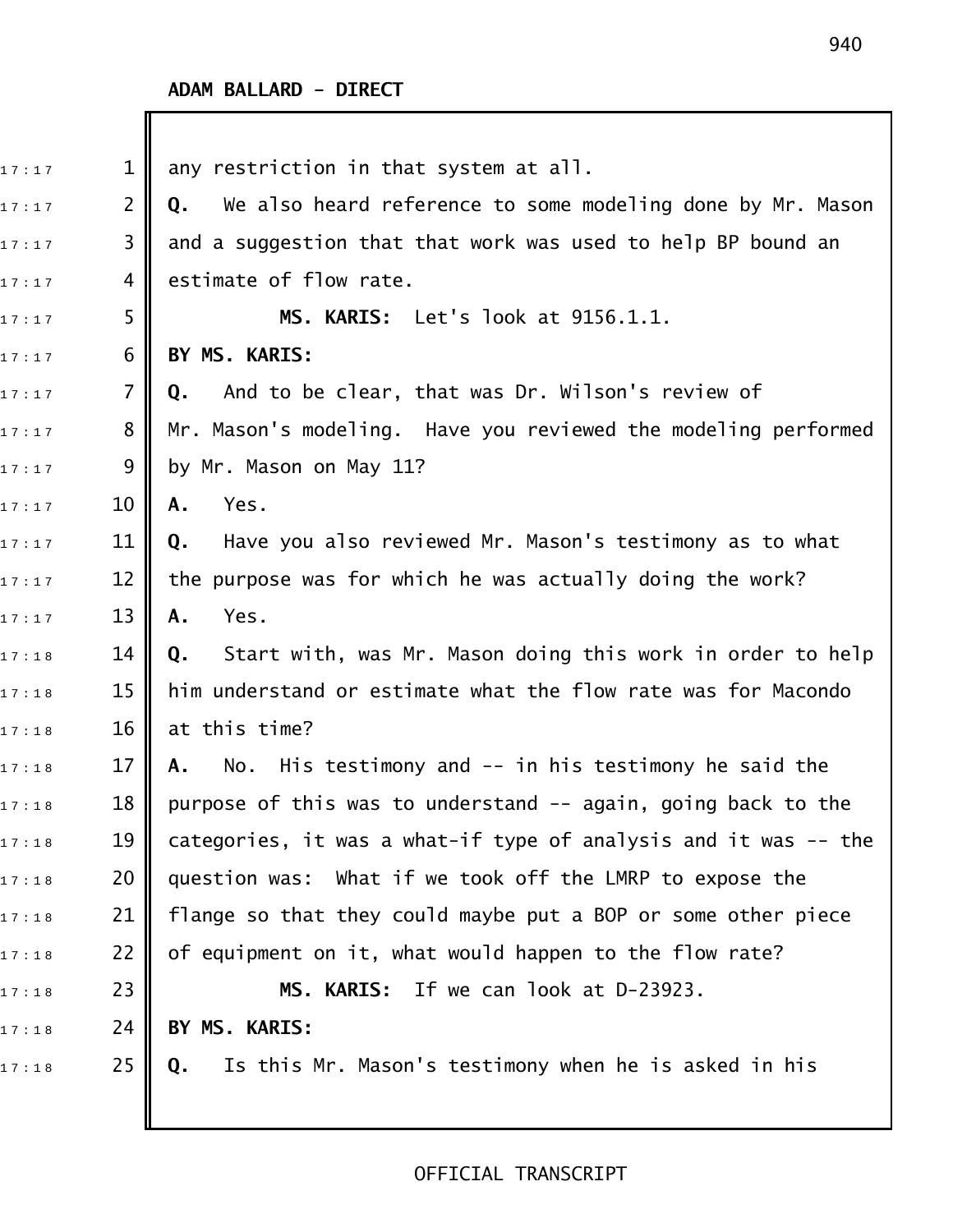| 17:18 | $\mathbf{1}$   | deposition what the purpose was for his modeling?               |
|-------|----------------|-----------------------------------------------------------------|
| 17:18 | $\overline{2}$ | Yes.<br>Α.                                                      |
| 17:18 | 3              | Is this consistent with what you said, which is he is<br>Q.     |
| 17:18 | 4              | looking at what would happen if we took off the LMRP?           |
| 17:18 | 5              | Yes.<br>Α.                                                      |
| 17:18 | 6              | Now, was the LMRP ever taken off at this time to your<br>Q.     |
| 17:19 | 7              | knowledge?                                                      |
| 17:19 | 8              | No, it wasn't.<br>Α.                                            |
| 17:19 | 9              | MS. KARIS: If we can now look at 9156.6.1, please.              |
| 17:19 | 10             | BY MS. KARIS:                                                   |
| 17:19 | 11             | These are some of the tables that are attached to<br>Q.         |
| 17:19 | 12             | Mr. Mason's May 11 work.                                        |
| 17:19 | 13             | First, can you tell the Court, in light of what the             |
| 17:19 | 14             | purpose was for Mr. Mason's modeling, what Mr. Mason modeled.   |
| 17:19 | 15             | So what they modeled here, because of the uncertainties<br>A.   |
| 17:19 | 16             | that they did, they basically did what's called a parametric    |
| 17:19 | 17             | study, and that's a study in which you look at different values |
| 17:19 | 18             | of the uncertain things that you do have just to look it up,    |
| 17:19 | 19             | what I would call a mapping of the system.                      |
| 17:19 | 20             | So to be specific in here, they chose what they call            |
| 17:19 | 21             | a maximum reservoir exposed version or set of modeling runs and |
| 17:20 | 22             | they did a partial reservoir exposed conditions. For those      |
| 17:20 | 23             | conditions, of which one was 88 feet of reservoir exposed, you  |
| 17:20 | 24             | can see in the scenario at the top left. They looked at         |
| 17:20 | 25             | several different values for skin and they looked at four       |
|       |                |                                                                 |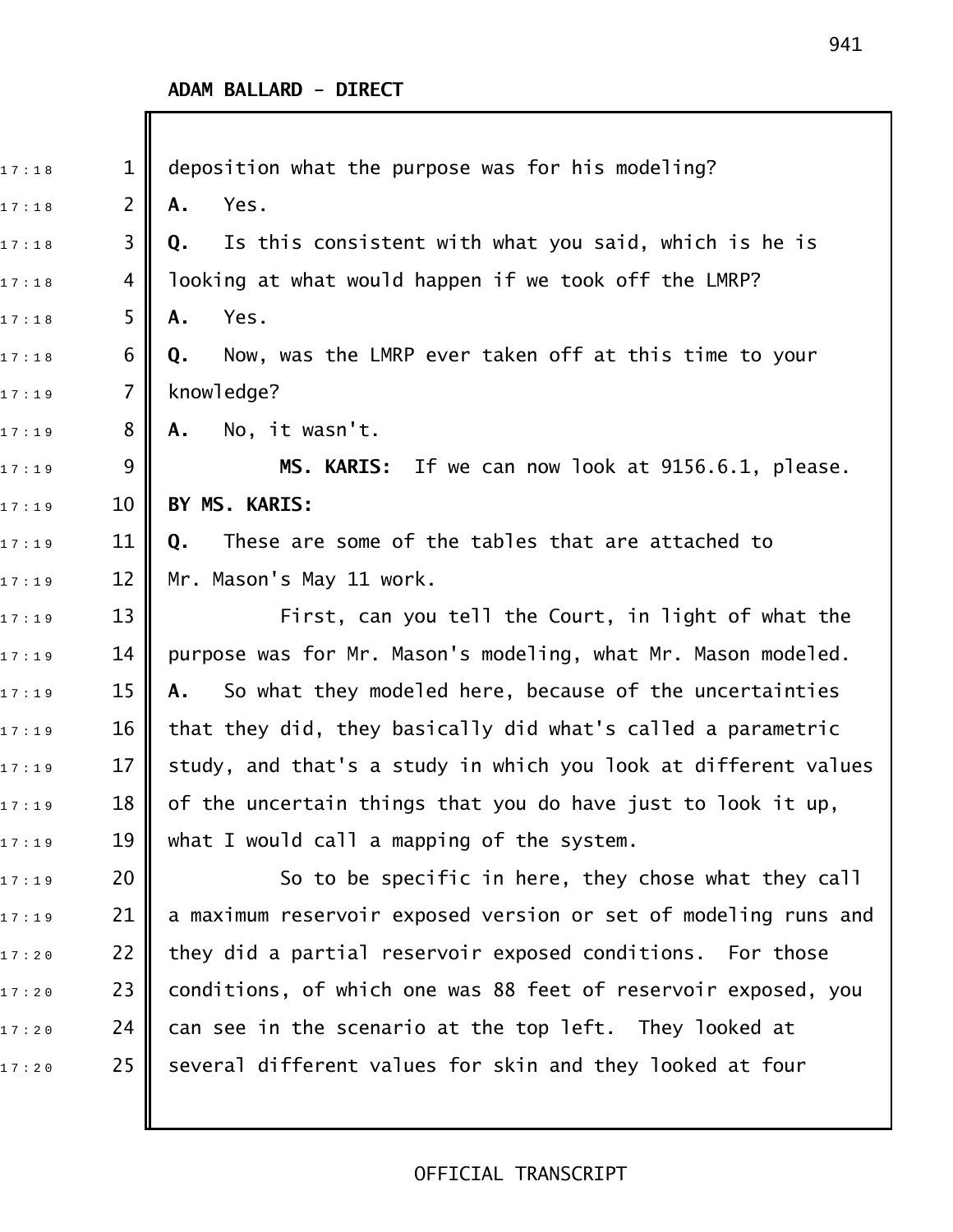1 7 : 2 0 1 different flow paths to understand what the different !! and  $17:20$  2 | then they calculated flow rate for those conditions.  $17:20$  3 || They then did that same scenario -- or they did that  $_{\text{17:20}}$   $\quad$  4  $\vert\vert$  same set of simulations with 44 feet of reservoir exposed and a  $17:20$  5  $\,$  smaller permeability to look at what the conditions were or the  $17:20$  6 calculated rates were there.  $17:20$  7  $\parallel$  200 You can see the top tables were done at a pressure of  $17:20$  8  $\parallel$  3800 psi. That was the thought-to-be pressure underneath the  $17:20$  9 BOP at the time, which would simulate what it could look like  $17:20$   $10$   $\parallel$  right now, 3800 psi. And then to simulate the taking off of  $_{\text{17:21}}$   $\quad$  11  $\parallel$  the LMRP, that's the bottom set, which is where they are  $_{17:21}$   $\qquad$  12  $\parallel$  running it at the seawater ambient pressure of 2270 psi. So  $_{1\,7\,\cdot\,2\,1}$  13 || they look at the change in rate for those different runs and  $_{1\,7\,\cdot\,2\,1}$  14  $\parallel$  then they summarize it. You can see at the bottom of the  $_{\text{17:21}}$   $\,$  15  $\,$  slides in which they say for the maximum case, they see a  $_{\text{17:21}}$   $\quad$  16  $\parallel$  15 percent change in flow rate, increase in flow rate, when you  $_{17:21}$  17 || take the LMRP off or you change those pressures.  $_{17:21}$   $18$   $\parallel$   $\parallel$  Likewise, they saw an average of 22 percent for the  $17:21$  19 partial reservoir exposed. 1 7 : 2 1 20 **Q.** You called this a parametric study. What is a parametric  $17 : 21$  21 study? 1 7 : 2 1 22 **A.** Basically where you look at different sets of parameters  $_{\text{17:21}}$   $\hspace{0.15cm}$  23  $\parallel$  to create a mapping of the system; at least that's how I would  $17:21$  24 define it. 1 7 : 2 1 25 **Q.** Is that commonly done with respect to hydraulic modeling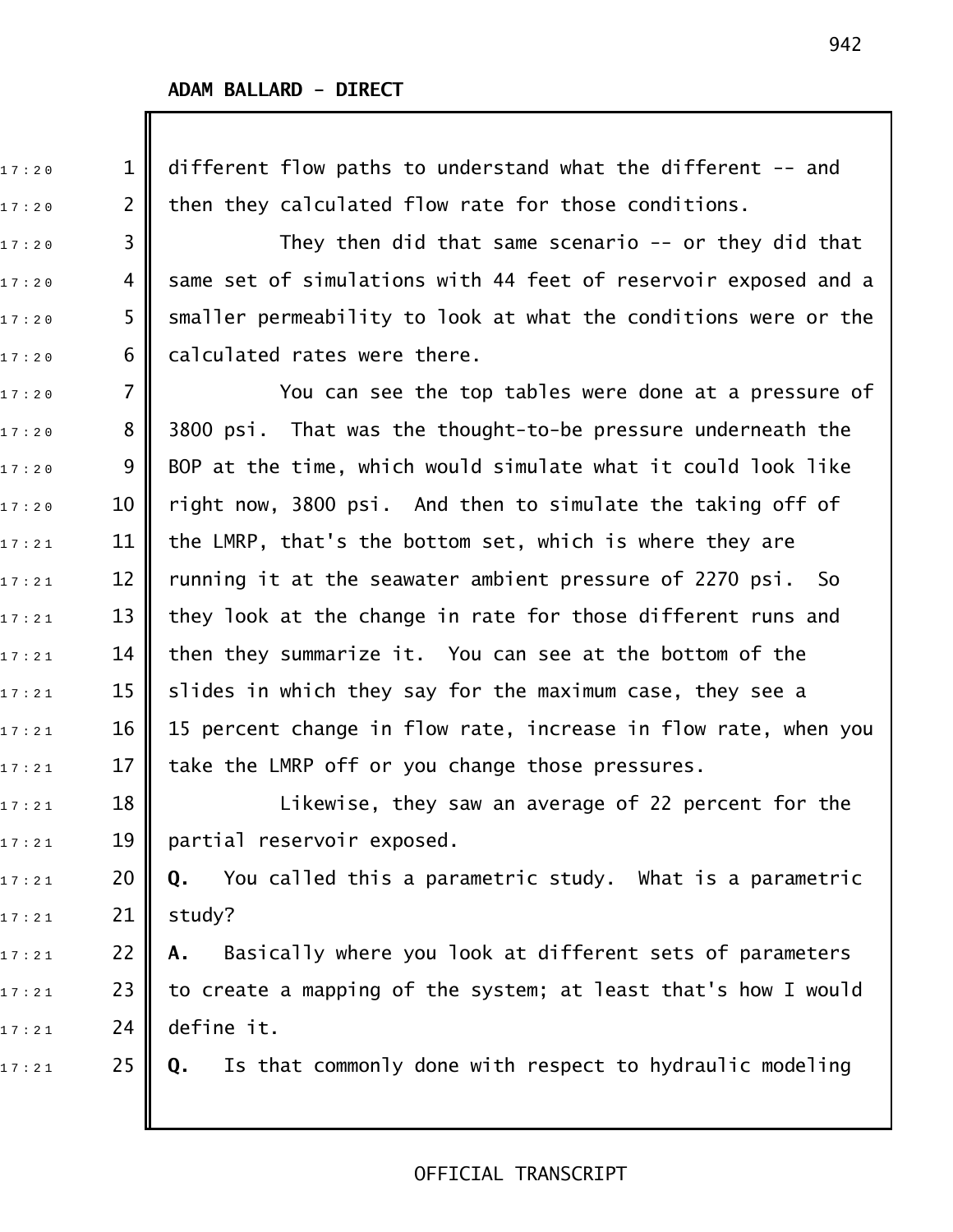I

| 17:21 | $\mathbf 1$    | on a number of scenarios under a variety of conditions to         |
|-------|----------------|-------------------------------------------------------------------|
| 17:21 | $\overline{2}$ | understand what the potential or what the possibilities are?      |
| 17:22 | 3              | Yes, quite often.<br>Α.                                           |
| 17:22 | 4              | Is it your understanding that that's what Mr. Mason was<br>Q.     |
| 17:22 | 5              | doing here in connection with looking at different skins,         |
| 17:22 | 6              | different reservoirs, different permeabilities, different         |
| 17:22 | 7              | wellhead pressures here?                                          |
| 17:22 | 8              | Yes.<br>Α.                                                        |
| 17:22 | 9              | MS. KARIS: You can now pull up 9156.7.1, please.                  |
| 17:22 | 10             | BY MS. KARIS:                                                     |
| 17:22 | 11             | Is this some of the work that was generated -- what is<br>Q.      |
| 17:22 | 12             | this, I'll ask you?                                               |
| 17:22 | 13             | So the one on the left is actually the first slide of the<br>A.,  |
| 17:22 | 14             | deck, which summarizes their work, and it's titled Key            |
| 17:22 | 15             | They summarize it in the first bullet, which is that<br>Messages. |
| 17:22 | 16             | when you take the wellhead pressure from 3800 pounds to 2270,     |
| 17:22 | 17             | which is the effect of removing the LMRP, that you would see a    |
| 17:22 | 18             | flow rate increase anywhere from 15 to 30 percent, which was      |
| 17:22 | 19             | the range at which they saw that flow rate increase over their    |
| 17:23 | 20             | parametric study.                                                 |
| 17:23 | 21             | Did Mr. Mason's key message reflect what he believed the<br>Q.    |
| 17:23 | 22             | actual flow rate to be from the Macondo well or estimate or       |
| 17:23 | 23             | bound that range?                                                 |
| 17:23 | 24             | No.<br>Α.                                                         |
| 17:23 | 25             | Did Mr. Mason perform any work regarding the<br>Q.                |
|       |                |                                                                   |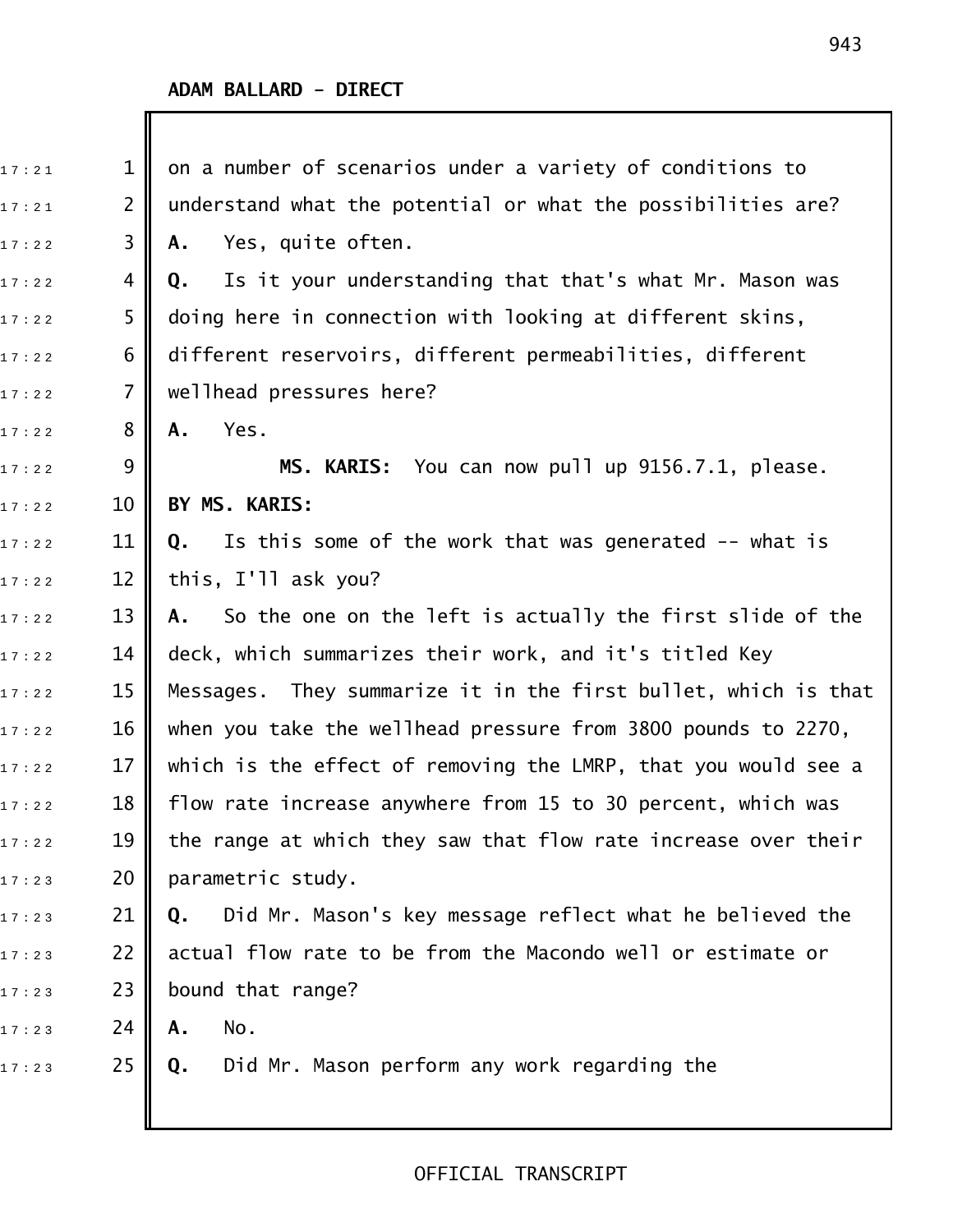| 17:23 | $\mathbf 1$ | 5,000-barrel-per-day figure at the time that he did this work    |
|-------|-------------|------------------------------------------------------------------|
| 17:23 | 2           | to understand the percentage change in wellhead pressure rates?  |
| 17:23 | 3           | He did.<br>Α.                                                    |
| 17:23 | 4           | MS. KARIS: If we could now look at D-23209.                      |
| 17:23 | 5           | BY MS. KARIS:                                                    |
| 17:23 | 6           | I think we saw the slide -- first of all, is the slide on<br>Q.  |
| 17:24 | 7           | the left from Mr. Mason's package, the parametric study          |
| 17:24 | 8           | package?                                                         |
| 17:24 | 9           | Yes.<br>Α.                                                       |
| 17:24 | 10          | The testimony on the right, is that Mr. Mason explaining<br>Q.   |
| 17:24 | 11          | what he was actually doing in connection with this case for      |
| 17:24 | 12          | 5000 and 3800 psi analysis?                                      |
| 17:24 | 13          | Yes. He basically says that what he was doing here was a<br>Α.   |
| 17:24 | 14          | reasonableness check on the value that NOAA had come up with of  |
| 17:24 | 15          | 5,000 barrels a day. He was looking to see if he could match     |
| 17:24 | 16          | that using the unknown or uncertain input parameters and then    |
| 17:24 | 17          | determine whether those were reasonable inputs based on what     |
| 17:24 | 18          | they knew of the system.                                         |
| 17:24 | 19          | Dr. Wilson testified that this is basically -- he obtained<br>Q. |
| 17:24 | 20          | this number by targeting or adjusting resistances to get this    |
| 17:24 | 21          | rate.                                                            |
| 17:24 | 22          | Is that consistent with Mr. Mason's testimony where              |
| 17:25 | 23          | he said he is doing a reasonableness check?                      |
| 17:25 | 24          | Can you repeat that question. I'm sorry.<br>Α.                   |
| 17:25 | 25          | I'm sorry. That was a terrible question.<br>Q.                   |
|       |             |                                                                  |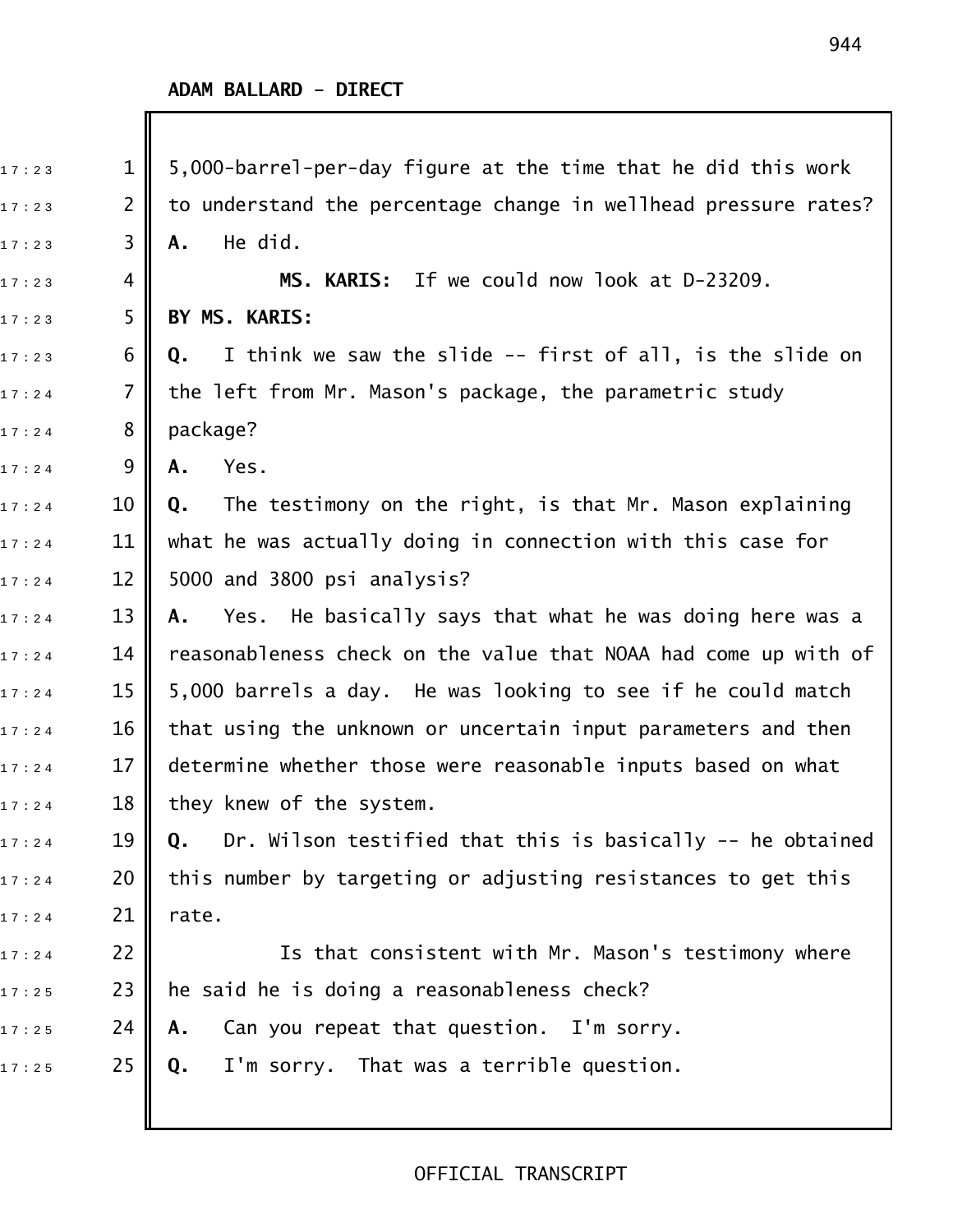$_{17:25}$   $1\parallel$  Dr. Wilson testified, in connection with this: "So  $_{\text{17:25}}$   $\hspace{1.5cm}$  2  $\parallel$  it was a target simulation. Most of the 5,000 simulations here  $_{17:25}$  3 || are targeted to be 5,000 by adjusting the resistance in the  $17:25$  4 system."  $17:25$  5  $\parallel$  Do you agree with that statement? 1 7 : 2 5 6 **A.** For the most part, yeah. I mean, that's exactly what he  $17:25$   $7$   $\parallel$  was doing here. Since hydraulic modeling could not inform you  $17:25$  8 || of what the actual rate or even a lower bound of what the rate  $_{1\,7\,\cdot\,2\,5}$  9  $\parallel$  was, what he is doing here is taking, through another  $17:25$  10  $\,$  observation, what they believe the rate to be and seeing if  $17:25$  11 || that fits within what you would expect using hydraulic  $_{\text{17:25}}$   $\,$  12  $\,$  modeling. Which he ends his testimony here, or at least on  $_{17:25}$   $\,$   $\,$  13  $\,$  here, saying it looked reasonable to him. 1 7 : 2 5 14 **Q.** There's been a lot of testimony previously about the  $_{1\,7\,\cdot\,2\,5}$   $\qquad$  15  $\parallel$  5,000-barrel estimate. Does Mr. Mason's work show here that he  $_{\text{17:26}}$   $\,$   $\,$  16  $\,$  was able, doing this reasonableness check, to generate  $17:2.6$  17  $\parallel$  permeability reservoir thickness and skins that were consistent  $17:2.6$  18  $\parallel$  with the 5,000 figure that was the then-stated Unified Command  $17 : 26$  19 figure? 1 7 : 2 6 20 **A.** Yes. 1 7 : 2 6 21 **Q.** Now, Dr. Lockett's work, Mr. Mason's work, and a number of  $_{\text{17:26}}$   $\,$  22  $\,$  the other hydraulic models that you reviewed, were all those  $17:26$   $23$   $\parallel$  studies being done in order to try to understand what would  $17:26$  24 | happen if certain conditions existed? 17:26 **25 || A.** Well, Dr. Lockett and Mr. Hill and Mr. Mason's were, yes.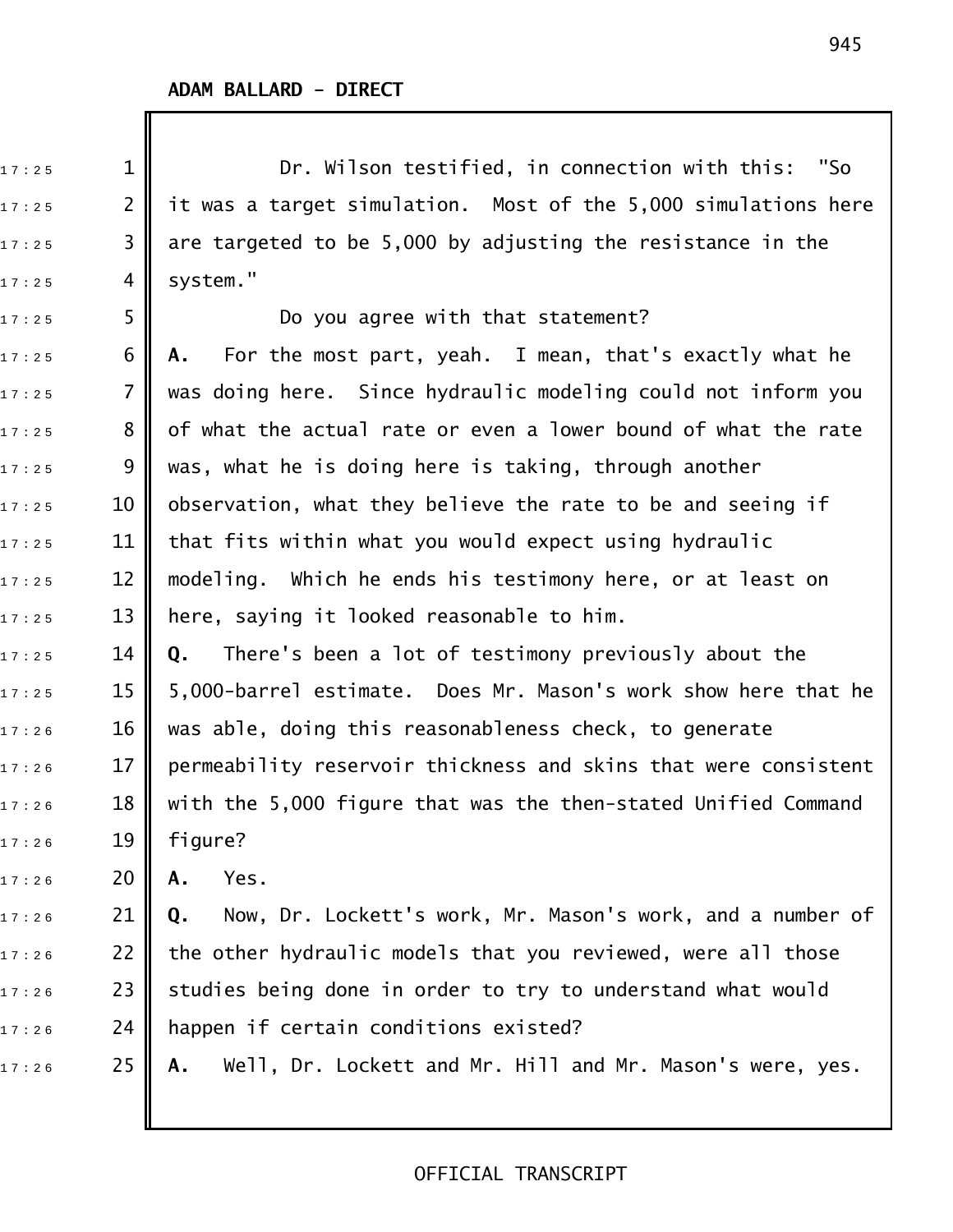| 17:26 | $\mathbf 1$    | Now, you also testified that some modeling was done for<br>Q.    |
|-------|----------------|------------------------------------------------------------------|
| 17:26 | $\overline{2}$ | the purpose of understanding worst-case scenario?                |
| 17:26 | 3              | Yes.<br>Α.                                                       |
| 17:26 | 4              | MS. KARIS: If we can now pull up D-23885, please.                |
| 17:27 | 5              | BY MS. KARIS:                                                    |
| 17:27 | 6              | Are you familiar with the hydraulic modeling that Dr. Rygg<br>Q. |
| 17:27 | 7              | did that, again, we heard about earlier this week?               |
| 17:27 | 8              | Yes, I'm familiar with that modeling.<br>Α.                      |
| 17:27 | 9              | Dr. Rygg's work generated flow rate numbers in the range<br>Q.   |
| 17:27 | 10             | of 43,000, 63,000, 87,000 barrels.                               |
| 17:27 | 11             | First of all, tell us for what purpose Dr. Rygg was              |
| 17:27 | 12             | doing his modeling.                                              |
| 17:27 | 13             | So the purpose of this modeling here was to help design<br>Α.    |
| 17:27 | 14             | the relief well, in which he was looking at -- well, basically   |
| 17:27 | 15             | helping to design what would happen "if," when they intersected  |
| 17:27 | 16             | it, and designing the equipment to be able to handle that as     |
| 17:27 | 17             | well as the relief well operation.                               |
| 17:27 | 18             | So in this set of simulations -- and he says it here             |
| 17:27 | 19             | in the highlighted portion. He ran these for worst-case          |
| 17:28 | 20             | Dynamic Kill requirements, which would be the upper end of all   |
| 17:28 | 21             | those values that were uncertain. And the three values here      |
| 17:28 | 22             | are of the three different, in general, flow paths that were     |
| 17:28 | 23             | available: up the casing, up the annulus, and then one for up    |
| 17:28 | 24             | both.                                                            |
| 17:28 | 25             | MS. KARIS: If we can now look at 9266.2.1.                       |
|       |                |                                                                  |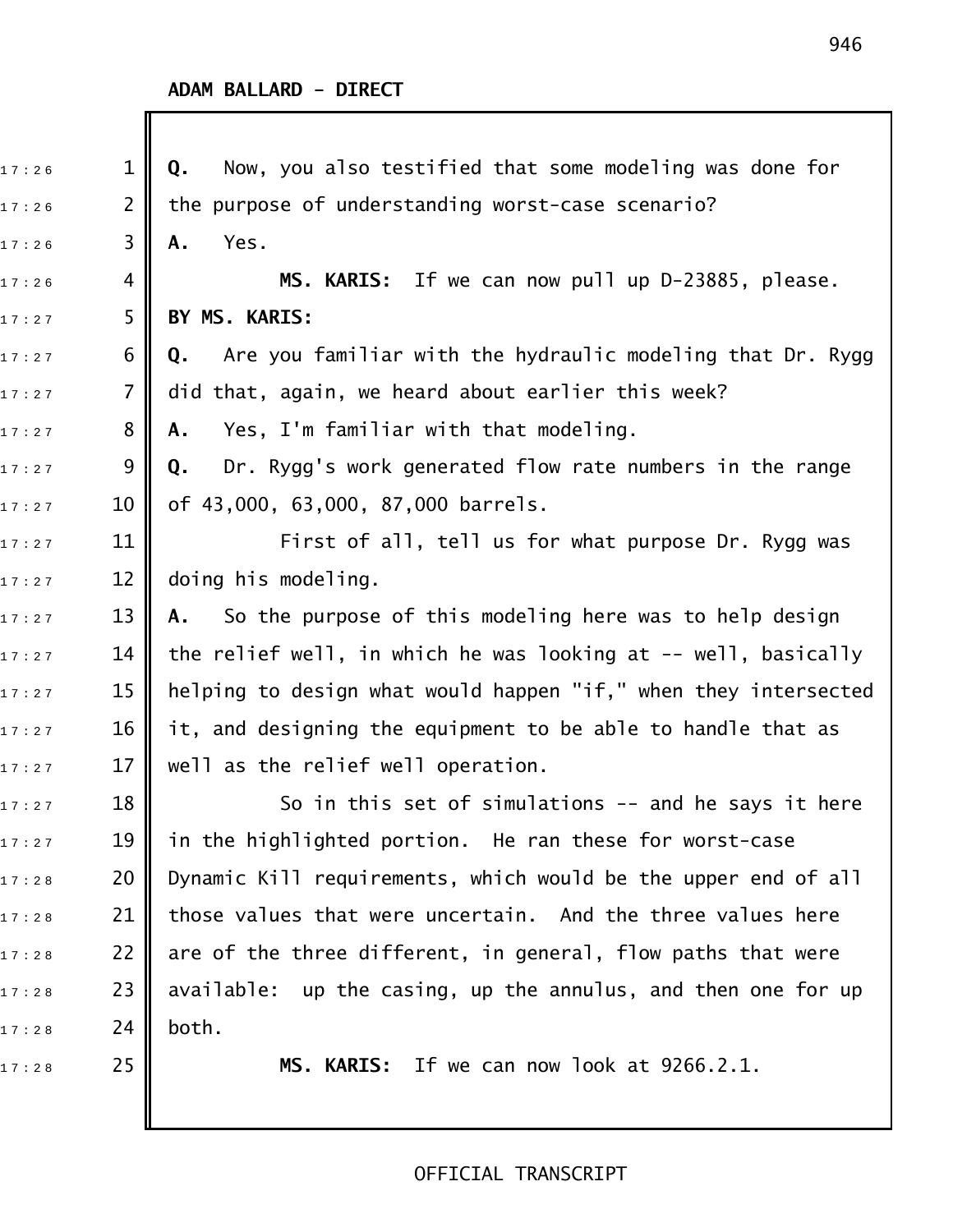17:28 1 **BY MS. KARIS:** 

17:28 **2 Q.** Are these the figures that Dr. Rygg's modeling generated  $_{\text{17:28}}$   $\hspace{1cm}$  3  $\parallel$  when he was looking at worst-case scenario in connection with  $17:28$  4 designing the relief well?

17:28 **5 A.** Yes. This table has got three of those values on there.  $_{\text{17:28}}$  6 || So this table shows basically his models at ambient seawater  $_{17:28}$   $\,$  7  $\,$  conditions, which is where he ran the ones for the relief well.

 $_{1\,7\,:\,2\,8}$   $\quad$  8  $\parallel$   $\quad$  As well, as he ran cases with the thought-to-be-known  $_{1\,7\,:\,2\,8}$  9 || pressure under the BOP of 3800 pounds at that time. So you can  $17:29$  10 see the numbers are slightly smaller. But it's the same model  $17:29$  11 that he ran in which he says that he had no restrictions and  $_{17:29}$   $\qquad$  12  $\parallel$  used the upper bound of everything with worst case down in the  $_{17:29}$   $13$   $\parallel$  well itself.

1 7 : 2 9 14 **Q.** Now, this modeling is dated May 9. Did there remain a  $_{17:29}$   $\,$   $\,$  15  $\,$  number of uncertainties about the conditions of the well,  $_{17:29}$   $\,$   $\,$  16  $\parallel$  including all of those that you told the Court about at the  $17:29$  17 beginning of your testimony?

17:29 18 **|| A.** Yes, there were several uncertainties.

1 7 : 2 9 19 **Q.** Did Dr. Rygg's modeling, in your opinion, in any way  $17:29$  20 || inform BP as to what the flow rate was coming from the Macondo  $_{17:29}$  21 || well as of May 9?

17:29 **22 || A.** Well, as mentioned before, especially the ones where he is  $_{1\,7\,\pm\,2\,9}$   $\qquad$  23  $\parallel$  using the 3800 pounds in this table here, that would be the  $_{17:29}$  24  $\,$  most for any given flow path that could be coming up the well  $17:29$  25 at that time based on his model, but it doesn't inform what a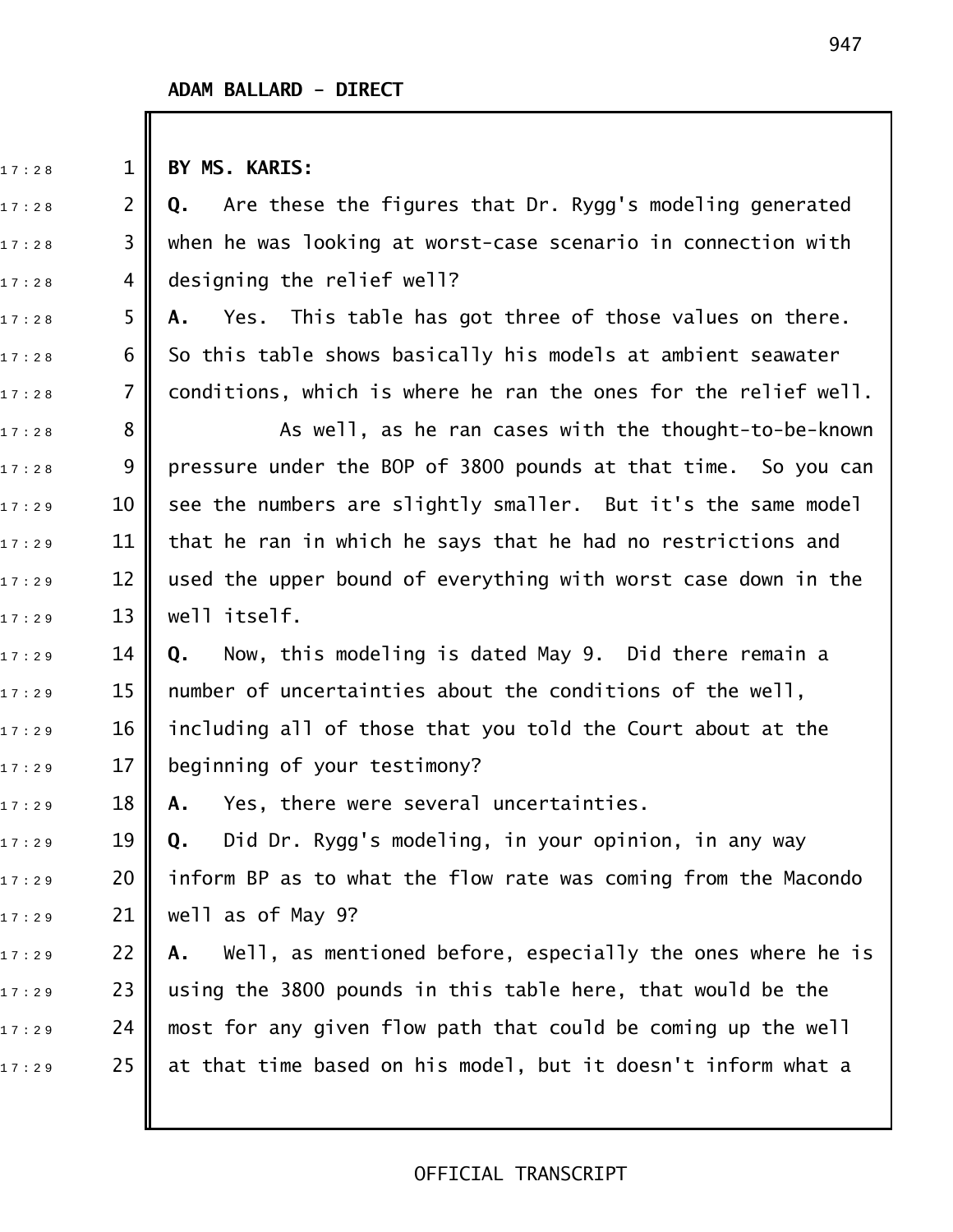| 17:29 | $\mathbf 1$    | "most likely" would be.                                         |
|-------|----------------|-----------------------------------------------------------------|
| 17:29 | $\overline{2}$ | Are all of these numbers that are generated during this<br>Q.   |
| 17:30 | 3              | time period less than the 162,000-barrel worst-case discharge   |
| 17:30 | 4              | number that BP had provided in its MMS application?             |
| 17:30 | 5              | Yes.<br>Α.                                                      |
| 17:30 | 6              | So did this provide any new information in terms of<br>Q.       |
| 17:30 | $\overline{7}$ | worst-case discharge from the Macondo well?                     |
| 17:30 | 8              | No.<br>Α.                                                       |
| 17:30 | 9              | Dr. Ballard, in the interest of time and given the number<br>Q. |
| 17:30 | 10             | of models that were run, I'm going to wrap up by asking you     |
| 17:30 | 11             | whether the hydraulic modeling that was performed in April and  |
| 17:30 | 12             | May 2010 was performed for the same purposes that you have      |
| 17:30 | 13             | already described to the Court.                                 |
| 17:30 | 14             | In my review of all the modeling that was done<br>Yes.<br>Α.    |
| 17:31 | 15             | during the April-May time frame, they all fit within one of     |
| 17:31 | 16             | those two buckets as to the purposes of that modeling that I    |
| 17:31 | 17             | have reviewed.                                                  |
| 17:31 | 18             | Based on your experience, what would have been the<br>0.        |
| 17:31 | 19             | purpose -- strike that.                                         |
| 17:31 | 20             | Based on your involvement as well as your background            |
| 17:31 | 21             | and experience, was that a prudent practice, to run modeling to |
| 17:31 | 22             | try and understand the conditions at the Macondo well?          |
| 17:31 | 23             | It was prudent practice to use hydraulic modeling.<br>It<br>Α.  |
| 17:31 | 24             | could certainly inform you as to -- tell you what would happen  |
| 17:31 | 25             | "if," as I mentioned. As well, it could help you design         |
|       |                |                                                                 |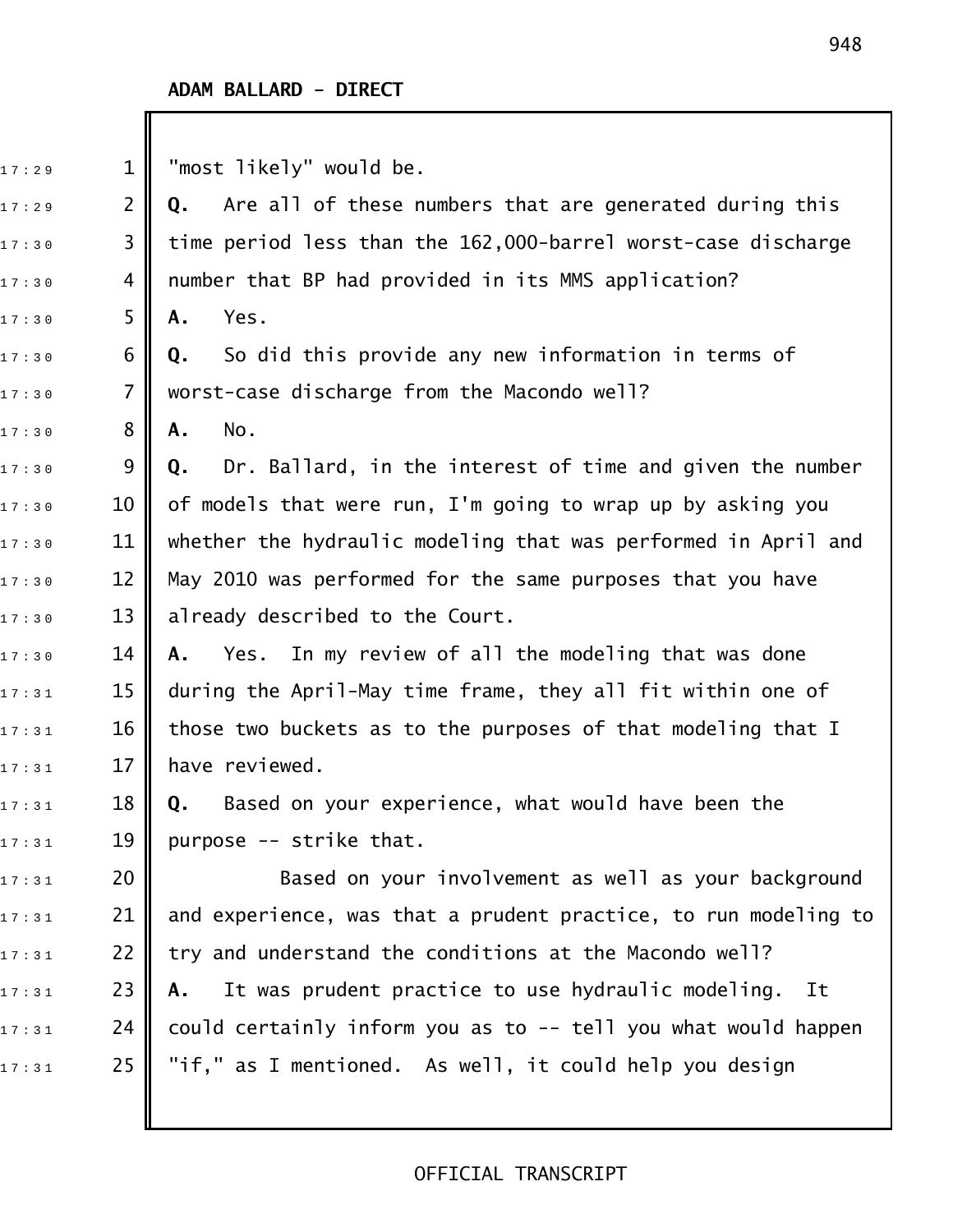| 17:31 | $\mathbf 1$    | different source control operations.                             |
|-------|----------------|------------------------------------------------------------------|
| 17:31 | $\overline{2}$ | Sir, if we can go back to your last opinion quickly, and<br>Q.   |
| 17:31 | 3              | we will wrap up. $D-23214$ .                                     |
| 17:32 | 4              | Your last opinion -- first tell the Court, what is               |
| 17:32 | 5              | your final opinion in this case?                                 |
| 17:32 | 6              | So based on the first two, that there was too much<br>А.         |
| 17:32 | 7              | uncertainty and the tools weren't capable of reliably            |
| 17:32 | 8              | estimating the discharge rate or flow rate from the well or      |
| 17:32 | 9              | even a range, as well as looking at the purposes of that         |
| 17:32 | 10             | modeling itself, in my opinion, the hydraulic modeling didn't    |
| 17:32 | 11             | inform BP that the daily rate from the well, the actual rate     |
| 17:32 | 12             | was above 15,000 barrels of oil per day at the time of the       |
| 17:32 | 13             | Top Kill.                                                        |
| 17:32 | 14             | Did it inform BP as to what a reasonably reliable estimate<br>Q. |
| 17:32 | 15             | was, even within a range, of what conditions actually existed    |
| 17:32 | 16             | at Macondo?                                                      |
| 17:32 | 17             | From a hydraulic-modeling-only perspective, it said it<br>A.     |
| 17:32 | 18             | could be zero up to that worst-case scenario.                    |
| 17:32 | 19             | Now, Dr. Wilson, using this board here that's to your<br>Q.      |
| 17:33 | 20             | right, testified that since a majority of BP's hydraulic         |
| 17:33 | 21             | modeling runs in April and May resulted in flow rate numbers     |
| 17:33 | 22             | that were higher than 15,000, that should have informed BP that  |
| 17:33 | 23             | the flow rate was higher than 15,000 barrels per day.            |
| 17:33 | 24             | Do you agree with that?                                          |
| 17:33 | 25             | Not at all.<br>Α.                                                |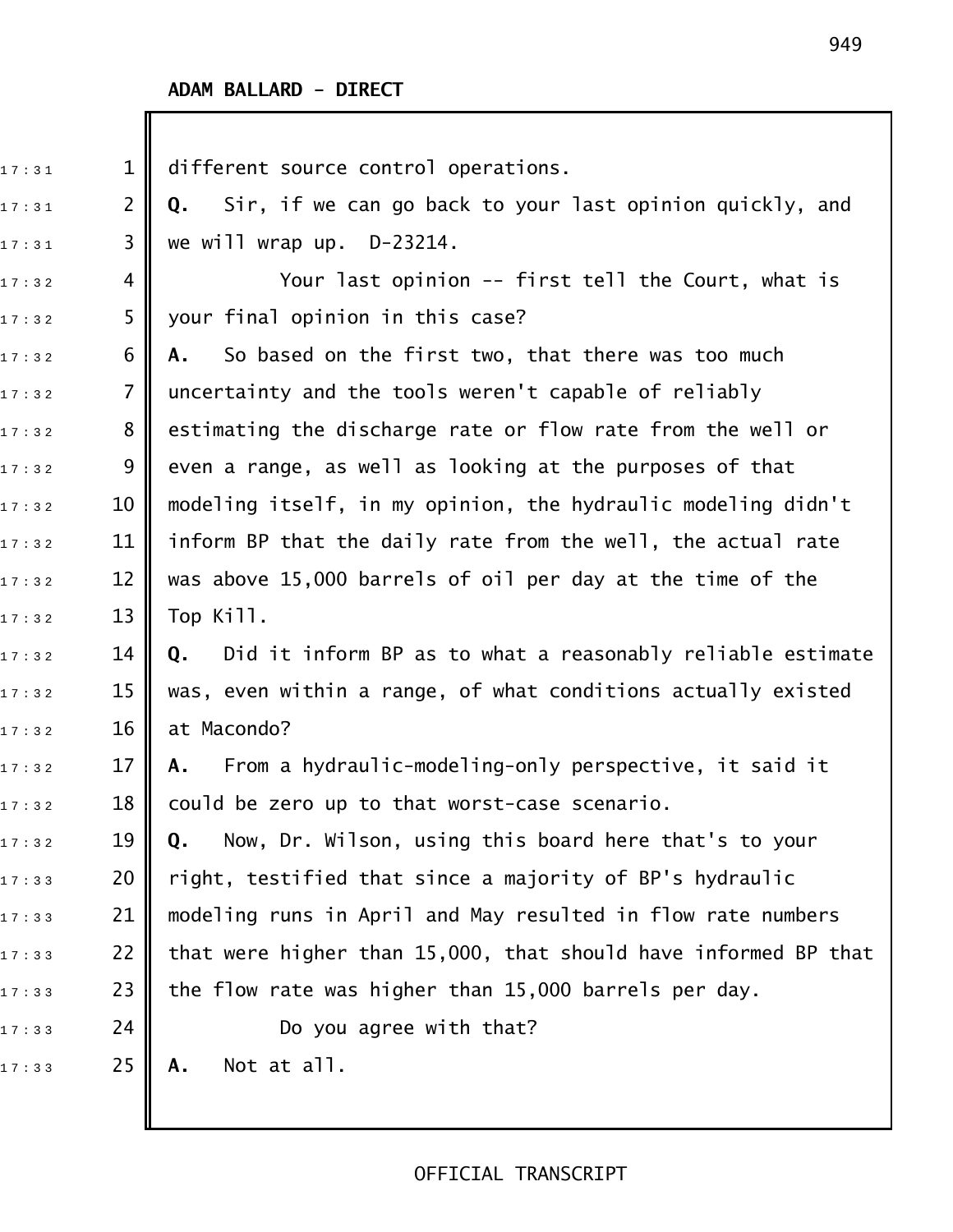17:33 **1 || Q.** Explain to the Court why. 17:33 **2 A.** As I mentioned, the purpose of the modeling was to do  $17:33$  3 || robustness checks or to do worst-case scenarios to design  $17:33$  4 systems. As well, it was to look at "what if," what could  $17:33$  5  $\,$  happen. And so I would expect that most of the runs or the  $17:33$  6  $\,$  modeling was done on the high end or the upper end of what the  $_{1\,7\,\cdot\,3\,3}$   $\qquad$  7  $\parallel$  rate could be. In fact, if you look at a few of these runs  $_{1\,7\,\cdot\,:\,3\,3}$   $\qquad \quad 8$  || here, they are actually the examples I gave earlier.  $_{\text{17}: \text{33}}$   $\quad$  9  $\parallel$  So Dr. Rygg's work, in which he was looking at worst  $_{17:33}$   $\,$   $\,$  10  $\,$  case -- in which he said in his report he was looking at worst  $_{17:34}$   $\,$   $\,$  11  $\,$  case for the relief well modeling or the relief well design -- $_{1\,7\,\cdot\,:\,3\,4}$   $\qquad$  12  $\parallel$  and that's this line here, from 37,000 up to 87,000, I believe.  $17:34$  13 || The fact, some of those cases there are using  $_{1\,7\,\cdot\,:\,3\,4}$  14 || counterfactual inputs. If we saw that table, we knew that the  $17:3:4$  15  $\parallel$  pressure was 3800 pounds, but he ran three of those simulations  $_{1\,7\,:\,3\,4}$   $\qquad$  16  $\parallel$  at 2200, or seawater ambient. So I would certainly not expect  $17:34$  17 || those to be informing us of what the actual rate is.  $_{\text{17}:34}$   $\parallel$  18  $\parallel$  Mr. Mason's work, which is this line here, I believe  $_{1\,7\,\cdot\,:\,3\,4}$   $\qquad$  19  $\parallel$  we talked about that work. And the work was to try to  $17:34$  20 || understand what the change in flow rate would be if we removed  $17:34$  21 | the LMRP. So many of those runs were run at seafloor ambient  $_{1\,7\,:\,3\,4}$  22 | conditions simulating taking off the LMRP. So I certainly  $17:34$  23  $\,$  wouldn't expect those to inform us of anything in regards to  $17:34$  24  $\,$  what the actual rate is. We knew the pressure. The LMRP was  $17:35$  25 on the stack.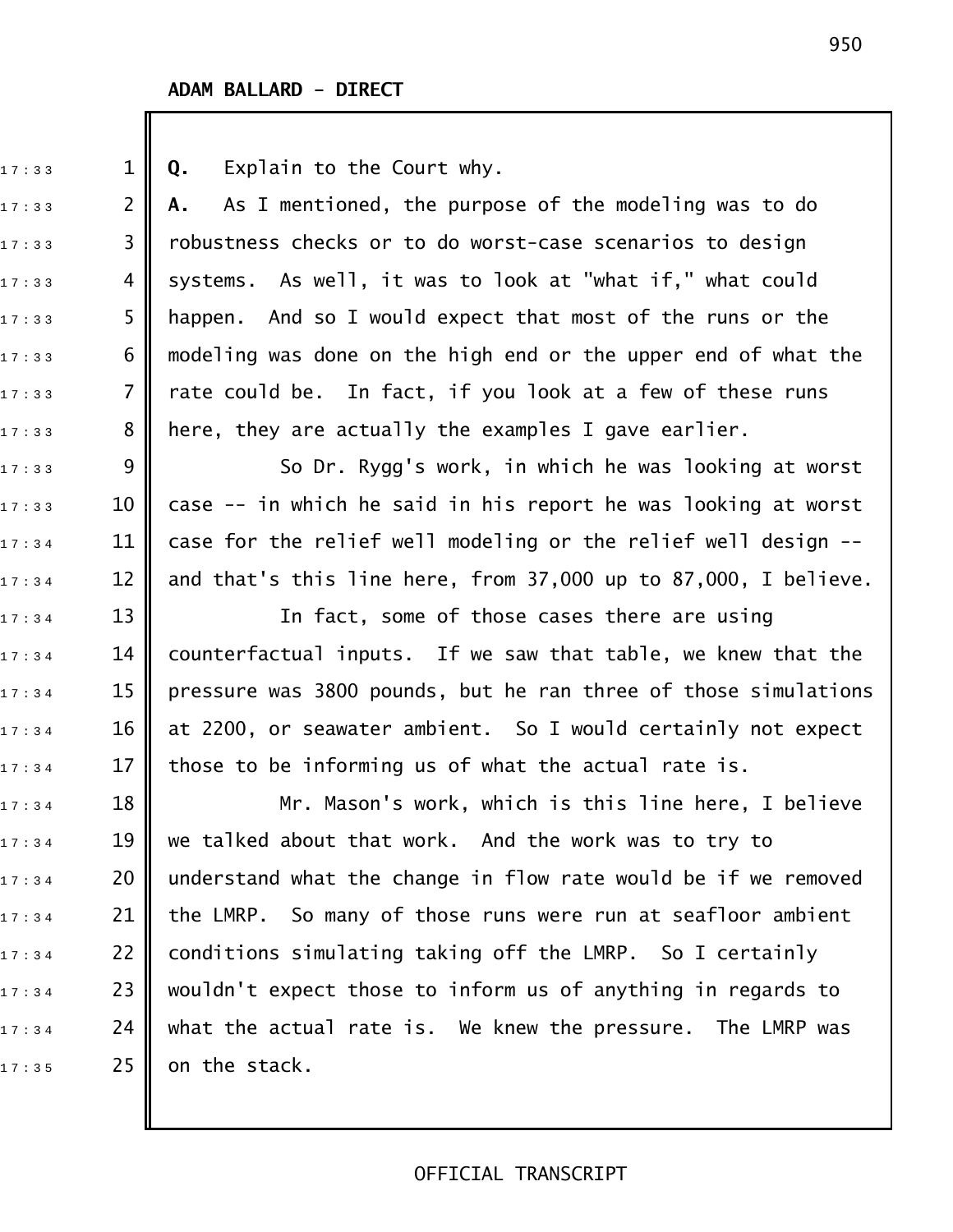25

 $_{1\,7\,\cdot\,3\,5}$  5  $1\parallel$  2 As well, the purpose of those runs, as Mr. Mason  $_{1\,7\,:\,3\,5}$   $\qquad$  2  $\parallel$  said, was to be able to land something on that flange; and in  $17:35$  3  $\parallel$  order to land something on that flange, the biggest variable  $17:35$  4  $\blacksquare$  you would be worried about is how big is that plume coming out,  $_{17:35}$  5  $\parallel$  because that would affect whether I would be able to drop a  $17:35$  6 piece of equipment on that.  $17:35$  7  $\parallel$  50 you would of course do that on the high end.  $_{\text{17}:35}$   $\quad$  8  $\textcolor{red}{\parallel}$  Because if it's a low rate, I don't care as much in regards -- $17:35$  9  $\parallel$  it's not going to affect my operation as much. I'm going to  $17:35$  10 design it for that high end.  $17 : 35$  11  $\parallel$  The last set of work, I believe, is represented right  $_{\text{17}:35}$   $\quad$  12  $\parallel$  here by Dr. Lockett and Mr. Hill. And that work, again, as I  $_{1\,7\,\pm\,3\,5}$   $\qquad$  13  $\parallel$  mentioned, it was trying to simulate what would happen if the  $_{\text{17}:35}$   $\,$   $\,$  14  $\,$  kink had eroded and so, in other words, there were no  $_{17:35}$   $\,$   $\,$  15  $\,$  restrictions on the system. In that model that we -- that's  $17:35$  16 || listed here, or the numbers that are listed here, that's  $_{1\,7\,:\,3\,6}$   $\qquad$  17  $\parallel$  actually using that infinite productivity index, which we knew  $17:36$  18 || was theoretical maximum and couldn't actually exist.  $17:36$  19  $\parallel$  So when I see this graph, that's what I would expect

 $17:36$  20 || based on the purpose of the modeling. I don't look at that and  $_{\text{17:36}}$   $\,$  21  $\,$  say, well, the likely is. It would be unreasonable, I believe,  $_{\text{17}:36}$   $\hspace{0.1cm}$  22  $\parallel$  to assume that, based on the purpose of the modeling, on all  $_{\text{17}:36}$   $\hspace{0.1cm}$  23  $\parallel$  the modeling that was done during this time frame.

1 7 : 3 6 24 **MS. KARIS:** I have no further questions. Thank you.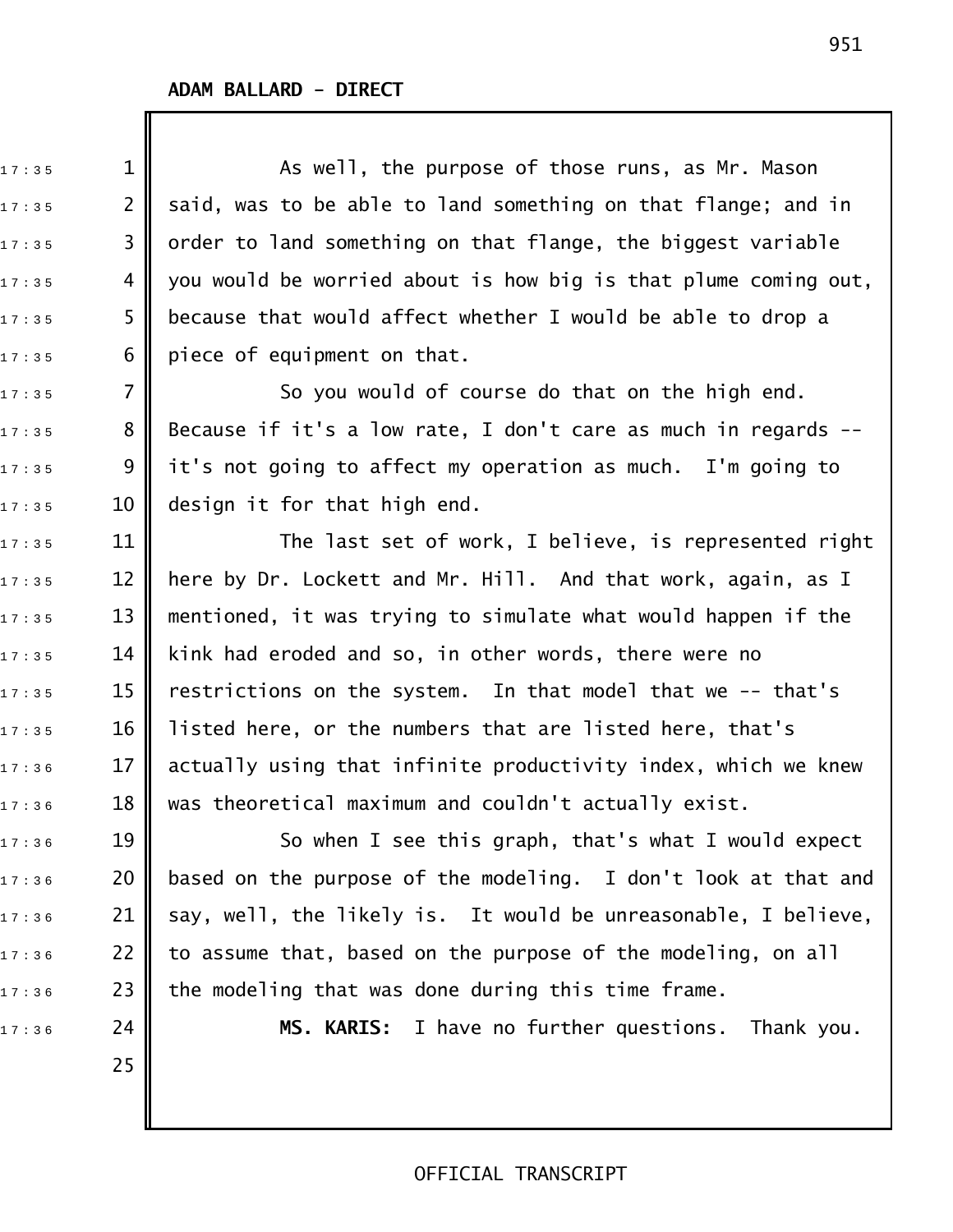1 7 : 3 6 1 **CROSS\$EXAMINATION**  1 7 : 3 6 2 **BY MR. BRIAN:** 1 7 : 3 7 3 **Q.** Brad Brian on behalf of Transocean and the aligned  $17:37$  4 parties.  $_{\text{17}:37}$   $\,$  5  $\,$   $\parallel$   $\,$  Mr. Ballard, in April and May of 2010, BP set up at  $_{1\,7\,\cdot\,:\,3\,7}$  6 || least four teams to do hydraulic modeling, did it not? 17:37 **7 A.** From what I have seen, yes. 1 7 : 3 7 8 **Q.** And filled those four teams with a number of engineers who  $_{1\,7\,\cdot\,:\,3\,7}$   $\qquad \quad$  9  $\parallel$  were experienced doing hydraulic modeling; isn't that true? 17:37 **10 || A.** Yes. 1 7 : 3 7 11 **Q.** You know some of those people, don't you, sir? 1 7 : 3 7 12 **A.** Yes, I do. 1 7 : 3 7 13 **Q.** Do you think highly of their competence or not? 1 7 : 3 7 14 **A.** For the most part, yeah, I think everyone I saw who was  $17:37$  15 || running models was certainly competent of running those models. 17:38 16 **Q.** You believe that -- not only are they competent, you think  $_{1\,7\,\cdot\,3\,8}$   $\qquad$  17  $\parallel$  they are men and women of integrity, do you not? 1 7 : 3 8 18 **A.** I believe so. 17:38 19 **|| Q.** So if they write something down in one of their e-mails or  $17:38$  20  $\parallel$  memos, you have no reason to believe they are not telling the  $_{1\,7\ :\,3\,8}$  21 || truth; isn't that right? 17:38 **22 A.** Well, I would have to see what it is and look at the  $_{\text{17}:38}$   $\hspace{1.38}$  23  $\parallel$  context, but in general I would say I would believe that. 1 7 : 3 8 24 **Q.** In fact, during the period of April and May, BP used 17:38 25 Various computer software, like PIPESIM and PROSPER and OLGA,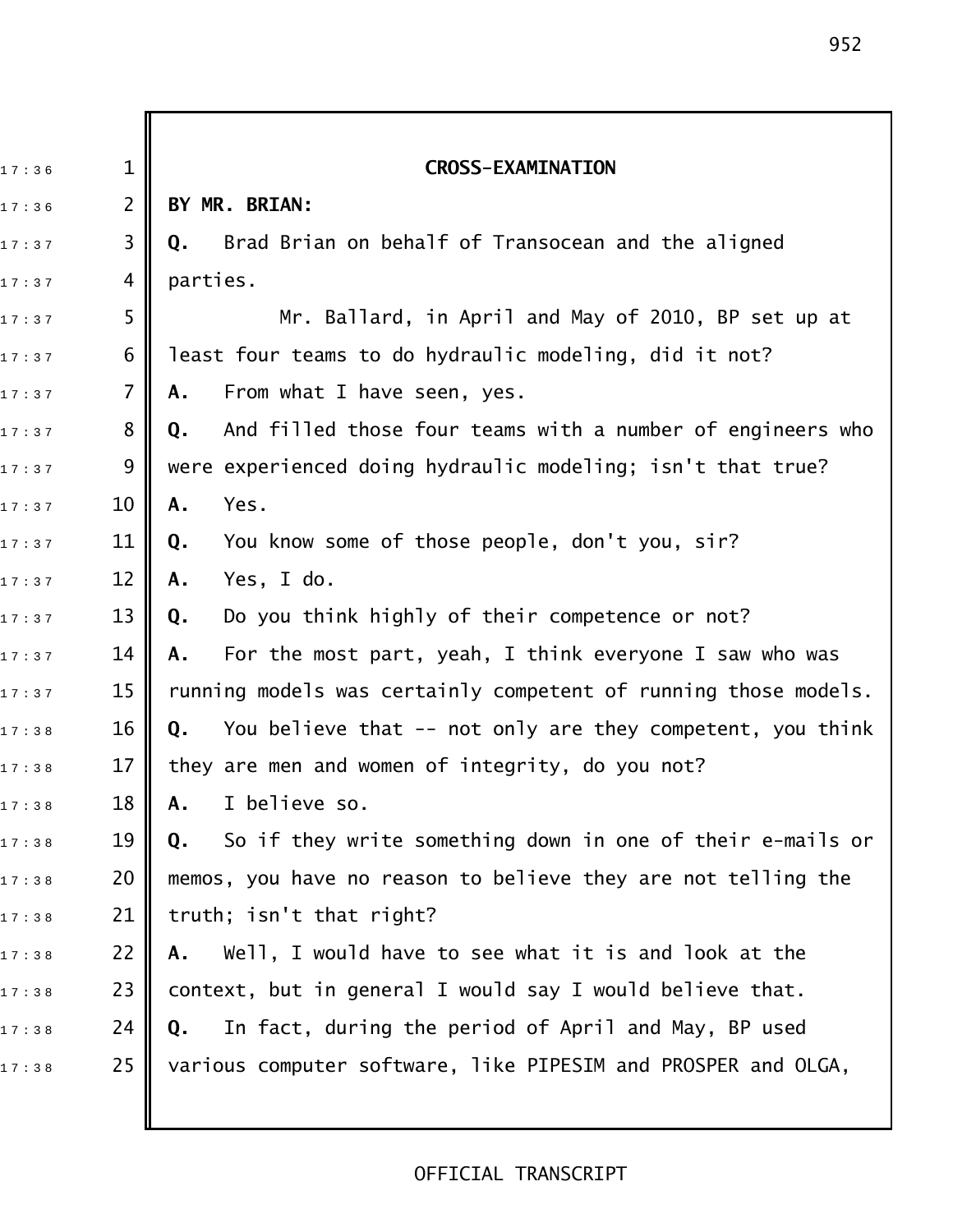| 17:38 | $\mathbf{1}$   | to run hydraulic models to calculate flow rates, right?       |
|-------|----------------|---------------------------------------------------------------|
| 17:38 | $\overline{2}$ | Well, they used hydraulic models, as I mentioned, to do<br>Α. |
| 17:38 | 3              | what-if type of scenarios as well as to look at robustness of |
| 17:38 | 4              | different operations.                                         |
| 17:38 | 5              | In doing that, on occasion -- in fact, more than on<br>Q.     |
| 17:38 | 6              | occasion, they generated a number which was a flow rate,      |
| 17:39 | 7              | correct?                                                      |
| 17:39 | 8              | Yes.<br>A.                                                    |
| 17:39 | 9              | We can quarrel about what it means, but it was a flow<br>Q.   |
| 17:39 | 10             | rate?                                                         |
| 17:39 | 11             | Yes, they calculated flow rates in some of that work.<br>Α.   |
| 17:39 | 12             | You were a member of one of those groups, weren't you,<br>Q.  |
| 17:39 | 13             | sir?                                                          |
| 17:39 | 14             | Yes.<br>A.                                                    |
| 17:39 | 15             | Now, it's your testimony, is it not, that hydraulic<br>Q.     |
| 17:39 | 16             | modeling could not be used to provide an accurate or reliable |
| 17:39 | 17             | gauge of what the rate of flow actually was from the Macondo  |
| 17:39 | 18             | well in April and May, correct?                               |
| 17:39 | 19             | Yes.<br>Α.                                                    |
| 17:39 | 20             | So you agree that if someone from BP -- or anyone,<br>Q.      |
| 17:39 | 21             | actually -- represented on May 28 that the best estimate of   |
| 17:39 | 22             | flow rate was 2,500 barrels or 5,000 barrels, they couldn't   |
| 17:39 | 23             | justify that with hydraulic modeling, correct?                |
| 17:39 | 24             | From hydraulic modeling, I don't believe so.<br>Α.            |
| 17:39 | 25             | Nor could they justify with hydraulic modeling a<br>Q.        |
|       |                |                                                               |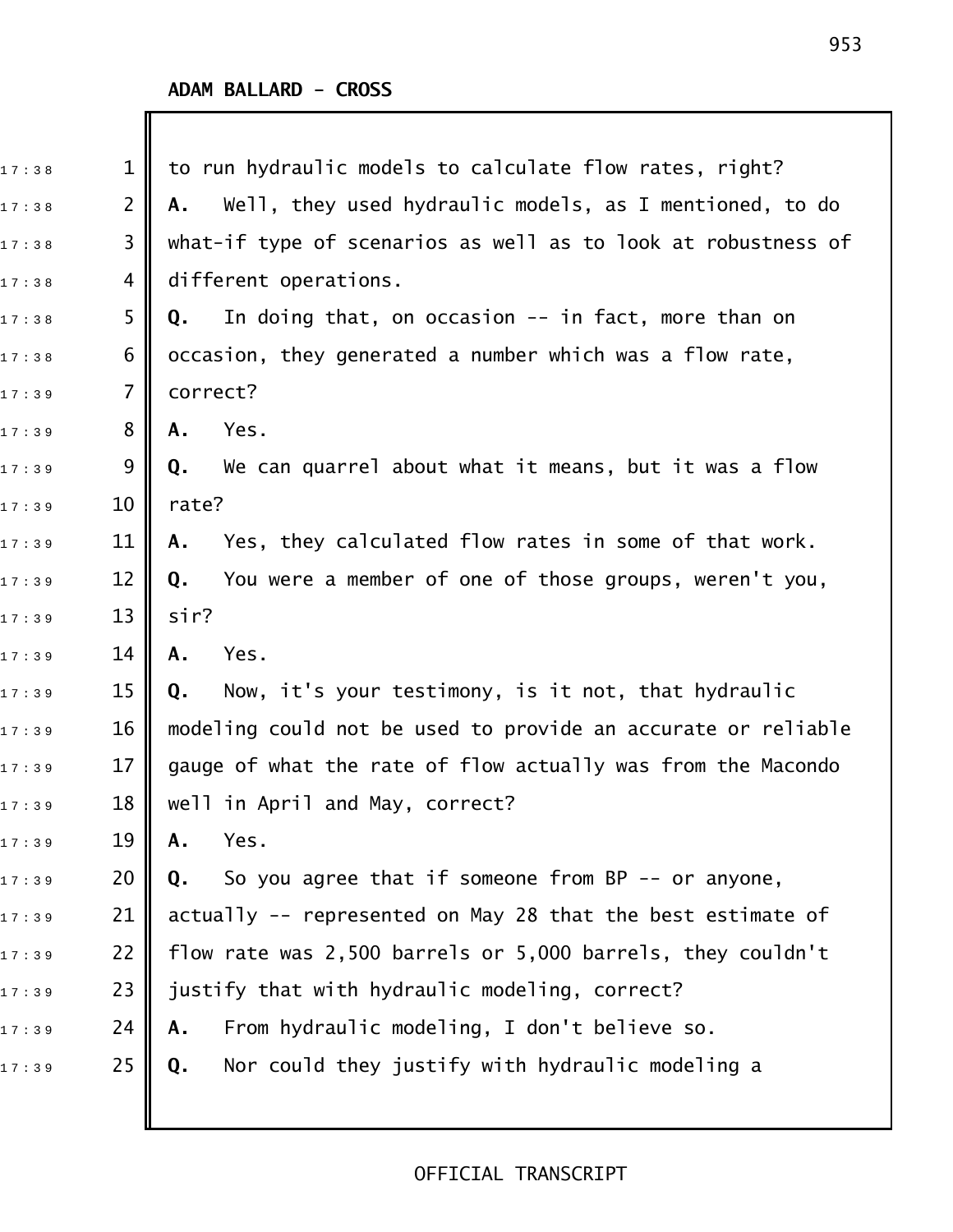| 17:39 | $\mathbf 1$    | representation on May 10 of a most likely model of                          |
|-------|----------------|-----------------------------------------------------------------------------|
| 17:39 | $\overline{2}$ | 5,000 barrels per day, could they, sir?                                     |
| 17:40 | 3              | From a hydraulic modeling, as I said, I don't think you<br>Α.               |
| 17:40 | 4              | could come up with a likely estimate of what the flow rate was.             |
| 17:40 | 5              | You're not an expert on sheen modeling or plume analysis,<br>Q.             |
| 17:40 | 6              | are you, sir?                                                               |
| 17:40 | 7              | No, I'm not.<br>Α.                                                          |
| 17:40 | 8              | You don't purport to be testifying as an expert in those<br>Q.              |
| 17:40 | 9              | areas, do you, sir?                                                         |
| 17:40 | 10             | No, I don't.<br>Α.                                                          |
| 17:40 | 11             | Now, you were -- in addition to being selected by BP as an<br>Q.            |
| 17:40 | 12             | expert, you also were selected to testify as the company's                  |
| 17:40 | 13             | Rule 30(b)(6) witness on hydraulic modeling, were you not?                  |
| 17:40 | 14             | Yes, I was.<br>Α.                                                           |
| 17:40 | 15             | So you had your deposition taken a few times, didn't you,<br>Q.             |
| 17:40 | 16             | sir?                                                                        |
| 17:40 | 17             | Yes, I have.<br>Α.                                                          |
| 17:40 | 18             | Okay. It's your opinion and you stated at your deposition<br>$\mathbf{0}$ . |
| 17:40 | 19             | that you are not aware of any modeling estimate that was done               |
| 17:40 | 20             | to estimate the flow rate during this period of April and                   |
| 17:40 | 21             | May 2010.                                                                   |
| 17:40 | 22             | That's your testimony and that's your opinion, is it                        |
| 17:40 | 23             | not?                                                                        |
| 17:40 | 24             | That's right.<br>Α.                                                         |
| 17:40 | 25             | You still stand by that testimony, don't you, sir?<br>Q.                    |
|       |                |                                                                             |
|       |                |                                                                             |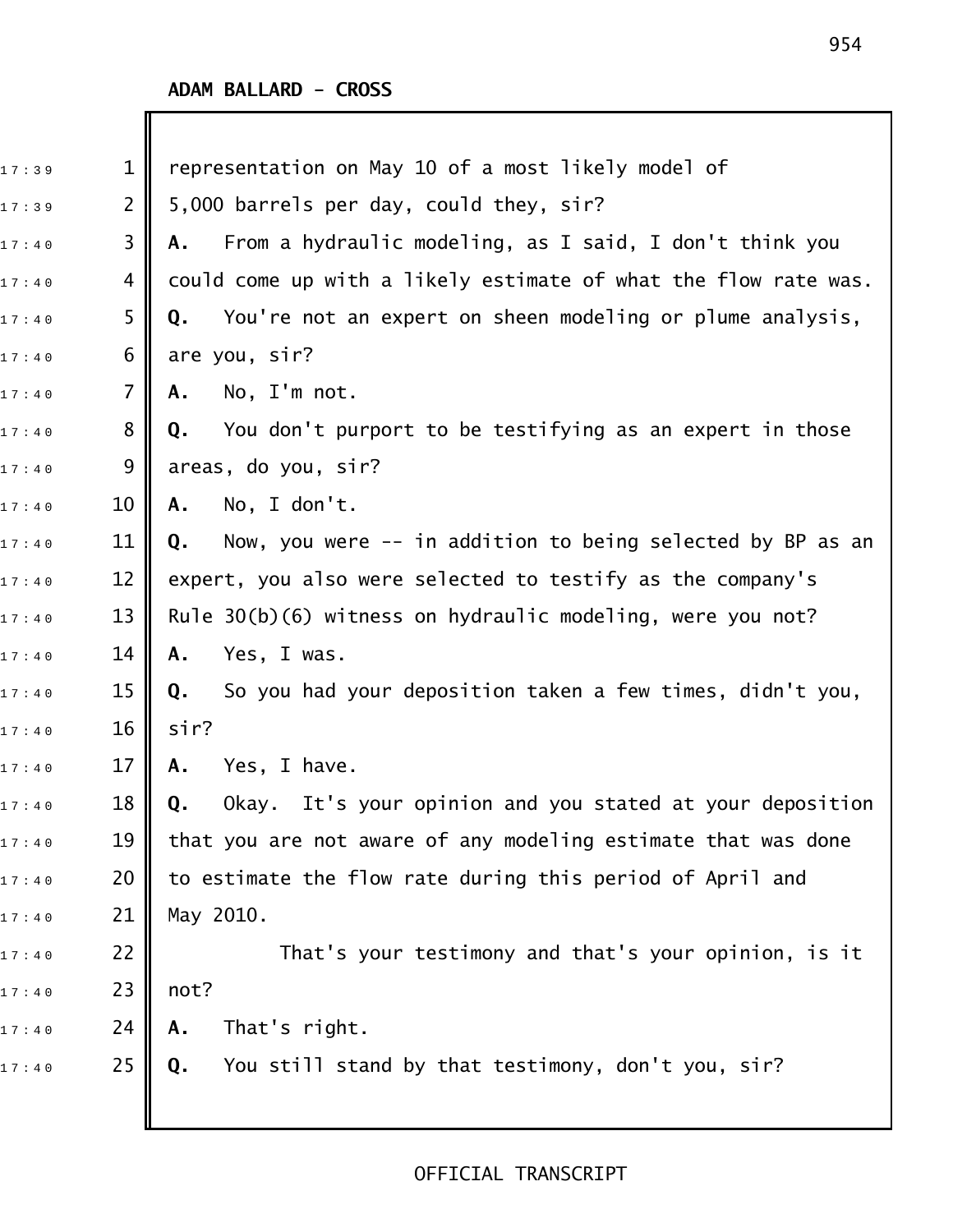| 17:41 | $\mathbf 1$    | Yes, sir.<br>Α.                                                 |
|-------|----------------|-----------------------------------------------------------------|
| 17:41 | $\overline{2}$ | MR. BRIAN: Let's pull up TREX-9155.1.1.TO.                      |
| 17:41 | 3              | BY MR. BRIAN:                                                   |
| 17:41 | 4              | Now, this is an e-mail from Doug Suttles to<br>Q.               |
| 17:41 | 5              | Admiral Landry, dated May 10, 2010, is it not, sir?             |
| 17:41 | 6              | Yes.<br>Α.                                                      |
| 17:41 | $\overline{7}$ | You have seen this before, haven't you, sir?<br>Q.              |
| 17:41 | 8              | I believe I have.<br>Α.                                         |
| 17:41 | 9              | You know who Mr. Suttles is, don't you, sir?<br>Q.              |
| 17:41 | 10             | I do.<br>Α.                                                     |
| 17:41 | 11             | He was one of the heads of the BP Response Team during<br>Q.    |
| 17:41 | 12             | this critical period, was he not?                               |
| 17:41 | 13             | He was the head of something. I don't know his specific<br>Α.   |
| 17:41 | 14             | role.                                                           |
| 17:41 | 15             | A senior guy?<br>Q.                                             |
| 17:41 | 16             | Yes.<br>Α.                                                      |
| 17:41 | 17             | This is an e-mail from Doug Suttles to Admiral Landry.<br>Q.    |
| 17:41 | 18             | And you know that she was one of the senior admirals involved   |
| 17:41 | 19             | in the response effort, correct?                                |
| 17:41 | 20             | Yes.<br>Α.                                                      |
| 17:41 | 21             | You see where Mr. Suttles wrote "Attached is a short note<br>Q. |
| 17:42 | 22             | covering our view of the worst-case scenario"? Do you see       |
| 17:42 | 23             | that?                                                           |
| 17:42 | 24             | Yes.<br>Α.                                                      |
| 17:42 | 25             | Now, let's put up TREX-9155.4.1.TO.<br><b>MR. BRIAN:</b>        |
|       |                |                                                                 |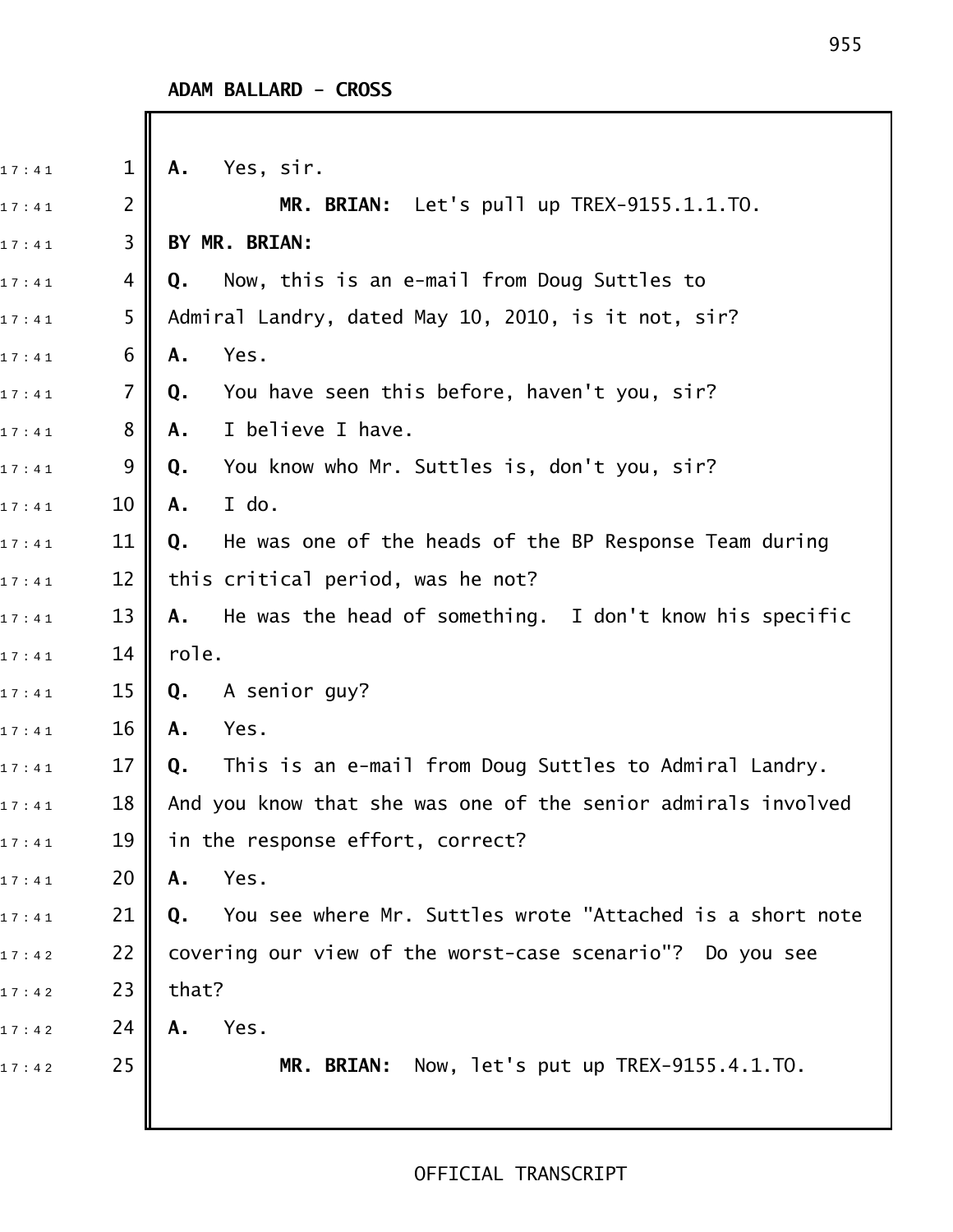### **ADAM BALLARD - CROSS**

| 17:42 | $\mathbf{1}$   | BY MR. BRIAN:                                                        |
|-------|----------------|----------------------------------------------------------------------|
| 17:42 | $\overline{2}$ | Now, I will represent to you, sir, that this model was<br>Q.         |
| 17:42 | 3              | attached to Mr. Suttles' May 10 e-mail to Admiral Landry. You        |
| 17:42 | 4              | have in fact seen this model, have you not, sir?                     |
| 17:42 | 5              | I have.<br>Α.                                                        |
| 17:42 | 6              | Q. This shows two flow rates, one starting at approximately          |
| 17:42 | $\overline{7}$ | 55,000 barrels and a constant one at 5,000 barrels per day,          |
| 17:42 | 8              | does it not?                                                         |
| 17:42 | 9              | Yes.<br>Α.                                                           |
| 17:42 | 10             | It shows at the top a worst-case model, which is depicting<br>Q.     |
| 17:42 | 11             | the 55,000 barrels per day, right?                                   |
| 17:42 | 12             | Yes.<br>Α.                                                           |
| 17:42 | 13             | It states in the lower right-hand corner "most likely<br>$Q_{\star}$ |
| 17:42 | 14             | model," which depicts the 5,000 barrels per day; isn't that          |
| 17:42 | 15             | right?                                                               |
| 17:42 | 16             | Yes, that's what it appears to have.<br>Α.                           |
| 17:42 | 17             | Now, isn't it the fact that both the worst-case model and<br>Q.      |
| 17:43 | 18             | the most likely model on this chart came from hydraulic              |
| 17:43 | 19             | modeling performed by BP engineers?                                  |
| 17:43 | 20             | So what this chart is showing is the depletion, which is a<br>Α.     |
| 17:43 | 21             | hydraulic model, and so the change in those curves over time is      |
| 17:43 | 22             | absolutely from hydraulic modeling.                                  |
| 17:43 | 23             | So the answer to my question is yes, isn't it?<br>Q.                 |
| 17:43 | 24             | Well, the way the depletion works, it was using $-$ from my<br>А.    |
| 17:43 | 25             | recollection, this is using the MBAL model. And from my              |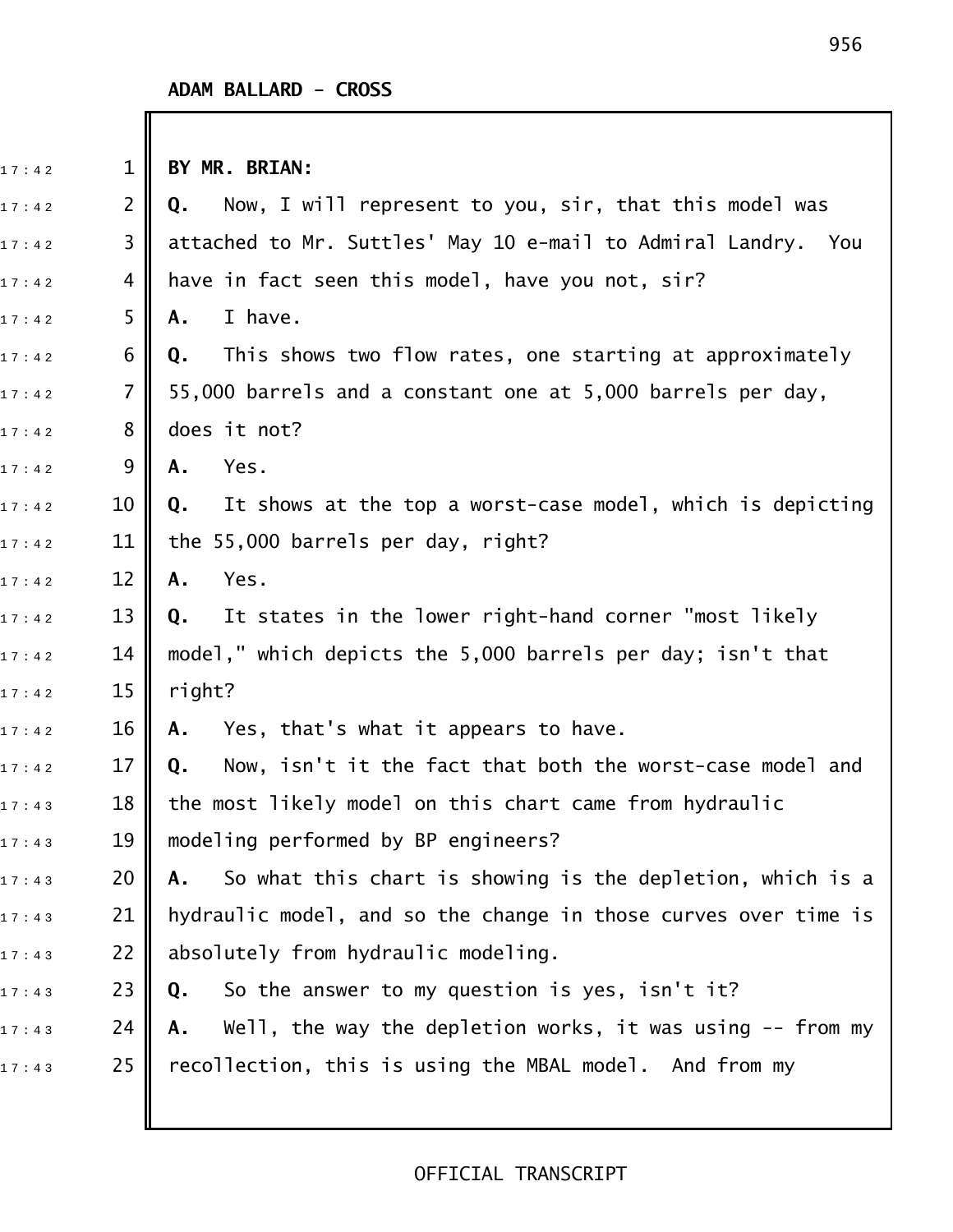| 17:43 | $\mathbf 1$ | understanding of the MBAL model, you assume a rate and then you |
|-------|-------------|-----------------------------------------------------------------|
| 17:43 | 2           | look at how it changes over time, because it's a mass balance   |
| 17:43 | 3           | model.                                                          |
| 17:43 | 4           | I'm going to ask you about that. You're testifying that<br>Q.   |
| 17:43 | 5           | the engineers were told to assume a rate of 5,000 barrels per   |
| 17:43 | 6           | day and essentially see what the other factors would be to get  |
| 17:43 | 7           | to a rate of 5,000 barrels per day, correct?                    |
| 17:44 | 8           | In this specific scenario?<br>Α.                                |
| 17:44 | 9           | When you just said an assumed rate, that's what you are<br>Q.   |
| 17:44 | 10          | talking about, right?                                           |
| 17:44 | 11          | Yes. From my understanding, in reviewing the documents in<br>Α. |
| 17:44 | 12          | preparation for this, I think it was Captain Little had asked   |
| 17:44 | 13          | Mr. Suttles to look at what would happen to depletion of a      |
| 17:44 | 14          | 5,000-barrel-a-day rate. So they would assume that rate and     |
| 17:44 | 15          | then look at how it changes over time and how long it could     |
| 17:44 | 16          | potentially flow based on the reservoir.                        |
| 17:44 | 17          | One of your first assignments, when you came on board in<br>Q.  |
| 17:44 | 18          | the Macondo response effort, was to do hydraulic modeling with  |
| 17:44 | 19          | an assumed rate of 1,000 barrels a day, right?                  |
| 17:44 | 20          | I believe so, yes.<br>A.,                                       |
| 17:44 | 21          | <b>Q.</b> Let me go back to my question and see if I can get an |
| 17:44 | 22          | answer. Very simply, both of these lines on this chart, 55,000  |
| 17:44 | 23          | and 5,000, came from hydraulic modeling, correct?               |
| 17:44 | 24          | MS. KARIS: Your Honor, I think that's been asked and            |
| 17:44 | 25          | answered three times now.                                       |
|       |             |                                                                 |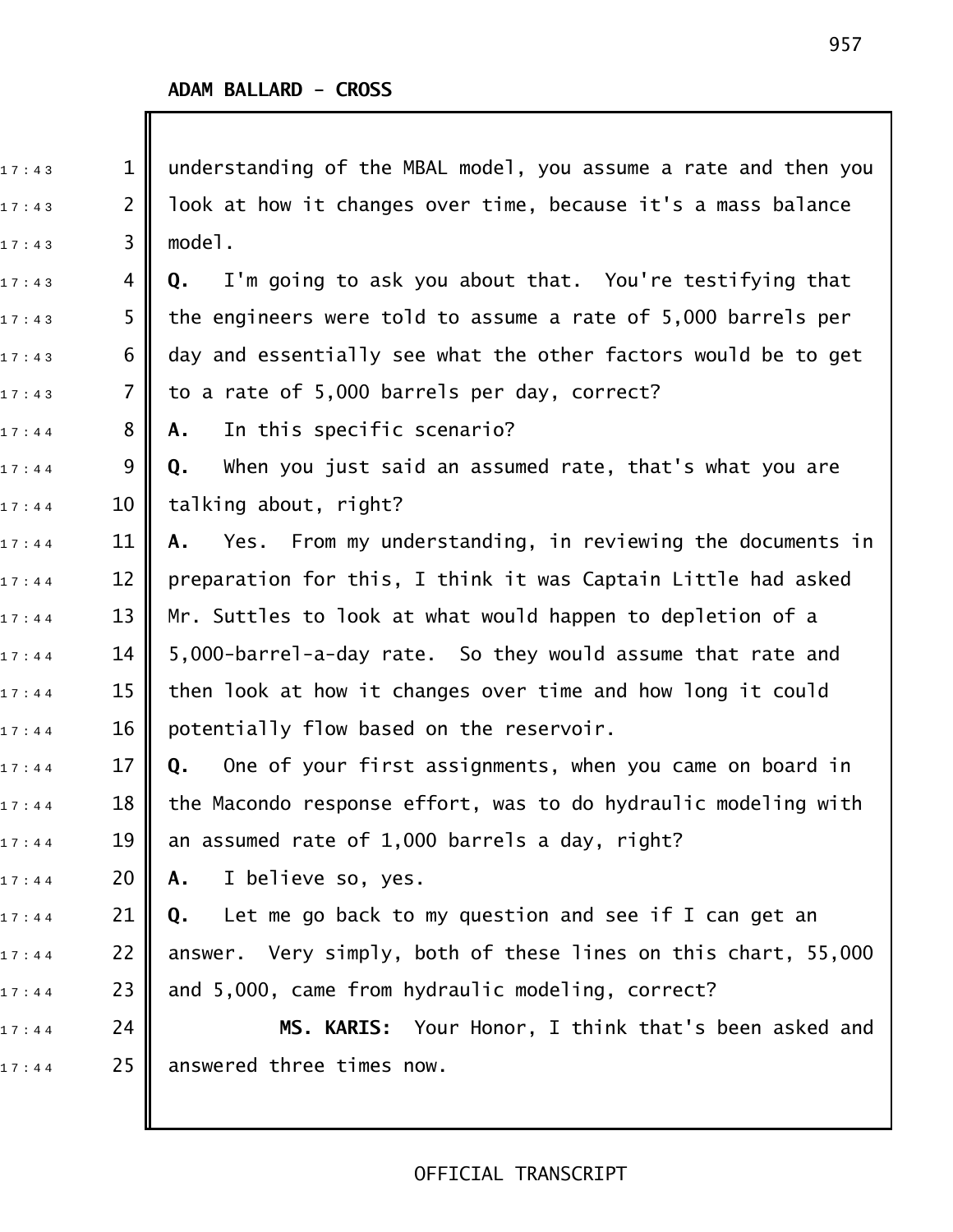| 17:45 | $\mathbf 1$    | MR. BRIAN: I don't think so, Your Honor.                         |
|-------|----------------|------------------------------------------------------------------|
| 17:45 | $\overline{2}$ | THE COURT: Overruled.                                            |
| 17:45 | 3              | BY MR. BRIAN:                                                    |
| 17:45 | 4              | Isn't that right?<br>Q.                                          |
| 17:45 | 5              | So the change in curvature of those lines came from<br>Α.        |
| 17:45 | 6              | hydraulic modeling.                                              |
| 17:45 | 7              | Thank you.<br>Q.                                                 |
| 17:45 | 8              | So now I want to put up TREX-150110.1.1.TO.                      |
| 17:45 | 9              | Do you know who Jasper Peijs is?                                 |
| 17:45 | 10             | I don't know him personally, but I believe he was<br>Α.          |
| 17:45 | 11             | assisting Andy Inglis.                                           |
| 17:45 | 12             | He was the executive assistant to Andy Inglis, the CEO of<br>Q.  |
| 17:45 | 13             | BP Production & Exploration, was he not?                         |
| 17:45 | 14             | I believe so.<br>Α.                                              |
| 17:45 | 15             | He sent an e-mail on May 10, the same day as the other one<br>Q. |
| 17:45 | 16             | we just saw, to Doug Suttles, didn't he?                         |
| 17:45 | 17             | This is an e-mail on May 10, yes.<br>Α.                          |
| 17:45 | 18             | You see where he wrote in the e-mail: "We have run two<br>Q.     |
| 17:45 | 19             | reservoir models based on mass balance"? Do you see that?        |
| 17:45 | 20             | Yes.<br>Α.                                                       |
| 17:45 | 21             | Mass balance refers to something called the M-B-A-L, which<br>Q. |
| 17:46 | 22             | is a software program to perform hydraulic modeling.<br>Isn't    |
| 17:46 | 23             | that right, sir?                                                 |
| 17:46 | 24             | It's a mass balance model looking at depletion in a<br>Α.        |
| 17:46 | 25             | reservoir.                                                       |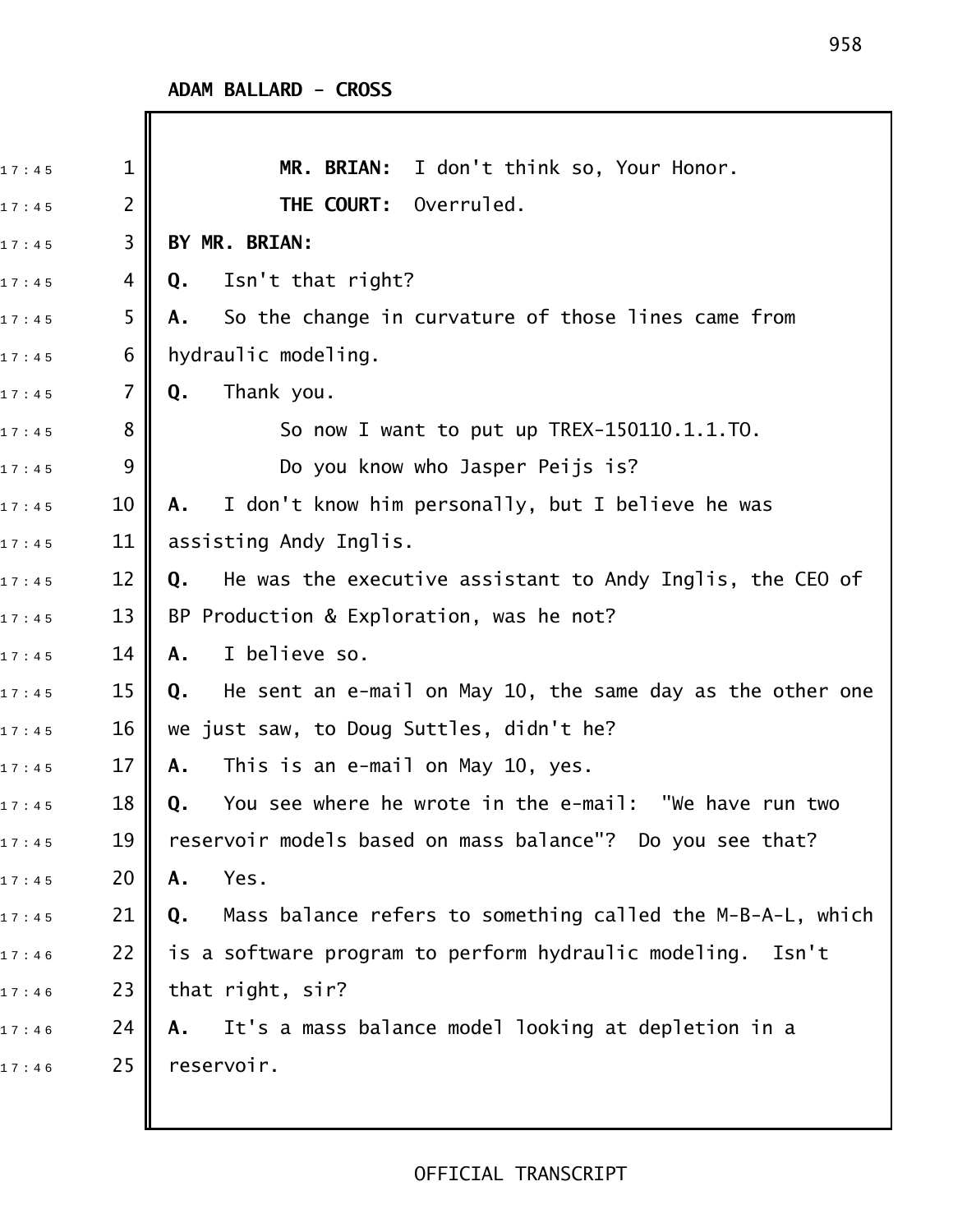| 17:46 | $\mathbf 1$    | MR. BRIAN: Let's pull up Mr. Ballard's expert                   |
|-------|----------------|-----------------------------------------------------------------|
| 17:46 | $\overline{2}$ | deposition at page 237, lines 5 through 17.                     |
| 17:46 | 3              | Not what I was looking for. We'll move on.                      |
| 17:46 | 4              | Let's go back to the one we had up before,                      |
| 17:46 | 5              | TREX-150110.1.1.TO.                                             |
| 17:46 | 6              | BY MR. BRIAN:                                                   |
| 17:46 | 7              | Mr. Peijs also wrote in this e-mail to Mr. Suttles on<br>Q.     |
| 17:46 | 8              | May 10 that Model 1 showed a worst-case model -- "worst-case    |
| 17:47 | 9              | model: unconstrained flow, zero skin, no BOP, initial flow rate |
| 17:47 | 10             | of 55,000 barrels of oil per day."                              |
| 17:47 | 11             | He wrote that, did he not?                                      |
| 17:47 | 12             | Yes.<br>Α.                                                      |
| 17:47 | 13             | He wrote that model 2 was "our most likely case with<br>Q.      |
| 17:47 | 14             | initial flow rate of 5,000 barrels of oil per day."             |
| 17:47 | 15             | He wrote that as well, didn't he, sir?                          |
| 17:47 | 16             | Yes.<br>A.                                                      |
| 17:47 | 17             | Those numbers, the 55,000 and the 5,000, referred to by<br>Q.   |
| 17:47 | 18             | Mr. Peijs, Mr. Inglis' executive assistant, on May 10, are the  |
| 17:47 | 19             | same numbers that Mr. Suttles put in the chart that went to     |
| 17:47 | 20             | Admiral Landry that same day, correct?                          |
| 17:47 | 21             | It appears to be, yes.<br>Α.                                    |
| 17:47 | 22             | MR. BRIAN: Let's put up now TREX-11907.1.1.TO.                  |
| 17:47 | 23             | BY MR. BRIAN:                                                   |
| 17:47 | 24             | This is another e-mail, that Mr. Peijs sent to Suttles a<br>Q.  |
| 17:47 | 25             | few minutes later that day, isn't it, sir?                      |
|       |                |                                                                 |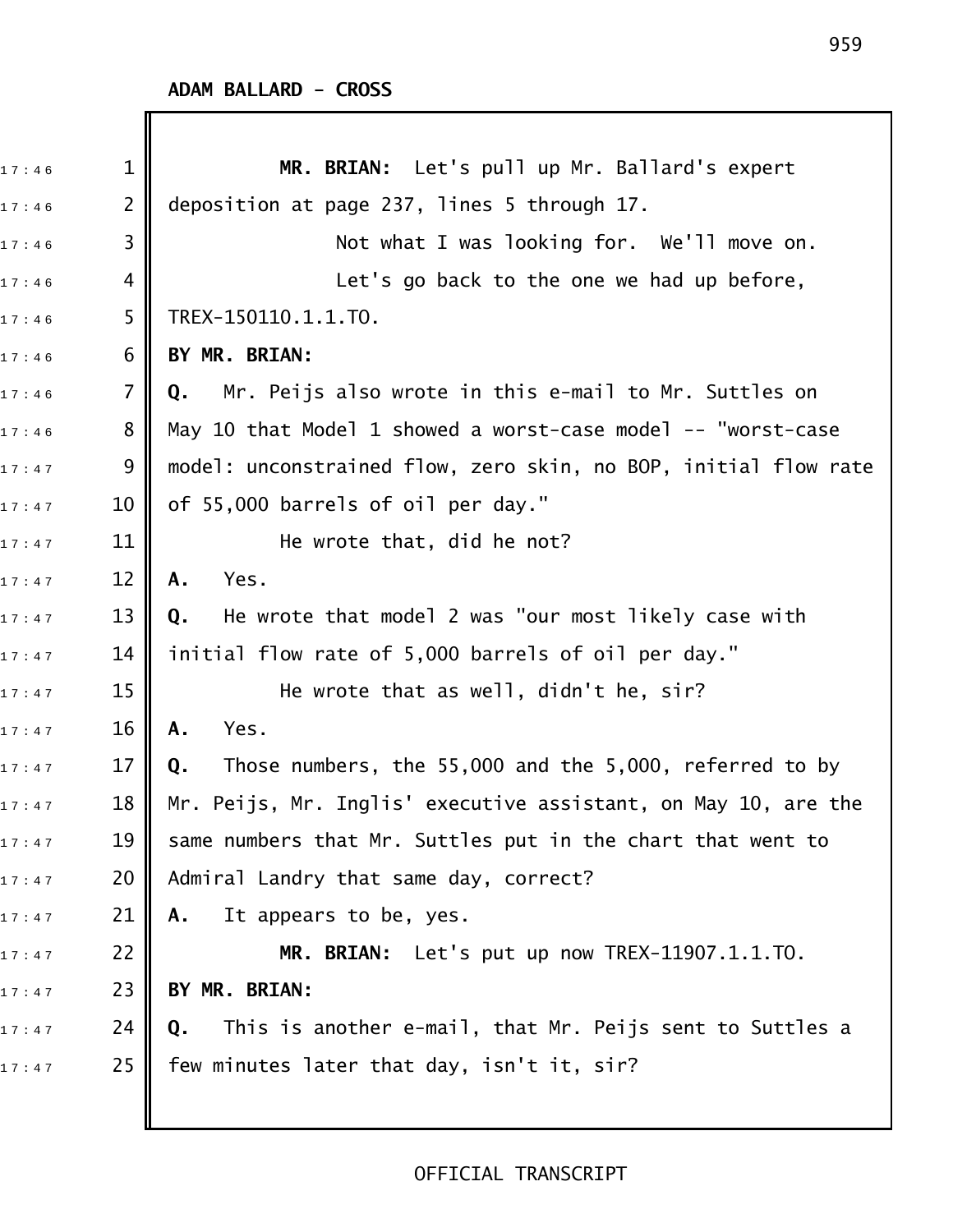| 17:48 | $\mathbf{1}$   | Yes.<br>Α.                                                       |
|-------|----------------|------------------------------------------------------------------|
| 17:48 | $\overline{2}$ | You see the subject line? What does it say?<br>Q.                |
| 17:48 | 3              | It says "Updated model slide."<br>Α.                             |
| 17:48 | 4              | MR. BRIAN: Let's put up TREX-11907.3.1.TO.                       |
| 17:48 | 5              | BY MR. BRIAN:                                                    |
| 17:48 | 6              | That's the chart that was attached to Mr. Peijs' e-mail to<br>Q. |
| 17:48 | $\overline{7}$ | Mr. Suttles. That's the same chart Mr. Suttles then attached     |
| 17:48 | 8              | to his e-mail to Admiral Landry that same day, is it not?        |
| 17:48 | 9              | It appears to be. It looks like some of the text is<br>Α.        |
| 17:48 | 10             | different, but it appears to be.                                 |
| 17:48 | 11             | Let's go back now to TREX-9155.4.1.TO.<br>Q.                     |
| 17:48 | 12             | Do you see where both boxes, where it says                       |
| 17:48 | 13             | "worst-case model" and "most likely model," have the phrase      |
| 17:48 | 14             | "actual reservoir conditions"? Do you see that?                  |
| 17:48 | 15             | Yes.<br>Α.                                                       |
| 17:48 | 16             | Are you aware, sir, that the chart Mr. Suttles sent to<br>Q.     |
| 17:49 | 17             | Admiral Landry was an edited version of a slightly different     |
| 17:49 | 18             | chart that was sent to Jasper Peijs by a modeler named Kelly --  |
| 17:49 | 19             | McAughan is how you pronounce it? Are you aware of that?         |
| 17:49 | 20             | Yes. I have reviewed Ms. McAughan's work.<br>Α.                  |
| 17:49 | 21             | You know her, do you not?<br>Q.                                  |
| 17:49 | 22             | I may have met her in the past.<br>Α.                            |
| 17:49 | 23             | You understand that she was one of the BP engineers who<br>Q.    |
| 17:49 | 24             | was doing some of the hydraulic modeling, correct?               |
| 17:49 | 25             | Yes. She was doing MBAL type of modeling, from my<br>Α.          |
|       |                |                                                                  |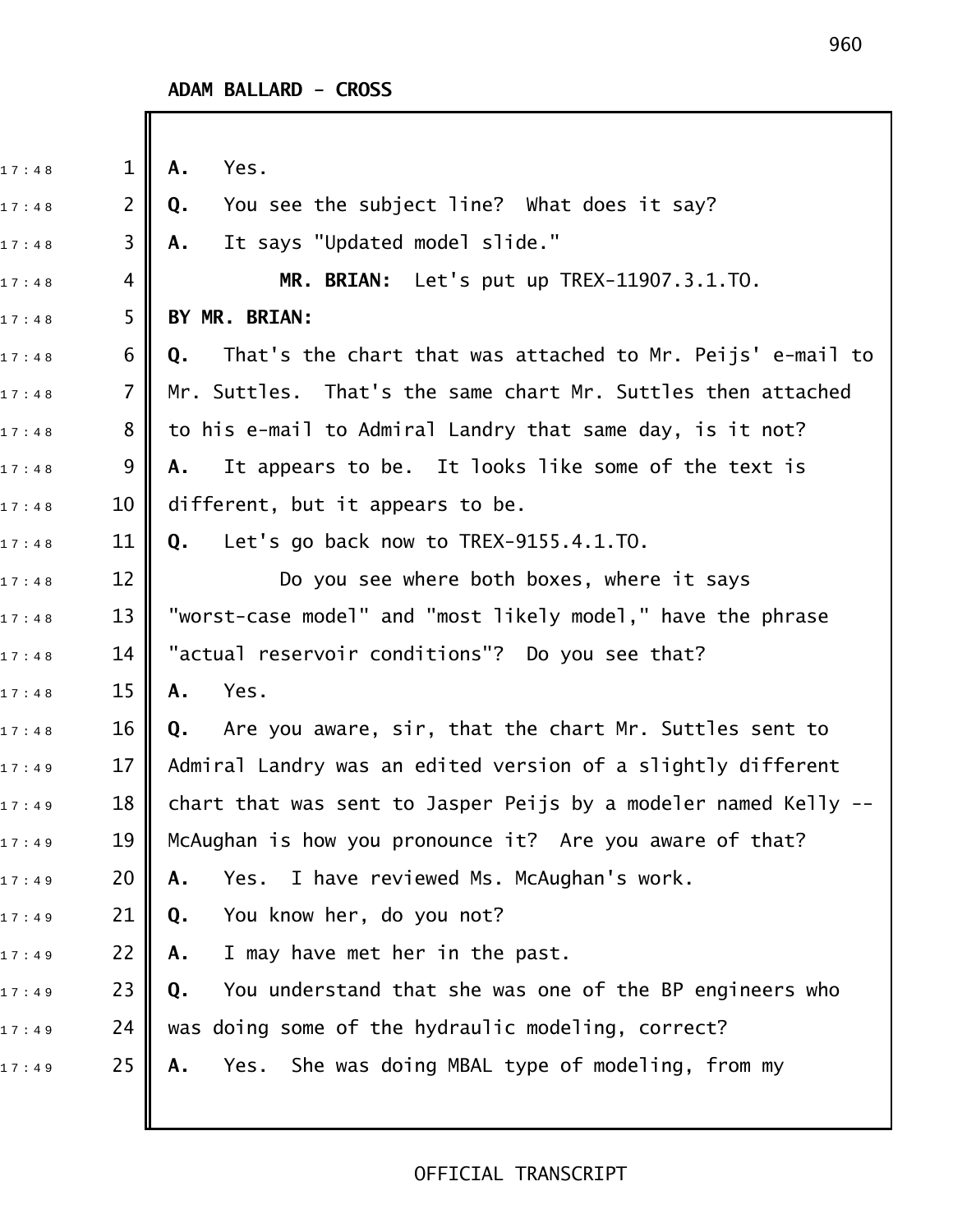Ш

| 17:49 | $\mathbf 1$    | understanding.                                                  |
|-------|----------------|-----------------------------------------------------------------|
| 17:49 | $\overline{2}$ | MR. BRIAN: Let's put up TREX-9330.1.1.TO.                       |
| 17:49 | 3              | BY MR. BRIAN:                                                   |
| 17:49 | 4              | This is an e-mail from -- is it McAughan? How do you<br>Q.      |
| 17:49 | 5              | pronounce that?                                                 |
| 17:49 | 6              | I believe it's McAughan.<br>А.                                  |
| 17:49 | $\overline{7}$ | This is an e-mail from Ms. McAughan, dated May 6, to<br>Q.      |
| 17:49 | 8              | Jasper Peijs and some other people, correct?                    |
| 17:49 | 9              | Yes.<br>Α.                                                      |
| 17:49 | 10             | She wrote to Jasper: "Ran the new cases and put them in a<br>Q. |
| 17:49 | 11             | graph with the other six (total of eight cases now). I          |
| 17:50 | 12             | attached the Excel file as well so you can edit freely."        |
| 17:50 | 13             | That's what she wrote to Jasper, didn't she, sir?               |
| 17:50 | 14             | Yes.<br>A.                                                      |
| 17:50 | 15             | MR. BRIAN: Let's look at TREX-9330.3.1.TO.                      |
| 17:50 | 16             | BY MR. BRIAN:                                                   |
| 17:50 | 17             | This is the chart that she attached to her e-mail to<br>Q.      |
| 17:50 | 18             | Jasper Peijs, which she said he could edit freely, isn't it,    |
| 17:50 | 19             | sir?                                                            |
| 17:50 | 20             | Yes.<br>Α.                                                      |
| 17:50 | 21             | This has the eight different cases that she mentioned in<br>Q.  |
| 17:50 | 22             | her cover e-mail, doesn't it?                                   |
| 17:50 | 23             | It appears to have eight cases on it, yes.<br>Α.                |
| 17:50 | 24             | The lowest one is the 5,000 barrels of oil per day,<br>Q.       |
| 17:50 | 25             | correct?                                                        |
|       |                |                                                                 |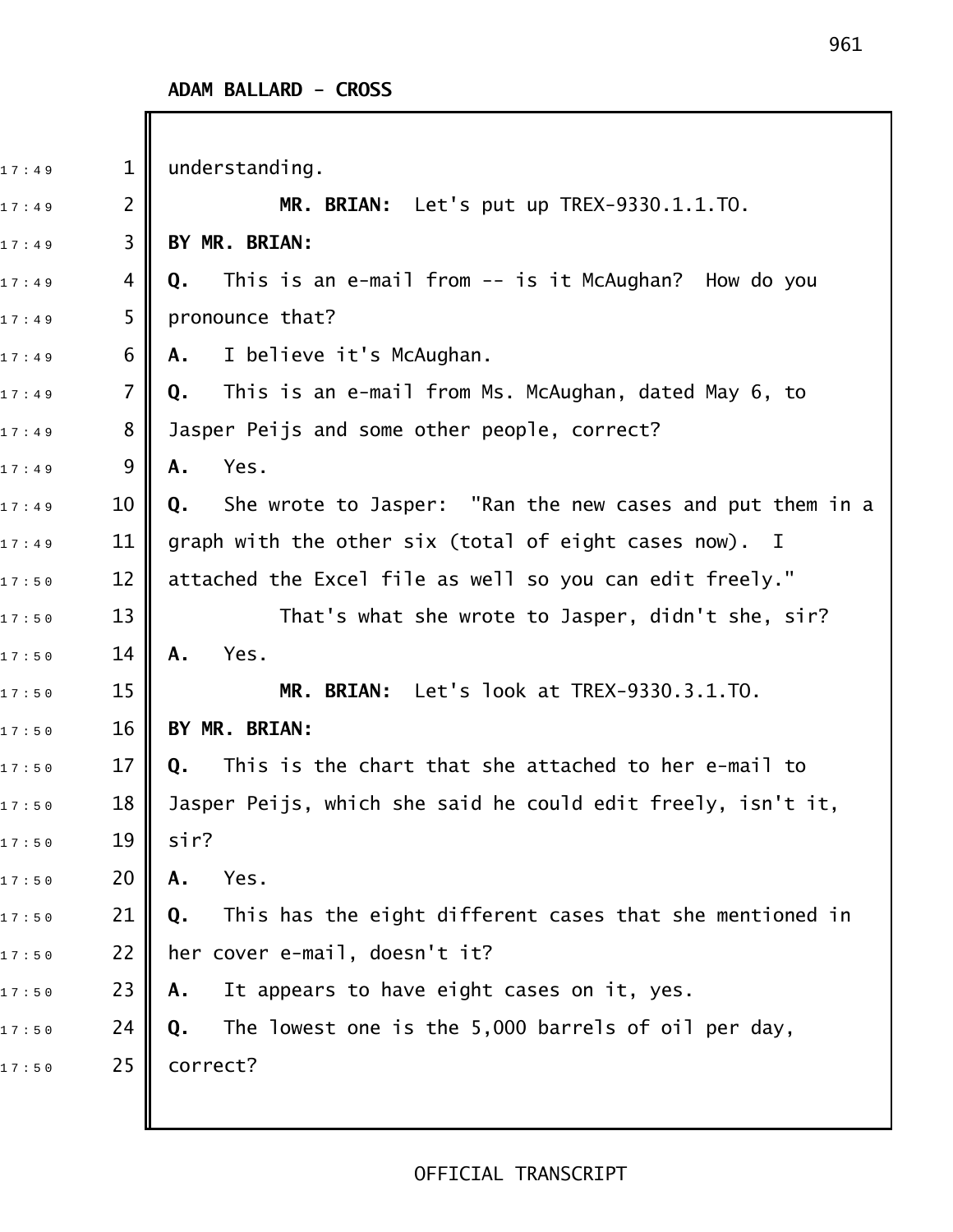# **ADAM BALLARD - CROSS**

Ш

| 17:50 | $\mathbf 1$    | It appears that's around 5,000, yes.<br>Α.                     |
|-------|----------------|----------------------------------------------------------------|
| 17:50 | $\overline{2}$ | The highest one starts at about 162,000, which you<br>Q.       |
| 17:50 | 3              | understood was the pre-spill worst-case calculation, correct?  |
| 17:50 | 4              | Yeah. That would be open hole conditions.<br>Α.                |
| 17:50 | 5              | So if you discard that one for a second, the highest<br>Q.     |
| 17:50 | 6              | number on the chart that Ms. McAughan sent was approximately   |
| 17:51 | 7              | 110,000 barrels per day, correct?                              |
| 17:51 | 8              | It starts at 110.<br>Α.                                        |
| 17:51 | 9              | Then goes down from there, correct?<br>Q.                      |
| 17:51 | 10             | Yes, using the MBAL model.<br>Α.                               |
| 17:51 | 11             | This chart doesn't say anything about a worst-case or a<br>Q.  |
| 17:51 | 12             | most likely model, does it, sir? Those words don't appear      |
| 17:51 | 13             | there, do they?                                                |
| 17:51 | 14             | No. Some of the input assumptions are the upper end of<br>Α.   |
| 17:51 | 15             | those uncertain variables that I was talking about, though.    |
| 17:51 | 16             | MR. BRIAN: Let's put up Demonstrative 25021.                   |
| 17:51 | 17             | BY MR. BRIAN:                                                  |
| 17:51 | 18             | Now, the chart on the right is the chart that I will<br>Q.     |
| 17:51 | 19             | represent to you is the chart that Ms. McAughan sent on May 6, |
| 17:51 | 20             | and the one on the left is the one that Jasper Peijs sent back |
| 17:51 | 21             | on May 10.                                                     |
| 17:52 | 22             | Do you have any information, as the Rule $30(b)(6)$            |
| 17:52 | 23             | witness or BP's expert on hydraulic modeling, how the chart on |
| 17:52 | 24             | the right morphed into the chart on the left?                  |
| 17:52 | 25             | Yeah. Yeah. As I mentioned, I reviewed a communication<br>Α.   |
|       |                |                                                                |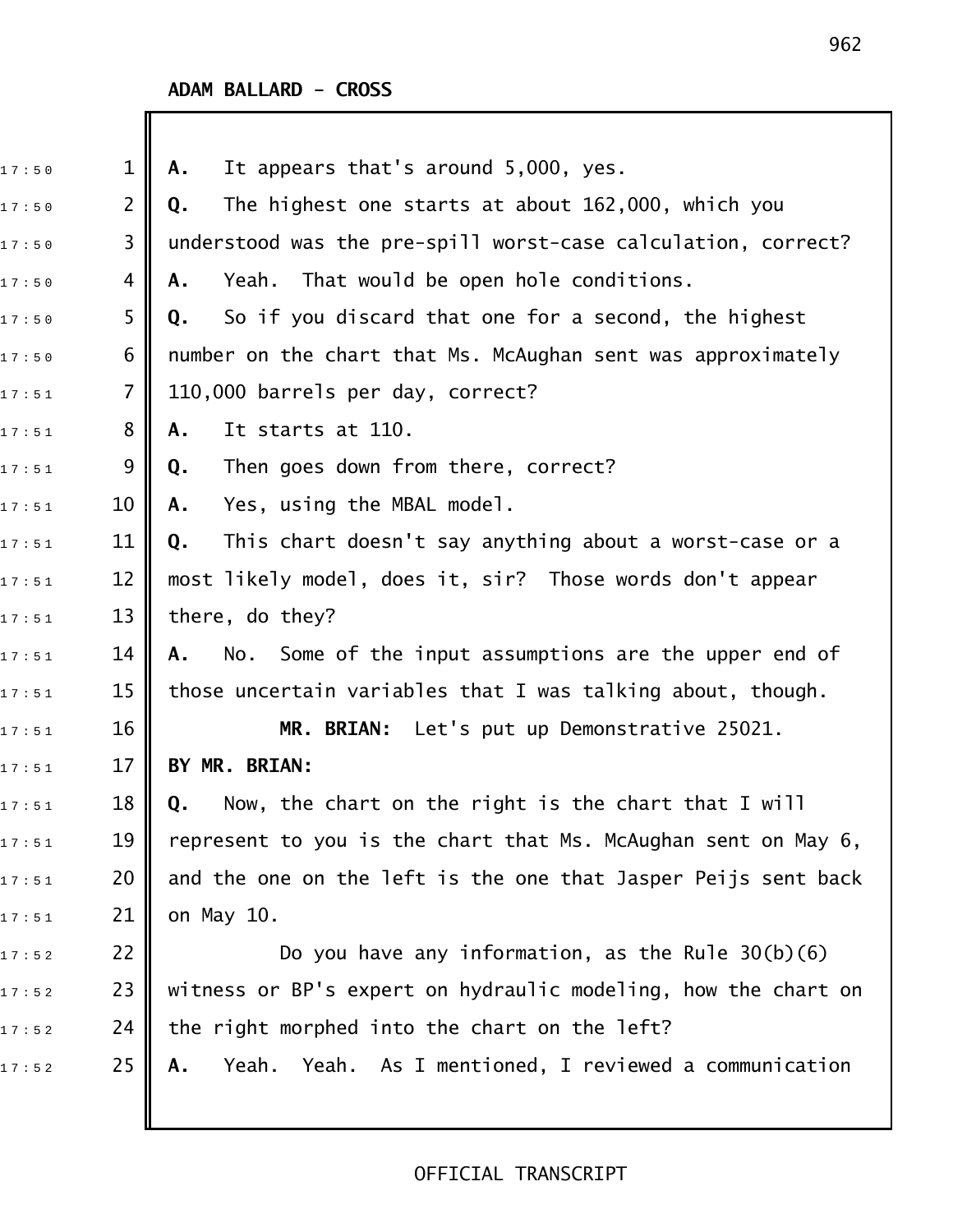| 17:52 | $\mathbf{1}$   | between Captain Little and Rear Admiral Landry and some other      |
|-------|----------------|--------------------------------------------------------------------|
| 17:52 | $\overline{2}$ | U.S. government folks, in which he was telling her that he had     |
| 17:52 | 3              | requested BP to do a -- to look at the reservoir depletion or      |
| 17:52 | 4              | the rate and cumulative oil for the 5,000-barrel-a-day case.       |
| 17:52 | 5              | And then he also $-$ I believe, from my recollection,              |
| 17:52 | 6              | Admiral Landry had responded back, saying, "We have also asked     |
| 17:52 | $\overline{7}$ | him to do the worst-case scenario and compare it to theirs,"       |
| 17:52 | 8              | which was around 50.                                               |
| 17:52 | 9              | You understand that Jasper Peijs took Kelly McAughan's<br>Q.       |
| 17:52 | 10             | chart and changed it and then produced what is now                 |
| 17:53 | 11             | TREX-11907.3.1, right?                                             |
| 17:53 | 12             | I can infer that.<br>A.                                            |
| 17:53 | 13             | Have you looked at the electronic metadata?<br>Q.                  |
| 17:53 | 14             | To see whether Jasper Peijs had edited it?<br>Α.                   |
| 17:53 | 15             | Yes.<br>Q.                                                         |
| 17:53 | 16             | No.<br>Α.                                                          |
| 17:53 | 17             | MR. BRIAN: Let's do that. Let's put up                             |
| 17:53 | 18             | TREX-11906.7.1.TO.                                                 |
| 17:53 | 19             | BY MR. BRIAN:                                                      |
| 17:53 | 20             | This is a copy of the spreadsheet that Ms. McAughan sent<br>Q.     |
| 17:53 | 21             | to Mr. Peijs, is it not?                                           |
| 17:53 | 22             | It seems to be an Excel spreadsheet.<br>Α.                         |
| 17:53 | 23             | MR. BRIAN: Let's put up TREX-11906.6.1.TO.                         |
| 17:53 | 24             | BY MR. BRIAN:                                                      |
| 17:53 | 25             | This Excel tab is labeled -- actually, there's a typo.<br>Do<br>Q. |
|       |                |                                                                    |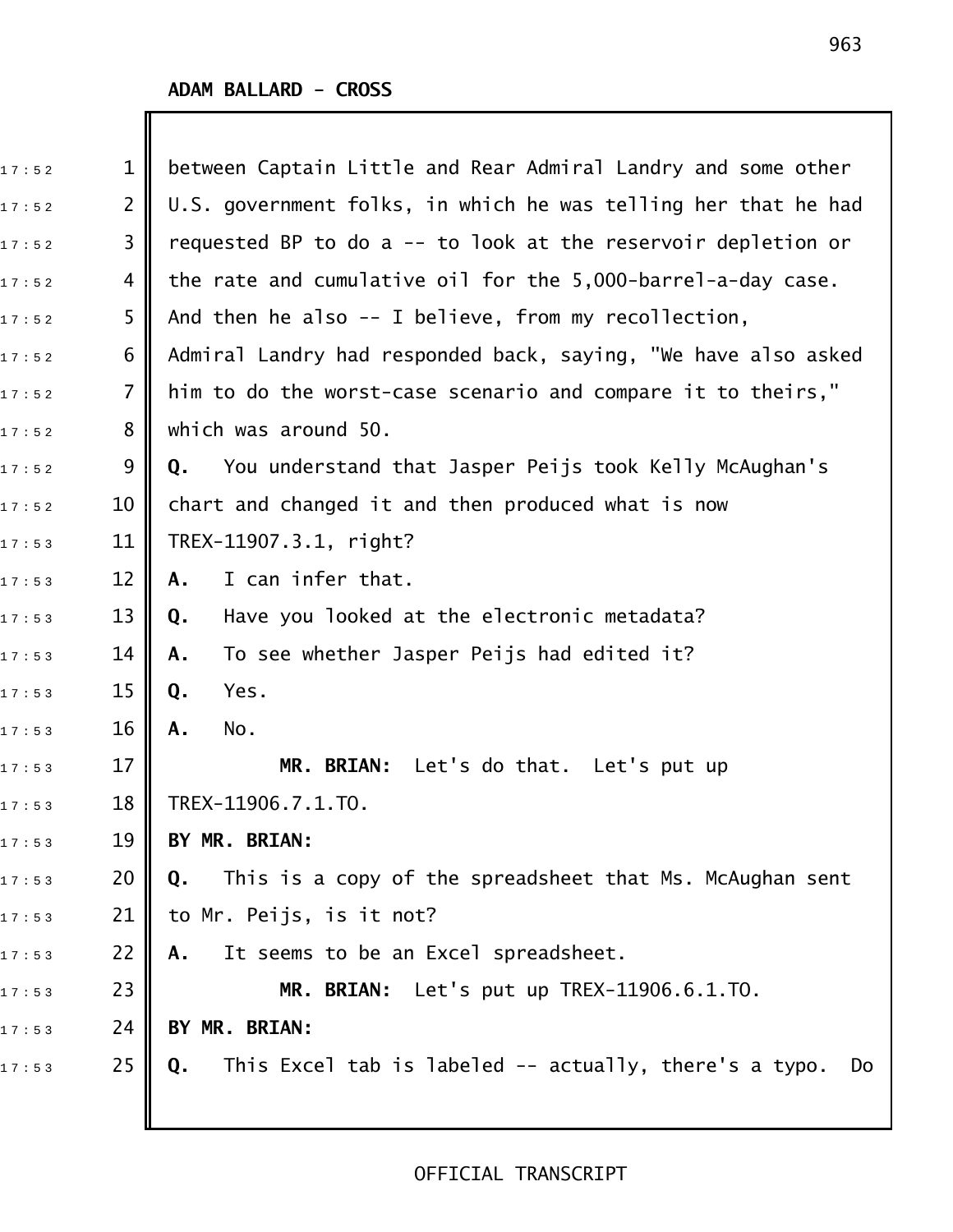| 17:53 | $\mathbf 1$         | you see in the lower left it says "Jasper WC"? You would agree   |
|-------|---------------------|------------------------------------------------------------------|
| 17:53 | 2                   | with me that that was a typographical error? It should have      |
| 17:53 | 3                   | been "Jasper"?                                                   |
| 17:53 | 4                   | Yes.<br>Α.                                                       |
| 17:53 | 5                   | That means that Jasper Peijs has copied the chart over and<br>Q. |
| 17:53 | 6                   | started making edits, doesn't it?                                |
| 17:53 | 7                   | A. I can infer that from -- based on that, I could agree with    |
| 17:53 | 8                   | that.                                                            |
| 17:54 | 9                   | By the way, you say you interviewed some people. Did you<br>Q.   |
| 17:54 | 10 <sup>°</sup>     | ever interview Jasper Peijs?                                     |
| 17:54 | 11                  | No, I didn't.<br>Α.                                              |
| 17:54 | $12 \overline{ }$   | Did you ever interview Andy Inglis?<br>Q.                        |
| 17:54 | 13                  | No, I didn't.<br>А.                                              |
| 17:54 | 14                  | Let's pull up TREX-11906.5.TO. You see where this one is<br>Q.   |
| 17:54 | 15                  | labeled "Jasper WC (simple)" in the lower left-hand corner?      |
| 17:54 | 16                  | Yes.<br>Α.                                                       |
| 17:54 | 17                  | Q. It's a lot more simple; it has just two lines on it,          |
| 17:54 | $18$ $\blacksquare$ | doesn't it?                                                      |
| 17:54 | 19                  | It has two lines on it, yes.<br>Α.                               |
| 17:54 | 20                  | Let's go to TREX-11906.4.1.TO. Now, this is a PowerPoint,<br>Q.  |
| 17:54 | 21                  | not an Excel spreadsheet, right?                                 |
| 17:54 | 22                  | Yes.<br>Α.                                                       |
| 17:54 | 23                  | It looks like the chart we saw has been converted into a<br>Q.   |
| 17:54 | 24                  | PowerPoint slide entitled "Macondo Reservoir Model"; isn't that  |
| 17:54 | 25                  | true?                                                            |
|       |                     |                                                                  |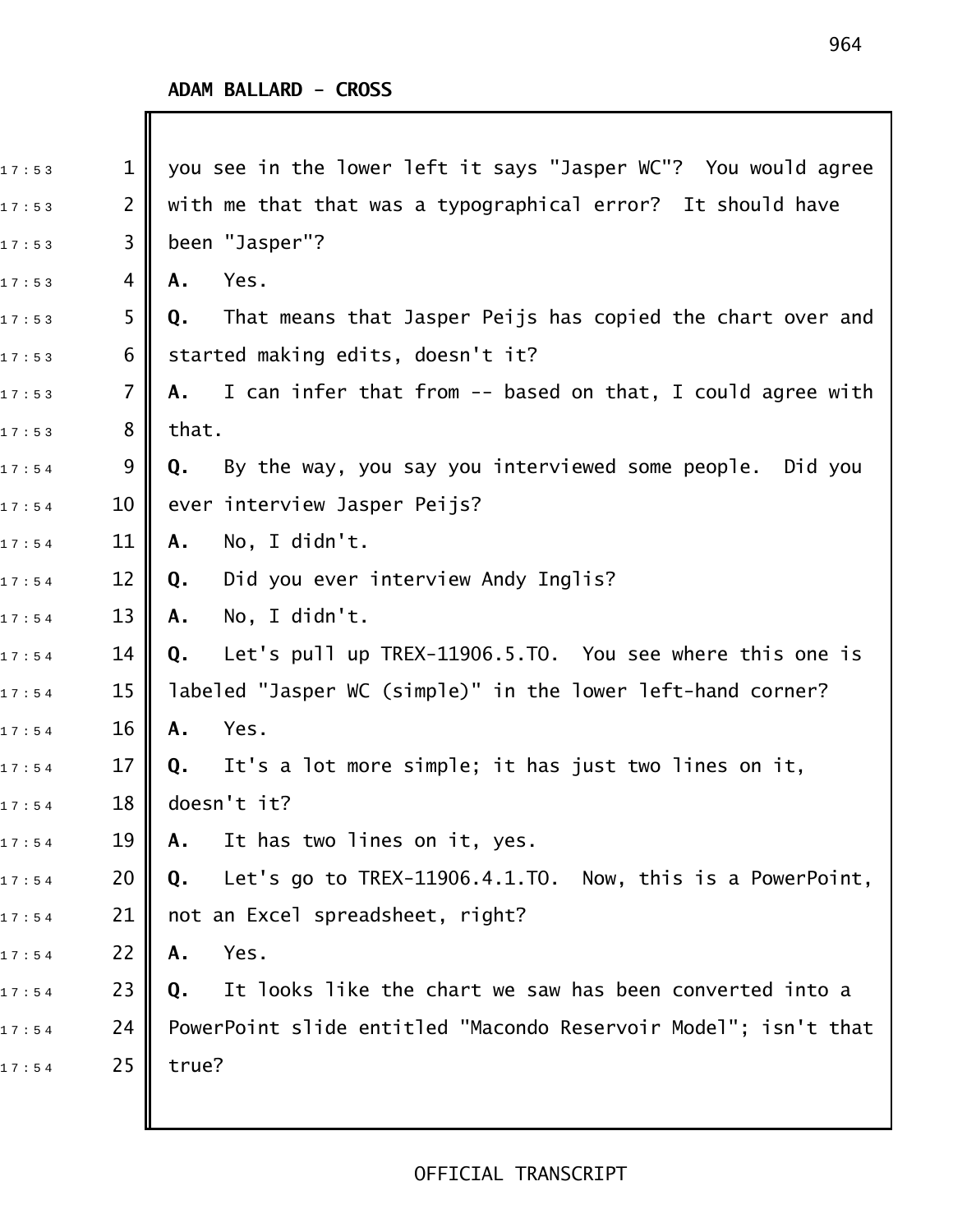| 17:54 | $\mathbf 1$    | Yes.<br>Α.                                                      |
|-------|----------------|-----------------------------------------------------------------|
| 17:54 | $\overline{2}$ | You have these boxes that appear in the upper right-hand<br>Q.  |
| 17:54 | 3              | and the lower right-hand corners, right?                        |
| 17:55 | 4              | Yes.<br>Α.                                                      |
| 17:55 | 5              | Now, you were designated as BP's corporate representative<br>Q. |
| 17:55 | 6              | to testify about, quote, "the manner and/or methodology that BP |
| 17:55 | $\overline{7}$ | used to predict, estimate, characterize, and/or measure the     |
| 17:55 | 8              | daily amount of hydrocarbons flowing from the Macondo well from |
| 17:55 | 9              | April 20, 2010, through July 15, 2010."                         |
| 17:55 | 10             | Right?                                                          |
| 17:55 | 11             | Yes.<br>Α.                                                      |
| 17:55 | 12             | You reviewed -- as part of that work, you reviewed<br>Q.        |
| 17:55 | 13             | TREX-9155, which is Mr. Suttle's e-mail to Admiral Landry and   |
| 17:55 | 14             | the attachments, didn't you?                                    |
| 17:55 | 15             | I'm not sure. I can't recall if I reviewed that one<br>А.       |
| 17:55 | 16             | before or after.                                                |
| 17:55 | 17             | When it came time for you to testify as an expert, you<br>Q.    |
| 17:55 | 18             | didn't identify TREX-9155 as one of the documents you           |
| 17:56 | 19             | considered in forming your opinions, did you, sir?              |
| 17:56 | 20             | I don't believe so, but I can't be sure.<br>Α.                  |
| 17:56 | 21             | Now, when you testified as an expert, did you personally<br>Q.  |
| 17:56 | 22             | select the documents you reviewed or did someone else select    |
| 17:56 | 23             | the documents for you to review?                                |
| 17:56 | 24             | In regards to my preparation for an expert?<br>Α.               |
| 17:56 | 25             | Yeah.<br>Q.                                                     |
|       |                |                                                                 |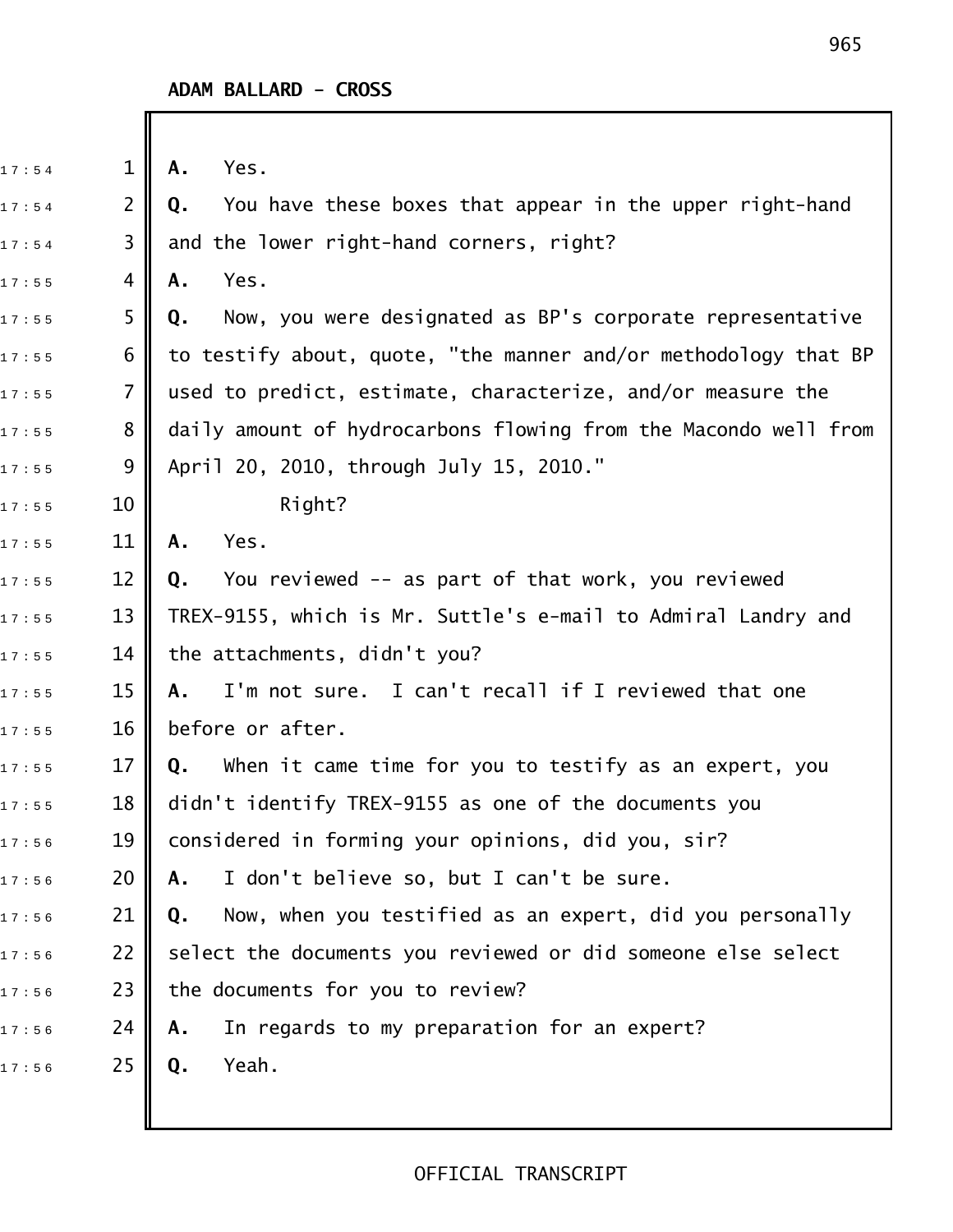| 17:56 | $\mathbf{1}$   | Well, based on what I had reviewed in the $30(b)(6)$ , I<br>А.   |
|-------|----------------|------------------------------------------------------------------|
| 17:56 | $\overline{2}$ | asked for the documents to review. I knew what the totality      |
| 17:56 | 3              | looked like, so I knew what I wanted to review for that -- to    |
| 17:56 | 4              | look at, from an expert opinion, the hydraulic modeling work     |
| 17:56 | 5              | that was done.                                                   |
| 17:56 | 6              | Now -- and I take it you never interviewed Doug Suttles,<br>Q.   |
| 17:56 | $\overline{7}$ | did you, sir?                                                    |
| 17:56 | 8              | No, I didn't.<br>Α.                                              |
| 17:56 | 9              | One of the things you did say in your report --<br>Q.            |
| 17:56 | 10             | MR. BRIAN: Let's pull up TREX-11905R.21.1.TO.                    |
| 17:56 | 11             | BY MR. BRIAN:                                                    |
| 17:57 | 12             | You said that one of the things that was done during this<br>Q.  |
| 17:57 | 13             | time period in connection with the hydraulic modeling were       |
| 17:57 | 14             | these -- what you called "assumed studies," right?               |
| 17:57 | 15             | Yes.<br>Α.                                                       |
| 17:57 | 16             | Very simply stated, if you were to determine a flow rate,<br>Q.  |
| 17:57 | 17             | you would input various factors on pressure and size and         |
| 17:57 | 18             | orifices and that kind of stuff to determine a flow rate.<br>But |
| 17:57 | 19             | if you do an assumed study, it's kind of the opposite: You are   |
| 17:57 | 20             | told to assume a flow rate and figure out what are the various   |
| 17:57 | 21             | factors that would lead to that flow rate, right?                |
| 17:57 | 22             | Well, the intent of the assumed studies that I had here<br>Α.    |
| 17:57 | 23             | was for things in which you would use different type of          |
| 17:57 | 24             | modeling, such as finite element analysis. You would assume a    |
| 17:57 | 25             | flow rate and look at, for instance, what the plume looked like  |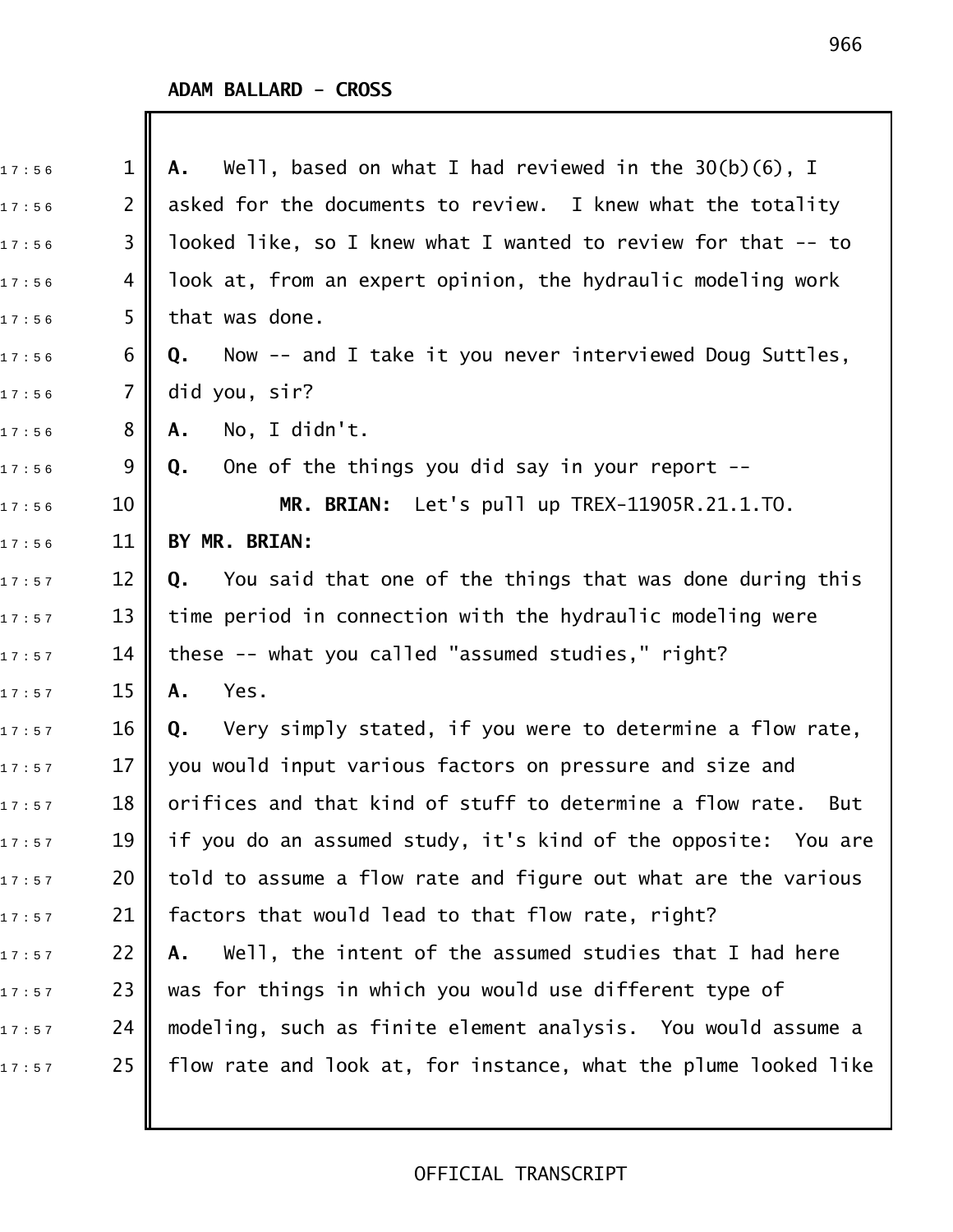| 17:57 | $\mathbf{1}$   | in order to model the BOP being landed on it or something of    |
|-------|----------------|-----------------------------------------------------------------|
| 17:57 | $\overline{2}$ | that sort. You aren't calculating a rate with the finite        |
| 17:58 | 3              | element analysis; you would be assuming what rate you would     |
| 17:58 | 4              | use.                                                            |
| 17:58 | 5              | MR. BRIAN: Let's put up TREX-11905R.16.1.                       |
| 17:58 | 6              | BY MR. BRIAN:                                                   |
| 17:58 | $\overline{7}$ | You criticize Dr. Wilson's report for not acknowledging<br>Q.   |
| 17:58 | 8              | BP's effort to provide the federal responders with the data     |
| 17:58 | 9              | needed to perform hydraulic modeling. That's one of the things  |
| 17:58 | 10             | you say in your report; isn't that right, sir?                  |
| 17:58 | 11             | Yes. I say that he doesn't acknowledge BP's effort to<br>Α.     |
| 17:58 | 12             | provide the data to the federal responders.                     |
| 17:58 | 13             | Is it your testimony under oath before Judge Barbier that<br>Q. |
| 17:58 | 14             | BP provided the Unified Command and the federal responders with |
| 17:58 | 15             | all the data they needed to do their jobs? Is that your         |
| 17:58 | 16             | testimony under oath?                                           |
| 17:58 | 17             | In regards to hydraulic modeling, I have reviewed all the<br>Α. |
| 17:58 | 18             | information or -- not everything under the sun, but I have      |
| 17:58 | 19             | certainly seen that all the information needed to do hydraulic  |
| 17:59 | 20             | modeling, I have seen that communicated and transferred to the  |
| 17:59 | 21             | federal government.                                             |
| 17:59 | 22             | Not my question.<br>Q.                                          |
| 17:59 | 23             | Is it your testimony under oath in this courtroom               |
| 17:59 | 24             | that BP provided the Unified Command and the federal responders |
| 17:59 | 25             | with all the information that BP had that those folks needed to |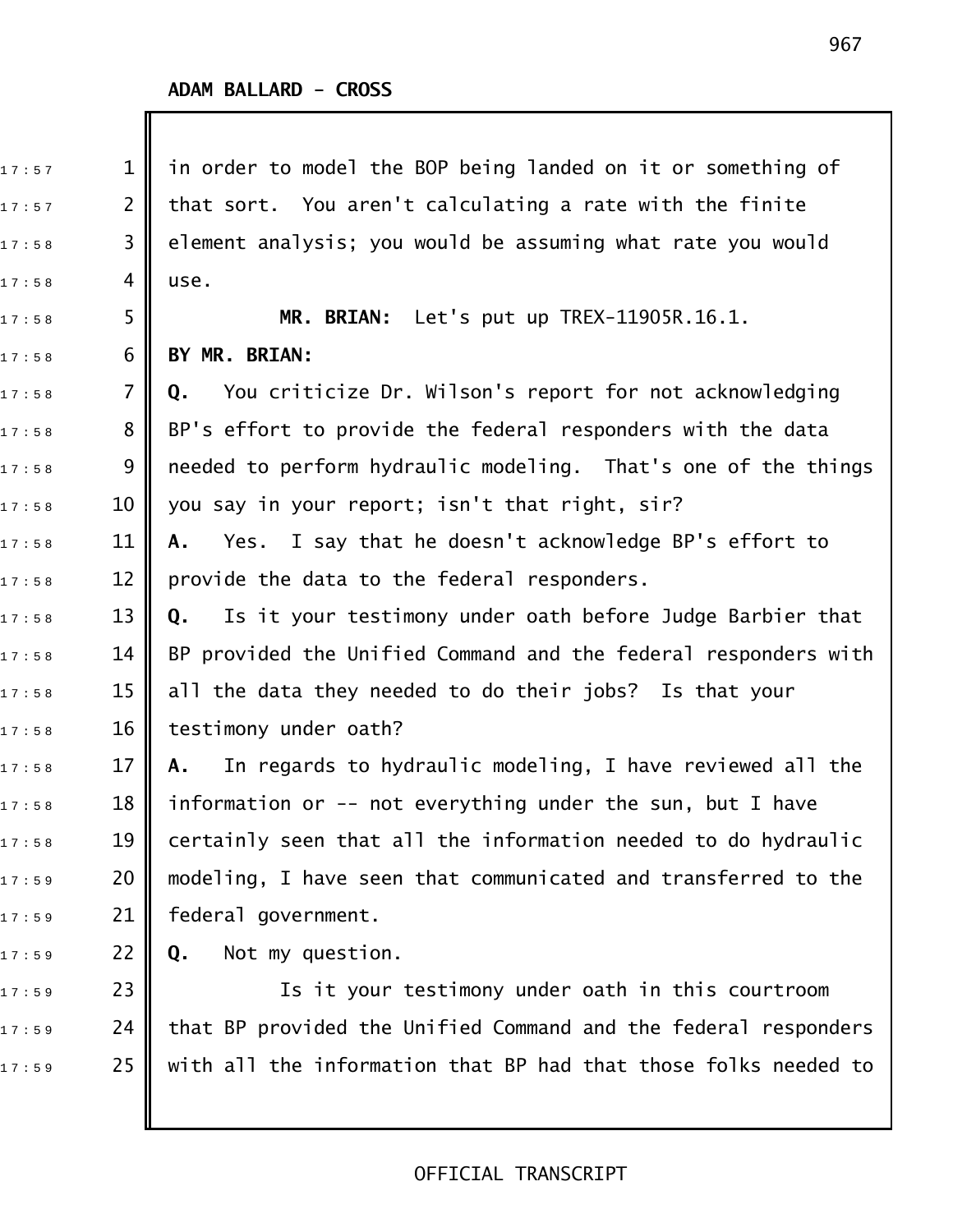$17:59$  1 do their jobs?

1 7 : 5 9 2 **A.** I can't speak to what I didn't form my opinion around, and  $_1$ 7:59  $\,$  3  $\,$  my opinion was around information -- because I was responding  $17:59$  4 || to Dr. Wilson, it was around information needed to do hydraulic  $17:59$  5 || modeling.

1 7 : 5 9 6 **Q.** Okay. I'll reframe my question.

17:59  $\blacksquare$  7  $\blacksquare$  . Is it your testimony under oath that BP, during this  $_{1\,7\,:\,5\,9}$   $\qquad \quad 8$   $\parallel$  time period, provided the Unified Command and the federal  $17:59$  9 || responders with all the information relating to flow rate and 17:59 10 || hydraulic modeling that the government needed to do its job? 17:59 11 Is that your testimony?

17:59 12 **|| A.** So -- there's a lot in there. I'm trying to understand  $18:00$  13 what you are asking.

1 8 : 0 0 14 **Q.** I'll reframe it.

 $_{\text{1}\,8\,:\,0\,0}$   $\qquad \qquad$  15  $\parallel$   $\qquad \qquad$  Is it your testimony that, in April and May, BP gave  $18:00$   $\qquad$   $\qquad$   $\qquad$   $\qquad$   $\qquad$   $\qquad$   $\qquad$   $\qquad$   $\qquad$   $\qquad$   $\qquad$   $\qquad$   $\qquad$   $\qquad$   $\qquad$   $\qquad$   $\qquad$   $\qquad$   $\qquad$   $\qquad$   $\qquad$   $\qquad$   $\qquad$   $\qquad$   $\qquad$   $\qquad$   $\qquad$   $\qquad$   $\qquad$   $\qquad$   $\qquad$   $\qquad$   $\qquad$   $\qquad$   $\qquad$   $\q$  $_{1\,8\,:\,0\,0}$   $\qquad$  17  $\parallel$  hydraulic modeling and flow rate that they needed to do their  $18 : 00$  18 jobs?

1 8 : 0 0 19 **A.** So it's my testimony that, from what I have reviewed, they  $_{1\,8\,:\,0\,0}$   $\qquad$  20  $\parallel$  provided the information to the federal government needed to  $18:00$  21 conduct hydraulic modeling.

 $_{\text{1}\,8\,:\,\text{0}\,0}$   $\qquad \qquad$  22  $\blacksquare$   $\qquad$   $\qquad$   $\qquad$  I'm unclear what you mean by "flow rate." 1 8 : 0 0 23 **Q.** The rate by which the oil was flowing from the well. 1 8 : 0 0 24 **A.** So as I mentioned, from a hydraulic modeling basis, you  $18:00$  25  $\,$  could not estimate what the rate flowing from the well was.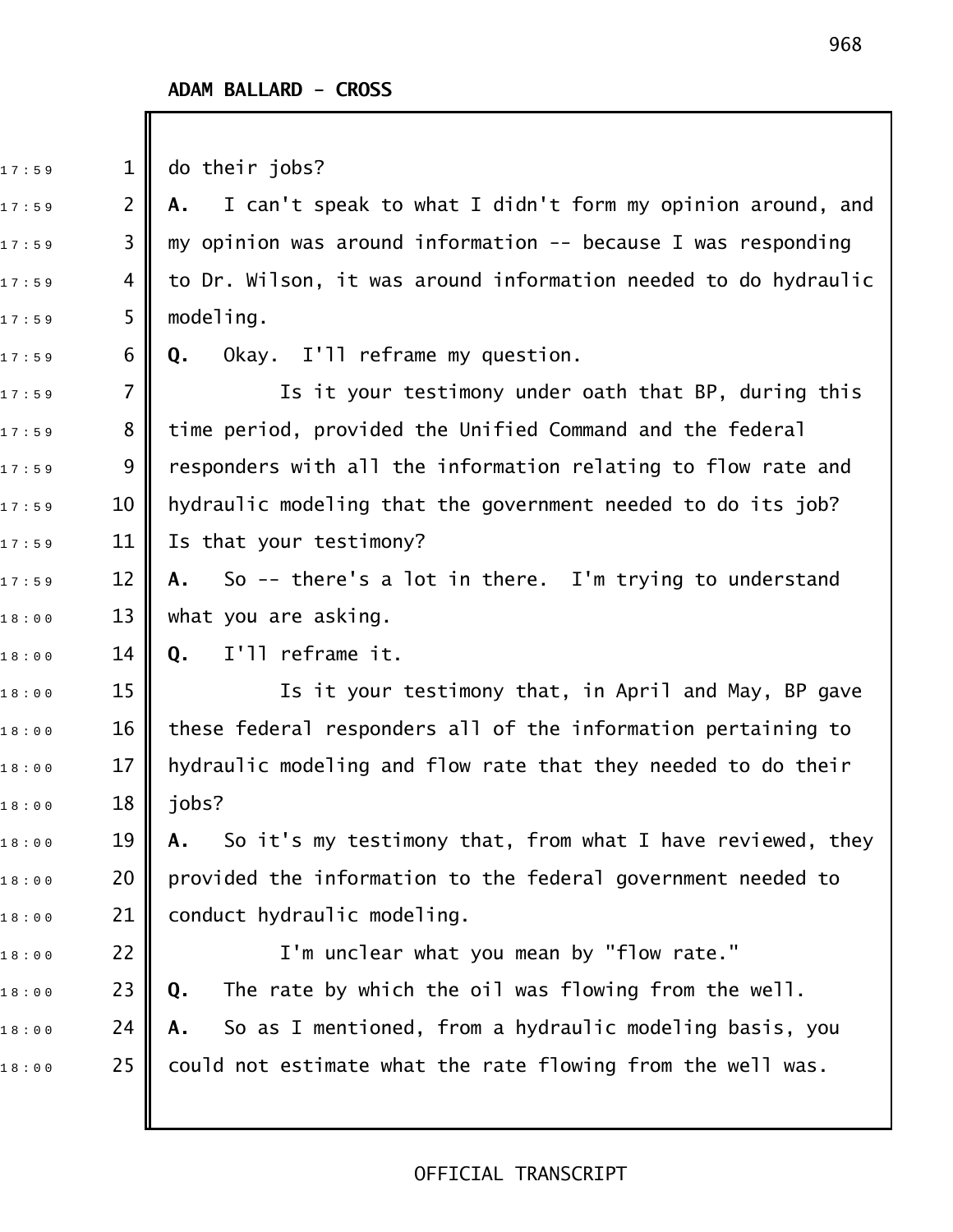1 8 : 0 0 1 **Q.** I understand that's your testimony, sir. I got that. My  $18:00$  2 || question is different.  $_{\rm 1\,8\pm0\,0}$   $\qquad \qquad$  3  $\qquad \qquad$  My question is: Is it your testimony -- is it your 18:00  $\,$  4  $\,$  opinion that BP, during this period, gave the government  $_{1\,8\,:\,0\,1}$  5  $\parallel$  responders all the information they needed pertaining to flow  $_{1\,8\,:\,0\,1}$  6  $\parallel$  rate and hydraulic modeling that they needed to do their jobs?  $_{1\,8\,:\,0\,1}$   $\qquad$  7  $\parallel$   $\qquad$  Those two subjects. The subjects you were identified  $_{1\,8\,:\,0\,1}$   $\qquad \quad 8\parallel$  as BP's corporate representative on, sir. 1 8 : 0 1 9 **MS. KARIS:** I object. That misstates the scope of  $_{1\,8\,:\,0\,1}$   $\qquad \qquad 10\parallel$  his expertise. It misstates the scope of his corporate  $_{1\,8\,:\,0\,1}$  11  $\parallel$  representative testimony. And I think, just to avoid any  $_{1\,8\,:\,0\,1}$   $\qquad \qquad 12$   $\parallel$  confusion, he is talking about data there with respect to what  $_{1\,8\,:\,0\,1}$   $\qquad \qquad$  13  $\parallel$  was provided to federal responders. The issue of what they  $_{1\,8\,:\,0\,1}$   $\qquad \qquad$  14  $\qquad \qquad$  needed to do their job, that's beyond the scope of  $_{1\,8\,:\,0\,1}$   $\qquad \qquad$  15  $\parallel$  Mr. Ballard's expertise. I don't know that he could opine to  $_{18:01}$  16 || what they needed to do their job. 1 8 : 0 1 17 **MR. BRIAN:** He was !! 1 8 : 0 1 18 **THE COURT:** I overrule the objection. 1 8 : 0 1 19 **BY MR. BRIAN:** 1 8 : 0 1 20 **Q.** Can you answer the question, sir? 1 8 : 0 1 21 **A.** Can you repeat it one more time, please? 1 8 : 0 1 22 **Q.** I will.  $_{1\,8\ :\ 0\,1}$  23  $\parallel$  23 Is it your testimony under oath that, during this  $_{1\,8\,:\,0\,2}$  24 | time period, BP gave the federal responders all of the  $\begin{array}{ccc} \n 1\,8\cdot 0\,2 \quad \text{ } & \n \end{array}$  25  $\parallel$  information they needed to do their jobs pertaining to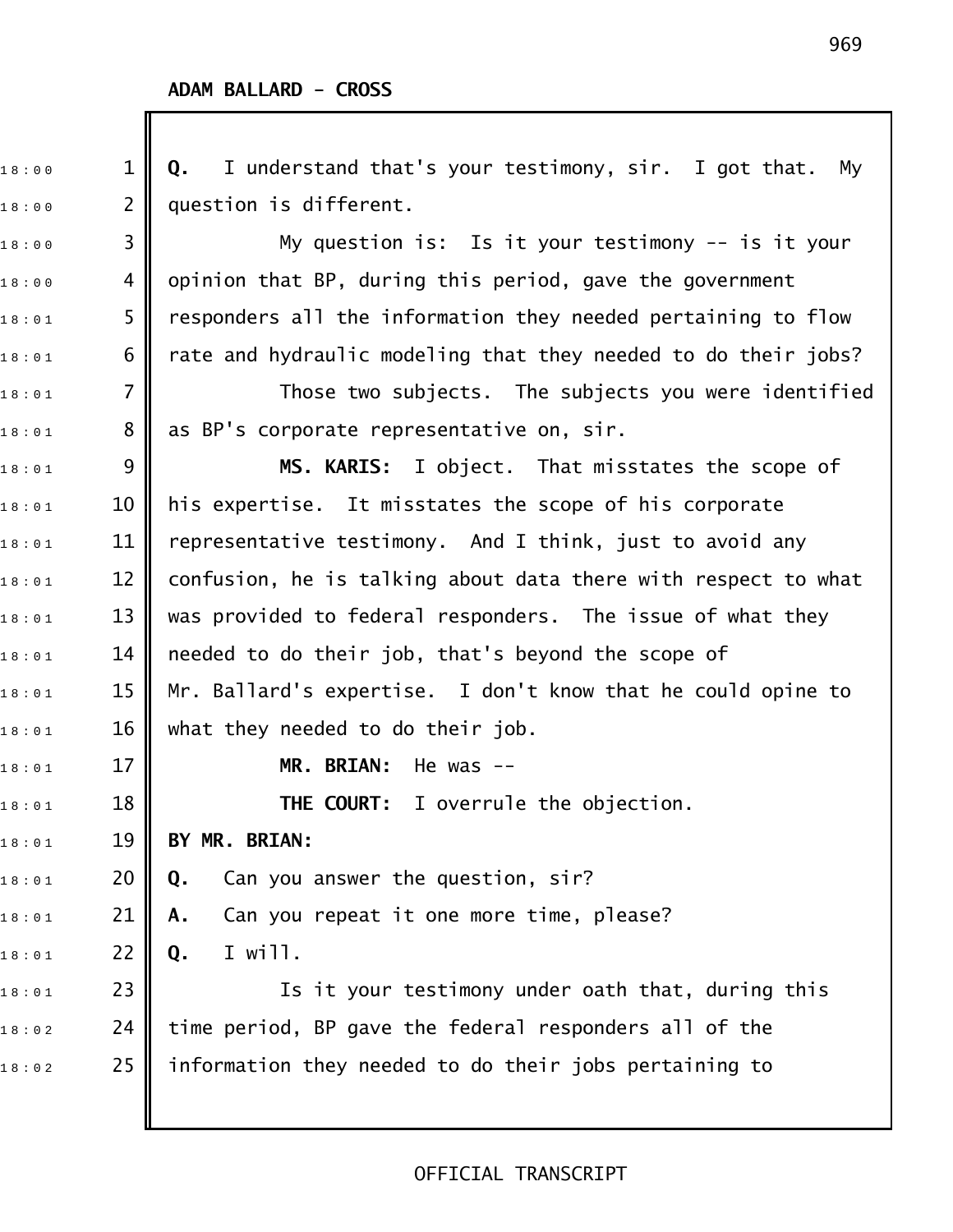$18:02$  2 1 || hydraulic modeling and flow rate?

1 8 : 0 2 2 **A.** So I don't know all the information that they needed to do  $_{1\,8\ :\ 0\, 2}$   $\qquad \qquad$  3  $\parallel$  their jobs, but I can tell you from my review, they have  $1\,$ 8:02  $\,$  4  $\,$  certainly provided the modeling or the data needed for doing  $18:02$  5 || hydraulic modeling. In terms of flow rate, I've seen many  $1\,$ 8:02  $\,$  6  $\,$  communications of what the "worst case" was, which is what the  $18:02$  7 || hydraulic modeling could inform. I can't speak to any other  $_{1\,8\,:\,0\,2}$   $\qquad \quad$  8  $\parallel$  methods for what the flow rate may be, but from a hydraulic  $_{1\,8\,:\,0\,2}$   $\qquad \quad$  9  $\parallel$  modeling perspective, I have seen where they have provided the  $_{1\,8\,:\,0\,2}$  and 10  $\parallel$  government -- as the example we just looked at -- where they 18:02  $\,$   $\,$  11  $\,$  are providing to the government what the hydraulic modeling  $_{1\,8\,:\,0\,2}$  2 2  $\parallel$  could tell them about flow rate, which was the upper bound  $_{18:02}$   $\,$   $\,$  13  $\,$  could not flow more than this.

1 8 : 0 2 14 **Q.** It's not your testimony, is it, sir, under oath that BP  $_{1\,8\,:\,0\,2}$   $\qquad$  15  $\parallel$  gave the federal responders during this time period every piece  $_{1\,8\,:\,0\,:\,3}$   $\qquad$  16  $\parallel$  of information regarding flow rates, flow rate calculations  $_{1\,8\ :\ 0\,3}$   $\qquad \qquad 17$   $\parallel$  that BP performed. That's not your testimony, is it, sir? 1 8 : 0 3 18 **A.** I told you what I said I did see them communicate, the  $18:03$  19  $\parallel$  upper bounds of flow rate based on the hydraulic modeling. Did  $_{1\,8\,:\,0\,:\,3}$  20  $\parallel$  they -- I don't know what else they may have actually  $_{1\,8\,:\,0\,:\,3}$  21  $\,$  communicated, because I'm unclear what you mean by "Did they  $_{1\,8\,:\,0\,3}$  22 | provide them flow rates," what you're talking about.

18:03 23 **|| MR. BRIAN:** Let's put up TREX-9313.1.1.TO. If we  $18:03$  24 could expand the e-mail in the middle. 1 8 : 0 3 25 **BY MR. BRIAN:**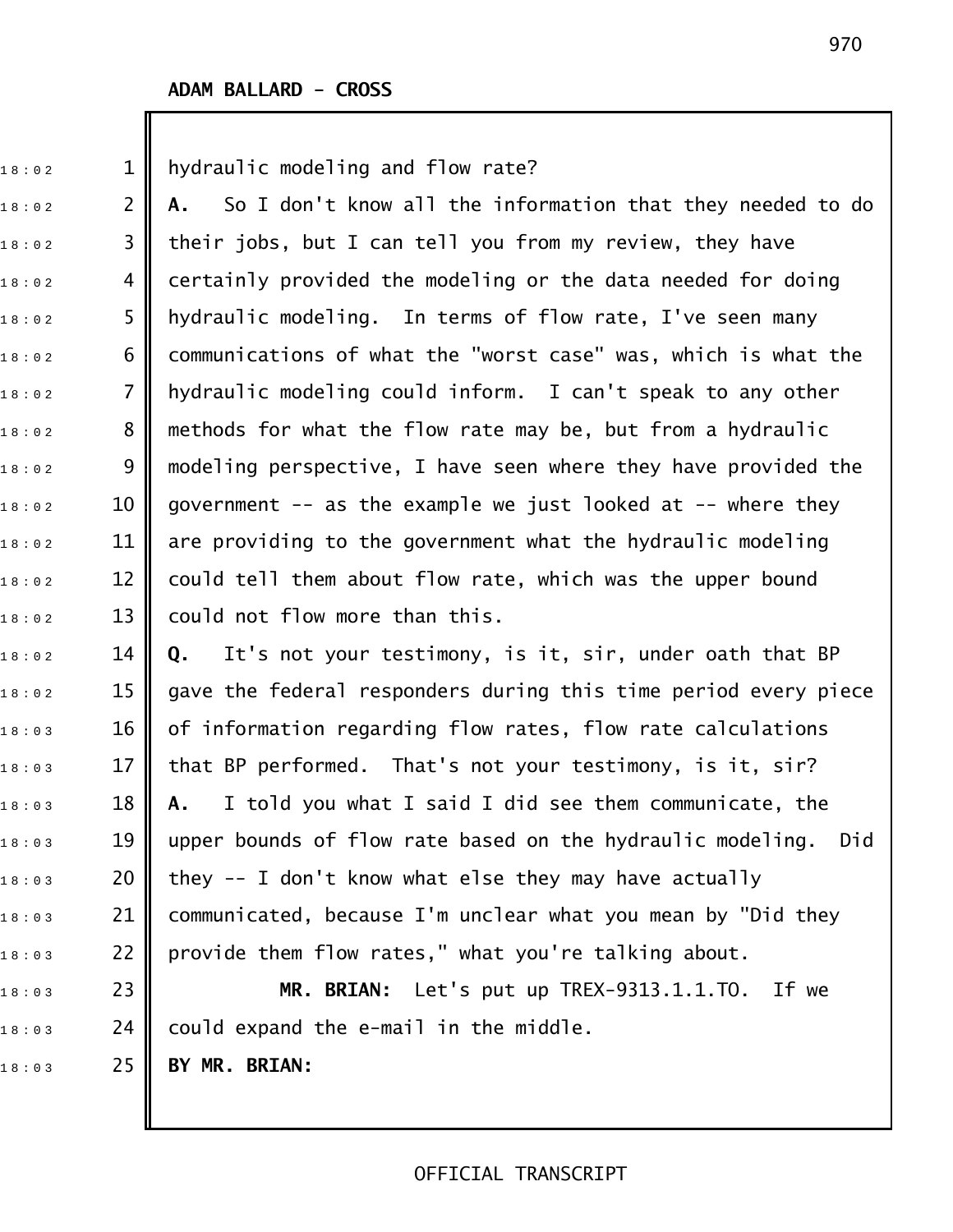| 18:03 | $\mathbf{1}$   | This is an e-mail from Tony Liao to Mike Mason, is it not?<br>Q.  |
|-------|----------------|-------------------------------------------------------------------|
| 18:04 | $\overline{2}$ | Yes, it is.<br>Α.                                                 |
| 18:04 | 3              | Now, you testified earlier today about Mike Mason, right?<br>Q.   |
| 18:04 | 4              | Yes.<br>Α.                                                        |
| 18:04 | 5              | He was actually the head of one of the teams $-$ one of the<br>Q. |
| 18:04 | 6              | hydraulic modeling teams, was he not?                             |
| 18:04 | 7              | Yes.<br>Α.                                                        |
| 18:04 | 8              | Tony Liao worked for him, didn't he?<br>Q.                        |
| 18:04 | 9              | I believe so, yes.<br>Α.                                          |
| 18:04 | 10             | In this e-mail, Tony Liao said to Mike Mason on Sunday<br>Q.      |
| 18:04 | 11             | May 16, quote: "To get a 700 psi depletion from April 20,         |
| 18:04 | 12             | 2010, to May 15, 2010, the rate required is 86,600 barrels per    |
| 18:05 | 13             | day."                                                             |
| 18:05 | 14             | That's what he wrote, didn't he, sir?                             |
| 18:05 | 15             | Yes, that's what he wrote.<br>Α.                                  |
| 18:05 | 16             | This document was not given to the federal responders, was<br>Q.  |
| 18:05 | 17             | it, sir?                                                          |
| 18:05 | 18             | I didn't look at all the communications that went to the<br>Α.    |
| 18:05 | 19             | government, so I don't know.                                      |
| 18:05 | 20             | So you have no knowledge one way or the other whether this<br>Q.  |
| 18:05 | 21             | document was given to the federal government, do you, sir?        |
| 18:05 | 22             | No, I don't have that knowledge.<br>Α.                            |
| 18:05 | 23             | Were you here when Mr. Dupree testified?<br>Q.                    |
| 18:05 | 24             | No, I wasn't.<br>Α.                                               |
| 18:05 | 25             | You have no reason to believe that he testified falsely<br>Q.     |
|       |                |                                                                   |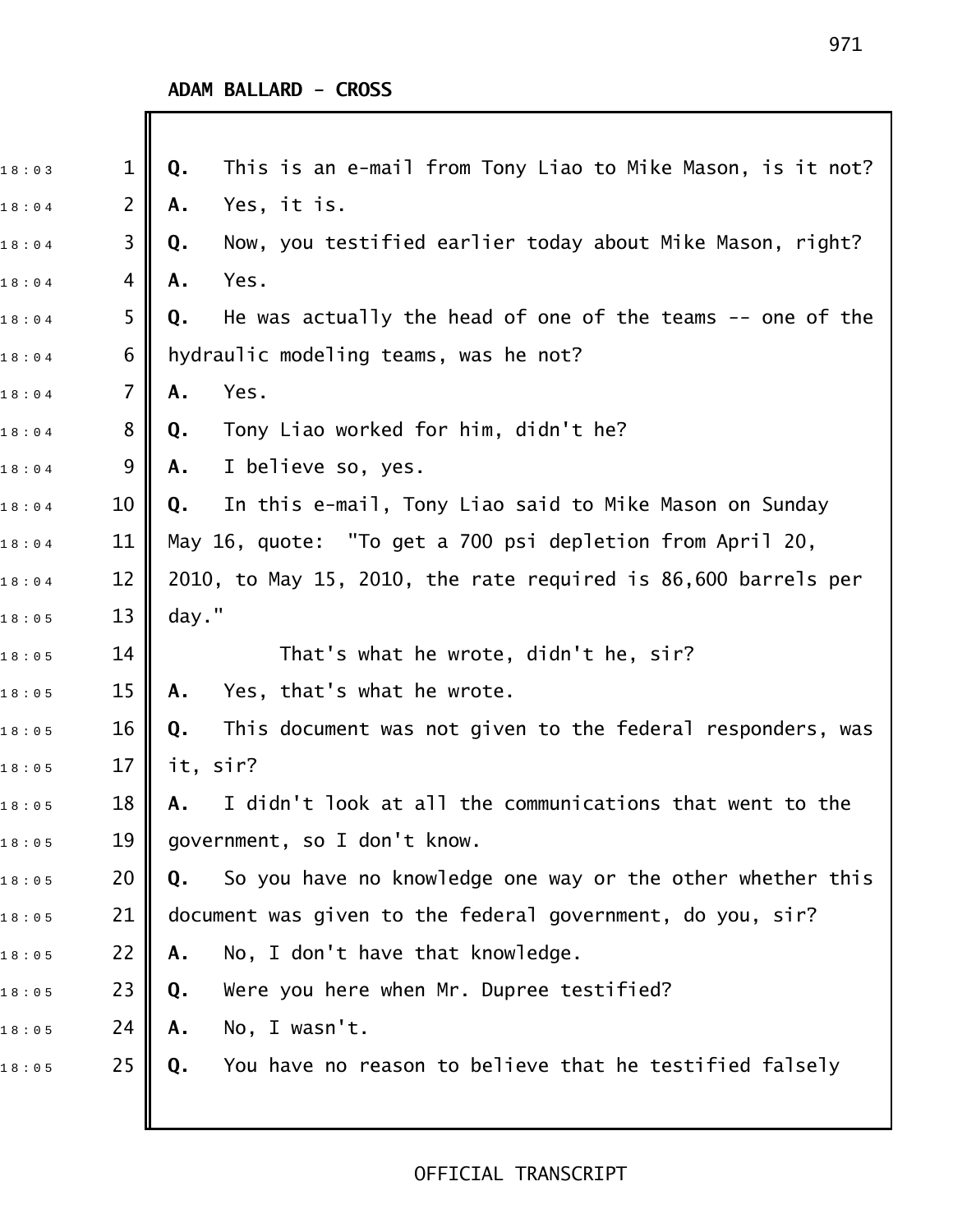Ι

| 18:05 | 1              | when he said that this was not provided to the Unified Command, |
|-------|----------------|-----------------------------------------------------------------|
| 18:05 | $\overline{2}$ | do you, sir?                                                    |
| 18:05 | 3              | I have no reason not to believe Mr. Dupree.<br>Α.               |
| 18:05 | 4              | MR. BRIAN: Let's pull up TREX-9446.1.1.                         |
| 18:05 | 5              | BY MR. BRIAN:                                                   |
| 18:05 | 6              | Now, you did testify about Mr. Tim Lockett earlier today,<br>Q. |
| 18:06 | 7              | did you not, sir?                                               |
| 18:06 | 8              | Yes.<br>Α.                                                      |
| 18:06 | 9              | He was another one of the modelers, wasn't he?<br>Q.            |
| 18:06 | 10             | Yes.<br>Α.                                                      |
| 18:06 | 11             | What's the subject line on this May 3, 2010 e-mail from<br>Q.   |
| 18:06 | 12             | Mr. Lockett to Trevor Hill?                                     |
| 18:06 | 13             | "Best estimate."<br>Α.                                          |
| 18:06 | 14             | "Best estimate."<br>Q.                                          |
| 18:06 | 15             | And he states in this e-mail to Trevor Hill:<br>"Some           |
| 18:06 | 16             | of the data from Ian's model has been updated (fluid model,     |
| 18:06 | 17             | completion below the end of the drill string) so I reran the    |
| 18:06 | 18             | cases to generate the attached xls which then uses that data to |
| 18:06 | 19             | give a flow rate estimate as a function of pressure at the BOP, |
| 18:06 | 20             | temperature, etc."                                              |
| 18:06 | 21             | That's what he wrote, did he not?                               |
| 18:06 | 22             | It is.<br>Α.                                                    |
| 18:06 | 23             | MR. BRIAN: Let's put up TREX-9446.1.2, the same                 |
| 18:06 | 24             | page, next paragraph.                                           |
| 18:06 | 25             | BY MR. BRIAN:                                                   |
|       |                |                                                                 |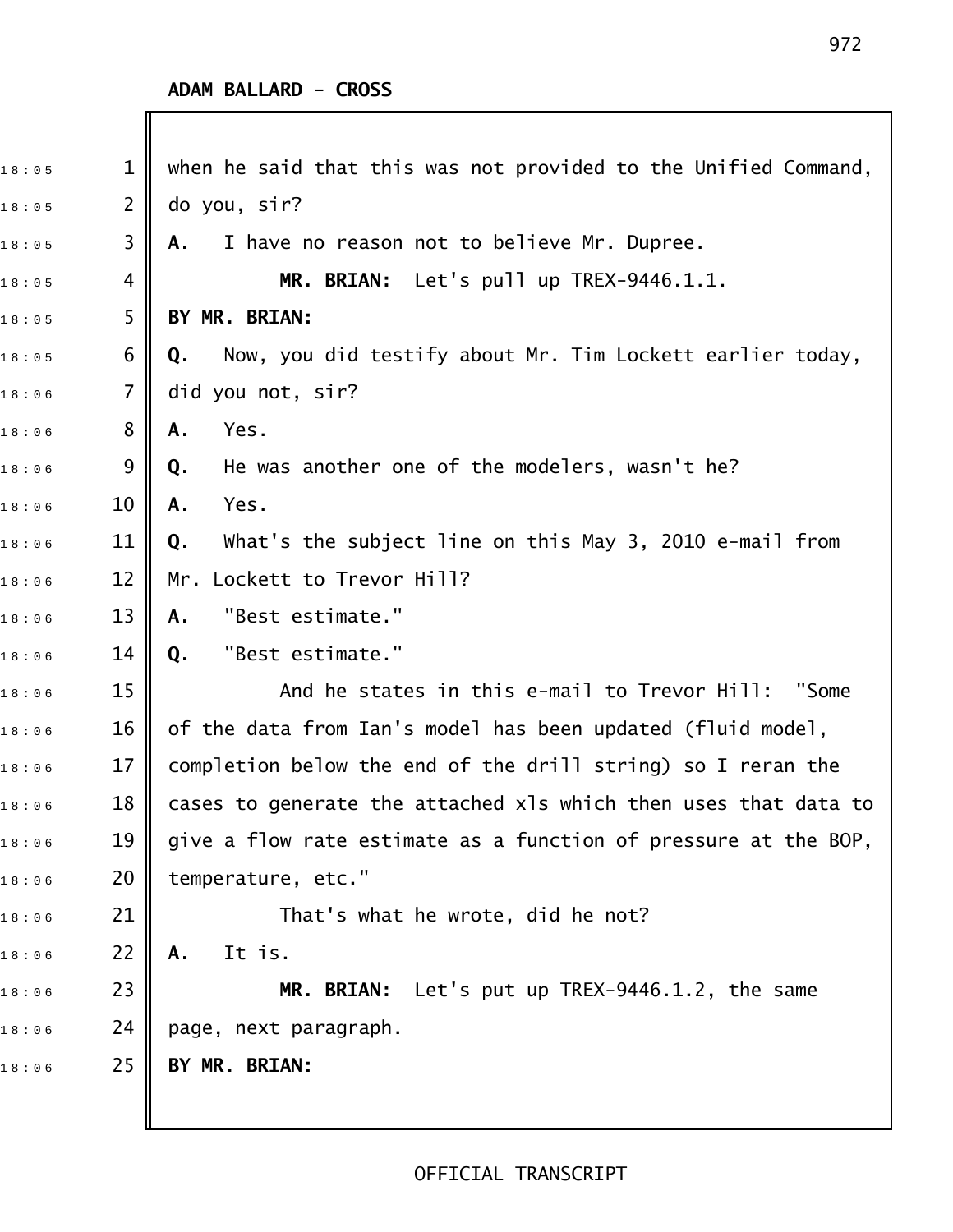| 18:06 | $\mathbf 1$    | He wrote $-$ - Mr. Lockett wrote, did he not, and I quote:<br>Q. |
|-------|----------------|------------------------------------------------------------------|
| 18:07 | $\overline{2}$ | "The velocity is very dependent on the riser ID being correct    |
| 18:07 | 3              | and the holdup, but is probably the best line of estimation if   |
| 18:07 | 4              | we can measure the transport of a dispersion pulse and get       |
| 18:07 | 5              | gamma to clarify the holdup."                                    |
| 18:07 | 6              | He wrote that as well, did he not?                               |
| 18:07 | $\overline{7}$ | Yes, he did.<br>Α.                                               |
| 18:07 | 8              | Did you interview Mr. Lockett?<br>Q.                             |
| 18:07 | 9              | I did.<br>Α.                                                     |
| 18:07 | 10             | Did you interview him about this document?<br>Q.                 |
| 18:07 | 11             | I'm familiar with this document and talked to him about<br>Α.    |
| 18:07 | 12             | it, yes.                                                         |
| 18:07 | 13             | So he just got it wrong when he used the word "best<br>Q.        |
| 18:07 | 14             | estimate"? He didn't mean that; is that your testimony?          |
| 18:07 | 15             | What he told me $-$ -<br>Α.                                      |
| 18:07 | 16             | Sir, that's not my question.<br>Q.                               |
| 18:07 | 17             | MS. KARIS: Your Honor --                                         |
| 18:07 | 18             | BY MR. BRIAN:                                                    |
| 18:07 | 19             | My question is: Did he tell you he didn't mean it?<br>Q.         |
| 18:07 | 20             | MS. KARIS: Your Honor, he asked him whether he told              |
| 18:07 | 21             | him he didn't mean it. The witness should be allowed to answer   |
| 18:07 | 22             | what Mr. Lockett told him.                                       |
| 18:07 | 23             | MR. BRIAN:<br>I never $--$                                       |
| 18:07 | 24             | MS. KARIS: The question specifically asked about                 |
| 18:07 | 25             | what Mr. Lockett told him.                                       |
|       |                |                                                                  |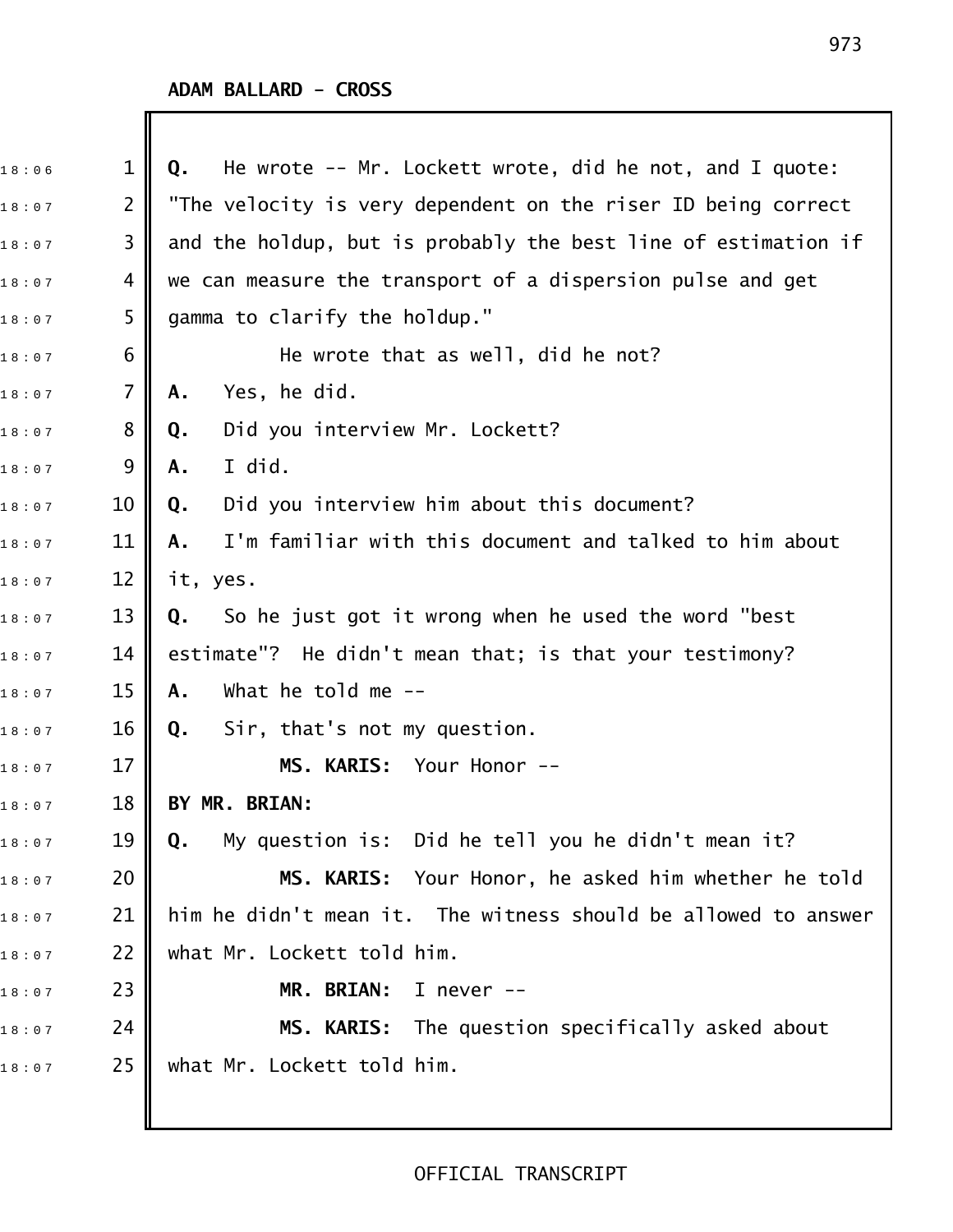| 18:08 | $\mathbf{1}$   | MR. BRIAN: I never ask an open question on cross,               |
|-------|----------------|-----------------------------------------------------------------|
| 18:08 | $\overline{2}$ | Your Honor.                                                     |
| 18:08 | 3              | Overruled. Overruled.<br>THE COURT:                             |
| 18:08 | 4              | Go ahead, sir.<br>MR. BRIAN:                                    |
| 18:08 | 5              | <b>THE COURT:</b> Re-ask the question.                          |
| 18:08 | 6              | BY MR. BRIAN:                                                   |
| 18:08 | 7              | Sir, did Mr. Lockett tell you that, after he sent this<br>Q.    |
| 18:08 | 8              | e-mail, he sent an e-mail correcting it saying, "I did not mean |
| 18:08 | 9              | this was probably the best line of estimation"? Did he say      |
| 18:08 | 10             | that to you?                                                    |
| 18:08 | 11             | I don't think so. To what question that I had for him?<br>A.    |
| 18:08 | 12             | Mr. Lockett's modeling showed flow estimates in excess of<br>Q. |
| 18:08 | 13             | 20,000 barrels of oil per day, did they not?                    |
| 18:08 | 14             | Can you repeat that?<br>Α.                                      |
| 18:08 | 15             | No, I'll move on.<br>Q.                                         |
| 18:09 | 16             | Isn't it a fact, sir, that at the time this number of           |
| 18:09 | 17             | 5000 barrels per day was being told to the Unified Command, the |
| 18:09 | 18             | public, various modelers at BP, engineers were expressing       |
| 18:09 | 19             | concern that 5,000 barrels per day was not the best estimate?   |
| 18:09 | 20             | Isn't that a fact?                                              |
| 18:09 | 21             | A. I've seen some correspondence from Mr. Mason to Andy         |
| 18:09 | 22             | Inglis.                                                         |
| 18:09 | 23             | MR. BRIAN: Let's pull up TREX-3220.1.1.TO.                      |
| 18:09 | 24             | BY MR. BRIAN:                                                   |
| 18:09 | 25             | This is one of the documents from Mr. Mason you just were<br>Q. |
|       |                |                                                                 |
|       |                |                                                                 |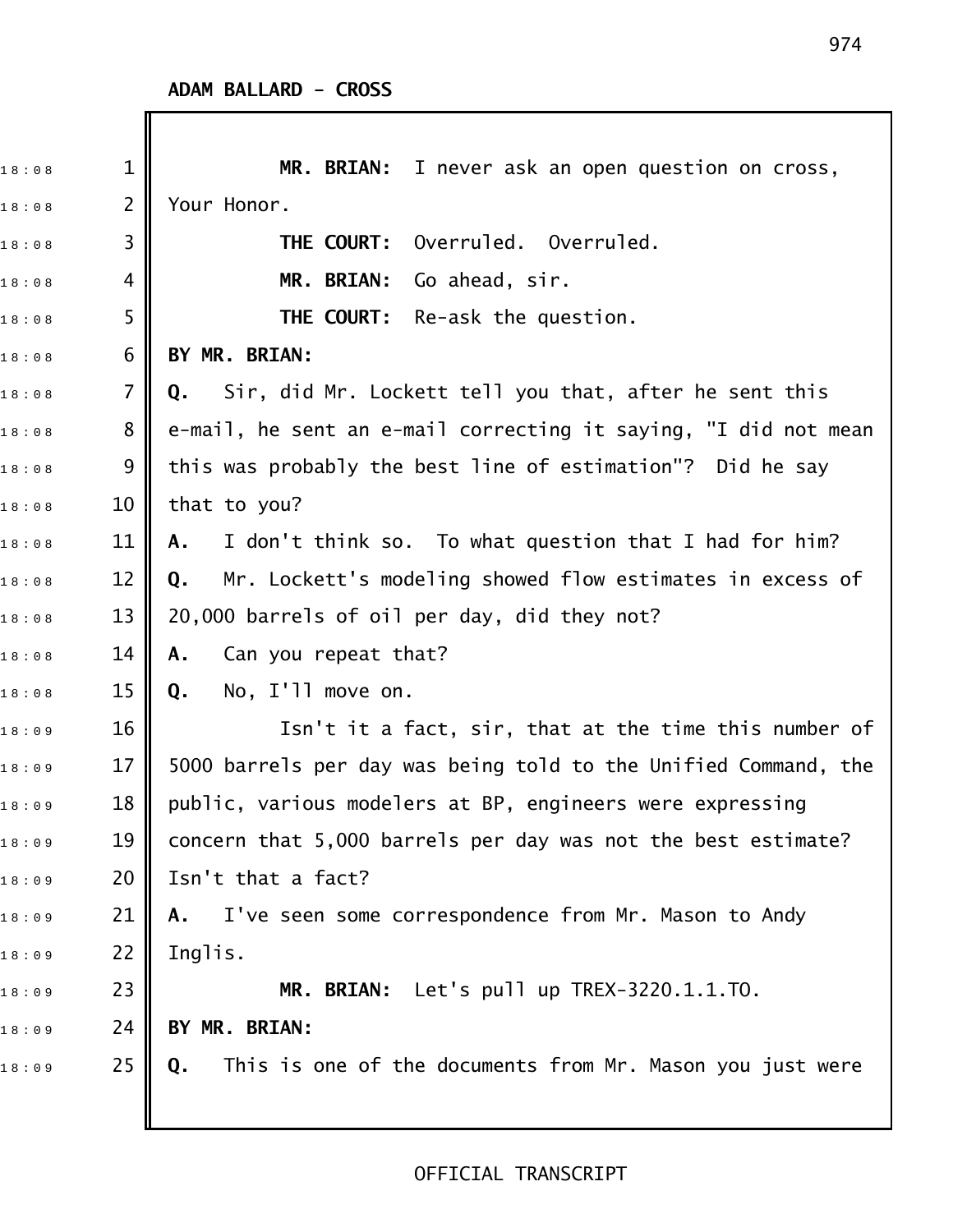Ι

| 18:09 | $\mathbf{1}$   | alluding to, is it not?                                            |
|-------|----------------|--------------------------------------------------------------------|
| 18:09 | $\overline{2}$ | Yes, it is.<br>Α.                                                  |
| 18:09 | 3              | This is Mr. Mason's May 5, 2010 e-mail to Andy Inglis.<br>Q.<br>Do |
| 18:09 | 4              | you see that?                                                      |
| 18:09 | 5              | Yes.<br>Α.                                                         |
| 18:09 | 6              | When you were a modeler, an engineer, in the April and May<br>Q.   |
| 18:09 | $\overline{7}$ | of 2010 time period, did you ever send an e-mail directly to       |
| 18:10 | 8              | the CEO?                                                           |
| 18:10 | 9              | No.<br>Α.                                                          |
| 18:10 | 10             | I do want to correct that. I think it's May 15,                    |
| 18:10 | 11             | actually.                                                          |
| 18:10 | 12             | You're right, actually. I'm sorry, I misread that.<br>Q.           |
| 18:10 | 13             | But you never sent an e-mail during that time period               |
| 18:10 | 14             | to the CEO of BP production and exploration, did you, sir?         |
| 18:10 | 15             | No, I didn't.<br>Α.                                                |
| 18:10 | 16             | Mr. Mason said in this e-mail --<br>Q.                             |
| 18:10 | 17             | MR. BRIAN: Your Honor, I know it's a little bit                    |
| 18:10 | 18             | after 6:00.                                                        |
| 18:10 | 19             | THE COURT: I'm just waiting for a convenient break                 |
| 18:10 | 20             | here unless you are just about finished.                           |
| 18:10 | 21             | MR. BRIAN: No, I have probably 20, 30 minutes at                   |
| 18:10 | 22             | least.                                                             |
| 18:10 | 23             | THE COURT: Is this a good time? As good as any                     |
| 18:10 | 24             | other time?                                                        |
| 18:10 | 25             | MR. BRIAN: It's as good as any other.                              |
|       |                |                                                                    |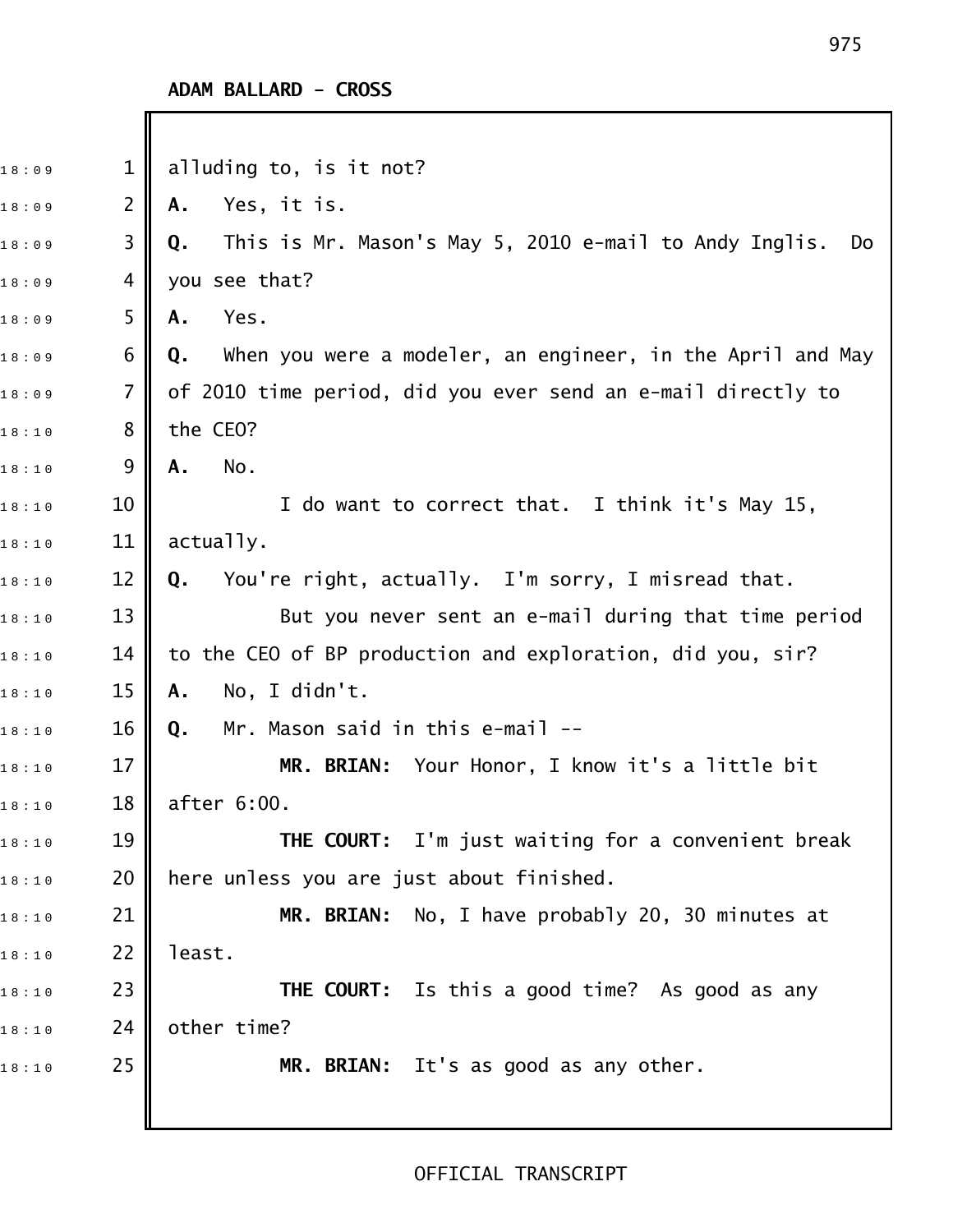1 8 : 1 0 1 **THE COURT:** It's about 10 minutes after 6:00. We  $_{18:10}$  2 || will resume at 8:00 a.m. in the morning.  $18:10$  3  $\parallel$  What witnesses do we have after this witness? 18:10 4 **MR. BROCK:** Mr. Gibson and Mr. Adams. 18:10 5 **THE COURT:** Have a good evening. 1 8 : 1 0 6 **THE DEPUTY CLERK:** All rise.  $18:10$  7  $\blacksquare$  (Proceedings adjourned.) 1 8 : 1 0 8 **\* \* \***  9 **CERTIFICATE** 10 || I, Toni Doyle Tusa, CCR, FCRR, Official Court 11 | Reporter for the United States District Court, Eastern District 12  $\parallel$  of Louisiana, do hereby certify that the foregoing is a true 13 and correct transcript, to the best of my ability and 14 understanding, from the record of the proceedings in the 15  $\parallel$  above-entitled matter. 16 17 18 **S** Toni Doyle Tusa Toni Doyle Tusa, CCR, FCRR 19 Official Court Reporter 20 21 22 23 24 25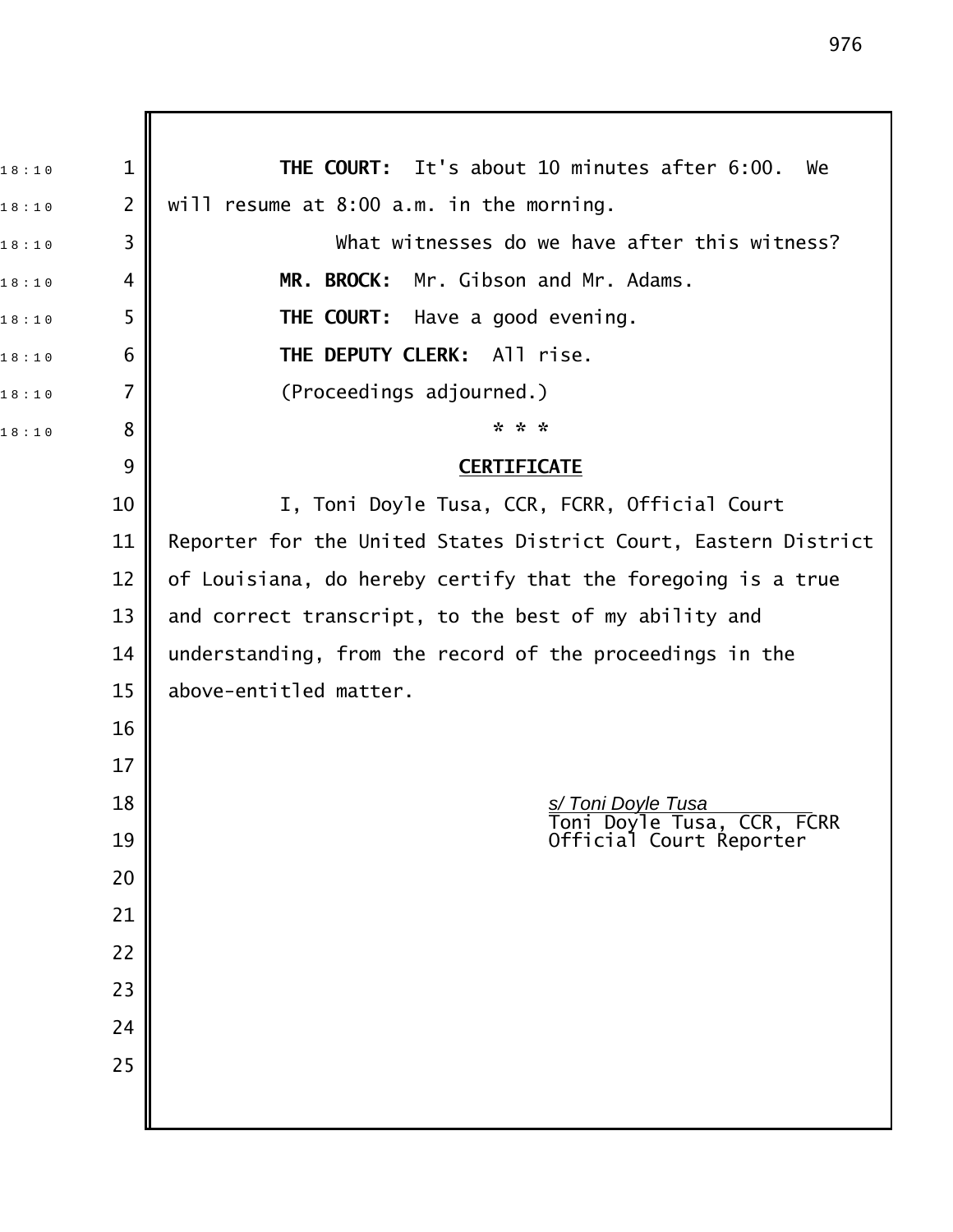|                                                                        | 14271 [1] 773/7                                                            | 22 percent [1] 942/18                                                      |
|------------------------------------------------------------------------|----------------------------------------------------------------------------|----------------------------------------------------------------------------|
| '90s [1] 836/23                                                        | 142916 [3] 783/5 784/10 789/21<br>143045 [1] 898/23                        | 2200 [1] 950/16                                                            |
| 'tools' [2] 917/24 921/3                                               | 144408.1.1.TO [1] 896/22                                                   | 2216 [1] 772/7<br>2270 [1] 943/16                                          |
|                                                                        | 144408.8.1 [1] 902/14                                                      | 2270 psi [1] 942/12                                                        |
|                                                                        | 144408.8.1.TO [1] 897/18                                                   | 23 [5] 780/12 780/16 877/19 877/23                                         |
| there [1] 824/15                                                       | 144745.28.1.TO [1] 880/23                                                  | 891/13                                                                     |
| .25 [3] 937/20 938/3 938/23<br>.25 inches [1] 938/3                    | 15 [7] 802/8 899/14 900/8 943/18 965/9 23207B [1] 921/6<br>971/12 975/10   | 23209 [1] 944/4                                                            |
|                                                                        | 15 percent [1] 942/16                                                      | 23212 [1] 910/22                                                           |
| $\overline{0}$                                                         | 15,000 [4] 806/10 826/19 827/10 949/22 23213 [2] 911/15 911/17             |                                                                            |
| 02771 [1] 771/7                                                        | 15,000 barrels [7] 805/24 806/20 807/5                                     | 23214 [3] 917/18 928/14 949/3                                              |
| 1                                                                      | 810/2 812/4 949/12 949/23                                                  | 23231A [2] 872/5 889/9                                                     |
| 1,000 barrels [1] 957/19                                               | 150110.1.1.TO [2] 958/8 959/5<br>15K [1] 881/25                            | 23272A [1] 840/4<br>23274A [1] 841/12                                      |
| 1/4-inch [4] 821/23 822/8 822/16 823/2                                 | 16 [9] 802/8 806/12 812/3 883/1 888/9                                      | 23275 [1] 846/16                                                           |
| 10 [16] 792/22 792/24 793/25 796/25                                    | 888/15 888/23 889/4 971/11                                                 | 23276 [1] 844/14                                                           |
| 802/16 803/25 876/12 880/20 954/1                                      | 1615 [1] 775/12                                                            | 23277 [1] 843/1                                                            |
| 955/5 956/3 958/15 958/17 959/8<br>959/18 962/21                       | 162,000 [1] 962/2                                                          | 237 [1] 959/2                                                              |
| 10 minutes [1] 976/1                                                   | 162,000-barrel [1] 948/3<br>163 [1] 780/11                                 | 23766 [1] 849/19<br>23774A [1] 855/3                                       |
| 10-CV-02771 [1] 771/7                                                  | 164 [1] 780/18                                                             | 2386 [6] 777/23 778/22 779/1 779/4                                         |
| 10-CV-4536 [1] 771/9                                                   | 1665 [1] 775/9                                                             | 780/22 783/18                                                              |
| 10-MD-2179 [1] 771/4                                                   | 17 [1] 959/2                                                               | 23885 [1] 946/4                                                            |
| 100 percent [1] 783/8                                                  | 1700 [1] 775/5                                                             | 23922 [1] 936/2                                                            |
| 100008 [1] 818/22<br>10003 [1] 772/11                                  | 18 [4] 796/16 824/4 893/20 895/7                                           | 23923 [1] 940/23                                                           |
| 1001 [1] 774/16                                                        | 18 3/4-inch [1] 881/24<br>188 [1] 772/16                                   | 23934 [2] 865/10 906/12<br>24 [1] 780/7                                    |
| 100203 [1] 796/16                                                      | 1885 [1] 772/23                                                            | 24355 [1] 853/21                                                           |
| 100231 [2] 780/9 824/1                                                 | 19 [2] 902/21 903/2                                                        | 25 [4] 780/16 879/24 898/16 903/3                                          |
| 105 [1] 818/22                                                         | 19575.36.2.TO [1] 884/12                                                   | 25 feet [1] 880/1                                                          |
| 10506 [3] 792/13 792/19 793/20<br>11 [8] 796/16 882/25 896/22 897/15   | 1978 [1] 836/18                                                            | 25-1/2-inch [1] 881/20                                                     |
| 909/25 911/2 940/9 941/12                                              | $\overline{2}$                                                             | 25015C [1] 810/14<br>25021 [1] 962/16                                      |
| 11-inch [1] 825/14                                                     | 2 inch [2] 825/13 825/15                                                   | 252 [2] 785/25 791/24                                                      |
| 110 [1] 962/8                                                          | 2,500 barrels [1] 953/22                                                   | 26 [8] 798/8 800/24 815/16 815/25                                          |
| 110,000 barrels [1] 962/7                                              | 2,523 [1] 937/22                                                           | 821/20 822/6 823/8 880/1                                                   |
| 1100 [1] 774/13<br>114 [1] 824/2                                       | 2-ram [4] 855/12 856/24 902/24 905/5                                       | 27 [5] 826/25 827/9 838/4 877/24                                           |
| 115 [2] 824/2 824/10                                                   | 20 [4] 771/5 965/9 971/11 975/21<br>20,000 barrels [1] 974/13              | 906/21<br>27th [1] 826/17                                                  |
| 11905.1.1 [1] 915/13                                                   | 2000 [1] 837/3                                                             | 28 [7] 778/16 819/7 819/22 880/14                                          |
| 11905R.16.1 [1] 967/5                                                  | 20004 [1] 774/11                                                           | 880/24 932/13 953/21                                                       |
| 11905R.21.1.TO [1] 966/10                                              | 20005 [1] 774/7                                                            | 28th [1] 826/17                                                            |
| 11906.4.1.TO [1] 964/20<br>11906.5.TO [1] 964/14                       | 20006 [1] 775/16                                                           | 29 [1] 911/12                                                              |
| 11906.6.1.TO [1] 963/23                                                | 20044 [2] 773/8 773/16<br>2005 [1] 778/4                                   | $\overline{3}$                                                             |
| 11906.7.1.TO [1] 963/18                                                |                                                                            |                                                                            |
|                                                                        |                                                                            |                                                                            |
| 11907.1.1.TO [1] 959/22                                                | 2010 [93] 771/5 778/2 778/18 779/15<br>782/16 783/12 784/5 786/1 787/12    | 3 inches [1] 868/10<br>3,000 pounds [1] 824/18                             |
| 11907.3.1 [1] 963/11                                                   | 791/18 791/18 791/25 792/3 795/2                                           | 3-inch [2] 805/11 818/1                                                    |
| 11907.3.1.TO [1] 960/4                                                 | 795/10 795/22 797/25 798/8 799/17                                          | 3-ram [25] 842/3 855/7 855/13 858/6                                        |
| 11:00 a.m [2] 788/8 899/9                                              | 800/4 800/14 800/24 801/23 802/2                                           | 858/11 858/15 858/16 858/22 858/23                                         |
| 12 [18] 796/16 796/16 818/23 842/4<br>843/20 855/14 858/7 858/11 862/1 | 802/21 802/25 803/2 805/18 806/12                                          | 859/24 860/1 861/19 863/13 863/14                                          |
| 864/25 865/3 893/6 893/11 894/11                                       | 808/15 810/10 812/3 815/16 815/25<br>819/7 822/7 826/4 826/17 826/25 827/9 | 864/12 864/23 867/16 871/4 885/11<br>890/3 890/8 899/12 899/15 900/6 904/8 |
| 900/8 904/9 905/8 905/14                                               | 862/1 864/25 867/22 885/15 886/1                                           | 3.5 [1] 841/18                                                             |
| 12 minutes [1] 834/13                                                  | 886/20 887/11 887/18 888/9 888/15                                          | 3/4-inch [3] 886/19 893/20 895/7                                           |
| 12-foot [1] 880/20                                                     | 888/23 889/4 891/14 892/6 892/16                                           | 30 [17] 834/14 834/16 834/18 834/19                                        |
| 12-hour [1] 838/14                                                     | 892/20 893/12 894/16 894/25 896/22                                         | 834/20 837/21 860/6 864/22 871/10                                          |
| 1201 [2] 774/10 775/5<br>120129.1.1.TO [1] 878/11                      | 897/15 898/2 898/4 898/16 898/25<br>899/14 899/19 900/2 900/8 900/8        | 898/25 899/9 899/24 901/10 927/7<br>954/13 962/22 966/1                    |
| 120129.7.1.TO [1] 878/20                                               | 901/10 901/16 901/21 902/8 903/10                                          | 30 minutes [1] 975/21                                                      |
| 120216 [1] 819/3                                                       | 913/6 917/5 917/25 920/15 924/14                                           | 30 percent [1] 943/18                                                      |
| 12308 [1] 772/4                                                        | 925/17 932/13 948/12 952/5 954/21                                          | 300 [2] 773/23 809/16                                                      |
| 127-page [1] 780/3<br>13 [3] 881/8 884/2 907/3                         | 955/5 965/9 965/9 971/12 971/12                                            | 300 golf [1] 825/16                                                        |
| 13 feet [1] 879/24                                                     | 972/11 975/3 975/7<br>2011 [2] 780/7 824/23                                | 31 [2] 810/10 917/5<br>316 [1] 772/4                                       |
| 1300 [1] 775/12                                                        | 2013 [3] 771/7 777/2 825/4                                                 | 31st [1] 826/3                                                             |
| 1331 [1] 775/9                                                         | 2020 [1] 775/16                                                            | 3220.1.1.TO [1] 974/23                                                     |
| 14 [6] 801/23 802/2 802/8 802/21                                       | 20K [1] 835/23                                                             | 32591 [1] 772/5                                                            |
| 802/25 803/2<br>140342 [2] 791/13 791/22                               | 21 [4] 782/16 795/22 810/10 824/6                                          | 333 [1] 774/3                                                              |
| 140563.4.1.TO [1] 891/4                                                | 21 1/2 [1] 880/8<br>2179 [1] 771/4                                         | 337 [1] 876/12<br>355 [1] 774/21                                           |
| 142346 [1] 783/11                                                      | 22 [2] 808/15 888/6                                                        | 35th [1] 774/21                                                            |
|                                                                        |                                                                            |                                                                            |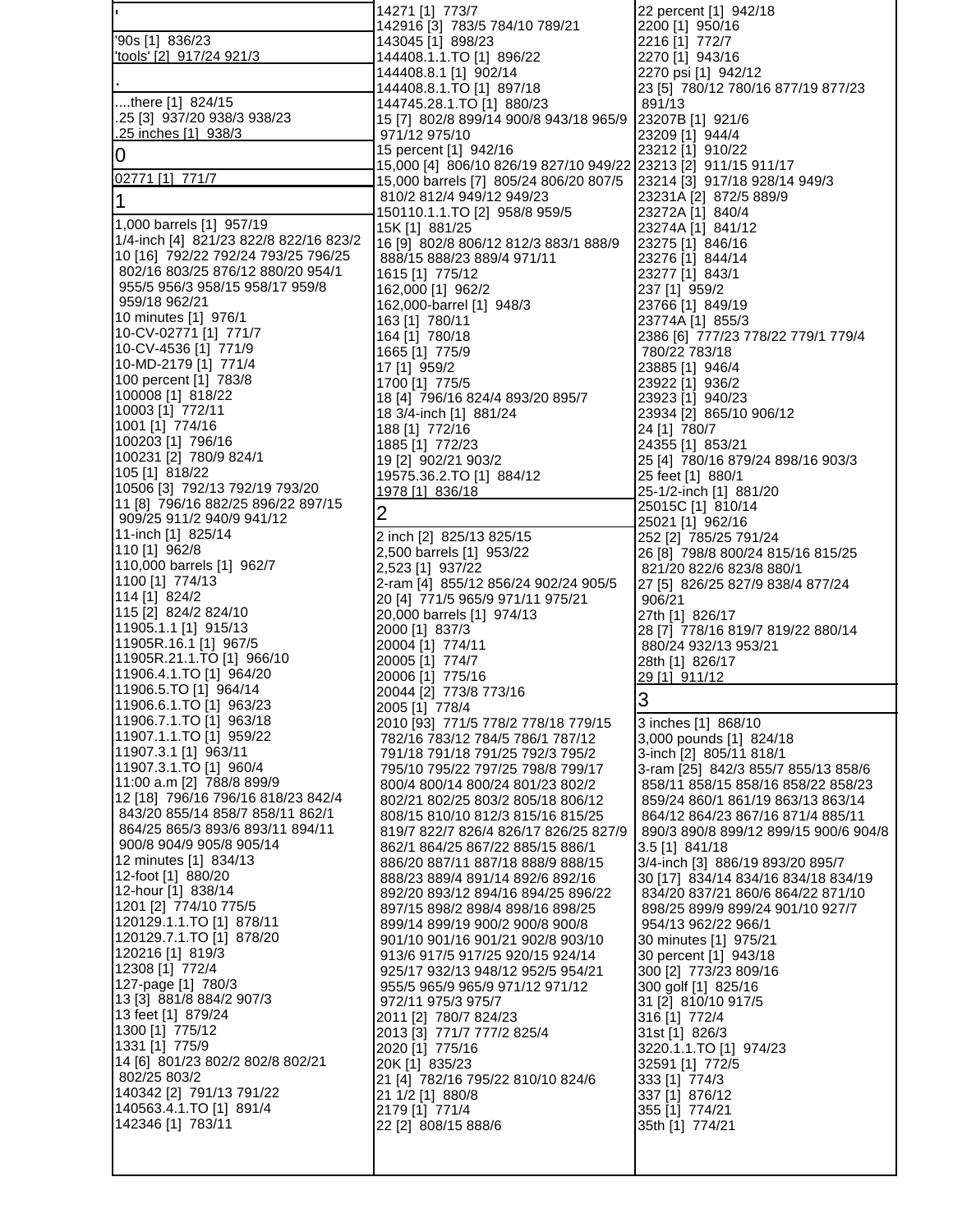| IЗ                                                                 | 7/8 balls [1] 822/9                                    | $9:00$ a.m [1] 892/16                                                        |
|--------------------------------------------------------------------|--------------------------------------------------------|------------------------------------------------------------------------------|
|                                                                    | 7/8-inch [3] 823/1 823/3 823/9                         | A                                                                            |
| 36 [2] 884/11 884/13<br>36130 [1] 772/20                           | 70 [1] 852/20<br>70 percent [4] 794/17 815/3 815/7     | a.m [5] 788/8 795/22 892/16 899/9                                            |
| 3668 [1] 771/23                                                    | 832/18                                                 | 976/2                                                                        |
| 37,000 [1] 950/12                                                  | 700 [1] 772/10                                         | ability [9] 798/14 799/13 805/23 806/19<br>922/21 924/23 925/9 925/16 976/13 |
| 3700 [2] 774/13 774/16<br>3800 pounds [4] 943/16 947/9 947/23      | 700 psi [1] 971/11<br>701 [2] 773/4 773/18             | able [14] 863/23 870/20 874/24 891/24                                        |
| 950/15                                                             | 70112 [1] 775/13                                       | 900/12 921/1 921/20 926/19 926/20                                            |
| 3800 psi [3] 942/8 942/10 944/12                                   | 70113 [1] 771/20                                       | 938/14 945/16 946/16 951/2 951/5                                             |
| 3917 [6] 785/9 785/18 785/21 786/8<br>787/7 788/1                  | 70130 [3] 772/8 773/4 775/19<br>70139 [1] 773/19       | about [140] 778/3 778/10 778/25 779/3<br>779/8 779/13 779/14 781/4 782/17    |
| 39201 [1] 772/17                                                   | 70163 [1] 774/14                                       | 782/23 782/24 783/4 784/14 785/5                                             |
| 3rd [1] 825/4                                                      | 70502 [1] 771/24                                       | 788/9 789/25 791/10 791/11 792/1                                             |
| $\overline{4}$                                                     | 70601 [1] 772/14<br>70804 [1] 772/24                   | 792/5 792/24 793/21 796/7 796/20<br>797/5 797/6 798/6 800/16 802/24          |
| 40 [1] 871/10                                                      | 75270 [1] 775/6                                        | 803/20 804/3 805/1 805/10 805/18                                             |
| 406 [1] 775/18                                                     | 7611 [1] 773/15                                        | 805/19 807/4 807/23 809/4 809/5 813/8                                        |
| 43,000 [1] 946/10                                                  | 77002 [1] 774/17                                       | 813/11 813/23 816/19 817/6 817/7                                             |
| 44 feet [1] 942/4<br>45 [1] 787/3                                  | 77010 [1] 775/9<br>777 [1] 772/16                      | 819/25 820/11 824/2 824/2 825/6 826/7<br>828/7 828/22 828/23 830/14 830/16   |
| 4536 [1] 771/9                                                     | 7778 [1] 775/19                                        | 832/6 832/22 833/3 834/13 834/16                                             |
| 48 [1] 779/18                                                      | 78 barrels [1] 801/13                                  | 836/8 836/9 836/21 841/18 852/22                                             |
| 5                                                                  | 7th [1] 867/22                                         | 853/19 854/5 854/9 857/16 858/10<br>859/23 863/6 867/1 868/10 868/14         |
| 5 inches [1] 937/20                                                | 8                                                      | 872/3 872/15 872/23 875/17 877/15                                            |
| 5,000 [7] 944/15 945/2 945/3 945/18                                | 80 percent [1] 815/17                                  | 878/4 879/18 879/24 880/4 880/7 884/7                                        |
| 957/23 959/17 962/1<br>5,000 barrels [9] 953/22 954/2 956/7        | 8000 pounds [1] 845/19<br>820 [1] 771/19               | 887/5 887/15 888/12 891/3 895/7                                              |
| 956/14 957/5 957/7 959/14 961/24                                   | 8537 [1] 806/6                                         | 895/20 896/9 899/12 908/5 908/13<br>910/13 910/20 913/23 913/25 916/10       |
| 974/19                                                             | 86,600 barrels [1] 971/12                              | 919/1 922/1 922/14 923/1 923/5 923/15                                        |
| 5,000 feet [1] 795/11                                              | 87 [1] 888/3                                           | 924/23 926/5 926/11 926/12 929/23                                            |
| 5,000-barrel [1] 945/15<br>5,000-barrel-a-day [2] 957/14 963/4     | 87,000 [1] 950/12<br>87,000 barrels [1] 946/10         | 931/12 932/5 934/24 937/10 945/14<br>946/7 947/15 947/16 950/19 951/4        |
| 5,000-barrel-per-day [1] 944/1                                     | 88 feet [4] 925/2 925/8 930/9 941/23                   | 953/9 957/4 957/10 962/2 962/11                                              |
| 5.1 [1] 779/6                                                      | 8:00 a.m [1] 976/2                                     | 962/15 965/6 969/12 970/12 970/22                                            |
| 50 [2] 806/10 963/8<br>50 barrels [3] 801/9 805/24 807/7           | 9                                                      | 971/3 972/6 973/10 973/11 973/24<br>975/20 976/1                             |
| 50-barrel-per-minute [1] 806/21                                    | 90 [1] 822/17                                          | about 6 feet [1] 854/5                                                       |
| 500 [4] 771/23 772/20 775/18 868/9                                 | 90-degree [1] 821/24                                   | above [19] 784/21 810/2 838/3 839/20                                         |
| 5000 [2] 773/18 944/12                                             | 90071 [2] 774/4 774/22                                 | 839/24 840/18 841/5 843/18 844/9                                             |
| 5000 barrels [1] 974/17<br>5000 feet [2] 846/1 848/9               | 91 [1] 879/22<br>91 feet [1] 879/16                    | 844/18 845/20 845/22 848/6 865/21<br>867/7 868/6 879/11 949/12 976/15        |
| 5000 pounds [1] 845/18                                             | 9148 [4] 808/7 808/21 812/10 812/16                    | above-entitled [1] 976/15                                                    |
| 5000 psi [2] 867/8 868/7                                           | 9155 [2] 965/13 965/18                                 | absolutely [7] 825/21 828/9 830/10                                           |
| 501 [1] 772/13<br>504 [1] 775/19                                   | 9155.1.1.TO [1] 955/2<br>9155.4.1.TO [2] 955/25 960/11 | 832/21 918/24 925/19 956/22<br>access [3] 847/11 847/19 847/21               |
| 5063.1.2 [1] 932/7                                                 | 9156.1.1 [1] 940/5                                     | accessible [1] 847/12                                                        |
| 5063.4.3 [1] 937/14                                                | 9156.6.1 [1] 941/9                                     | accomplished [1] 796/5                                                       |
| 5063.4.5 [1] 933/4<br>5063.4.6 [1] 936/25                          | 9156.7.1 [1] 943/9<br>9266.2.1 [1] 946/25              | According [3] 793/14 812/24 877/18                                           |
| 53 [1] 879/23                                                      | 9313.1.1.TO [1] 970/23                                 | accountable [2] 856/10 860/17<br>accurate [8] 780/5 854/20 854/20            |
| 5363 [3] 802/15 803/9 803/25                                       | 9330.1.1.TO [1] 961/2                                  | 864/17 864/19 871/5 938/5 953/16                                             |
| 55,000 [2] 957/22 959/17<br>55,000 barrels [3] 956/7 956/11 959/10 | 9330.3.1.TO [1] 961/15                                 | accurately [3] 910/25 911/17 925/17                                          |
| 556 [1] 771/23                                                     | 94005 [1] 772/23<br>9446.1.1 [1] 972/4                 | achieve [1] 849/9<br>achieved [1] 870/22                                     |
| 589-7778 [1] 775/19                                                | 9446.1.2 [1] 972/23                                    | acknowledge [1] 967/11                                                       |
| 5:00 p.m [1] 788/9                                                 | 9575 [1] 888/10                                        | acknowledging [1] 967/7                                                      |
| 6                                                                  | 9575.1 [1] 867/13<br>9575.1.2 [1] 867/18               | across [1] 936/14<br>action [6] 779/12 847/15 869/22 869/25                  |
| 6 feet [4] 879/19 880/4 880/7 880/18                               | 9575.11.1.TO [1] 882/25                                | 870/24 929/12                                                                |
| 6-foot [1] 888/6                                                   | 9575.160.1 [1] 869/6                                   | actioned [1] 869/5                                                           |
| 60 [4] 794/16 815/3 815/6 832/18<br>600 [2] 772/4 868/9            | 9575.175.1 [1] 869/23<br>9575.175.2 [1] 870/8          | actions [1] 928/21<br>activate [1] 781/16                                    |
| 60654 [1] 773/24                                                   | 9575.457.1.TO [1] 887/21                               | activated [1] 923/23                                                         |
| 63,000 [1] 946/10                                                  | 9575.457.1TO [1] 885/5                                 | activities [20] 837/19 838/8 839/12                                          |
| 65,171 [1] 937/22<br>655 [1] 774/7                                 | 9575.512.1.TO [1] 886/13<br>9575.518.1.TO [1] 887/13   | 856/16 865/2 865/7 865/19 865/22                                             |
| 6:00 [2] 975/18 976/1                                              | 9575.519.1.TO [1] 887/1                                | 865/24 866/3 872/25 874/2 890/21<br>890/22 897/22 911/1 911/5 911/11         |
| 6:00 a.m [1] 795/22                                                | 9575.520.1.TO [1] 885/18                               | 911/14 918/16                                                                |
| 6:00 in [2] 838/15 838/15                                          | 9800.1.1 [1] 861/22                                    | activity [9] 846/5 864/19 865/16 865/16                                      |
| 7                                                                  | 9800.4.1 [1] 862/11<br>9800.8.1 [1] 863/9              | 865/17 890/25 902/19 905/23 906/18<br>actual [19] 780/2 783/3 788/13 791/10  |
| 7/8 [1] 821/22                                                     |                                                        |                                                                              |
|                                                                    |                                                        |                                                                              |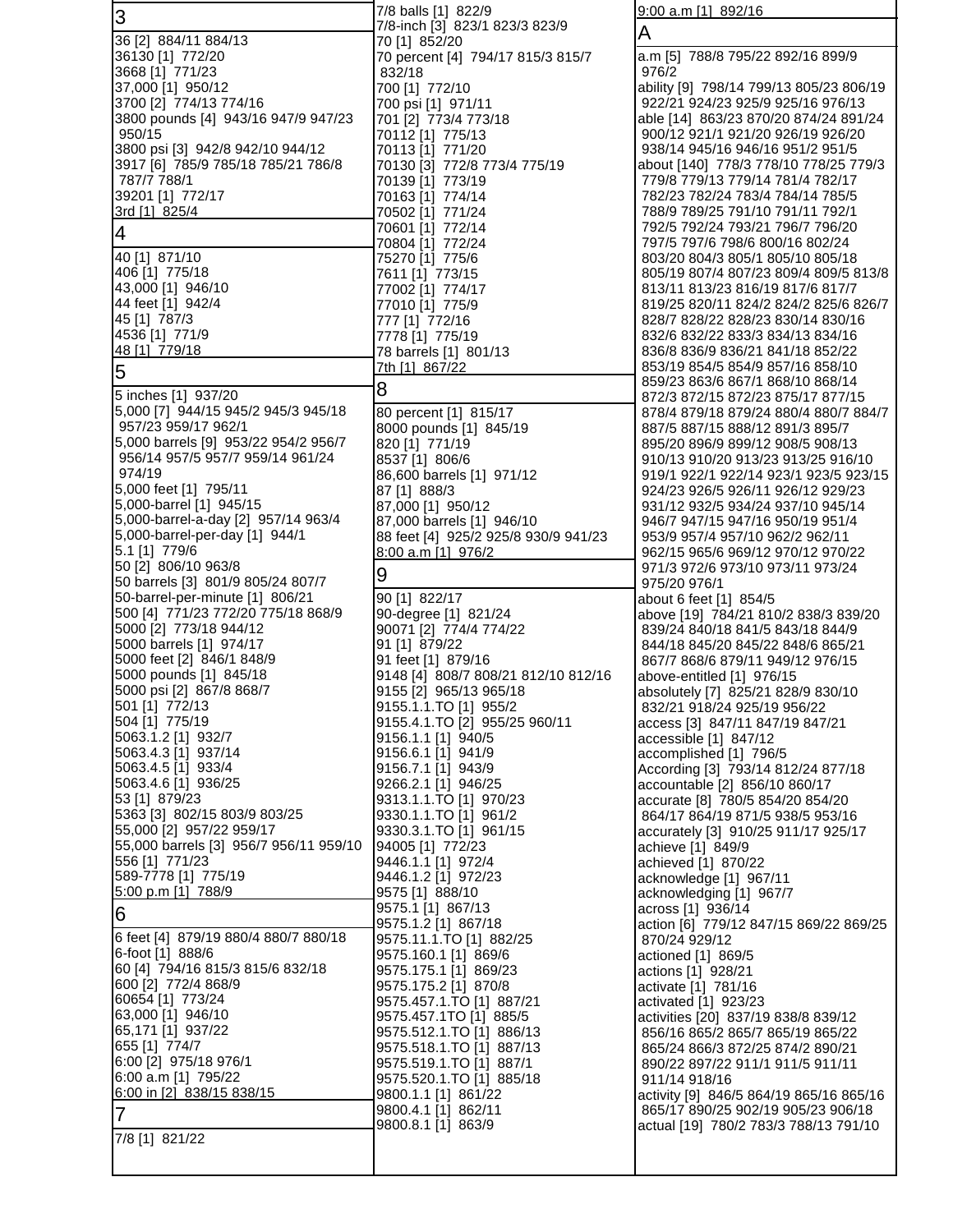A actual... [15] 812/11 817/5 818/12 919/8 930/23 931/1 934/18 939/1 939/18 943/22 945/8 949/11 950/17 950/24 960/14 actually [53] 781/24 785/17 792/10 792/19 793/20 802/16 805/12 812/25 813/16 816/11 833/24 843/7 844/21 850/10 856/10 857/11 857/18 857/22 860/22 874/18 878/3 880/1 889/17 898/25 905/13 910/22 914/21 916/24 918/4 921/20 922/24 923/12 923/13 924/2 928/19 929/23 929/25 930/14 932/6 940/12 943/13 944/11 949/15 950/8 951/17 951/18 953/17 953/21 963/25 970/20 971/5 975/11 975/12 Adam [5] 909/8 909/10 909/14 909/21 915/16 Adam L [1] 915/16 adamant [1] 832/21 Adams [4] 825/3 825/5 825/8 976/4 adapted [1] 851/2 add [8] 794/22 804/24 820/2 834/16 856/9 862/23 863/3 896/17 Add Energy [1] 804/24 Add Energy's [1] 834/16 add-on [1] 896/17 added [10] 808/16 863/22 864/8 864/12 867/5 868/1 900/25 901/2 908/25 909/1 adding [5] 814/2 863/5 864/5 907/23 908/22 addition [6] 904/13 904/15 910/15 912/10 915/2 954/11 additional [12] 802/9 845/10 845/22 850/23 859/18 863/21 867/3 869/22 874/20 896/13 896/16 901/1 Additionally [1] 790/10 additions [1] 906/3 address [4] 845/9 849/5 849/16 897/8 addressed [2] 866/25 867/8 adjourned [1] 976/7 adjusting [2] 944/20 945/3 Admiral [10] 834/19 955/5 955/17 956/3 959/20 960/8 960/17 963/1 963/6 965/13 Admiral Landry [6] 955/5 955/17 959/20 960/8 960/17 963/6 admirals [1] 955/18 admitted [1] 777/10 advance [1] 797/8 advised [1] 802/9 adviser [1] 834/17 affect [5] 925/9 925/16 932/22 951/5 951/9 affects [1] 930/14 after [35] 778/10 796/23 827/24 828/21 841/17 841/21 843/9 843/24 845/1 847/14 847/22 850/3 853/14 854/1 854/2 854/15 856/14 856/25 859/7 862/25 864/10 868/25 887/7 888/17 888/20 910/13 911/22 913/25 932/15 935/5 965/16 974/7 975/18 976/1 976/3 afternoon [10] 771/14 777/1 835/13 835/14 839/10 871/11 871/18 871/25 872/1 909/19 again [36] 780/24 785/19 787/7 787/13 803/1 807/8 809/10 815/14 824/25 826/1 827/4 827/7 843/5 860/16 863/13 881/4 884/21 885/13 887/3 894/16 895/3 897/14 901/15 911/20 912/19 921/2 923/2 925/20 927/3 929/16 934/15 935/23 939/8 940/18 946/7 951/12 against [4] 799/2 818/13 849/2 851/23 agenda [9] 785/18 785/19 785/21 786/3 786/8 788/3 788/12 790/20 804/9 ago [4] 788/21 789/16 819/8 916/11 agree [44] 779/14 779/20 779/22 779/23 am [3] 899/4 911/13 912/16 780/2 784/19 787/10 789/19 792/23 796/2 799/23 801/7 804/10 804/22 805/21 807/11 807/15 807/22 809/1 809/6 812/9 813/8 814/4 815/15 815/24 821/7 821/11 821/14 821/20 822/20 823/14 826/11 826/25 829/3 871/5 898/6 898/7 926/21 934/11 945/5 949/24 953/20 964/1 964/7 agreed [3] 784/1 794/4 826/6 agreement [2] 800/8 827/16 ahead [11] 801/21 830/4 830/20 835/3 851/14 856/3 860/24 871/11 900/5 923/19 974/4 aided [1] 775/25 aimed [1] 914/24 air [2] 848/8 848/9 al [2] 771/8 771/11 Alabama [1] 772/20 ALAN [1] 775/8 alerted [1] 782/16 aligned [3] 777/5 871/25 952/3 alignment [3] 886/24 887/4 887/5 all [106] 777/8 780/21 782/6 783/22 785/13 786/16 786/25 788/18 788/20 789/15 789/18 790/20 794/24 799/3 800/7 800/9 809/1 809/13 809/16 809/17 809/22 810/6 811/11 813/17 814/14 814/15 814/16 814/17 819/19 821/23 822/7 823/8 823/23 829/20 833/6 833/11 833/25 833/25 833/25 834/8 835/1 842/21 844/6 848/24 849/10 850/16 851/4 852/3 852/3 852/8 855/19 865/21 865/24 865/25 868/9 870/24 871/14 883/12 883/20 891/11 903/20 919/8 920/23 925/1 926/5 926/8 926/16 930/7 930/20 930/20 931/6 931/7 932/10 932/18 934/13 934/18 935/2 935/24 936/22 937/13 938/20 939/8 939/9 939/23 940/1 944/6 945/22 946/11 946/20 947/16 948/2 948/14 948/15 949/25 951/22 967/15 967/17 967/19 967/25 968/9 968/16 969/5 969/24 970/2 971/18 976/6 ALLAN [1] 773/3 ALLEN [1] 774/21 allow [10] 812/22 837/23 870/17 894/8 904/17 904/19 907/23 926/14 927/11 939/6 allowable [1] 845/23 allowed [4] 812/12 813/25 863/23 973/21 allows [3] 840/17 840/18 929/18 alluding [1] 975/1 almost [2] 830/2 852/3 alone [1] 888/7 along [3] 793/1 809/13 809/22 already [4] 797/14 800/15 858/24 948/13 also [59] 783/17 794/21 795/4 795/9 804/15 813/3 819/3 839/1 839/5 841/5 841/22 845/1 845/5 845/9 847/16 848/14 848/16 849/1 850/13 850/18 850/20 856/19 858/20 861/2 862/5 863/25 864/5 866/18 866/22 867/5 873/2 874/17 896/5 899/3 901/6 904/17 904/20 905/6 905/7 907/22 907/23 912/2 916/9 917/13 919/20 920/1 920/4 922/14 924/21 931/9 933/6 936/21 940/2 940/11 946/1 954/12 959/7 963/5 963/6 alternative [3] 808/16 840/2 842/15 always [3] 817/7 823/23 825/11 ambient [4] 942/12 947/6 950/16 950/21 AMERICA [8] 771/10 773/6 773/10 773/18 773/21 774/3 774/6 774/10 amongst [2] 838/9 868/7 amount [1] 965/8 Anadarko [4] 775/11 775/11 775/14 775/15 analysis [25] 801/23 802/1 802/13 802/22 802/23 803/2 803/5 803/7 827/23 828/21 828/24 838/9 867/25 868/2 868/15 869/17 917/12 917/14 918/3 918/5 940/19 944/12 954/5 966/24 967/3 and/or [2] 965/6 965/7 ANDREW [1] 773/21 Andy [6] 802/22 958/11 958/12 964/12 974/21 975/3 Angeles [2] 774/4 774/22 Angola [1] 837/2 ANNA [1] 773/13 annulus [3] 922/3 922/5 946/23 another [8] 861/11 886/15 898/22 922/16 930/13 945/9 959/24 972/9 answer [15] 827/6 830/22 852/12 855/19 876/19 876/21 877/1 928/2 929/11 931/3 935/9 956/23 957/22 969/20 973/21 answered [2] 877/9 957/25 answers [2] 933/3 939/15 ANTHONY [1] 772/7 anticipate [1] 831/8 anticipated [1] 867/4 any [71] 777/4 790/10 798/6 798/17 798/18 799/9 799/17 800/3 800/7 801/20 801/25 802/1 802/14 802/23 803/22 804/6 804/10 810/4 811/6 811/10 812/8 814/23 814/25 818/6 818/10 818/15 818/17 821/9 822/2 822/4 824/19 827/23 828/20 839/7 839/11 844/5 846/5 859/11 866/11 868/24 875/18 888/24 888/25 889/5 898/5 902/6 908/4 914/14 914/23 917/14 917/24 920/10 921/3 927/2 927/10 932/21 935/10 938/21 939/5 939/5 940/1 943/25 947/19 947/24 948/6 954/19 962/22 969/11 970/7 975/23 975/25 anybody [1] 876/7 anyone [3] 807/20 841/24 953/20 anything [11] 805/10 820/5 820/8 833/12 852/22 920/18 926/5 933/16 937/10 950/23 962/11 anywhere [2] 801/19 943/18 API [5] 881/25 882/22 886/19 893/20 895/7 API 15K [1] 881/25 APLC [1] 773/17 apologize [5] 777/19 793/21 809/19 821/2 824/14 apparent [1] 842/20 appear [3] 889/20 962/12 965/2 Appearances [5] 771/17 772/1 773/1 774/1 775/1 appears [15] 879/19 880/4 885/16 889/18 892/15 892/23 892/24 894/24 899/15 956/16 959/21 960/9 960/10 961/23 962/1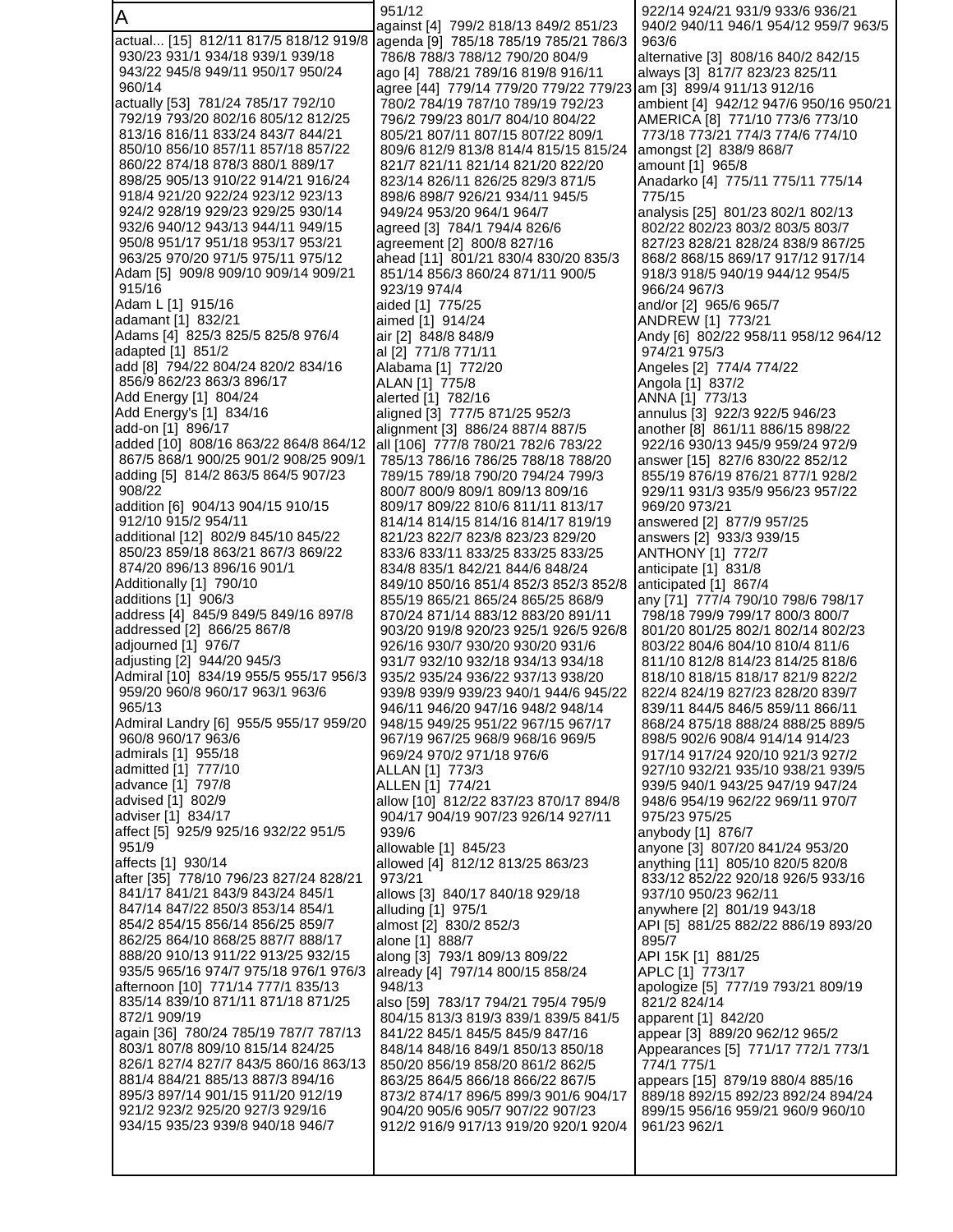A appendices [2] 868/9 869/8 Appendix [2] 884/23 885/18 Appendix E [1] 884/23 applicable [1] 779/9 application [1] 948/4 applied [3] 833/3 911/9 918/17 Applies [1] 771/6 apply [1] 848/12 applying [2] 912/8 912/19 appreciate [3] 828/2 897/2 902/16 approach [2] 810/11 935/21 appropriate [2] 847/23 907/7 approval [5] 784/1 784/5 784/6 796/23 865/23 approve [1] 784/9 approved [6] 797/24 808/24 809/6 812/10 813/22 814/7 approximate [1] 913/8 approximately [6] 838/4 852/10 880/12 905/20 956/6 962/6 APRIL [32] 771/5 782/16 795/22 810/10 837/21 838/4 864/22 877/19 877/23 877/24 913/5 917/5 917/8 917/24 920/15 921/3 924/14 925/17 928/6 930/18 932/13 948/11 948/15 949/21 952/5 952/24 953/18 954/20 965/9 968/15 971/11 975/6 April 20 [2] 965/9 971/11 April 21 [3] 782/16 795/22 810/10 April 23 [2] 877/19 877/23 April 27 [2] 838/4 877/24 April 28 [1] 932/13 April 30 [2] 837/21 864/22 April-May [2] 917/8 948/15 are [137] 777/8 777/10 779/24 780/4 780/18 781/1 782/4 782/11 785/8 785/13 790/1 790/20 791/19 793/5 794/1 794/4 794/7 794/19 795/3 795/8 797/1 805/1 805/14 806/3 806/4 806/4 810/23 811/7 811/11 811/16 812/23 813/3 813/6 813/7 816/3 816/22 817/9 817/9 822/2 830/1 830/6 831/15 832/1 834/12 835/19 841/22 845/9 850/16 857/10 857/15 861/6 861/10 865/1 865/15 867/11 869/25 871/9 875/20 880/3 881/10 883/3 884/8 884/23 887/5 888/2 888/5 889/7 891/24 892/12 895/6 896/13 896/16 896/17 899/12 900/1 900/21 900/22 900/23 902/20 903/3 904/23 906/9 912/14 912/23 912/25 913/1 913/3 913/4 918/9 919/11 919/23 919/24 920/19 923/1 926/6 926/25 927/2 931/4 932/1 933/18 933/20 934/2 934/5 934/10 934/15 934/25 937/6 939/2 941/11 941/11 942/11 943/2 945/3 946/6 946/22 947/2 947/10 948/2 948/2 950/8 950/13 951/16 952/16 952/17 952/20 954/6 954/19 957/9 959/18 960/16 960/19 962/14 966/19 966/20 968/13 970/11 975/20 area [7] 848/10 875/22 911/12 911/23 912/11 914/7 922/15 areas [5] 816/20 825/12 840/25 854/9 954/9 aren't [2] 812/23 967/2 argument [1] 797/8 arms [1] 846/7 around [31] 777/8 801/22 802/8 822/17 824/18 825/14 828/9 840/18 840/19 841/19 841/21 850/5 852/25 866/16 877/19 899/9 922/5 922/5 922/8 922/15

 924/7 929/13 929/16 931/13 933/23 934/2 962/1 963/8 968/2 968/3 968/4 arrange [2] 857/20 864/8 arranged [6] 854/19 859/9 859/11 859/14 864/7 900/25 arrangement [2] 887/4 896/11 articulated [2] 840/17 840/20 as [201] 777/12 778/6 778/22 778/25 781/4 781/19 782/1 783/24 784/9 787/15 787/15 790/22 794/21 795/24 796/1 800/2 800/2 801/8 806/23 807/16 811/12 812/3 812/10 814/11 815/10 817/4 817/15 817/15 817/19 817/21 817/23 818/17 819/10 819/14 819/16 819/16 819/25 822/4 826/21 829/18 832/16 833/5 833/17 833/17 834/4 835/6 836/4 837/16 839/3 839/4 839/18 841/7 842/19 846/12 847/2 847/13 848/2 848/7 850/19 853/10 853/13 854/16 854/18 856/16 858/6 858/7 858/11 860/1 860/4 860/7 860/20 861/19 861/25 863/25 864/2 864/15 865/3 867/15 869/8 870/20 870/21 871/4 873/8 874/11 875/19 875/20 884/23 885/10 889/11 889/14 889/22 895/3 895/20 896/15 896/19 897/2 898/19 902/16 908/3 908/23 909/11 911/24 911/24 912/1 912/1 912/2 912/13 912/13 912/13 913/15 914/5 914/12 916/9 916/11 916/13 916/21 916/21 917/5 917/10 917/11 918/11 920/2 920/5 920/7 923/4 924/3 924/7 924/13 924/18 925/6 925/11 925/22 926/8 926/8 926/9 927/1 927/8 927/8 928/18 928/20 928/20 929/13 930/21 930/21 930/25 933/13 933/13 937/11 937/16 937/24 940/11 946/16 946/17 947/8 947/8 947/20 947/21 947/22 948/16 948/20 948/20 948/24 948/25 948/25 949/9 949/9 949/14 950/2 950/4 951/1 951/1 951/8 951/9 951/12 953/2 953/3 953/3 954/3 954/8 954/11 954/12 958/15 959/15 961/12 962/22 962/25 965/5 965/12 965/17 965/18 965/21 966/24 968/24 969/8 970/10 972/19 973/6 975/23 975/23 975/25 975/25 Asbill [1] 774/15 ask [23] 796/18 796/20 797/9 797/11 803/1 810/18 827/6 831/1 832/7 839/11 856/3 858/9 859/17 859/22 860/22 870/13 891/2 892/15 900/16 943/12 957/4 974/1 974/5 asked [32] 783/24 819/15 820/9 829/10 829/10 830/14 832/5 832/9 832/15 839/23 856/12 857/16 857/20 857/22 877/3 877/4 877/8 879/17 890/13 908/12 910/16 915/3 915/4 935/7 936/5 940/25 957/12 957/24 963/6 966/2 973/20 973/24 asking [7] 820/19 835/15 857/10 880/3 929/23 948/10 968/13 aspects [4] 854/11 854/14 933/19 933/20 assemble [2] 830/3 831/23 assembled [6] 790/18 850/20 894/5 894/6 895/3 906/10 assemblies [1] 855/10 assembly [19] 781/21 845/12 854/1 854/4 855/6 860/4 882/6 883/16 883/20 883/25 891/19 896/14 896/15 897/5 902/18 904/6 904/14 904/14 908/1 assess [1] 929/19 assessment [1] 844/1

ASSET [1] 771/8 assigned [2] 839/5 839/25 assignments [1] 957/17 assist [46] 782/18 783/1 783/3 784/8 785/11 785/14 785/17 785/25 786/3 786/14 786/22 787/12 787/12 788/10 788/11 788/19 789/7 789/9 790/4 790/13 790/21 791/11 791/19 791/24 792/4 792/23 792/25 793/7 793/10 794/1 794/12 794/19 795/2 795/10 796/22 797/6 797/25 798/3 798/7 799/8 799/16 802/11 804/24 806/14 910/8 929/4 Assistance [1] 784/20 assistant [4] 910/2 910/4 958/12 959/18 assisting [2] 910/15 958/11 associated [5] 781/15 790/5 837/9 844/8 904/4 assume [14] 811/24 876/16 927/5 930/8 930/9 930/10 930/16 936/20 951/22 957/1 957/5 957/14 966/20 966/24 assumed [7] 890/16 938/20 957/9 957/19 966/14 966/19 966/22 assuming [1] 967/3 assumptions [4] 917/2 929/21 935/25 962/14 assurance [51] 803/17 839/17 865/23 866/23 866/24 867/9 867/11 867/16 867/20 867/23 868/6 868/8 868/12 868/13 868/17 869/2 869/9 869/19 878/4 878/7 878/13 878/22 880/14 880/24 881/4 883/1 884/17 884/21 885/1 885/11 885/19 886/5 886/16 888/2 888/10 888/13 888/23 889/4 890/2 890/6 892/23 893/8 911/12 911/24 912/6 912/7 912/10 912/11 914/12 916/9 932/12 assure [1] 845/21 at [276] atmospheric [2] 848/9 933/15 attach [4] 840/8 840/25 843/20 866/12 attached [24] 783/25 841/25 855/8 856/23 857/5 884/17 884/23 885/10 886/16 892/8 896/3 896/11 899/8 900/5 937/3 937/16 941/11 955/21 956/3 960/6 960/7 961/12 961/17 972/18 attaching [8] 837/25 838/3 839/20 839/24 840/1 844/17 857/4 870/2 attachment [4] 791/18 792/8 857/19 862/8 attachments [4] 802/22 884/19 893/1 965/14 attained [1] 882/15 attempt [5] 781/16 809/10 813/24 821/21 928/10 attempted [3] 794/9 800/10 815/14 attempting [1] 935/16 attempts [1] 801/18 attend [6] 790/21 791/3 801/25 802/1 832/8 839/11 attendance [2] 797/19 800/3 attended [7] 780/7 786/14 794/12 795/2 801/24 806/14 876/8 attendees [1] 796/23 attention [4] 777/15 777/21 862/16 866/2 attested [1] 878/18 Attorney [2] 772/18 772/22 attribute [1] 824/7 attributed [1] 820/25 audible [1] 786/2 audit [2] 927/22 927/23 August [2] 910/14 914/3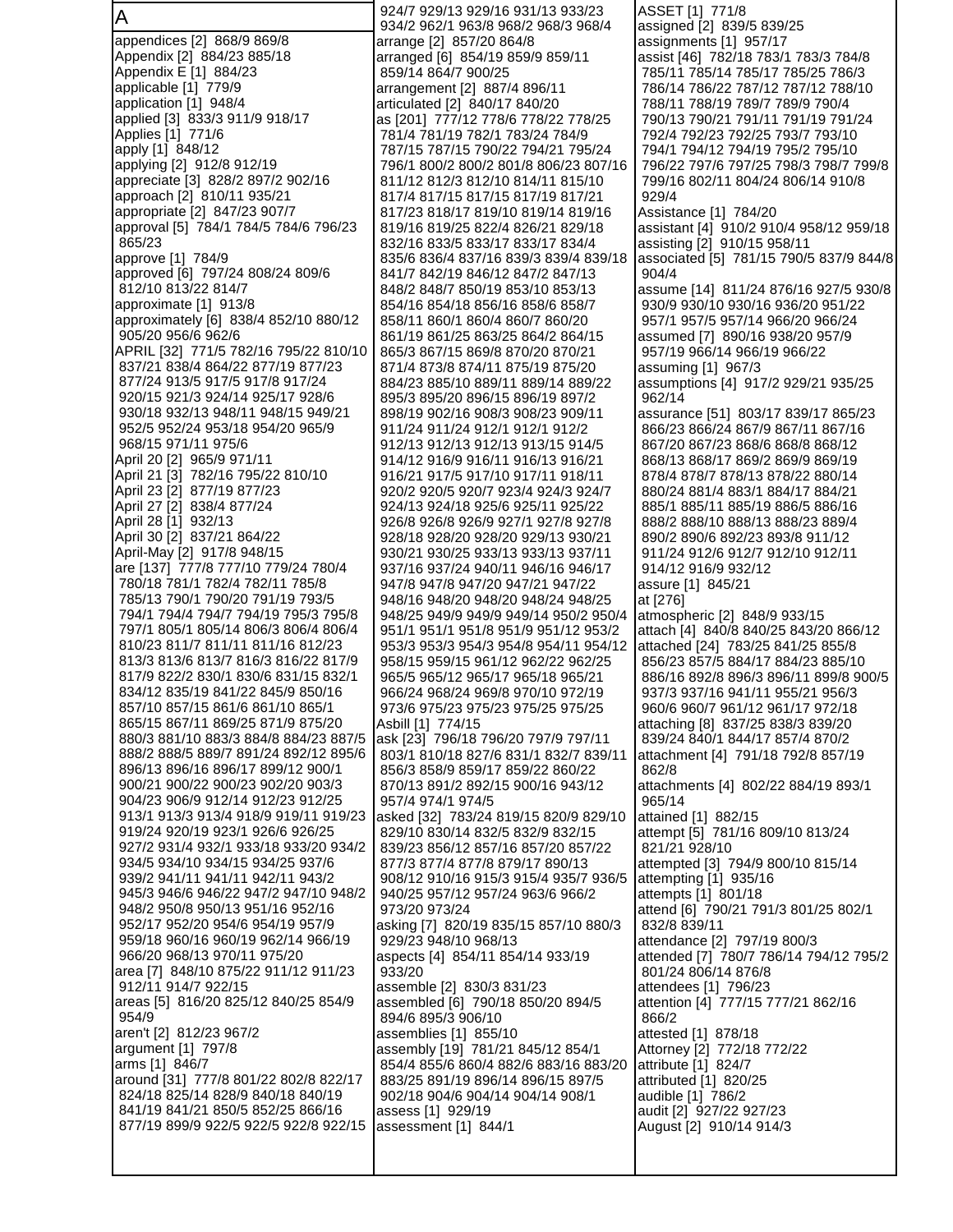| A                                                                                | 964/7 966/1 970/19                                                     | 910/19 912/3 913/22 914/8 947/22<br>955/7 959/4 965/16 967/13             |
|----------------------------------------------------------------------------------|------------------------------------------------------------------------|---------------------------------------------------------------------------|
| authored [1] 911/12                                                              | basic [1] 895/21<br>basically [19] 843/9 846/3 846/4 869/19            | began [1] 877/18                                                          |
| authority [2] 875/19 932/12                                                      | 893/16 896/17 912/8 914/7 919/14                                       | begin [4] 779/25 781/12 781/19 864/20                                     |
| authorize [1] 814/9                                                              | 929/7 929/11 933/17 939/11 941/16                                      | beginning [4] 798/8 800/24 872/4                                          |
| authorized [3] 813/23 876/5 877/5                                                | 942/22 944/13 944/19 946/14 947/6                                      | 947/17                                                                    |
| available [8] 814/23 842/16 850/24                                               | basis [7]  815/2 815/15 815/20 815/25                                  | behalf [11] 796/24 797/4 799/10 817/21                                    |
| 913/3 918/4 925/5 930/9 946/23                                                   | 859/25 918/21 968/24                                                   | 820/16 820/19 835/16 871/25 876/5                                         |
| Avenue [4] 771/19 772/20 774/10<br>774/21                                        | Baton [1] 772/24                                                       | 909/15 952/3                                                              |
| average [2] 831/16 942/18                                                        | Baylen [1] 772/4<br>be [184] 777/3 782/4 784/22 788/12                 | behind [1] 786/19<br>being [25] 803/18 812/7 824/17 828/8                 |
| avoid [1] 969/11                                                                 | 788/20 790/11 794/25 796/20 799/1                                      | 841/8 857/16 863/16 863/19 864/2                                          |
| aware [13] 804/8 810/23 811/7 811/11                                             | 802/9 804/5 804/15 806/1 807/13                                        | 869/1 869/20 877/8 894/11 912/10                                          |
| 842/1 865/2 888/2 888/5 889/7 908/21                                             | 807/17 809/10 812/21 818/25 821/1                                      | 924/15 928/6 928/8 928/11 930/18                                          |
| 954/19 960/16 960/19                                                             | 821/12 821/22 823/2 824/7 825/21                                       | 937/12 945/23 954/11 967/1 973/2                                          |
| away [9] 809/17 837/23 844/19 847/14                                             | 829/20 829/23 829/25 835/15 840/1                                      | 974/17                                                                    |
| 848/2 848/13 850/11 850/21 866/10                                                | 842/14 843/14 843/17 844/2 844/4<br>845/5 846/6 847/1 848/21 848/25    | believe [44] 783/3 789/8 791/4 804/14<br>820/13 824/16 838/4 853/18 871/2 |
| B                                                                                | 850/21 853/10 853/14 854/20 855/19                                     | 877/22 877/22 877/23 882/16 883/4                                         |
| B-A-L-L-A-R-D [1] 909/14                                                         | 856/12 856/23 858/10 858/11 858/13                                     | 884/6 884/10 885/3 895/16 896/19                                          |
| Bachelor [1] 911/7                                                               | 859/9 859/9 859/10 859/15 859/25                                       | 898/3 903/25 926/21 926/25 939/2                                          |
| back [46] 787/6 787/25 789/20 792/19                                             | 861/19 862/25 863/23 864/8 864/14                                      | 945/10 950/12 950/18 951/11 951/21                                        |
| 793/20 798/9 802/4 804/9 824/23 829/9                                            | 867/5 867/9 870/10 870/18 871/6 871/9                                  | 952/16 952/18 952/20 952/23 953/24                                        |
| 847/22 850/14 854/2 854/7 856/15<br>856/22 861/6 863/21 866/20 873/11            | 871/16 874/25 875/20 879/1 879/4                                       | 955/8 957/20 958/10 958/14 961/6                                          |
| 875/1 877/14 883/18 883/22 884/7                                                 | 879/10 879/19 880/4 881/16 881/19<br>881/21 881/24 881/25 882/4 883/21 | 963/5 965/20 971/9 971/25 972/3<br>believed [1] 943/21                    |
| 887/20 888/9 889/9 889/9 889/10                                                  | 884/12 885/7 885/16 886/4 887/21                                       | below [8] 813/21 865/22 880/19 881/18                                     |
| 901/14 902/9 902/12 903/6 922/13                                                 | 889/18 889/20 892/2 892/10 893/17                                      | 884/3 894/12 895/16 972/17                                                |
| 928/14 935/6 935/8 939/19 940/18                                                 | 894/8 894/24 895/16 895/17 897/17                                      | beneath [1] 847/25                                                        |
| 949/2 957/21 959/4 960/11 962/20                                                 | 898/3 898/5 898/16 899/15 900/3                                        | BENSON [1] 773/11                                                         |
| 963/6<br>background [5] 836/8 836/10 910/21                                      | 900/12 900/25 901/17 901/21 902/7                                      | Berwick [5] 857/25 859/9 891/19 906/8                                     |
| 911/1 948/20                                                                     | 904/12 904/17 907/8 912/20 912/21<br>912/24 913/2 913/17 917/4 918/20  | 906/22<br>besides [1] 804/7                                               |
| backup [1] 862/6                                                                 | 919/5 920/4 921/1 921/20 922/2 922/10                                  | best [15] 782/13 787/15 789/17 811/4                                      |
| bad [1] 793/21                                                                   | 922/13 922/16 923/13 924/2 924/4                                       | 923/5 927/5 936/11 953/21 972/13                                          |
| balance [4] 957/2 958/19 958/21 958/24                                           | 924/6 924/10 924/12 925/2 925/3 925/5                                  | 972/14 973/3 973/13 974/9 974/19                                          |
| ball [1] 813/4                                                                   | 926/3 926/5 926/7 926/8 926/18 926/19                                  | 976/13                                                                    |
| Ballard [15] 909/9 909/10 909/14 909/15<br>909/19 909/21 909/22 910/25 911/17    | 929/20 929/22 930/3 931/15 931/21                                      | BETHANY [1] 773/13                                                        |
| 913/15 915/16 916/5 917/20 948/9                                                 | 931/23 931/25 938/3 938/14 938/25<br>939/1 939/23 939/23 939/25 940/7  | better [4] 825/21 831/16 928/20 929/3<br>between [18] 785/1 786/23 819/15 |
| 952/5                                                                            | 941/20 942/8 943/22 945/3 945/10                                       | 848/8 855/12 859/13 865/2 879/25                                          |
| Ballard's [2] 959/1 969/15                                                       | 946/16 946/20 947/8 947/23 947/24                                      | 880/17 889/24 893/6 902/23 903/1                                          |
| balls [19] 813/3 813/6 813/7 813/21                                              | 948/1 949/18 950/7 950/17 950/20                                       | 903/15 905/12 906/19 921/8 963/1                                          |
| 814/2 816/23 820/9 821/21 821/23                                                 | 951/2 951/4 951/5 951/21 953/16 954/8                                  | beyond [6] 830/11 830/12 858/24 908/8                                     |
| 822/7 822/8 822/9 822/16 823/1 823/2<br>823/3 823/6 823/9 825/16                 | 957/6 959/21 960/9 960/10 962/4<br>963/22 965/20 967/3 970/8 973/21    | 908/19 969/14<br>bias [2] 930/18 930/22                                   |
| band [1] 866/2                                                                   | Bea [1] 777/7                                                          | biased [2] 929/22 930/3                                                   |
| bands [1] 865/15                                                                 | bear [1] 898/20                                                        | big [17] 817/15 817/15 819/10 819/10                                      |
| bar [2] 889/13 906/17                                                            | beat [1] 805/8                                                         | 819/16 823/16 824/21 824/24 825/10                                        |
| BARBIER [2] 771/15 967/13                                                        | became [6] 778/8 778/10 823/12 836/4                                   | 825/25 826/1 826/10 833/24 847/16                                         |
| Barnett [16] 782/18 795/18 796/7                                                 | 837/16 842/20                                                          | 854/5 920/22 951/4                                                        |
| 796/10 797/4 797/18 798/12 798/18<br>816/7 817/3 817/13 817/19 818/22            | because [33] 782/7 799/19 805/6<br>815/19 822/16 823/15 824/11 824/17  | biggest [2] 825/13 951/3<br>Bill [1] 791/17                               |
| 819/15 819/24 820/19                                                             | 827/11 831/8 832/1 842/14 845/15                                       | binder [1] 868/10                                                         |
| BARR [1] 772/3                                                                   | 848/20 849/7 862/24 868/13 873/18                                      | Bingham [1] 775/14                                                        |
| barrel [6] 806/21 944/1 945/15 948/3                                             | 889/9 905/25 930/5 931/20 934/15                                       | bird [1] 828/10                                                           |
| 957/14 963/4                                                                     | 934/22 935/23 938/19 938/19 941/15                                     | bit [18] 782/22 783/4 784/14 785/6                                        |
| barrels [32] 794/22 801/9 801/13 805/24<br>805/24 806/20 807/5 807/7 810/2 812/4 | 951/5 951/8 957/2 968/3 970/21                                         | 789/25 791/10 792/24 807/23 831/19                                        |
| 944/15 946/10 949/12 949/23 953/22                                               | become [1] 866/19<br>been [52] 777/12 778/25 781/14 783/10             | 836/8 836/21 872/3 873/18 910/20<br>911/20 925/7 928/23 975/17            |
| 953/22 954/2 956/7 956/7 956/11                                                  | 786/20 786/23 786/24 789/16 797/3                                      | bits [1] 852/19                                                           |
| 956/14 957/5 957/7 957/19 959/10                                                 | 798/24 799/23 800/13 803/19 805/19                                     | BJ [4] 816/17 816/24 833/13 833/15                                        |
| 959/14 961/24 962/7 971/12 974/13                                                | 807/10 812/6 815/10 815/14 819/14                                      | <b>BJ Services [1] 816/17</b>                                             |
| 974/17 974/19                                                                    | 819/15 820/3 828/24 832/23 835/6                                       | blast [1] 923/12                                                          |
| BARRY [1] 773/23<br>base [3] 841/7 843/15 854/6                                  | 837/4 841/23 845/2 853/16 868/11<br>874/22 885/10 889/13 890/7 892/8   | blew [1] 810/24<br>block [1] 904/14                                       |
| based [37] 818/4 820/23 830/5 831/24                                             | 895/14 895/15 909/11 912/6 920/10                                      | blocks [3] 850/5 850/7 851/10                                             |
| 838/13 839/2 850/5 851/2 852/21                                                  | 922/5 922/6 925/4 926/18 927/1 935/11                                  | blow [3] 779/5 802/19 803/9                                               |
| 852/23 855/19 858/11 858/13 858/17                                               | 938/13 945/14 948/18 957/24 964/3                                      | blowing [1] 809/2                                                         |
| 865/1 866/11 879/19 887/12 902/24                                                | 964/23 972/16                                                          | blown [1] 781/24                                                          |
| 902/25 907/10 915/24 927/12 930/21                                               | before [23] 771/14 784/7 798/25 802/25                                 | blown-out [1] 781/24                                                      |
| 934/18 944/17 947/25 948/18 948/20<br>949/6 951/20 951/22 957/16 958/19          | 803/3 806/11 815/14 819/19 836/7<br>850/24 852/5 865/25 867/12 906/25  | blowout [8] 781/9 782/17 783/15 808/25<br>811/9 828/14 828/18 829/25      |
|                                                                                  |                                                                        |                                                                           |
|                                                                                  |                                                                        |                                                                           |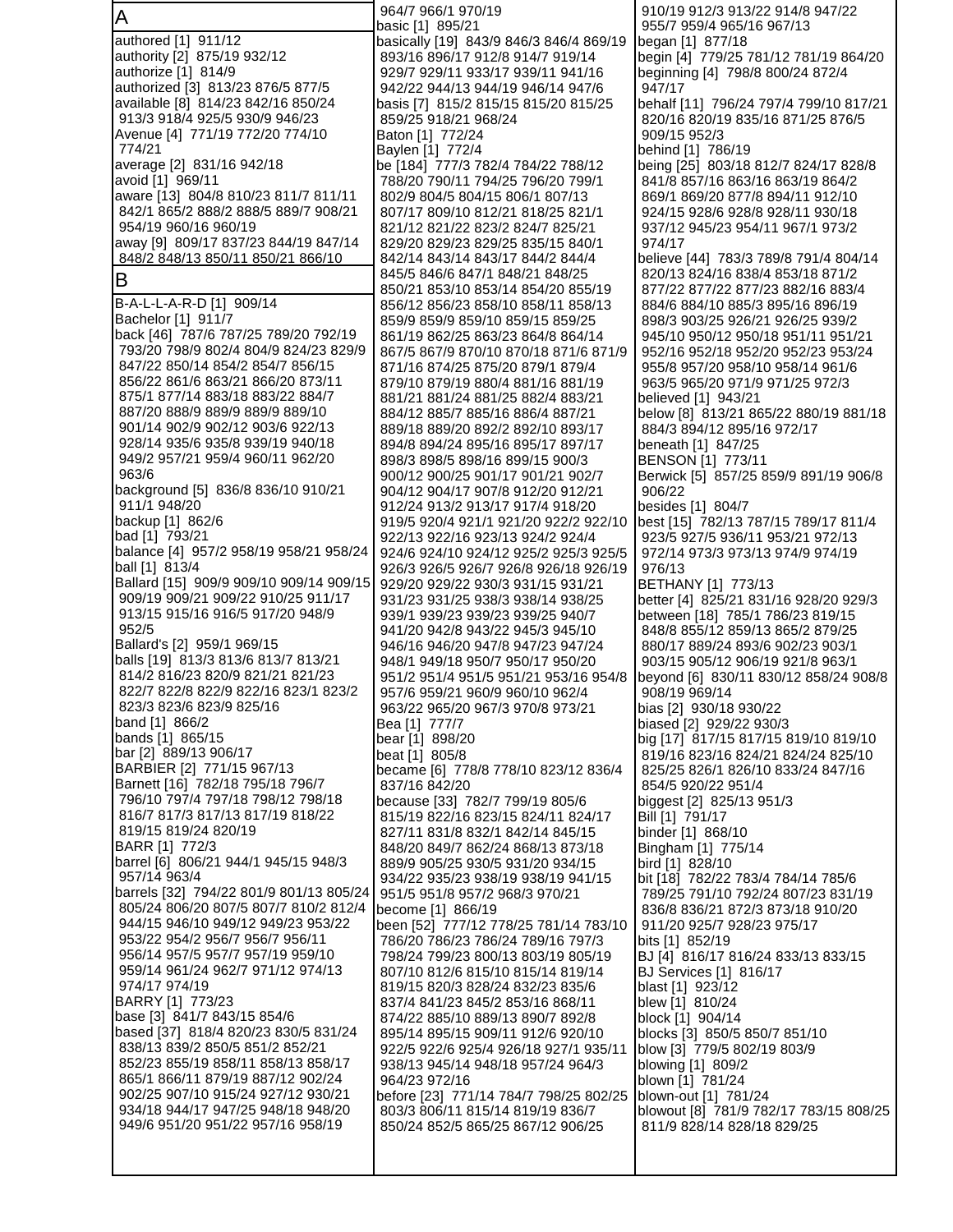B blowouts [1] 834/15 blowup [1] 887/12 Blue [1] 833/13 Blue Dolphin [1] 833/13 blueprint [4] 781/13 781/16 781/19 782/3 blurry [1] 891/18 board [5] 833/24 833/25 844/23 949/19 957/17 Bob [5] 802/10 804/13 804/13 805/15 826/6 body [3] 841/3 841/4 862/3 BOLES [1] 774/3 bolt [5] 847/13 848/3 848/6 848/25 896/1 bolted [4] 847/2 849/4 882/5 896/19 bolts [8] 841/19 847/11 847/18 847/21 848/25 850/14 868/4 881/13 books [1] 804/18 boost [3] 849/6 853/12 904/13 Boots [4] 782/9 782/20 787/14 817/24 BOP [79] 781/16 805/11 809/11 812/21 824/12 825/14 829/19 831/21 834/19 834/19 834/20 834/20 836/4 837/16 837/20 838/5 838/11 838/18 838/23 839/7 839/19 839/23 840/1 840/7 840/19 840/25 842/4 842/9 842/17 842/24 843/4 844/17 846/11 846/22 847/5 849/10 849/15 849/21 850/16 851/16 852/2 852/10 864/2 864/2 870/1 870/5 870/14 870/25 872/8 873/15 873/15 873/17 873/19 873/19 873/20 873/22 873/23 873/23 873/24 873/24 879/4 879/23 889/25 890/1 914/7 922/9 922/15 923/22 923/22 924/7 929/24 932/19 934/4 940/21 942/9 947/9 959/9 967/1 972/19 BOP-on-BOP [7] 834/19 834/20 864/2 873/15 873/19 873/23 873/24 bopd [1] 806/10 bore [1] 924/10 both [19] 797/4 800/9 801/8 828/16 851/22 859/11 873/24 890/3 890/8 890/11 906/10 911/24 912/18 925/22 926/6 946/24 956/17 957/22 960/12 bottom [23] 781/3 787/7 808/12 808/13 813/15 813/17 814/19 819/7 843/10 843/15 850/6 855/8 866/14 879/1 881/16 883/19 887/17 893/1 895/12 901/3 937/8 942/11 942/14 bound [10] 925/10 927/6 933/3 939/6 939/15 940/3 943/23 945/8 947/12 970/12 boundary [4] 799/6 800/18 801/20 803/5 bounding [1] 939/17 bounds [1] 970/19 Bourgoyne [1] 791/7 BOWMAN [1] 775/4 box [17] 771/23 772/4 772/23 773/7 773/15 786/8 788/5 789/23 791/14 791/22 792/14 802/19 803/9 804/4 806/7 808/13 812/16 boxes [2] 960/12 965/2 BP [156] 771/10 773/17 773/18 773/19 773/20 773/21 773/22 774/2 774/3 774/4 774/5 774/6 774/7 774/9 774/10 774/10 778/2 778/4 778/17 779/9 781/4 781/19 782/18 783/15 785/14 786/12 786/21 786/25 787/12 787/18 787/19 788/16 788/18 788/24 790/17 793/1 793/1 794/3 794/3 795/1 795/2 796/11 796/24 797/5 798/2 799/9 799/10 800/10 801/24 802/2 802/11 802/24 804/7 804/24 810/6 810/9 810/23 811/7 811/19 812/1 812/2 812/12 814/6 815/2 815/15 815/25 817/21 820/16 827/21 828/16 835/16 835/20 835/21 836/18 837/2 860/6 872/3 872/13 872/16 873/6 873/24 875/3 875/18 876/5 876/7 876/18 877/5 877/18 878/4 878/7 880/24 881/4 882/15 882/25 883/22 885/1 885/11 885/19 885/23 886/5 886/16 887/22 888/9 888/23 888/24 889/4 889/5 890/2 890/6 891/10 892/23 893/8 896/21 897/9 897/19 897/23 899/6 903/1 909/15 909/23 909/24 909/25 910/15 911/22 913/24 916/11 917/24 921/3 927/11 940/3 947/20 948/4 949/11 949/14 949/22 952/5 952/24 953/20 954/11 955/11 956/19 958/13 960/23 963/3 965/6 967/14 967/24 967/25 968/7 968/15 969/4 969/24 970/14 970/17 974/18 975/14 BP's [17] 786/17 793/17 795/21 807/16 818/8 825/3 835/1 838/13 910/8 916/13 918/16 949/20 962/23 965/5 967/8 967/11 969/8 bpm [1] 806/10 BRAD [2] 774/19 952/3 Branch [1] 773/6 break [1] 975/19 Brennan [1] 774/15 BRIAN [3] 772/3 774/19 952/3 bridge [4] 800/1 809/10 812/21 824/19 bridged [1] 825/16 BRIDGET [1] 774/10 bridging [18] 801/21 806/25 808/2 808/5 812/11 812/14 812/21 812/23 813/1 813/4 813/23 816/19 821/12 821/15 822/2 826/22 826/23 827/4 brief [1] 797/9 briefings [5] 839/9 839/11 839/16 876/9 876/9 briefly [5] 784/20 836/2 838/11 913/23 924/22 bring [12] 785/9 843/1 844/14 846/16 848/23 853/21 855/3 857/23 865/10 870/8 906/12 909/9 bringing [1] 831/6 Brinker [1] 816/21 British [1] 861/6 broaching [1] 875/5 broad [2] 772/13 874/14 Broadway [1] 772/10 BROCK [21] 774/9 777/22 778/3 779/8 781/5 782/24 783/4 784/14 785/6 789/25 791/12 792/1 792/5 792/10 792/23 800/16 807/23 808/10 828/3 834/10 909/7 brought [12] 779/12 787/10 792/25 794/3 794/11 795/1 796/11 802/11 804/24 817/1 817/2 906/8 BRUCE [1] 775/4 buckets [1] 948/16 build [8] 856/10 865/16 865/17 899/16 902/11 905/19 922/23 922/24 building [3] 856/14 856/23 862/17 builds [1] 825/22 buildup [1] 920/5 built [3] 843/25 863/18 863/19 bulged [1] 847/17 bullet [6] 793/5 809/4 812/19 813/3 814/2 943/15 Bullhead [3] 784/22 790/7 793/3 bunch [4] 817/15 819/10 920/14 926/2 Burling [1] 774/9 burst [2] 875/11 875/14 business [2] 779/10 816/2 busy [1] 865/13 but [93] 781/23 783/2 783/9 784/6 784/15 786/5 786/25 787/3 788/21 789/18 790/1 795/1 796/19 797/9 804/9 805/8 806/16 810/16 811/7 812/6 814/6 814/8 815/20 816/11 817/2 817/18 818/13 820/2 823/11 823/24 825/16 825/21 832/24 841/7 845/3 847/12 849/24 851/3 852/12 857/13 859/3 860/12 865/13 873/6 873/25 874/9 875/15 876/4 879/18 879/21 881/19 882/14 883/4 890/17 890/24 891/2 891/11 892/13 893/13 898/3 898/5 900/20 901/5 901/9 902/15 902/24 908/22 909/1 918/20 923/12 924/19 926/1 927/6 927/14 931/4 931/17 933/16 934/19 936/24 947/10 947/25 950/15 952/23 953/9 958/10 960/10 965/20 966/18 967/18 970/3 970/8 973/3 975/13 button [1] 831/20 C CAD [1] 887/22 cake [1] 871/5 calculate [1] 953/1 calculated [4] 813/20 942/2 942/6 953/11 calculating [1] 967/2 calculation [1] 962/3 calculations [2] 802/14 970/16 CALDWELL [1] 772/22 calendar [1] 898/4 California [2] 774/4 774/22 call [13] 777/15 777/21 777/24 782/8 787/17 834/2 835/3 883/19 883/24 886/10 890/16 941/19 941/20 called [17] 782/17 782/20 786/17 795/15 812/25 842/8 842/11 873/8 873/20 875/21 883/23 883/23 936/23 941/16 942/20 958/21 966/14 came [15] 785/15 837/3 839/15 858/14 858/25 869/4 869/21 888/1 901/15 909/1 956/18 957/17 957/23 958/5 965/17 cameras [1] 833/10 Cameron [9] 822/6 822/11 822/12 822/13 822/14 822/18 822/19 839/1 899/3 Cameron's [1] 834/18 camp [2] 773/4 873/11 Campbell [15] 782/18 795/18 795/24 796/3 796/5 796/10 796/16 797/4 797/18 798/18 799/8 799/16 816/7 817/4 819/24 Campbell's [1] 797/13 can [181] 784/12 784/16 787/6 787/15 789/20 789/21 789/22 791/14 791/21 792/13 792/14 792/18 792/19 792/20 793/19 793/22 796/18 797/11 799/14 802/15 802/18 802/19 803/1 803/9 804/9 805/6 805/12 805/16 806/6 808/7 808/12 808/20 809/1 810/11 812/15 818/1 818/21 819/5 819/10 819/19 820/4 821/8 821/10 823/4 824/4 824/9 824/10 825/21 825/23 826/15 829/16 829/20 829/22 830/1 830/22 831/15 831/21 833/5 835/17 836/2 836/9 836/14 836/17 836/21 837/5 838/5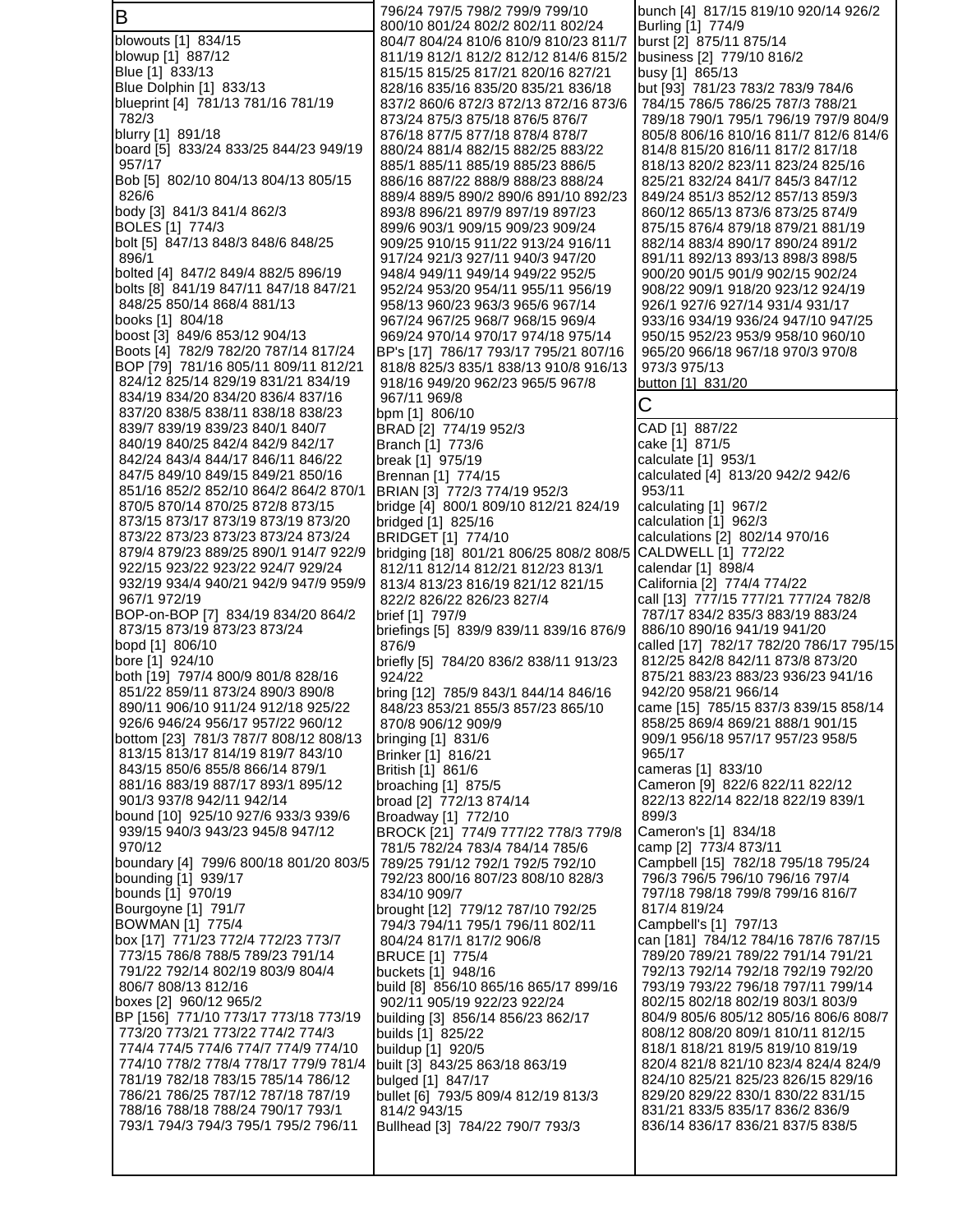C can... [115] 838/11 840/7 840/21 841/12 841/14 843/1 843/3 846/16 846/21 847/8 849/21 849/24 851/18 853/21 853/24 855/3 855/12 856/9 858/3 861/8 861/22 862/3 862/11 862/20 863/9 863/11 865/10 865/12 865/13 866/2 866/8 867/18 867/20 869/14 869/23 870/7 870/8 870/13 873/10 875/24 880/17 884/20 884/25 885/21 891/2 900/6 900/15 906/17 906/18 910/22 911/15 911/20 913/8 913/23 915/13 915/25 916/5 918/2 918/20 919/23 920/1 920/4 920/6 920/18 921/6 921/12 923/9 923/11 923/12 924/19 925/24 926/7 926/8 927/13 927/16 927/19 927/21 927/22 928/14 929/18 929/20 931/18 931/23 932/7 933/4 933/20 935/15 936/2 936/16 936/25 937/14 937/23 939/10 940/23 941/9 941/13 941/24 942/7 942/14 943/9 944/24 946/4 946/25 947/9 949/2 953/9 957/21 961/12 963/12 964/7 969/20 969/21 970/3 973/4 974/14 can't [24] 788/20 789/18 807/8 815/18 820/5 820/8 831/8 852/12 857/9 858/14 873/11 880/13 882/11 882/13 883/4 892/13 926/7 927/14 931/5 931/6 965/15 965/20 968/2 970/7 cannot [4] 806/10 884/19 902/3 939/1 cap [13] 842/12 843/11 843/16 843/23 844/5 854/16 878/8 878/13 878/24 890/3 898/13 903/4 938/5 capabilities [2] 846/8 846/9 capable [1] 949/7 capacity [3] 860/8 862/23 937/8 Capital [1] 772/16 capped [4] 888/17 890/9 899/14 900/8 capping [164] 837/25 838/3 838/20 838/25 839/20 839/24 840/8 840/14 841/1 841/25 842/3 843/20 844/9 844/18 845/4 845/11 847/7 850/4 851/8 851/15 851/18 853/10 853/16 854/9 854/11 854/13 854/14 854/17 854/21 854/22 855/1 855/5 855/7 855/13 855/13 855/16 855/18 855/22 855/25 856/7 856/8 856/11 856/15 856/16 856/17 856/20 856/20 857/1 857/2 857/3 857/22 858/6 858/11 858/15 858/16 858/20 858/22 858/24 859/10 859/24 860/2 860/13 860/17 860/19 861/3 861/4 861/9 861/16 861/19 861/19 862/22 863/1 863/2 863/7 863/14 863/19 863/22 863/25 864/6 864/9 864/13 864/20 864/23 865/3 865/8 865/16 865/18 865/19 865/20 865/23 866/1 866/13 867/16 868/1 868/4 868/11 868/22 869/12 870/2 871/4 872/23 873/3 873/6 873/8 873/12 873/25 874/25 875/14 877/19 877/23 877/25 882/3 882/6 885/12 889/14 889/23 889/25 889/25 890/3 890/9 890/16 890/18 890/21 890/24 890/25 894/11 896/9 897/4 897/5 898/10 898/12 899/8 899/12 899/13 900/7 900/11 900/20 900/20 901/2 901/4 901/6 902/7 902/23 902/24 903/2 903/15 904/8 904/19 904/21 905/2 905/6 905/8 905/12 905/17 905/21 906/6 906/9 906/20 906/23 908/7 908/16 908/19 908/23 909/2 Captain [2] 957/12 963/1 Captain Little [2] 957/12 963/1 captive [2] 847/25 848/1 car [1] 821/9 carbon [1] 899/17 care [3] 820/10 820/20 951/8 career [2] 815/23 913/12 careful [1] 845/20 CARL [50] 771/15 777/24 779/4 779/5 780/8 780/14 780/17 784/12 784/17 785/9 785/22 786/7 786/9 787/6 787/25 788/5 788/16 789/20 789/22 789/23 791/13 791/15 791/21 791/22 792/13 792/14 792/18 792/20 793/19 793/21 793/22 802/15 802/16 803/8 803/9 803/15 803/25 806/6 806/7 808/7 808/12 808/20 812/15 813/16 818/21 819/5 820/4 824/4 824/10 824/13 CARRIE [1] 773/21 case [51] 794/7 795/10 796/12 797/19 845/9 848/1 850/21 867/10 892/10 898/3 910/17 913/23 915/4 916/7 917/3 917/21 928/16 928/17 929/16 930/22 931/10 934/19 936/24 937/9 937/22 938/7 942/15 944/11 946/2 946/19 947/3 947/12 948/3 948/7 949/5 949/18 950/3 950/10 950/11 955/22 956/10 956/17 959/8 959/8 959/13 960/13 962/3 962/11 963/4 963/7 970/6 cases [7] 947/8 950/13 961/10 961/11 961/21 961/23 972/18 casing [8] 879/1 879/15 922/5 922/6 922/6 924/3 924/4 946/23 catch [1] 907/20 categories [1] 940/19 caused [1] 821/24 cavity [1] 848/8 cc'd [2] 898/25 901/23 CCR [3] 775/18 976/10 976/18 CDP [7] 914/2 914/5 914/6 914/11 914/15 914/20 915/3 cement [2] 809/8 925/6 cemented [1] 925/4 cementing [1] 812/22 center [2] 838/14 841/19 central [2] 845/3 866/20 centralized [3] 850/1 851/13 866/19 centrally [1] 845/6 CEO [3] 958/12 975/8 975/14 CERNICH [1] 773/12 certain [10] 800/14 804/25 819/11 842/14 846/7 865/22 910/16 929/21 933/18 945/24 certainly [10] 918/21 922/24 923/11 930/7 948/24 950/16 950/22 952/15 967/19 970/4 CERTIFICATE [1] 976/9 certify [1] 976/12 chain [1] 927/20 CHAKERES [1] 773/12 challenge [1] 852/18 challenges [9] 844/8 844/12 844/16 846/11 846/14 846/22 847/9 849/10 849/16 chamber [2] 843/14 843/25 chance [2] 815/3 815/17 chances [2] 797/6 814/21 change [15] 852/22 854/23 870/19 889/5 908/1 908/21 929/22 930/13 942/13 942/16 942/17 944/2 950/20 956/21 958/5 changed [7] 853/7 854/24 855/1 905/21 905/23 908/24 963/10 changes [10] 900/11 905/21 907/10 908/19 908/21 909/1 928/22 929/14 957/2 957/15 characterize [1] 965/7 charge [1] 833/7 charged [1] 816/12 Charles [4] 772/14 898/23 898/24 908/13 chart [20] 810/9 956/18 956/20 957/22 959/19 960/6 960/7 960/16 960/18 961/17 962/6 962/11 962/18 962/18 962/19 962/23 962/24 963/10 964/5 964/23 chartered [1] 836/15 charts [1] 904/20 check [4] 901/2 944/14 944/23 945/16 checks [2] 803/17 950/3 chemical [1] 911/8 Chevron [1] 787/22 chewed [1] 813/11 chewed-up [1] 813/11 Chicago [1] 773/24 choke [5] 821/25 822/15 822/17 870/17 870/18 chose [1] 941/20 circular [1] 847/13 circumstances [1] 852/6 cited [1] 926/11 city [2] 923/10 933/14 Civil [1] 773/6 clamping [1] 848/11 clarification [1] 915/17 clarify [5] 856/9 858/3 872/12 880/17 973/5 clashing [1] 853/3 claw [1] 853/6 clear [11] 790/1 796/9 799/5 849/24 859/18 859/20 859/21 883/21 890/24 898/3 940/7 clearly [2] 789/9 860/12 clips [1] 834/24 clogging [2] 821/24 822/1 close [9] 800/1 800/2 831/22 847/18 856/13 862/25 864/19 881/6 938/25 close-in [1] 864/19 close-up [1] 881/6 closed [7] 854/18 859/5 864/18 870/18 870/21 905/24 924/8 closely [1] 845/14 closer [2] 846/18 873/10 closing [2] 870/18 870/21 closure [1] 864/16 Coast [10] 839/11 876/4 876/6 876/7 876/8 876/11 876/16 876/17 876/25 877/6 Coast Guard [10] 839/11 876/4 876/6 876/7 876/8 876/11 876/16 876/17 876/25 877/6 cofferdam [1] 872/21 collaborating [1] 817/7 collaborative [6] 783/9 786/23 801/5 817/2 817/23 831/17 collaboratively [1] 816/8 collapse [2] 828/13 828/17 colleague [1] 899/6 colleagues [3] 897/23 903/1 903/14 collect [1] 914/7 collecting [1] 862/22 collection [11] 829/4 829/5 861/20 862/23 863/4 863/7 863/17 863/21 863/23 864/3 914/6 collectively [1] 817/9 college [2] 836/12 911/6 COLLIER [8] 773/22 835/15 861/11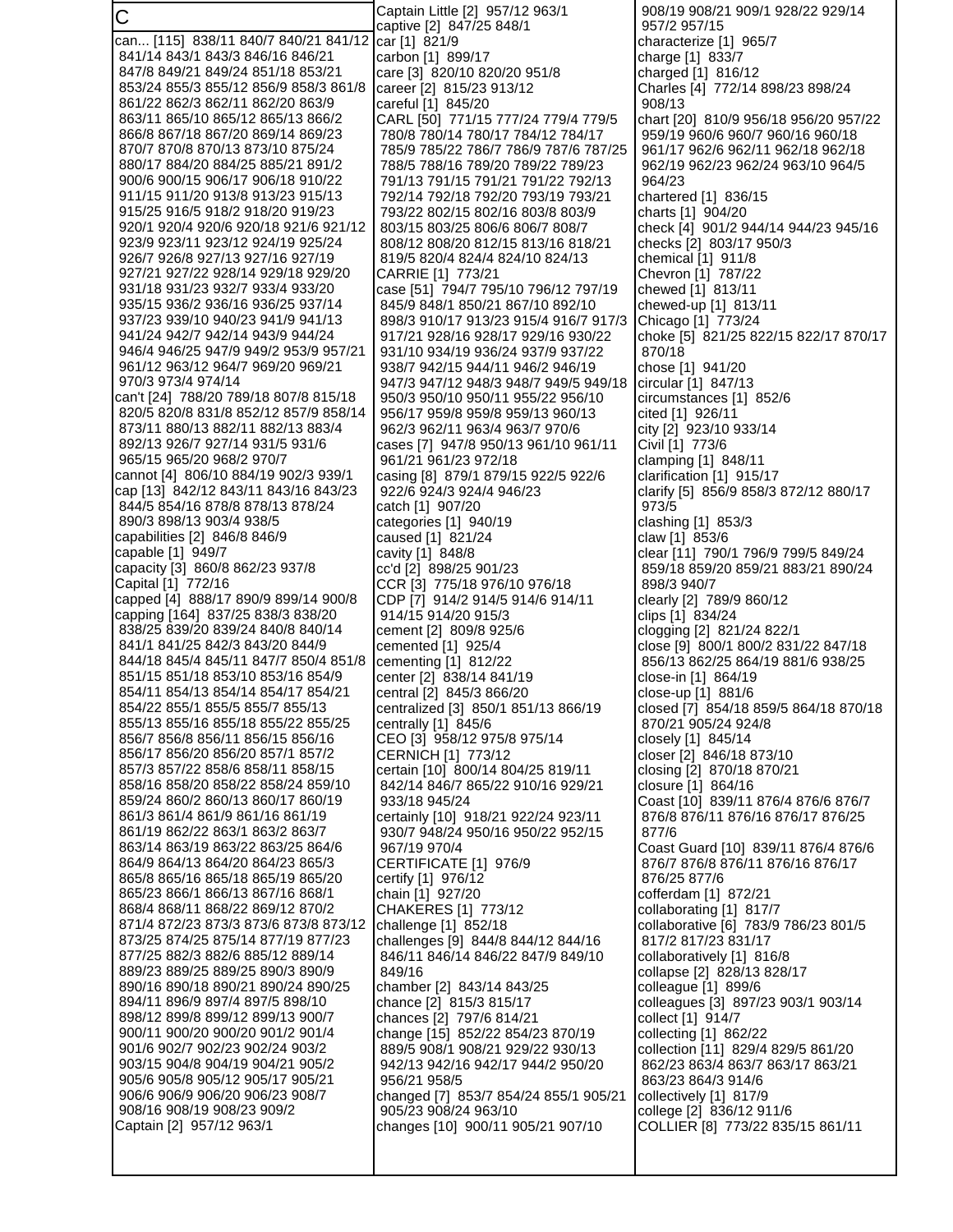C COLLIER... [5] 872/3 873/17 878/5 890/7 908/9 Collier's [1] 874/12 come [11] 801/19 829/24 839/13 846/3 848/5 864/15 922/7 927/5 931/18 944/14 954/4 comes [2] 885/1 920/1 coming [11] 835/4 849/2 854/2 872/6 922/4 922/5 925/9 938/4 947/20 947/24 951/4 command [14] 807/24 807/25 808/11 808/25 813/22 814/6 814/17 834/2 945/18 967/14 967/24 968/8 972/1 974/17 commence [2] 781/20 815/12 commenced [6] 798/8 802/25 803/3 808/1 810/25 811/9 commencement [4] 807/12 815/2 815/16 819/12 commencing [3] 799/9 815/24 816/14 comment [2] 807/8 815/18 common [2] 822/20 823/2 commonly [1] 942/25 communicate [2] 874/25 970/18 communicated [5] 797/5 827/20 827/22 967/20 970/21 communicating [2] 832/22 876/10 communication [4] 784/2 902/6 932/13 962/25 communications [2] 970/6 971/18 companies [2] 816/24 839/4 company [8] 773/19 773/22 774/4 774/7 774/10 775/12 775/15 909/22 company's [1] 954/12 compare [1] 963/7 competence [1] 952/13 competent [2] 952/15 952/16 COMPLAINT [1] 771/7 complete [8] 782/6 829/24 852/12 866/1 881/12 900/20 901/4 901/5 completed [3] 798/25 868/15 902/7 completely [2] 778/24 814/17 completing [1] 802/4 completion [6] 844/6 899/18 900/1 901/16 903/9 972/17 complexity [1] 842/20 component [6] 827/1 878/23 882/9 883/9 895/6 897/13 components [11] 825/14 826/21 828/10 833/8 859/13 883/20 895/6 896/14 896/16 900/19 901/5 comprehensive [1] 782/14 comprised [1] 881/9 computer [2] 775/25 952/25 computer-aided [1] 775/25 concept [3] 855/5 883/16 907/17 concern [6] 798/6 799/1 822/6 822/14 862/24 974/19 concerned [1] 907/15 concerns [1] 863/1 concise [1] 799/5 conclude [3] 815/2 815/15 815/25 concluded [1] 812/2 conclusion [1] 794/19 conclusions [1] 927/14 condition [10] 851/23 852/9 901/9 905/25 908/18 908/23 920/20 930/12 930/13 932/19 conditions [32] 782/5 799/6 800/18 801/20 803/5 808/25 845/24 852/7 927/12 928/22 929/14 929/23 930/23 932/15 936/1 937/6 937/22 938/25 939/6 941/22 941/23 942/2 942/5 943/1 945/24 947/7 947/15 948/22 949/15 950/22 960/14 962/4 conduct [5] 852/2 921/21 924/24 927/23 968/21 conducted [7] 846/6 851/17 851/19 868/5 906/19 920/4 924/15 conducting [4] 832/6 832/10 916/20 916/21 conduit [1] 805/5 confidence [3] 798/14 798/16 798/17 configuration [1] 829/19 confirm [3] 834/4 834/5 900/6 confusion [1] 969/12 connect [7] 874/20 877/25 890/1 896/9 904/8 906/6 906/9 connected [3] 859/10 895/17 906/22 connecting [4] 841/3 841/5 844/9 865/8 connection [56] 777/7 840/13 840/15 842/4 842/8 842/24 843/3 843/11 844/5 844/20 844/24 845/24 846/12 846/23 846/25 846/25 847/4 847/6 847/7 847/10 847/22 853/9 855/9 863/3 863/3 865/18 866/12 882/4 882/4 882/7 889/6 889/19 889/23 889/24 896/7 903/7 904/17 906/6 906/19 906/24 908/6 913/4 914/11 915/3 916/16 917/3 919/2 920/10 920/15 921/2 934/9 943/5 944/11 945/1 947/3 966/13 connections [35] 836/5 837/16 837/20 838/5 838/11 838/18 838/23 839/7 839/19 839/23 840/8 840/25 842/5 842/10 842/17 842/24 843/4 844/17 846/11 846/22 849/11 849/15 849/22 850/16 851/17 852/2 852/10 870/1 870/5 870/14 870/25 871/3 872/8 873/18 873/21 connector [3] 873/3 880/18 896/8 ConocoPhillips [1] 787/21 consensus [4] 793/14 826/8 827/19 828/22 conservative [1] 823/24 consider [2] 794/23 804/15 considerations [1] 790/11 considered [4] 807/13 828/13 924/2 965/19 consistent [7] 833/22 877/21 892/19 931/25 941/3 944/22 945/17 consists [3] 888/6 895/21 895/21 constant [3] 925/25 926/1 956/7 constraints [1] 846/9 constructed [1] 863/17 construction [1] 854/3 constructive [1] 790/17 consulting [1] 914/1 contain [3] 829/11 867/24 889/5 contained [1] 867/25 containment [16] 835/23 854/16 862/17 863/16 867/4 874/11 874/12 874/14 874/15 874/17 874/19 874/23 875/1 906/1 914/2 914/4 content [1] 861/5 context [6] 803/14 803/17 805/1 820/13 897/11 952/23 contingencies [1] 850/19 contingency [1] 813/3 contingent [2] 808/16 825/20 continue [2] 817/19 857/1 continued [1] 817/20 continuing [1] 829/7 continuously [1] 838/15 contract [1] 798/2 contractors [1] 787/1 contracts [1] 787/18 contrary [2] 798/1 800/6 contributor [1] 801/2 control [73] 778/6 778/9 778/10 778/12 778/14 778/18 779/11 779/11 779/15 779/18 779/24 780/2 780/22 781/7 781/8 781/10 781/13 781/14 782/8 782/9 782/12 782/18 782/20 783/14 783/19 786/12 787/2 787/16 788/24 790/18 795/15 795/24 796/2 796/4 798/2 802/10 804/16 807/16 814/14 815/5 815/21 816/7 816/14 816/20 817/9 818/7 818/10 819/9 826/3 826/6 829/13 829/18 830/16 831/14 831/18 831/21 834/21 837/9 856/14 856/25 872/14 875/20 905/17 910/8 910/15 913/24 928/20 928/21 929/12 931/11 931/14 932/1 949/1 control-type [1] 781/13 controlled [2] 846/7 864/16 controlling [1] 838/22 convenient [1] 975/19 conventional [3] 847/3 847/6 851/1 converging [1] 865/24 conversation [6] 807/9 817/18 818/18 819/15 825/5 825/7 conversations [10] 798/9 798/17 812/5 812/6 817/3 817/25 818/15 819/23 820/3 927/17 convert [2] 854/17 859/3 converted [3] 856/12 905/24 964/23 Cook [2] 834/19 834/25 coordinating [1] 865/22 Coots [4] 782/9 782/21 787/14 817/24 copied [2] 783/17 964/5 copies [1] 899/17 copy [2] 900/14 963/20 COREY [1] 772/19 corner [2] 956/13 964/15 corners [1] 965/3 corporate [7] 860/8 916/11 916/14 917/10 965/5 969/8 969/10 Corporation [2] 775/11 775/15 correct [293] correcting [1] 974/8 correctly [6] 785/20 827/12 869/21 881/14 881/15 906/23 correlation [1] 938/13 correspondence [1] 974/21 corresponding [1] 937/21 could [132] 777/24 779/4 779/5 780/8 780/13 785/9 785/10 786/7 786/7 786/8 791/13 799/1 799/2 800/2 801/16 801/21 801/22 802/6 803/8 805/23 807/19 807/20 807/20 810/4 810/17 810/18 810/19 811/15 811/25 811/25 812/3 817/15 818/4 818/5 819/16 820/12 820/12 820/14 821/12 821/15 823/10 823/22 824/16 824/19 825/13 828/17 828/23 831/20 833/12 834/2 840/1 840/4 844/2 844/14 844/16 845/21 847/19 848/1 848/5 848/16 848/25 850/21 851/25 853/6 853/8 853/10 853/16 861/19 863/4 864/17 866/1 866/1 867/7 867/9 868/6 868/11 869/6 870/22 890/5 896/5 906/12 906/24 907/14 909/19 912/24 914/21 919/17 922/2 922/24 923/13 924/11 926/5 927/1 927/5 928/3 928/5 929/25 930/7 930/8 930/9 930/10 931/2 931/3 931/3 931/21 934/16 936/14 939/21 940/21 942/9 944/4 944/15 945/7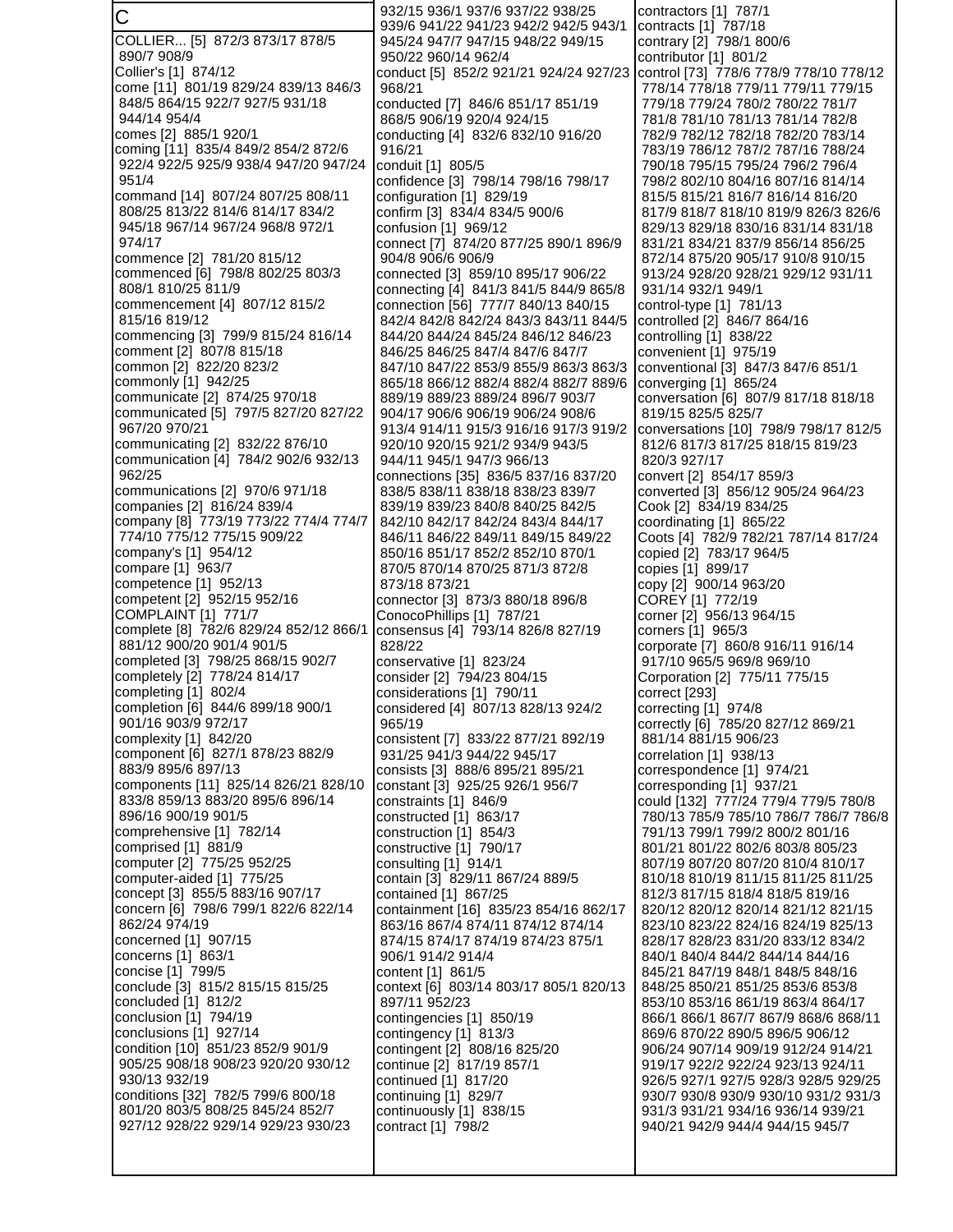| C                                                                        | 844/22 845/1 850/21 866/6 866/9                                           | decision-making [1] 875/19                                                |
|--------------------------------------------------------------------------|---------------------------------------------------------------------------|---------------------------------------------------------------------------|
|                                                                          | 866/11 866/15 878/6                                                       | deck [4] 800/20 847/1 847/3 943/14                                        |
| could [19] 947/24 948/24 948/25<br>949/18 950/4 950/7 953/16 953/25      | cutting [2] 841/21 847/14<br>CV [2] 771/7 771/9                           | decks [1] 916/22<br>deep [3] 800/10 800/13 846/2                          |
| 954/2 954/4 957/15 961/18 964/7                                          |                                                                           | deepwater [36] 771/4 774/13 774/14                                        |
| 968/25 969/15 970/7 970/12 970/13                                        | D                                                                         | 774/16 774/17 774/19 774/20 778/2                                         |
| 970/24                                                                   | D-23207B [1] 921/6                                                        | 779/10 779/15 781/9 781/24 782/17                                         |
| couldn't [14] 800/6 800/22 805/9 820/15                                  | D-23209 [1] 944/4                                                         | 783/15 783/19 794/16 795/11 798/24                                        |
| 823/18 843/17 850/3 888/8 901/19                                         | D-23212 [1] 910/22                                                        | 815/9 815/11 815/13 832/7 832/19                                          |
| 930/5 930/25 931/1 951/18 953/22                                         | D-23213 [2] 911/15 911/17                                                 | 832/23 835/25 836/25 837/10 837/24                                        |
| counsel [4] 832/25 856/1 900/10 915/19                                   | D-23214 [3] 917/18 928/14 949/3                                           | 841/24 846/1 850/25 863/15 867/2                                          |
| counterclockwise [1] 893/17                                              | D-23231A [2] 872/5 889/9                                                  | 868/1 879/23 910/9                                                        |
| counterfactual [2] 935/24 950/14                                         | D-23272A [1] 840/4                                                        | Deepwater Horizon [13] 782/17 783/15                                      |
| country [1] 787/11<br>couple [2] 859/17 907/17                           | D-23274A [1] 841/12<br>D-23275 [1] 846/16                                 | 835/25 837/10 837/24 841/24 846/1<br>850/25 863/15 867/2 868/1 879/23     |
| course [14] 834/4 847/23 874/21 899/15                                   | D-23276 [1] 844/14                                                        | 910/9                                                                     |
| 900/24 901/11 904/15 904/17 918/15                                       | D-23766 [1] 849/19                                                        | define [1] 942/24                                                         |
| 922/18 924/11 927/23 927/23 951/7                                        | D-23774A [1] 855/3                                                        | defined [1] 812/11                                                        |
| courses [1] 912/11                                                       | D-23885 [1] 946/4                                                         | definitely [3] 807/14 915/21 936/24                                       |
| court [38] 771/1 775/18 829/16 832/14                                    | D-23922 [1] 936/2                                                         | definitive [7] 807/19 807/20 809/24                                       |
| 833/2 835/17 840/7 843/3 863/11                                          | D-23923 [1] 940/23                                                        | 810/4 812/8 823/19 823/22                                                 |
| 865/12 865/13 894/9 894/21 909/20                                        | D-23934 [2] 865/10 906/12                                                 | definitively [1] 789/18                                                   |
| 910/20 911/4 911/20 912/17 913/8                                         | D-24355 [1] 853/21                                                        | deformed [1] 850/22                                                       |
| 913/23 914/4 915/8 916/6 918/2 921/12                                    | D-25015C [1] 810/14                                                       | degree [5] 821/24 822/17 836/11 869/17                                    |
| 923/2 928/16 932/5 936/16 937/23                                         | D.C [5] 773/8 773/16 774/7 774/11<br>775/16                               | 926/17                                                                    |
| 941/13 947/16 948/13 949/4 950/1<br>976/10 976/11 976/19                 | D23208 [1] 928/24                                                         | deliver [1] 793/8<br>delivered [2] 793/6 793/9                            |
| courtroom [2] 821/1 967/23                                               | daily [9] 839/9 917/25 918/15 918/21                                      | delivering [1] 833/17                                                     |
| cover [9] 779/18 792/6 867/15 892/19                                     | 921/4 924/24 926/19 949/11 965/8                                          | delivery [2] 872/10 872/10                                                |
| 901/14 933/8 937/3 939/13 961/22                                         | Dallas [1] 775/6                                                          | demonstrate [4] 843/5 844/7 845/11                                        |
| covered [5] 878/5 890/3 890/8 890/11                                     | damage [4] 844/20 925/13 925/13                                           | 851/23                                                                    |
| 890/23                                                                   | 933/24                                                                    | demonstrated [1] 868/13                                                   |
| covering [2] 890/7 955/22                                                | damaged [3] 837/23 844/19 866/9                                           | demonstrative [8] 777/6 841/9 854/25                                      |
| covers [1] 898/1                                                         | damaging [1] 849/1                                                        | 861/8 865/6 875/21 921/13 962/16                                          |
| Covington [1] 774/9                                                      | dark [1] 846/2                                                            | DENNY [1] 774/20                                                          |
| create [4] 783/2 921/21 924/9 942/23<br>created [10] 844/3 848/11 872/13 | data [17] 807/19 807/20 809/25 810/4<br>810/7 823/19 823/22 864/19 937/17 | dented [1] 923/23<br>Department [2] 773/6 773/9                           |
| 896/20 897/23 903/5 903/19 904/8                                         | 938/13 967/8 967/12 967/15 969/12                                         | dependent [2] 826/24 973/2                                                |
| 904/24 939/24                                                            | 970/4 972/16 972/18                                                       | depends [2] 806/3 822/24                                                  |
| creating [2] 799/12 844/20                                               | date [20] 808/13 867/20 877/15 885/14                                     | depicted [1] 922/4                                                        |
| credentials [1] 836/14                                                   | 885/16 886/1 887/10 891/1 892/5                                           | depicting [1] 956/10                                                      |
| crimped [1] 923/24                                                       | 892/19 897/14 898/16 899/16 899/18                                        | depicts [1] 956/14                                                        |
| crimping [1] 847/15                                                      | 900/1 901/11 901/16 903/9 903/11                                          | depletion [6] 956/20 956/24 957/13                                        |
| crimps [1] 924/1<br>crisis [1] 838/14                                    | 908/18<br>dated [12] 883/1 886/20 887/18 888/15                           | 958/24 963/3 971/11                                                       |
| critical [2] 851/12 955/12                                               | 891/13 896/22 898/25 901/10 903/25                                        | deposition [16] 780/6 796/15 797/14<br>818/21 824/1 834/24 855/17 860/7   |
| criticize [1] 967/7                                                      | 947/14 955/5 961/7                                                        | 876/12 876/14 877/8 927/7 941/1                                           |
| criticizing [1] 832/25                                                   | dates [2] 827/13 906/18                                                   | 954/15 954/18 959/2                                                       |
| cross [18] 773/13 777/13 777/18 777/19                                   | Dave [4] 795/18 797/18 818/22 819/8                                       | depositions [2] 834/12 834/13                                             |
| 830/12 871/21 871/24 872/2 880/22                                        | David [6] 782/18 796/7 796/10 834/18                                      | depth [1] 869/3                                                           |
| 900/12 904/22 908/4 908/9 908/13                                         | 834/25 899/3                                                              | describe [23] 784/20 836/2 836/14                                         |
| 913/17 915/23 952/1 974/1                                                | DAVIS [1] 774/20                                                          | 836/17 837/5 838/5 838/11 841/14                                          |
| cross-examination [12] 777/13 777/18                                     | DAVIS-DENNY [1] 774/20                                                    | 843/3 846/21 847/8 849/21 851/18                                          |
| 777/19 871/21 872/2 880/22 900/12<br>904/22 908/4 908/13 915/23 952/1    | day [36] 771/14 788/10 801/12 805/24<br>806/20 807/5 810/2 812/4 831/15   | 851/25 853/24 855/12 869/14 871/3<br>912/17 916/5 923/6 933/15 934/21     |
| cross-examine [1] 871/24                                                 | 839/13 888/17 944/1 944/15 949/12                                         | described [11] 801/8 830/7 846/10                                         |
| cross-examining [1] 913/17                                               | 949/23 954/2 956/7 956/11 956/14                                          | 849/12 853/1 872/24 874/12 913/9                                          |
| crumple [1] 907/14                                                       | 957/6 957/7 957/14 957/19 958/15                                          | 914/5 935/19 948/13                                                       |
| Cudd [4] 782/9 782/20 787/16 817/24                                      | 959/10 959/14 959/20 959/25 960/8                                         | description [6] 789/22 789/23 831/6                                       |
| culminates [1] 898/9                                                     | 961/24 962/7 963/4 971/13 974/13                                          | 871/5 901/12 938/5                                                        |
| culprit [1] 824/17                                                       | 974/17 974/19                                                             | design [39] 801/4 805/4 838/7 842/7                                       |
| cumulative [1] 963/4                                                     | days [9] 818/12 820/1 820/2 838/14                                        | 842/9 852/23 854/22 860/4 885/7                                           |
| current [3] 835/21 910/1 912/4                                           | 888/20 902/17 903/1 903/3 903/15<br>DDII [1] 902/18                       | 885/20 885/23 885/23 886/1 886/4                                          |
| currently [6] 835/19 909/22 909/23<br>910/2 932/11 933/18                | dead [1] 816/3                                                            | 886/8 886/23 887/9 887/10 887/16<br>888/1 888/5 889/6 892/24 905/3 905/21 |
| curriculums [1] 790/25                                                   | deal [6] 818/7 818/8 818/8 853/2 926/10                                   | 907/18 908/1 908/19 914/12 925/3                                          |
| Curtis [9] 898/23 898/24 899/17 900/1                                    | 934/11                                                                    | 931/14 931/19 931/20 946/13 946/15                                        |
| 901/15 901/20 902/5 903/9 908/13                                         | dealt [1] 886/23                                                          | 948/25 950/3 950/11 951/10                                                |
| Curtis' [5] 900/3 901/12 903/6 903/7                                     | Dear [1] 899/8                                                            | designated [1] 965/5                                                      |
| 903/11                                                                   | DEBORAH [1] 775/12                                                        | designed [17] 805/3 825/22 843/16                                         |
| curvature [2] 939/12 958/5                                               | debris [3] 844/25 866/14 866/16                                           | 845/16 853/14 867/8 883/15 884/8                                          |
| curves [1] 956/21                                                        | decided [1] 922/2                                                         | 890/4 914/6 914/21 924/5 931/15                                           |
| cut [12] 837/23 841/17 841/23 844/19                                     | decision [2] 829/5 875/19                                                 | 931/23 934/11 934/15 934/17                                               |
|                                                                          |                                                                           |                                                                           |
|                                                                          |                                                                           |                                                                           |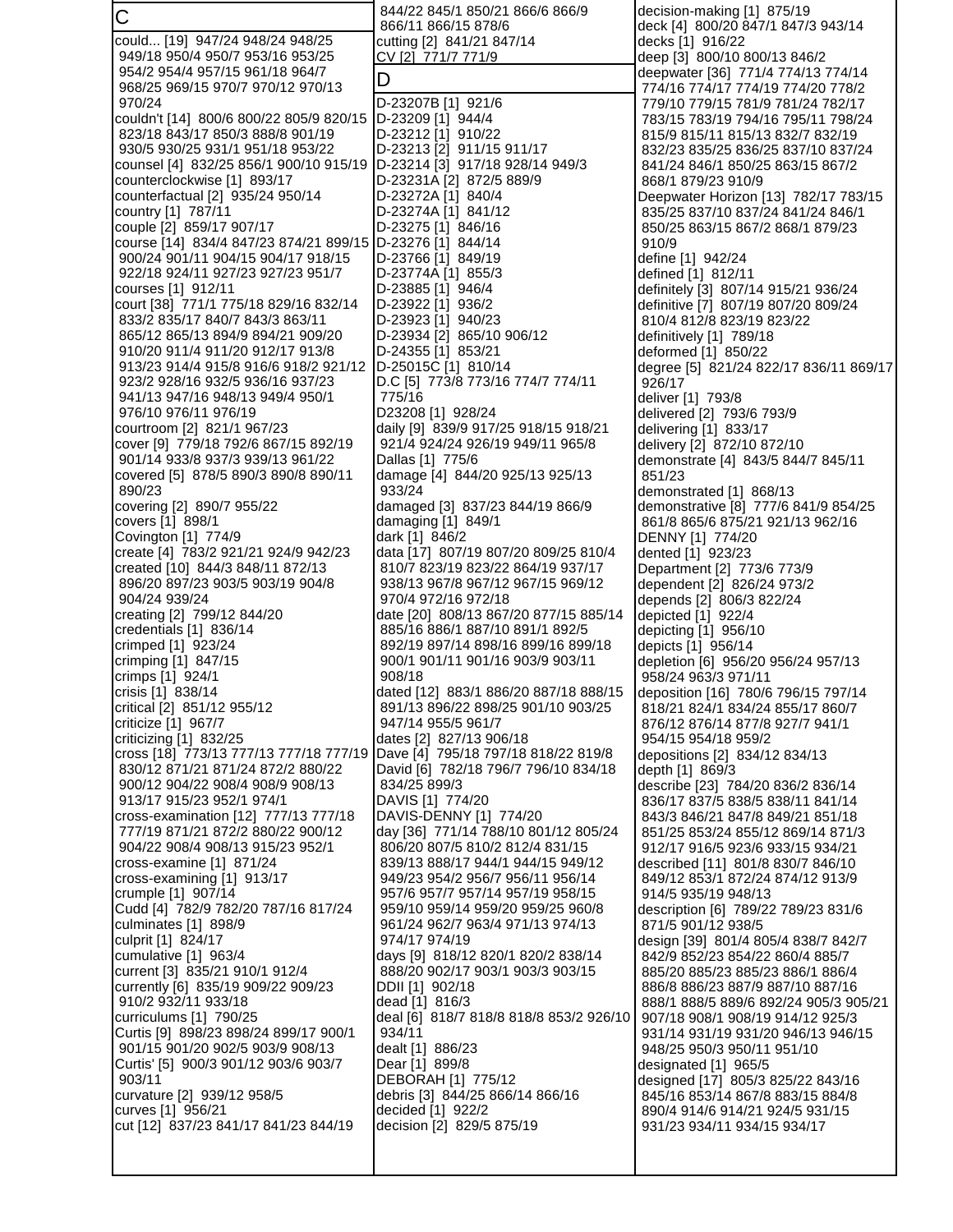D designing [6] 781/22 800/23 911/25 934/18 946/16 947/4 desired [1] 850/15 detail [5] 829/16 836/21 841/10 841/15 847/8 detailed [7] 811/10 829/11 830/15 867/6 868/5 886/8 886/11 details [3] 781/12 832/24 851/5 determine [8] 814/20 864/18 918/5 925/24 934/16 944/17 966/16 966/18 develop [9] 782/3 829/7 831/24 845/6 848/20 854/16 857/23 904/16 908/6 developed [14] 778/15 786/21 800/18 801/6 842/4 849/16 849/22 850/8 850/17 851/5 855/25 864/2 883/16 908/5 developing [2] 858/19 859/24 development [15] 780/1 835/23 836/24 837/3 838/8 854/10 854/11 856/7 857/1 857/2 861/16 889/19 901/11 905/18 911/24 device [27] 837/25 840/20 841/21 843/8 844/24 847/20 852/17 852/18 854/16 861/20 866/9 866/18 875/14 883/19 889/23 889/24 894/6 894/7 895/17 895/20 895/22 900/21 904/11 905/6 905/25 907/5 907/5 devices [5] 794/22 800/20 846/7 897/12 897/12 devise [4] 837/25 846/8 847/5 848/4 devised [2] 850/4 907/5 devises [1] 880/19 Dexter [1] 772/20 dextrous [1] 846/5 diagram [4] 841/16 847/17 848/15 890/21 diameter [6] 823/15 841/18 880/8 880/11 881/20 938/24 Diameters [1] 813/20 did [187] 778/6 778/8 779/13 783/8 783/23 786/15 788/3 788/9 790/12 791/3 795/3 796/11 796/14 798/18 799/8 799/16 800/2 800/3 801/4 801/4 803/2 803/7 803/13 803/22 806/18 806/22 807/3 809/14 809/15 810/7 810/7 814/12 815/4 815/20 816/19 817/13 817/17 817/19 818/6 818/10 818/11 821/18 822/6 822/14 823/7 824/7 825/7 826/17 827/9 828/12 828/16 829/3 829/10 832/8 832/19 833/24 836/1 837/17 838/2 838/18 838/20 838/23 839/7 840/14 840/25 842/3 842/6 842/13 842/17 844/1 844/21 846/11 848/19 849/9 849/10 852/2 852/10 852/22 854/22 855/22 856/6 856/19 857/1 857/13 858/5 860/6 860/14 861/2 861/14 861/17 861/18 861/21 863/6 864/8 864/20 867/23 868/24 870/14 873/19 875/13 876/15 876/16 879/18 879/20 881/14 883/8 887/7 889/2 889/2 890/18 901/19 901/22 902/1 902/5 905/2 905/9 908/1 908/5 910/8 910/10 914/14 914/16 914/19 915/11 915/12 916/6 916/15 917/9 917/12 917/14 917/15 918/12 918/14 920/14 920/24 925/14 925/16 927/10 928/10 928/13 930/15 935/9 935/20 936/10 936/20 941/16 941/16 941/22 942/3 942/3 943/21 943/25 944/1 944/3 946/7 947/14 947/19 948/6 949/14 952/6 959/11 964/9 964/12 932/10

 965/19 965/21 965/22 966/7 966/9 970/18 970/19 970/21 972/6 972/7 972/21 973/1 973/6 973/7 973/8 973/9 973/10 973/19 974/7 974/8 974/9 974/13 975/7 975/14 didn't [64] 783/6 784/8 795/2 795/8 795/13 798/23 799/22 801/19 801/25 802/1 805/3 805/7 805/7 806/5 809/15 809/17 809/19 809/24 809/24 818/4 820/10 820/20 827/6 830/14 866/19 873/18 873/22 874/3 874/5 874/7 875/18 883/18 893/13 900/24 901/24 908/4 920/23 927/3 930/5 934/3 934/19 934/20 934/22 936/19 938/14 938/16 949/10 954/15 958/16 959/15 961/13 964/11 964/13 965/14 965/18 966/8 968/2 971/8 971/14 971/18 973/14 973/19 973/21 975/15 difference [3] 905/12 920/22 921/8 differences [3] 855/12 905/15 921/10 different [60] 778/24 781/8 805/2 805/4 811/3 811/13 817/1 829/20 829/20 829/21 830/1 831/3 831/19 850/8 855/10 857/7 860/3 870/14 877/7 882/24 907/6 911/13 912/23 914/1 919/9 919/10 920/2 920/6 920/18 920/20 923/25 924/10 925/1 927/4 927/17 928/20 928/21 929/7 929/17 931/13 936/22 939/12 941/17 941/25 942/1 942/1 942/13 942/22 943/5 943/6 943/6 943/6 946/22 949/1 953/4 960/10 960/17 961/21 966/23 969/2 difficult [4] 829/24 841/2 841/8 848/21 diligence [1] 783/22 dimension [1] 880/18 dimensions [3] 879/15 879/17 880/13 DIRE [1] 909/17 direct [18] 777/22 787/17 792/5 795/7 835/11 835/16 874/12 876/3 878/17 879/14 879/17 883/6 886/22 887/15 905/16 906/14 909/16 913/20 direction [5] 816/8 816/11 816/16 818/14 909/1 directions [1] 833/15 directly [4] 847/12 872/24 874/8 975/7 director [1] 834/14 discard [1] 962/5 discharge [8] 917/25 921/4 924/24 924/25 926/19 948/3 948/7 949/8 discipline [1] 796/6 discounted [1] 841/7 discounting [1] 825/6 discrete [2] 926/20 926/25 discretized [1] 939/10 discuss [5] 793/2 806/11 910/19 913/22 discussed [10] 777/22 778/22 783/20 791/25 798/7 812/9 826/21 829/18 864/5 906/14 discusses [1] 846/14 discussing [3] 788/13 836/7 936/5 discussion [1] 908/4 discussions [2] 807/3 828/15 disk [2] 875/11 875/14 disks [2] 828/13 828/17 dispersion [1] 973/4 disposal [4] 874/17 874/19 914/2 914/4 dispute [3] 786/3 928/7 928/9 distributing [1] 806/11 DISTRICT [5] 771/1 771/2 771/15 976/11 976/11 diverted [1] 800/21 Division [1] 773/6

divisions [2] 782/13 782/15 do [158] 779/2 785/22 786/3 786/13 795/5 802/6 802/14 803/11 805/9 807/1 807/20 809/6 814/4 814/9 814/25 818/16 825/16 828/15 829/12 830/1 830/2 830/22 831/13 831/14 831/16 831/20 831/23 831/25 839/13 841/9 841/11 844/23 845/20 852/18 860/14 861/25 862/2 862/18 862/19 866/3 866/5 867/15 869/8 869/16 876/19 876/20 877/1 877/19 879/16 880/15 881/2 883/25 884/24 885/8 885/9 885/23 886/1 886/3 886/15 886/20 886/21 889/14 889/16 889/16 891/7 891/14 891/15 891/22 891/23 892/6 892/7 892/16 892/18 896/23 896/25 897/6 897/7 897/19 898/5 899/1 899/2 899/10 902/17 902/19 903/25 904/2 904/3 904/4 904/21 908/13 908/17 909/22 916/2 916/15 917/14 918/5 919/11 919/24 921/16 921/17 926/21 927/5 927/22 929/12 930/4 933/11 933/21 934/11 934/19 934/25 936/7 937/2 939/5 941/18 945/5 949/24 950/2 950/3 951/7 952/6 952/12 952/13 952/17 953/2 954/9 955/10 955/22 957/18 958/9 958/19 960/12 960/14 960/21 961/4 962/13 962/22 963/3 963/7 963/17 963/25 966/19 967/15 967/19 968/1 968/4 968/10 968/17 969/6 969/14 969/16 969/25 970/2 971/21 972/2 975/3 975/10 976/3 976/12 Docket [3] 771/4 771/7 771/9 document [44] 777/16 778/19 778/21 778/22 778/23 778/25 779/20 780/3 780/3 780/22 781/3 781/10 781/18 781/21 781/23 782/7 783/11 784/19 788/14 788/15 789/5 791/20 792/5 792/12 792/16 792/24 793/8 803/13 803/14 866/25 869/15 878/16 878/19 882/24 883/6 884/11 885/14 887/16 889/4 902/16 971/16 971/21 973/10 973/11 documented [1] 869/2 documents [8] 858/18 927/18 957/11 965/18 965/22 965/23 966/2 974/25 does [26] 812/20 813/9 813/13 814/9 831/16 888/24 889/5 889/20 898/15 910/25 911/3 911/17 911/19 917/20 917/22 918/2 918/3 922/20 931/22 933/6 933/9 937/10 945/15 956/8 960/2 962/12 doesn't [16] 781/18 781/23 813/8 813/10 813/11 814/8 814/9 814/24 818/16 881/17 947/25 961/22 962/11 964/6 964/18 967/11 doing [37] 802/9 805/7 810/23 811/4 811/11 811/19 811/20 811/22 818/13 823/24 827/12 843/25 849/12 855/23 857/11 857/18 858/19 858/20 869/20 876/4 935/1 939/9 940/12 940/14 943/5 944/11 944/13 944/23 945/7 945/9 945/16 946/12 952/9 953/5 960/24 960/25 970/4 Dolphin [1] 833/13 Domengeaux [1] 771/21 DON [1] 773/18 don't [91] 783/8 785/15 786/3 786/5 788/25 789/15 792/6 792/10 792/16 797/21 798/17 799/22 803/14 803/20 804/9 806/1 806/16 806/22 807/9 811/5 811/10 811/20 812/5 812/8 812/13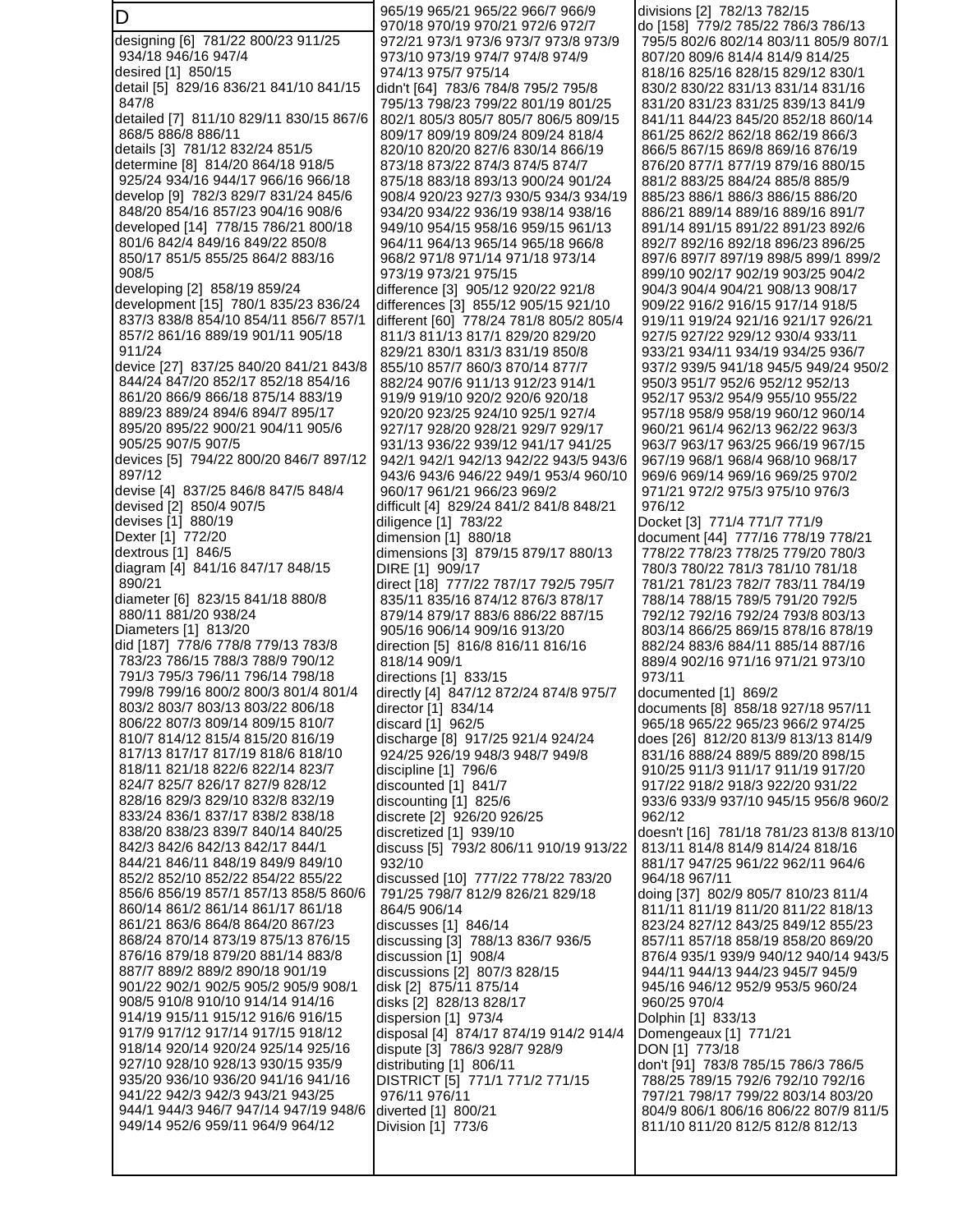| D                                                                           | 968/4<br>Dr. Wilson's [5] 917/13 918/12 923/7                               | 906/2 915/8 924/3 934/24 946/7 950/8<br>971/3 972/6                  |
|-----------------------------------------------------------------------------|-----------------------------------------------------------------------------|----------------------------------------------------------------------|
| don't [66] 814/25 816/2 817/17 818/15                                       | 940/7 967/7                                                                 | early [10] 829/10 839/6 854/15 856/10                                |
| 818/17 820/2 822/13 822/18 824/16                                           | draft [2] 898/18 898/18                                                     | 856/22 865/25 887/7 903/18 904/5                                     |
| 825/5 825/7 825/8 825/11 826/20<br>827/11 827/13 831/1 846/17 853/18        | draw [2] 862/16 866/2<br>drawing [9] 880/5 885/21 886/1 886/10              | 932/17<br>earned [2] 911/6 911/8                                     |
| 859/21 861/10 864/4 876/7 877/3                                             | 886/11 886/15 887/3 887/10 904/3                                            | easier [1] 792/11                                                    |
| 883/24 885/13 888/4 889/2 889/8                                             | drawings [17] 884/16 884/22 885/4                                           | East [1] 772/16                                                      |
| 889/17 890/12 890/14 890/17 890/17<br>890/22 905/11 915/19 922/22 922/22    | 885/17 886/8 886/9 886/12 887/22<br>888/1 888/5 888/24 888/25 892/25        | EASTERN [2] 771/2 976/11<br>edges [1] 853/5                          |
| 926/4 927/3 928/7 928/9 930/11 933/16                                       | 901/2 901/7 903/24 904/9                                                    | edit [2] 961/12 961/18                                               |
| 933/25 951/8 951/20 952/11 953/24                                           | drew [3] 833/24 916/8 916/9                                                 | edited [2] 960/17 963/14                                             |
| 954/3 954/8 954/10 954/25 955/9<br>955/13 958/1 958/10 962/12 965/20        | drill [29] 799/20 844/22 846/5 847/16<br>848/16 848/24 849/2 850/11 852/19  | edits [1] 964/6<br>educated [1] 836/11                               |
| 969/15 970/2 970/20 971/19 971/22                                           | 853/3 853/6 887/8 904/12 907/6 907/8                                        | education [2] 911/4 912/13                                           |
| 974/11                                                                      | 907/16 907/19 907/21 922/9 922/10                                           | educational [2] 836/10 911/1                                         |
| DONALD [1] 775/3                                                            | 922/10 922/11 922/12 922/13 922/15                                          | Edwards [1] 771/22                                                   |
| done [41] 800/13 803/5 804/5 814/19<br>815/7 815/22 831/7 832/16 833/21     | 923/20 923/21 923/22 972/17<br>drilling [10] 774/13 774/16 774/19           | effect [7] 801/22 807/9 807/14 829/12<br>925/12 932/24 943/17        |
| 836/22 853/20 854/2 867/10 869/1                                            | 781/20 847/14 847/15 847/24 882/19                                          | effectively [3] 779/17 870/16 872/9                                  |
| 869/18 869/20 911/1 913/22 915/5                                            | 891/9 925/3                                                                 | efficiently [1] 779/12                                               |
| 915/7 916/18 917/5 920/7 920/10<br>920/15 928/8 928/11 929/9 929/13         | drills [1] 827/12                                                           | effort [8] 788/24 831/17 835/24 836/3<br>955/19 957/18 967/8 967/11  |
| 930/21 940/2 942/7 942/25 945/23                                            | drillship [3] 840/18 840/18 847/2<br>driving [1] 821/9                      | efforts [9] 783/21 802/7 834/21 910/8                                |
| 946/1 948/14 950/6 951/23 954/19                                            | drop [2] 848/1 951/5                                                        | 910/11 910/16 913/24 929/17 931/19                                   |
| 966/5 966/12                                                                | dropped [2] 821/22 821/23                                                   | eight [4] 911/23 961/11 961/21 961/23                                |
| dot [1] 895/16<br>double [1] 891/20                                         | dual [1] 897/5<br>dual-ram [1] 897/5                                        | EISERT [1] 774/6<br>either [7] 813/10 814/9 826/9 860/8              |
| double-ram [1] 891/20                                                       | Dublin [1] 836/13                                                           | 919/13 922/10 925/13                                                 |
| doubt [1] 842/1                                                             | duck [1] 891/18                                                             | electronic [1] 963/13                                                |
| doubts [1] 898/5<br>Doug [4] 955/4 955/17 958/16 966/6                      | due [8] 798/20 798/21 863/1 874/21<br>922/6 923/20 925/6 927/23             | element [5] 881/21 881/24 901/1 966/24<br>967/3                      |
| DOUGLAS [1] 773/3                                                           | duly [3] 777/12 835/6 909/11                                                | elements [11] 844/1 845/16 849/1 881/9                               |
| down [50] 785/22 786/8 788/3 795/11                                         | dummy [2] 854/6 894/7                                                       | 883/13 883/23 884/4 886/5 888/6                                      |
| 805/5 805/6 805/16 808/12 813/9                                             | dunk [3] 816/1 816/2 816/3                                                  | 892/24 895/21                                                        |
| 813/12 813/15 813/16 813/17 813/24<br>818/1 820/4 820/25 821/12 821/16      | Dupree [10] 783/11 783/24 784/4 784/8<br>786/12 788/23 796/24 797/24 971/23 | Ellis [3] 773/20 774/2 774/5<br>Elm [1] 775/5                        |
| 822/9 822/9 823/1 823/3 823/9 824/13                                        | 972/3                                                                       | else [9] 790/23 807/18 823/25 857/13                                 |
| 834/6 841/16 843/11 846/2 846/3 846/4                                       | duration [1] 788/11                                                         | 859/21 933/16 934/16 965/22 970/20                                   |
| 848/9 848/23 849/2 853/9 857/5 857/20<br>857/25 861/8 863/20 875/24 891/2   | during [64] 788/19 789/9 797/5 798/7<br>799/8 812/12 817/5 817/13 817/14    | embark [1] 868/14<br>employed [2] 835/19 835/20                      |
| 891/18 894/12 922/13 937/20 937/22                                          | 817/14 818/6 818/11 818/12 819/12                                           | employees [3] 793/1 794/4 927/15                                     |
| 947/12 952/19 962/9                                                         | 821/14 822/6 828/14 828/18 838/16                                           | enables [1] 807/1                                                    |
| downhole [5] 863/1 875/13 875/15<br>875/17 932/21                           | 838/24 839/13 844/2 850/17 854/22                                           | enabling [1] 874/20                                                  |
| DOYEN [1] 774/19                                                            | 855/1 855/25 856/6 856/11 859/13<br>861/15 865/1 868/21 870/11 872/7        | encounter [1] 931/22<br>encountering [1] 853/19                      |
| Doyle [4] 775/18 976/10 976/18 976/18                                       | 874/18 878/16 896/21 900/11 904/21                                          | end [27] 819/20 839/10 854/6 893/1                                   |
| Dr [1] 909/19                                                               | 905/16 906/14 907/9 908/1 908/4                                             | 893/2 898/9 898/12 908/20 923/10                                     |
| Dr. [52] 791/1 791/5 802/12 804/22<br>805/15 805/17 807/3 810/1 811/22      | 908/12 916/12 916/18 918/4 920/2<br>928/4 929/9 938/7 948/2 948/15 951/23   | 926/1 929/22 930/4 930/7 930/11<br>930/19 930/23 931/2 931/20 931/21 |
| 812/2 834/16 909/15 911/17 912/18                                           | 952/24 954/20 955/11 966/12 968/7                                           | 932/2 946/20 950/6 950/6 951/7 951/10                                |
| 913/15 915/8 916/5 917/5 917/13                                             | 969/4 969/23 970/15 975/13                                                  | 962/14 972/17                                                        |
| 917/14 917/20 918/9 918/12 918/15<br>923/7 925/22 926/10 932/9 934/10       | Dynamic [1] 946/20                                                          | ended [1] 843/8<br>ends [3] 925/22 926/6 945/12                      |
| 935/16 935/21 936/17 937/2 937/24                                           | E                                                                           | energy [4] 775/2 775/7 785/1 804/24                                  |
| 939/2 939/14 940/7 944/19 945/1                                             | e-mail [60] 783/13 791/17 792/2 792/7                                       | Energy's [1] 834/16                                                  |
| 945/21 945/25 946/6 946/9 946/11                                            | 802/21 806/13 819/4 819/8 820/22<br>861/25 862/3 862/8 891/3 891/13 892/8   | Enforcement [1] 773/10                                               |
| 947/2 947/19 948/9 949/19 950/9<br>951/12 967/7 968/4                       | 892/20 898/22 898/24 899/18 899/24                                          | engaged [3] 790/17 839/2 857/24<br>ENGEL [1] 773/13                  |
| Dr. Ballard [6] 909/15 911/17 913/15                                        | 900/1 901/14 901/20 901/22 901/23                                           | engineer [11] 787/11 836/15 891/9                                    |
| 916/5 917/20 948/9                                                          | 902/2 902/5 903/6 903/7 908/13 908/16                                       | 912/3 912/7 912/7 912/10 914/12 916/9                                |
| Dr. John [2] 791/5 915/8<br>Dr. Lockett [7] 935/16 935/21 937/2             | 933/8 937/3 939/13 955/4 955/17 956/3<br>958/15 958/17 958/18 959/7 959/24  | 929/18 975/6<br>engineered [1] 816/20                                |
| 937/24 939/14 945/25 951/12                                                 | 960/6 960/8 961/4 961/7 961/17 961/22                                       | engineering [20] 789/13 790/25 814/13                                |
| Dr. Lockett's [2] 936/17 945/21                                             | 965/13 970/24 971/1 971/10 972/11                                           | 836/12 836/19 838/9 839/3 858/18                                     |
| Dr. Ole [3] 802/12 804/22 805/17                                            | 972/15 974/8 974/8 975/3 975/7 975/13                                       | 867/23 884/9 885/20 886/8 887/3                                      |
| Dr. Rygg [8] 805/15 807/3 810/1 811/22<br>812/2 834/16 946/6 946/11         | 975/16<br>e-mails [2] 916/22 952/19                                         | 887/10 887/16 889/5 891/10 911/8<br>912/4 932/12                     |
| Dr. Rygg's [4] 946/9 947/2 947/19 950/9  each [9] 833/7 870/19 896/2 913/11 |                                                                             | engineers [14] 801/19 833/9 836/16                                   |
| Dr. Tad [1] 791/1                                                           | 922/25 924/1 924/8 924/23 926/2                                             | 838/6 839/1 839/5 915/5 918/16 927/9                                 |
| Dr. Wilson [14] 912/18 917/5 917/14<br>918/9 918/15 925/22 926/10 932/9     | earlier [22] 779/14 783/4 796/1 815/10<br>819/14 826/21 829/18 839/19 849/8 | 952/8 956/19 957/5 960/23 974/18<br>England [1] 857/12               |
| 934/10 939/2 944/19 945/1 949/19                                            | 864/5 867/1 868/20 888/12 896/14                                            | enough [9] 804/12 804/12 824/18                                      |
|                                                                             |                                                                             |                                                                      |
|                                                                             |                                                                             |                                                                      |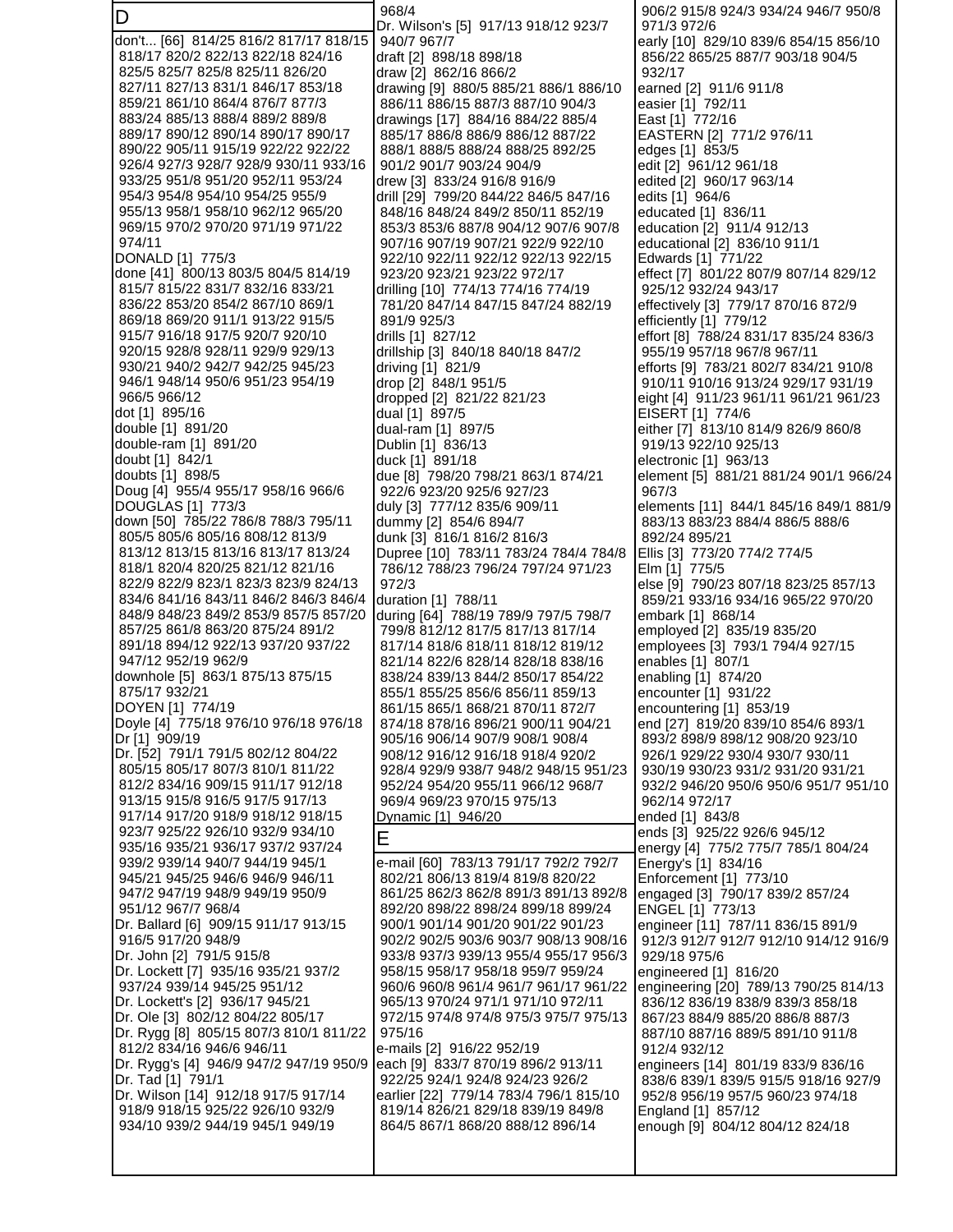E enough... [6] 833/20 853/2 867/3 891/1 907/13 918/4 ensure [8] 779/10 845/21 857/21 867/1 914/20 916/23 917/1 931/15 Ensuring [1] 874/16 Enterprise [1] 862/21 entire [3] 855/25 916/12 936/21 entitled [3] 884/1 964/24 976/15 entry [1] 793/23 environment [2] 773/10 832/20 Environmental [1] 773/10 equilibrium [1] 911/10 equipment [13] 816/25 837/5 837/7 837/23 845/21 846/4 857/23 863/22 931/14 931/15 940/22 946/16 951/6 equivalent [2] 938/3 939/25 erode [3] 935/8 936/9 939/20 eroded [1] 951/14 erodes [1] 935/17 erosion [1] 936/7 error [6] 821/8 821/10 821/14 822/21 823/2 964/2 especially [4] 938/19 938/24 939/4 947/22 ESQ [50] 771/19 771/22 772/3 772/7 772/10 772/13 772/16 772/19 772/19 772/22 773/3 773/3 773/7 773/11 773/11 773/12 773/12 773/13 773/13 773/14 773/14 773/15 773/18 773/21 773/21 773/22 773/22 773/23 774/3 774/6 774/6 774/9 774/10 774/13 774/16 774/19 774/19 774/20 774/20 774/21 775/3 775/3 775/4 775/4 775/5 775/8 775/8 775/12 775/15 775/15 essentially [4] 837/18 840/2 886/7 957/6 establish [2] 837/22 860/5 established [1] 801/17 establishes [1] 781/11 establishing [1] 846/12 estimate [32] 900/3 902/22 903/5 903/18 917/25 918/18 921/4 921/21 922/21 924/24 925/17 926/15 927/11 934/6 936/12 937/11 940/4 940/15 943/22 945/15 949/14 953/21 954/4 954/19 954/20 965/7 968/25 972/13 972/14 972/19 973/14 974/19 estimated [1] 897/21 estimates [6] 802/10 804/5 805/1 805/2 810/5 974/12 estimating [3] 914/24 928/12 949/8 estimation [2] 973/3 974/9 et [2] 771/8 771/11 etc [1] 972/20 evaluate [5] 830/3 830/4 831/14 831/23 929/17 evaluating [3] 875/5 929/16 931/10 evaluations [3] 875/2 875/8 875/11 even [14] 787/21 804/18 920/11 922/10 924/25 925/10 926/15 931/1 934/20 936/18 938/25 945/8 949/9 949/15 evening [2] 838/15 976/5 event [9] 779/11 781/9 782/19 788/3 795/16 830/8 848/4 866/3 866/8 events [1] 890/20 eventually [1] 869/2 ever [19] 781/14 798/13 798/19 799/16 803/2 803/13 806/2 806/18 807/3 816/3 818/6 832/23 864/2 901/20 901/22 941/6 964/10 964/12 975/7 every [7] 781/13 829/18 829/19 829/25 831/15 930/11 970/15 everyone [7] 777/3 800/6 807/18 817/24 823/25 871/16 952/14 everything [7] 814/1 814/11 819/19 823/10 934/16 947/12 967/18 evidence [3] 777/9 797/14 915/22 evidently [1] 901/17 evolution [1] 860/20 exact [3] 792/10 880/12 883/4 exactly [5] 817/21 827/13 899/21 939/3 945/6 exam [1] 829/10 examination [27] 777/13 777/18 777/19 828/4 835/11 835/16 871/21 872/2 874/13 876/3 878/17 879/14 880/22 883/6 886/22 887/15 900/12 903/21 904/22 905/16 906/15 908/4 908/13 909/16 913/20 915/23 952/1 examine [1] 871/24 examining [1] 913/17 example [7] 852/13 923/7 925/19 927/22 933/14 938/2 970/10 examples [2] 932/4 950/8 exceed [1] 803/6 exceeded [1] 801/12 Excel [4] 961/12 963/22 963/25 964/21 excerpts [1] 834/12 excess [3] 806/20 807/5 974/12 excuse [1] 825/19 execute [3] 812/2 816/9 820/16 executed [3] 799/10 816/5 875/20 executing [3] 799/17 811/17 816/15 executive [5] 791/19 910/2 910/4 958/12 959/18 exhibit [22] 777/22 779/4 780/22 783/18 784/10 785/9 785/18 785/21 786/8 787/7 788/1 789/21 791/22 792/10 792/19 793/20 803/9 819/3 865/6 885/11 887/20 888/2 Exhibit 10506 [2] 792/19 793/20 Exhibit 120216 [1] 819/3 Exhibit 142916 [2] 784/10 789/21 Exhibit 2386 [3] 779/4 780/22 783/18 Exhibit 3917 [6] 785/9 785/18 785/21 786/8 787/7 788/1 Exhibit E [2] 885/11 887/20 Exhibit TREX-5363 [1] 803/9 exhibits [1] 777/6 exist [3] 814/24 927/12 951/18 existed [5] 921/11 924/16 939/6 945/24 949/15 existing [1] 882/12 exists [1] 778/23 expand [2] 923/6 970/24 expect [6] 931/16 945/11 950/5 950/16 950/23 951/19 expected [3] 845/17 845/19 848/18 experience [20] 794/7 794/12 794/15 796/3 815/5 815/21 832/15 836/17 837/2 837/6 838/7 911/18 911/21 912/13 916/8 916/10 930/21 931/25 948/18 948/21 experienced [4] 817/11 822/2 832/18 952/9 expert [20] 795/24 802/10 805/20 825/3 910/16 913/15 913/22 915/16 917/3 927/16 927/21 954/5 954/8 954/12 959/1 962/23 965/17 965/21 965/24 966/4 expertise [5] 785/1 785/5 838/6 969/10 969/15 experts [21] 782/8 785/13 786/16 787/1 787/21 790/18 793/1 794/3 795/1 795/9 796/4 796/11 796/25 797/18 798/19 800/3 804/16 830/8 831/6 831/13 927/19 explain [14] 844/11 844/16 861/18 862/20 863/11 865/12 865/13 866/8 870/13 921/12 923/2 929/18 931/11 950/1 explaining [2] 929/4 944/10 explanations [1] 810/16 exploration [9] 771/10 773/17 773/20 774/2 774/5 774/9 920/12 958/13 975/14 expose [1] 940/20 exposed [5] 941/21 941/22 941/23 942/4 942/19 express [2] 822/6 822/14 expressed [1] 798/5 expressing [1] 974/18 extent [4] 874/22 900/10 913/11 924/20 external [1] 848/10 extraction [1] 939/3 extreme [7] 845/2 935/25 936/13 936/16 936/24 937/6 938/24 Exxon [1] 839/6 ExxonMobil [1] 787/22 eye [1] 891/11 F fabrication [1] 839/4 face [1] 846/11 faced [5] 844/17 846/22 847/9 849/11 851/6 facilitate [1] 833/12 facility [1] 919/14 fact [28] 782/12 786/16 787/18 796/1 800/23 801/12 814/12 814/21 822/5 835/2 846/25 860/12 873/17 925/14 925/16 928/7 930/16 930/22 933/9 933/11 950/7 950/13 952/24 953/5 956/4 956/17 974/16 974/20 factor [1] 925/12 factors [4] 825/21 957/6 966/17 966/21 fail [10] 854/17 854/18 856/12 856/13 859/3 859/4 859/4 859/5 905/24 905/25 fail-closed [1] 905/24 fail-open [1] 905/25 failed [11] 808/4 823/15 823/18 823/20 823/22 824/3 825/9 825/24 827/17 828/7 828/22 failing [1] 826/18 fails [1] 806/17 failure [4] 817/12 922/7 924/4 925/6 Fair [3] 804/12 804/12 833/20 fairly [1] 824/20 fall [1] 890/18 falsely [1] 971/25 familiar [10] 792/17 797/11 803/24 867/11 883/3 892/12 912/14 946/6 946/8 973/11 family [2] 809/17 838/17 Fannin [1] 774/16 fast [1] 805/16 faulty [1] 859/14 FCRR [3] 775/18 976/10 976/18 feathers [1] 828/10 features [5] 858/6 858/10 858/22 860/1 861/4 federal [24] 839/8 861/15 862/14 868/18 868/21 868/24 869/12 869/14 870/4 870/15 870/25 967/8 967/12 967/14 967/21 967/24 968/8 968/16 968/20 969/13 969/24 970/15 971/16 971/21 feedback [4] 790/17 796/25 818/6 868/24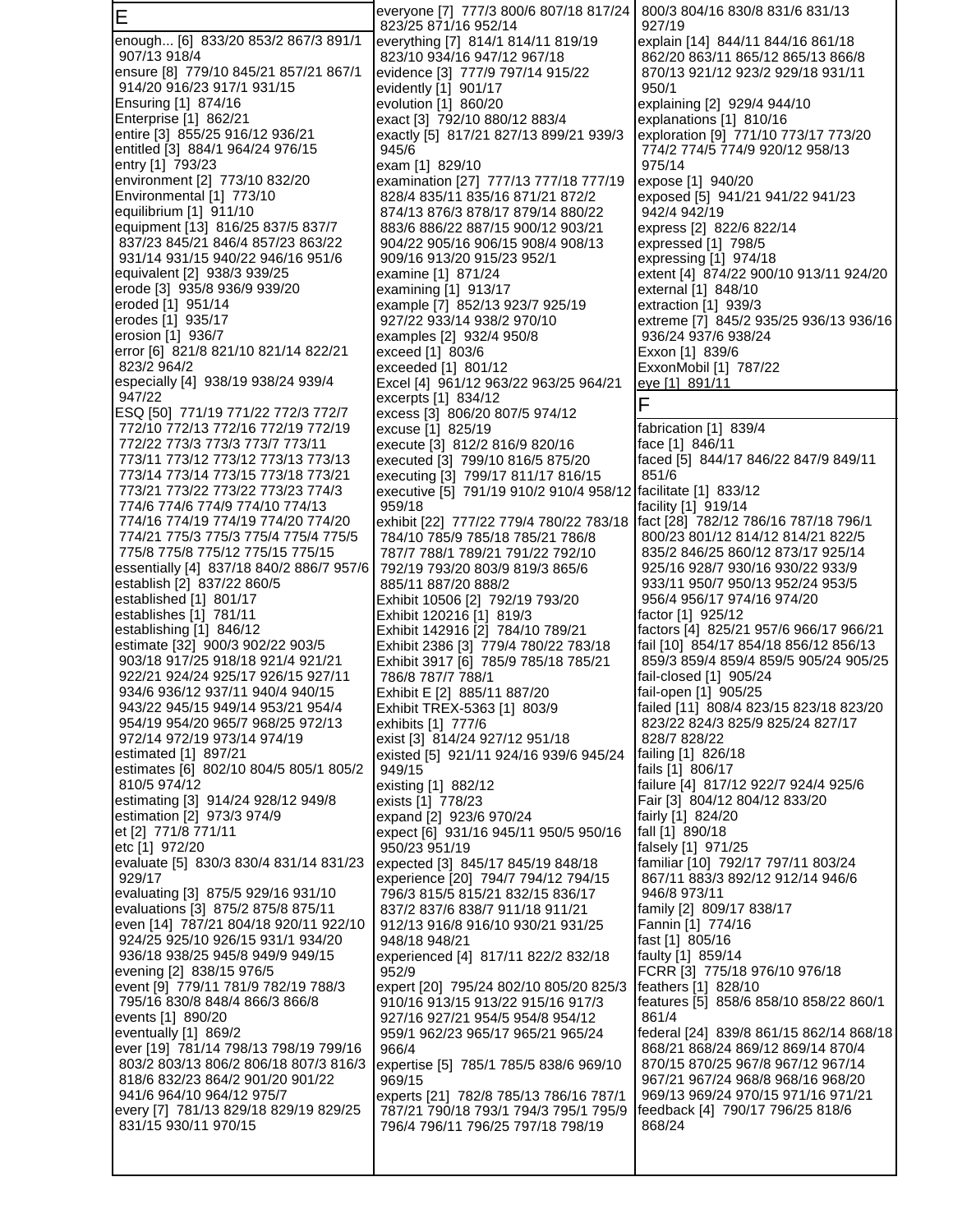F feel [2] 832/24 854/8 feet [18] 795/11 841/18 846/1 848/9 854/5 879/16 879/19 879/24 880/1 880/4 880/7 880/18 925/2 925/4 925/8 930/9 941/23 942/4 fellow [1] 836/15 felt [1] 853/13 few [8] 819/8 903/23 921/15 923/18 931/19 950/7 954/15 959/25 field [3] 804/16 831/4 831/16 FIELDS [1] 773/23 Fifteenth [1] 774/7 figure [9] 813/21 881/8 884/2 893/6 893/11 944/1 945/18 945/19 966/20 Figure 13 [1] 881/8 figures [3] 935/22 939/5 947/2 file [3] 777/9 892/2 961/12 filled [1] 952/8 final [10] 803/17 832/5 843/16 855/6 882/25 888/9 888/23 889/4 906/21 949/5 finalize [2] 852/17 852/21 finalized [2] 867/12 901/5 finally [4] 849/4 852/14 879/12 881/24 find [4] 783/25 831/8 901/19 907/7 findings [11] 791/11 791/25 792/4 792/22 792/25 793/5 793/9 793/15 794/1 797/1 869/5 finished [2] 788/9 975/20 finishing [1] 836/11 finite [2] 966/24 967/2 firm [5] 772/6 814/13 884/8 884/9 885/23 first [39] 778/17 779/6 779/9 779/18 793/23 802/16 804/4 808/2 821/21 823/1 844/19 846/24 849/25 852/6 854/3 866/22 872/2 877/22 877/23 887/20 887/24 895/6 905/20 911/23 917/23 918/2 921/22 928/16 932/10 933/23 937/23 941/13 943/13 943/15 944/6 946/11 949/4 949/6 957/17 Firstly [1] 854/15 fit [4] 849/8 859/11 906/23 948/15 FITCH [1] 775/15 fits [1] 945/11 fitted [3] 854/20 857/21 859/15 five [7] 821/23 822/7 834/12 852/14 890/8 923/25 924/10 fix [3] 779/21 780/24 782/2 fixed [2] 824/12 840/19 flange [67] 840/12 840/21 840/23 841/3 841/7 841/10 841/15 841/18 841/23 841/25 842/15 843/9 843/18 845/15 845/16 846/12 846/23 846/24 847/22 847/25 848/1 848/2 848/7 848/12 848/18 848/22 848/25 849/2 849/4 850/9 850/10 850/11 851/3 851/4 851/21 852/13 854/6 865/8 866/13 867/7 868/3 880/18 881/12 881/18 881/25 882/3 882/5 882/9 882/14 882/21 886/19 887/4 891/21 893/20 893/25 895/7 895/12 896/12 897/13 904/9 904/17 906/7 906/20 907/25 940/21 951/2 951/3 flange-splitter [1] 850/9 flanged [2] 895/19 896/7 flanges [8] 841/6 843/10 843/17 848/9 848/11 848/13 848/17 850/9 flap [2] 847/14 848/14 flare [2] 785/22 788/6 flatbed [1] 854/7

FLEMING [1] 775/5 flex [51] 837/25 840/11 840/12 840/16 840/21 841/3 841/7 841/10 841/15 841/25 842/12 843/9 843/13 843/15 843/22 843/24 844/24 845/1 845/4 845/14 845/16 846/12 846/22 847/25 850/1 850/2 850/6 850/6 851/10 851/13 852/19 865/8 866/13 866/19 867/7 868/5 870/2 877/25 879/8 879/25 891/21 895/14 895/18 895/19 895/23 904/8 904/18 906/7 906/20 907/6 907/14 flexible [1] 863/20 float [1] 908/23 floating [3] 828/9 833/8 914/9 Floor [1] 774/21 Florida [1] 772/5 flow [168] 798/21 798/23 802/14 803/19 804/25 805/2 806/20 806/23 806/24 807/1 807/1 807/5 807/8 809/11 810/2 810/4 810/6 810/9 810/24 811/8 811/19 812/21 814/3 823/19 823/20 826/9 826/10 826/15 826/19 826/24 827/10 837/8 863/4 870/17 875/2 911/12 911/23 912/6 912/7 912/10 912/11 914/12 914/21 914/24 914/24 916/9 918/5 918/16 918/18 919/18 920/9 921/21 921/23 921/25 922/1 922/2 922/3 922/7 922/11 922/12 922/14 922/16 922/20 922/21 922/22 922/25 923/2 923/4 923/5 923/11 923/14 923/16 923/21 923/25 924/3 924/5 924/5 924/6 924/7 924/9 924/12 924/20 925/5 925/7 925/14 925/17 925/24 926/6 926/15 927/1 927/2 927/11 928/3 928/5 928/12 930/6 930/9 931/3 931/22 932/12 932/22 932/25 933/3 934/2 934/3 934/7 935/9 935/11 936/12 936/20 936/21 937/11 937/19 937/21 938/4 938/12 939/16 940/4 940/15 940/22 942/1 942/2 942/16 942/16 943/18 943/19 943/22 946/9 946/22 947/20 947/24 949/8 949/21 949/23 950/20 953/1 953/6 953/9 953/11 953/17 953/22 954/4 954/20 956/6 957/16 959/9 959/9 959/14 966/16 966/18 966/20 966/21 966/25 968/9 968/17 968/22 969/5 970/1 970/5 970/8 970/12 970/13 970/16 970/16 970/19 970/22 972/19 974/12 flowing [8] 805/4 812/4 922/19 926/8 934/21 965/8 968/23 968/25 fluid [3] 911/10 933/13 972/16 fluids [3] 926/11 926/13 926/13 FLYNN [1] 773/7 focus [5] 803/18 811/13 833/19 870/7 911/8 focused [2] 856/15 936/6 focuses [1] 880/15 folks [4] 873/11 874/1 963/2 967/25 follow [3] 833/15 834/21 903/23 follow-up [1] 903/23 followed [3] 809/8 823/1 836/20 following [8] 783/18 784/10 828/6 829/4 836/25 910/9 933/19 937/17 follows [3] 777/12 835/6 909/11 foot [2] 880/20 888/6 footage [2] 894/10 900/7 forbid [1] 814/8 force [3] 848/11 848/13 848/14 forecast [7] 897/21 897/23 898/1 898/9 898/18 901/17 902/10 forecasted [1] 898/16

foregoing [1] 976/12 foremost [2] 796/3 804/15 form [4] 906/24 937/17 938/1 968/2 formal [1] 872/10 formally [1] 873/6 formation [1] 933/24 formats [1] 778/24 formed [1] 783/18 forming [2] 847/5 965/19 forms [1] 919/23 forth [9] 781/19 784/10 786/16 797/24 798/9 807/25 812/11 897/3 902/17 forward [19] 781/8 781/24 784/1 798/10 799/6 800/8 800/24 805/22 808/1 817/20 818/12 822/18 826/8 827/1 827/19 827/20 829/3 829/6 831/25 found [2] 859/13 907/12 foundation [11] 796/18 796/19 797/7 810/15 820/23 855/19 856/2 859/18 860/5 860/19 900/11 foundational [1] 856/3 four [8] 841/22 847/11 848/19 865/15 888/20 941/25 952/6 952/8 frac [11] 813/3 813/4 813/6 813/7 813/21 814/2 816/23 821/21 822/7 822/16 823/1 frame [5] 917/8 918/4 929/9 948/15 951/23 FRANK [1] 772/16 Frankly [1] 792/7 Frazelle [1] 802/22 freely [2] 961/12 961/18 freestanding [1] 863/18 frequency [1] 919/24 frequent [1] 918/21 frequently [1] 918/17 Friday [5] 899/19 900/2 901/16 901/21 903/10 Frilot [1] 774/12 front [1] 832/1 fronts [2] 811/3 811/13 fulfilling [1] 872/9 full [9] 835/7 837/7 845/17 855/24 887/21 909/12 923/12 925/7 930/8 fully [2] 845/4 894/5 function [3] 874/12 934/23 972/19 fundamentally [1] 846/24 further [9] 802/7 849/5 850/3 860/19 860/23 864/15 871/7 909/3 951/24 G G Series [2] 882/9 882/14 G-flange [2] 887/4 897/13 G-Series [2] 881/12 893/25 gamma [1] 973/5 Gantt [1] 904/20 GAP [2] 913/2 918/10 garden [2] 923/8 923/9 Gary [1] 791/17 gas [10] 884/9 912/9 912/15 912/20 913/16 914/9 914/22 916/8 918/18 934/21 GASAWAY [1] 774/6 gashes [1] 853/6 gashing [1] 849/2 gauge [1] 953/17 gave [21] 784/5 789/1 839/15 839/17 839/17 862/9 867/9 868/20 873/17 876/21 878/16 887/21 902/25 903/14 923/7 927/8 950/8 968/15 969/4 969/24 970/15 GE [2] 881/12 882/10 GE/Vetco [1] 882/10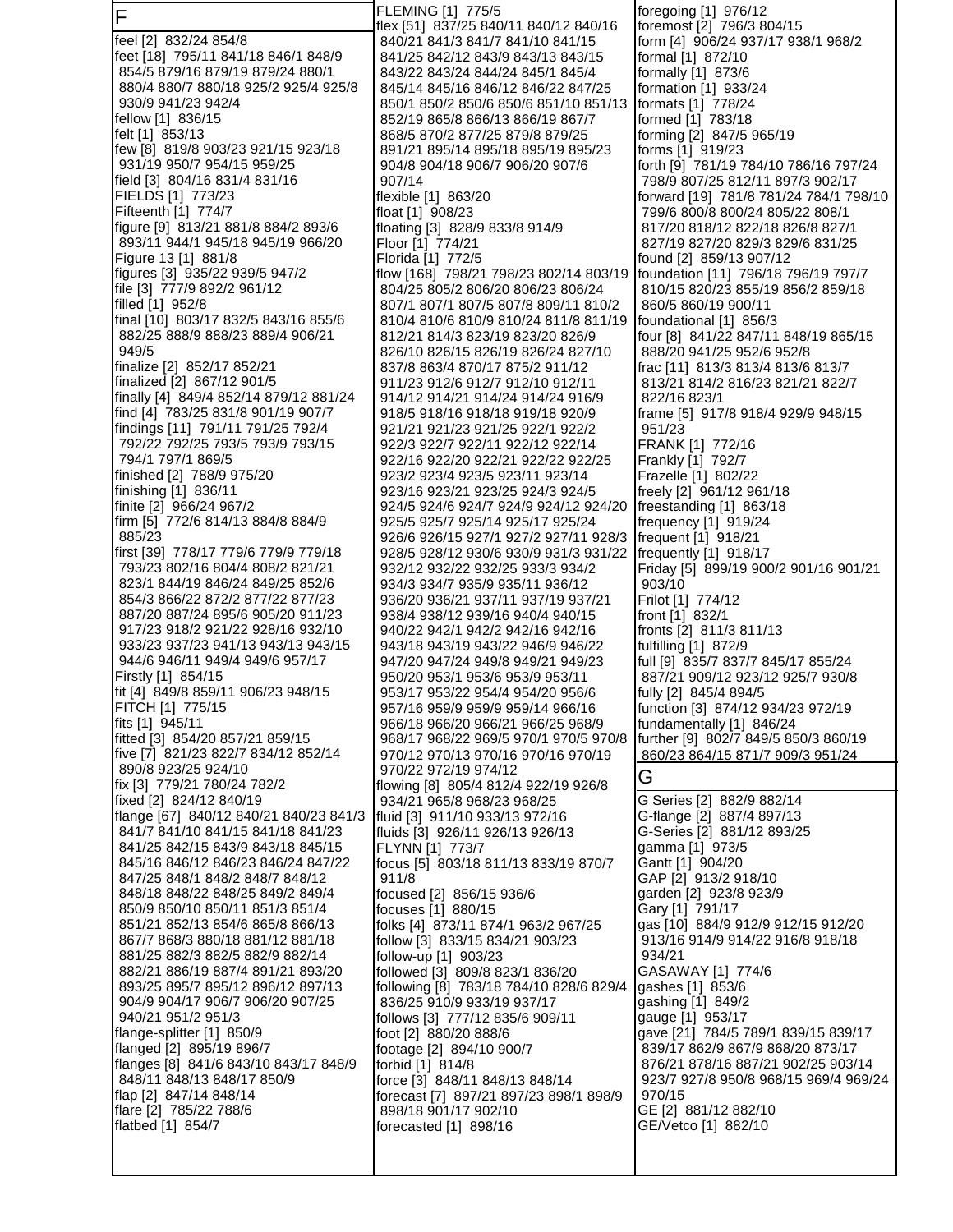G GE/VetcoGray [1] 881/12 gears [1] 782/22 general [5] 852/4 910/6 922/2 946/22 952/23 General's [2] 772/18 772/22 generally [1] 865/1 generate [6] 935/22 935/25 937/22 939/8 945/16 972/18 generated [8] 870/22 937/17 938/13 943/11 946/9 947/2 948/2 953/6 generating [1] 933/10 generic [1] 886/10 geometries [1] 851/5 geometry [1] 826/11 get [50] 782/2 805/16 817/15 817/20 817/22 818/1 818/4 818/5 818/6 819/9 819/17 819/19 820/5 820/8 820/10 820/20 820/20 823/11 825/13 830/24 832/1 832/24 847/11 847/19 847/23 848/24 852/9 852/14 852/17 854/8 857/23 860/12 868/6 873/5 873/10 877/15 891/11 898/21 905/24 919/11 919/13 919/16 926/20 933/7 939/21 944/20 957/6 957/21 971/11 973/4 getting [7] 778/19 811/14 816/15 856/17 857/4 861/10 938/1 Gibson [1] 976/4 give [8] 801/15 852/12 910/20 911/4 911/20 931/1 931/2 972/19 given [11] 810/16 833/16 852/6 861/9 931/24 934/25 935/19 947/24 948/9 971/16 971/21 gives [3] 781/3 782/3 879/24 giving [2] 857/8 876/10 GLADSTEIN [1] 773/14 glide [1] 907/19 global [1] 834/17 GmbH [1] 771/8 go [78] 779/4 781/24 785/23 786/7 787/6 787/25 788/3 788/14 789/20 789/21 791/19 792/10 792/18 792/19 793/19 793/20 801/20 802/16 803/8 803/15 803/25 804/9 805/9 808/1 808/12 808/20 811/15 812/19 813/15 813/16 818/3 819/5 820/4 822/9 824/9 824/10 824/13 830/4 830/20 834/6 835/3 849/19 856/3 860/9 860/24 862/11 863/9 867/18 871/11 877/14 880/14 882/3 882/24 883/22 884/7 885/5 887/20 888/9 889/9 889/18 894/14 897/1 897/17 900/5 901/14 902/12 903/6 906/17 923/12 923/19 928/14 937/7 949/2 957/21 959/4 960/11 964/20 974/4 goal [1] 839/20 goals [2] 837/22 838/12 Godwin [3] 775/2 775/3 775/7 goes [5] 784/25 790/10 825/18 825/20 962/9 going [65] 779/23 780/18 780/25 782/4 788/10 791/19 796/17 798/9 799/5 805/5 805/21 809/13 809/15 809/18 809/23 812/1 812/14 817/5 822/16 827/15 829/3 829/9 829/23 829/25 831/15 831/25 832/24 834/12 845/22 845/25 846/4 846/6 862/25 865/16 867/5 871/9 871/24 889/10 894/12 900/9 905/11 913/17 917/4 922/12 922/13 922/15 923/1 923/21 923/22 924/1 924/6 924/7 924/9 931/13 931/15 932/1 932/22 933/16 935/6 939/19 940/18 948/10 951/9 951/9 957/4 golf [2] 820/9 825/16 good [15] 797/25 798/1 800/5 800/8 835/13 835/14 871/18 871/25 872/1 891/1 909/19 975/23 975/23 975/25 976/5 got [18] 800/21 802/4 818/2 822/16 825/16 830/3 831/23 847/21 854/16 857/7 857/21 882/12 893/4 914/1 925/21 947/5 969/1 973/13 gouged [1] 847/13 governance [1] 865/22 government [24] 828/17 839/15 849/11 849/13 854/19 861/2 861/18 862/5 862/9 863/6 864/11 868/18 869/4 869/20 870/1 963/2 967/21 968/10 968/20 969/4 970/10 970/11 971/19 971/21 Grace [4] 802/10 804/13 805/15 826/6 graduate [2] 911/7 911/22 Grand [1] 774/21 GRANT [1] 774/20 graph [2] 951/19 961/11 graphic [1] 842/23 great [1] 926/10 green [1] 896/6 GREENWALD [1] 772/10 grip [2] 843/15 843/17 gripping [2] 841/4 848/15 grips [1] 850/10 ground [1] 893/17 group [7] 787/2 792/25 793/14 794/2 816/8 827/21 833/18 grouped [1] 929/9 groups [5] 793/6 793/10 793/15 914/1 953/12 Guard [10] 839/11 876/4 876/6 876/7 876/8 876/11 876/16 876/17 876/25 877/6 guess [5] 795/7 797/11 874/16 880/20 923/5 guidance [25] 781/4 852/17 852/21 853/1 853/2 853/4 853/5 853/7 854/7 866/18 880/19 883/19 887/25 895/17 895/20 895/25 896/11 901/1 901/1 904/11 907/2 907/5 907/7 907/10 907/16 guide [14] 778/13 778/14 778/18 779/10 779/16 783/19 829/13 830/17 853/8 887/9 896/2 896/2 907/22 907/23 GULF [5] 771/5 778/2 779/9 781/9 846/2 guy [3] 831/16 831/21 955/15 guys [5] 789/16 801/2 815/22 831/3 831/4 GWENDOLYN [1] 775/8 H had [145] 778/19 783/2 786/24 787/14 790/25 794/7 794/12 794/16 795/11 796/12 797/19 798/11 798/13 798/15 798/20 798/24 799/3 799/5 799/19 800/10 800/12 800/12 800/20 801/17 801/19 802/13 805/4 805/5 805/7 805/9 805/11 807/18 807/20 810/4 812/2 812/17 813/25 814/15 815/2 815/3 815/5 815/6 815/15 815/17 815/19 815/20 815/25 816/20 816/21 819/19 820/3 823/7 823/17 823/21 823/24 825/14 825/15 828/13 828/17 829/18 832/16 832/22 833/6 833/11 833/13 833/14 833/18 833/25 833/25 834/1 834/4 836/2 838/6 839/2 839/5 841/23 841/24 843/24 844/19 845/2 845/12 847/11 847/13 847/16 848/4 848/8 848/23 850/18 850/19 850/20 850/20 850/21 853/12 854/2 855/18 855/24 856/25 858/25 860/2 860/17 861/4 862/21 863/17 864/15 864/16 865/25 868/16 869/18 872/4 872/16 872/19 872/21 879/11 890/7 902/9 904/16 905/10 908/21 912/3 916/19 917/24 920/10 921/3 925/7 925/11 926/2 927/8 932/16 935/14 935/24 938/15 944/14 947/11 948/4 951/14 954/15 957/12 959/4 963/2 963/6 963/14 966/1 966/22 967/25 974/11 hadn't [4] 800/13 853/19 853/20 868/15 hall [1] 909/9 Halliburton [4] 775/2 775/7 816/17 816/24 Halliburton's [1] 834/17 hand [4] 956/13 964/15 965/2 965/3 handed [1] 850/5 handle [2] 868/6 946/16 hanger [2] 922/6 924/4 happen [16] 821/18 924/4 929/14 930/1 930/2 935/17 936/14 939/20 940/22 941/4 945/24 946/15 948/24 950/5 951/13 957/13 happened [5] 823/4 843/22 848/4 906/4 906/5 happening [2] 873/10 919/5 happens [1] 930/14 happy [1] 898/5 hard [3] 801/15 902/15 907/20 harder [1] 853/5 HARIKLIA [1] 773/21 HARVEY [1] 773/14 has [26] 787/21 789/16 796/19 804/18 804/19 815/10 815/14 826/21 831/2 855/18 858/13 860/4 877/9 882/21 893/1 924/23 925/2 927/1 932/5 947/5 961/21 964/5 964/17 964/19 964/23 972/16 hasn't [2] 797/10 804/18 Hat [1] 874/5 have [229] haven't [6] 792/2 792/3 792/7 792/8 871/23 955/7 having [9] 777/12 828/23 835/6 844/3 847/21 900/10 909/11 932/24 939/25 HAYCRAFT [1] 773/18 hazard [1] 844/1 HB [1] 775/18 HB-406 [1] 775/18 he [166] 783/14 788/24 789/1 789/3 789/3 789/6 789/7 789/14 791/1 791/3 791/4 791/8 796/18 796/22 796/24 797/11 797/11 797/17 799/22 804/18 804/18 804/19 804/23 804/24 806/16 806/16 806/22 811/24 811/24 820/9 820/9 820/10 820/19 826/23 828/20 828/23 830/14 831/2 832/15 835/4 855/16 855/17 855/17 855/23 857/7 857/7 857/8 857/10 858/10 858/15 858/16 858/19 858/21 860/4 860/5 860/6 860/6 860/13 860/14 877/5 877/9 891/8 891/9 891/9 899/6 900/12 900/16 901/17 902/7 902/10 909/9 923/7 926/11 927/13 927/14 927/16 927/16 932/13 935/23 935/25 936/5 940/12 940/17 940/25 941/3 943/21 944/1 944/3 944/11 944/13 944/13 944/15 944/15 944/19 944/23 944/23 945/6 945/9 945/12 945/15 946/14 946/18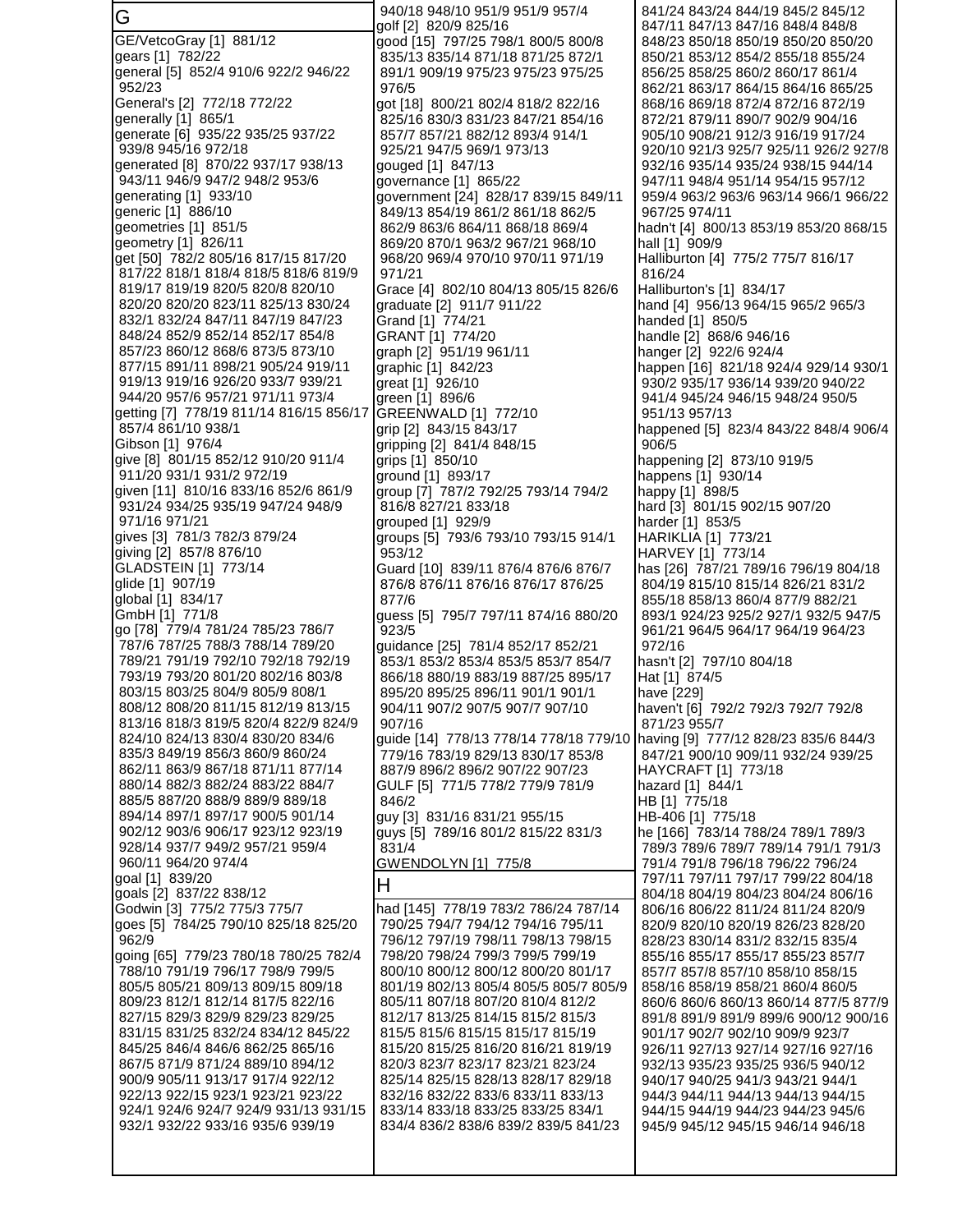| ΙH                                                                      | 935/16 935/20 936/4 936/17 937/2                                      | 957/15 960/19 961/4 962/23                                            |
|-------------------------------------------------------------------------|-----------------------------------------------------------------------|-----------------------------------------------------------------------|
| he [64] 946/19 947/3 947/7 947/8                                        | 937/24 939/14 945/25 951/12 972/12<br>972/15                          | how-to [2] 779/22 830/15<br>how-to-fix-it [2] 779/21 782/2            |
| 947/11 947/11 947/11 947/22 950/9                                       | Hill's [3] 934/9 935/5 935/23                                         | However [1] 829/6                                                     |
| 950/10 950/10 950/15 955/11 955/12                                      | him [35] 784/5 784/9 792/1 797/11                                     | hub [10] 843/11 853/9 880/18 882/4                                    |
| 955/13 958/10 958/12 958/13 958/15                                      | 804/15 807/3 820/20 820/24 820/25                                     | 882/4 882/7 883/18 896/7 896/19                                       |
| 958/16 958/18 959/11 959/11 959/13                                      | 825/4 825/4 832/14 832/16 832/19                                      | 904/13                                                                |
| 959/15 959/15 961/18 963/2 963/2                                        | 833/15 834/3 835/3 857/10 877/4                                       | hubs [1] 900/23                                                       |
| 963/5 967/11 969/12 969/15 969/17                                       | 900/16 909/9 910/6 927/17 940/15                                      | huh [4] 876/22 881/11 882/20 895/5                                    |
| 971/5 971/6 971/8 971/14 971/14<br>971/15 971/25 972/1 972/9 972/9      | 945/13 958/10 963/7 971/8 973/10                                      | hundred [2] 788/20 823/9                                              |
| 972/15 972/21 972/21 973/1 973/1                                        | 973/11 973/20 973/21 973/22 973/25<br>974/11                          | hundreds [3]  794/8 832/16 913/12<br>hydrates [1] 911/9               |
| 973/6 973/6 973/7 973/13 973/13                                         | HIMMELHOCH [1] 773/15                                                 | hydraulic [110] 846/7 847/3 851/2                                     |
| 973/14 973/15 973/19 973/19 973/20                                      | himself [1] 858/16                                                    | 910/17 912/8 912/14 912/17 912/19                                     |
| 973/20 973/21 974/7 974/8 974/9                                         | hired [2] 814/13 885/23                                               | 912/19 912/24 913/5 913/15 914/14                                     |
| he's [2] 860/12 932/11                                                  | his [34] 784/5 784/6 796/5 806/13 807/4                               | 914/17 914/19 914/23 915/2 915/5                                      |
| head [7] 783/14 786/12 788/23 847/13                                    | 817/14 818/25 828/21 855/16 858/12                                    | 916/7 916/12 916/14 916/18 917/4                                      |
| 847/18 955/13 971/5                                                     | 858/13 858/17 859/23 860/1 860/7                                      | 917/16 918/1 918/5 918/17 918/20                                      |
| headed [2] 783/17 816/4<br>heads [1] 955/11                             | 860/8 902/9 917/13 918/10 927/14<br>927/17 940/17 940/17 940/25 941/1 | 918/22 918/25 919/3 919/15 919/18<br>920/14 920/19 921/5 921/9 921/21 |
| hear [4] 809/19 873/11 876/9 908/4                                      | 945/12 946/12 947/6 947/25 950/10                                     | 922/21 923/4 923/8 924/14 924/24                                      |
| heard [6] 834/16 915/8 917/13 939/2                                     | 955/13 960/8 969/10 969/10                                            | 925/18 925/21 926/4 926/7 926/14                                      |
| 940/2 946/7                                                             | history [2] 832/9 832/22                                              | 927/9 928/6 928/7 929/8 929/18 929/20                                 |
| hearsay [10] 828/25 855/20 857/6 857/8                                  | hit [1] 914/8                                                         | 930/6 930/15 930/17 930/25 931/5                                      |
| 857/14 927/13 927/15 927/15 927/19                                      | hive [1] 838/22                                                       | 931/19 934/6 937/8 938/6 942/25 945/7                                 |
| 927/21                                                                  | hold [4] 845/5 850/7 851/10 904/18                                    | 945/11 945/22 946/6 948/11 948/23                                     |
| heavily [1] 873/2<br>heck [1] 891/12                                    | holding [2] 848/11 935/8                                              | 949/10 949/17 949/20 952/6 952/9                                      |
| held [3] 784/8 841/18 851/13                                            | Holdings [3] 774/12 774/15 774/18<br>holdup [2] 973/3 973/5           | 953/1 953/2 953/15 953/23 953/24<br>953/25 954/3 954/13 956/18 956/21 |
| Helix [2] 874/21 914/10                                                 | hole [18] 813/20 822/9 822/10 823/1                                   | 956/22 957/18 957/23 958/6 958/22                                     |
| help [11] 793/11 793/12 794/24 818/19                                   | 823/3 823/9 823/15 823/15 824/20                                      | 960/24 962/23 966/4 966/13 967/9                                      |
| 831/14 839/6 844/11 940/3 940/14                                        | 824/24 825/9 825/25 826/13 827/17                                     | 967/17 967/19 968/4 968/10 968/17                                     |
| 946/13 948/25                                                           | 922/19 937/9 938/11 962/4                                             | 968/21 968/24 969/6 970/1 970/5 970/7                                 |
| helping [5] 802/5 811/24 833/15 931/19                                  | holes [3] 826/1 826/2 848/25                                          | 970/8 970/11 970/19 971/6                                             |
| 946/15<br>helps [2] 817/11 840/10                                       | Holstein [1] 837/3                                                    | hydraulic-modeling-only [1] 949/17                                    |
| her [6] 777/18 960/21 960/22 961/17                                     | home [1] 816/4<br>Honor [44] 796/17 796/21 810/11                     | hydro [1] 892/5<br>hydrocarbons [1] 965/8                             |
| 961/22 963/2                                                            | 810/15 810/21 821/2 821/5 828/19                                      | hydrotest [2] 894/6 894/8                                             |
|                                                                         |                                                                       |                                                                       |
| Herbst [2] 834/13 834/24                                                | 828/25 830/11 830/15 830/17 831/10                                    |                                                                       |
| here [86] 785/10 788/23 791/14 791/22                                   | 831/12 834/11 835/1 835/4 855/15                                      |                                                                       |
| 793/23 803/23 806/7 808/11 810/9                                        | 855/21 856/2 857/6 858/3 858/9 858/17                                 | I'll [11] 795/7 821/5 832/7 835/15 840/9                              |
| 810/14 813/13 818/17 821/18 840/9                                       | 859/17 859/22 860/22 871/18 877/4                                     | 860/9 925/19 943/12 968/6 968/14                                      |
| 840/23 841/5 841/16 843/11 849/24                                       | 900/9 900/15 908/8 909/8 913/14                                       | 974/15                                                                |
| 852/7 854/6 855/4 863/15 873/11 877/8                                   | 915/17 916/3 927/13 927/16 957/24                                     | I'm [66] 785/20 788/11 789/3 789/5                                    |
| 879/15 879/16 880/8 881/16 884/21                                       | 958/1 973/17 973/20 974/2 975/17                                      | 792/8 792/9 792/19 793/22 796/9<br>796/17 799/14 799/22 803/24 804/8  |
| 885/20 889/13 889/18 890/15 892/2<br>893/20 893/23 893/25 894/10 894/24 | HONORABLE [1] 771/15<br>hook [2] 805/12 914/6                         | 811/3 815/6 818/16 820/9 821/13 825/6                                 |
| 895/3 895/6 895/9 895/15 895/25 896/7                                   | hooked [1] 923/9                                                      | 827/15 830/15 830/21 832/24 835/20                                    |
| 899/22 902/15 902/16 902/18 917/14                                      | Hope [1] 774/3                                                        | 835/22 836/15 840/23 841/4 842/1                                      |
| 918/12 921/15 922/4 923/15 924/7                                        | HORIZON [21] 771/4 782/17 783/15                                      | 871/23 871/24 877/14 880/10 880/12                                    |
| 931/9 933/23 934/25 936/20 938/7                                        | 805/11 835/25 837/10 837/24 841/24                                    | 884/14 890/5 890/12 894/12 894/22                                     |
| 941/15 941/20 943/5 943/7 944/13                                        | 845/10 846/1 850/25 851/22 863/15                                     | 897/1 898/20 899/21 900/9 905/11                                      |
| 945/2 945/7 945/9 945/12 945/13<br>945/15 946/13 946/18 946/21 947/23   | 867/2 868/1 879/4 879/6 879/23 889/24<br>890/1 910/9                  | 908/21 910/2 911/12 918/9 923/15<br>923/15 931/13 944/24 944/25 946/8 |
| 949/19 950/8 950/12 950/18 951/12                                       | Horse [1] 912/4                                                       | 948/10 951/9 954/7 957/4 965/15                                       |
| 951/16 951/16 966/22 971/23 975/20                                      | hose [10] 923/8 923/8 923/9 923/13                                    | 968/12 968/22 970/21 973/11 975/12                                    |
| here's [4] 841/18 881/5 881/5 895/6                                     | 923/14 925/20 925/21 925/25 931/5                                     | 975/19                                                                |
| hereby [1] 976/12                                                       | 933/14                                                                | l've [7]  780/21 892/13 893/4 909/25                                  |
| Herman [3] 771/18 771/18 771/19                                         | hour [1] 838/14                                                       | 925/21 970/5 974/21                                                   |
| high [14] 800/15 886/10 912/8 916/5                                     | hours [3] 779/18 788/9 795/15                                         | lain [2] 825/3 825/5                                                  |
| 929/22 930/4 930/19 930/23 931/2<br>932/2 934/23 950/6 951/7 951/10     | Houston [8] 774/17 775/9 835/20 837/3<br>837/4 838/13 839/10 906/21   | lan's [1]  972/16<br>ID [2] 919/8 973/2                               |
|                                                                         | how [59] 778/8 779/21 779/22 780/24                                   | idea [6] 797/25 798/1 800/5 829/3 859/1                               |
| high-level [2] 800/15 886/10<br>higher [2] 949/22 949/23                | 781/23 782/2 788/3 804/3 805/3 805/12                                 | 873/19                                                                |
|                                                                         | 805/15 805/16 811/20 814/25 816/19                                    | identification [1] 790/5                                              |
| highest [3] 927/6 962/2 962/5<br>highlight [18] 784/16 785/8 785/10     | 819/18 829/11 829/16 830/15 838/11                                    | identified [8] 780/3 800/14 837/11                                    |
| 785/23 786/8 787/7 789/22 791/14                                        | 844/23 848/21 852/10 852/18 854/25                                    | 866/22 905/16 931/24 934/25 969/7                                     |
| 791/22 792/14 792/20 793/20 793/22<br>806/7 808/13 808/21 812/16 813/17 | 855/24 861/19 863/7 868/8 879/20<br>893/17 896/12 896/13 905/2 905/8  | identifies [1] 781/7<br>identify [11] 790/10 840/7 840/21 867/20      |
| highlighted [3] 808/10 899/23 946/19                                    | 909/24 910/11 913/8 917/2 918/25                                      | 897/3 900/11 906/18 919/4 926/19                                      |
|                                                                         | 919/1 922/22 925/8 927/4 929/18                                       | 933/9 965/18                                                          |
| highlighting [1] 884/13<br>highly [2] 925/8 952/13                      | 930/13 933/15 934/20 935/20 939/4                                     | identifying [1] 905/3                                                 |
| Hill [15] 932/10 932/11 933/2 933/6                                     | 939/10 942/23 951/4 957/2 957/15                                      | if [222]                                                              |
|                                                                         |                                                                       |                                                                       |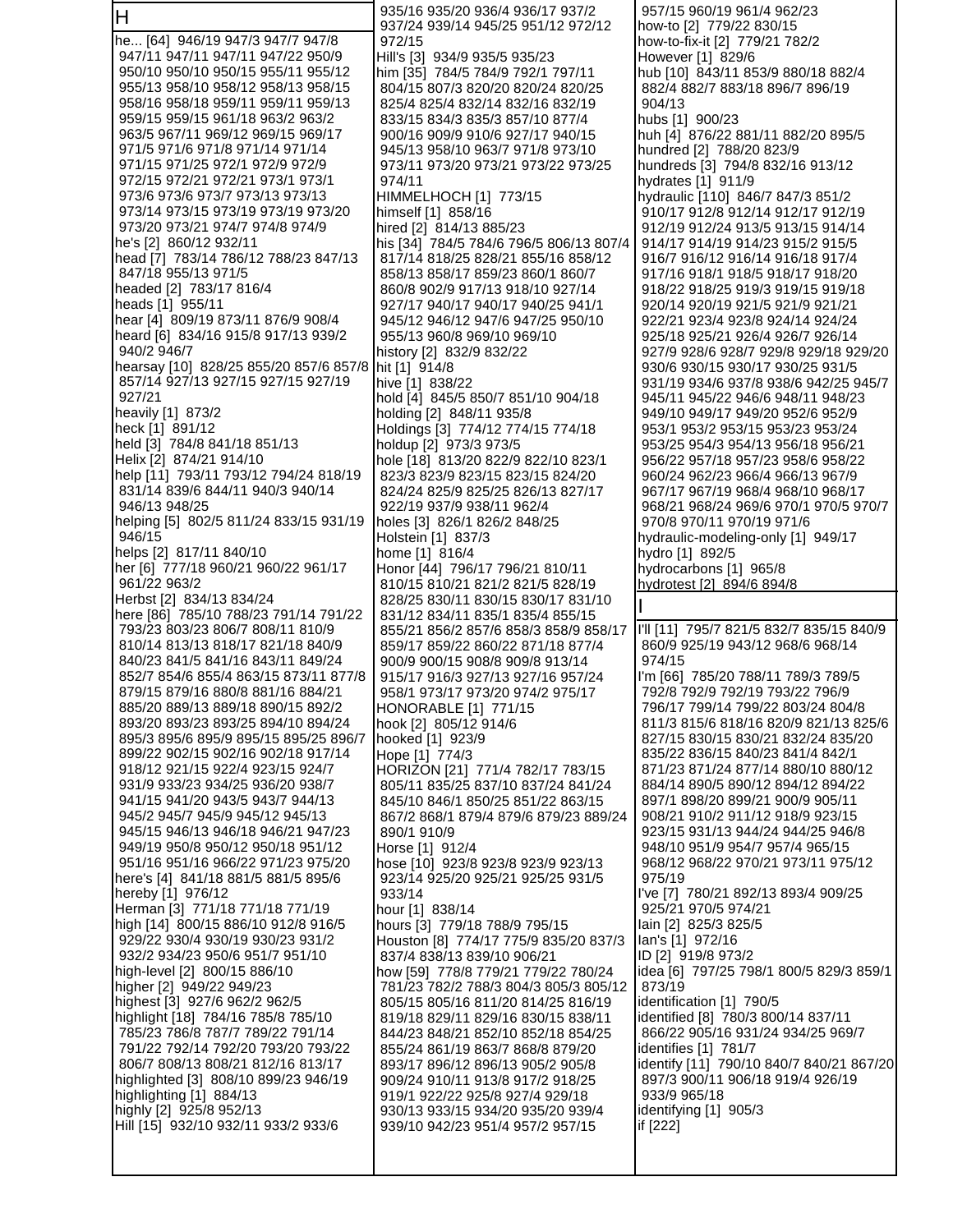I Illinois [1] 773/24 illustrate [3] 865/15 923/7 925/19 illustrates [1] 863/13 illustration [2] 921/14 921/18 illustrative [2] 937/18 937/25 imagine [2] 796/2 833/6 impact [7] 823/7 922/20 924/22 928/21 928/22 929/3 935/13 impeachment [1] 877/2 implement [2] 870/14 897/22 implementation [3] 790/4 865/20 874/10 implemented [5] 801/2 870/16 871/1 875/20 878/3 implementing [2] 781/22 816/12 important [1] 868/16 importantly [1] 797/13 impossible [3] 782/6 830/2 832/2 improper [1] 877/2 in [590] in-depth [1] 869/3 INC [14] 771/11 773/18 773/21 774/3 774/6 774/9 774/13 774/14 774/16 774/17 774/19 774/20 775/3 775/8 inch [20] 805/11 818/1 821/23 822/8 822/16 823/1 823/2 823/3 823/9 825/13 825/14 825/15 845/18 845/20 881/20 881/24 886/19 893/20 895/7 938/23 inches [4] 868/10 880/8 937/20 938/3 incident [13] 779/18 835/25 841/24 850/25 910/9 910/13 913/25 920/11 920/16 920/21 920/22 932/16 938/8 include [2] 883/18 900/24 included [9] 861/5 867/6 868/4 883/21 889/13 889/20 890/19 890/25 897/18 includes [1] 880/1 including [3] 798/12 867/4 947/16 increase [6] 814/21 822/16 870/20 942/16 943/18 943/19 increased [1] 826/15 increases [1] 826/12 index [4] 936/23 939/9 939/25 951/17 indexes [1] 936/22 indicate [3] 832/19 851/21 927/10 indicated [3] 787/17 864/16 931/9 indicates [1] 892/1 individual [4] 812/1 831/7 852/20 913/13 individually [1] 817/10 individuals [8] 788/18 790/13 790/20 794/7 794/11 795/18 800/9 917/11 industry [30] 785/5 786/16 787/1 787/21 790/13 790/18 790/23 793/1 794/3 795/1 795/9 796/25 797/18 798/19 800/3 800/9 814/24 828/16 830/8 830/10 831/13 833/22 838/24 911/2 911/14 912/15 913/16 916/9 918/18 920/19 industry-related [1] 911/14 infer [2] 963/12 964/7 infinite [4] 936/23 939/9 939/24 951/17 inflow [2] 933/24 934/22 influence [1] 908/22 influenced [1] 866/12 inform [8] 945/7 947/20 947/25 948/24 949/11 949/14 950/23 970/7 information [38] 790/3 803/22 803/24 812/7 813/13 813/22 817/21 836/9 862/4 866/11 873/5 876/8 887/22 888/3 901/23 901/24 902/20 910/20 918/4 920/23 920/24 926/10 926/12 926/14 948/6 962/22 967/18 967/19 967/25 968/3 968/4 968/9 968/16 968/20 969/5 833/6 975/3 871/4

 969/25 970/2 970/16 informed [2] 910/6 949/22 informing [1] 950/17 infrastructure [4] 779/25 780/25 781/12 Inglis [5] 958/11 958/12 964/12 974/22 Inglis' [1] 959/18 initial [8] 779/17 828/14 828/18 839/15 878/10 933/8 959/9 959/14 initially [3] 836/18 837/15 840/13 initiate [2] 865/23 866/1 initiated [1] 842/20 inject [1] 800/1 injection [2] 799/11 799/20 input [11] 805/15 837/1 854/13 875/22 901/23 919/8 919/9 919/17 944/16 962/14 966/17 inputs [6] 806/3 806/4 806/5 811/5 944/17 950/14 inputting [1] 919/12 inquire [1] 817/19 inside [6] 843/8 843/10 844/22 848/16 854/7 895/22 inspection [1] 836/19 install [2] 851/7 875/14 installability [1] 897/12 installable [1] 853/14 installation [19] 838/7 838/8 838/21 844/2 849/22 850/24 851/7 854/11 859/23 860/2 860/3 860/5 860/7 860/15 860/18 860/20 866/3 908/5 908/6 installed [16] 842/3 850/4 851/9 851/11 851/12 853/17 857/24 858/7 864/23 864/25 868/11 896/13 900/23 901/7 905/8 905/14 installing [5] 844/8 851/17 851/24 865/7 instance [6] 805/11 806/5 831/20 833/13 938/23 966/25 instances [1] 831/18 instantly [1] 892/13 instead [2] 821/23 859/4 Institution [1] 836/15 institutions [1] 911/13 INTEC [2] 903/24 904/10 INTECSEA [17] 839/4 883/15 883/17 884/8 885/7 885/23 886/15 887/3 887/16 887/21 888/1 888/3 888/24 889/6 890/4 892/24 907/5 INTECSEA's [1] 886/12 integral [3] 853/12 855/5 855/23 integrity [11] 800/15 803/19 845/12 863/2 864/14 867/2 867/6 870/11 875/8 875/13 952/17 intend [1] 875/13 intended [3] 843/14 847/1 889/17 intending [1] 915/19 intends [1] 916/1 intent [4] 863/2 863/19 890/23 966/22 interact [6] 856/6 856/19 857/1 857/7 861/2 861/7 interacting [2] 805/17 856/22 interaction [3] 839/7 857/13 876/15 interactions [1] 855/22 interest [1] 948/9 interested [1] 839/12 Interesting [1] 806/9 Interests [1] 772/19 interfaces [1] 874/25 interfacing [2] 855/24 874/16 internal [2] 778/17 810/6 interpretation [1] 890/20

interruption [1] 901/13 intersected [1] 946/15 intervention [3] 781/17 829/7 872/17 interview [4] 964/10 964/12 973/8 973/10 interviewed [2] 964/9 966/6 interviews [1] 916/19 into [31] 777/9 778/21 779/12 782/6 802/5 814/1 825/12 825/14 832/24 837/1 837/2 848/3 848/7 849/8 854/17 860/13 864/15 894/6 895/19 896/17 907/14 907/24 915/22 917/2 919/17 922/7 929/9 933/7 938/18 962/24 964/23 introduce [3] 777/9 835/17 909/19 Introductions [1] 786/11 introductory [1] 789/1 invited [7] 785/13 787/13 790/13 790/21 791/1 794/11 796/23 involved [28] 798/15 804/6 811/17 817/25 827/23 828/10 828/20 828/24 829/5 837/4 854/10 872/24 873/2 873/13 873/15 875/2 875/5 875/8 875/11 910/11 910/13 910/14 911/14 913/25 917/11 927/9 933/6 955/18 involvement [8] 855/18 858/23 859/6 859/23 872/16 910/19 913/24 948/20 Ireland [1] 836/11 Irpino [2] 772/6 772/7 irreversibly [1] 844/3 is [411] isn't [16] 784/6 894/3 894/5 952/9 952/21 956/14 956/17 956/23 958/4 958/22 959/25 961/18 964/24 967/10 974/16 974/20 isolation [1] 897/5 issue [4] 859/19 900/10 900/13 969/13 issued [5] 866/23 867/21 867/22 878/18 889/6 issues [6] 860/7 897/9 897/9 910/7 916/15 919/4 it [529] it's [99] 777/22 778/24 779/10 779/22 779/23 780/25 781/7 781/13 782/5 786/5 796/9 802/21 810/14 819/3 823/8 825/24 829/6 829/24 830/2 830/12 831/17 832/2 837/7 840/17 840/20 840/23 841/18 841/18 843/13 847/2 847/3 849/24 854/5 854/7 855/8 859/20 859/20 861/9 865/15 868/9 868/9 872/6 873/9 878/11 884/13 884/13 885/14 886/19 887/20 889/16 890/18 890/24 891/16 891/18 893/14 894/3 894/5 894/6 898/1 898/3 898/6 898/7 898/18 900/19 900/19 901/4 901/4 901/5 902/15 905/15 908/8 910/6 912/8 918/21 918/21 929/9 930/22 931/6 931/6 933/13 937/16 937/25 943/14 947/10 951/8 951/9 953/15 954/18 957/2 958/24 961/6 964/17 966/19 968/19 970/14 975/10 975/17 975/25 976/1 Item [1] 862/16 Item 3 [1] 862/16 items [5] 804/25 828/12 869/25 870/24 890/11 its [21] 778/17 778/23 805/23 845/2 847/1 851/10 854/2 859/8 868/6 882/13 887/25 889/6 892/23 894/6 899/16 901/11 907/4 908/18 913/15 948/4 968/10 itself [12] 807/13 825/22 845/15 847/7 853/15 854/5 859/10 865/17 934/3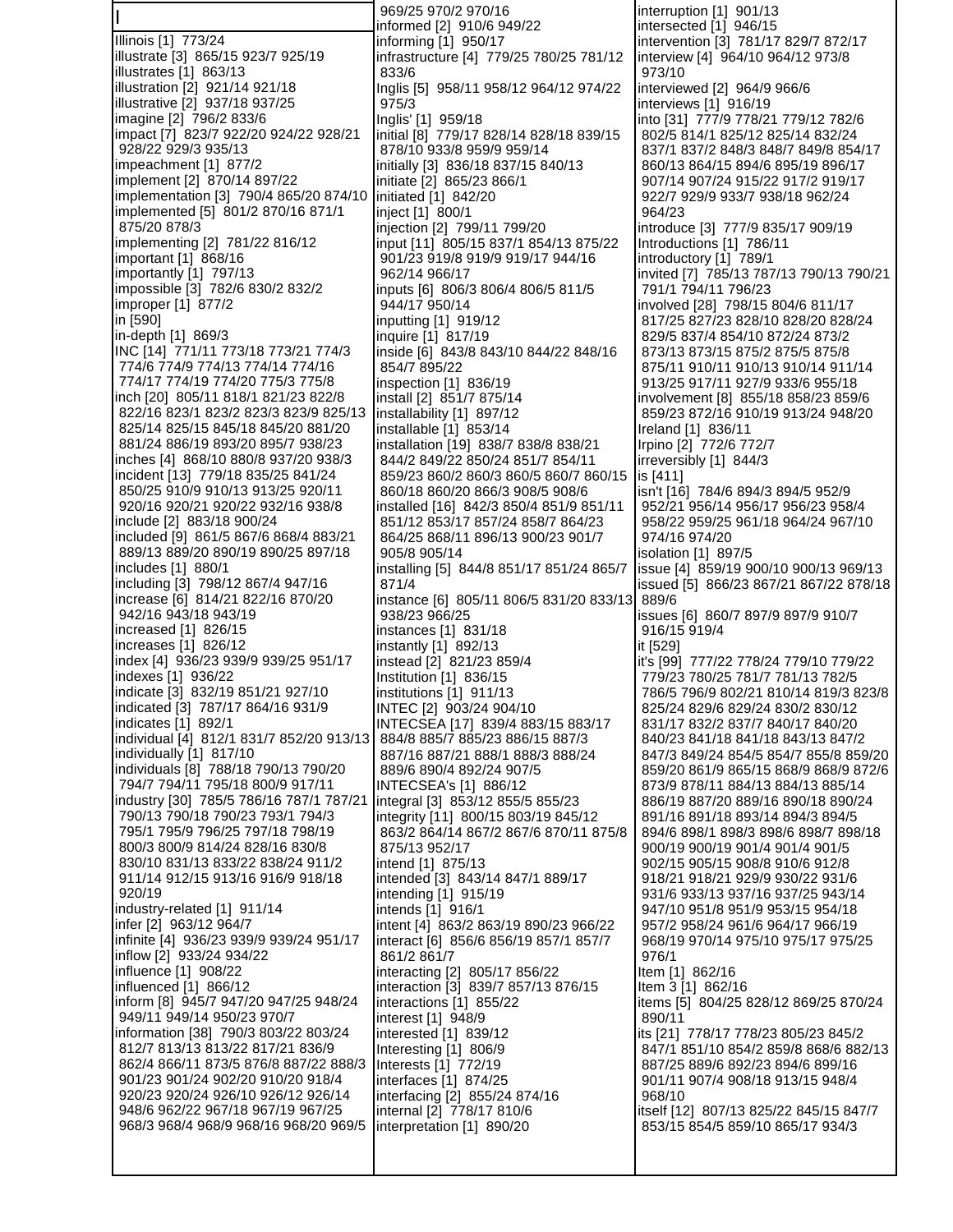|                                                                            | 785/17 785/25 786/14 786/17 788/19                                              | 816/1 816/5 816/9 816/15 817/5 817/6                                     |
|----------------------------------------------------------------------------|---------------------------------------------------------------------------------|--------------------------------------------------------------------------|
| itself [3] 934/4 947/13 949/10                                             | 790/6 791/11 791/24 792/4 792/25<br>793/2 794/1 794/1 794/4 794/8 794/19        | 817/13 817/20 819/13 819/20 820/17<br>821/7 821/9 821/14 823/15 823/18   |
| IJ                                                                         | 794/23 795/3 795/8 795/10 796/12                                                | 824/3 824/8 825/9 825/24 826/18                                          |
|                                                                            | 796/22 797/1 797/19 798/6 798/14                                                | 826/20 826/21 826/23 827/1 827/2                                         |
| jacking [5] 849/25 850/4 851/3 851/20<br>852/13                            | 798/20 798/25 799/8 799/9 799/17<br>800/4 800/10 800/13 800/14 800/23           | 827/3 827/5 827/17 827/23 828/6<br>828/21 828/22 829/4 832/6 832/10      |
| Jackson [1] 772/17                                                         | 801/9 801/24 802/1 802/24 803/3                                                 | 832/23 833/1 833/3 834/18 873/13                                         |
| JAMES [5] 771/22 772/22 783/11                                             | 803/11 803/18 804/6 805/18 805/20                                               | 874/7 874/10 946/20 949/13                                               |
| 788/23 788/25                                                              | 806/14 808/18 811/23 814/20 814/24                                              | kill/cementing $[1]$ 812/22                                              |
| January [3] 778/2 778/18 779/15                                            | 815/11 815/13 817/15 817/22 818/11                                              | killed [2] 809/9 825/17                                                  |
| January 2010 [1] 779/15<br>Jasper [14] 958/9 960/18 961/8 961/10           | 819/10 821/21 822/7 822/8 822/15<br>825/11 825/19 827/1 833/19 834/1            | kind [9] 815/19 817/10 819/18 822/5<br>880/15 927/21 935/6 966/18 966/19 |
| 961/13 961/18 962/20 963/9 963/14                                          | Junk Shot [55] 782/23 783/1 784/22                                              | kink [19] 923/13 923/13 924/11 924/18                                    |
| 964/1 964/3 964/5 964/10 964/15                                            | 785/14 785/17 785/25 786/14 786/17                                              | 924/19 926/3 926/5 926/9 932/24 935/7                                    |
| Jefferson [1] 771/23                                                       | 788/19 790/6 791/11 791/24 792/4                                                | 935/8 935/10 935/17 936/9 936/20                                         |
| JENNY [1] 775/3<br>Jim [6] 891/3 891/6 891/16 892/9                        | 792/25 793/2 794/1 794/23 795/10<br>796/12 796/22 797/1 797/19 798/6            | 938/21 939/20 939/23 951/14<br>kinked [5] 926/5 926/7 931/6 931/6        |
| 893/14 894/17                                                              | 798/14 798/20 799/8 799/9 799/17                                                | 931/7                                                                    |
| job [6] 827/13 910/1 910/4 968/10                                          | 800/4 800/10 800/13 800/14 800/23                                               | kinking [1] 924/20                                                       |
| 969/14 969/16                                                              | 801/9 801/24 802/1 802/24 803/3 804/6                                           | kinks [2] 926/2 931/4                                                    |
| jobs [7] 816/18 967/15 968/1 968/18<br>969/6 969/25 970/3                  | 805/18 805/20 806/14 808/18 811/23                                              | KIRBY [1] 775/15                                                         |
| John [5] 791/5 791/6 899/3 899/8 915/8                                     | 814/20 815/11 815/13 817/22 818/11<br>821/21 822/7 822/8 822/15 825/19          | Kirkland [3] 773/20 774/2 774/5<br>Kirton [1] 791/18                     |
| join [2] 778/6 785/13                                                      | 827/1                                                                           | knew [14] 801/18 805/8 809/13 809/22                                     |
| joined [5] 778/4 778/11 837/21 864/22                                      | Junk Shot-type [2] 798/25 814/24                                                | 902/21 934/16 934/18 936/18 944/18                                       |
| 865/2                                                                      | Junk Shots [6] 794/1 794/4 794/8                                                | 950/14 950/24 951/17 966/2 966/3                                         |
| joint [53] 838/1 840/11 840/12 840/16<br>840/17 840/21 841/4 841/7 841/10  | 794/19 795/3 825/11<br>just [86] 782/7 789/5 793/23 795/2                       | knots [1] 813/8<br>know [78] 779/8 784/14 785/15 786/5                   |
| 841/15 841/25 842/12 843/9 843/13                                          | 795/8 796/9 799/22 800/21 803/9                                                 | 789/17 792/6 798/10 798/23 798/24                                        |
| 843/15 843/22 843/24 844/25 845/1                                          | 805/15 807/18 808/13 808/13 809/4                                               | 800/6 803/14 804/23 805/3 805/7 805/7                                    |
| 845/5 845/14 845/16 846/12 846/23                                          | 811/20 812/16 814/25 817/11 819/8                                               | 806/1 806/5 806/17 807/22 809/24                                         |
| 847/25 850/1 850/2 850/6 850/7 851/10<br>851/13 852/19 865/8 866/13 866/19 | 821/4 823/16 824/21 825/7 828/20<br>830/7 830/24 831/20 832/14 833/2            | 811/2 811/12 811/20 811/22 814/25<br>817/8 823/24 826/20 828/23 830/3    |
| 867/7 868/6 870/2 877/25 879/8 879/25                                      | 846/10 853/1 855/17 857/10 872/4                                                | 831/14 831/21 832/22 864/4 876/3                                         |
| 882/12 891/21 895/15 895/18 895/19                                         | 872/12 872/13 877/15 879/11 880/17                                              | 876/7 880/6 889/2 889/17 890/17                                          |
| 895/23 904/8 904/18 906/7 906/20                                           | 882/17 883/12 883/17 884/13 884/20                                              | 890/17 890/22 891/6 891/18 892/14                                        |
| 907/6 907/14<br>joints [1] 868/2                                           | 890/2 890/16 892/22 892/24 893/3                                                | 893/5 894/10 902/15 908/24 908/24                                        |
| Jonathan [1] 802/21                                                        | 893/4 894/7 894/21 894/22 898/20<br>899/13 902/13 903/6 903/23 908/9            | 908/25 915/19 919/6 919/6 922/22<br>922/22 925/23 926/5 930/5 933/12     |
| JOSEPH [1] 774/6                                                           | 911/4 912/17 912/19 913/9 914/5 915/7                                           | 933/14 933/14 933/15 933/21 934/19                                       |
| jpeg [3] 892/1 892/4 892/20                                                | 915/17 918/3 919/13 921/20 924/22                                               | 935/1 952/11 955/9 955/13 955/18                                         |
| JR [1] 775/4                                                               | 925/7 927/2 928/5 935/19 937/3 939/11                                           | 958/9 958/10 960/21 969/15 970/2                                         |
| JUDGE [2] 771/15 967/13<br>Judge Barbier [1] 967/13                        | 941/18 957/9 958/16 964/17 969/11<br>970/10 973/13 974/25 975/19 975/20         | 970/20 971/19 975/17<br>knowing [6] 829/22 922/20 925/8 925/22           |
| JUDY [1] 773/14                                                            | Justice [2] 773/6 773/9                                                         | 931/17 931/17                                                            |
| July [25] 842/4 843/20 851/12 855/14                                       | justify [2] 953/23 953/25                                                       | knowledge [17] 811/6 811/10 812/8                                        |
| 858/7 858/11 864/25 865/3 865/25<br>866/22 867/22 878/18 883/1 888/9       | Κ                                                                               | 817/11 830/12 857/17 858/6 858/12                                        |
| 888/15 888/23 889/4 894/11 899/14                                          | Kanner [2] 773/2 773/3                                                          | 858/14 858/18 860/4 860/12 874/24<br>905/11 941/7 971/20 971/22          |
| 900/8 900/8 904/9 905/8 905/14 965/9                                       | KARIS [1] 773/21                                                                | known [17] 836/4 837/16 868/15 924/14                                    |
| July 12 [11] 842/4 843/20 855/14 858/11                                    | Katz [2] 771/18 774/21                                                          | 924/17 924/19 925/13 926/11 926/12                                       |
| 864/25 865/3 894/11 900/8 904/9 905/8<br>905/14                            | keep [1] 910/6                                                                  | 926/16 927/12 932/17 932/19 932/21                                       |
| July 15 [3] 899/14 900/8 965/9                                             | Kelly [2] 960/18 963/9<br>KERRY [2] 774/13 871/23                               | 932/24 935/10 947/8<br>KRAUS [1] 773/3                                   |
| July 16 [5] 883/1 888/9 888/15 888/23                                      | Kevin [2] 834/19 834/25                                                         | Kuchler [2] 775/11 775/12                                                |
| 889/4                                                                      | key [5] 792/24 793/5 793/9 943/14                                               | Kurt [10] 789/11 789/11 789/12 806/9                                     |
| July 2010 [1] 867/22<br>July 7 [3] 851/12 866/22 878/18                    | 943/21                                                                          | 806/13 806/14 806/18 826/17 826/20                                       |
| jumpers [1] 837/8                                                          | kill [120] 782/23 783/18 783/23 784/23<br>789/6 790/7 793/3 796/24 798/6 799/10 | 827/9<br>KY [1] 775/15                                                   |
| June [26] 854/15 856/10 856/19 856/25                                      | 799/18 799/18 801/8 801/8 801/16                                                |                                                                          |
| 857/8 858/25 860/16 862/1 864/10                                           | 801/22 801/23 802/1 802/4 802/10                                                |                                                                          |
| 866/3 869/3 872/24 874/18 899/19<br>900/2 901/16 901/21 902/8 903/10       | 802/22 802/23 802/25 803/2 803/4                                                | labeled [3] 810/14 963/25 964/15                                         |
| 905/20 906/4 906/5 906/21 907/3 907/9                                      | 804/5 804/7 805/1 805/19 805/21<br>805/22 806/10 806/19 806/19 806/23           | Labs [1] 869/19<br>lack [2] 798/13 798/16                                |
| 908/2                                                                      | 806/24 806/25 806/25 807/2 807/4                                                | lacking [1] 798/17                                                       |
| June 12 [1] 862/1                                                          | 807/4 807/6 807/12 807/13 807/16                                                | laed.uscourts.gov [1] 775/20                                             |
| June 27 [1] 906/21                                                         | 807/17 808/1 808/2 808/4 808/15                                                 | Lafayette [1] 771/24                                                     |
| June 3 [1] 866/3<br>June 4 [6] 899/19 900/2 901/16 901/21                  | 808/18 809/7 809/7 809/22 809/23<br>809/25 810/3 811/1 811/9 811/15             | laid [1] 796/20<br>Lake [1] 772/14                                       |
| 902/8 903/10                                                               | 811/17 811/23 812/2 812/3 812/10                                                | Lamar [1] 775/9                                                          |
| June 7 [1] 907/3                                                           | 812/20 812/20 812/22 813/5 814/22                                               | land [12] 844/23 845/4 848/22 848/23                                     |
| junk [70] 782/23 783/1 784/22 785/14                                       | 815/3 815/3 815/16 815/17 815/25                                                | 852/18 852/21 865/18 891/20 896/9                                        |
|                                                                            |                                                                                 |                                                                          |
|                                                                            |                                                                                 |                                                                          |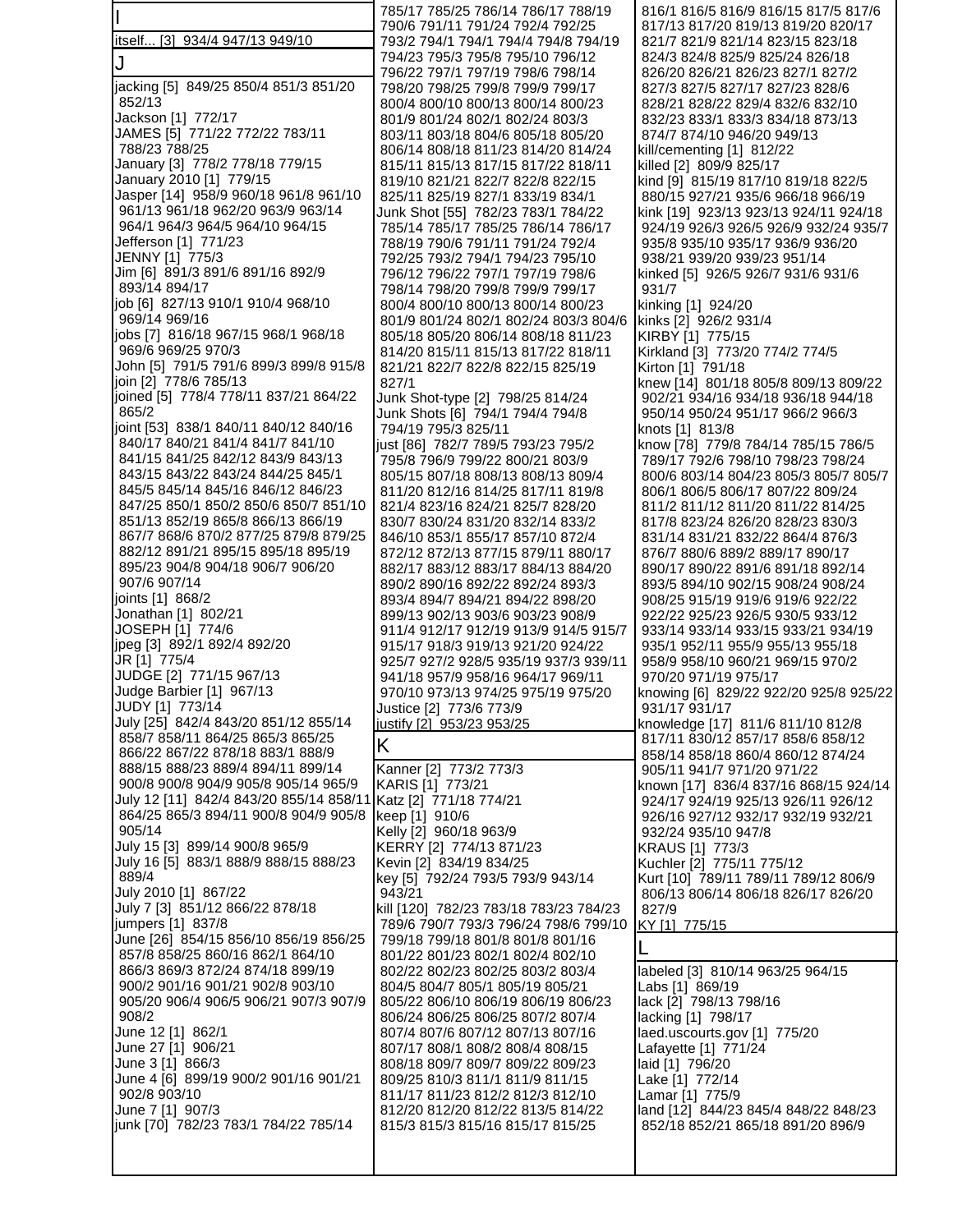L land... [3] 907/8 951/2 951/3 land-based [1] 852/21 landed [17] 843/14 849/4 853/10 853/13 853/15 863/1 863/14 863/15 867/2 882/7 888/20 894/12 899/14 900/7 904/12 907/15 967/1 landing [7] 843/8 845/9 847/7 866/16 866/18 887/8 907/14 Landry [9] 955/5 955/17 956/3 959/20 960/8 960/17 963/1 963/6 965/13 LANGAN [1] 773/21 language [2] 831/3 902/6 lapel [1] 779/2 large [14] 824/20 825/12 826/19 827/10 827/17 828/8 841/20 843/14 848/10 848/11 850/10 850/20 866/9 871/6 largely [1] 837/4 larger [2] 825/15 826/11 largest [1] 852/16 Lars [2] 834/13 834/24 Lasalle [1] 773/23 laser [3] 840/9 840/24 843/5 last [15] 788/3 790/16 801/12 801/15 827/15 851/9 870/17 883/22 888/11 888/15 890/8 937/7 949/2 949/4 951/11 latch [5] 842/12 843/16 843/22 844/5 896/18 late [4] 836/23 864/10 869/3 906/4 later [10] 837/15 839/14 839/17 854/18 867/5 880/21 891/1 901/7 904/15 959/25 launch [1] 834/5 launched [1] 834/6 Law [1] 772/6 lawyer [1] 871/24 lay [1] 856/1 laying [1] 893/17 lays [1] 794/21 LCM [1] 808/16 lead [6] 789/6 800/23 801/1 801/5 872/10 966/21 leader [5] 833/14 833/14 833/18 834/2 836/24 leadership [2] 814/16 827/22 leading [6] 807/11 831/10 865/20 865/23 866/17 905/22 leak [3] 849/5 849/7 906/24 leak-tight [1] 906/24 leaking [2] 810/25 849/7 learned [4] 817/8 831/24 847/23 866/11 learning [2] 795/16 908/3 LEASING [1] 771/8 least [13] 789/1 790/21 801/11 825/4 905/3 922/23 926/19 929/25 939/24 942/23 945/12 952/6 975/22 leave [1] 864/18 led [3] 783/21 786/12 833/4 left [13] 823/12 841/17 849/25 855/4 863/16 894/17 941/24 943/13 944/7 962/20 962/24 964/1 964/15 left-hand [1] 964/15 length [2] 879/22 880/19 lengths [1] 919/8 less [3] 826/12 933/18 948/3 let [6] 779/3 860/9 870/13 892/15 916/13 957/21 let's [78] 778/25 784/16 785/23 788/14 788/23 791/10 802/16 803/15 803/25 804/3 806/11 809/4 810/20 812/19 813/15 813/17 824/1 833/19 871/11 872/5 876/12 878/4 878/10 878/19

 880/14 880/23 882/24 883/22 883/22 884/7 884/11 885/4 885/5 885/17 885/17 886/12 886/13 887/1 887/13 887/20 888/9 889/9 891/4 892/11 893/5 894/14 897/1 897/17 898/22 900/5 901/14 902/12 903/6 903/7 928/24 932/4 940/5 955/2 955/25 959/1 959/4 959/22 960/4 960/11 961/2 961/15 962/16 963/17 963/17 963/23 964/14 964/20 966/10 967/5 970/23 972/4 972/23 974/23 level [5] 800/15 869/17 886/10 912/8 916/5 Levin [1] 772/2 Lewis [3] 773/17 775/2 775/7 LI [1] 774/20 Liao [3] 971/1 971/8 971/10 lift [3] 848/12 848/13 848/20 lifted [1] 850/11 light [3] 883/25 939/18 941/13 like [73] 777/9 777/15 777/21 779/5 780/6 780/11 782/22 782/23 785/8 785/19 787/13 788/4 788/8 788/9 789/3 789/15 796/15 798/24 804/25 806/10 806/13 807/18 811/5 812/5 814/13 815/1 815/22 816/2 816/23 816/24 818/18 819/3 819/23 823/11 823/17 823/25 827/6 827/13 828/9 828/19 830/9 832/24 833/10 836/8 847/4 854/9 862/16 869/22 888/12 892/23 892/24 910/20 913/14 916/1 916/25 917/18 917/23 919/7 919/10 920/5 922/24 923/8 925/24 925/25 928/23 932/9 939/12 942/9 952/25 960/9 964/23 966/3 966/25 likelihood [6] 795/11 796/13 797/20 798/20 799/19 826/12 likely [13] 807/13 807/17 868/14 930/6 948/1 951/21 954/1 954/4 956/13 956/18 959/13 960/13 962/12 Likewise [2] 889/3 942/18 limit [3] 824/15 845/2 870/10 limitation [2] 805/23 806/18 limitations [6] 798/21 799/12 799/24 805/13 805/14 815/12 limited [1] 846/7 limiting [1] 870/23 limits [3] 845/23 846/9 867/8 line [34] 780/12 780/16 780/18 781/3 796/16 796/16 805/6 814/19 818/1 818/3 821/25 822/1 822/15 822/17 824/4 824/6 824/10 824/13 825/13 825/19 825/21 834/6 837/8 843/12 849/6 849/6 880/1 922/4 950/12 950/18 960/2 972/11 973/3 974/9 line 18 [1] 824/4 lined [1] 848/25 liner [1] 933/8 lines [19] 805/11 805/16 817/16 818/22 819/10 819/17 822/2 823/13 824/12 825/23 841/22 848/19 863/20 867/5 957/22 958/5 959/2 964/17 964/19 Liskow [1] 773/17 list [5] 777/6 785/15 787/13 921/23 933/23 listed [5] 794/21 883/11 921/15 951/16 951/16 little [23] 782/22 783/4 784/14 785/6 789/25 791/10 792/24 795/6 807/23 823/7 831/19 836/8 836/21 846/18 872/3 892/1 910/20 911/20 925/7 928/23 957/12 963/1 975/17 LLC [8] 771/18 771/22 773/2 774/12

 774/13 774/16 774/19 775/11 LLP [8] 772/12 773/20 774/2 774/5 774/9 774/15 774/18 775/14 LMRP [20] 837/24 838/1 838/3 839/21 839/24 840/1 844/9 844/18 866/10 877/25 879/6 940/20 941/4 941/6 942/11 942/17 943/17 950/21 950/22 950/24 load [2] 833/25 868/1 loads [6] 845/13 867/4 867/4 868/3 868/4 907/13 location [2] 839/25 849/9 lock [3] 845/7 850/2 866/21 Lockett [16] 933/6 934/9 935/16 935/21 937/2 937/24 939/14 945/25 951/12 972/6 972/12 973/1 973/8 973/22 973/25 974/7 Lockett's [3] 936/17 945/21 974/12 lodged [1] 823/12 logistical [1] 903/16 logo [1] 885/25 logs [1] 925/3 long [13] 778/8 788/3 799/11 799/14 799/20 853/7 854/5 880/7 896/2 907/22 909/24 910/11 957/15 longer [2] 844/5 862/17 look [62] 785/19 788/5 804/9 805/5 805/5 806/9 807/18 810/17 811/4 823/17 831/6 839/23 840/25 841/17 845/14 862/3 878/10 879/14 880/21 885/4 885/17 886/12 891/11 892/11 896/20 900/5 902/12 919/9 919/10 929/20 929/25 930/13 931/8 931/19 932/4 933/4 936/2 936/13 940/5 940/23 941/9 941/17 941/18 942/5 942/9 942/13 942/22 944/4 946/25 950/4 950/7 951/20 952/22 953/3 957/2 957/13 957/15 961/15 963/3 966/4 966/25 971/18 looked [20] 798/24 799/3 811/5 841/3 841/6 848/7 883/18 889/3 901/19 902/13 916/25 917/6 939/12 941/24 941/25 945/13 963/13 966/3 966/25 970/10 looking [25] 822/5 831/25 838/2 840/2 840/8 840/11 840/12 840/13 841/5 863/25 883/12 893/5 894/23 927/17 932/2 941/4 943/5 944/15 946/14 947/3 949/9 950/9 950/10 958/24 959/3 looks [12] 787/13 788/4 788/8 788/8 806/10 806/13 919/7 922/24 925/24 936/24 960/9 964/23 loosen [1] 847/21 Los [2] 774/4 774/22 lot [16] 789/17 798/25 811/2 811/2 811/12 811/13 817/9 825/15 831/16 868/2 904/16 922/1 938/13 945/14 964/17 968/12 lots [3] 812/6 812/6 817/1 LOUISIANA [15] 771/2 771/6 771/20 771/24 772/8 772/14 772/22 772/24 773/3 773/4 773/19 774/14 775/13 775/19 976/12 low [6] 795/11 796/12 797/20 798/20 799/19 951/8 lower [7] 846/4 907/24 945/8 956/13 964/1 964/15 965/3 lowest [1] 961/24 LP [2] 775/12 775/15 LUIS [1] 774/20 Lundy [3] 772/12 772/12 772/13 Luxenberg [1] 772/9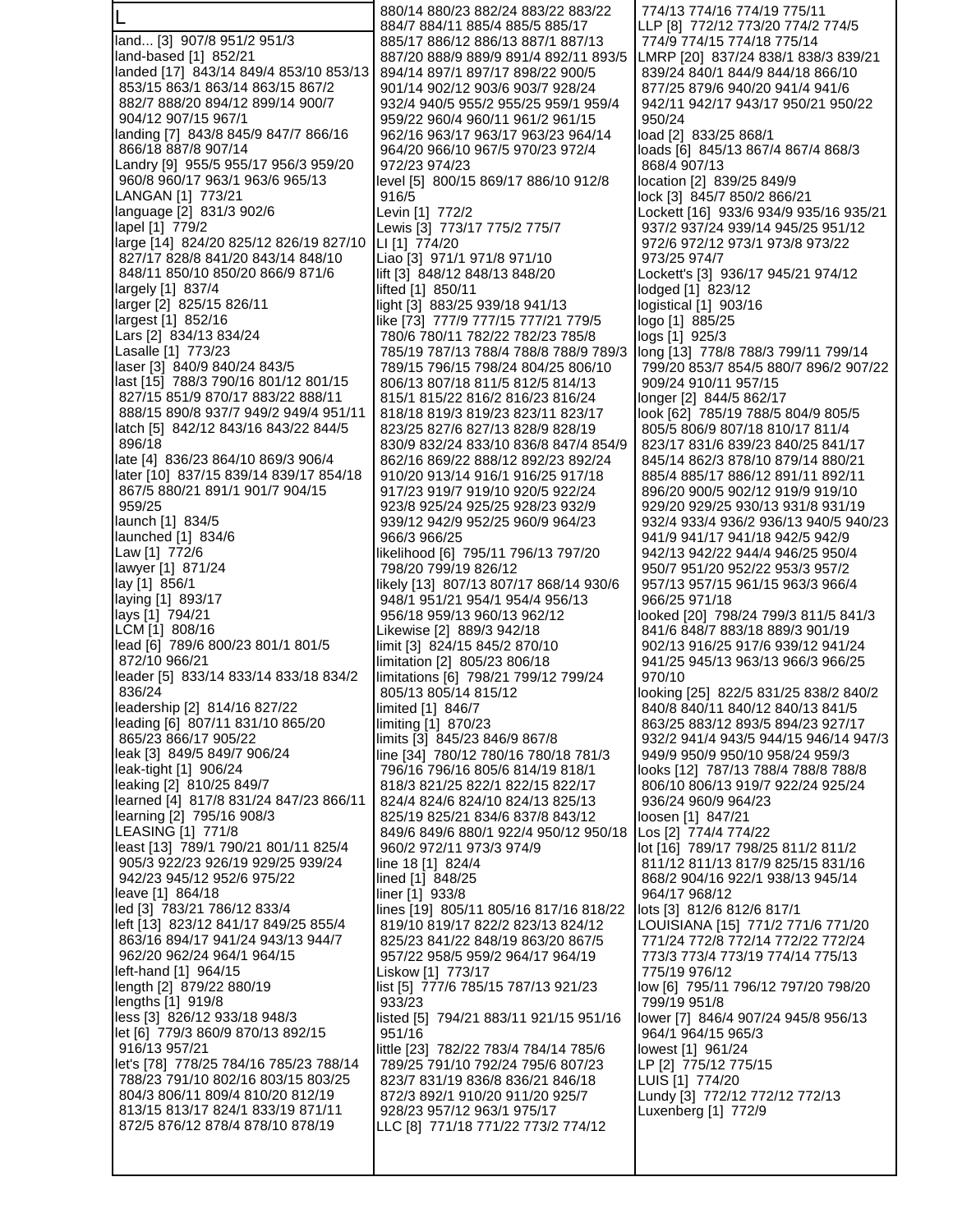| М                                                                          | 971/10 974/21 974/25 975/16<br>Mason's [13] 940/8 940/11 940/25        | May 4 [1] 886/1<br>May 5 [4] 783/12 784/5 887/10 975/3                   |
|----------------------------------------------------------------------------|------------------------------------------------------------------------|--------------------------------------------------------------------------|
| ma'am [1] 920/17                                                           | 941/12 941/14 943/21 944/7 944/22                                      | May 6 [13] 783/2 785/25 787/12 791/18                                    |
| machining [1] 843/25                                                       | 945/15 945/21 945/25 950/18 975/3                                      | 791/25 792/3 795/2 795/9 797/25                                          |
| Macondo [40] 810/24 811/8 813/24                                           | mass [4] 957/2 958/19 958/21 958/24                                    | 799/17 800/3 800/14 961/7                                                |
| 815/11 824/11 829/11 830/9 833/4<br>846/1 864/23 871/4 914/25 919/2        | match [1] 944/15<br>mated [1] 859/10                                   | May 7 [5] 791/18 792/3 885/14 903/25<br>904/10                           |
| 919/17 920/11 920/15 920/21 920/22                                         | material [27] 794/24 800/1 801/22                                      | May 9 [9] 891/19 892/5 892/16 892/20                                     |
| 921/9 921/14 921/18 925/25 926/11                                          | 806/25 808/2 808/5 812/12 812/14                                       | 893/11 894/16 894/25 947/14 947/21                                       |
| 932/15 934/7 935/11 938/8 938/15                                           | 812/25 813/23 814/14 814/18 816/19                                     | May of [1] 824/23                                                        |
| 939/2 939/7 940/15 943/22 947/20<br>948/7 948/22 949/16 953/17 957/18      | 818/2 819/16 821/12 821/15 824/16<br>824/20 825/9 825/12 825/18 825/20 | maybe [8] 792/11 810/18 858/3 861/11<br>883/21 890/23 934/15 940/21      |
| 964/24 965/8                                                               | 826/22 826/24 827/4 917/8                                              | MAZE [1] 772/19                                                          |
| made [20]  803/18 809/10 816/21 847/1                                      | materials [2] 816/15 816/23                                            | MAZZELLA [16] 777/11 777/15 777/21                                       |
| 847/22 848/25 853/4 853/4 862/4 870/5                                      | mathematics [3] 836/12 911/7 911/9                                     | 779/8 788/18 796/19 796/21 797/5                                         |
| 882/7 900/10 902/14 904/15 904/17<br>907/10 907/16 907/18 907/20 908/19    | matter [3] 814/12 822/5 976/15<br>matters [3] 777/4 799/6 838/17       | 797/17 819/9 819/24 820/8 820/23<br>828/6 828/20 834/8                   |
| Magazine [1]  772/7                                                        | MATTHEW [2] 772/13 773/22                                              | MBAL [5] 913/3 956/25 957/1 960/25                                       |
| mail [60] 783/13 791/17 792/2 792/7                                        | maximum [8] 805/6 811/25 870/10                                        | 962/10                                                                   |
| 802/21 806/13 819/4 819/8 820/22                                           | 870/23 937/8 941/21 942/15 951/18                                      | MC [2] 785/25 791/24                                                     |
| 861/25 862/3 862/8 891/3 891/13 892/8                                      | may [141] 780/7 780/7 783/2 783/12                                     | MC 252 [2] 785/25 791/24                                                 |
| 892/20 898/22 898/24 899/18 899/24<br>900/1 901/14 901/20 901/22 901/23    | 784/5 785/25 786/5 787/12 789/3<br>790/11 791/18 791/18 791/25 792/3   | McAughan [7] 960/19 961/4 961/6 961/7<br>962/6 962/19 963/20             |
| 902/2 902/5 903/6 903/7 908/13 908/16                                      | 792/3 795/2 795/9 797/25 798/8 799/17                                  | McAughan's [2] 960/20 963/9                                              |
| 933/8 937/3 939/13 955/4 955/17 956/3                                      | 800/3 800/14 800/24 801/23 802/2                                       | McCutchen [1] 775/14                                                     |
| 958/15 958/17 958/18 959/7 959/24<br>960/6 960/8 961/4 961/7 961/17 961/22 | 802/8 802/8 802/8 802/21 802/25 803/2                                  | McWhorter [2] 834/18 834/25                                              |
| 965/13 970/24 971/1 971/10 972/11                                          | 805/18 806/12 807/9 808/15 810/10<br>812/3 812/6 812/21 815/16 815/25  | MD [1] 771/4<br>me [35] 778/19 779/3 780/13 786/6                        |
| 972/15 974/8 974/8 975/3 975/7 975/13                                      | 819/7 819/22 821/20 822/6 823/8                                        | 796/14 798/5 801/7 804/10 806/17                                         |
| 975/16                                                                     | 824/23 826/3 826/17 826/17 826/25                                      | 810/5 815/22 818/15 820/2 821/20                                         |
| mails [2] 916/22 952/19                                                    | 827/9 839/14 852/25 858/9 859/17                                       | 823/4 823/18 825/19 827/11 832/15                                        |
| main [5] 837/21 841/4 843/25 865/15<br>922/7                               | 859/18 859/22 860/22 871/18 885/14<br>886/1 886/20 887/10 887/18 891/1 | 857/21 857/25 870/13 873/9 881/10<br>890/13 890/24 892/15 892/15 894/24  |
| maintenance [1] 836/19                                                     | 891/13 891/19 892/5 892/16 892/20                                      | 898/20 903/3 916/13 957/21 964/2                                         |
| majority [3] 788/21 798/11 949/20                                          | 893/11 894/16 894/25 896/22 897/15                                     | 973/15                                                                   |
| make [17] 785/19 790/1 792/11 796/9<br>799/5 799/6 803/20 819/11 830/24    | 898/2 898/6 898/7 898/16 898/25 899/9                                  | mean [22] 806/3 819/24 821/15 831/12                                     |
| 831/2 840/13 840/14 859/10 889/12                                          | 899/24 900/25 901/10 902/21 903/2<br>903/3 903/25 904/10 905/13 908/20 | 833/17 918/2 918/3 921/12 921/14<br>923/3 923/6 930/4 930/5 931/12 936/7 |
| 891/24 894/22 906/23                                                       | 913/6 914/1 917/5 917/8 917/25 919/5                                   | 945/6 968/22 970/21 973/14 973/19                                        |
| making [12] 843/10 844/4 846/22 847/9                                      | 920/15 921/3 924/14 925/17 928/2                                       | 973/21 974/8                                                             |
| 848/2 861/3 875/19 896/14 904/12<br>929/21 931/21 964/6                    | 928/7 930/18 931/16 931/16 935/10<br>935/13 940/9 941/12 947/14 947/21 | Meaning [1] 807/15<br>means [10] 781/17 810/17 837/25 857/7              |
| male [7]  881/13 881/17 882/9 882/14                                       | 948/12 948/15 949/21 952/5 952/24                                      | 857/13 862/20 892/4 931/11 953/9                                         |
| 893/25 895/12 895/22                                                       | 953/18 953/21 954/1 954/21 955/5                                       | 964/5                                                                    |
| manage [1] 779/17                                                          | 956/3 958/15 958/17 959/8 959/18                                       | measure [5] 780/3 799/2 938/12 965/7                                     |
| manager [7] 835/22 836/4 837/18 872/7<br>872/11 891/10 912/4               | 960/22 961/7 962/19 962/21 968/15<br>970/8 970/20 971/11 971/12 972/11 | 973/4<br>Measures [1] 870/10                                             |
| manifold [2] 799/25 863/18                                                 | 975/3 975/6 975/10                                                     | mechanical [5] 775/24 800/19 805/8                                       |
| manifolds [2] 837/8 863/20                                                 | May 1 [1] 886/20                                                       | 836/16 925/13                                                            |
| manipulated [1] 833/10                                                     | May 10 [6] 954/1 955/5 958/15 958/17                                   | meet [1] 838/12                                                          |
| manner [1] 965/6<br>manual [6] 779/9 779/14 779/16 779/21                  | 959/8 962/21<br>May 11 [4] 896/22 897/15 940/9 941/12                  | meeting [3] 832/8 862/14 877/23<br>meetings [2] 839/14 910/7             |
| 781/7 829/17                                                               | May 14 [6] 801/23 802/2 802/8 802/21                                   | member [5] 837/11 901/6 909/2 911/13                                     |
| manually [1] 831/22                                                        | 802/25 803/2                                                           | 953/12                                                                   |
| manufacture [1] 860/4<br>manufacturer [1] 868/5                            | May 15 [3] 802/8 971/12 975/10                                         | members [13] 783/9 787/14 789/12                                         |
| manufacturing [3] 884/16 884/22 885/4                                      | May 16 [4] 802/8 806/12 812/3 971/11<br>May 19 [2] 902/21 903/2        | 801/6 833/7 833/9 833/11 836/5 838/18<br>838/23 839/10 862/1 908/25      |
| many [15] 782/7 801/6 830/1 832/1                                          | May 2010 [4] 898/2 917/25 948/12                                       | memo [3] 937/2 937/17 939/18                                             |
| 852/10 868/8 905/2 905/9 912/12 913/8                                      | 954/21                                                                 | memory [2] 806/17 827/11                                                 |
| 920/25 925/14 927/2 950/21 970/5                                           | May 22 [1] 808/15                                                      | memos [1] 952/20                                                         |
| mapping [2] 941/19 942/23<br>March [1] 825/4                               | May 23 [1] 891/13<br>May 24 [1] 780/7                                  | men [1] 952/17<br>mentioned [27] 782/1 782/9 783/1                       |
| March 3rd [1] 825/4                                                        | May 25 [2] 898/16 903/3                                                | 811/12 815/19 817/23 840/21 843/19                                       |
| marine [4] 782/13 782/14 796/4 841/20                                      | May 26 [7] 798/8 800/24 815/16 815/25                                  | 849/15 851/16 855/17 868/20 873/9                                        |
| MARK [12] 777/11 783/17 783/17                                             | 821/20 822/6 823/8                                                     | 876/4 886/22 912/6 919/20 924/3                                          |
| 783/21 789/6 789/8 801/1 804/6 804/6<br>804/10 819/9 896/23                | May 27 [2] 826/25 827/9<br>May 27th [1] 826/17                         | 930/25 947/22 948/25 950/2 951/13<br>953/2 961/21 962/25 968/24          |
| Mark M [1] 804/6                                                           | May 28 [3] 819/7 819/22 953/21                                         | message [1] 943/21                                                       |
| marked [1] 778/25                                                          | May 28th [1] 826/17                                                    | messages [4] 793/6 793/9 793/13                                          |
| MARTIN [1] 774/3                                                           | May 3 [1] 972/11                                                       | 943/15                                                                   |
| MARTINEZ [1] 775/3<br>Mason [14] 940/2 940/9 940/14 941/14                 | May 30 [4] 898/25 899/9 899/24 901/10<br>May 31 [2] 810/10 917/5       | met [4] 825/3 842/8 871/23 960/22<br>metadata [1] 963/13                 |
| 943/4 943/25 944/10 951/1 971/1 971/3                                      | May 31st [1] 826/3                                                     | metal [2] 848/15 850/5                                                   |
|                                                                            |                                                                        |                                                                          |
|                                                                            |                                                                        |                                                                          |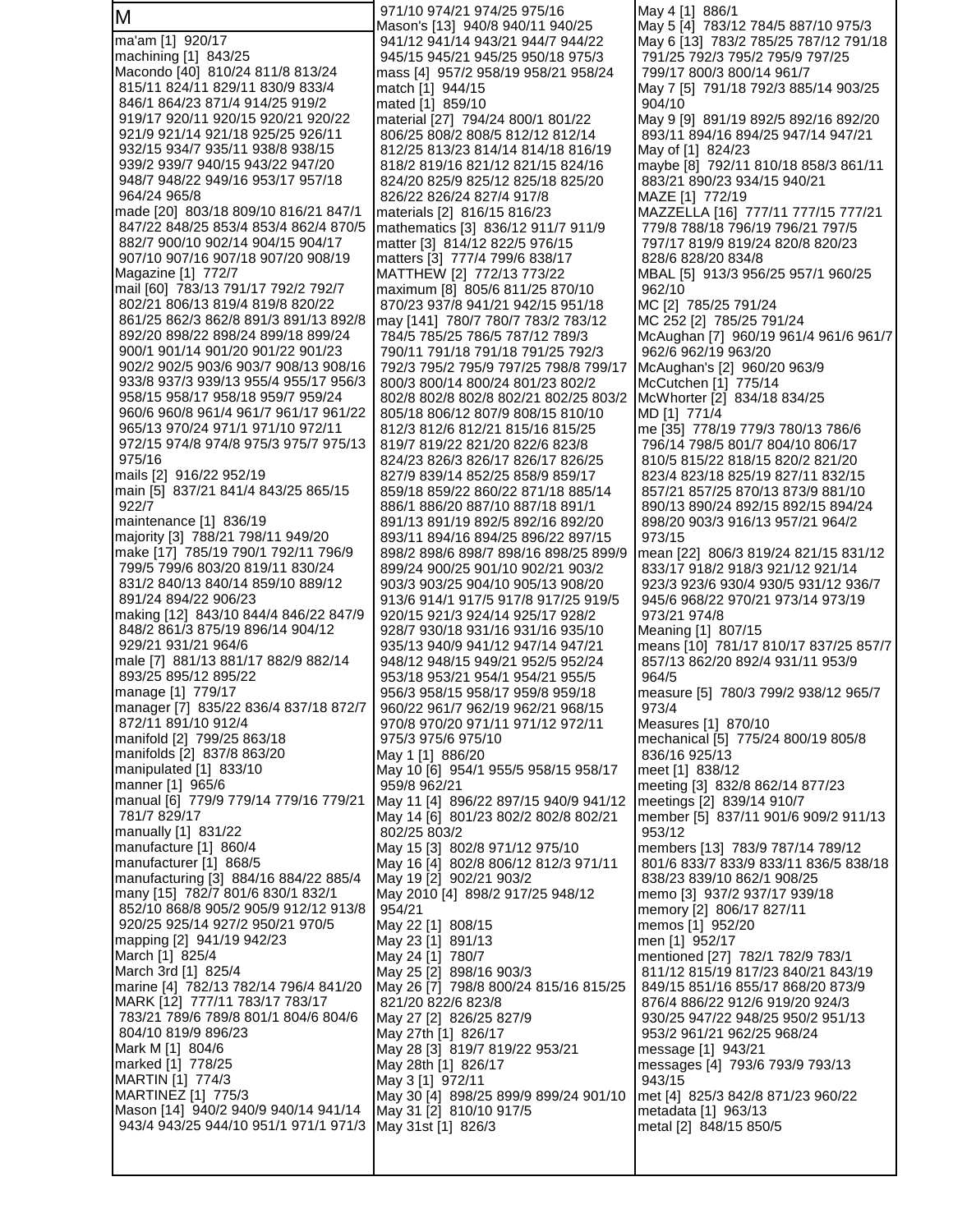M metalwork [1] 850/22 meter [3] 919/16 919/16 919/25 meters [1] 919/14 method [4] 842/4 843/7 844/5 866/12 methodology [5] 779/16 786/19 786/21 903/7 965/6 methods [5] 837/22 842/11 843/4 929/10 970/8 MEXICO [5] 771/5 778/2 779/10 781/9 846/2 mic [2] 779/2 873/10 MICHAEL [1] 774/19 microphone [1] 846/18 mid [6] 836/23 852/25 869/3 910/14 914/1 914/3 mid-August [2] 910/14 914/3 mid-May [2] 852/25 914/1 middle [8] 805/17 848/15 854/4 855/9 882/17 923/12 938/11 970/24 might [6] 872/11 897/21 902/3 907/14 926/18 935/17 MIKE [4] 774/9 971/1 971/3 971/10 MILLER [4] 774/13 871/9 871/17 871/23 mind [1] 823/23 minute [6] 801/9 801/13 805/24 806/21 807/7 873/5 minutes [8] 787/3 819/8 834/13 871/10 890/8 959/25 975/21 976/1 misnomer [1] 873/18 misread [1] 975/12 missing [1] 900/22 Mississippi [1] 772/17 misstated [1] 809/20 misstates [2] 969/9 969/10 Mitchell [1] 772/2 mitigation [1] 799/4 mitigations [4] 793/12 794/21 794/24 800/18 Mix [5] 789/11 789/11 806/14 826/17 827/9 MMS [4] 834/14 839/8 839/11 948/4 mock [1] 907/6 mock-up [1] 907/6 mocked [1] 851/21 mockup [1] 852/21 mode [1] 802/5 model [43] 919/7 919/18 921/1 922/23 922/23 925/9 929/21 930/12 938/17 938/20 938/22 938/22 938/24 939/8 939/24 947/10 947/25 951/15 954/1 956/2 956/4 956/10 956/14 956/17 956/18 956/21 956/25 957/1 957/3 958/24 959/8 959/8 959/9 959/13 960/3 960/13 960/13 962/10 962/12 964/24 967/1 972/16 972/16 Model 1 [1] 959/8 modeled [5] 918/16 933/2 939/14 941/14 941/15 modeler [2] 960/18 975/6 modelers [2] 972/9 974/18 modeling [165] 804/25 807/4 810/1 810/7 810/9 810/23 811/8 811/19 811/22 814/19 814/23 910/17 912/14 912/17 912/19 912/24 913/5 913/15 914/14 914/17 914/19 914/23 915/2 915/5 916/7 916/12 916/14 916/18 916/20 916/21 916/24 917/4 917/5 917/12 917/16 918/5 918/17 918/20 918/22 918/25 919/3 919/15 920/14 920/20 921/5 921/9 921/21 922/21 923/4 924/15 924/24 925/18 926/4

 926/7 926/15 927/10 928/6 928/8 928/11 928/19 929/8 929/8 929/13 929/18 929/20 929/25 930/6 930/15 930/17 930/25 931/5 931/9 931/19 932/1 932/2 932/5 932/9 932/14 933/7 933/10 933/21 934/6 934/11 934/17 935/1 935/9 935/20 935/21 936/5 937/11 938/6 939/19 939/21 940/2 940/8 940/8 941/1 941/14 941/21 942/25 945/7 945/12 946/1 946/6 946/8 946/12 946/13 947/2 947/14 947/19 948/11 948/14 948/16 948/21 948/23 949/10 949/10 949/17 949/21 950/2 950/6 950/11 951/20 951/22 951/23 952/6 952/9 953/16 953/23 953/24 953/25 954/3 954/5 954/13 954/19 956/19 956/22 957/18 957/23 958/6 958/22 960/24 960/25 962/23 966/4 966/13 966/24 967/9 967/17 967/20 968/5 968/10 968/17 968/21 968/24 969/6 970/1 970/4 970/5 970/7 970/9 970/11 970/19 971/6 974/12 models [19] 916/24 917/1 917/2 918/1 922/24 931/8 934/15 935/25 938/17 938/18 939/4 945/22 947/6 948/10 952/15 952/15 953/1 953/2 958/19 modified [1] 887/9 moment [1] 854/10 Momentum [29] 782/23 784/22 790/7 793/3 799/10 799/18 801/8 805/21 806/19 806/24 807/2 807/4 807/6 807/12 807/17 808/2 808/4 808/15 809/7 809/22 809/25 810/3 811/23 812/3 812/20 814/22 826/23 827/1 827/5 Monday [4] 917/14 918/13 937/16 938/3 monitor [2] 870/20 919/4 monitored [1] 822/3 monitoring [3] 822/14 870/19 874/8 Montgomery [1] 772/20 month [5] 898/1 898/1 898/6 898/7 908/2 Moody [2] 819/8 819/24 more [33] 794/22 794/23 794/25 795/7 797/13 804/5 807/19 814/2 817/20 820/4 823/21 836/21 838/14 841/10 841/14 842/13 847/6 847/8 851/1 856/15 862/23 863/3 872/11 880/19 883/21 904/7 904/12 925/25 927/2 953/5 964/17 969/21 970/13 Morgan [2] 772/15 772/15 morning [6] 778/22 779/15 838/15 839/9 899/9 976/2 morphed [1] 962/24 most [20] 782/14 800/7 836/23 852/3 907/7 931/3 931/18 931/21 945/2 945/6 947/24 948/1 950/5 952/14 954/1 956/13 956/18 959/13 960/13 962/12 move [13] 781/8 791/21 801/21 821/3 821/4 821/5 840/18 846/17 851/14 859/21 861/11 959/3 974/15 moved [1] 848/18 Mr [9] 807/23 896/1 901/12 901/19 901/22 909/3 909/22 959/7 973/8 Mr. [281] Mr. Adams [2] 825/8 976/4 Mr. Ballard [2] 910/25 952/5 Mr. Ballard's [2] 959/1 969/15 Mr. Barnett [9] 797/4 798/12 798/18 816/7 817/3 817/13 817/19 819/24 820/19 Mr. Brock [19] 777/22 778/3 779/8 781/5 782/24 783/4 784/14 785/6 789/25

 791/12 792/1 792/5 792/10 792/23 800/16 808/10 828/3 834/10 909/7 Mr. Campbell [7] 797/4 798/18 799/8 799/16 816/7 817/4 819/24 Mr. Campbell's [1] 797/13 Mr. Collier [6] 861/11 872/3 873/17 878/5 890/7 908/9 Mr. Collier's [1] 874/12 Mr. Curtis [6] 899/17 900/1 901/15 901/20 902/5 903/9 Mr. Curtis' [4] 900/3 903/6 903/7 903/11 Mr. Dupree [8] 783/24 784/4 784/8 786/12 796/24 797/24 971/23 972/3 Mr. Gibson [1] 976/4 Mr. Hill [11] 933/2 933/6 935/16 935/20 936/4 936/17 937/2 937/24 939/14 945/25 951/12 Mr. Hill's [3] 934/9 935/5 935/23 Mr. Inglis' [1] 959/18 Mr. James [1] 783/11 Mr. Jim [1] 892/9 Mr. Lockett [7] 933/6 934/9 972/12 973/1 973/22 973/25 974/7 Mr. Lockett's [1] 974/12 Mr. Mason [11] 940/2 940/9 940/14 941/14 943/4 943/25 944/10 951/1 974/21 974/25 975/16 Mr. Mason's [13] 940/8 940/11 940/25 941/12 941/14 943/21 944/7 944/22 945/15 945/21 945/25 950/18 975/3 Mr. Mazzella [13] 777/15 777/21 779/8 788/18 796/19 796/21 797/5 797/17 819/24 820/23 828/6 828/20 834/8 Mr. Miller [2] 871/9 871/17 Mr. Moody [1] 819/24 Mr. Ole [1] 806/12 Mr. Patteson [2] 801/4 801/5 Mr. Peijs [4] 959/7 959/18 959/24 963/21 Mr. Peijs' [1] 960/6 Mr. Petosa [1] 779/2 Mr. Rygg [1] 805/20 Mr. Smith [127] 835/13 840/7 841/14 844/16 846/17 846/21 849/21 853/24 855/22 856/6 857/16 858/5 858/9 859/22 861/2 861/14 861/25 866/4 867/15 869/8 871/7 871/23 872/6 872/16 873/9 873/13 875/2 876/2 876/3 876/14 876/19 877/1 877/3 877/11 877/18 877/21 878/6 878/14 878/23 879/20 880/9 881/2 881/6 881/10 881/14 882/1 882/18 883/3 883/10 883/15 884/5 884/9 884/20 885/2 885/8 885/12 885/14 885/20 885/24 886/2 886/6 886/9 886/16 886/20 886/24 887/6 888/1 888/7 888/18 888/21 888/25 889/1 889/3 889/7 889/13 889/15 889/22 891/6 891/22 892/12 892/17 892/25 893/9 893/21 893/23 894/1 894/3 894/5 894/9 894/18 894/24 895/4 895/10 895/15 896/18 896/21 896/24 897/6 897/10 897/14 897/20 897/24 898/2 898/6 898/10 898/14 898/17 898/20 898/23 898/24 899/1 899/10 899/20 900/6 900/10 900/18 900/21 901/13 902/1 902/14 902/16 903/3 903/12 903/17 903/23 906/15 908/13 Mr. Suttle's [1] 965/13 Mr. Suttles [7] 955/9 955/21 957/13 959/19 960/7 960/7 960/16 Mr. Suttles' [1] 956/3 Mr. Tim [1] 972/6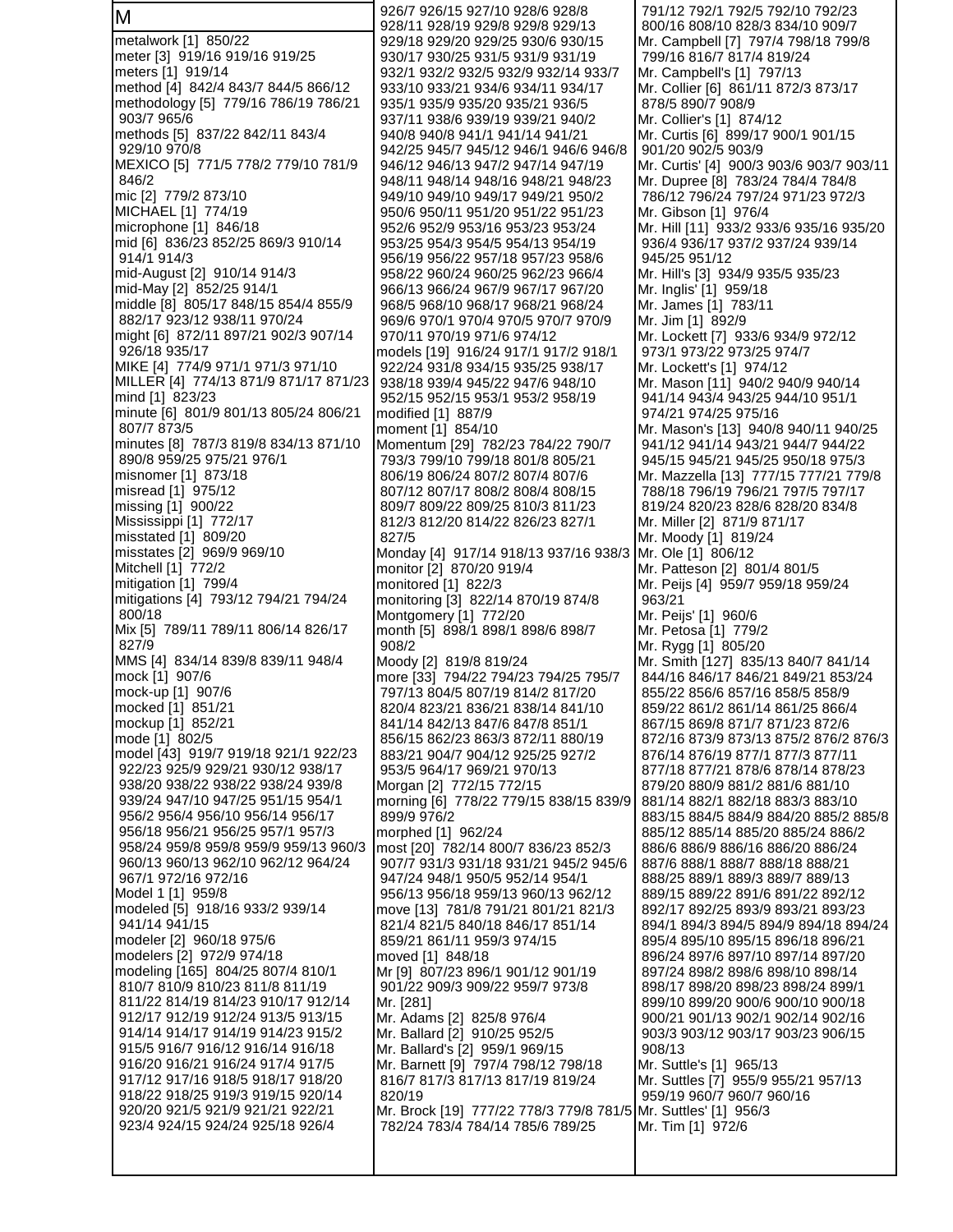| M                                                                         | 775/19 777/17 848/5 849/1 852/3 852/4 Number 1 [1] 808/21<br>852/7 863/4 863/16 863/17 863/18       | numbered [1] 834/1                                                     |
|---------------------------------------------------------------------------|-----------------------------------------------------------------------------------------------------|------------------------------------------------------------------------|
| Mr. Trevor [1] 835/2                                                      | 948/6 961/10                                                                                        | numbers [7] 946/9 947/10 948/2 949/21                                  |
| Ms. [5] 960/20 961/7 962/6 962/19                                         | next [11] 804/3 813/3 824/9 834/10                                                                  | 951/16 959/17 959/19                                                   |
| 963/20<br>Ms. McAughan [4] 961/7 962/6 962/19                             | 835/1 843/13 876/23 909/7 909/8 934/2<br>972/24                                                     | nut [2] 848/2 848/5<br>nuts [2] 847/25 848/1                           |
| 963/20                                                                    | Nichols [1] 896/23                                                                                  | O                                                                      |
| Ms. McAughan's [1] 960/20                                                 | no [117] 777/8 778/7 778/14 778/19                                                                  |                                                                        |
| much [16] 805/3 805/12 805/16 819/18<br>826/18 827/10 828/1 842/1 853/18  | 778/23 780/5 781/10 782/1 785/17<br>786/2 786/23 787/1 795/4 795/4 795/5                            | O'CONNOR [1] 774/10<br>O'Keefe [1] 771/19                              |
| 925/8 926/8 930/15 932/17 949/6 951/8                                     | 795/14 796/14 798/1 801/1 801/25                                                                    | O'ROURKE [1] 773/11                                                    |
| 951/9                                                                     | 802/3 802/13 805/19 806/2 806/3                                                                     | oath [6] 967/13 967/16 967/23 968/7                                    |
| mud [9] 801/9 801/13 805/16 809/7<br>833/17 833/17 849/6 853/12 904/13    | 807/19 809/10 809/14 809/24 810/1<br>810/6 810/8 810/16 811/10 813/10                               | 969/23 970/14<br>object [8] 796/17 810/15 820/23 828/19                |
| mule [8] 853/2 887/15 887/17 895/21                                       | 813/13 814/5 814/10 814/19 815/2                                                                    | 830/11 831/10 900/9 969/9                                              |
| 907/4 907/12 907/17 907/19                                                | 815/10 815/15 815/25 816/17 818/9                                                                   | objection [17] 777/10 797/7 797/7                                      |
| multiphase [1] 911/10<br>multiple [6] 823/20 826/2 826/9 852/14           | 820/13 821/19 822/1 822/22 823/7                                                                    | 818/24 820/22 829/1 830/18 855/15<br>857/6 858/2 859/16 908/8 913/18   |
| 925/15 933/9                                                              | 823/10 823/18 823/20 825/11 827/25<br>829/16 829/22 842/11 850/18 855/18                            | 913/19 927/13 927/25 969/18                                            |
| Munger [1] 774/18                                                         | 855/18 859/2 860/11 868/13 871/6                                                                    | objections [1] 777/8                                                   |
| my [75] 793/21 795/6 795/6 797/7                                          | 871/7 872/16 872/19 872/21 874/8                                                                    | objective [2] 863/2 870/23                                             |
| 797/17 809/17 809/19 810/18 811/7<br>811/13 824/25 826/1 827/6 829/6      | 876/24 880/1 889/16 890/18 902/9<br>909/3 913/18 915/1 919/19 922/10                                | objectives [3] 784/21 790/4 849/9<br>observation [1] 945/10            |
| 832/15 835/9 835/15 835/18 857/24                                         | 926/6 926/9 926/23 927/17 928/3 928/9                                                               | observe [1] 918/12                                                     |
| 860/18 863/13 864/14 871/23 872/9                                         | 930/9 930/25 933/1 935/12 937/13                                                                    | obstructions [2] 859/11 923/16                                         |
| 874/9 879/17 880/5 889/12 890/20<br>890/21 900/15 902/1 902/1 908/9       | 939/23 940/17 941/8 943/24 947/11                                                                   | obtained [1] 944/19                                                    |
| 909/21 911/6 911/9 911/11 912/4                                           | 948/8 951/14 951/24 952/20 954/7<br>954/10 959/9 962/14 963/16 964/11                               | obtaining [1] 816/19<br>obvious [1] 809/3                              |
| 913/11 914/12 915/23 916/8 916/9                                          | 964/13 966/8 971/20 971/22 971/24                                                                   | occasion [2] 953/5 953/6                                               |
| 917/17 918/3 920/13 921/20 926/6                                          | 971/25 972/3 974/15 975/9 975/15                                                                    | occasionally [1] 838/16                                                |
| 928/18 931/5 932/20 932/23 948/14<br>949/10 951/9 956/23 956/24 956/25    | 975/21<br>NOAA [1] 944/14                                                                           | occasions [1] 913/8<br>occur [3] 821/8 864/7 865/25                    |
| 957/11 957/21 960/25 963/5 965/24                                         | nobody [3] 810/4 812/1 928/5                                                                        | occurred [6] 783/2 811/9 822/20 842/2                                  |
| 967/22 968/2 968/3 968/6 968/19 969/1                                     | none [2] 800/12 822/8                                                                               | 865/2 906/5                                                            |
| 969/3 970/3 973/16 973/19 976/13                                          | NONJURY [1] 771/14                                                                                  | occurring [1] 842/1                                                    |
| myself [3] 783/8 815/6 858/1                                              | nor [3] 917/24 921/3 953/25<br>normal [5] 845/23 846/25 872/11 920/23 October [3] 771/7 777/2 777/7 | Oceaneering [1] 839/2                                                  |
| ΙN                                                                        | 927/20                                                                                              | October 1 [1] 777/7                                                    |
| N.W [3] 774/7 774/10 775/16<br>name [9] 835/7 835/9 835/15 835/18         | normally [4] 779/18 787/17 831/20                                                                   | off [21] 785/15 788/23 807/24 807/25                                   |
| 842/7 871/23 909/12 909/21 923/18                                         | 838/14<br>North [1] 772/23                                                                          | 825/16 838/16 841/23 848/12 880/6<br>904/14 904/14 915/25 916/9 929/24 |
| named [2] 837/15 960/18                                                   | nose [3] 881/13 881/17 907/18                                                                       | 929/24 940/20 941/4 941/6 942/10                                       |
|                                                                           |                                                                                                     |                                                                        |
| NATHANIEL [1] 773/12                                                      | not [215]                                                                                           | 942/17 950/22                                                          |
| native [1] 916/25                                                         | notably [1] 836/23                                                                                  | offer [1] 777/9                                                        |
| Natural [1] 773/10                                                        | note [1] 955/21<br>nothing [3] 802/13 816/3 848/3                                                   | offered [1] 777/6<br>offering [1] 847/6                                |
| nature [2] 799/12 799/21<br>lnear [7] 799/11 799/20 800/21 801/19         | notices [1] 889/5                                                                                   | Office [7] 771/23 772/4 772/18 772/22                                  |
| 850/2 851/14 925/12                                                       | now [90] 782/4 785/5 786/6 788/18                                                                   | 772/23 773/7 773/15                                                    |
| near-vertical [2] 850/2 851/14                                            | 791/10 791/14 791/19 792/22 793/5                                                                   | offices [2] 795/22 838/13                                              |
| nearly [5] 793/6 793/9 793/13 793/25<br>930/20                            | 808/13 818/17 835/4 836/7 837/10<br>838/2 838/5 839/7 840/4 841/9 842/3                             | Official [3] 775/18 976/10 976/19<br>offloading [1] 914/10             |
| necessarily [2] 799/25 822/22                                             | 844/8 844/23 845/10 846/11 853/21                                                                   | offshore [23] 774/13 774/16 774/19                                     |
| necessary [2] 889/25 917/25                                               | 854/22 857/16 861/14 864/5 864/20                                                                   | 782/13 794/16 796/3 809/16 815/8                                       |
| neck [3] 843/18 881/25 882/21<br>need [7] 777/17 848/12 901/24 905/25     | 866/2 868/20 868/24 870/24 871/3<br>880/13 888/23 900/12 903/24 904/20                              | 827/21 832/17 838/22 852/1 865/19<br>887/4 899/18 900/2 901/16 902/8   |
| 916/15 920/9 931/15                                                       | 905/8 907/9 908/12 910/8 911/15 915/2                                                               | 902/20 903/2 903/10 903/15 912/2                                       |
| needed [38] 833/12 834/3 844/23 845/5                                     | 917/3 917/18 918/12 918/25 919/15                                                                   | offtake [3] 863/3 867/5 874/20                                         |
| 845/6 845/9 845/11 845/14 845/20<br>846/3 846/5 846/8 847/5 847/21 848/20 | 920/14 921/6 924/21 928/5 932/4 933/4<br>934/9 934/25 936/25 941/6 941/9                            | often [7] 794/2 794/4 794/20 795/3<br>795/8 797/1 943/3                |
| 849/25 852/8 854/16 866/15 866/20                                         | 942/10 943/9 944/4 945/21 946/1 946/4                                                               | Oh [1] 899/23                                                          |
| 874/25 878/1 904/16 967/9 967/15                                          | 946/25 947/14 949/19 953/15 954/11                                                                  | oil [31] 771/4 771/4 806/20 807/5 810/2                                |
| 967/19 967/25 968/4 968/10 968/17<br>968/20 969/5 969/6 969/14 969/16     | 955/4 955/25 956/2 956/17 957/25<br>958/8 959/22 960/11 961/11 962/18                               | 810/25 812/4 831/4 831/16 834/15<br>839/4 862/22 884/9 912/9 912/15    |
| 969/25 970/2 970/4                                                        | 963/10 964/20 965/5 965/21 966/6                                                                    | 912/20 913/16 914/8 914/8 914/21                                       |
| needing [1] 867/1                                                         | 971/3 972/6                                                                                         | 916/8 918/17 919/25 934/21 949/12                                      |
| needs [3] 796/19 856/1 860/5                                              | nowhere [1] 832/22                                                                                  | 959/10 959/14 961/24 963/4 968/23<br>974/13                            |
| neither [3] 874/2 917/24 921/3<br>net [4] 925/2 925/4 930/9 934/23        | number [30] 786/9 793/22 793/23<br>808/21 819/25 837/18 849/15 850/23                               | okay [16] 782/24 783/24 791/9 796/15                                   |
| never [13] 798/5 798/24 800/10 802/23                                     | 852/16 869/21 870/7 881/12 888/4                                                                    | 809/21 823/14 824/1 827/8 834/23                                       |
| 815/10 815/14 822/2 823/3 858/16                                          | 888/8 901/5 926/20 926/25 927/9                                                                     | 835/3 860/9 877/9 901/9 913/19 954/18                                  |
| 966/6 973/23 974/1 975/13<br>new [22] 771/6 771/20 772/8 772/11           | 931/24 932/14 943/1 944/20 945/21<br>947/15 948/4 948/9 952/8 953/6 962/6                           | 968/6<br>Ole [7] 802/12 804/20 804/22 804/23                           |
| 772/11 773/4 773/19 774/14 775/13                                         | 974/16                                                                                              | 805/17 806/12 834/24                                                   |
|                                                                           |                                                                                                     |                                                                        |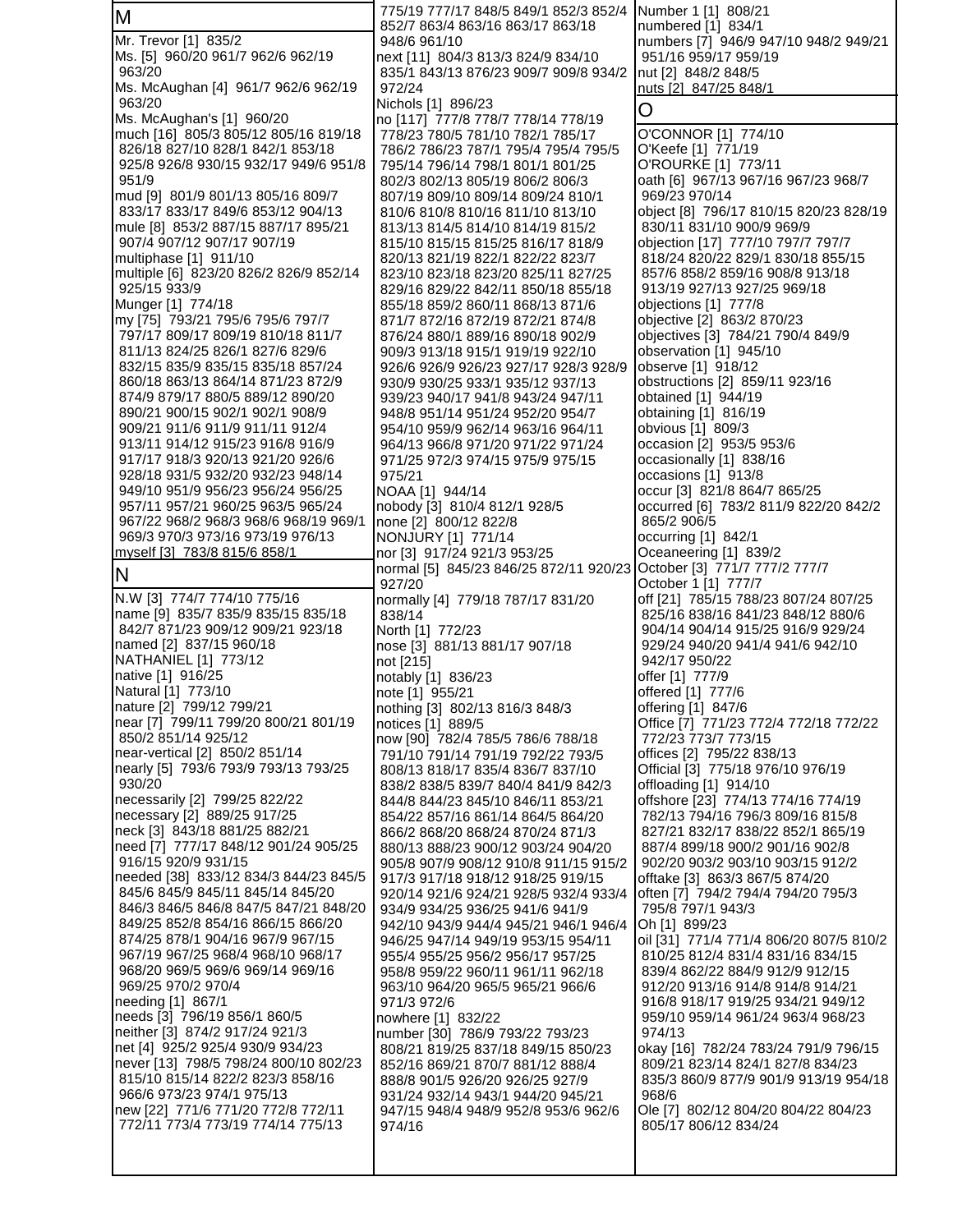O OLGA [4] 913/2 917/1 918/11 952/25 Olson [1] 774/18 on [401] on board [1] 844/23 on-site [2] 902/10 912/3 onboard [1] 839/15 once [2] 784/1 831/8 one [121] 777/5 778/23 782/12 782/14 783/19 786/20 787/3 789/12 790/12 792/9 792/17 793/25 796/3 796/25 799/23 801/2 801/15 804/15 806/2 810/1 810/6 815/6 817/8 818/3 825/12 826/21 827/4 828/12 829/9 832/5 832/21 833/7 834/3 834/5 842/13 842/17 842/21 843/13 843/16 847/12 847/18 849/5 849/5 850/9 856/9 857/4 857/8 858/25 862/8 862/13 869/8 869/11 870/7 872/24 873/25 876/24 878/2 878/3 881/21 885/10 885/18 888/17 898/1 902/10 904/23 905/13 905/15 906/2 906/5 907/15 912/4 916/14 919/17 921/10 921/23 922/3 922/10 922/12 923/20 924/11 926/1 927/2 928/3 929/10 930/12 932/15 933/8 933/23 934/15 934/17 941/23 943/13 946/23 948/15 952/19 953/12 955/11 955/18 956/6 956/7 957/17 958/15 959/4 960/23 961/24 962/2 962/5 962/20 962/20 964/14 965/15 965/18 966/9 966/12 967/9 969/21 971/5 971/5 971/20 972/9 974/25 one-liner [1] 933/8 one-week [1] 856/9 ones [7] 875/15 900/23 913/3 923/17 924/10 947/7 947/22 ongoing [2] 855/22 862/23 only [16] 780/2 780/22 799/2 804/23 808/4 809/7 842/9 905/23 933/11 936/21 937/9 938/4 938/17 938/21 949/17 952/16 onshore [6] 827/20 827/21 844/7 852/5 859/13 887/8 onto [4] 845/10 865/18 896/18 907/15 open [11] 854/18 856/13 859/3 859/4 905/25 923/10 924/10 925/7 925/8 962/4 974/1 opened [2] 828/14 828/18 operate [2] 906/1 914/13 operated [1] 850/21 operating [4] 798/2 820/16 838/21 845/18 operation [25] 781/14 796/12 798/22 798/25 802/25 807/12 812/20 821/7 821/9 821/10 832/23 833/1 833/4 833/5 833/14 842/20 851/15 853/11 865/20 865/24 866/1 904/19 931/14 946/17 951/9 operational [1] 785/1 operations [20] 799/3 803/18 812/22 813/7 819/12 822/3 832/7 832/10 838/22 870/12 912/1 912/2 928/20 929/2 929/17 931/11 931/13 932/2 949/1 953/4 operator [5] 821/8 821/10 821/14 822/21 823/2 operators [1] 778/15 opine [1] 969/15 opinion [34] 807/11 807/14 807/16 823/17 823/25 824/25 825/1 825/24 826/1 826/9 828/22 829/6 833/2 917/23 921/2 921/20 926/14 926/22 928/16 928/17 928/18 928/18 929/4 947/19 949/2 949/4 949/5 949/10 954/18 954/22 966/4 968/2 968/3 969/4 opinions [16] 807/18 807/19 823/17 823/21 828/7 828/9 910/16 910/19 915/4 915/8 915/11 916/6 917/3 917/10 917/20 965/19 opportunities [1] 829/8 opportunity [2] 801/11 817/12 opposed [2] 854/18 870/21 opposite [2] 847/17 966/19 option [10] 780/23 813/4 840/3 842/13 864/2 873/23 873/24 873/25 877/24 886/19 optional [1] 794/23 options [9] 781/8 802/6 842/16 842/17 842/21 842/24 872/12 872/14 875/20 or [158] 781/17 781/20 783/8 787/16 788/25 789/16 790/10 792/7 794/16 797/8 797/18 798/18 799/1 799/9 799/12 799/17 799/20 801/4 802/23 802/24 806/22 809/10 809/15 811/20 812/8 814/20 814/20 815/3 816/8 817/14 820/12 823/19 823/20 825/4 825/6 826/1 826/10 826/17 830/5 833/2 837/21 838/14 838/17 839/8 841/2 845/3 845/20 847/4 847/7 847/17 848/1 850/1 852/13 852/20 854/2 856/9 856/20 857/17 860/8 865/21 866/16 875/20 878/7 882/11 883/18 883/25 889/2 889/16 890/8 890/8 897/5 897/9 902/5 902/6 904/20 906/5 907/2 911/13 911/23 912/9 912/21 913/10 914/2 914/7 914/24 915/20 916/19 919/13 921/21 922/5 922/9 922/10 922/23 923/15 923/23 924/20 924/25 925/4 925/7 925/13 926/7 926/13 927/3 927/6 928/21 929/8 929/10 929/15 929/24 930/14 930/16 931/4 931/7 931/16 934/4 934/18 935/7 938/7 938/12 938/22 940/15 940/21 941/21 942/3 942/5 942/17 943/2 943/22 943/22 944/16 944/20 945/8 945/12 949/8 949/8 950/3 950/5 950/6 950/11 950/16 951/16 952/13 952/19 953/16 953/20 953/22 954/5 962/11 962/23 963/3 965/6 965/7 965/16 965/22 967/1 967/18 970/4 971/20 order [16] 913/12 916/6 916/13 918/18 918/22 919/17 919/18 924/3 926/15 933/3 935/21 939/15 940/14 945/23 951/3 967/1 ordinary [1] 927/23 organization [1] 875/18 organizational [4] 779/25 780/25 781/4 865/21 organized [1] 779/11 organizing [1] 836/5 orient [1] 915/7 orientation [2] 848/24 893/16 orifice [21] 823/16 823/19 824/19 825/6 826/19 827/10 828/7 937/19 937/20 938/2 938/5 938/10 938/10 938/14 938/18 938/19 938/21 938/24 939/5 939/10 939/22 orifices [1] 966/18 original [8] 852/24 852/25 855/4 859/12 907/4 907/12 907/17 907/18 originally [1] 853/12 Orleans [8] 771/6 771/20 772/8 773/4 773/19 774/14 775/13 775/19 other [56] 781/17 781/19 783/9 794/11 796/10 797/18 798/18 802/6 804/6 804/10 804/25 816/23 817/4 823/21 823/21 826/22 827/4 828/7 829/7 832/7 832/25 834/3 838/18 838/23 840/25 842/11 842/21 847/18 854/9 854/10 855/17 857/8 868/7 870/4 902/20 906/2 911/14 915/5 917/24 918/11 921/3 924/18 926/1 934/19 940/21 945/22 951/14 957/6 958/15 961/8 961/11 963/1 970/7 971/20 975/24 975/25 others [10] 790/22 823/17 832/8 838/10 839/25 857/11 858/15 897/9 897/19 901/15 ought [2] 820/24 820/25 our [30] 777/6 783/21 786/19 801/18 802/7 805/5 814/16 815/5 815/21 815/22 816/2 822/3 822/18 826/9 827/22 829/7 831/13 837/2 839/3 839/6 839/16 852/6 859/9 871/11 873/20 909/8 910/2 932/11 955/22 959/13 ourselves [4] 817/10 831/13 845/21 915/7 out [36] 780/16 781/24 792/23 794/21 809/2 810/24 811/15 814/12 814/14 818/2 820/5 820/8 823/5 823/11 824/4 828/17 832/1 833/8 848/20 850/18 852/20 862/22 869/4 870/17 891/24 895/14 896/5 900/10 907/7 920/1 925/9 933/23 938/4 939/11 951/4 966/20 outcome [1] 864/15 outer [1] 881/20 outlet [7] 849/6 854/17 856/12 863/25 875/15 900/23 905/24 outlets [6] 859/1 859/2 863/19 863/24 901/7 908/24 outputs [3] 806/4 811/5 916/22 outside [7] 785/13 796/10 798/18 841/22 850/11 905/11 927/20 over [33] 778/16 787/3 810/9 818/2 819/25 825/15 826/19 827/2 827/10 840/9 843/14 843/17 845/2 847/17 848/23 849/24 852/17 853/5 863/15 870/20 887/8 902/5 904/12 907/8 907/19 908/22 909/25 939/12 943/19 956/21 957/2 957/15 964/5 overall [7] 817/11 867/1 880/19 882/6 883/16 897/11 935/14 overcome [1] 866/16 overflow [1] 873/11 overlooked [2] 868/16 868/16 overpressurizations [1] 800/20 overrule [3] 830/18 927/25 969/18 Overruled [4] 831/11 958/2 974/3 974/3 overshot [6] 842/12 843/13 843/22 843/24 850/10 851/3 overview [4] 790/2 878/23 911/4 911/20 own [4] 778/17 794/3 858/5 917/12 P p.m [1] 788/9 PA [1] 772/3 package [2] 944/7 944/8 packages [6] 912/23 913/1 913/2 913/4 913/9 913/11 page [57] 776/2 779/4 780/3 780/11 780/18 784/11 784/11 784/12 785/10 786/7 787/6 787/25 788/14 788/14 789/21 791/14 791/19 791/21 792/18 792/19 793/19 796/16 796/16 802/16 802/16 803/8 803/15 803/25 808/20 812/16 813/16 813/16 818/22 819/5 820/6 824/2 824/2 824/9 824/10 867/15 878/19 878/22 880/14 880/24 882/24 882/25 884/11 884/13 884/14 885/17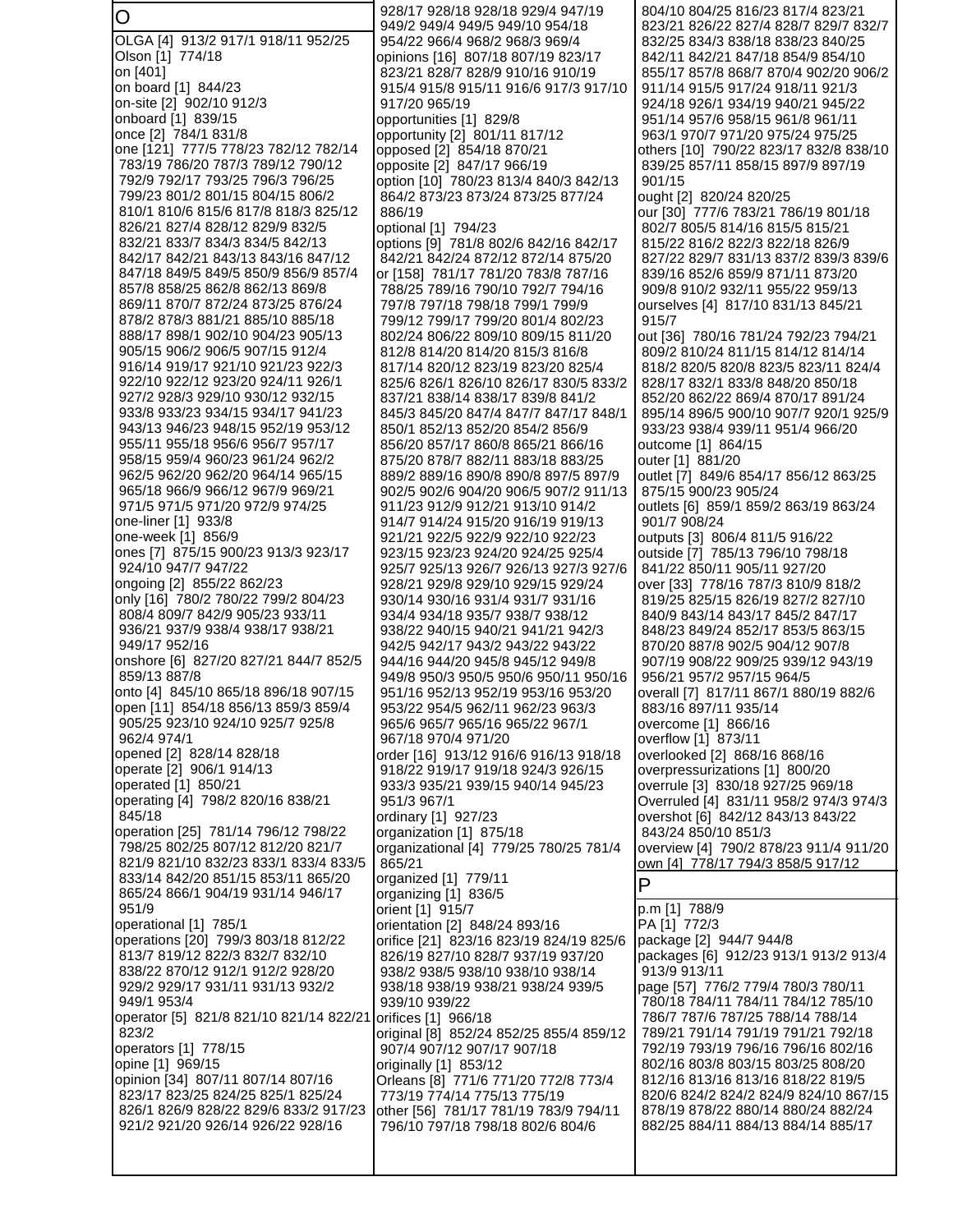P page... [7] 887/20 897/1 897/1 897/3 897/17 959/2 972/24 page 10 [2] 802/16 803/25 page 12 [1] 796/16 page 2 [6] 784/11 784/12 786/7 787/25 788/14 791/19 page 3 [3] 784/11 788/14 803/15 page 8 [1] 897/17 page 9 [1] 779/4 pages [9] 784/10 868/8 868/9 876/12 885/18 888/3 888/4 888/6 888/8 painted [2] 894/3 895/3 pair [1] 843/17 panels [2] 900/22 908/25 Papantonio [1] 772/2 paper [1] 933/8 paragraph [2] 813/18 972/24 paragraphs [2] 779/6 820/5 parallel [1] 842/22 parameters [5] 801/17 919/9 921/19 942/22 944/16 parametric [5] 941/16 942/20 942/20 943/20 944/7 part [37] 778/14 779/13 781/10 782/11 783/10 790/8 790/15 790/16 799/18 802/13 806/24 806/24 808/19 813/4 813/25 822/18 826/20 839/3 855/7 855/8 855/23 864/14 872/2 873/6 873/12 873/22 874/9 874/17 874/19 881/16 881/19 882/5 886/23 920/7 945/6 952/14 965/12 partial [2] 941/22 942/19 partially [2] 845/3 931/7 participants [2] 784/2 787/8 participate [2] 790/2 839/14 participated [1] 794/8 participation [1] 790/17 particular [7] 853/24 859/25 863/11 867/10 869/1 890/23 908/16 parties [4] 777/5 777/8 871/25 952/4 parts [1] 827/3 partway [1] 844/2 party [2] 917/24 921/3 passing [1] 819/8 past [2] 911/2 960/22 Pat [8] 782/18 795/18 795/24 796/2 796/5 796/10 796/15 797/18 path [22] 798/21 798/23 823/19 826/10 849/7 851/12 870/17 921/23 921/25 922/1 922/3 922/12 922/17 922/20 922/22 922/25 925/14 927/1 934/2 934/3 936/20 947/24 paths [6] 823/20 826/9 922/2 927/3 942/1 946/22 Patteson [7] 783/17 783/17 783/21 789/6 801/1 801/4 801/5 Patzek [1] 791/1 PAUL [2] 773/22 835/15 paused [1] 843/24 pay [8] 924/21 925/1 925/2 925/4 925/5 925/15 930/9 934/23 PC [3] 772/9 775/2 775/7 peer [42] 783/1 783/3 784/8 784/20 785/11 785/14 785/17 785/25 786/3 786/14 786/21 787/12 788/10 788/11 788/19 789/7 789/9 790/8 790/13 790/21 791/11 791/18 791/24 792/4 792/23 792/25 793/7 793/10 793/11 794/1 794/12 794/19 795/2 795/10 796/22 797/6 797/25 798/7 799/8 799/16 800/4 806/14

Peijs [13] 958/9 959/7 959/18 959/24 960/18 961/8 961/18 962/20 963/9 963/14 963/21 964/5 964/10 Peijs' [1] 960/6 pen [1] 938/4 Pennsylvania [1] 774/10 Pensacola [1] 772/5 people [27] 785/8 787/2 787/13 789/15 798/11 798/11 809/16 810/16 811/2 811/3 811/13 811/14 814/13 817/11 823/21 831/14 831/19 833/11 833/18 857/18 873/24 916/19 916/21 927/20 952/11 961/8 964/9 per [30] 801/9 801/13 805/24 805/24 806/20 806/21 807/5 807/7 810/2 812/4 833/16 845/18 845/19 944/1 949/12 949/23 954/2 956/7 956/11 956/14 957/5 957/7 959/10 959/14 961/24 962/7 971/12 974/13 974/17 974/19 percent [10] 783/8 788/20 794/17 815/3 815/7 815/17 832/18 942/16 942/18 943/18 percentage [1] 944/2 percentages [1] 815/18 perfect [2] 851/24 866/17 perfected [1] 852/15 perfecting [1] 904/11 perform [5] 912/24 914/14 943/25 958/22 967/9 performance [2] 933/24 934/22 performed [19] 802/24 832/23 852/16 852/23 894/8 906/25 907/9 913/5 914/18 914/24 928/6 930/18 935/21 937/12 940/8 948/11 948/12 956/19 970/17 performing [4] 801/17 816/13 853/17 915/2 perhaps [3] 864/16 883/19 915/24 perimeter [2] 841/19 850/6 period [18] 837/1 856/9 856/14 856/25 860/16 903/16 905/17 948/3 952/24 954/20 955/12 966/13 968/8 969/4 969/24 970/15 975/7 975/13 permeabilities [1] 943/6 permeability [5] 924/22 925/11 925/16 942/5 945/17 permission [1] 831/2 person [2] 811/16 902/5 personal [11] 838/17 857/17 858/6 858/12 858/13 858/18 860/4 860/8 905/11 913/23 916/10 personally [8] 815/19 857/25 859/7 909/2 910/11 910/15 958/10 965/21 personnel [3] 839/1 847/2 852/1 perspective [4] 926/4 931/22 949/17 970/9 pertaining [3] 968/16 969/5 969/25 PETITION [1] 771/8 PETOSA [2] 772/16 779/2 petroleum [4] 775/11 775/14 787/11 790/25 Ph.D [2] 911/8 915/16 phone [1] 902/6 photo [9] 851/20 892/15 896/6 899/8 900/5 900/16 900/18 900/19 908/23 photograph [6] 892/12 893/11 893/13 893/14 894/16 900/14 phrase [1] 960/13 physical [5] 851/16 851/18 852/2 852/23 853/17 picture [9] 850/13 853/25 881/5 892/8 892/11 892/22 894/25 901/9 901/14 pictures [1] 880/21

piece [8] 820/24 871/5 888/6 922/10 931/14 940/21 951/6 970/15 pieces [2] 782/6 794/24 pills [1] 808/16 pin [3] 887/4 896/2 896/2 pinned [1] 907/22 pins [6] 853/7 853/8 886/24 887/5 887/9 895/25 pipe [42] 841/17 841/20 844/22 846/5 847/16 847/17 848/16 848/19 848/24 849/3 850/12 852/19 853/3 853/6 880/8 880/11 881/21 882/12 882/17 882/17 882/19 887/8 893/23 895/9 904/12 907/8 907/20 907/21 919/8 922/9 922/10 922/10 922/11 922/12 922/13 922/15 923/20 923/21 923/22 923/23 923/24 924/1 pipeline [2] 836/18 838/9 pipes [2] 907/7 907/16 PIPESIM [4] 913/2 916/25 918/10 952/25 place [9] 778/24 811/14 833/23 841/6 845/8 845/25 850/3 896/17 932/16 placed [1] 799/25 placement [3] 806/25 826/22 826/23 Plaintiffs [7] 771/18 771/21 772/2 772/6 772/9 772/12 772/15 plan [12] 786/17 793/2 796/24 799/4 799/5 801/7 809/7 809/8 829/24 830/4 831/24 891/20 planned [6] 798/15 805/24 806/21 807/6 807/22 807/24 planning [5] 783/22 817/5 839/13 849/12 869/16 plans [3] 781/23 811/14 839/16 plate [3] 938/10 938/11 938/19 platelets [5] 812/21 812/23 813/1 813/21 816/22 plates [1] 938/15 platform [1] 912/5 play [2] 834/12 864/15 played [1] 834/25 PLC [5] 773/19 773/22 774/4 774/7 774/10 please [67] 777/3 777/24 779/5 780/8 780/14 780/17 783/25 784/1 784/12 784/17 785/10 786/9 787/7 789/22 789/23 791/14 791/15 791/21 791/22 792/14 793/22 802/16 802/19 803/15 804/1 806/7 808/8 808/21 808/22 812/15 812/16 824/9 835/8 835/17 836/9 836/14 840/5 841/12 843/1 844/14 846/16 846/21 849/19 853/22 855/3 861/23 862/11 863/9 865/10 867/13 867/18 869/23 871/16 876/13 894/14 909/13 909/19 910/23 911/15 921/6 932/7 933/4 937/14 941/9 943/9 946/4 969/21 plots [1] 822/3 plotted [1] 801/19 plug [8] 814/15 823/16 824/21 826/10 827/18 849/8 853/12 904/14 plume [3] 951/4 954/5 966/25 Plus [3] 833/8 841/6 896/11 point [32] 809/4 812/19 813/3 814/2 834/11 840/19 842/21 844/20 847/4 847/6 847/7 847/7 847/19 849/5 851/13 856/11 856/20 862/24 865/18 870/19 879/11 880/16 895/18 895/18 896/5 896/6 902/25 905/22 905/23 906/25 908/17 908/20 pointed [1] 823/23 pointer [6] 840/9 840/24 843/6 863/13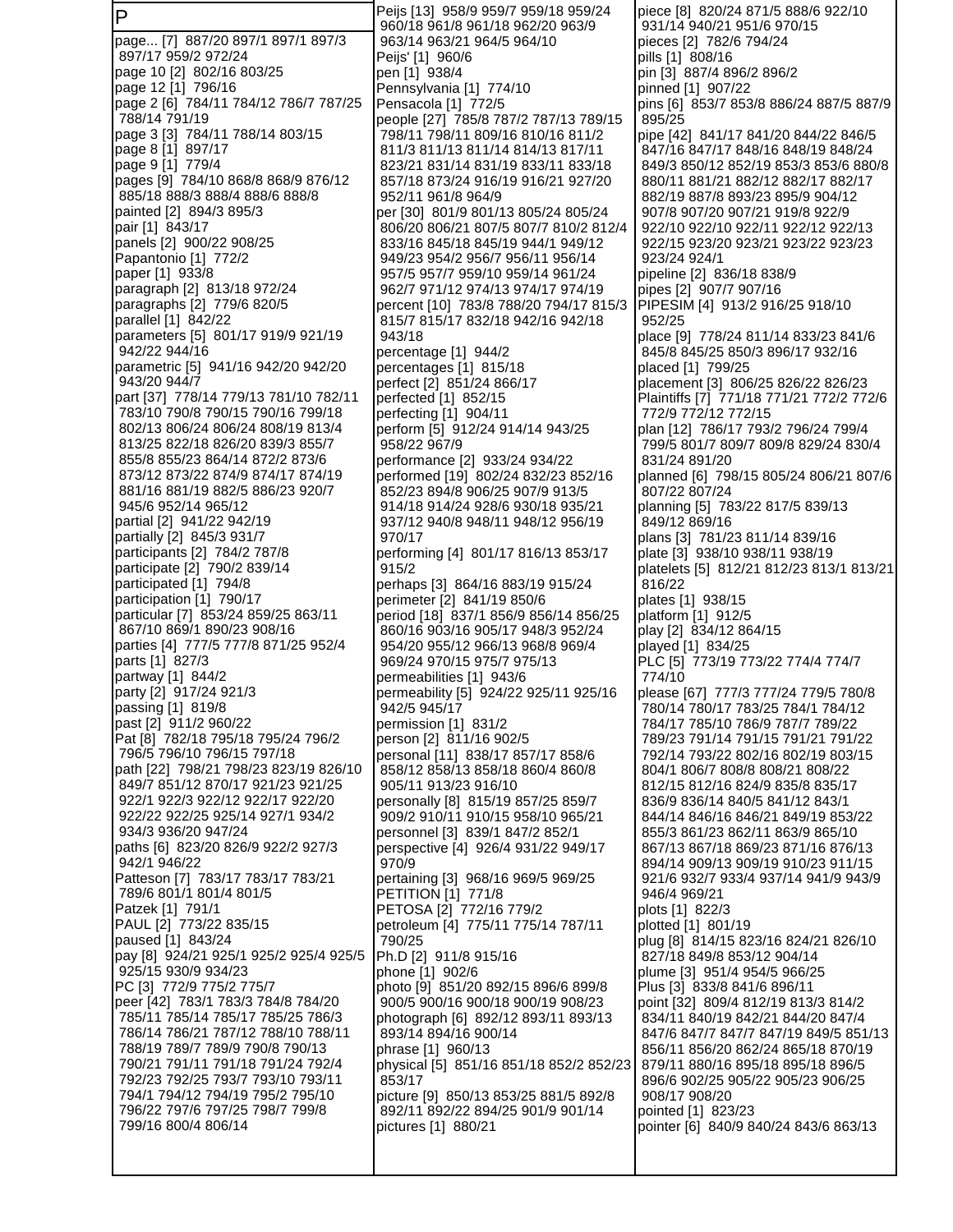P pointer... [2] 879/11 921/16 pointing [1] 840/23 points [6] 790/19 863/3 863/3 866/25 869/22 874/20 Polk [1] 775/11 portion [6] 805/22 806/19 808/18 809/22 929/15 946/19 portions [1] 813/11 posed [1] 832/12 position [13] 845/3 845/5 845/6 850/1 850/2 850/8 851/11 851/14 854/18 854/18 866/20 904/18 924/8 possibilities [1] 943/2 possibility [3] 821/17 823/5 828/13 possible [2] 841/2 862/25 post [8] 771/23 772/4 772/23 773/7 773/15 797/9 827/23 828/21 post-trial [1] 797/9 potential [23] 849/7 853/3 853/6 864/1 864/15 907/13 922/3 922/12 922/16 922/18 922/25 923/17 924/2 924/9 924/12 925/2 925/15 927/6 929/12 936/8 936/10 936/18 943/2 potentially [16] 829/19 844/3 848/14 848/15 852/19 864/17 868/16 875/14 895/17 905/6 922/11 923/23 926/3 926/8 930/13 957/16 pounds [7] 824/18 845/18 845/19 943/16 947/9 947/23 950/15 PowerPoint [13] 896/20 896/22 897/1 897/2 897/3 897/8 897/17 897/18 902/12 902/13 904/23 964/20 964/24 Poydras [4] 773/18 774/13 775/12 775/18 practice [3] 880/7 948/21 948/23 pre [1] 962/3 pre-spill [1] 962/3 precise [1] 936/5 precisely [1] 937/3 predicated [1] 806/23 predict [5] 829/22 832/2 928/3 928/5 965/7 preeminent [2] 787/11 804/16 preliminary [1] 777/4 preparation [6] 868/12 916/17 917/7 927/7 957/12 965/24 preparations [1] 862/23 prepare [5] 793/12 830/4 861/14 915/11 917/9 prepared [11] 841/9 842/23 844/11 846/14 849/16 854/25 865/6 910/7 915/15 915/24 929/3 prepares [1] 781/21 preparing [2] 860/18 865/19 PRESCOTT [1] 775/4 prescribed [2] 790/5 790/6 presence [1] 923/20 present [13] 787/14 788/19 788/24 789/6 789/9 789/14 789/15 797/8 844/25 848/3 848/5 851/25 897/9 presentation [7] 806/9 862/4 896/20 897/14 897/19 902/13 902/25 presentations [11] 849/13 861/3 861/5 861/14 861/15 861/18 862/8 868/20 868/25 869/11 876/4 presented [14] 786/19 786/21 787/3 790/3 796/24 797/24 829/23 830/6 831/7 853/14 862/13 869/18 870/1 897/11 presenting [1] 935/11 president [2] 910/3 910/5

press [1] 819/18 pressing [1] 838/16 pressure [53] 800/22 822/3 822/15 824/17 824/17 843/14 845/17 845/18 845/19 845/20 845/22 848/10 848/10 854/2 854/20 857/5 857/19 858/21 859/12 864/6 864/8 864/12 864/17 867/6 867/8 869/17 870/11 870/19 870/20 870/22 870/23 900/24 906/3 906/11 908/22 920/5 925/22 926/1 926/1 933/12 933/12 933/14 933/15 942/7 942/8 942/12 943/16 944/2 947/9 950/15 950/24 966/17 972/19 pressure-tested [1] 906/11 pressures [11] 800/21 801/18 803/6 868/6 919/10 920/2 925/23 926/6 926/12 942/17 943/7 pretty [3] 809/3 859/20 859/20 prevent [2] 800/19 934/6 previous [3] 778/16 801/18 897/16 previously [6] 782/1 811/12 812/17 817/23 932/5 945/14 primarily [3] 838/20 917/8 919/4 principle [1] 852/4 printouts [1] 898/4 prior [12] 778/19 783/2 799/9 799/17 805/21 807/15 815/2 815/16 815/24 841/24 856/19 901/12 probabilistic [1] 931/2 probably [8] 796/1 817/17 817/18 892/13 894/10 973/3 974/9 975/21 probe [1] 900/13 problem [3] 797/10 853/19 897/4 problems [1] 860/11 procedural [1] 800/19 procedure [40] 783/23 786/17 793/2 797/23 798/7 798/14 799/13 799/18 799/24 800/24 803/4 804/7 806/23 807/22 807/24 808/15 808/24 809/6 812/9 812/10 812/12 813/4 813/5 814/6 815/13 815/17 817/6 820/11 822/7 822/15 822/24 822/25 825/22 826/25 829/4 829/17 851/24 851/25 851/25 857/23 procedures [26] 782/4 782/4 783/22 801/3 801/6 802/5 807/24 811/14 813/25 814/11 816/13 823/4 829/7 829/10 829/21 833/16 833/23 834/4 834/7 837/22 859/24 859/25 860/18 860/20 860/20 866/18 proceed [4] 808/4 812/22 871/19 904/19 proceeded [3] 784/7 816/14 844/6 proceeding [3] 798/6 807/15 818/11 proceedings [3] 775/24 976/7 976/14 process [12] 799/10 799/18 817/8 817/15 817/19 818/6 818/12 819/20 819/25 821/11 844/3 920/8 processes [1] 865/23 Proctor [1] 772/3 procure [1] 819/16 procured [1] 816/25 produce [1] 919/25 produced [1] 963/10 producer [2] 874/21 914/10 production [28] 771/10 773/18 773/18 773/21 773/21 774/3 774/3 774/6 774/6 774/9 774/10 835/22 911/25 912/5 912/9 912/21 914/9 918/18 918/23 919/1 919/3 919/5 919/14 920/7 920/9 920/24 958/13 975/14 productivity [7] 933/25 934/1 936/22 936/23 939/9 939/25 951/17 professional [6] 836/14 836/17 911/5

 911/11 911/18 911/21 professors [2] 787/11 790/24 program [8] 781/13 784/21 786/19 790/5 790/6 801/4 806/4 958/22 progress [1] 778/8 progressed [2] 839/18 860/21 progressing [3] 802/6 842/22 902/10 prohibit [1] 813/10 project [19] 789/22 789/23 790/2 835/22 835/23 835/23 836/4 836/25 837/1 837/2 837/18 872/7 874/17 874/19 914/2 914/4 914/11 914/15 915/3 Project 20K [1] 835/23 projected [5] 902/17 903/1 903/11 903/15 908/18 projection [3] 902/21 902/24 903/14 projects [3] 836/20 836/22 911/25 pronounce [2] 960/19 961/5 pronouncing [1] 899/4 proper [1] 818/24 properly [1] 914/21 properties [2] 926/12 933/13 proposed [1] 784/20 PROSPER [4] 913/2 917/1 918/10 952/25 protrude [2] 841/23 881/18 protruding [1] 848/24 prove [1] 807/21 proven [1] 841/2 provenance [1] 882/13 provide [23] 784/25 790/16 800/6 810/4 823/18 823/22 831/19 836/9 836/21 837/1 848/16 861/14 863/6 864/19 865/18 868/24 875/22 910/16 948/6 953/16 967/8 967/12 970/22 provided [20] 778/15 784/5 784/9 805/15 810/1 810/6 816/24 828/21 854/13 869/14 870/25 948/4 967/14 967/24 968/8 968/20 969/13 970/4 970/9 972/1 provides [3] 779/16 779/25 865/6 providing [5] 781/11 869/19 876/8 905/13 970/11 proximity [1] 907/24 prudent [4] 829/6 931/25 948/21 948/23 psi [7] 867/8 868/7 942/8 942/10 942/12 944/12 971/11 public [1] 974/18 publications [1] 911/12 published [1] 778/17 pull [48] 780/8 780/13 780/16 780/17 784/12 791/13 792/13 806/6 808/7 812/15 818/21 819/3 820/24 840/4 841/12 850/18 853/8 861/22 869/23 872/5 876/12 880/23 885/17 886/13 887/1 887/13 891/4 893/5 896/3 898/22 903/7 907/24 910/22 911/15 915/13 917/18 921/6 932/7 936/25 937/14 943/9 946/4 955/2 959/1 964/14 966/10 972/4 974/23 pulled [2] 813/13 845/2 pulling [3] 783/21 850/20 851/4 pulse [1] 973/4 pump [24] 801/9 801/11 805/25 806/21 807/6 809/7 811/25 811/25 814/1 814/8 814/11 814/15 817/16 818/2 818/4 819/10 820/10 820/12 820/15 820/21 825/12 825/14 825/15 834/3 pumped [13] 812/21 814/1 815/11 816/17 816/18 817/22 818/4 821/12 821/15 823/10 825/12 827/14 832/17 pumping [5] 800/21 816/14 821/9 825/11 833/14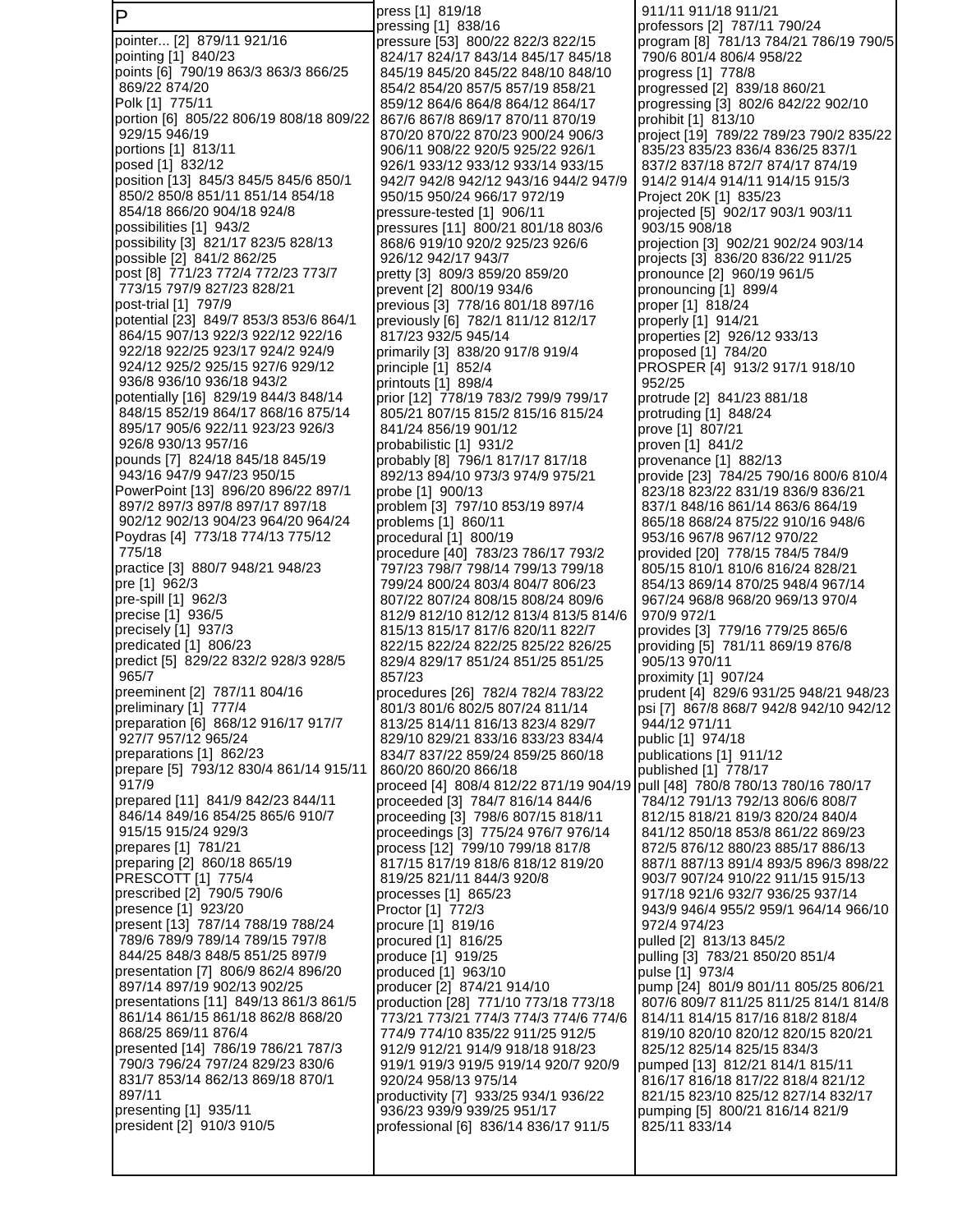| $\mathsf P$                                                           | 907/6 914/24 924/25 924/25 926/15                                                         | 897/16 902/3 904/1 904/3 904/4 904/21                                        |
|-----------------------------------------------------------------------|-------------------------------------------------------------------------------------------|------------------------------------------------------------------------------|
| pumps [2] 800/22 833/18                                               | 926/20 927/6 927/11 936/14 937/20<br>943/19 943/23 946/9 949/9 949/15                     | 908/14 908/15 908/17 939/13 965/15<br>receive [4] 796/25 803/2 803/13 803/22 |
| purchase [1] 817/1                                                    | ranges [3] 810/24 811/8 811/19                                                            | received [10] 784/7 802/23 859/8                                             |
| purport [1] 954/8                                                     | rate [116] 794/17 802/10 802/14 804/5                                                     | 869/11 898/23 900/15 900/16 900/18                                           |
| purpose [37] 784/17 784/19 790/1 793/8                                | 805/1 805/2 805/25 806/21 806/24                                                          | 900/19 901/8                                                                 |
| 793/11 837/20 847/1 863/24 897/2                                      | 806/24 807/5 807/6 810/2 810/5 810/7                                                      | receiving [2] 796/23 901/24                                                  |
| 897/8 914/17 914/19 914/23 917/15                                     | 810/9 811/19 815/7 815/20 826/19                                                          | recent [1] 927/8                                                             |
| 928/10 928/11 929/15 931/10 932/1                                     | 827/10 832/6 832/18 868/7 875/2                                                           | recess [2] 871/12 871/15                                                     |
| 935/1 935/4 935/5 935/6 935/20 939/19                                 | 914/24 914/25 918/5 919/6 919/9                                                           | recipients [1] 899/17                                                        |
| 940/12 940/18 941/1 941/14 946/2<br>946/11 946/13 948/19 950/2 951/1  | 919/11 919/16 921/21 922/21 924/24<br>924/25 925/9 926/19 927/6 928/4 928/5               | recognizable [1] 786/6<br>recognize [4] 795/24 867/15 869/8                  |
| 951/20 951/22                                                         | 928/12 930/6 931/17 931/22 933/3                                                          | 889/16                                                                       |
| purposes [5] 929/8 929/10 948/12                                      | 934/7 936/12 937/11 937/20 939/12                                                         | recognizes [1] 933/21                                                        |
| 948/16 949/9                                                          | 939/16 940/4 940/15 940/22 942/2                                                          | recollection [5] 789/17 818/19 818/25                                        |
| pursuant [1] 927/22                                                   | 942/13 942/16 942/16 943/18 943/19                                                        | 956/25 963/5                                                                 |
| pursued [2] 842/24 843/4                                              | 943/22 944/21 945/8 945/8 945/10                                                          | recommend [1] 818/11                                                         |
| push [6] 824/19 831/20 845/7 850/1<br>850/6 866/20                    | 946/9 947/20 949/8 949/8 949/11                                                           | recommendation [3] 870/7 870/13                                              |
| put [33] 779/3 782/6 783/6 796/21                                     | 949/11 949/21 949/23 950/7 950/17<br>950/20 950/24 951/8 953/6 953/10                     | 870/15<br>recommendations [5] 815/21 869/5                                   |
| 800/22 805/6 809/16 821/1 824/16                                      | 953/17 953/22 954/4 954/20 957/1                                                          | 869/25 870/4 870/24                                                          |
| 829/24 833/19 833/21 845/22 852/5                                     | 957/5 957/7 957/9 957/14 957/14                                                           | record [3] 835/8 909/13 976/14                                               |
| 853/7 853/9 896/17 938/13 938/18                                      | 957/19 959/9 959/14 963/4 966/16                                                          | recorded [1] 775/24                                                          |
| 940/21 955/25 958/8 959/19 959/22                                     | 966/18 966/20 966/21 966/25 967/2                                                         | recovered [1] 845/3                                                          |
| 960/4 961/2 961/10 962/16 963/17                                      | 967/3 968/9 968/17 968/22 968/23                                                          | red [2] 895/16 922/4                                                         |
| 963/23 967/5 970/23 972/23                                            | 968/25 969/6 970/1 970/5 970/8 970/12                                                     | redacted [3] 915/21 915/22 915/24                                            |
| putting [2] 813/8 813/11                                              | 970/16 970/19 971/12 972/19<br>rated [1] 845/18                                           | redactions [1] 915/18<br>REDIRECT [2] 828/4 903/21                           |
| Q                                                                     | rates [16] 805/19 807/4 807/8 811/25                                                      | reduce [2] 785/1 814/3                                                       |
| Q4000 [1] 862/22                                                      | 918/1 921/4 926/15 927/11 937/21                                                          | reducing [1] 817/12                                                          |
| QC [1] 806/11                                                         | 942/6 944/2 953/1 953/11 956/6 970/16                                                     | refer [6] 780/6 780/11 796/15 802/15                                         |
| qualitatively [1] 930/1                                               | 970/22                                                                                    | 813/21 824/1                                                                 |
| quantifies [1] 925/12                                                 | rather [4] 847/16 865/13 883/17 933/8                                                     | reference [16] 783/3 783/6 783/25 784/4                                      |
| quantity [1] 927/4                                                    | re [5] 771/4 771/7 831/1 917/7 974/5                                                      | 784/9 784/17 796/22 891/1 892/4                                              |
| quarrel [1] 953/9<br>question [51] 780/16 780/20 795/6                | re-ask [2] 831/1 974/5<br>re-reviewed [1] 917/7                                           | 892/19 918/7 921/8 924/21 937/19<br>938/2 940/2                              |
| 795/6 797/15 797/17 799/14 809/19                                     | reach [1] 916/6                                                                           | referenced [1] 932/9                                                         |
| 810/18 810/20 811/7 824/6 827/6                                       | reached [2] 916/7 917/21                                                                  | references [1] 918/10                                                        |
| 830/23 832/5 832/12 855/19 867/7                                      | reactive [1] 785/2                                                                        | referencing [1] 918/9                                                        |
| 876/14 876/23 877/3 877/7 880/5 890/5                                 | read [10] 780/21 867/12 881/14 881/15                                                     | referred [5] 896/14 905/5 905/6 926/21                                       |
| 891/2 900/15 902/1 902/1 922/8 922/14                                 | 883/7 884/25 890/7 891/18 902/15                                                          | 959/17                                                                       |
| 929/11 929/23 931/3 935/9 935/15                                      | 916/20                                                                                    | referring [4] 875/16 904/23 906/10                                           |
| 940/20 944/24 944/25 956/23 957/21<br>967/22 968/6 969/2 969/3 969/20 | readiness [1] 865/25<br>reading [1] 899/21                                                | 923/15<br>refers [2] 939/18 958/21                                           |
| 973/16 973/19 973/24 974/1 974/5                                      | readings [1] 864/17                                                                       | reflect [3] 910/25 930/23 943/21                                             |
| 974/11                                                                | reads [3] 862/3 862/17 870/10                                                             | reframe [2] 968/6 968/14                                                     |
| questions [17] 796/20 829/9 829/12                                    | ready [12] 848/22 851/7 851/14 852/25                                                     | refreshed [1] 818/19                                                         |
| 832/5 835/15 839/12 856/4 858/10                                      | 856/17 899/18 900/2 901/16 901/18                                                         | refreshing [1] 818/24                                                        |
| 859/18 860/23 871/8 872/4 903/23                                      | 901/21 902/8 903/9                                                                        | REGAN [1] 773/22                                                             |
| 908/12 909/4 915/24 951/24<br>quickly [3] 882/15 893/3 949/2          | real [1] 939/6                                                                            | regarded [1] 884/9                                                           |
| quite [4] 796/5 855/9 931/18 943/3                                    | realistic [1] 936/24<br>reality [3] 798/10 823/6 938/23                                   | regarding [7] 861/3 910/17 916/7 921/25<br>923/3 943/25 970/16               |
| quote [3] 965/6 971/11 973/1                                          | realized [5] 844/1 848/7 853/1 866/20                                                     | regards [6] 914/20 916/12 950/23 951/8                                       |
| quotes [1] 918/7                                                      | 904/16                                                                                    | 965/24 967/17                                                                |
| $\mathsf R$                                                           | really [9] 799/14 830/12 916/23 928/18                                                    | regional [3] 834/14 910/2 910/4                                              |
|                                                                       | 929/15 931/12 933/11 933/24 939/22                                                        | regular [1] 927/23                                                           |
| Rafferty [1] 772/3<br>raised [1] 866/25                               | Rear [1] 963/1                                                                            | regulatory [1] 919/24                                                        |
| ram [37] 842/3 855/7 855/12 855/13                                    | Rear Admiral Landry [1] 963/1<br>reason [18] 795/5 798/19 801/20 823/14 relate [1] 927/14 | rejected [1] 888/24                                                          |
| 856/24 858/6 858/11 858/15 858/16                                     | 823/20 824/7 825/8 825/24 826/18                                                          | related [7] 870/2 908/16 911/14 923/4                                        |
| 858/22 858/23 859/24 860/1 861/19                                     | 827/16 830/7 864/12 866/19 889/21                                                         | 938/23 939/1 939/22                                                          |
| 863/13 863/14 864/12 864/23 867/16                                    | 902/9 952/20 971/25 972/3                                                                 | relates [1] 865/3                                                            |
| 871/4 878/8 878/14 879/12 879/16                                      | reasonable [2] 944/17 945/13                                                              | relating [9] 835/24 854/14 865/7 868/21                                      |
| 879/24 880/2 885/11 890/3 890/8                                       | reasonableness [3] 944/14 944/23                                                          | 869/12 870/5 904/21 938/10 968/9                                             |
| 891/20 897/5 899/12 899/15 900/6<br>902/24 904/8 905/5                | 945/16                                                                                    | relatively [1] 847/12                                                        |
| ramp [1] 801/21                                                       | reasonably [2] 924/25 949/14                                                              | relevant [1] 784/2<br>reliable [5] 924/25 927/19 937/10                      |
| rams [11] 855/6 900/21 900/22 905/2                                   | Rebuttal [1] 915/15<br>recall [40] 783/8 787/15 789/15 792/12                             | 949/14 953/16                                                                |
| 905/9 905/10 922/15 923/22 923/25                                     | 792/16 797/21 799/22 802/3 804/9                                                          | reliably [7] 917/25 921/4 925/17 928/3                                       |
| 924/7 924/8                                                           | 806/16 806/22 807/9 812/5 812/13                                                          | 928/5 934/6 949/7                                                            |
| ran [8] 833/1 852/20 946/19 947/7 947/8                               | 822/18 823/10 823/11 825/5 825/11                                                         | relied [1] 936/4                                                             |
| 947/11 950/15 961/10                                                  | 827/11 880/13 882/11 883/4 884/19                                                         | relief [11] 780/4 780/23 781/20 781/22                                       |
| range [19] 803/19 837/7 838/6 880/20                                  | 885/13 888/4 888/8 889/8 892/13                                                           | 872/19 946/14 946/17 947/4 947/7                                             |
|                                                                       |                                                                                           |                                                                              |
|                                                                       |                                                                                           |                                                                              |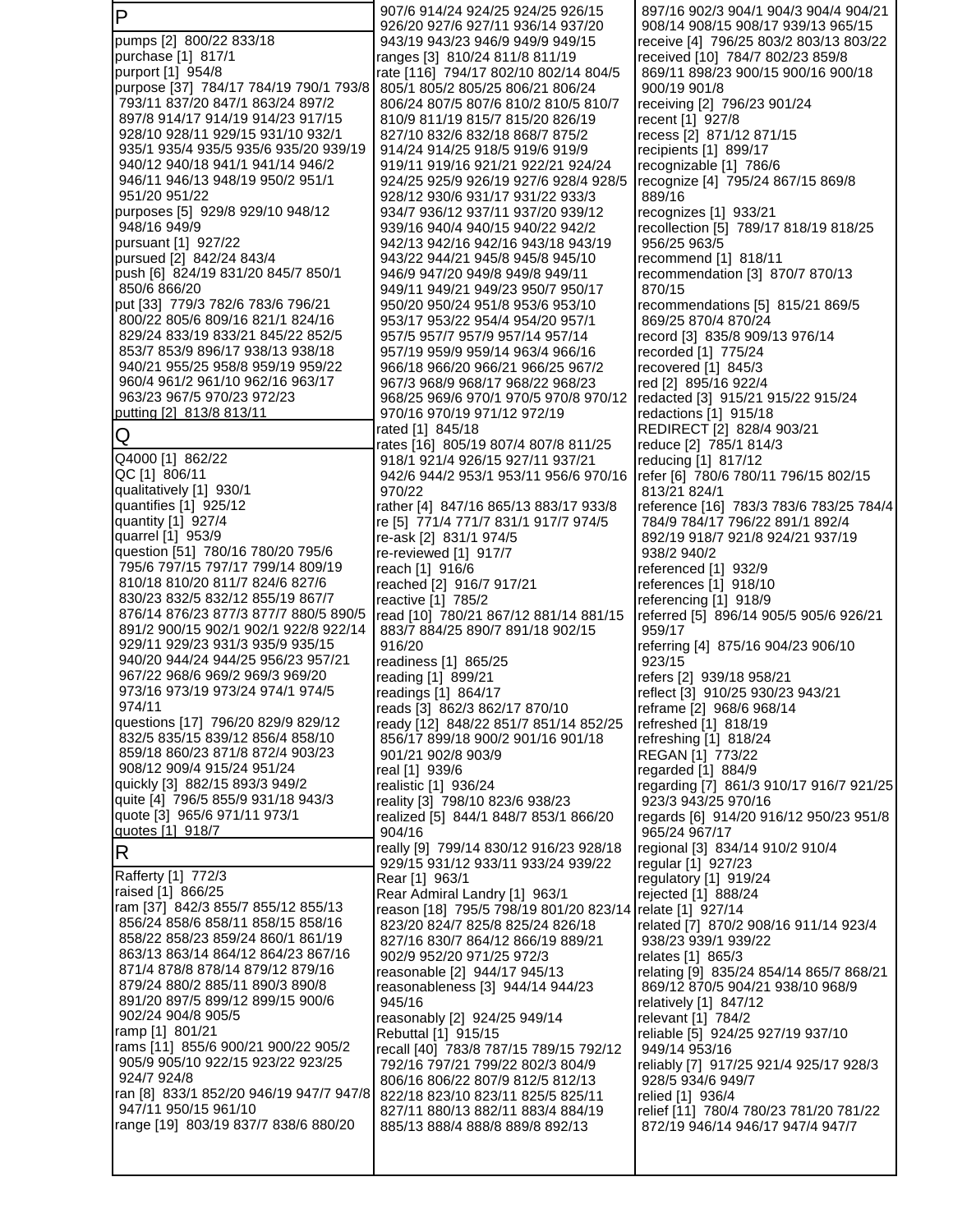R relief... [2] 950/11 950/11 relies [1] 925/22 relinquished [1] 856/14 reloading [1] 794/22 rely [4] 927/16 927/19 927/21 927/22 relying [1] 789/5 remain [1] 947/14 remained [1] 844/21 remarks [2] 786/11 789/1 remediate [1] 830/5 remediation [3] 779/24 781/1 781/12 remember [16] 788/25 791/6 792/1 798/17 817/17 818/15 818/17 822/13 825/7 825/8 827/13 828/15 829/12 829/15 830/22 882/13 remotely [1] 846/6 remove [1] 841/2 removed [5] 840/2 843/9 907/12 907/18 950/20 removing [1] 943/17 rep [1] 917/11 repeat [7] 799/15 883/17 890/5 935/15 944/24 969/21 974/14 repeatedly [1] 852/8 rephrase [1] 900/15 replacement [1] 859/12 reply [1] 901/20 report [62] 791/11 791/25 792/3 792/4 792/7 792/8 793/14 793/17 866/23 866/24 867/11 867/16 867/21 867/24 868/8 868/12 868/13 868/17 869/3 869/9 876/5 876/16 877/5 878/4 878/8 878/13 878/22 880/14 880/24 881/4 883/1 883/2 883/5 884/17 884/21 885/1 885/7 885/11 885/19 886/6 886/17 888/2 888/10 888/13 888/23 889/5 890/2 890/6 892/23 893/9 915/11 915/15 915/16 915/18 917/10 917/13 918/10 937/24 950/10 966/9 967/7 967/10 reported [3] 876/7 876/18 876/25 reporter [4] 775/18 777/17 976/11 976/19 reporting [4] 822/19 857/21 857/25 927/20 reports [2] 859/8 916/22 represent [4] 889/17 892/15 956/2 962/19 representation [2] 851/22 954/1 representative [7] 784/6 788/12 916/11 916/14 965/5 969/8 969/11 representatives [3] 795/21 817/4 817/14 represented [3] 890/15 951/11 953/21 represents [4] 892/14 929/6 929/7 938/6 request [3] 819/9 839/18 854/19 requested [4] 783/24 864/10 916/15 963/3 requests [1] 819/11 require [2] 829/20 936/11 required [8] 790/3 790/11 799/11 799/19 ride [1] 853/5 834/7 919/24 936/13 971/12 requirements [1] 946/20 reran [1] 972/17 research [1] 911/24 reservoir [17] 926/11 926/13 933/3 933/12 939/15 941/21 941/22 941/23 942/4 942/19 945/17 957/16 958/19 958/25 960/14 963/3 964/24 reservoirs [1] 943/6 resistance [2] 848/16 945/3 resistances [1] 944/20

resources [2] 773/10 790/3 respect [23] 783/14 828/15 836/2 836/22 837/10 844/17 847/9 849/22 851/17 856/7 856/21 857/2 857/4 858/19 858/20 858/21 859/23 874/11 905/3 911/21 915/5 942/25 969/12 respond [4] 797/9 901/25 902/2 915/7 responded [1] 963/6 responders [11] 967/8 967/12 967/14 967/24 968/9 968/16 969/5 969/13 969/24 970/15 971/16 responding [4] 782/19 830/15 834/15 968/3 response [45] 778/13 778/14 778/18 779/11 779/15 779/17 786/2 798/3 802/11 829/13 831/9 835/24 836/3 836/7 837/10 838/2 838/16 838/19 838/24 839/3 839/6 847/24 849/8 850/17 854/22 855/1 855/25 856/6 856/21 860/21 862/1 862/21 865/1 865/3 868/21 872/3 872/7 896/21 903/18 916/10 916/12 916/18 955/11 955/19 957/18 responsible [2] 833/9 905/19 restraint [1] 851/10 restricted [1] 824/11 restricting [3] 924/20 936/21 938/21 restriction [12] 923/14 924/2 924/2 924/6 924/9 924/12 926/2 935/10 936/8 938/18 939/23 940/1 restrictions [20] 805/8 826/12 923/2 923/4 923/5 923/15 924/15 925/15 925/15 927/4 930/10 931/4 932/21 936/19 938/15 938/20 939/1 939/12 947/11 951/15 result [3] 908/3 912/13 917/11 resulted [1] 949/21 results [3] 806/9 932/14 937/25 resume [1] 976/2 resumed [1] 856/16 review [24] 784/21 790/8 793/11 800/4 801/24 801/25 802/1 802/24 803/3 803/3 803/11 814/16 822/4 845/20 867/6 868/5 869/3 920/14 940/7 948/14 965/23 966/2 966/3 970/3 reviewed [25] 784/4 787/18 802/23 862/5 883/7 890/7 916/17 916/21 917/7 917/13 930/15 930/17 940/8 940/11 945/22 948/17 960/20 962/25 965/12 965/12 965/15 965/22 966/1 967/17 968/19 reviewing [5] 792/12 858/18 935/5 935/23 957/11 reviews [2] 839/17 849/13 revised [1] 778/21 Revision [3] 867/22 878/18 888/16 Revision 2 [1] 888/16 revisions [1] 878/7 RICHARD [4] 773/14 775/8 834/17 834/24 Richeson [1] 775/11 rig [2] 771/4 847/24 right [71] 780/21 780/23 783/12 786/6 791/14 791/22 792/20 793/23 795/15 806/7 809/1 809/19 818/17 820/6 830/25 837/12 840/23 841/16 845/2 855/6 862/6 864/6 872/21 874/1 879/16 880/13 881/19 893/20 893/23 893/25 894/20 894/24 895/7 895/14 895/15 895/16 895/25 899/4 899/22 902/18 905/18 909/9 911/22 912/3 942/10 944/10 949/20 951/11 952/21 953/1

 954/24 956/11 956/13 956/15 957/10 957/19 958/4 958/23 962/18 962/24 963/11 964/21 965/2 965/3 965/3 965/10 966/14 966/21 967/10 971/3 975/12 right-hand [3] 956/13 965/2 965/3 rigor [1] 833/3 ring [2] 881/13 881/17 rise [2] 871/14 976/6 riser [29] 837/8 837/23 840/17 841/17 841/20 844/19 844/23 845/1 847/2 847/14 847/16 850/22 863/18 866/6 866/10 866/11 866/15 882/12 882/17 882/19 893/23 895/9 924/12 924/18 924/19 929/24 932/24 934/4 973/2 riser-type [1] 882/19 risk [6] 844/1 853/3 853/14 853/18 875/5 875/11 risks [7] 785/2 790/5 793/12 798/10 799/4 799/4 800/15 RITT [1] 874/3 ROBERT [3] 774/6 774/9 777/7 ROBERTS [1] 774/16 ROBIN [1] 772/10 robust [1] 904/12 robustness [6] 928/19 929/2 929/17 931/13 950/3 953/3 role [17] 835/21 836/2 837/17 872/3 872/9 872/14 872/14 872/19 872/21 872/23 874/9 874/15 874/22 912/3 914/11 914/12 955/14 roles [2] 837/21 889/10 Room [1] 775/18 rope [1] 813/8 rotate [1] 893/16 Rouge [1] 772/24 roughly [2] 879/21 880/6 rounded [1] 907/19 ROV [14] 781/17 833/9 847/13 848/4 850/21 851/1 853/8 872/16 894/10 896/3 900/7 900/22 907/23 908/25 ROVs [4] 805/12 838/8 846/6 896/18 Roy [2] 771/21 771/22 rule [3] 828/17 954/13 962/22 Rule 30 [2] 954/13 962/22 run [15] 834/12 847/2 852/11 927/1 930/12 930/12 930/18 930/22 932/1 932/2 948/10 948/21 950/21 953/1 958/18 running [5] 926/20 933/22 942/12 952/15 952/15 runs [9] 852/20 913/13 941/21 942/13 949/21 950/5 950/7 950/21 951/1 Rygg [14] 802/12 804/22 805/15 805/17 805/20 806/12 807/3 810/1 811/22 812/2 834/16 834/24 946/6 946/11 Rygg's [4] 946/9 947/2 947/19 950/9 S S-M-I-T-H [1] 835/10 safe [1] 864/18 safely [2] 779/17 914/22 said [46] 782/12 789/3 789/16 794/15 795/4 795/14 796/1 807/20 809/6 809/25 810/1 812/5 820/10 822/24 827/16 855/16 858/25 860/13 872/6 872/9 876/9 892/20 902/3 908/9 917/10 919/15 925/22 928/3 928/5 930/3 935/5 935/23 940/17 941/3 944/23 949/17 950/10 951/2 954/3 957/9 961/18 966/12 970/18 971/10 972/1 975/16 Salazar [2] 832/8 832/12 same [26] 792/4 792/14 794/12 796/7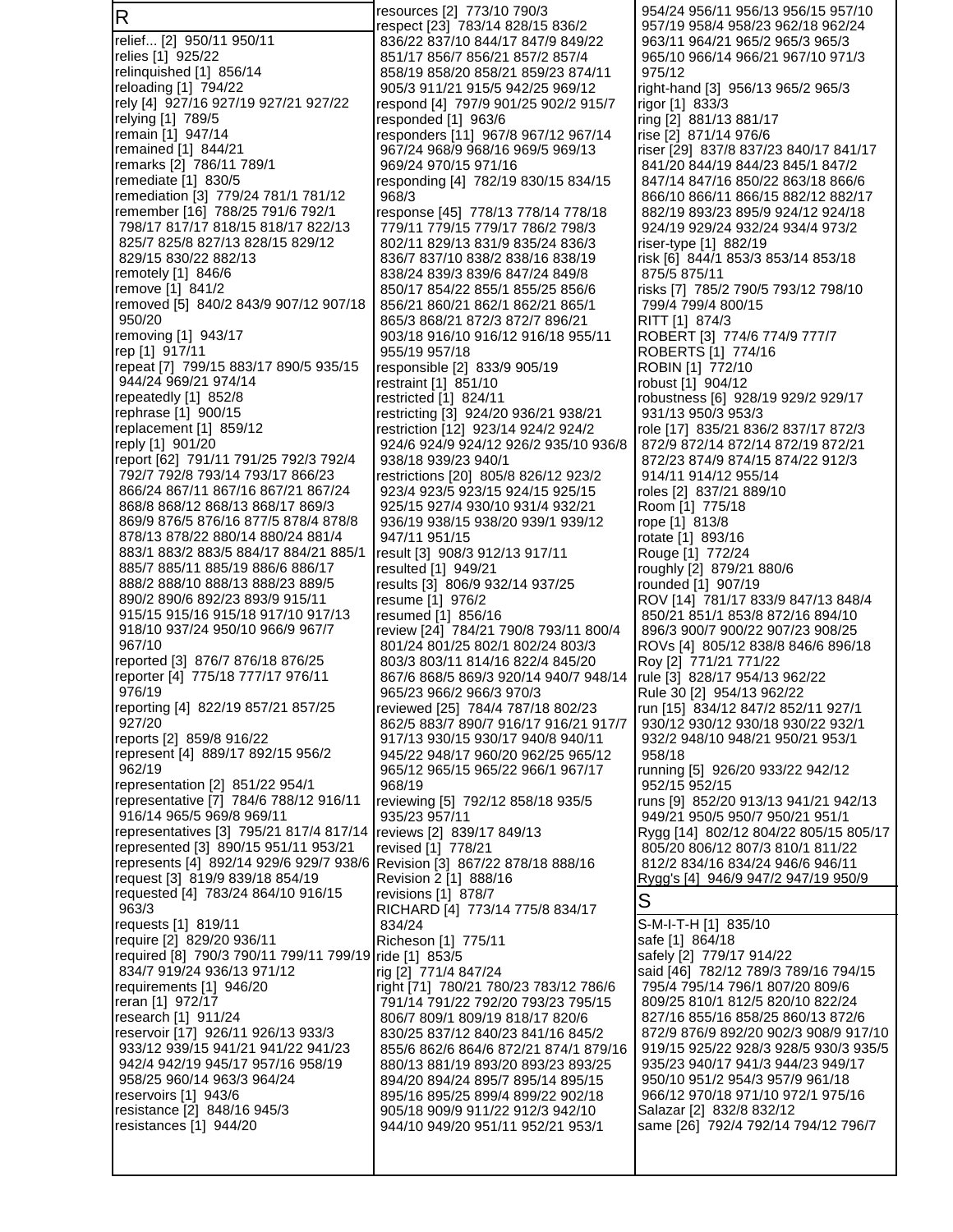S same... [22] 800/14 813/15 826/3 833/16 882/24 884/13 886/4 900/13 915/25 926/7 934/5 937/16 942/3 942/4 947/10 948/12 958/15 959/19 959/20 960/7 960/8 972/23 SARAH [1] 773/15 saw [18] 790/20 824/17 833/8 844/21 847/13 866/14 866/18 886/5 899/13 900/7 937/16 942/18 943/19 944/6 950/14 952/14 958/16 964/23 saws [1] 850/20 say [28] 784/25 789/18 790/10 796/7 879/18 901/20 918/21 921/10 929/2 930/20 933/17 933/18 936/6 937/7 937/24 939/2 939/14 939/18 942/15 951/21 952/23 960/2 962/11 964/9 966/9 967/10 967/11 974/9 saying [9] 792/8 799/22 818/16 825/6 900/1 938/3 945/13 963/6 974/8 says [43] 779/19 781/2 783/13 790/2 790/16 791/18 792/22 794/6 802/22 803/11 803/12 803/17 803/21 804/3 804/20 808/25 809/12 813/20 819/7 819/22 819/22 820/8 829/25 831/21 866/2 866/6 884/2 884/22 898/12 898/19 899/8 899/17 902/17 903/9 906/17 933/2 933/11 944/13 946/18 947/11 960/3 960/12 964/1 scale [2] 854/8 880/6 scaling [1] 879/21 scenario [15] 797/3 830/5 863/14 906/1 919/5 929/19 931/10 941/24 942/3 946/2 947/3 949/18 955/22 957/8 963/7 scenarios [10] 814/24 829/20 832/1 867/9 926/20 926/25 929/16 943/1 950/3 953/3 schedule [8] 897/19 898/19 902/14 902/22 904/20 905/4 905/5 905/13 Schell [1] 775/11 schematic [1] 879/20 schematics [1] 904/3 Schiehallion [1] 836/24 school [2] 911/8 911/22 Schwebel [2] 899/4 899/5 science [20] 836/12 839/8 839/15 849/13 854/19 861/15 862/5 862/9 862/14 864/11 868/18 868/21 868/24 869/4 869/12 869/14 870/4 870/15 870/25 911/7 scientists [1] 863/6 scope [7] 830/12 889/20 890/14 908/9 969/9 969/10 969/14 SCOTT [1] 773/12 screen [11] 840/9 843/5 849/24 893/4 893/5 893/8 894/13 894/14 894/17 894/20 896/6 screenshot [3] 894/22 895/14 899/13 sea [5] 848/10 933/3 933/12 937/9 939/15 seabed [2] 799/25 840/20 seafloor [2] 879/2 950/21 seal [5] 809/10 825/14 843/15 843/18 844/4 sealing [3] 841/4 844/1 849/1 SEAN [1] 775/5 seated [2] 777/3 871/16 seawater [4] 914/8 942/12 947/6 950/16 second [12] 779/13 809/4 820/24 859/14 881/20 898/20 928/16 928/17 928/18 929/15 929/15 962/5 seconded [2] 837/1 914/2 secondly [1] 837/24 Secretary [2] 832/8 832/12 section [9] 771/5 773/10 779/6 785/10 829/11 844/22 866/14 884/1 898/12 Section 5.1 [1] 779/6 Section C [1] 785/10 sections [1] 844/22 see [88] 780/23 785/25 786/11 791/17 791/24 792/22 793/5 793/25 801/15 801/21 802/18 803/11 803/17 804/3 808/24 810/9 810/20 813/20 814/2 819/7 819/18 824/6 848/18 848/19 849/24 861/25 862/18 866/4 876/19 877/1 877/19 879/16 881/2 883/22 884/21 884/24 885/8 885/21 885/24 885/25 886/1 886/15 886/18 886/20 890/14 891/14 891/22 892/3 892/6 892/17 892/22 896/23 897/6 897/19 899/1 899/10 900/22 900/22 902/17 902/19 907/14 924/11 924/19 931/16 936/14 941/24 942/7 942/14 942/15 943/17 944/15 947/10 951/19 952/22 955/21 955/22 957/6 957/21 958/18 958/19 960/2 960/12 960/14 963/14 964/1 964/14 970/18 975/4 seeing [5] 792/16 802/6 804/10 833/6 945/10 seem [1] 792/11 seems [3] 823/11 887/12 963/22 seen [18] 786/5 792/2 792/3 792/7 792/8 796/19 797/10 892/13 894/11 932/5 952/7 955/7 956/4 967/19 967/20 970/5 970/9 974/21 segment [1] 932/11 select [2] 965/22 965/22 selected [4] 907/22 907/23 954/11 954/12 send [5] 822/25 857/20 901/22 902/9 975/7 sends [1] 932/13 senior [3] 834/17 955/15 955/18 sense [2] 874/24 876/10 sensor [8] 857/5 859/12 864/6 864/8 864/12 900/24 906/3 908/22 sent [28] 777/7 783/11 802/21 806/12 814/6 819/8 820/23 820/24 823/3 823/9 857/5 859/9 861/25 891/3 892/9 893/14 894/16 958/15 959/24 960/16 960/18 962/6 962/19 962/20 963/20 974/7 974/8 975/13 sentence [1] 779/9 separate [6] 848/13 850/8 853/11 922/24 929/9 929/10 separately [1] 894/11 separating [1] 848/17 separator [1] 919/25 sequence [1] 823/5 sequenced [1] 823/6 sequencing [1] 834/20 sequentially [1] 834/6 series [9] 849/13 850/5 850/7 866/17 881/12 882/9 882/14 887/8 893/25 serve [1] 916/13 served [1] 916/11 serves [1] 827/11 service [3] 841/22 848/19 849/6 services [6] 775/3 775/8 816/17 816/17 839/3 839/4 SESSION [2] 771/14 777/1 set [18] 781/19 781/23 784/9 786/16 797/24 807/25 812/11 838/12 887/21 887/22 897/3 902/16 941/21 942/4 942/11 946/18 951/11 952/5 SETA [4] 778/6 778/9 778/10 807/16 sets [1] 942/22 setting [1] 781/11 several [16] 788/21 816/20 844/10 850/19 869/4 870/6 913/3 913/7 916/19 916/20 918/6 919/23 921/19 923/17 941/25 947/18 shaping [1] 798/15 share [1] 849/10 shared [2] 812/7 868/17 she [10] 916/1 955/18 960/23 960/25 961/10 961/13 961/13 961/17 961/18 961/21 sheared [3] 841/20 841/21 847/15 shearing [1] 866/9 shears [1] 847/16 sheen [1] 954/5 sheet [1] 792/6 Shell [1] 787/21 Shetland [1] 836/24 ship [8] 899/18 900/2 901/16 902/8 902/17 903/9 903/11 908/18 shipment [4] 902/21 903/1 903/3 903/15 shipped [4] 816/21 816/22 891/19 906/22 shipping [1] 902/20 shoe [8] 853/2 887/16 887/17 895/22 907/4 907/13 907/17 907/19 shoot [2] 794/23 813/24 short [4] 853/7 896/2 907/22 955/21 shot [63] 782/23 783/1 784/22 785/14 785/17 785/25 786/14 786/17 788/19 790/6 791/11 791/24 792/4 792/25 793/2 794/1 794/23 795/10 796/12 796/22 797/1 797/19 798/6 798/14 798/20 798/25 799/8 799/9 799/17 800/4 800/10 800/13 800/14 800/23 801/9 801/15 801/24 802/1 802/24 803/3 803/11 803/18 804/6 805/18 805/20 806/14 808/18 811/23 814/20 814/24 815/11 815/13 817/22 818/11 821/21 822/7 822/8 822/8 822/15 823/11 823/12 825/19 827/1 Shots [7] 794/1 794/4 794/8 794/19 795/3 795/8 825/11 should [10] 867/10 870/10 892/10 921/10 925/4 925/23 926/19 949/22 964/2 973/21 shouldn't [1] 900/12 show [7] 818/25 823/4 881/17 884/20 894/13 898/5 945/15 showed [4] 890/20 925/3 959/8 974/12 showing [4] 841/4 841/21 937/23 956/20 shown [8] 850/13 881/8 884/2 894/9 894/20 903/24 904/9 904/20 shows [12] 841/9 842/23 849/17 853/25 854/25 863/12 865/14 932/6 937/8 947/6 956/6 956/10 showstoppers [2] 795/5 800/7 shut [8] 781/24 829/11 829/17 829/21 831/21 845/17 845/19 870/11 shut-in [3] 845/17 845/19 870/11 side [19] 832/25 834/3 847/17 854/17 856/12 859/1 859/2 863/19 863/24 875/15 894/17 894/20 900/23 901/7 904/14 905/24 908/24 911/24 911/25 sides [1] 896/1 sign [1] 902/6 signal [1] 892/1 signatures [1] 808/10 signed [1] 807/25 significant [2] 921/8 932/14 significantly [2] 814/3 854/24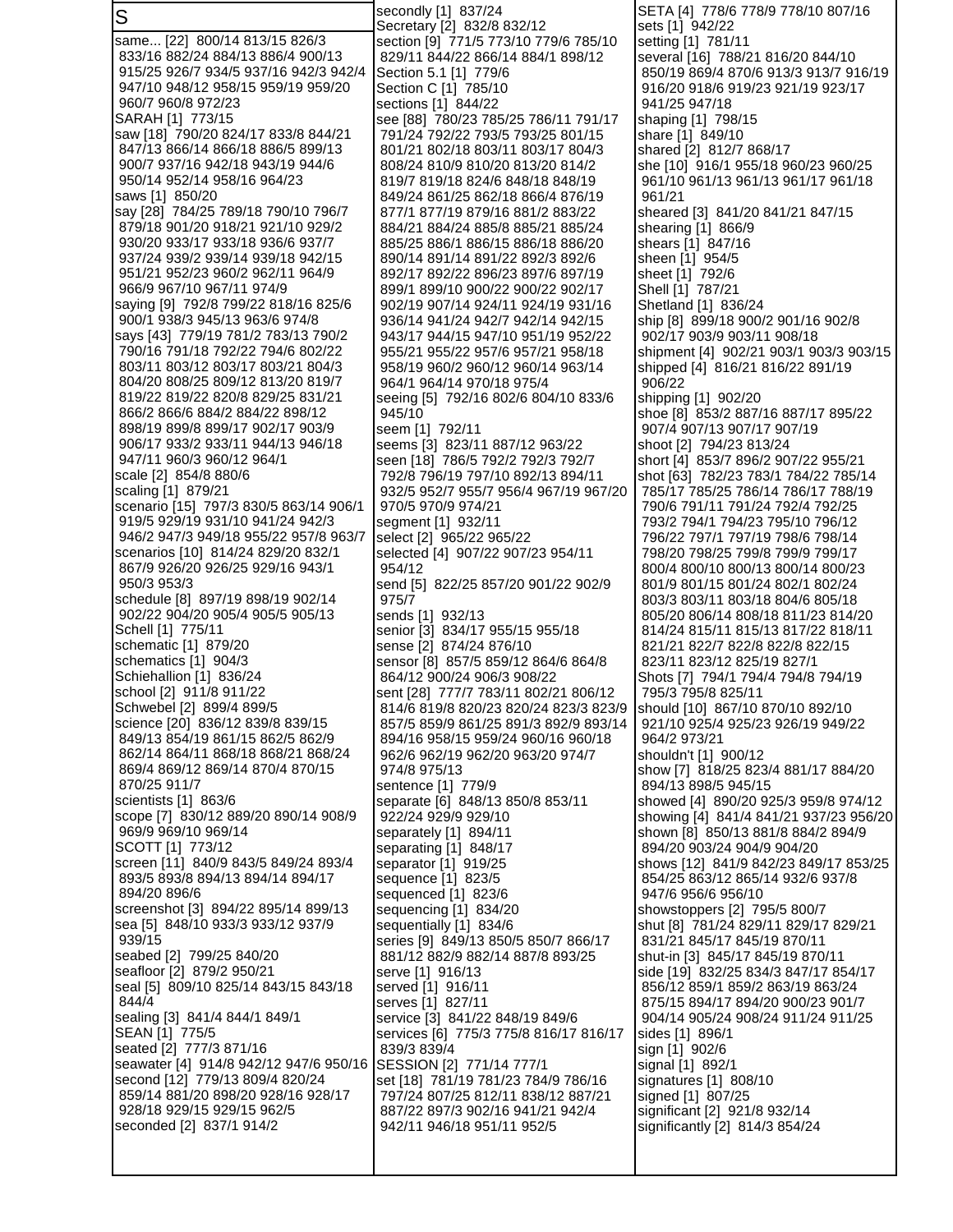S signing [1] 807/24 similar [3] 850/7 917/15 933/13 simple [4] 833/17 923/7 964/15 964/17 simplification [1] 871/6 simply [5] 811/7 927/20 933/21 957/22 966/16 simulate [3] 942/9 942/10 951/13 simulating [1] 950/22 simulation [2] 913/13 945/2 simulations [6] 814/12 818/5 942/4 945/2 946/18 950/15 since [8] 777/17 792/11 836/18 837/4 928/11 935/2 945/7 949/20 SINCLAIR [1] 772/19 single [1] 905/6 single-valve [1] 905/6 sir [285] sit [2] 818/17 847/25 site [3] 857/23 902/10 912/3 sitting [1] 874/18 situation [8] 803/20 829/19 830/5 830/9 831/7 844/4 920/19 921/9 situations [1] 832/7 six [8] 788/9 841/19 848/24 902/17 903/1 903/3 903/15 961/11 size [16] 798/21 824/15 825/6 825/18 825/20 828/8 937/19 938/2 938/4 938/5 938/10 938/21 939/1 939/10 939/22 966/17 sizes [2] 937/20 939/5 skin [5] 924/22 925/12 925/16 941/25 959/9 skins [2] 943/5 945/17 slam [3] 816/1 816/2 816/3 slide [29] 803/22 841/14 844/11 846/14 849/17 862/17 863/11 865/13 872/13 877/14 877/18 883/22 889/16 889/20 890/13 890/19 890/23 897/16 898/19 904/23 910/25 916/22 929/3 929/6 943/13 944/6 944/6 960/3 964/24 slides [4] 862/6 862/13 863/6 942/15 slightly [3] 859/14 947/10 960/17 sling [1] 896/11 slots [1] 907/17 slowly [1] 870/20 slows [1] 807/1 slung [1] 896/13 small [3] 825/9 825/12 870/18 smaller [3] 825/23 942/5 947/10 smarter [1] 817/9 SMITH [140] 775/4 791/5 791/6 835/2 835/5 835/9 835/13 835/18 840/7 841/14 844/16 846/17 846/21 849/21 853/24 855/22 856/6 857/16 858/5 858/9 859/22 861/2 861/14 861/25 866/4 867/15 869/8 871/7 871/23 872/6 872/16 873/9 873/13 875/2 876/2 876/3 876/14 876/19 877/1 877/3 877/11 877/18 877/21 878/6 878/14 878/23 879/20 880/9 881/2 881/6 881/10 881/14 882/1 882/18 883/3 883/10 883/15 884/5 884/9 884/20 885/2 885/8 885/12 885/14 885/20 885/24 886/2 886/6 886/9 886/16 886/20 886/24 887/6 888/1 888/7 888/18 888/21 888/25 889/1 889/3 889/7 889/13 889/15 889/22 891/6 891/13 891/22 892/12 892/17 892/25 893/9 893/21 893/23 894/1 894/3 894/5 894/9 894/18 894/24 895/4 895/10 895/15 896/1 896/18 896/21 896/23 896/24 897/6 897/10 897/14 897/20 897/24 898/2 898/6 898/10 898/14 898/17 898/20 898/23 898/24 899/1 899/10 899/20 900/6 900/10 900/18 900/21 901/13 901/19 901/22 902/1 902/14 902/16 903/3 903/12 903/17 903/23 906/15 908/13 909/3 so [193] 777/8 778/12 781/3 782/5 782/7 785/19 788/9 789/3 801/20 805/4 805/14 805/17 808/15 818/3 818/13 823/8 823/23 824/20 825/18 828/1 829/20 830/1 832/1 840/2 842/15 842/21 843/7 844/19 844/23 845/6 845/20 846/3 846/8 846/24 847/5 847/11 847/18 848/2 848/3 848/4 848/12 848/25 849/9 849/25 850/3 850/4 850/22 851/24 852/6 852/20 853/4 853/5 853/8 853/10 853/14 853/18 854/4 854/8 855/4 855/9 857/22 857/24 863/2 863/13 863/17 863/19 866/15 866/19 871/2 874/9 874/15 874/19 876/10 876/16 880/4 880/15 880/19 880/23 882/16 883/9 883/19 884/7 884/10 884/12 885/3 887/1 887/12 889/17 890/8 890/18 890/22 890/23 891/18 893/4 896/13 901/4 902/23 903/6 907/16 907/19 907/20 910/6 911/23 914/21 915/24 916/8 916/17 917/7 917/9 918/9 918/10 919/3 919/5 920/22 921/18 922/22 923/5 923/9 923/12 923/14 923/25 924/5 925/1 925/4 925/14 925/21 926/7 927/4 928/18 929/7 929/20 929/24 931/12 931/17 933/18 933/23 934/20 935/9 936/18 938/14 938/17 938/18 938/23 939/19 939/23 940/21 941/15 941/20 942/12 943/13 945/1 946/13 946/18 947/6 947/9 948/6 949/6 950/5 950/9 950/16 950/21 950/22 951/7 951/14 951/19 952/18 952/19 953/20 953/24 954/15 956/20 956/21 956/23 957/14 957/20 958/1 958/5 958/8 958/14 961/12 962/5 965/20 966/3 968/12 968/19 968/24 970/2 971/9 971/19 971/20 972/17 973/13 974/11 societies [1] 911/13 software [5] 775/25 912/23 916/25 952/25 958/22 Soileau [1] 772/12 solution [6] 864/21 865/21 866/15 867/10 868/14 878/2 solutions [2] 846/8 878/2 some [90] 782/9 782/24 783/9 787/10 789/16 790/24 794/21 800/12 801/17 805/9 807/24 810/23 811/3 811/19 811/22 812/6 816/20 816/21 818/2 823/12 824/19 828/10 829/21 829/22 831/18 832/5 836/9 837/25 839/5 839/6 839/15 844/16 846/21 847/8 849/17 849/21 850/22 851/1 852/7 855/12 856/3 858/25 869/25 872/4 876/4 878/6 885/17 886/12 889/21 903/24 906/18 908/12 911/1 911/4 913/1 913/2 913/5 913/10 913/11 915/2 915/4 915/18 916/24 918/11 919/24 921/22 925/11 926/18 929/13 931/8 931/9 932/4 933/13 934/5 940/2 940/21 941/11 943/11 946/1 950/13 952/11 953/11 960/9 960/24 961/8 962/14 963/1 964/9 972/15 974/21 somebody [5] 857/13 857/20 857/21 857/24 860/17 someone [5] 810/17 871/3 873/9 953/20 965/22 something [20] 794/2 796/18 799/12 799/21 820/25 833/17 852/5 857/17 857/17 859/21 860/14 868/16 882/14 902/9 951/2 951/3 952/19 955/13 958/21 967/1 sometime [1] 869/3 sometimes [3] 818/1 847/24 852/8 somewhere [1] 914/7 sorry [22] 779/3 792/20 793/21 793/23 799/14 821/13 830/21 868/2 877/14 880/10 884/14 890/5 890/12 897/1 899/21 899/23 899/23 901/13 935/16 944/24 944/25 975/12 sort [4] 841/16 851/21 895/22 967/2 sounds [1] 916/1 source [29] 779/11 779/24 780/2 780/22 781/7 781/8 781/10 781/13 783/14 786/12 788/24 834/21 857/7 858/14 864/1 872/13 875/19 890/12 890/22 910/8 910/15 913/24 928/20 928/21 929/12 931/10 931/14 932/1 949/1 South [4] 772/4 772/12 774/3 825/13 South Texas [1] 825/13 spawned [1] 822/4 speak [3] 781/18 968/2 970/7 speaking [8] 785/20 803/7 812/13 816/22 826/20 826/23 829/13 917/4 special [1] 852/6 specialist [1] 826/6 specialists [6] 787/2 787/16 798/12 814/14 815/6 815/22 specific [12] 782/5 795/7 812/25 818/15 837/11 847/8 888/4 927/14 932/4 941/20 955/13 957/8 specifically [12] 812/13 817/17 825/5 832/9 832/15 851/5 855/16 860/13 874/15 884/19 885/13 973/24 specifications [1] 882/22 specified [2] 812/11 820/11 spelling [2] 835/8 909/13 spend [1] 788/9 spent [4] 782/24 788/13 809/17 912/2 spigot [1] 923/10 spikes [1] 822/5 spill [3] 771/4 910/12 962/3 split [6] 879/25 893/4 893/5 893/8 894/13 894/14 splitter [4] 850/9 851/4 851/21 852/13 spoke [5] 777/16 778/3 795/19 912/18 917/11 spoken [1] 927/8 spool [97] 842/8 842/9 842/19 843/7 843/19 844/24 845/11 845/15 848/23 848/23 849/23 851/8 852/17 852/22 852/24 853/9 853/10 853/13 853/15 853/16 854/1 854/5 855/6 855/9 856/15 856/23 859/9 860/11 861/16 865/17 866/17 868/3 878/1 879/10 879/18 879/25 880/2 880/11 880/15 880/17 881/5 881/8 882/6 883/9 883/12 883/17 883/20 883/24 883/24 883/25 884/1 884/2 884/4 884/8 884/17 884/22 885/7 885/21 886/4 886/19 886/23 887/4 887/17 887/23 887/25 888/20 889/1 889/7 889/11 889/18 889/19 889/22 890/4 890/9 890/14 890/22 890/25 892/5 892/5 892/16 892/22 894/12 894/25 896/8 896/12 896/15 897/13 904/4 904/5 904/7 904/15 906/8 906/17 907/1 907/4 907/24 908/1 spool-type [1] 897/13 spools [3] 872/15 873/3 877/16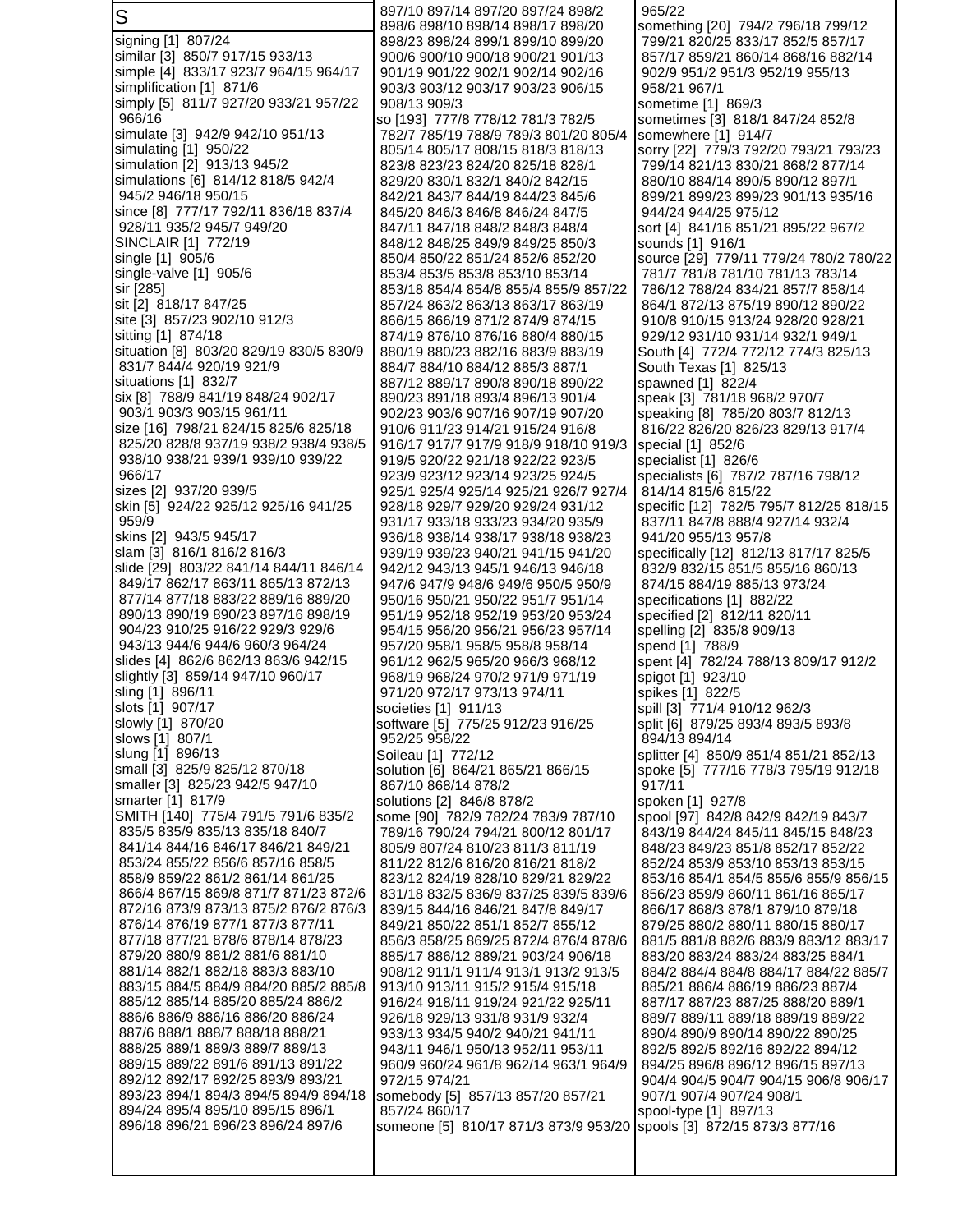S Sprague [1] 802/21 spreadsheet [3] 963/20 963/22 964/21 SPU [2] 778/3 779/15 square [3] 845/18 845/19 907/15 stabbed [1] 895/22 stabbing [1] 843/10 stabs [1] 849/6 stack [158] 837/24 838/1 838/3 839/20 839/24 840/8 840/19 841/1 841/25 842/3 843/20 844/9 844/18 844/20 845/4 845/10 845/11 846/1 847/7 850/4 851/8 851/18 853/10 853/16 854/10 854/12 854/14 854/21 854/23 855/1 855/5 855/7 855/13 855/13 855/16 855/18 855/25 856/8 856/11 856/15 856/16 856/17 856/20 856/24 857/1 857/3 858/7 858/11 858/15 858/16 858/20 858/22 858/24 859/10 859/24 860/2 860/17 860/19 861/3 861/4 861/16 861/19 861/19 862/22 863/1 863/2 863/7 863/14 863/15 863/15 863/20 863/22 863/25 864/6 864/9 864/13 864/20 864/23 865/4 865/8 865/16 865/19 866/13 867/2 867/16 868/1 868/2 868/4 868/11 868/22 869/12 870/2 871/4 872/23 873/3 873/6 873/25 874/8 875/1 875/15 877/19 877/25 878/8 878/14 879/12 879/16 879/24 880/2 882/3 882/6 885/12 889/14 889/23 889/25 890/1 890/3 890/9 890/16 890/18 890/21 890/24 890/25 891/20 894/11 896/9 897/5 899/9 899/12 899/13 899/15 900/7 900/11 900/20 900/20 901/2 901/4 901/6 902/7 902/23 902/24 904/8 904/21 905/2 905/8 905/12 905/17 905/19 905/21 906/6 906/9 906/20 906/23 908/7 908/16 908/19 908/23 909/2 950/25 stacks [2] 860/13 861/9 stage [3] 856/22 862/21 903/18 stand [2] 830/8 954/25 standard [4] 821/22 830/8 830/10 833/22 standing [1] 778/19 start [8] 781/22 788/23 824/4 831/8 838/2 839/10 917/23 940/14 started [9] 788/8 810/25 838/4 842/19 843/25 889/9 910/13 911/22 964/6 starting [4] 780/11 824/13 848/5 956/6 starts [3] 820/5 962/2 962/8 state [7] 772/22 773/2 833/2 835/7 888/24 909/12 937/2 stated [3] 945/18 954/18 966/16 statement [3] 897/4 934/12 945/5 statements [1] 927/15 states [18] 771/1 771/10 771/15 773/6 773/9 834/15 839/5 876/16 876/17 876/24 877/5 881/5 881/8 891/19 899/20 956/13 972/15 976/11 States' [2] 772/18 834/20 Static [2] 874/7 874/10 Static Kill [2] 874/7 874/10 stating [1] 915/11 status [4] 808/21 808/24 812/17 859/8 steel [2] 847/14 888/6 stems [1] 807/1 stenography [1] 775/24 step [1] 800/8 STEPHEN [2] 771/19 773/7 stepped [1] 939/11 steps [2] 804/3 870/19 STEVEN [2] 773/11 774/16 sticking [2] 848/19 852/19 still [5] 778/23 825/1 841/6 920/12 954/25 stimulation [1] 813/7 stock [2] 882/9 882/11 stood [1] 786/24 stop [3] 830/1 910/12 916/13 storage [1] 914/10 straight [1] 802/5 straighten [2] 845/7 904/18 strain [1] 891/11 Street [16] 771/23 772/4 772/7 772/13 772/16 772/23 773/4 773/18 774/3 774/7 774/13 774/16 775/5 775/12 775/16 775/18 stress [6] 814/13 818/3 838/9 867/25 868/2 868/2 Stress Engineering [1] 814/13 strike [2] 930/16 948/19 string [4] 799/11 799/20 819/4 972/17 strong [3] 853/2 867/3 907/13 stronger [1] 853/4 structural [7] 843/14 845/12 867/1 867/25 869/17 901/6 908/25 structure [1] 782/2 stub [4] 841/17 850/20 850/22 851/4 stubs [3] 848/19 848/20 850/18 stuck [2] 822/16 844/2 studied [1] 890/2 studies [4] 839/6 945/23 966/14 966/22 study [7] 941/17 941/17 942/20 942/21 943/20 944/7 966/19 stuff [5] 814/12 814/16 831/15 846/4 966/18 subject [5] 783/25 804/18 861/11 960/2 972/11 subjects [2] 969/7 969/7 submit [1] 915/22 subsea [35] 833/9 834/15 835/22 836/19 836/20 836/22 836/23 836/24 836/25 837/5 837/7 837/7 837/8 838/7 838/7 838/8 838/21 846/12 846/23 846/25 846/25 847/4 847/9 851/3 851/6 851/9 851/22 852/4 852/8 882/4 900/24 912/21 914/9 914/13 914/20 substance [1] 933/7 substantive [1] 873/5 subtract [1] 879/23 succeed [10] 799/13 805/23 805/23 806/19 809/15 810/3 812/3 814/20 815/4 815/17 success [16] 794/17 795/12 796/13 797/6 797/20 798/20 799/3 799/19 814/21 815/7 815/20 815/20 825/19 825/21 832/6 832/18 successful [13] 790/3 794/2 794/5 794/20 794/25 795/3 795/9 797/2 799/1 807/13 807/17 842/14 844/6 successfully [3] 809/9 825/17 853/17 such [4] 839/4 919/16 920/4 966/24 suddenly [1] 870/21 sufficient [3] 920/25 926/13 926/16 sufficiently [1] 931/23 suggested [1] 927/1 suggestion [1] 940/3 Suite [9] 771/23 772/4 772/16 773/18 774/13 774/16 775/5 775/9 775/12 sum [2] 913/12 925/1 summarize [7] 872/5 872/13 911/17 917/20 924/22 942/14 943/15 summarizes [1] 943/14

summary [2] 791/19 911/11 sun [1] 967/18 Sunday [2] 898/25 971/10 support [8] 784/21 790/10 807/19 839/3 845/13 869/2 901/6 914/14 supporting [2] 839/2 912/3 supposed [6] 802/9 808/1 821/22 822/9 822/25 925/3 sure [24] 785/19 788/11 788/20 789/3 790/1 792/9 796/9 799/5 810/12 811/3 818/20 830/24 831/2 847/19 848/21 859/11 861/12 880/12 889/12 894/22 906/23 931/23 965/15 965/20 surface [11] 794/15 799/3 799/11 799/20 840/19 863/4 863/17 863/21 907/20 914/22 938/12 surge [1] 870/22 surround [1] 831/13 surrounding [1] 817/10 suspected [1] 849/7 sustain [4] 819/1 829/1 858/2 859/16 Sustained [1] 908/10 Sutherland [1] 774/15 Suttle's [1] 965/13 Suttles [13] 955/4 955/9 955/17 955/21 957/13 958/16 959/7 959/19 959/24 960/7 960/7 960/16 966/6 Suttles' [1] 956/3 swiftly [1] 779/12 Swing [1] 837/15 switch [1] 782/22 sworn [3] 777/12 835/6 909/11 synergy [1] 784/25 system [66] 803/18 838/7 849/25 850/4 851/3 851/20 852/13 852/21 853/2 853/4 853/5 854/7 862/18 863/7 863/16 863/23 864/3 867/3 887/25 889/19 906/6 906/19 907/2 907/7 907/10 912/20 912/20 914/6 914/9 914/13 914/20 918/19 919/2 919/3 919/4 919/6 919/7 919/8 919/10 920/2 920/9 920/24 921/19 923/8 923/17 925/24 925/25 926/16 927/4 928/22 933/2 934/20 934/21 935/14 935/17 936/19 936/21 937/8 938/15 939/15 940/1 941/19 942/23 944/18 945/4 951/15 systematically [1] 834/1 systems [14] 835/22 837/8 837/9 863/18 911/25 912/9 912/21 912/22 918/23 919/1 931/20 934/18 934/18 950/4 T T-R-E-V-O-R [1] 835/9 tab [1] 963/25 table [12] 813/16 813/17 883/1 883/3 883/4 884/7 937/18 937/25 947/5 947/6 947/23 950/14 tables [2] 941/11 942/7 Tad [1] 791/1 take [25] 778/8 790/8 811/4 844/23 845/22 845/25 861/8 863/4 863/20 867/3 867/7 871/11 875/24 879/22 891/2 892/11 893/13 896/20 897/22 900/3 902/12 919/23 942/17 943/16 966/6 taken [6] 870/10 882/12 892/16 932/16 941/6 954/15 takes [1] 937/17 taking [5] 891/11 907/3 942/10 945/9 950/22 talk [19] 778/25 779/13 782/23 791/10 804/3 809/4 813/8 813/11 831/3 836/8 854/9 872/2 872/15 877/15 878/4 919/1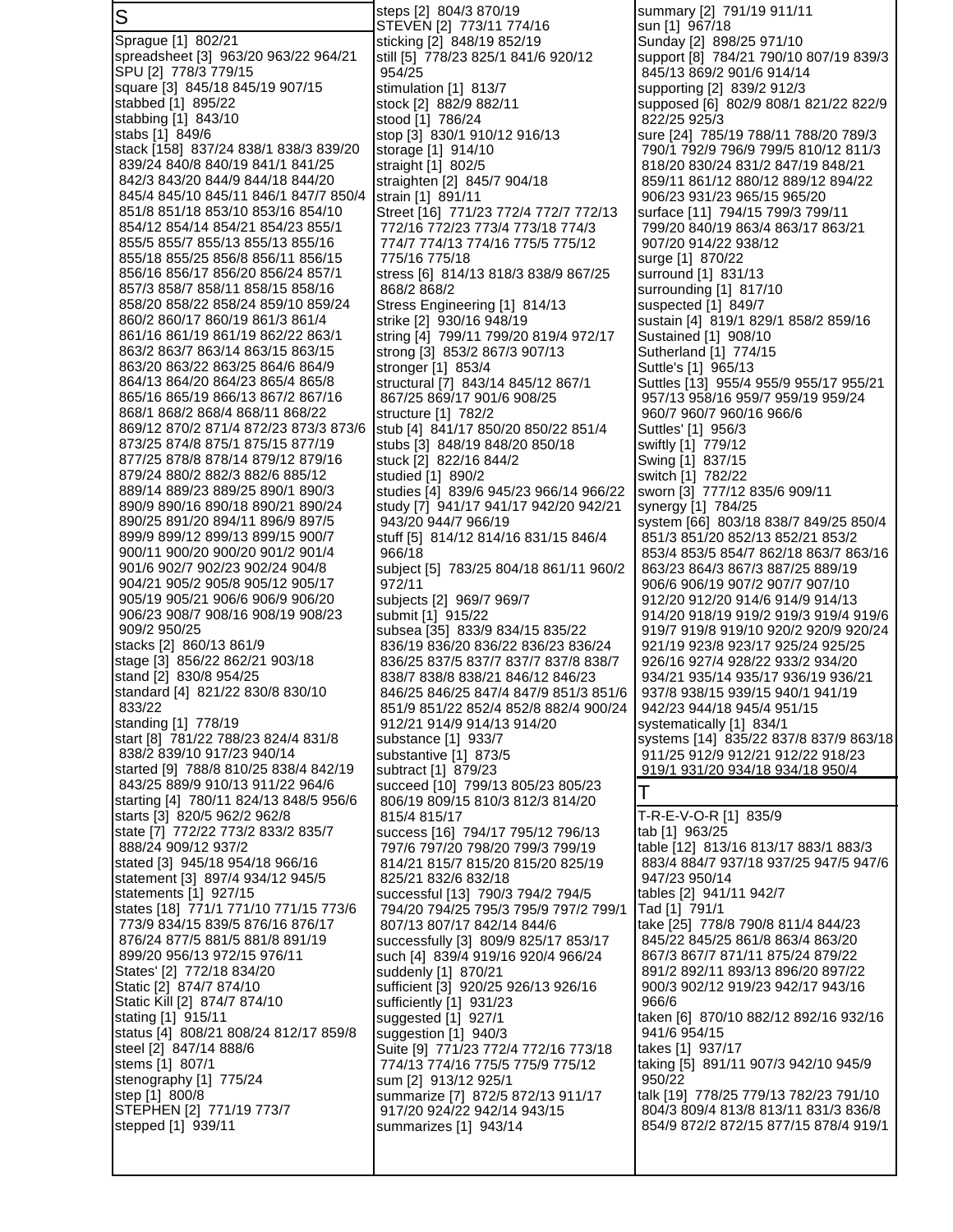T talk... [3] 923/1 923/5 932/5 talked [25] 779/8 779/14 781/4 783/4 784/14 785/5 789/25 791/11 792/5 792/23 800/16 807/23 809/4 825/4 826/7 839/19 872/23 887/15 888/12 895/7 895/20 916/18 928/3 950/19 973/11 talking [16] 782/24 792/1 803/19 805/1 830/16 875/17 884/7 887/5 899/12 923/15 927/20 934/23 957/10 962/15 969/12 970/22 target [1] 945/2 targeted [1] 945/3 targeting [1] 944/20 tasked [1] 839/20 tasks [1] 836/5 taught [2] 912/11 912/12 team [126] 778/11 782/11 783/9 783/18 784/2 784/20 785/11 789/12 789/13 793/7 793/10 798/11 801/6 822/18 826/8 827/16 827/19 827/21 828/21 830/3 830/8 831/23 833/7 833/9 833/11 833/11 833/13 833/14 833/15 833/18 834/2 836/5 836/6 836/23 837/11 837/14 837/15 837/16 837/17 837/20 837/22 838/2 838/5 838/11 838/18 838/21 838/21 838/23 838/25 839/7 839/8 839/15 839/19 839/23 840/8 840/25 842/5 842/10 842/13 842/17 842/24 843/4 844/17 846/11 846/22 849/11 849/14 849/16 849/22 850/16 851/17 851/19 852/2 852/10 852/22 854/13 854/17 854/19 855/16 855/23 856/7 856/16 856/20 856/20 857/2 857/22 857/24 860/18 861/15 862/1 862/5 862/9 862/14 864/11 865/3 868/18 868/21 868/24 869/4 869/12 869/14 870/1 870/5 870/5 870/14 870/15 870/25 870/25 872/8 872/10 873/6 873/8 873/12 873/15 873/20 873/21 874/9 874/19 875/1 877/24 904/7 905/22 908/5 908/6 909/2 955/11 teams [14] 781/11 781/21 782/3 783/19 785/1 786/24 786/25 787/16 802/5 828/16 952/6 952/8 971/5 971/6 technical [45] 795/4 798/21 799/12 799/24 800/7 801/1 815/12 866/23 866/24 867/11 867/16 867/20 867/23 868/8 868/12 868/17 869/1 869/2 869/9 878/4 878/7 878/13 878/22 880/14 880/24 881/4 882/25 884/17 884/21 885/1 885/11 885/19 886/5 886/16 888/2 888/9 888/13 888/23 889/4 890/2 890/6 892/23 893/8 910/6 932/12 techniques [1] 834/19 technology [2] 835/23 911/25 Ted [1] 791/7 tell [51] 777/18 779/23 780/25 795/2 795/8 795/13 796/11 796/14 798/19 799/8 799/16 800/4 806/18 807/3 810/17 817/13 818/10 826/17 827/9 829/16 832/14 834/3 857/13 879/20 902/5 913/23 914/4 918/2 920/18 921/22 926/7 928/16 929/6 930/6 931/1 931/5 931/6 933/20 936/16 937/10 937/23 938/9 939/10 941/13 946/11 948/24 949/4 970/3 970/12 973/19 974/7 telling [7] 798/5 818/15 822/13 825/8 917/9 952/20 963/2 temperature [1] 972/20 temperatures [1] 919/10 temporary [2] 821/24 822/1 ten [1] 890/8 ten minutes [1] 890/8 tend [1] 907/19 tender [2] 913/15 915/4 tension [1] 868/3 term [5] 816/2 862/17 872/11 873/20 874/14 termed [2] 929/10 935/25 terms [19] 783/3 783/6 783/25 784/4 784/9 784/17 796/22 832/6 832/10 833/21 872/12 875/17 894/21 903/16 915/23 930/1 930/1 948/6 970/5 terrible [1] 944/25 test [17] 852/4 852/8 854/2 859/13 864/15 894/7 906/21 919/13 919/20 919/22 919/23 920/2 920/5 920/5 920/7 928/19 929/2 tested [5] 818/2 851/23 906/11 906/22 907/5 testified [25] 777/12 815/10 819/14 824/2 824/23 828/20 835/6 858/16 879/14 883/6 906/2 909/11 917/10 918/15 926/10 927/7 934/10 944/19 945/1 946/1 949/20 965/21 971/3 971/23 971/25 testify [7] 857/9 860/7 927/14 954/12 965/6 965/17 972/6 testifying [3] 916/16 954/8 957/4 testimony [43] 796/10 797/3 797/10 818/25 823/8 857/8 877/11 877/12 878/16 916/20 917/14 918/12 926/18 927/8 935/5 935/23 936/4 940/11 940/17 940/17 940/25 944/10 944/22 945/12 945/14 947/17 953/15 954/22 954/25 967/13 967/16 967/23 968/7 968/11 968/15 968/19 969/1 969/3 969/11 969/23 970/14 970/17 973/14 testing [15] 794/23 844/7 851/16 851/18 852/2 852/23 853/17 853/20 870/11 906/6 906/18 906/19 906/25 907/9 907/11 tests [9] 851/21 852/10 852/14 852/16 866/17 887/8 919/23 920/4 920/10 tether [1] 896/3 Texas [4] 774/17 775/6 775/9 825/13 text [1] 960/9 than [24] 805/2 807/19 817/9 823/21 825/15 828/7 831/3 831/16 831/19 832/7 842/13 855/17 857/8 877/8 904/9 924/18 927/2 927/17 933/8 948/3 949/22 949/23 953/5 970/13 Thank [22] 786/13 810/21 828/1 829/9 832/4 834/8 834/9 834/23 846/18 846/19 871/7 876/2 877/13 882/8 898/8 902/3 903/20 909/3 909/5 909/6 951/24 958/7 Thanks [2] 871/13 891/24 that [1205] that's [132] 778/17 778/25 779/19 780/5 781/2 782/16 783/12 783/13 784/3 784/24 786/3 787/23 790/8 790/12 792/4 793/21 794/6 795/14 795/17 795/20 795/23 798/4 800/1 800/17 801/14 803/7 803/12 803/21 804/22 805/14 806/12 808/3 808/6 808/18 809/3 809/12 811/21 812/25 816/6 816/10 820/25 822/20 824/18 825/1 825/3 825/23 826/24 831/12 831/22 834/8 835/1 837/13 839/22 840/13 840/14 843/21 855/21 866/9 868/23 873/14 874/4 874/6 874/14 875/7 875/10 875/15 875/22 877/7 878/3 878/15 878/16 879/13 880/5 882/2 882/17 882/21 883/11 883/14 887/19 888/14 888/22 892/21 893/17 893/19 894/2 894/19 896/6 896/21 897/16 899/7 899/20 900/3 903/20 905/12 906/4 906/9 916/1 918/10 923/8 923/14 925/2 927/15 939/3 939/22 941/17 942/11 942/23 943/4 945/6 949/19 973/16 theirs [1] 963/7 972/18 894/9 896/6 896/11 896/13 900/21

 950/12 951/15 951/16 951/19 954/22 954/22 954/24 956/16 957/9 957/24 960/6 960/7 961/13 962/1 967/9 969/1 969/14 970/17 971/14 971/15 972/21 their [32] 811/4 816/7 818/7 828/21 834/18 837/9 839/17 845/23 856/16 905/24 918/15 927/11 933/7 933/7 933/20 935/20 935/25 937/2 937/24 939/21 943/14 943/19 952/13 952/19 967/15 968/1 968/17 969/6 969/14 969/16 969/25 970/3 them [39] 781/22 782/9 788/21 789/17 800/12 800/12 820/3 828/10 829/22 832/2 833/11 834/1 839/15 842/11 845/22 847/11 847/12 847/22 848/13 849/2 850/14 852/3 852/8 852/9 852/14 855/24 856/22 862/6 869/18 880/13 906/11 913/10 923/20 927/10 933/23 961/10 970/12 970/18 970/22 themselves [3] 859/2 888/5 916/24 then [63] 778/21 780/17 782/8 790/16 797/15 803/7 812/21 814/2 823/5 830/4 834/5 834/6 834/21 836/19 845/7 847/21 848/22 850/2 856/2 858/10 858/20 859/25 860/1 872/15 873/2 877/15 881/20 881/24 882/6 883/22 895/25 906/21 911/7 914/1 916/10 916/23 919/1 920/1 922/7 922/12 922/16 922/18 930/12 931/22 934/2 935/1 937/7 937/19 937/21 942/2 942/3 942/10 942/14 944/16 945/18 946/23 957/1 957/15 960/7 962/9 963/5 963/10 then-stated [1] 945/18 theoretical [3] 937/9 937/21 951/18 theoretical-only [1] 937/9 theory [3] 912/8 912/20 925/21 there [200] 777/8 778/20 781/14 788/20 788/22 788/25 789/3 789/17 789/18 790/22 790/23 790/24 791/8 792/20 792/24 795/4 795/5 798/9 798/24 798/25 800/6 800/12 801/11 801/20 801/23 803/5 804/6 805/8 805/12 805/22 806/16 806/18 807/8 807/9 807/14 811/2 811/3 811/12 811/15 812/5 812/6 814/19 815/10 816/23 816/25 817/1 818/16 820/6 820/11 822/1 822/2 822/4 822/15 823/11 824/16 826/1 826/9 826/18 827/3 827/9 827/17 828/7 828/9 829/16 830/1 831/22 832/1 832/1 832/23 833/8 833/8 833/18 837/19 838/6 839/12 839/25 841/4 841/22 844/8 844/10 844/21 846/3 848/3 848/14 849/4 850/13 850/23 851/2 851/20 851/20 852/20 853/18 854/4 854/8 857/24 859/3 861/10 862/24 863/22 865/15 865/16 865/17 865/19 866/11 866/14 866/21 870/4 870/6 873/24 878/6 880/1 880/18 882/4 883/11 883/18 884/4 884/16 884/19 888/11 890/21 892/8 894/6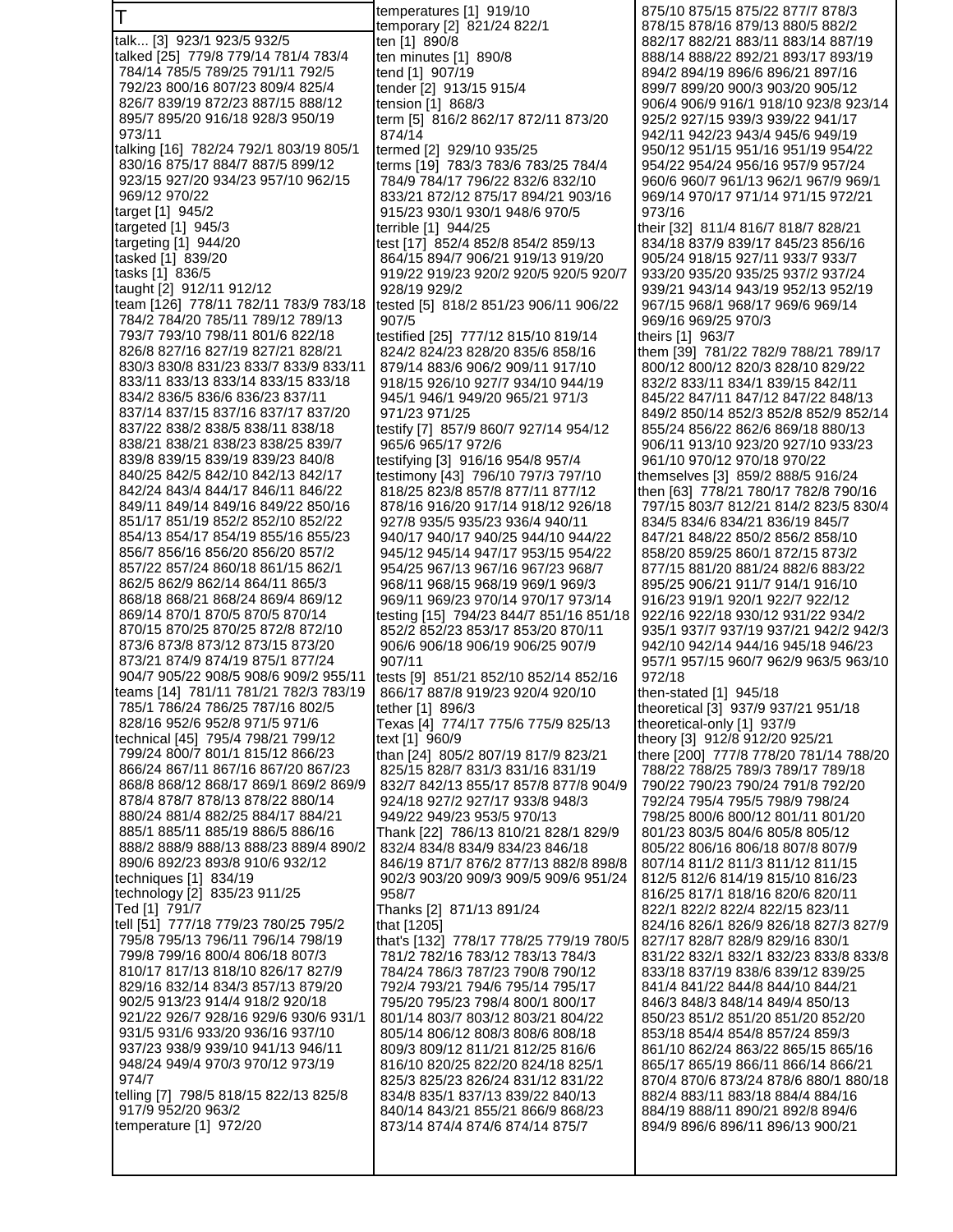| Τ                                                                              | thin [1] 938/11                                                            | Thursday [1] 862/5                                                          |
|--------------------------------------------------------------------------------|----------------------------------------------------------------------------|-----------------------------------------------------------------------------|
| there [73] 900/22 900/24 901/1 904/7                                           | thing [10] 799/2 805/3 817/25 826/3<br>827/15 830/2 833/16 930/10 933/11   | tight [1] 906/24<br>tighten [3] 847/22 848/3 850/14                         |
| 904/11 904/12 906/25 907/10 907/17                                             | 936/21                                                                     | tilt [1] 850/3                                                              |
| 908/19 911/9 912/23 912/25 913/3                                               | things [20] 790/12 816/23 817/8 823/24                                     | Tim [1] 972/6                                                               |
| 914/3 915/18 916/13 916/16 918/3                                               | 827/12 832/16 832/21 833/10 855/17                                         | time [91] 778/17 782/24 786/20 786/25                                       |
| 918/6 918/7 919/16 919/19 920/10                                               | 857/4 867/9 868/7 906/5 920/6 934/19                                       | 788/13 789/16 798/23 799/9 799/17                                           |
| 920/25 921/19 922/1 922/1 922/8 922/8                                          | 941/18 966/9 966/12 966/23 967/9                                           | 802/8 809/17 810/24 810/25 818/10                                           |
| 922/9 922/11 922/11 922/14 922/16                                              | think [49] 788/21 789/25 796/19 806/16                                     | 822/25 823/6 828/1 829/25 834/12                                            |
| 922/18 923/3 923/17 923/21 923/25<br>924/4 924/10 925/14 926/9 926/9           | 808/10 809/1 809/15 809/18 820/24<br>824/20 837/11 843/19 856/1 857/13     | 837/4 838/16 842/18 842/21 852/6<br>856/11 856/19 856/21 856/24 856/25      |
| 926/10 926/25 927/1 927/5 928/7                                                | 858/24 859/18 859/20 859/25 861/10                                         | 860/2 870/20 871/8 874/9 881/20 891/9                                       |
| 929/13 929/14 931/4 931/4 931/18                                               | 871/6 872/6 873/9 873/10 877/2 877/3                                       | 900/4 900/12 902/10 902/17 902/23                                           |
| 932/14 932/17 932/21 933/9 935/2                                               | 877/4 877/7 877/9 879/14 886/22 892/4                                      | 902/23 902/25 903/5 903/16 905/2                                            |
| 936/18 937/19 942/6 947/5 947/14                                               | 900/25 905/5 905/11 906/2 915/18                                           | 905/7 905/17 905/22 905/23 906/25                                           |
| 947/18 949/6 950/13 951/14 962/9                                               | 915/18 932/4 944/6 952/13 952/14                                           | 908/17 908/20 912/2 913/14 917/8                                            |
| 962/13 968/12 969/12<br>there's [26] 782/7 797/3 810/16 812/25                 | 952/16 954/3 957/12 957/24 958/1<br>969/11 974/11 975/10                   | 918/4 920/11 922/8 927/12 928/4 929/9<br>933/10 934/7 936/9 937/11 939/7    |
| 814/23 814/25 821/17 823/5 824/6                                               | thinking [1] 839/16                                                        | 940/16 941/6 942/9 944/1 947/9 947/25                                       |
| 829/25 840/12 852/4 855/9 866/3 892/1                                          | third [3] 772/23 812/19 881/24                                             | 948/3 948/9 948/15 949/12 951/23                                            |
| 901/6 915/19 920/4 924/21 926/6                                                | this [396]                                                                 | 956/21 957/2 957/15 965/17 966/13                                           |
| 926/18 938/2 938/13 945/14 963/25                                              | Thomas [2] 772/2 773/11                                                    | 968/8 969/21 969/24 970/15 974/16                                           |
| 968/12                                                                         | thoroughly [1] 869/21                                                      | 975/7 975/13 975/23 975/24                                                  |
| these [67] 785/13 788/18 789/15 793/5                                          | those [109] 777/10 780/1 782/3 782/4                                       | timeline [4] 865/7 865/14 866/22 906/14                                     |
| 793/15 794/24 806/11 809/16 811/14<br>820/2 829/21 832/16 833/11 834/13        | 782/6 783/6 785/8 786/16 786/25<br>789/16 790/20 790/20 794/7 800/9        | times [2] 954/15 957/25<br>tip [1] 896/3                                    |
| 842/21 849/6 849/9 849/10 849/16                                               | 800/19 800/21 805/14 805/16 807/19                                         | tips [1] 853/8                                                              |
| 850/16 850/24 852/3 853/8 863/20                                               | 811/5 812/5 817/10 818/12 819/11                                           | tired [1] 820/9                                                             |
| 863/21 865/24 867/9 869/25 870/7                                               | 819/25 822/5 823/4 833/7 839/11                                            | tires [1] 813/11                                                            |
| 874/20 875/19 879/15 883/23 885/17                                             | 839/14 842/17 844/11 845/15 846/9                                          | title [4] 872/7 872/10 873/17 910/1                                         |
| 886/8 887/5 888/1 889/10 896/16                                                | 846/14 848/20 849/17 851/4 851/21                                          | titled [4] 784/21 790/4 915/15 943/14                                       |
| 896/16 896/16 897/9 897/9 897/12<br>897/22 908/21 919/23 932/14 934/5          | 851/24 853/1 855/17 859/24 860/20<br>861/5 865/25 867/8 868/25 872/25      | today [7] 782/24 803/20 812/11 825/1<br>835/16 971/3 972/6                  |
| 934/10 935/2 935/19 937/6 937/7                                                | 873/25 874/2 883/20 885/4 887/7                                            | together [14] 782/2 783/6 783/22 793/1                                      |
| 937/21 939/4 939/5 939/5 941/11                                                | 890/11 901/7 903/25 906/10 907/18                                          | 796/21 817/2 829/25 841/19 848/12                                           |
| 946/19 947/2 948/2 950/7 957/22 965/2                                          | 908/3 908/3 909/1 913/1 913/4 913/7                                        | 859/11 896/4 906/10 906/23 938/14                                           |
| 966/14 968/16                                                                  | 913/9 913/11 916/25 917/2 921/10                                           | told [28] 795/9 797/18 797/23 798/13                                        |
| they [147] 778/19 782/11 782/14 787/1                                          | 921/22 923/22 924/1 924/8 924/15                                           | 806/2 812/1 816/5 818/7 820/20 825/3                                        |
| 788/20 789/18 793/13 795/3 795/4<br>795/8 795/13 795/14 796/14 797/1           | 924/23 927/2 927/15 930/7 931/8<br>933/20 941/22 942/2 942/13 942/17       | 826/3 832/14 832/16 857/10 857/18<br>858/24 890/6 934/5 937/3 947/16 957/5  |
| 797/8 798/13 798/15 800/4 810/7 810/7                                          | 944/17 945/22 946/21 947/5 947/16                                          | 966/20 970/18 973/15 973/20 973/22                                          |
| 811/11 812/23 815/4 815/5 817/15                                               | 948/16 950/13 950/15 950/17 950/21                                         | 973/25 974/17                                                               |
| 818/10 818/13 818/13 828/22 830/14                                             | 950/23 951/1 952/8 952/11 952/15                                           | Tolles [1] 774/18                                                           |
| 831/15 833/12 834/4 834/4 834/5                                                | 953/12 954/8 956/21 958/5 959/17                                           | Toni [5]  775/18 775/20 976/10 976/18                                       |
| 839/12 839/13 845/17 851/11 851/11<br>851/12 851/23 853/5 857/12 859/5         | 962/12 962/15 967/25 969/7                                                 | 976/18                                                                      |
| 859/14 869/21 869/22 875/20 876/8                                              | though [7] 814/19 815/9 819/23 889/23<br>920/11 936/18 962/15              | Tony [3] 971/1 971/8 971/10<br>too [20] 823/16 824/21 824/24 825/9          |
| 876/9 883/23 883/24 883/25 884/9                                               | thought [13] 798/1 800/4 819/16 824/24                                     | 825/9 825/25 826/1 826/10 826/18                                            |
| 886/8 896/19 903/25 917/2 923/4                                                | 828/22 853/19 877/22 901/17 922/9                                          | 826/19 827/9 827/10 827/17 828/8                                            |
| 923/23 926/21 927/5 927/10 927/21                                              | 924/12 927/10 942/8 947/8                                                  | 831/2 841/8 853/18 920/25 921/20                                            |
| 928/3 929/21 933/10 933/11 933/17                                              | thought-to-be [1] 942/8                                                    | 949/6                                                                       |
| 933/18 933/21 933/23 933/25 934/2<br>934/17 935/7 935/9 935/13 935/21          | thought-to-be-known [1] 947/8<br>thousands [1] 913/12                      | took [13] 778/12 778/21 778/23 814/14<br>893/11 894/21 894/25 904/13 916/24 |
| 935/24 936/18 936/20 936/21 937/6                                              | threading [1] 848/6                                                        | 929/24 940/20 941/4 963/9                                                   |
| 937/7 937/25 938/20 939/9 939/10                                               | three [29] 778/10 793/6 793/10 793/15                                      | tool [8] 814/25 848/4 850/9 850/13                                          |
| 939/10 939/18 939/20 939/24 940/21                                             | 842/21 842/23 843/3 850/8 852/14                                           | 851/2 851/2 851/9 852/13                                                    |
| 941/15 941/16 941/16 941/20 941/20                                             | 878/7 878/7 881/9 883/12 883/23 884/4                                      | tooling [7] 838/8 845/7 846/3 847/3                                         |
| 941/22 941/24 941/25 942/2 942/3                                               | 886/5 888/6 888/11 892/24 895/6                                            | 847/12 848/20 904/16                                                        |
| 942/3 942/11 942/13 942/14 942/15<br>942/15 942/18 943/15 943/19 944/18        | 895/21 927/2 934/2 937/7 946/21<br>946/22 947/5 950/15 957/25              | tools [33] 779/24 780/1 781/1 782/3<br>782/6 849/15 849/17 849/21 850/1     |
| 945/10 946/15 948/15 950/8 952/16                                              | throes [1] 827/12                                                          | 850/8 850/16 850/18 850/19 850/20                                           |
| 952/17 952/19 952/20 953/2 953/6                                               | through [51] 780/18 780/21 781/16                                          | 850/23 850/24 851/1 851/4 851/7                                             |
| 953/11 953/22 953/25 954/2 957/14                                              | 781/17 788/10 790/17 805/9 810/25                                          | 851/23 851/24 852/3 852/4 852/7                                             |
| 962/13 967/15 968/17 968/19 969/5                                              | 812/2 817/16 818/3 818/5 819/10                                            | 896/17 908/5 908/6 918/7 918/8 918/9                                        |
| 969/6 969/13 969/16 969/25 970/2                                               | 819/17 824/19 825/18 825/20 838/25                                         | 918/9 918/11 949/7                                                          |
| 970/3 970/9 970/10 970/20 970/20<br>970/21 974/13                              | 841/23 844/6 852/14 869/16 876/12<br>878/6 898/21 902/6 910/14 911/6 914/9 | top [121] 780/18 783/18 783/23 784/17<br>785/23 788/5 788/16 789/6 789/21   |
| they're [1] 933/21                                                             | 917/5 922/4 922/9 922/12 922/15                                            | 792/22 793/25 796/24 796/25 798/6                                           |
| thick [1] 868/10                                                               | 923/10 923/11 923/14 923/22 924/5                                          | 799/18 801/8 801/23 802/1 802/4                                             |
| thicker [1] 907/16                                                             | 924/6 924/9 925/24 926/8 933/16 934/3                                      | 802/19 802/22 802/23 802/25 803/2                                           |
| thicker-walled [1] 907/16                                                      | 934/4 934/4 936/22 945/9 959/2 965/9                                       | 803/4 804/7 805/22 806/19 806/23                                            |
| thickness [6] 924/21 925/1 925/5 925/15 throughout [1] 936/19<br>934/23 945/17 | Thunder [1] 912/4                                                          | 806/25 806/25 807/12 807/16 808/1<br>808/18 809/7 809/23 811/1 811/9        |
|                                                                                |                                                                            |                                                                             |
|                                                                                |                                                                            |                                                                             |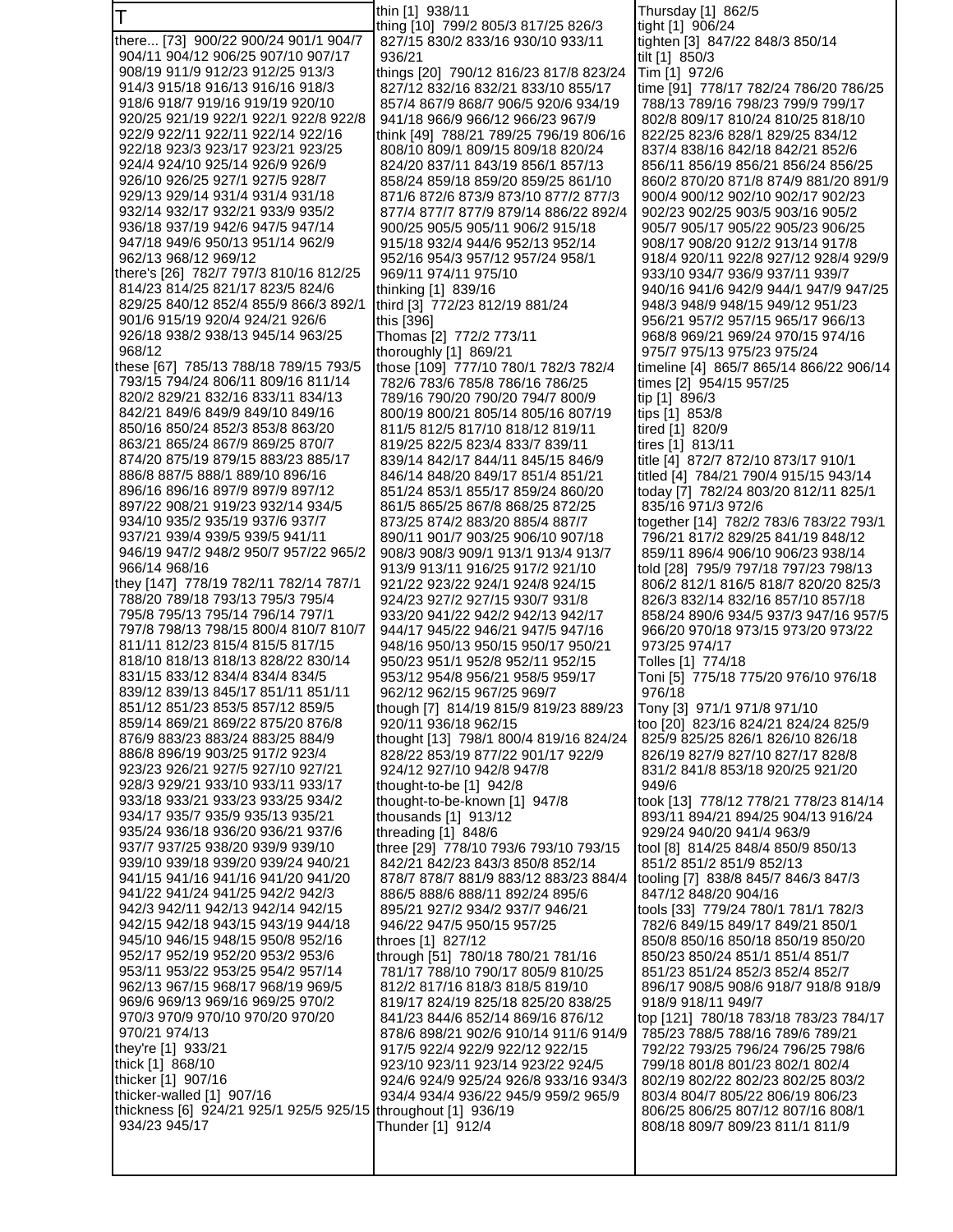T top... [82] 811/17 812/2 812/10 813/5 815/3 815/3 815/16 815/17 815/25 816/1 816/5 816/9 816/15 817/5 817/6 817/13 817/20 819/13 819/20 820/17 821/7 821/9 821/14 823/15 823/18 824/3 824/8 825/9 825/24 826/18 826/20 826/21 827/2 827/3 827/17 827/23 828/6 828/21 828/22 829/4 832/6 832/10 832/23 833/1 833/3 834/18 837/24 838/1 840/1 840/12 841/16 843/8 843/11 844/24 847/5 852/18 853/9 863/25 866/10 873/13 874/5 879/12 879/15 880/18 881/25 882/3 882/5 882/21 883/18 891/21 893/1 894/12 896/5 896/8 896/12 898/19 904/13 907/15 941/24 942/7 949/13 956/10 top 10 [3] 792/22 793/25 796/25 Top Hat [1] 874/5 Top Kill [76] 783/18 783/23 789/6 796/24 798/6 799/18 801/8 801/23 802/1 802/4 802/22 802/23 802/25 803/2 803/4 804/7 805/22 806/19 806/23 806/25 806/25 807/12 807/16 808/1 808/18 809/7 809/23 811/1 811/9 811/17 812/2 812/10 813/5 815/3 815/3 815/16 815/17 815/25 816/1 816/5 816/9 816/15 817/5 817/6 817/13 817/20 819/13 819/20 820/17 821/7 821/9 821/14 823/15 823/18 824/3 824/8 825/9 825/24 826/18 826/20 826/21 827/2 827/3 827/17 827/23 828/6 828/21 828/22 829/4 832/6 832/10 833/1 833/3 834/18 873/13 949/13 Top Kill-type [1] 832/23 top-down [1] 841/16 topside [1] 851/2 topside-based [1] 851/2 topsides [2] 912/21 938/12 TOR [2] 783/25 785/16 torque [4] 847/23 850/13 850/15 851/2 torquing [1] 847/19 Torts [1] 773/6 total [7] 837/1 837/2 852/12 879/22 913/12 925/2 961/11 totality [2] 916/17 966/2 toward [3] 823/23 845/3 929/22 towards [3] 930/3 930/19 930/23 trademarked [1] 812/23 trans [1] 892/4 transcript [2] 771/14 976/13 transcription [1] 775/25 transducer [5] 854/20 857/20 857/21 858/21 859/15 transferred [1] 967/20 transition [99] 842/8 842/9 842/19 843/7 843/19 844/24 845/10 845/15 848/22 848/23 849/23 851/8 852/17 852/22 852/24 853/9 853/10 853/13 853/15 853/16 854/1 854/5 855/5 855/8 856/15 856/23 859/9 860/11 861/16 865/17 866/17 868/3 872/15 873/2 877/16 878/1 879/10 879/18 879/25 880/2 880/11 880/15 880/17 881/5 881/8 881/21 882/6 883/9 883/12 883/17 883/20 883/23 883/24 883/25 884/1 884/2 884/8 884/16 884/22 885/7 885/21 886/4 886/19 886/23 887/4 887/17 887/22 887/24 888/20 888/25 889/7 889/11 889/18 889/19 889/22 890/4 890/9 890/13 890/14 890/22 890/25 892/5 892/16 892/22 894/12 894/25 896/8 896/12 896/15 897/13 904/4 904/5 904/7 906/8 906/17 907/1 907/4 907/24 908/1 translated [1] 872/11 Transocean [14] 774/12 774/13 774/14 774/15 774/16 774/17 774/18 774/19 774/20 839/1 871/24 882/13 899/3 952/3 transparent [1] 814/17 transport [2] 914/8 973/4 trapped [2] 844/22 848/8 travel [1] 845/2 trees [1] 837/8 Trevor [10] 835/2 835/5 835/9 835/18 891/13 896/23 932/10 932/11 972/12 972/15 TREX [63] 777/23 778/22 779/1 780/9 783/5 791/13 792/13 796/16 802/15 803/9 803/25 806/6 808/7 808/21 812/10 812/16 818/22 824/1 861/22 863/9 867/13 867/18 869/6 878/11 878/20 880/23 882/25 884/12 885/5 885/18 887/1 887/13 887/21 888/10 891/4 896/22 897/18 898/23 902/14 903/8 932/7 955/2 955/25 958/8 959/5 959/22 960/4 960/11 961/2 961/15 963/11 963/18 963/23 964/14 964/20 965/13 965/18 966/10 967/5 970/23 972/4 972/23 974/23 TREX-100008 [1] 818/22 TREX-100203 [1] 796/16 TREX-100231 [2] 780/9 824/1 TREX-10506 [1] 792/13 TREX-11905R.16.1 [1] 967/5 TREX-11905R.21.1.TO [1] 966/10 TREX-11906.4.1.TO [1] 964/20 TREX-11906.5.TO [1] 964/14 TREX-11906.6.1.TO [1] 963/23 TREX-11906.7.1.TO [1] 963/18 TREX-11907.1.1.TO [1] 959/22 TREX-11907.3.1 [1] 963/11 TREX-11907.3.1.TO [1] 960/4 TREX-120129.1.1.TO [1] 878/11 TREX-120129.7.1.TO [1] 878/20 TREX-140342 [1] 791/13 TREX-140563.4.1.TO [1] 891/4 TREX-142916 [1] 783/5 TREX-143045 [1] 898/23 TREX-144408.1.1.TO [1] 896/22 TREX-144408.8.1 [1] 902/14 TREX-144408.8.1.TO [1] 897/18 TREX-144745.28.1.TO [1] 880/23 TREX-150110.1.1.TO [2] 958/8 959/5 TREX-19575.36.2.TO [1] 884/12 TREX-2386 [3] 777/23 778/22 779/1 TREX-3220.1.1.TO [1] 974/23 TREX-5063.1.2 [1] 932/7 TREX-5363 [2] 802/15 803/25 TREX-8537 [1] 806/6 TREX-9148 [4] 808/7 808/21 812/10 812/16 TREX-9155 [2] 965/13 965/18 TREX-9155.1.1.TO [1] 955/2 TREX-9155.4.1.TO [2] 955/25 960/11 TREX-9313.1.1.TO [1] 970/23 TREX-9330.1.1.TO [1] 961/2 TREX-9330.3.1.TO [1] 961/15 TREX-9446.1.1 [1] 972/4 TREX-9446.1.2 [1] 972/23 TREX-9575 [1] 888/10 TREX-9575.1 [1] 867/13 TREX-9575.1.2 [1] 867/18 TREX-9575.11.1.TO [1] 882/25 TREX-9575.160.1 [1] 869/6 TREX-9575.457.1.TO [1] 887/21 TREX-9575.457.1TO [1] 885/5 TREX-9575.518.1.TO [1] 887/13 TREX-9575.519.1.TO [1] 887/1 TREX-9575.520.1.TO [1] 885/18 TREX-9800.1.1 [1] 861/22 TREX-9800.8.1 [1] 863/9 Tri [1] 869/19 Tri-Labs [1] 869/19 trial [2] 771/14 797/9 trials [3] 852/20 853/1 908/3 tried [4] 799/4 814/15 814/15 819/18 Trinity [1] 836/12 triple [6] 878/8 878/14 879/12 879/16 879/24 880/2 triple-ram [6] 878/8 878/14 879/12 879/16 879/24 880/2 TRITON [1] 771/8 truck [1] 854/8 true [4] 806/1 952/9 964/25 976/12 truth [1] 952/21 try [16] 795/7 801/21 811/15 811/24 817/20 817/25 826/10 830/4 831/24 852/5 860/9 919/4 939/11 945/23 948/22 950/19 trying [14] 798/9 811/4 815/12 820/9 820/14 823/16 824/21 827/18 857/15 898/20 929/11 935/13 951/13 968/12 tubes [2] 823/11 833/25 turn [8] 793/2 821/24 822/17 826/15 869/6 878/19 884/11 923/11 Tusa [5] 775/18 775/20 976/10 976/18 976/18 two [38] 778/12 778/24 779/6 784/10 820/4 826/21 827/3 837/21 842/11 842/21 843/10 844/22 846/7 848/8 850/9 852/19 854/13 855/6 855/17 857/4 859/1 859/13 863/17 863/18 895/25 897/12 911/13 922/2 922/11 925/23 929/9 948/16 949/6 956/6 958/18 964/17 964/19 969/7 type [21] 781/13 798/25 813/23 814/24 821/11 821/15 832/23 833/22 837/5 850/14 851/18 867/23 882/19 897/13 902/6 920/5 934/10 940/19 953/3 960/25 966/23 types [3] 812/13 929/7 937/25 typical [3] 919/15 920/19 921/9 typically [7] 824/18 850/19 919/11 920/7 929/21 930/3 938/12 typo [1] 963/25 typographical [1] 964/2 U U.S [5] 773/6 773/9 849/11 876/5 963/2 Uh [4] 876/22 881/11 882/20 895/5 Uh-huh [4] 876/22 881/11 882/20 895/5 UK [3] 816/22 836/15 836/25 ultimately [5] 798/8 840/14 855/13 878/23 889/22 unanimous [5] 793/6 793/9 793/13 793/16 793/25 unbelievable [1] 833/5 unbolted [1] 843/17 unbolting [2] 841/6 842/15 uncertain [7] 921/19 921/20 930/8 941/18 944/16 946/21 962/15 uncertainties [17] 852/7 918/6 920/25 921/10 921/15 921/22 923/3 931/24 934/5 934/10 934/25 935/2 935/19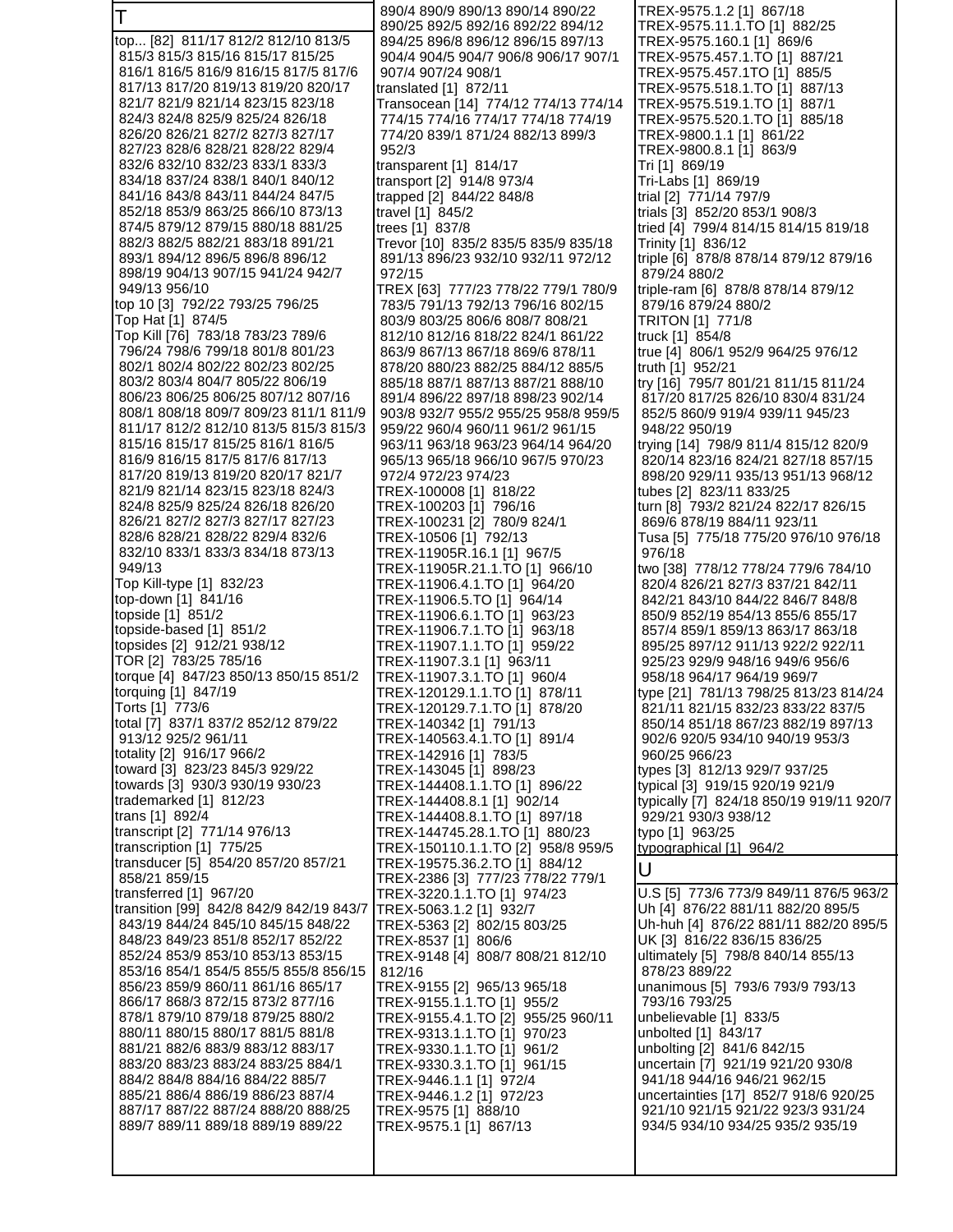U uncertainties... [4] 935/24 941/15 947/15 947/18 uncertainty [5] 921/25 922/1 924/23 925/11 949/7 unclear [2] 968/22 970/21 unconstrained [1] 959/9 unconventional [1] 816/25 under [35] 779/6 784/17 785/11 786/9 788/16 789/21 798/2 808/21 808/24 808/25 812/17 814/16 816/8 816/11 816/15 833/11 833/15 868/4 884/1 898/12 901/7 902/21 903/14 907/13 930/12 930/13 943/1 947/9 967/13 967/16 967/18 967/23 968/7 969/23 970/14 underneath [5] 794/22 884/13 892/1 896/12 942/8 understand [58] 793/12 798/10 799/4 803/6 811/4 811/16 811/24 818/1 820/14 828/12 828/16 831/15 857/15 865/12 874/11 889/11 890/12 894/22 895/20 917/15 918/22 918/25 919/18 920/6 920/20 927/3 927/3 928/10 928/21 929/3 930/11 933/16 933/25 934/3 934/20 934/20 934/22 935/6 935/13 935/17 936/10 936/19 938/16 939/11 939/20 939/21 940/15 940/18 942/1 943/2 944/2 945/23 948/22 950/20 960/23 963/9 968/12 969/1 understanding [23] 805/14 855/24 858/5 858/14 860/1 864/14 877/21 889/12 889/14 917/17 920/1 920/13 931/2 932/20 932/23 936/11 939/17 943/4 946/2 957/1 957/11 961/1 976/14 understood [5] 858/10 858/21 916/23 917/1 962/3 underwater [1] 846/6 undo [1] 850/14 unfolding [1] 819/25 unfortunate [1] 830/9 unfortunately [1] 809/3 Unified [13] 807/23 807/25 808/11 808/25 813/22 814/6 814/17 945/18 967/14 967/24 968/8 972/1 974/17 unique [2] 782/5 829/19 unit [1] 779/10 UNITED [12] 771/1 771/10 771/15 773/6 773/9 834/15 834/20 876/16 876/17 876/24 877/5 976/11 United States [5] 834/15 876/16 876/17 876/24 877/5 universities [1] 790/25 unknown [5] 925/6 932/15 934/16 934/17 944/16 unknowns [2] 925/14 933/9 unless [1] 975/20 unpack [1] 928/23 unreasonable [1] 951/21 unsuccessful [1] 824/8 until [5] 778/8 811/9 815/11 816/3 914/3 up [140] 777/24 779/5 780/8 780/13 780/17 781/11 781/23 783/17 784/12 784/17 785/9 785/23 786/24 791/13 792/13 801/12 801/21 802/19 803/9 805/12 806/6 807/11 808/7 810/25 812/15 812/17 813/11 813/13 814/15 817/5 818/21 819/3 820/2 821/1 823/16 826/10 827/15 827/18 830/8 831/22 840/4 841/12 843/1 843/8 843/10 844/14 845/7 846/16 847/1 847/2 847/22 848/2 848/19 848/25 848/25 849/4 850/14 851/21 853/21 855/3 858/25 859/18 861/22 863/21 865/10 869/21 869/23 870/8 872/5 872/6 874/21 876/12 880/23 881/6 882/7 886/13 887/1 887/13 891/4 893/5 896/14 898/22 902/14 903/8 903/23 904/17 906/12 906/22 907/6 910/22 911/15 914/7 915/13 917/18 921/6 922/4 922/5 922/13 922/19 923/9 923/21 924/1 925/2 927/5 932/7 936/22 936/25 937/14 941/18 943/9 944/14 946/4 946/23 946/23 946/23 947/24 948/10 949/3 949/18 950/12 952/5 954/4 955/2 955/25 958/8 959/1 959/4 959/22 960/4 961/2 962/16 963/17 963/23 964/14 966/10 967/5 970/23 972/4 972/23 974/23 update [1] 902/4 updated [2] 960/3 972/16 updates [1] 839/17 upon [4] 784/1 879/19 916/8 923/6 upper [13] 850/11 855/7 930/7 930/10 931/20 931/21 946/20 947/12 950/6 962/14 965/2 970/12 970/19 upwards [1] 809/11 us [38] 781/21 793/11 793/12 794/24 805/15 811/24 813/25 816/5 816/18 816/21 816/21 817/11 822/4 822/13 822/19 823/23 831/4 831/14 837/23 839/2 839/5 858/24 869/22 869/22 901/24 917/9 920/18 921/22 929/6 931/25 933/20 934/5 936/13 937/4 938/9 946/11 950/17 950/23 use [36] 812/12 812/14 825/23 840/9 842/4 843/5 851/7 852/6 857/12 863/13 870/16 891/1 891/20 913/16 915/20 915/21 919/7 919/15 919/17 921/9 922/21 925/19 926/14 928/24 929/25 930/7 931/16 931/20 935/24 938/12 938/14 938/22 938/22 948/23 966/23 967/4 used [46] 777/6 792/11 813/7 839/9 843/20 850/10 850/14 852/25 855/14 861/19 866/12 878/24 887/7 889/22 890/3 896/17 912/14 912/24 913/4 913/9 913/11 917/2 918/20 918/20 918/22 918/25 919/1 919/3 928/19 929/20 936/17 936/22 938/2 938/7 938/25 939/4 939/8 939/8 939/21 940/3 947/12 952/24 953/2 953/16 965/7 973/13 uses [1] 972/18 using [25] 775/24 841/14 843/8 847/3 863/25 897/12 903/6 918/1 920/19 921/5 921/13 925/18 928/6 934/6 937/6 937/21 944/16 945/11 947/23 949/19 950/13 951/17 956/24 956/25 962/10 V value [1] 944/14 values [7] 936/13 936/16 941/17 941/25 946/21 946/21 947/5 valve [5] 837/15 849/7 897/5 904/14 905/6 valves [6] 833/10 833/25 854/17 856/12 859/3 905/24 Vargo [2] 834/17 834/25 variable [2] 930/11 951/3 variables [4] 782/7 830/2 930/8 962/15 varieties [1] 850/19 variety [2] 912/23 943/1 various [10] 790/18 790/24 816/23 828/10 872/12 875/19 952/25 966/17 966/20 974/18 velocity [1] 973/2 version [23] 852/24 852/25 853/7 856/24 866/23 878/10 887/7 887/24 888/11 888/15 904/5 905/5 907/4 907/16 907/23 913/10 915/19 915/22 915/22 915/24 915/25 941/21 960/17 versions [3] 850/9 878/7 888/12 vertical [8] 845/3 845/5 845/6 850/2 850/7 851/11 851/14 904/18 very [26] 782/4 795/11 796/12 797/20 798/20 799/5 799/11 799/19 800/1 829/24 842/1 845/14 846/2 848/11 854/20 871/6 874/14 886/8 886/10 898/12 913/9 932/17 933/13 957/22 966/16 973/2 vessel [2] 834/2 914/10 vessels [6] 809/17 833/6 847/24 863/4 863/17 863/21 Vetco [1] 882/10 VetcoGray [1] 881/12 via [2] 799/11 799/20 video [1] 894/21 view [5] 790/19 833/3 862/24 898/18 955/22 views [1] 854/15 VOIR [1] 909/17 volume [1] 848/8 W waiting [1] 975/19 walk [1] 831/22 walked [1] 869/16 walled [1] 907/16 want [16] 785/22 790/1 796/9 797/8 811/16 818/16 830/24 872/2 872/12 877/15 884/20 889/12 891/2 894/22 958/8 975/10 wanted [13] 800/2 817/22 820/9 820/10 820/20 834/5 842/15 845/4 849/5 849/8 852/9 869/22 966/3 WARREN [1] 775/15 was [658] Washington [5] 773/8 773/16 774/7 774/11 775/16 wasn't [33] 789/7 795/6 806/23 816/11 818/7 818/17 820/11 820/24 822/1 822/4 822/18 842/14 848/2 853/2 857/25 872/14 879/17 895/18 902/1 915/1 918/3 919/19 920/24 924/5 924/17 924/19 925/13 926/16 928/11 938/19 941/8 971/24 972/9 water [8] 800/10 800/13 846/2 852/5 923/10 923/11 933/14 933/15 way [30] 805/4 810/16 813/17 823/18 823/24 825/22 829/6 829/22 832/25 833/22 838/2 841/5 844/6 847/5 854/1 860/10 870/14 911/6 923/6 924/1 926/5 931/6 936/22 938/17 939/5 939/6 947/19 956/24 964/9 971/20 ways [1] 817/1 WC [2] 964/1 964/15 we [439] we'll [5] 880/21 883/19 891/11 919/1 959/3 we're [2] 889/10 893/5 week [11] 856/9 857/8 872/24 874/17 874/18 905/20 910/13 913/25 915/9 932/15 946/7 weight [2] 845/10 850/3 Weiner [1] 775/11 Weitz [1] 772/9 welcome [2] 786/11 789/1